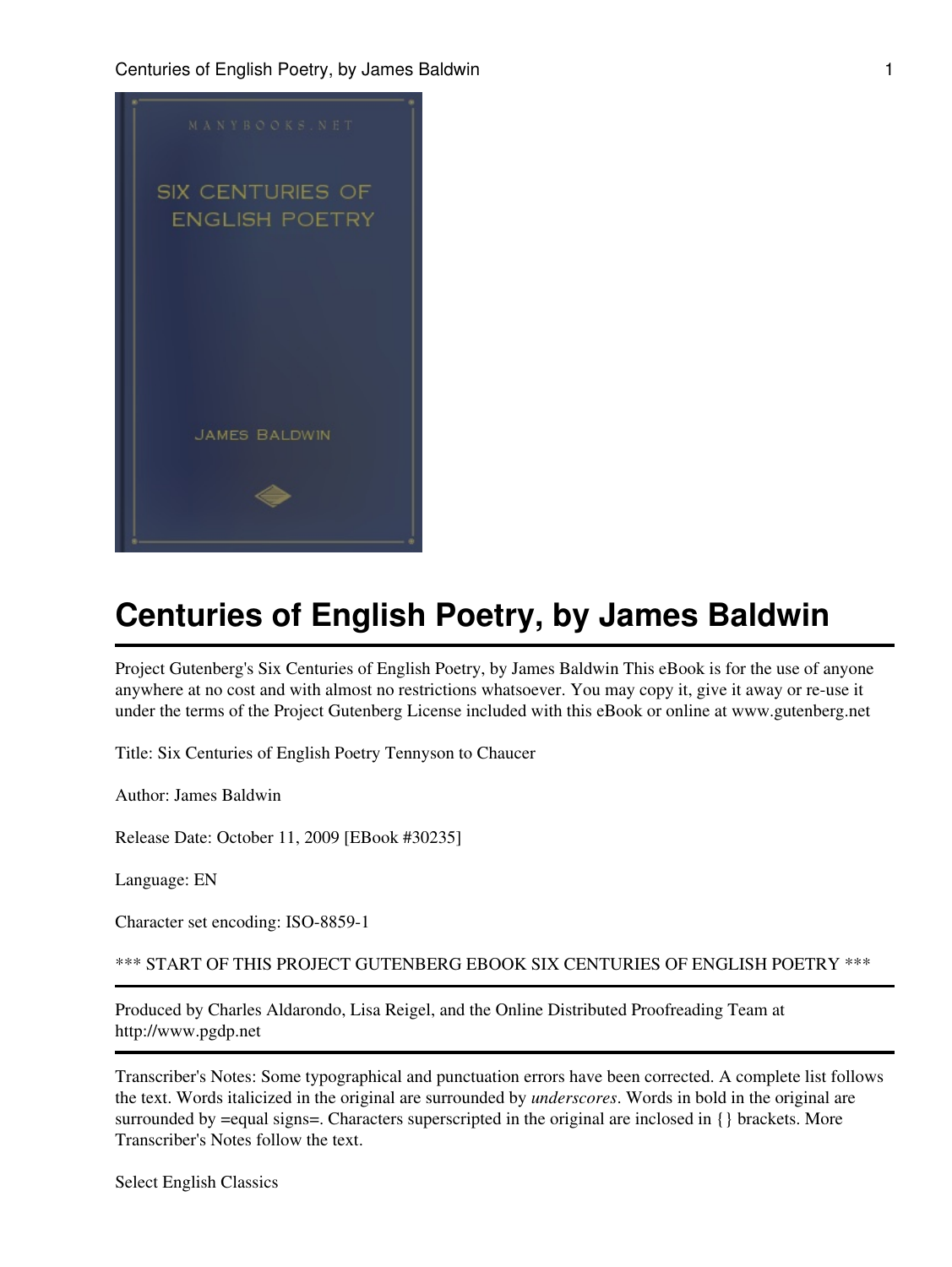## SIX CENTURIES OF ENGLISH POETRY

TENNYSON TO CHAUCER

#### *TYPICAL SELECTIONS FROM THE GREAT POETS*

BY

JAMES BALDWIN, PH.D.

AUTHOR OF "THE BOOK LOVER" ETC., ETC.

SILVER, BURDETT & COMPANY NEW YORK . . . BOSTON . . . CHICAGO

COPYRIGHT 1892, BY SILVER, BURDETT & COMPANY.

PUBLISHERS' NOTE.

This is the first volume of a series of SELECT ENGLISH CLASSICS which the publishers have in course of preparation. The series will include an extensive variety of selections chosen from the different departments of English literature, and arranged and annotated for the use of classes in schools. It will embrace, among other things, representative specimens from all the best English writers, whether of poetry or of prose; selections from English dramatic literature, especially of the eighteenth and nineteenth centuries; choice extracts from the writings of the great essayists; selections from famous English allegories; a volume of elegies and elegiacal poetry; studies of English prose fiction, with illustrative specimens, etc. Each volume will contain copious notes, critical, explanatory, and biographical, besides the necessary vocabularies, glossaries, and indexes; and the series when complete will present a varied and comprehensive view of all that is best in English literature. For supplementary reading, as well as for systematic class instruction, the books will possess many peculiarly valuable as well as novel features; while their attractive appearance, combined with the sterling quality of their contents, will commend them for general reading and make them desirable acquisitions for every library.

#### TO TEACHERS AND STUDENTS.

There is but one study more interesting than the history of literature, and that is the study of literature itself. That the former should often be mistaken for the latter is scarcely to be wondered at when we consider the intimate and almost indivisible relationship existing between them. Yet, in truth, they are as capable of separate consideration as are music and the history of music.

[Sidenote: Anglo-Saxon Poetry.]

[Sidenote: The Transition Period.]

Any careful investigation of the history of English poetry would naturally begin at a point of time some six or seven hundred years earlier than that of Chaucer. From such investigation we should learn that even as early as the ninth century--perhaps, indeed, the eighth--there were in England some composers of verse in the Anglo-Saxon tongue; that the songs of these poets were chiefly of religion or of war, and that being written in a language very different from our modern English they can scarcely be considered as belonging properly to our literature; that among them, however, is a noble poem, "Beowulf," the oldest epic of any modern people, which was probably sung or recited by pagan minstrels long before it was written down in permanent form; that, after the conquest of England by the Normans, the early language of the English people underwent a long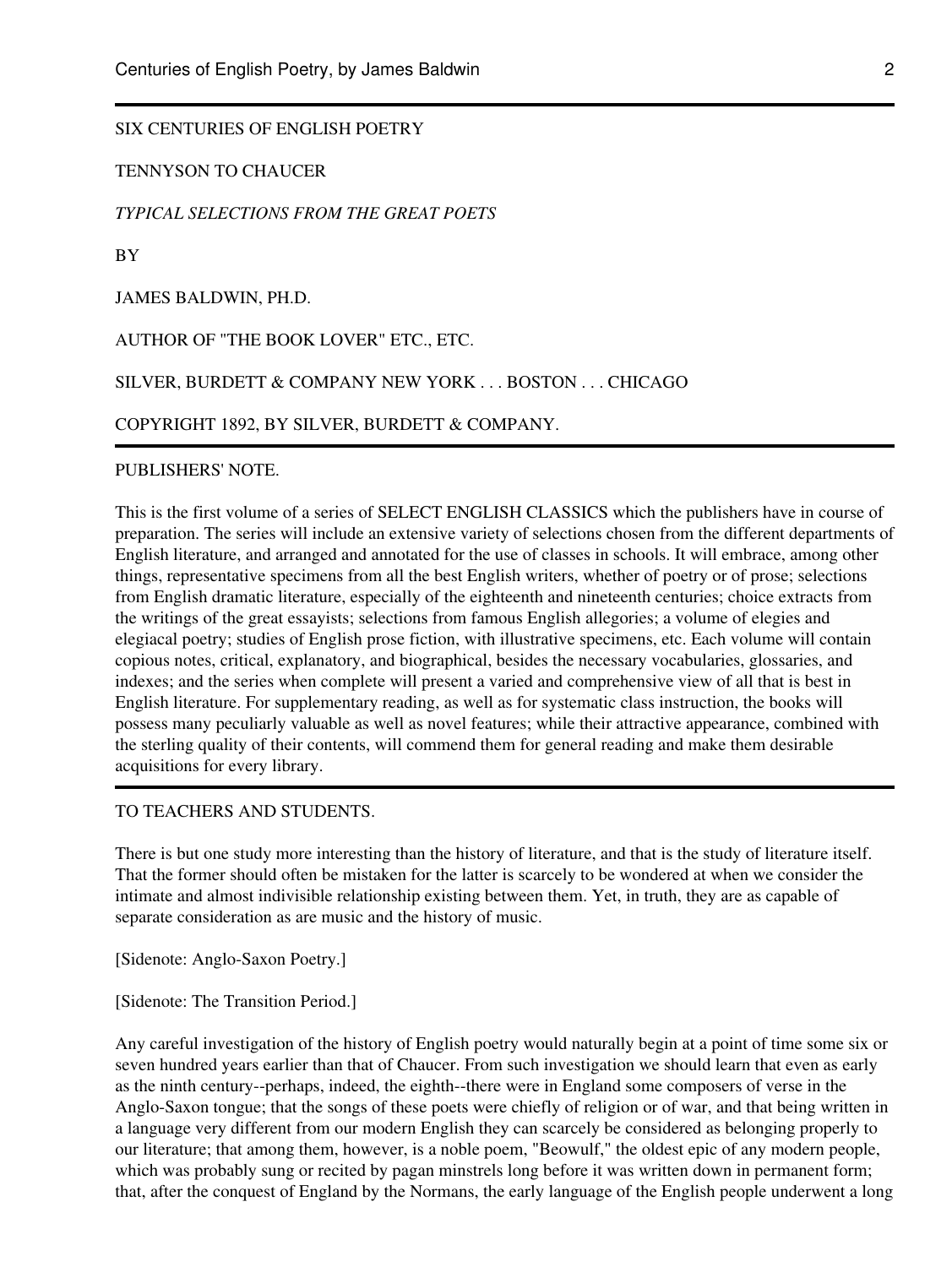and tedious process of transition,--a blending, in a certain sense, with the Latinized and more polished tongue of their conquerors,--and that the result was the language which we now call English and are proud to claim as our own; that it was about three hundred years after the Norman Conquest, namely, in 1362, that this new tongue was officially recognized and authorized to be used in the courts at law throughout the land; and that about the same time Geoffrey Chaucer composed and wrote his first poems. We should learn, moreover, that, during the transition period mentioned above, there were many attempts at writing poetry, resulting in the production of tedious metrical romances (chiefly translated from the French) and interminable rhyming chronicles, pleasing, of course, to the people of that time, but wholly devoid of poetic excellence and unspeakably dull to modern readers; that these poems, so called, were little better than rhymed doggerels, written in couplets of eight-syllabled lines and having for their subjects the miraculous deeds of saints and heroes and the occurrence of supernatural or impossible phenomena; that the composers of these metrical romances and chronicles, although giving free rein to the imagination, were utterly destitute of poetic fancy and hence produced no true poetry; that, nevertheless, some writer was now and then inspired by a flash of real poetic fire, producing a few lines of remarkable freshness and beauty,--little lyrics shining forth like gems in the great mass of verbiage and rubbish and foretelling the glorious possibilities which were to be realized in the future.

#### [Sidenote: Piers Ploughman.]

Continuing this most interesting study, we should learn that just at the time that Chaucer was beginning the composition of his immortal works, there appeared an allegorical poem of considerable length, so earnest in tone, so richly imaginative, so full of picturesque descriptions, that it seemed rather a fulfilment than a prophecy; that this poem--called "The Vision of William concerning Piers Ploughman," and written by an obscure monk whose name was probably William Langland--was the greatest poem and the most popular that had ever been written in England, and yet that it failed in many ways of being true English poetry: its metre was irregular, and its rhythm was imperfect; its verses instead of rhyming were constructed in accordance with certain rules of alliteration; its subjects, while interesting, no doubt, to those for whom it was written, were not such as bring into play the highest powers of the imagination or incite the poetic fancy to its noblest flights. Then we should learn that while the ink from good Langland's pen was yet scarcely dry after his third revision of "Piers Ploughman," Geoffrey Chaucer came forward with his sweet imaginings bodied in immortal verse, his tuneful numbers, his "well of English undefiled,"--and English poetry, which now for more than five centuries has been the chief glory of our literature, had its true beginning.

#### [Sidenote: Three Schools of Poetry.]

Pursuing the study on lines which would now be more distinctly marked, we should observe that Chaucer's best poetry, as well as that of the poets who followed him in the fifteenth and sixteenth centuries, was distinguished by its truthfulness to nature, by its expression in hearty and harmonious words of the finer emotions of the soul, and by the freedom and elasticity of its versification. We should learn that in the seventeenth century this style of poetry--sometimes called the romantic--was succeeded by another and very different fashion in poetic composition, introduced into England in imitation of continental and classical models: that this new style of versification--ignoring nature and making everything subservient to art--was purely artificial, characterized by "an oratorical pomp, a classical correctness, a theatrical dressing, abundance of moralizing"; and that, with Waller for its sponsor and Dryden and Pope for its high priests, it remained for a century and a half the favorite of the literary world, the model of poetic diction, the standard of poetic taste. We should learn that, towards the end of the eighteenth century, certain writers began to perceive that although attention to artistic rules in composition may be necessary to the best poetry, yet natural feeling, a cultivated imagination, and a fancy unrestrained by merely arbitrary limitations are even more indispensable; that these writers, rebelling against the established order of things, taught that there are elements of true poetry in the popular ballads of earlier times, that even the wearisome metrical romances of the Middle Ages are rich in suggestiveness and in materials for a nobler poetry, and that, instead of going to the classics and to society for subjects and models, the poet may find them in nature, in the life which is about him, and in a thousand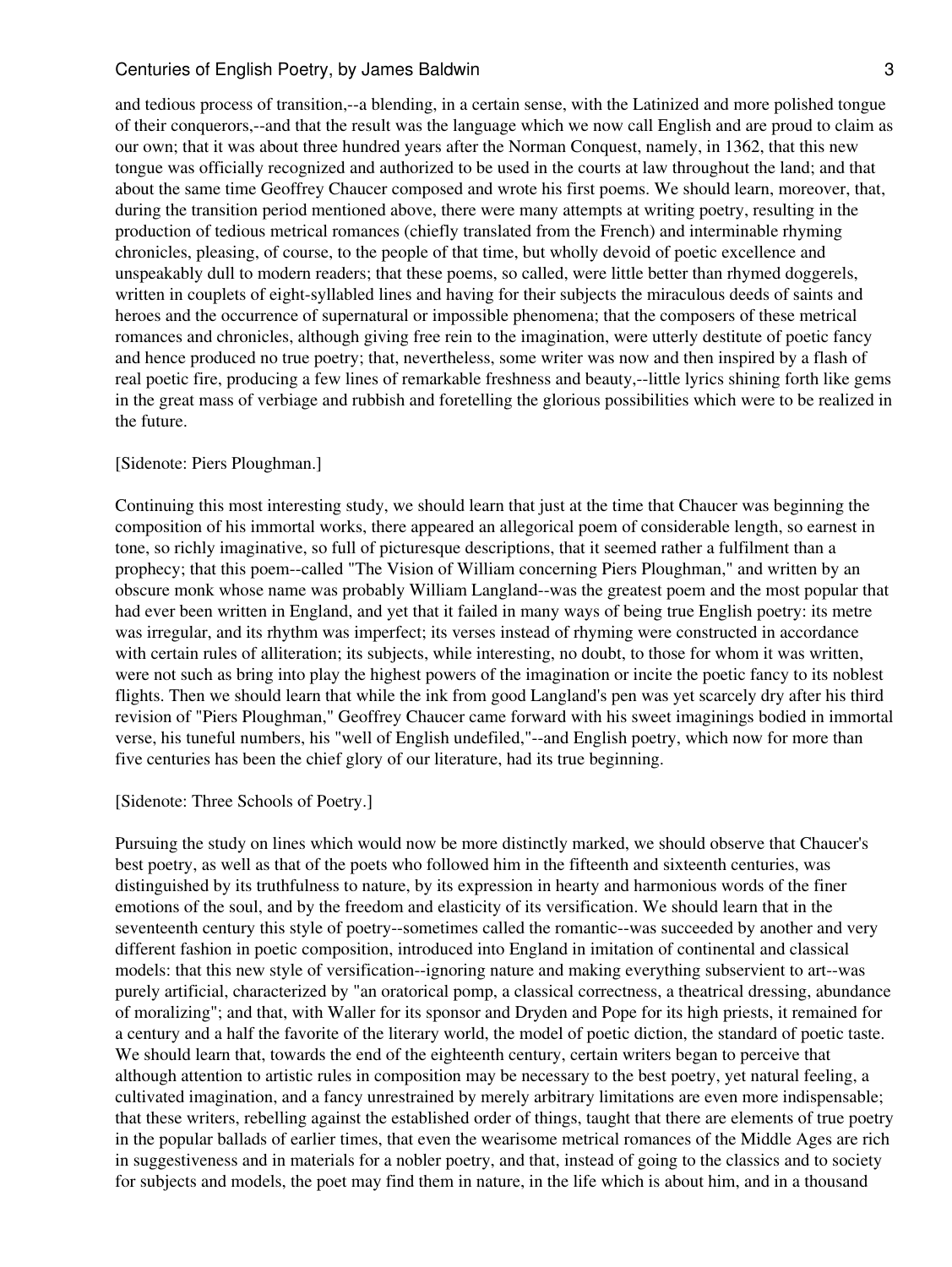sources never before suspected. Finally, we should learn that, at the very time when great revolutions in politics and philosophy were being inaugurated, a new spirit thus began to manifest itself in our literature,--a spirit of revolt against artificial restrictions and traditional methods,--which produced a glorious revival in English poetic composition and ushered in a third great school of poetry, distinguished for its breadth and freedom, as that which it superseded had been known for its elegance and precision.[6:1]

#### [Sidenote: The History of English Poetry.]

A study of the development of English poetry such as we have outlined above would involve a knowledge of the history of the English people and of the various circumstances and events which from time to time influenced our language and literature. It would also embrace many other topics, biographical, philological, rhetorical, and speculative, which have only a secondary relationship to the central idea of poetry. In fact, it would be a study not of poetry, but about poetry,--of the circumstances which suggested it, of the men who produced it, and of the origin of the word-forms and methods of versification which distinguish it. Such a study, altogether interesting and eminently profitable though it be, should not be undertaken by any student until he has acquired an extensive personal acquaintance with poetry itself. We may enjoy the beautiful creations of Tennyson, of Shelley, of Burns, even of Chaucer, without knowing one word of the history of poetry, without so much as knowing the names of the writers or the circumstances under which they wrote. But, on the other hand, to him who knows nothing of the masterpieces of our literature, save at second hand, the history of English letters must of necessity be dull, uninteresting, and often unintelligible. While to him who has prepared himself for its study by fitting himself for an appreciation of these noble creations and becoming thoroughly imbued with their spirit, what a field of delightful study does it offer!

#### [Sidenote: Object of this Book.]

#### [Sidenote: Methods of Study.]

The object of the present compilation is to aid in this preparatory work,--that is, to offer a plan for promoting the study OF poetry before the broader but less important study ABOUT poetry is undertaken. To this end we present for the student's consideration a few representative poems written at different times and by men of widely different tastes and talents during the six centuries which may be said to have elapsed since the formation of the modern English tongue. Our chief aim is to lead to such a study of these selections as shall help the reader to perceive and appreciate their true poetic qualities and enter into full sympathy with the thoughts and feelings which their writers intended to express. The first object to be sought in the study of these poems is the perception of those characteristic excellences which have made them universally admired and placed them among the classics of our language. To accomplish this object rationally and successfully, it is best to begin with those productions which are nearest to us in point of time and which are more in harmony with our own thoughts, and therefore easiest to understand and enjoy. An attempt to pursue these studies in chronological order, beginning with the works of Chaucer and the older poets, would oblige the student to encounter at the outset so many purely mechanical difficulties that he would fail to discern the spiritual qualities of truth, beauty, and goodness, which are the very essence of all genuine poetry. He would very naturally acquire a distaste for poetry long before he was able to understand it, and while he might attain to some considerable knowledge of the history of poetical literature, that literature itself would remain to him practically a sealed book. Hence, in the study of this subject, as in that of other branches, the true method is to present first that which is the least difficult, to "proceed from the known to the unknown," to begin with that which is near at hand and from it to proceed to the consideration of things more remote. Not only are the most of Tennyson's poems easily understood, but their beauty is readily apparent even to the most superficial readers. By the time we have read and extracted all the sweets from three or four of these, we shall be prepared to go a step farther and undertake the study of Wordsworth's immortal productions,--productions but little more difficult and but little less poetic. Thus, step by step, we may review the six centuries of English poetry which lie behind, and when at last we reach the time of Chaucer we shall be able to take hold of his works with understanding and with the zest which is begotten of true sympathy and appreciation. After the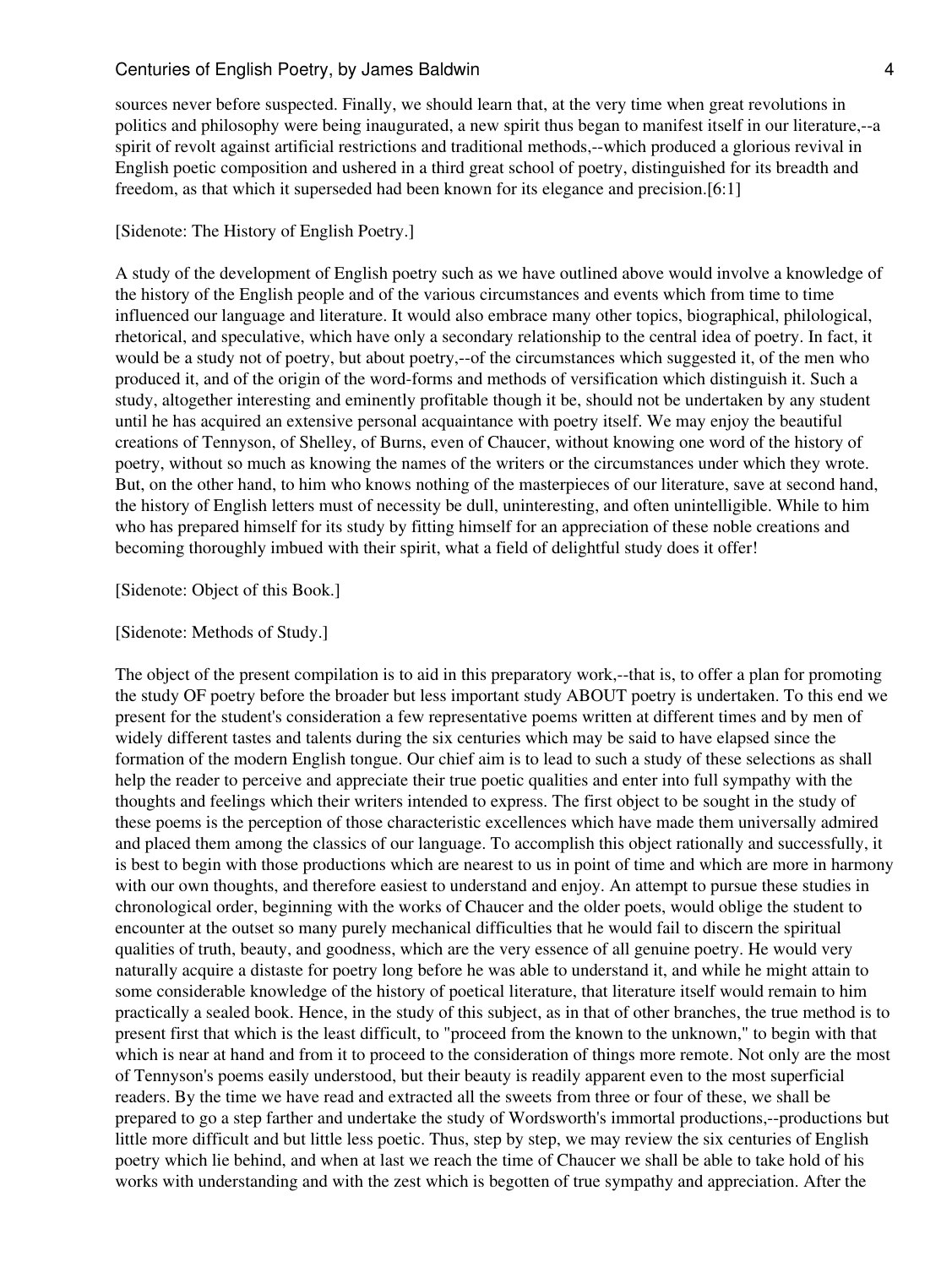book has been thus completed, it may be well to run through it again, reversing the order of the lessons and this time considering the subjects in strict chronological order. Our first study of the book will have introduced us to English poetry, our second study of it will have given us some insight into the history of its development.

It is well to remember, while pursuing this course, that a taste for poetry is not acquired or fostered by an analysis of grammatical forms or by any study of words merely as such. To analyze a puzzling sentence or to trace the derivation of an interesting word to its roots sometimes helps one to understand a difficult expression or to perceive in it a meaning hitherto unsuspected; but to make the study of any selection consist largely of exercises of this kind is to substitute grammar or philology for literature. So, also, should it be borne in mind that while it is often interesting and sometimes necessary to become acquainted with certain details relative to the life of an author--the date of his birth, the character of his education, the influences which shaped his life and his work--yet such knowledge belongs to biography and is in no sense literature. The study of authors should never be substituted for the study of their works, and is usually profitable only so far as it helps the student to understand the peculiarities which distinguish those works and which are the result of certain personal characteristics. And yet it is no uncommon thing to find students acquainted with the minutest particulars in the lives of the great writers, while of the masterpieces of thought and expression, which are the glory of our literature, they betray a deplorable ignorance. Nor is this the case with pupils at school alone. "For once that we take down a Milton, and read a book of that 'voice,' as Wordsworth says, 'whose sound is like the sea,' we take up fifty times a magazine with something about Milton, or about Milton's grandmother, or a book stuffed with curious facts about the houses in which he lived, and the juvenile ailments of his first wife."[9:1]

[Sidenote: Practical Suggestions.]

In the study of the selections contained in this volume, the following method is recommended:--

1. The piece should be thoroughly committed to memory.

2. It should be recited or read by each member of the class in such manner as to bring out, if possible, his understanding of the meaning of every passage.

3. Study the poem as a whole, and let each pupil point out the beauties of thought or expression which distinguish it as a poetical composition.

4. Now study each stanza, or each independent thought, in its order, and endeavor to understand each word or expression just as the poet intended that it should be understood. The Notes appended to most of the selections are intended rather to suggest the line of study in this regard than to serve as exhaustive aids. The pupil should, so far as possible, investigate for himself and make his own discoveries. Questions concerning the derivation of words and the syntax of sentences are to be discussed only so far as they will aid in the understanding of some passage or of the piece as a whole.

5. Learn some of the most important facts connected with the author's life. What were the conditions under which he wrote this piece? What was the character of his education and of the other influences which shaped his life and distinguished his works? Learn what some of the leading critics have said concerning his works as a poet.

6. Finally, read the poem again, as a whole, and discuss its qualities as a work of literary art, and again point out its distinctive beauties and characteristic excellences.

The extracts given at the beginning of each Century will serve to keep in mind the leading peculiarities which distinguished the poetry of each period; and the lists of poets and their works will be found valuable for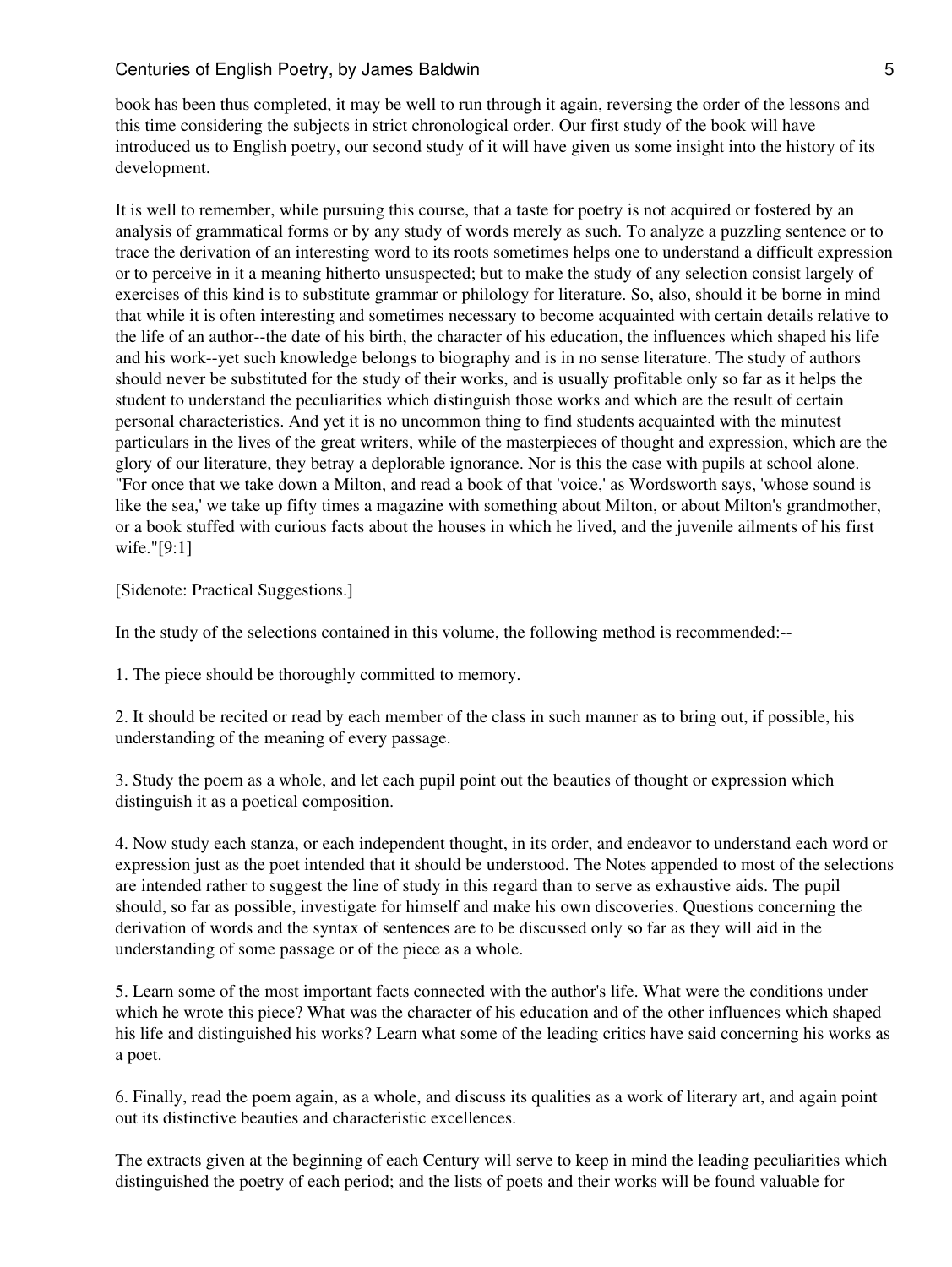Centuries of English Poetry, by James Baldwin 6 (6) Centuries of English Poetry, by James Baldwin 6

purposes of reference. Before beginning the study of the selections both teacher and pupils should read this Introduction carefully.

FOOTNOTES:

[6:1] See the quotation from Taine, page 15.

[9:1] Frederic Harrison: *On the Choice of Books*.

CONTENTS.

PRINCIPAL DIVISIONS.

PAGE INTRODUCTION 5 THE NINETEENTH CENTURY 15 THE EIGHTEENTH CENTURY 95 THE SEVENTEENTH CENTURY 157 THE SIXTEENTH CENTURY 215 THE FIFTEENTH CENTURY 267 THE FOURTEENTH CENTURY 285 INDEX 303

POEMS.

BY ALFRED TENNYSON:-- The Lady of Shalott 17 The Brook 25 The Lotus Eaters 28

BY WILLIAM WORDSWORTH:-- Intimations of Immortality from Recollections of Early Childhood 37 The Two April Mornings 49 The Solitary Reaper 51

BY S. T. COLERIDGE:-- Christabel. Part I 55

BY PERCY BYSSHE SHELLEY:-- To a Skylark 67 Hymn of Pan 71 From Epipsychidion 74

BY JOHN KEATS:-- Ode to a Nightingale 83 From The Eve of St. Agnes 87

BY ROBERT BURNS:-- The Cotter's Saturday Night 97 To a Mountain Daisy 107 For a' that and a' that 109

BY WILLIAM COWPER:-- Boadicea 113 On the Receipt of my Mother's Picture 115 Epitaph on a Hare 120

BY OLIVER GOLDSMITH:-- The Village Parson 124 The Village Schoolmaster 125

BY THOMAS GRAY:-- The Bard 129

BY ALEXANDER POPE:-- From the Essay on Criticism 141 Ode on St. Cecilia's Day 147

BY JOHN DRYDEN:-- Alexander's Feast 159 The Fire of London 169 Reason and Religion 174

BY JOHN MILTON:-- On the Morning of Christ's Nativity 177 Wordsworth's Sonnet to Milton 196

BY ROBERT HERRICK:-- To Phillis 197 The Mad Maid's Song 199 A Thanksgiving to God 200

BY EDMUND WALLER:-- Song: Go, lovely Rose 203 Of English Verse 204 On a Girdle 205

BY BEN JONSON:-- An Ode to Himself 207 To Cynthia 209 To the Memory of William Shakespeare 210 Herrick's Ode for Ben Jonson 214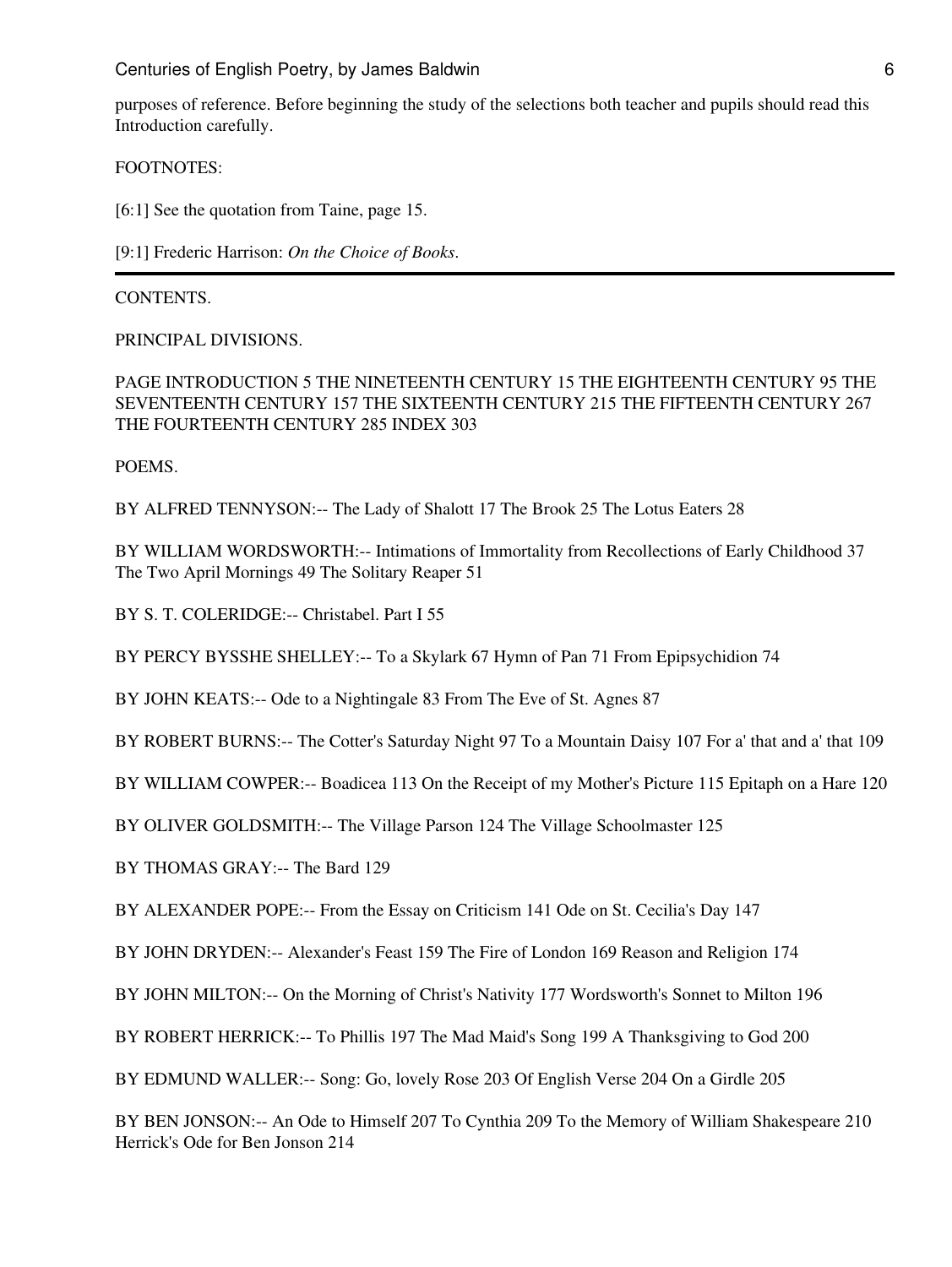BY WILLIAM SHAKESPEARE:-- Venus's Advice to Adonis on Hunting 217 A Morning Song for Imogen 219 Sigh no more, Ladies 220 Sunshine and Cloud (Sonnet xxxiii.) 220 The World's Way (Sonnet lxvi.) 221

BY EDMUND SPENSER:-- The Cave of Mammon 223 Prothalamion; or, a Spousall Verse 235

BY THOMAS WYATT:-- A Love Song 247 The Courtier's Life 248

BY THE EARL OF SURREY:-- From Virgil's Æneid 249 Sonnet: Geraldine 250 On the Death of Sir Thomas Wyatt 251

BALLADS:-- Waly, waly 253 Sir Patrick Spens 255 The Bailiff's Daughter of Islington 259 Robin Hood and the Widow's three Sons 261

BY JOHN SKELTON:-- To Maystress Margaret Hussey 269 Cardinal Wolsey 270

BY JOHN LYDGATE:-- A Visit to London 273 The Golden Age 275

BY ROBERT HENRYSON:-- The Garmond of Fair Ladies 277

BY WILLIAM DUNBAR:-- A May Morning 279

BY GAWAIN DOUGLAS:-- In Praise of Honour 281

BY GEOFFREY CHAUCER:-- From the Prologue to the Canterbury Tales 287

#### SIX CENTURIES OF ENGLISH POETRY.

The Nineteenth Century.

"*Now appeared the English romantic school, a sect of 'dissenters in poetry,' who spoke out aloud, kept themselves close together, and repelled settled minds by the audacity and novelty of their theories. They had violently broken with tradition, and leaped over all classical culture, to take their models from the Renaissance and the middle-age. They sought, in the old national ballads and ancient poetry of foreign lands, the fresh and primitive accent which had been wanting in classical literature, and whose presence seemed to them to be a sign of truth and beauty. They proposed to adapt to poetry the ordinary language of conversation, such as is spoken in the middle and lower classes, and to replace studied phrases and a lofty vocabulary by natural tones and plebeian words. In place of the classic mould, they tried stanzas, sonnets, ballads, blank verse, with the roughness and subdivisions of the primitive poets. . . . Some had culled gigantic legends, piled up dreams, ransacked the East, Greece, Arabia, the Middle Ages, and overloaded the human imagination with hues and fancies from every clime. Others had buried themselves in metaphysics and moral philosophy, had mused indefatigably on the condition of man, and spent their lives on the sublime and the monotonous. Others, making a medley of crime and heroism, had conducted, through darkness and flashes of lightning, a train of contorted and terrible figures, desperate with remorse, relieved by their grandeur. Men wanted to rest after so many efforts and so much success. On the going out of the imaginative, sentimental, and Satanic school, Tennyson appeared exquisite. All the forms and ideas which had pleased them were found in him, but purified, modulated, set in a splendid style. He completed an age.*"--TAINE.

*Poets of the Nineteenth Century.*

=William Wordsworth= (1770-1850). See biographical note, page 52.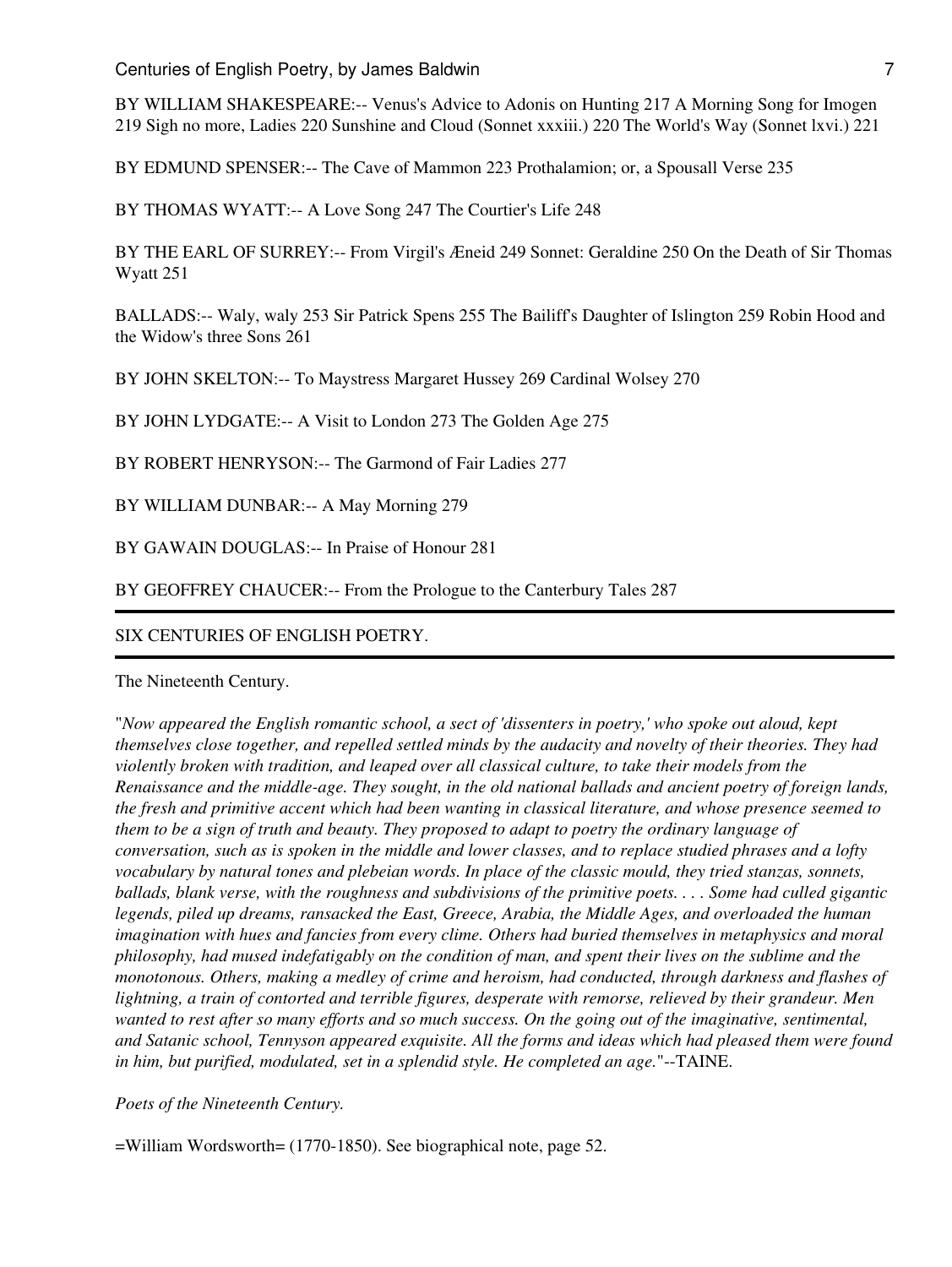#### Centuries of English Poetry, by James Baldwin 8 (2008) 2014 12:38

=Sir Walter Scott= (1771-1832). "The Lay of the Last Minstrel"; "The Lady of the Lake"; "Marmion"; "The Lord of the Isles"; short poems.

=Samuel Taylor Coleridge= (1772-1834). See biographical note, page 65.

=Robert Southey= (1774-1843). "Thalaba"; "Roderick, the last of the Goths"; "Joan of Arc"; "Madoc"; "The Curse of Kehama"; numerous short poems.

=Charles Lamb= (1775-1834). Chiefly short poems.

=Walter Savage Landor= (1775-1864). "Gebir"; and other poems.

=Thomas Campbell= (1777-1844). "Gertrude of Wyoming"; "The Pleasures of Hope"; short poems.

=Thomas Moore= (1779-1852). "Irish Melodies"; "Lalla Rookh"; "Rhymes on the Road"; "The Loves of the Angels," etc.

=Leigh Hunt= (1784-1859). "Francesca Rimini"; "A Legend of Florence"; "Stories in Verse," etc.

=Bryan Waller Procter= ("Barry Cornwall") (1787-1874). "A Sicilian Story"; "English Songs," etc.

=Lord Byron= (George Gordon Noel) (1788-1824). "Childe Harold"; "The Giaour"; "Bride of Abydos"; "The Corsair"; "Lara"; "Hebrew Melodies"; "Siege of Corinth"; "Parisina"; "Manfred"; "Don Juan," etc.

=Percy Bysshe Shelley= (1792-1822). See biographical note, page 81.

=John Keats= (1795-1821). See biographical note, page 93.

=Thomas Hood= (1799-1845). Numerous short poems, chiefly humorous.

=Lord Macaulay= (1800-1859). "Lays of Ancient Rome."

=Elizabeth Barrett Browning= (1809-1861). "Prometheus Bound"; "Casa Guidi Windows"; "Sonnets from the Portuguese"; "Aurora Leigh"; "Poems before Congress"; "Last Poems."

=Alfred Tennyson= (Lord Tennyson) (1809-). See biographical note, page 35.

=Richard Monckton Milnes= (Lord Houghton) (1809-1885). "Historical Poems"; "Poetry for the People"; "Poems of Many Years."

=Robert Browning= (1812-1889). "Christmas Eve and Easter Day"; "Men and Women"; "The Ring and the Book"; "Balaustion's Adventure"; "Fifine at the Fair"; "Aristophanes' Apology," etc.

=William Edmondstoune Aytoun= (1813-1865). "Lays of the Scottish Cavaliers"; "Ballads of Scotland," etc.

=Arthur Hugh Clough= (1819-1861). "The Bothie"; "Ambarvalia," etc.

=Charles Kingsley= (1819-1875). "Andromeda"; many short poems.

=Matthew Arnold= (1822-1889). "The Strayed Reveller and other Poems"; "Balder."

=Adelaide Anne Procter= (1825-1864). "Legends and Lyrics"; "A Chaplet of Verses."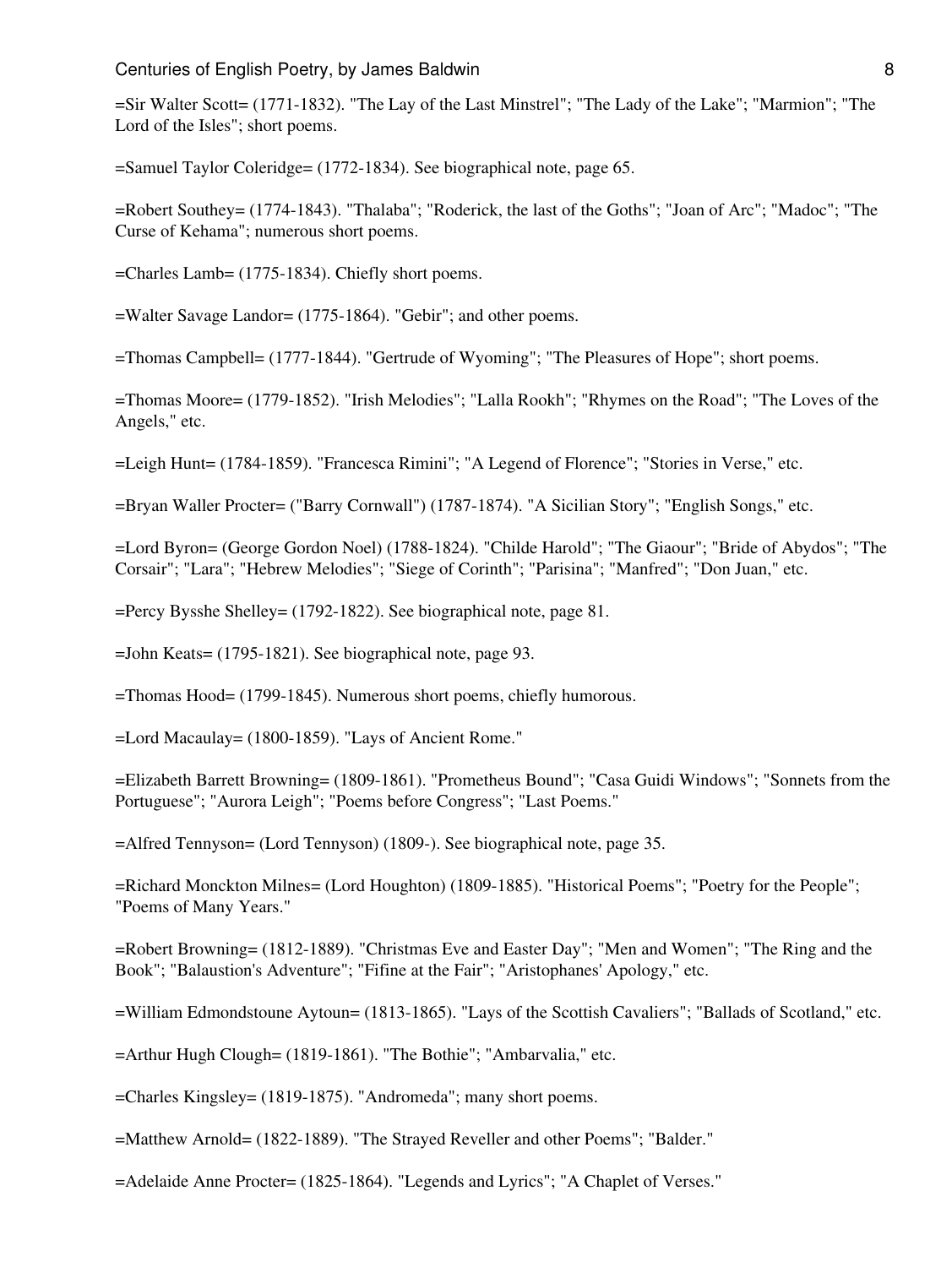## Centuries of English Poetry, by James Baldwin 9 and 19 and 19 and 19 and 19 and 19 and 19 and 19 and 19 and 19 and 19 and 19 and 19 and 19 and 19 and 19 and 19 and 19 and 19 and 19 and 19 and 19 and 19 and 19 and 19 and 19

=Robert Bulwer-Lytton= ("Owen Meredith") (1831-1892). "Lucile"; "Marah," etc.

Alfred Tennyson.

#### THE LADY OF SHALOTT.

## PART I.

On either side the river lie Long fields of barley and of rye, That clothe the wold $\{1\}$  and meet the sky: And through the fields the road runs by To many-towered Camelot{2}; And up and down the people go, Gazing where the lilies blow Round an island there below, The island of Shalott.

Willows whiten, aspens quiver, Little breezes dusk $\{3\}$  and shiver Through the wave that runs forever By the island in the river Flowing down to Camelot; Four gray walls, and four gray towers, Overlook a space of flowers, And the silent isle imbowers The Lady of Shalott.

By the margin, willow-veiled, Slide the heavy barges, trailed{4} By slow horses; and unhailed The shallop flitteth silken-sailed, Skimming down to Camelot: But who hath seen her wave her hand? Or at the casement seen her stand? Or is she known in all the land, The lady of Shalott?

Only reapers, reaping early In among the bearded barley, Hear a song that echoes cheerly From the river winding clearly, Down to towered Camelot: And by the moon the reaper weary, Piling sheaves in uplands airy, Listening, whispers, "'Tis the fairy Lady of Shalott."

## PART II.

There she weaves by night and day A magic web{5} with colors gay. She has heard a whisper say, A curse is on her if she stay To look down to Camelot. She knows not what the curse may be, And so she weaveth steadily, And little other care hath she, The Lady of Shalott.

And moving through a mirror clear That hangs before her all the year, Shadows of the world appear. There she sees the highway near Winding down to Camelot: There the river-eddy whirls, And there the surly village-churls, And the red cloaks of market girls Pass onward from Shalott.

Sometimes a troop of damsels glad, An abbott on an ambling pad,{6} Sometimes a curly shepherd-lad Or long-haired page in crimson clad, Goes by to towered Camelot; And sometimes through the mirror blue, The knights come riding two and two: She hath no loyal knight and true, The Lady of Shalott.

But in her web she still delights To weave the mirrored magic sights, For often through the silent nights A funeral, with plumes and lights, And music, went to Camelot; Or, when the moon was overhead, Came two young lovers lately wed. "I am half-sick of shadows," said The Lady of Shalott.{7}

## PART III.

A bow-shot from her bower-eaves, He rode between the barley-sheaves, The sun came dazzling through the leaves, And flamed upon the brazen greaves Of bold Sir Lancelot. A red-cross{8} knight forever kneeled To a lady in his shield That sparkled on the yellow field, Beside remote Shalott.

The gemmy bridle glittered free, Like to some branch of stars we see Hung in the golden Galaxy.{9} The bridle-bells rang merrily As he rode down to Camelot: And from his blazoned baldric{10} slung A mighty silver bugle hung, And as he rode his armor rung, Beside remote Shalott.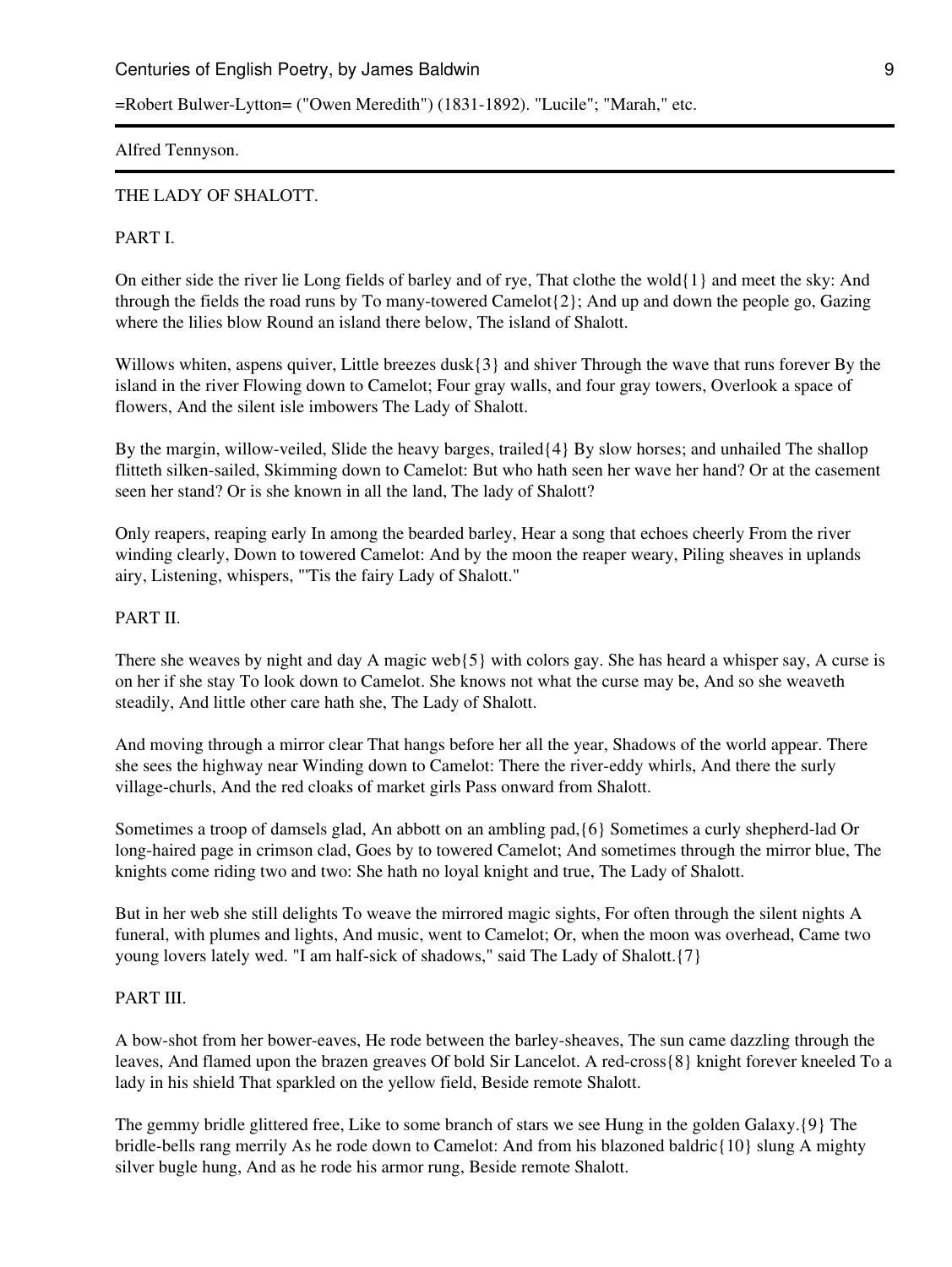# Centuries of English Poetry, by James Baldwin 10 and 10 and 10 and 10 and 10 and 10 and 10 and 10 and 10 and 10

All in the blue unclouded weather Thick-jewelled shone the saddle-leather, The helmet and the helmet-feather Burned like one burning flame together, As he rode down to Camelot. As often through the purple night, Below the starry clusters bright, Some bearded meteor,{11} trailing light, Moves over still Shalott.

His broad clear brow in sunlight glowed; On burnished hooves his war-horse trode; From underneath his helmet flowed His coal-black curls as on he rode, As he rode down to Camelot. From the bank and from the river He flashed{12} into the crystal mirror, "Tirra lirra," by the river{13} Sang Sir Lancelot.

She left the web, she left the loom, She made three paces through the room, She saw the water-lily bloom, She saw the helmet and the plume, She looked down to Camelot. Out flew the web and floated wide; The mirror cracked from side to side; "The curse is come upon me," cried The Lady of Shalott.

## PART IV.

In the stormy east-wind straining, The pale yellow woods were waning, The broad stream in his banks complaining, Heavily the low sky raining Over towered Camelot; Down she came and found a boat Beneath a willow left afloat, And round about the prow she wrote, *The Lady of Shalott*.

And down the river's dim expanse-- Like some bold seër in a trance, Seeing all his own mischance-- With a glassy countenance Did she look to Camelot. And at the closing of the day She loosed the chain, and down she lay; The broad stream bore her far away, The Lady of Shalott.

Lying, robed in snowy white That loosely flew to left and right-- The leaves upon her falling light-- Through the noises of the night She floated down to Camelot: And as the boat-head wound along The willowy hills and fields among, They heard her singing her last song, The Lady of Shalott.

Heard a carol, mournful, holy, Chanted loudly, chanted lowly, Till her blood was frozen slowly, And her eyes were darkened wholly, Turned to towered Camelot; For ere she reached upon the tide The first house by the water-side, Singing in her song she died, The Lady of Shalott.

Under tower and balcony, By garden-wall and gallery, A gleaming shape she floated by, A corse between the houses high, Silent into Camelot. Out upon the wharfs they came, Knight and burgher, lord and dame, And round the prow they read her name, *The Lady of Shalott*.

Who is this? and what is here? And in the lighted palace near Died the sound of royal cheer; And they crossed themselves for fear, All the knights at Camelot; But Lancelot mused a little space; He said, "She has a lovely face; God in his mercy lend her grace, The Lady of Shalott."

## NOTES.

This poem was written in 1832. Considered as a picture, or as a series of pictures, its beauty is unsurpassed. The story which is here so briefly told is founded upon a touching legend connected with the romance of King Arthur and his Knights of the Round Table. Tennyson afterwards (in 1859) expanded it into the *Idyll* called "Elaine," wherein he followed more closely the original narrative as related by Sir Thomas Malory.

Sir Lancelot was the strongest and bravest of the Knights of the Round Table, and for him Elaine, "the fair maid of Astolat," conceived a hopeless passion. "Her love was platonic and pure as that of a child, but it was masterful in its strength." Having learned that Lancelot was pledged to celibacy, she pined away and died. But before her death she called her brother, and having dictated a letter which he was to write, she spake thus:

"'While my body is whole, let this letter be put into my right hand, and my hand bound fast with the letter until I be cold, and let me be put in a fair bed with all my richest clothes that I have about me, and so let my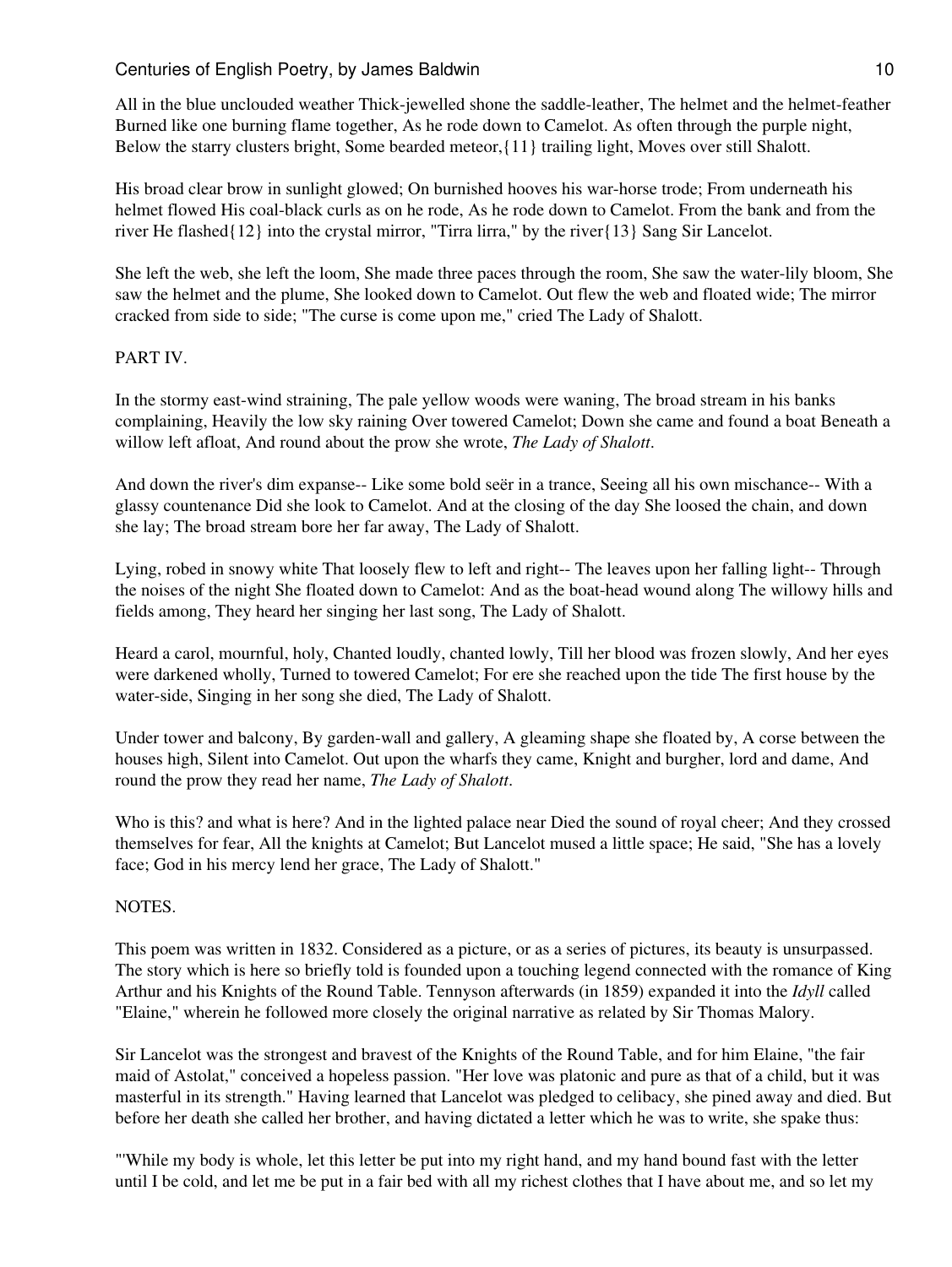# Centuries of English Poetry, by James Baldwin 11 and 11 and 11 and 11 and 11 and 11 and 11 and 11 and 11 and 11

bed and all my rich clothes be laid with me in a chariot to the next place whereas the Thames is, and there let me be put in a barge, and but one man with me, such as ye trust to steer me thither, and that my barge be covered with black samite over and over.' . . . So when she was dead, the corpse and the bed and all was led the next way unto the Thames, and there all were put in a barge on the Thames, and so the man steered the barge to Westminster, and there he rowed a great while to and fro, or any man espied."[23:A] At length the King and his Knights, coming down to the waterside, and seeing the boat and the lily maid of Astolat, they uplifted the hapless body of Elaine, and bore it to the hall.

"But Arthur spied the letter in her hand, Stoopt, took, brake seal, and read it; this was all: 'Most noble Lord, Sir Lancelot of the Lake, I, sometime called the maid of Astolat, Come, for you left me taking no farewell, Hither, to take my last farewell of you. I loved you, and my love had no return, And therefore my true love has been my death. . . . Pray for my soul and yield me burial. Pray for my soul thou too Sir Lancelot, As thou art a knight peerless.'"[24:A]

And so the maid was buried, "not as one unknown, nor meanly, but with gorgeous obsequies, and mass and rolling music, like a queen. And the story of her dolorous voyage was blazoned on her tomb in letters gold and azure."

1. =wold.= An open tract of hilly country, where but few trees are left. This word is more frequently used, however, to designate a forest or thick wood.

2. =Camelot.= It is supposed that this Camelot was Winchester. It was the seat of King Arthur's court, and visitors are still shown the remains of what appear to have been certain kinds of intrenchments, which the inhabitants call "King Arthur's Palace." Sir Thomas Malory says: "Sir Ballin's sword was put into marble stone, standing it upright as a great millstone, and it swam down the stream to the city of Camelot, that is, in English, Wincheste." There was another Camelot, also King Arthur's capital, on the river Camel, in Cornwall, to which Shakespeare makes reference in *King Lear*, II, ii. Tennyson, in "Gareth and Lynette," describes the appearance of the city when approached in the early morning:

"Far off they saw the silver-misty morn Rolling her smoke about the Royal mount, That rose between the forest and the field. At times the summit of the high city flash'd; At times the spires and turrets half-way down Prick'd thro' the mist; at times the great gate shone Only, that open'd on the field below: Anon, the whole fair city had disappear'd."

3. =dusk.= Produce a ruffled surface. A very rare use of this word. The river referred to is probably the Thames.

4. =trailed.= Lat. *traho*, to draw; Dutch *treilen*, to tow. What picture is presented to the imagination in the first five lines of this stanza? How do the barges differ in appearance and movement from the shallop mentioned two lines below?

5. =web.= Anything woven. =stay.= Stop.

6. =pad.= An easy-going saddle-horse; a palfrey. Describe the picture which is presented in this stanza.

7. Explain the meaning of the Lady's exclamation.

8. =red-cross knight.= A Knight wearing a red cross. One of King Arthur's Knights. The red-cross Knight in Spenser's *Faerie Queene* symbolizes holiness.

"And on his brest a bloodie crosse he bore, The deare remembrance of his dying Lord, For whose sweete sake that glorious badge he wore, And dead, as living ever, him ador'd; Upon his shield the like was also scor'd,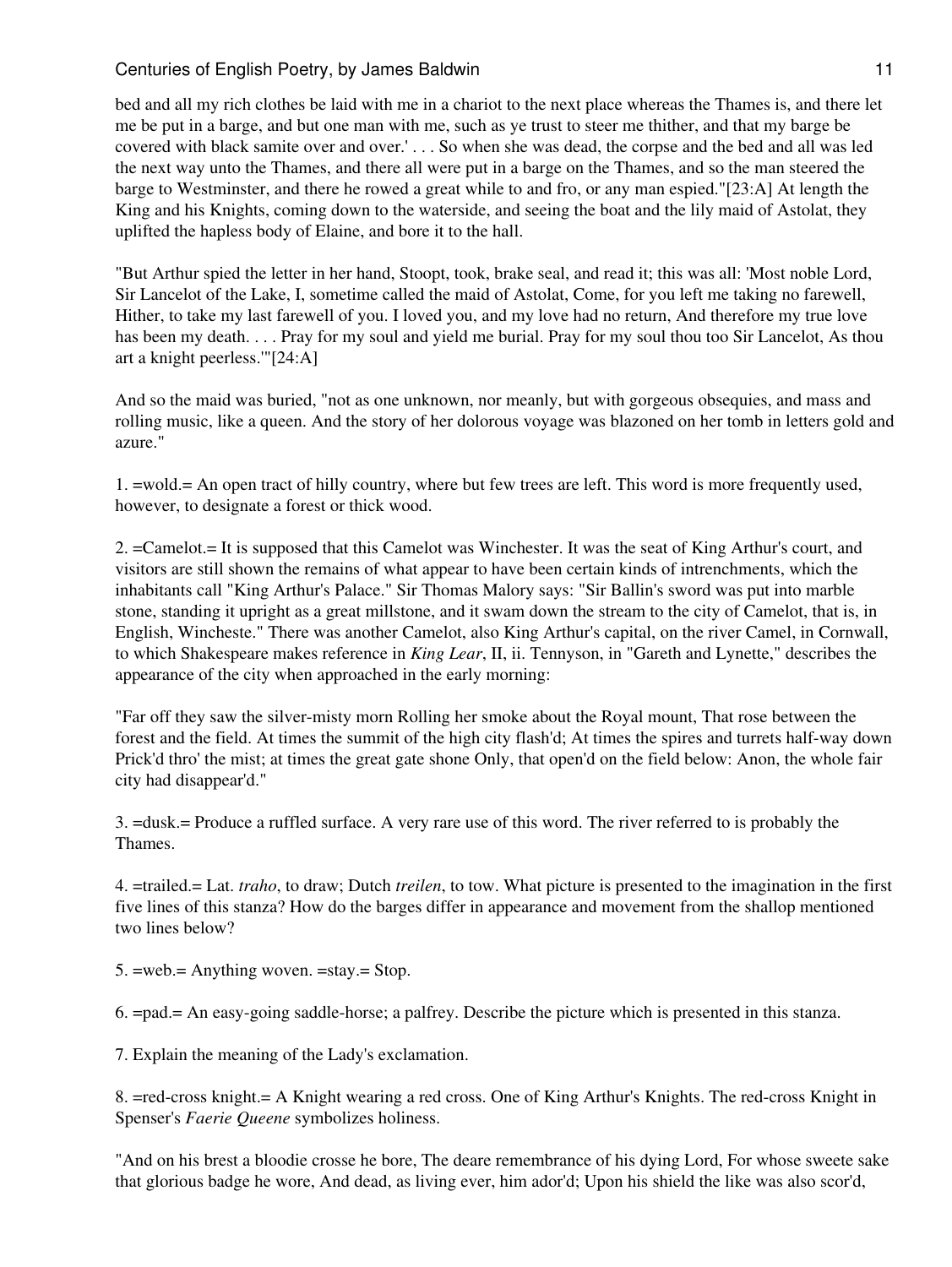For soveraine hope, which in his helpe he had. Right, faithfull, true he was in deede and word; But of his cheere did seeme too solemne sad; Yet nothing did he dread, but ever was ydrad."

9. =Galaxy.= The milky-way. Gr. *gala*, *galaktos*, milk.

10. =baldric.= A belt thrown over the shoulder. From Lat. *balteus*.

11. =bearded meteor.= A shooting-star emitting rays of light in the direction in which it moves. The beard of a comet is the light which it throws out in front of it, in distinction from the tail or rays behind.

12. =He flashed.= His image was thrown upon and reflected from.

13. "=Tirra lirra.=" French *tire lire*. Probably intended to imitate the note of the lark.

## FOOTNOTES:

[23:A] Malory's King Arthur, Part III.

[24:A] Tennyson's Elaine.

#### THE BROOK.

I come from haunts of coot{1} and hern,{2} I make a sudden sally, And sparkle out among the fern, To bicker{3} down a valley.

By thirty hills I hurry down, Or slip between the ridges, By twenty thorps,{4} a little town, And half a hundred bridges.

Till last by Philip's farm I flow To join the brimming river, For men may come and men may go, But I go on forever.

I chatter over stony ways, In little sharps and trebles, I bubble into eddying bays, I babble on the pebbles.

With many a curve my banks I fret By many a field and fallow, And many a fairy foreland{5} set With willow-weed and mallow.

I chatter, chatter, as I flow To join the brimming river, For men may come and men may go, But I go on forever.

I wind about, and in and out, With here a blossom sailing, And here and there a lusty trout, And here and there a grayling,

And here and there a foamy flake Upon me, as I travel, With many a silvery waterbreak Above the golden gravel,

And draw them all along, and flow To join the brimming river, For men may come and men may go, But I go on forever.

I steal by lawns and grassy plots, I slide by hazel{6} covers; I move the sweet forget-me-nots That grow for happy lovers.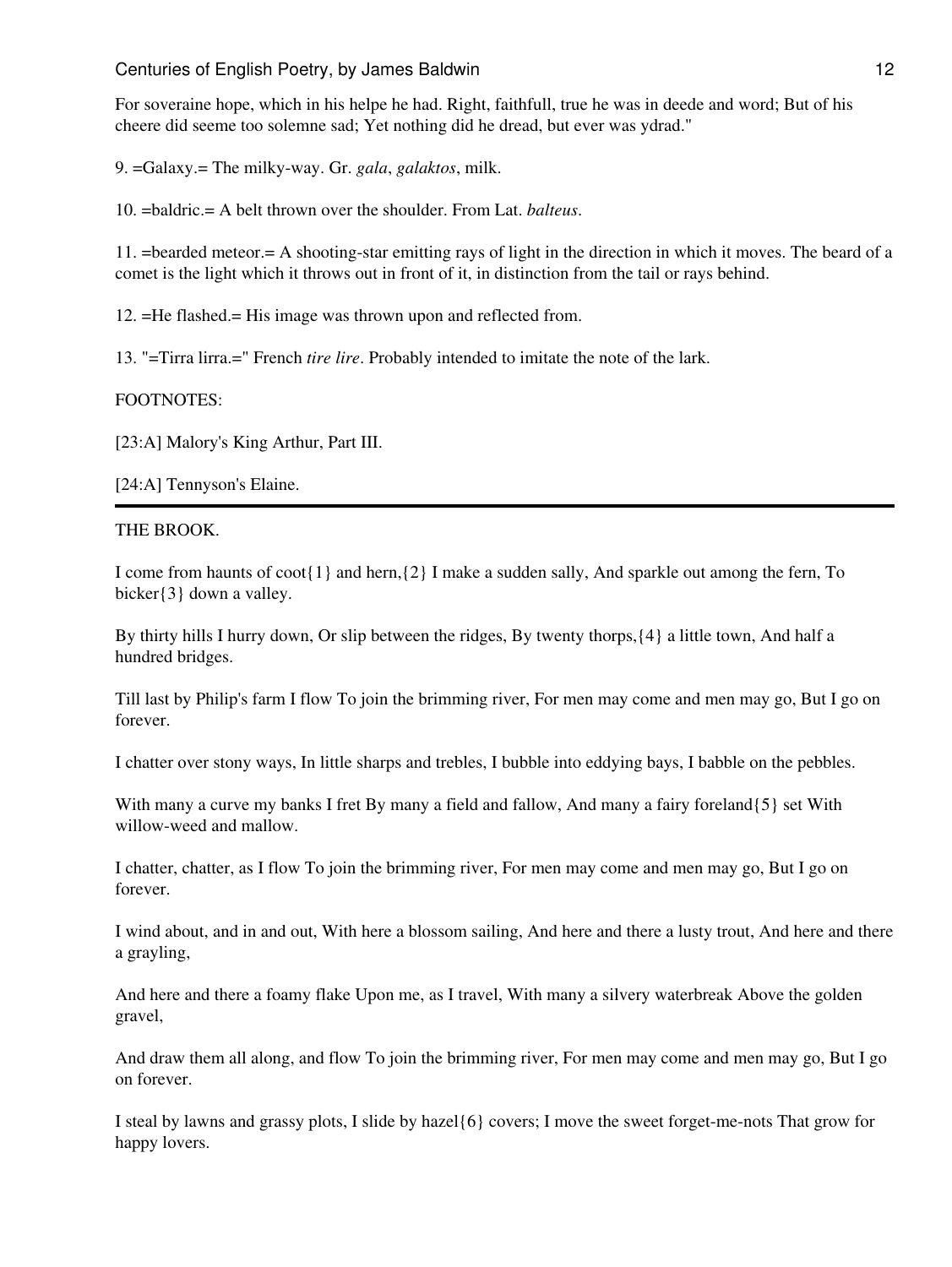I slip, I slide, I gloom,{7} I glance, Among my skimming swallows; I make the netted sunbeams dance Against my shady shallows.

I murmur under moon and stars In brambly wildernesses; I linger by my shingly{8} bars; I loiter round my cresses;

And out again I curve and flow To join the brimming river, For men may come and men may go, But I go on forever.

## **NOTES**

This little lyric forms a part of "an idyl" of the same title, published in 1855. The poet introduces it in the following manner:

"Here, by this brook, we parted; I to the East And he to Italy--too late--too late: . . . . . . . . . Yet the brook he loved . . . . . . . seems, as I re-listen to it, Prattling the primrose fancies of the boy, To me that loved him; for, 'O brook,' he says, 'O babbling brook,' says Edmund in his rhyme, 'Whence come you?' and the brook, why not? replies: 'I come from haunts of coot and hern,'" etc.

In reading this poem, observe how strikingly the sound is made to correspond to the sense.

- 1. =coot.= A wild water-fowl, resembling the duck.
- 2. =hern.= Heron.
- 3. =bicker.= To move unsteadily.
- 4. =thorps.= Small villages. A. S. *thorpe*. From Ger. *trupp*, a troop.
- 5. =foreland.= A promontory.
- 6. =hazel covers.= Hazel thickets.
- 7. =gloom.= Glimmer, shine obscurely.
- 8. =shingly.= Gravelly.

# THE LOTOS-EATERS.

"Courage!" he said, and pointed toward the land; "This mounting wave will roll us shoreward soon." In the afternoon they came unto a land, In which it seemed always afternoon. All round the coast the languid air did swoon, Breathing like one that hath a weary dream. Full-faced above the valley stood the moon; And like a downward smoke, the slender stream Along the cliff to fall and pause and fall did seem.

A land of streams! some, like a downward smoke, Slow-dropping veils of thinnest lawn, did go; And some through wavering lights and shadows broke Rolling a slumbrous sheet of foam below. They saw the gleaming river seaward flow From the inner land: far off, three mountain-tops, Three silent pinnacles of aged snow, Stood sunset-flushed: and, dewed with showery drops, Up-clomb the shadowy pine above the woven copse.

The charmed sunset lingered low adown In the red West: through mountain clefts the dale Was seen far inland, and the yellow down Bordered with palm, and many a winding vale And meadow, set with slender galingale; A land where all things always seemed the same! And round about the keel with faces pale, Dark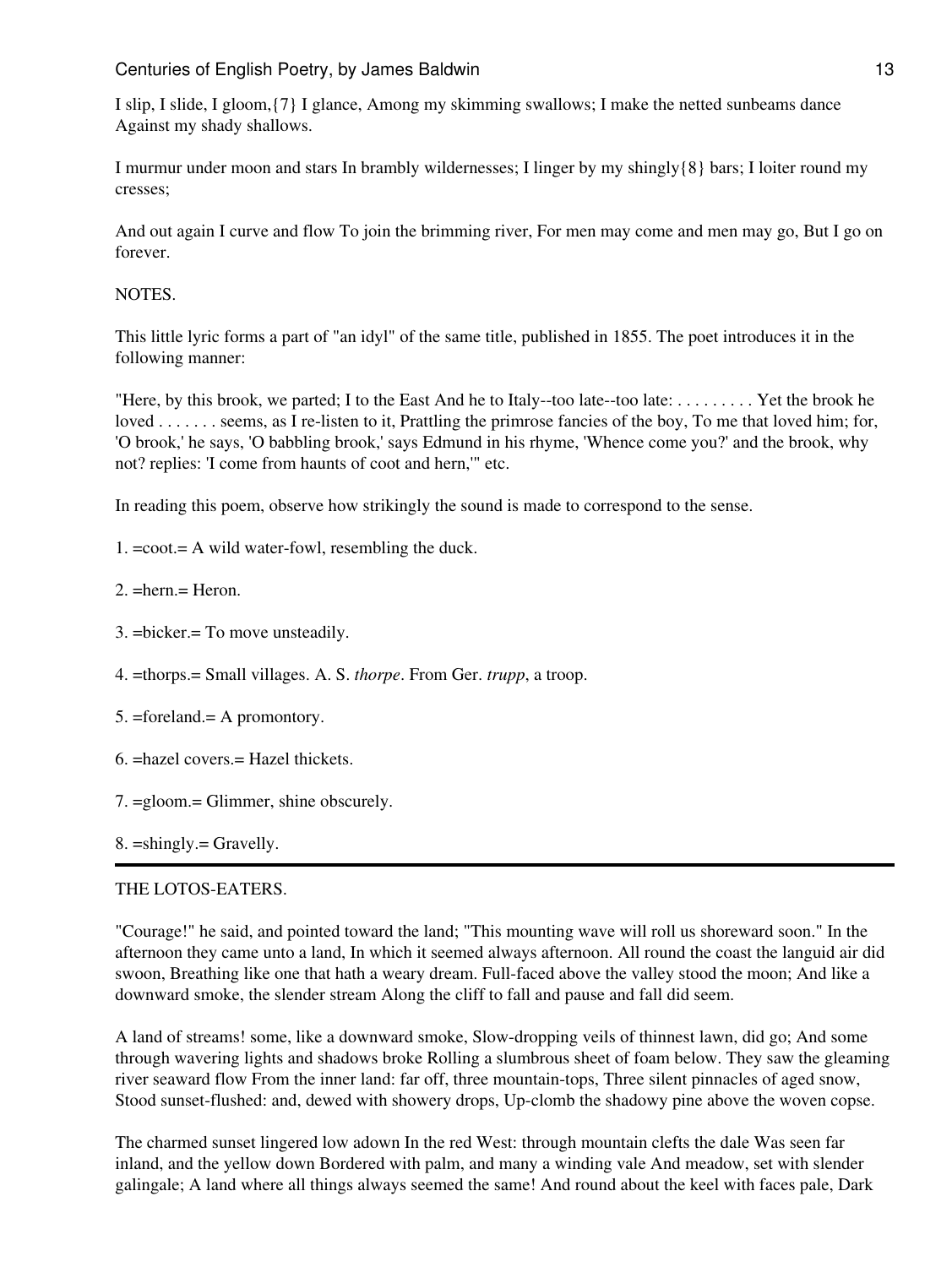faces pale against that rosy flame, The mild-eyed melancholy Lotos-eaters came.

Branches they bore of that enchanted stem, Laden with flower and fruit, whereof they gave To each, but whoso did receive of them, And taste, to him the gushing of the wave Far, far away did seem to mourn and rave On alien shores; and if his fellow spake, His voice was thin, as voices from the grave; And deep-asleep he seemed, yet all awake, And music in his ears his beating heart did make.

They sat them down upon the yellow sand, Between the sun and moon upon the shore; And sweet it was to dream of Father-land, Of child and wife, and slave; but evermore Most weary seemed the sea, weary the oar, Weary the wandering fields of barren foam. Then some one said, "We will return no more;" And all at once they sang, "Our island home Is far beyond the wave; we will no longer roam."

# CHORIC SONG.

## I.

There is sweet music here that softer falls Than petals from blown roses on the grass, Or night-dews on still waters between walls Of shadowy granite, in a gleaming pass; Music that gentlier on the spirit lies, Than tired eyelids upon tired eyes; Music that brings sweet sleep down from the blissful skies. Here are cool mosses deep. And thro' the moss the ivies creep, And in the stream the long-leaved flowers weep, And from the craggy ledge the poppy hangs in sleep.

## II.

Why are we weighed upon with heaviness, And utterly consumed with sharp distress, While all things else have rest from weariness? All things have rest: why should we toil alone, We only toil, who are the first of things, And make perpetual moan, Still from one sorrow to another thrown: Nor ever fold our wings, And cease from wanderings, Nor steep our brows in slumber's holy balm; Nor hearken what the inner spirit sings, "There is no joy but calm!" Why should we only toil, the roof and crown of things?

## III.

Lo! in the middle of the wood, The folded leaf is woo'd from out the bud With winds upon the branch, and there Grows green and broad, and takes no care, Sun-steeped at noon, and in the moon Nightly dew-fed; and turning yellow Falls, and floats adown the air. Lo! sweetened with the summer light, The full-juiced apple, waxing over-mellow, Drops in a silent autumn night. All its allotted length of days, The flower ripens in its place, Ripens and fades, and falls, and hath no toil, Fast-rooted in the fruitful soil.

## IV.

Hateful is the dark-blue sky, Vaulted o'er the dark-blue sea. Death is the end of life; ah, why Should life all labour be? Let us alone. Time driveth onward fast, And in a little while our lips are dumb. Let us alone. What is it that will last? All things are taken from us, and become Portions and parcels of the dreadful Past. Let us alone. What pleasure can we have To war with evil? Is there any peace In ever climbing up the climbing wave? All things have rest, and ripen toward the grave In silence; ripen, fall, and cease: Give us long rest or death, dark death, or dreamful ease.

# V.

How sweet it were, hearing the downward stream, With half-shut eyes ever to seem Falling asleep in a half-dream! To dream and dream, like yonder amber light Which will not leave the myrrh-bush on the height; To hear each other's whispered speech; Eating the Lotos day by day, To watch the crisping ripples on the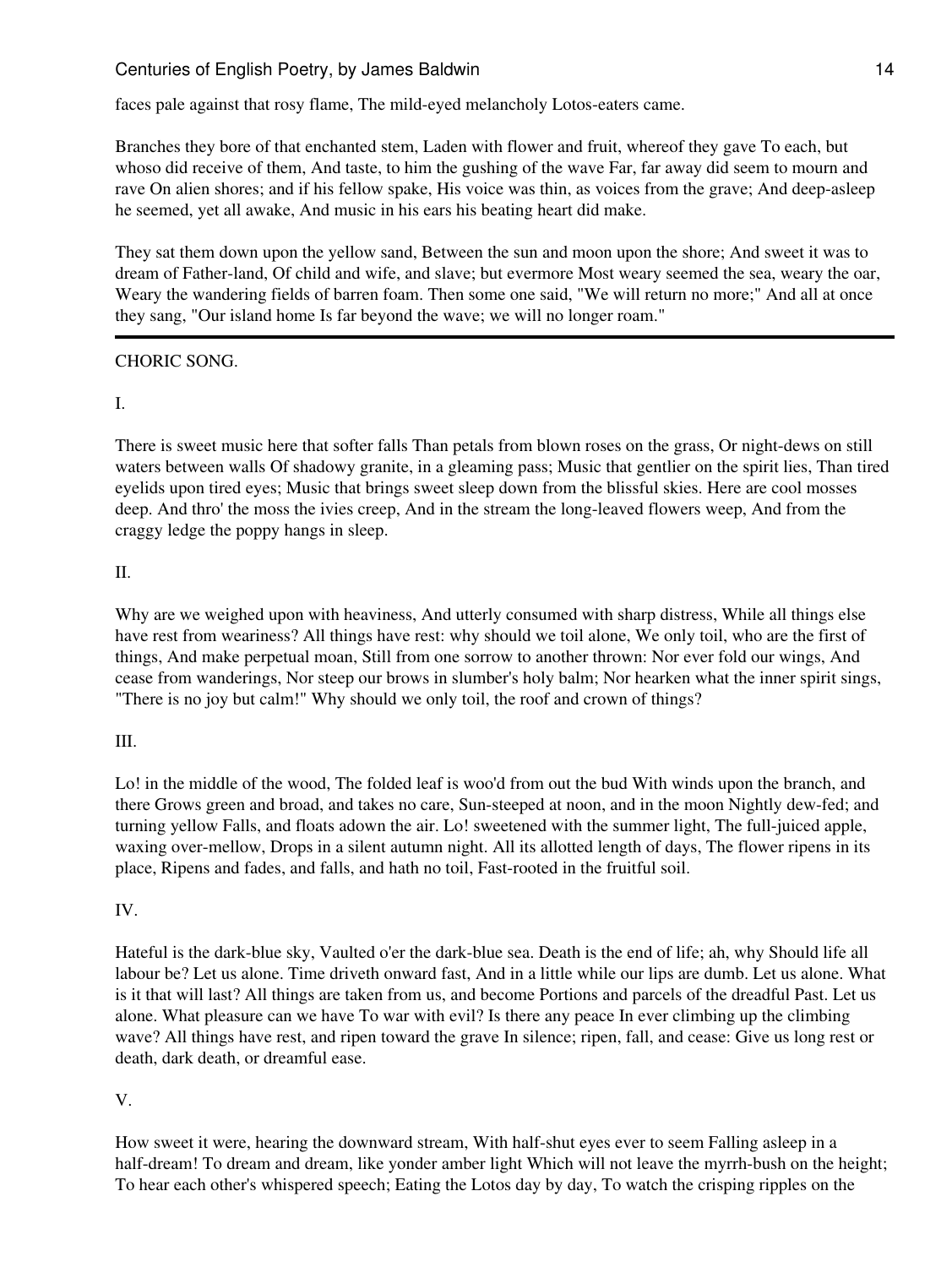beach, And tender curving lines of creamy spray; To lend our hearts and spirits wholly To the influence of mild-minded melancholy; To muse and brood and live again in memory, With those old faces of our infancy Heaped over with a mound of grass, Two handfuls of white dust, shut in an urn of brass!

#### VI.

Dear is the memory of our wedded lives, And dear the last embraces of our wives And their warm tears: but all hath suffered change; For surely now our household hearths are cold: Our sons inherit us: our looks are strange: And we should come like ghosts to trouble joy. Or else the island-princes over-bold Have eat our substance, and the minstrel sings Before them of the ten-years' war in Troy, And our great deeds, as half-forgotten things. Is there confusion in the little isle? Let what is broken so remain. The gods are hard to reconcile: 'Tis hard to settle order once again. There *is* confusion worse than death, Trouble on trouble, pain on pain, Long labour unto aged breath, Sore task to hearts worn out by many wars, And eyes grown dim with gazing on the pilot-stars.

#### VII.

But, propped on beds of amaranth and moly, How sweet (while warm airs lull us, blowing lowly) With half-dropped eyelids still, Beneath a heaven dark and holy, To watch the long bright river drawing slowly His waters from the purple hill-- To hear the dewy echoes calling From cave to cave thro' the thick-twined vine-- To watch the emerald-coloured water falling Thro' many a wov'n acanthus-wreath divine! Only to hear and see the far-off sparkling brine, Only to hear were sweet, stretched out beneath the pine.

## VIII.

The Lotos blooms below the barren peak: The Lotos blows by every winding creek: All day the wind breathes low with mellower tone: Thro' every hollow cave and alley lone Round and round the spicy downs the yellow Lotos-dust is blown. We have had enough of action, and of motion we, Rolled to starboard, rolled to larboard, when the surge was seething free, Where the wallowing monster spouted his foam-fountains in the sea. Let us swear an oath, and keep it with an equal mind, In the hollow Lotos-land to live and lie reclined On the hills like gods together, careless of mankind. For they lie beside their nectar, and the bolts are hurled Far below them in the valleys, and the clouds are lightly curled Round their golden houses, girdled with the gleaming world: Where they smile in secret, looking over wasted lands, Blight and famine, plague and earthquake, roaring deeps and fiery sands, Clanging fights, and flaming towns, and sinking ships, and praying hands. But they smile, they find a music centred in a doleful song Steaming up, a lamentation and an ancient tale of wrong, Like a tale of little meaning tho' the words are strong; Chanted from an ill-used race of men that cleave the soil, Sow the seed, and reap the harvest with enduring toil, Storing yearly little dues of wheat, and wine and oil; Till they perish and they suffer--some, 'tis whispered, down in hell Suffer endless anguish, others in Elysian valleys dwell, Resting weary limbs at last on beds of asphodel. Surely, surely, slumber is more sweet than toil, the shore Than labour in the deep mid-ocean, wind and wave and oar; Oh, rest ye, brother mariners, we will not wander more.

#### NOTE.

"Thence for nine whole days was I borne by ruinous winds over the teeming deep; but on the tenth day we set foot on the land of the lotus-eaters, who eat a flowery food. So we stepped ashore and drew water, and straightway my company took their mid-day meal by the swift ships. Now when we had tasted meat and drink, I sent forth certain of my company to go and make search of what manner of men they were who here live upon the earth by bread, and I chose out two of my fellows, and sent a third with them as herald. Then straightway they went and mixed with the men of the lotus-eaters, and so it was that the lotus-eaters devised not death for our fellows, but gave them of the lotus to taste. Now whosoever of them did eat the honey-sweet fruit of the lotus, had no more wish to bring tidings nor to come back, but there he chose to abide with the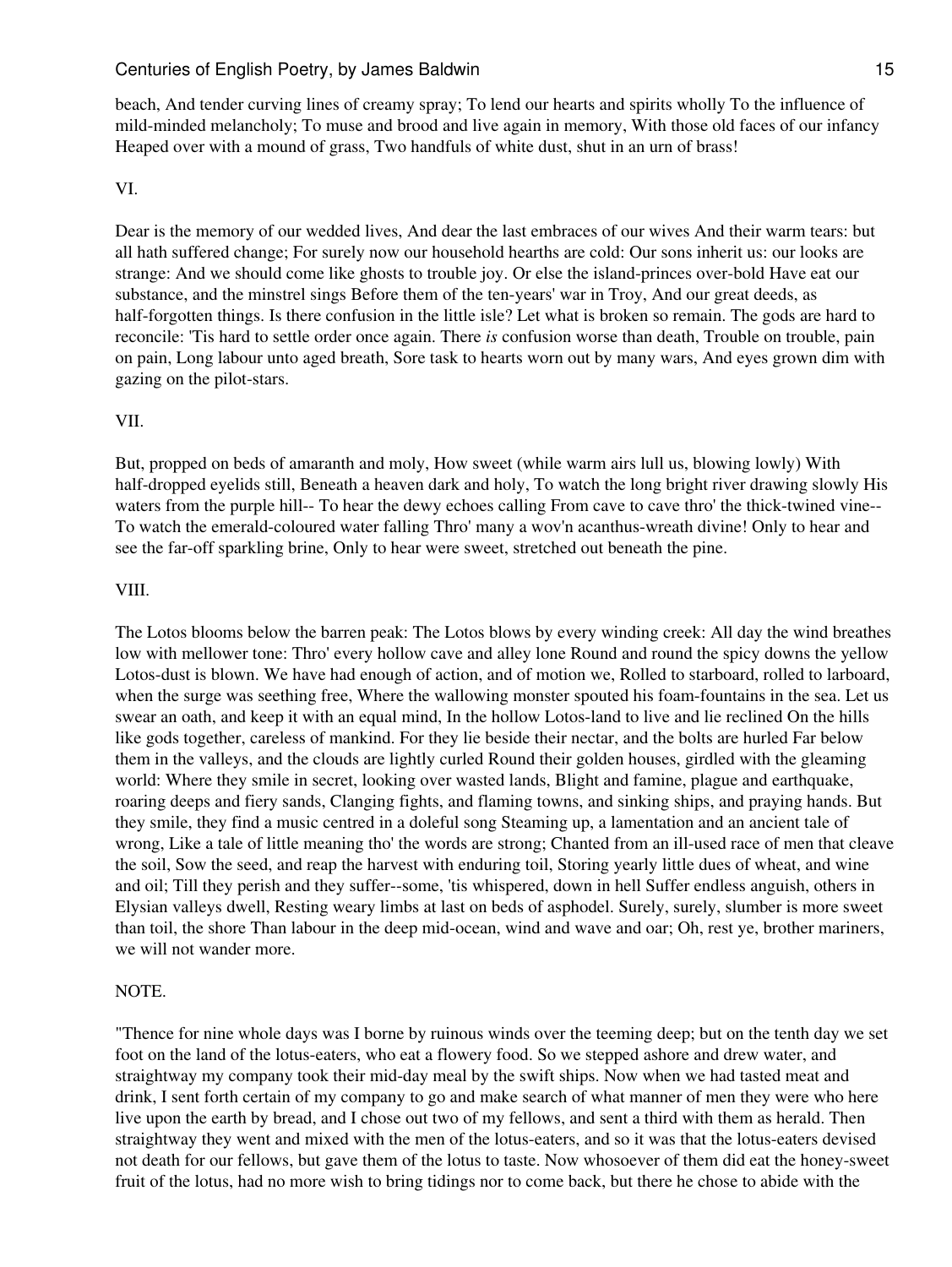lotus-eating men, ever feeding on the lotus, and forgetful of his homeward way. Therefore I led them back to the ships weeping, and sore against their will, and dragged them beneath the benches, and bound them in the hollow barques. But I commanded the rest of my well-loved company to make speed and go on board the swift ships, lest haply any should eat of the lotus and be forgetful of returning."--*Homer's Odyssey*, ix, 80.

"In this poem, 'The Lotos-Eaters,' the artistic ideal of the young poet (it was written in 1830) found its most finished expression and its culminating point. Here he seems to have attained a consciousness that beyond the ideal which he had adopted there is another, larger, grander, and more satisfying. Nowhere else, perhaps, in the range of poetry, is the trance of a listless life so harmoniously married to appropriate melodies and appropriate accompaniments."--*North British Review.*

#### BIOGRAPHICAL NOTE.

ALFRED TENNYSON was born at Somersby, Lincolnshire, England, in 1809. His early education was received at home from his father, who was rector of Somersby and vicar of Bennington and Grimsby. He was afterwards sent to Trinity College, Cambridge, where, at the age of twenty, he received the chancellor's medal for a poem in blank verse, entitled "Timbuctoo." In 1830 he published a small volume of "Poems chiefly Lyrical." A revised edition of this volume, published in 1833, contained "The Lady of Shalott," "The Lotos-Eaters," and others of his best-known short poems. In 1850, upon the death of Wordsworth, he was appointed poet-laureate. In the same year he was married to Emily, daughter of Henry Sellwood, Esq., and niece of Sir John Franklin. Since 1851, Tennyson has resided for the greater part of the time at Farringford, Freshwater, Isle of Wight. In December, 1883, he was made Baron Tennyson of Aldworth and Freshwater.

"Mr. Tennyson," says R. H. Hutton, "was an artist even before he was a poet; in other words, the eye for beauty, grace, and harmony of effect was even more emphatically one of his original gifts than the voice for poetic utterance itself. This, probably, it is which makes his very earliest pieces appear so full of effort, and sometimes even so full of affectation. They were elaborate attempts to embody what he saw, before the natural voice of the poet had come to him. I think it possible to trace not only a pre-poetic period in his art, but to date the period at which the soul was 'infused' into his poetry, and the brilliant external figures became the dwelling-places of germinating poetic thoughts creating their own music. Curiously enough, the first poem where there is any trace of those musings of the Round Table to which he has directed so much of his maturest genius, is also a confession that the poet was sick of the magic mirror of fancy and its picture-shadows, and was turning away from them to the poetry of human life. Whenever Mr. Tennyson's pictorial fancy has had it in any degree in its power to run away with the guiding and controlling mind, the richness and the workmanship have to some extent overgrown the spiritual principle of his poems. It is obvious, for instance, that even in relation to natural scenery, what his poetical faculty delights in most are rich, luxuriant landscapes, in which either nature or man has accumulated a lavish variety of effects. It is in the scenery of the mill, the garden, the chase, the down, the rich pastures, the harvest-field, the palace pleasure-grounds, the Lord of Burleigh's fair domains, the luxuriant sylvan beauty, bearing testimony to the careful hand of man, 'the summer crisp with shining woods,' that Mr. Tennyson most delights. If he strays to rarer scenes, it is almost in search of richer and more luxuriant loveliness, like the tropical splendors of 'Enoch Arden' and the enervating skies which cheated the Lotos-Eaters of their longing for home."

"Mr. Tennyson," says a writer in the *North British Review*, "deserves an especial study, not only as a poet, but as a leader and a landmark of popular thought and feeling. As a poet, he belongs to the highest category of English writers; for poetry is the strongest and most vigorous branch of English literature. In this literature his works are evidently destined to secure a permanent place; for they express in language refined and artistic, but not unfamiliar, a large segment of the popular thought of the period over which they range. He has, moreover, a clearly marked if not strongly individualized style, which has served as a model for imitators, and as a starting-point for poets who have sought to improve upon it."

=Principal Poems of Tennyson:= Charge of the Light Brigade, written in 1854; Dora, 1842; The Dying Swan,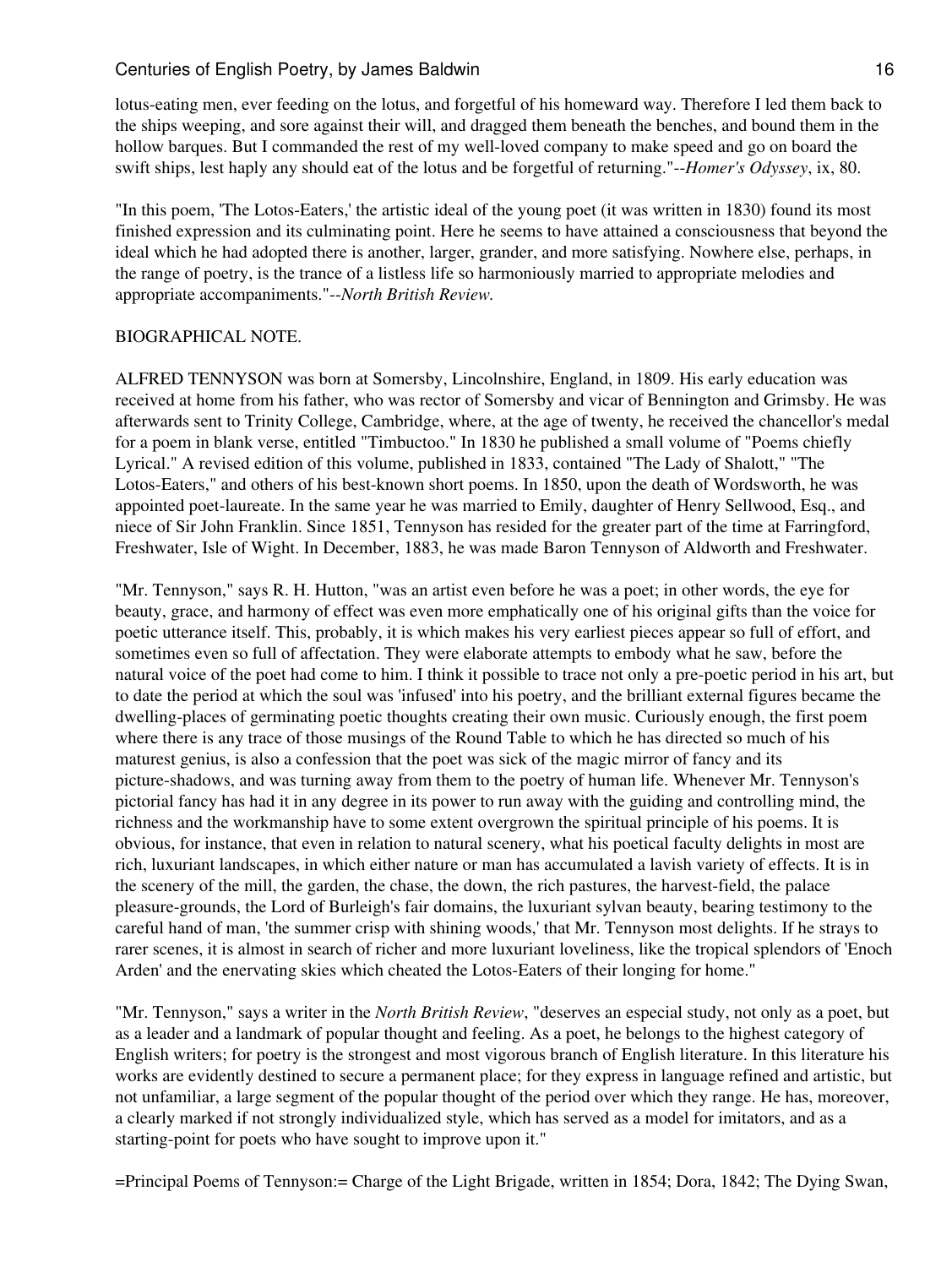1830; Enoch Arden, 1864; Idylls of the King, 1859-1873,--to be read in the following order: The Coming of Arthur; Gareth and Lynette; Geraint and Enid; Merlin and Vivien; Lancelot and Elaine; The Holy Grail; Pelleas and Ettarre; The Last Tournament; Guinevere; The Passing of Arthur;--In Memoriam, 1850 (131 parts); Locksley Hall, 1842; Locksley Hall Sixty Years Afterwards, 1886; Maud, 1855 (3 parts); The Princess, 1847 (7 parts); Ode on the Death of the Duke of Wellington, 1852.

DRAMATIC PIECES: Queen Mary, 1875; Harold, 1876; The Cup, 1881; The Falcon, 1882; Becket, 1884; The Foresters: Robin Hood and Maid Marian, 1892.

REFERENCES: Stedman's *Victorian Poets*; Van Dyke's *The Poetry of Tennyson*; Taine's *History of English Literature*, vol. IV; Kingsley's *Miscellanies*; Elsdale's *Studies in the Idylls*; Buchanan's *Master Spirits*; Tainsh's *Studies in Tennyson*; Hutton's *Essays*; Chapman's *Companion to In Memoriam*; Walters's *In Tennyson Land*.

## William Wordsworth.

# ODE.

# INTIMATIONS OF IMMORTALITY FROM RECOLLECTIONS OF EARLY CHILDHOOD.

The Child is father{1} of the Man; And I could wish my days to be Bound each to each by natural piety.

I.

There was a time when meadow, grove, and stream, The earth, and every common sight, To me did seem Apparelled $\{2\}$  in celestial light, The glory and the freshness of a dream. It is not now as it hath been of yore;--Turn wheresoe'er I may, By night or day, The things which I have seen I now can see no more.

## II.

The rainbow comes and goes, And lovely is the rose; The moon doth with delight Look round her when the heavens are bare; Waters on a starry night Are beautiful and fair; The sunshine is a glorious birth; But yet I know, where'er I go, That there hath passed away a glory from the earth.

# III.

Now, while the birds thus sing a joyous song, And while the young lambs bound As to the tabor's{3} sound, To me alone there came a thought of grief: A timely utterance gave that thought relief, And I again am strong. The cataracts{4} blow their trumpets from the steep; No more shall grief of mine the season wrong; I hear the echoes{5} through the mountains throng; The winds come to me from the fields of sleep,{6} And all the earth is gay; Land and sea Give themselves up to jollity, $\{7\}$  And with the heart of May $\{8\}$  Doth every beast keep holiday. Thou child of joy, Shout round me, let me hear thy shouts, thou happy shepherd-boy!

## IV.

Ye blessed creatures, I have heard the call Ye to each other make; I see The heavens laugh with you in your jubilee; My heart is at your festival. My head hath its coronal, {9} The fulness of your bliss, I feel--I feel it all. Oh evil day if I were sullen While Earth herself is adorning This sweet May morning, And the children are culling On every side, In a thousand valleys far and wide, Fresh flowers, while the sun shines warm, And the babe leaps up{10} on his mother's arm: I hear, I hear, with joy I hear! --But there's a tree,{11} of many, one, A single field which I have looked upon, Both of them speak of something that is gone: The pansy{12} at my feet Doth the same tale repeat. Whither is fled the visionary gleam? Where is it now, the glory and the dream?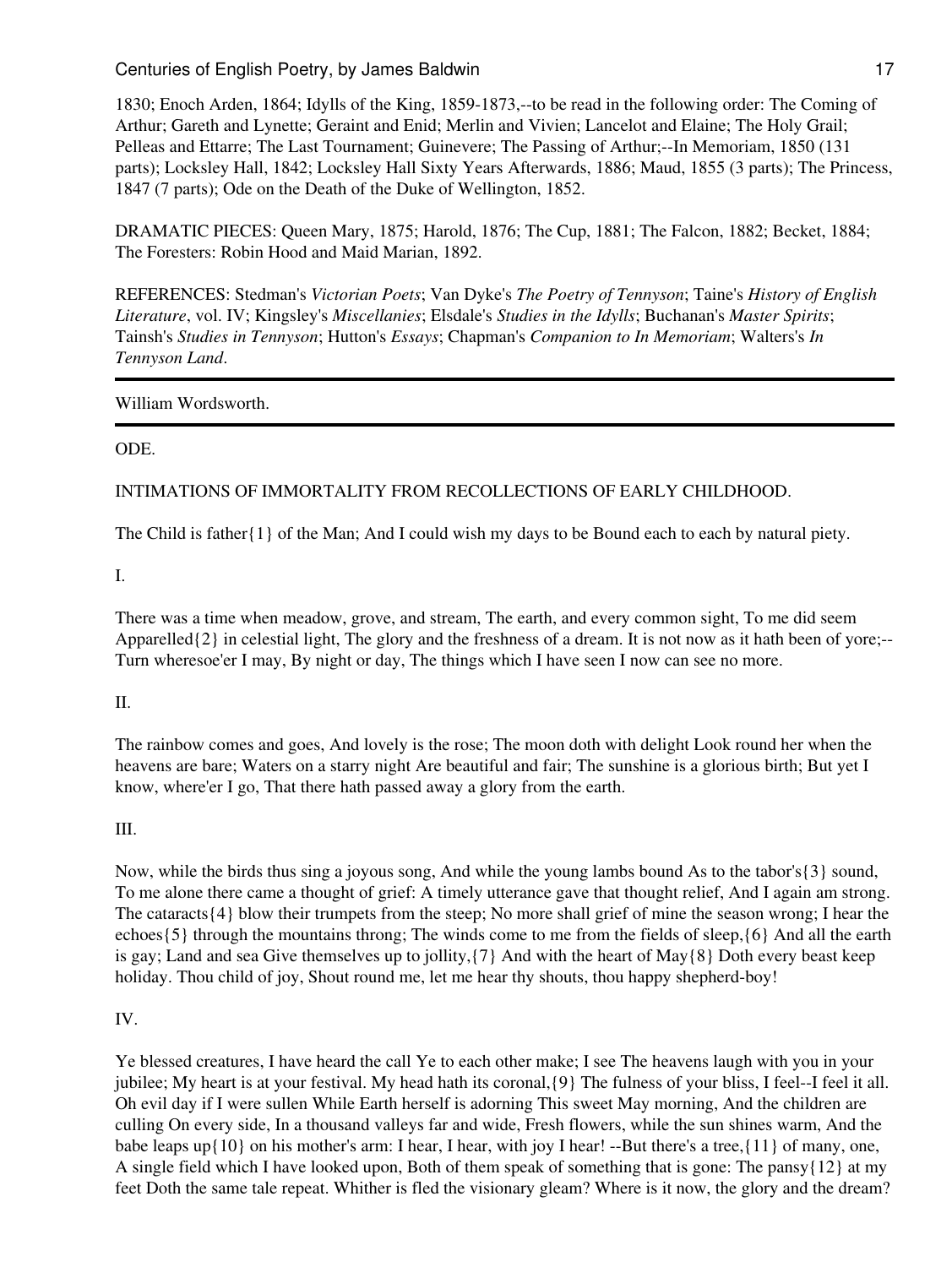#### V.

Our birth is but a sleep{13} and a forgetting: The soul that rises with us, our life's star, Hath had elsewhere its setting, And cometh from afar; Not in entire forgetfulness, And not in utter nakedness, But trailing clouds of glory do we come From God, who is our home. Heaven lies about us in our infancy! Shades of the prison-house begin to close Upon the growing boy, But he beholds the light, and whence it flows, He sees it in his joy; The youth, who daily farther from the East Must travel, still is nature's priest, And by the vision splendid Is on his way attended; At length the man perceives it die away, And fade into the light of common day.

## VI.

Earth fills her lap with pleasures of her own; Yearnings she hath in her own natural kind, And even with something of a mother's mind, And no unworthy aim, The homely nurse doth all she can To make her foster-child, her inmate man, Forget the glories he hath known, And that imperial palace whence he came.

#### VII.

Behold the child{14} among his new-born blisses, A six years' darling of a pigmy size! See, where 'mid work of his own hand he lies, Fretted by sallies of his mother's kisses, With light upon him from his father's eyes! See at his feet some little plan or chart, Some fragment from his dream of human life, Shaped by himself with newly-learned art-- A wedding or a festival, A mourning or a funeral; And this hath now his heart, And unto this he frames his song. Then will he fit his tongue To dialogues of business, love, or strife: But it will not be long Ere this be thrown aside, And with new joy and pride The little actor cons another part, Filling from time to time his 'humorous stage'{15} With all the persons, down to palsied age, That Life brings with her in her equipage, As if his whole vocation Were endless imitation.

#### VIII.

Thou, whose exterior semblance doth belie Thy soul's immensity; Thou, best philosopher, who yet dost keep Thy heritage, thou eye among the blind, That, deaf and silent, read'st the eternal deep, Haunted for ever by the eternal mind,-- Mighty prophet! seer blest!{16} On whom those truths do rest, Which we are toiling all our lives to find, In darkness lost, the darkness of the grave; Thou, over whom thy immortality Broods like the day, a master o'er a slave, A presence which is not to be put by; Thou little child, yet glorious in the might Of heaven-born freedom on thy being's height, Why with such earnest pains dost thou provoke The years to bring the inevitable yoke, Thus blindly with thy blessedness at strife? Full soon thy soul shall have her earthly freight, And custom lie upon thee with a weight, Heavy as frost, and deep almost as life!

#### IX.

O joy, that in our embers Is something that doth live, That nature yet remembers What was so fugitive! The thought of our past years in me doth breed Perpetual benediction: not indeed For that which is most worthy to be blest-- Delight and liberty, the simple creed Of childhood, whether busy or at rest, With new-fledged hope still fluttering in his breast:-- Not for these I raise The song of thanks and praise; But for those obstinate questionings Of sense and outward things, Fallings from us, vanishings;{17} Blank misgivings{18} of a creature Moving about in worlds not realized, High instincts before which our mortal nature Did tremble like a guilty thing surprised: But for those first affections, Those shadowy recollections, Which, be they what they may, Are yet the fountain light of all our day, Are yet a master light of all our seeing; Uphold us, cherish, and have power to make Our noisy years seem moments in the being Of the eternal silence: truths that wake, To perish never; Which neither listlessness, nor mad endeavor, Nor man nor boy, Nor all that is at enmity with joy, Can utterly abolish or destroy! Hence in a season of calm weather, Though inland far we be, Our souls have sight of that immortal sea Which brought us hither, Can in a moment travel thither, And see the children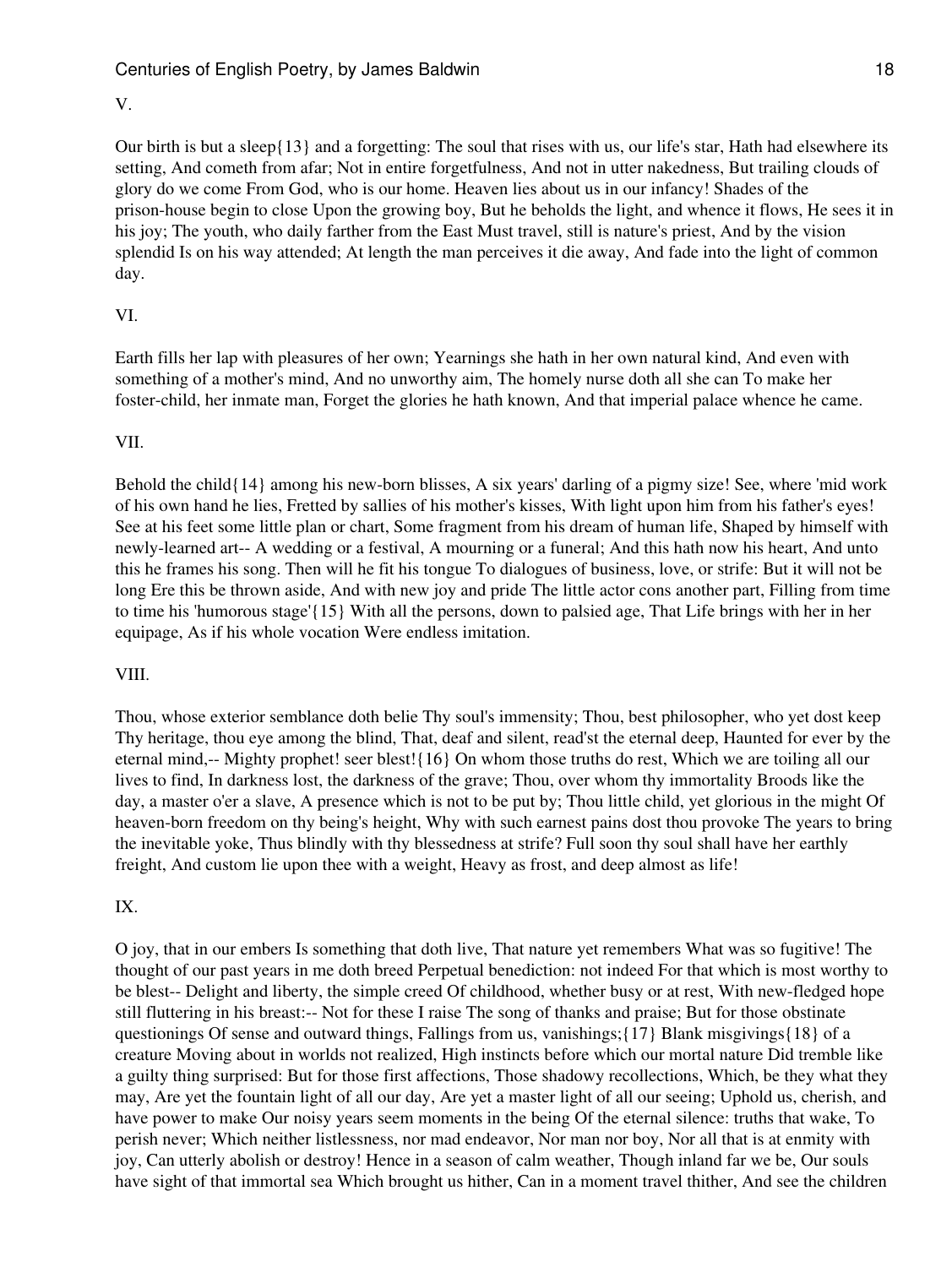sport upon the shore, And hear the mighty waters rolling evermore.

#### X.

Then sing, ye birds! sing, sing a joyous song! And let the young lambs bound As to the tabor's sound! We in thought will join your throng, Ye that pipe and ye that play, Ye that through your hearts to-day Feel the gladness of the May! What though the radiance which was once so bright Be now forever taken from my sight, Though nothing can bring back the hour Of splendor in the grass, of glory in the flower? We will grieve not, rather find Strength in what remains behind; In the primal sympathy Which, having been, must ever be; In the soothing thoughts that spring Out of human suffering; In the faith that looks through death, In years that bring the philosophic mind.

## XI.

And O ye fountains, meadows, hills, and groves, Forebode not any severing of our loves! Yet in my heart of hearts I feel your might; I only have relinquished one delight To live beneath your more habitual sway. I love the brooks, which down their channels fret, Even more than when I tripped lightly as they: The innocent brightness of a new-born day Is lovely yet: The clouds that gather round the setting sun{19} Do take a sober coloring from an eye That hath kept watch o'er man's mortality; Another race hath been, and other palms are won. Thanks to the human heart by which we live, Thanks to its tenderness, its joys, and fears, To me the meanest flower that blows can give Thoughts that do often lie too deep for tears.

#### NOTES.

"This was composed," says Wordsworth, "during my residence at Town-End, Grasmere (1803-1806). Two years at least passed between the writing of the first four stanzas and the remaining part. To the attentive and competent reader the whole sufficiently explains itself, but there may be no harm in adverting here to particular feelings or experiences of my own mind on which the structure of the poem partly rests. Nothing was more difficult for me in childhood than to admit the notion of death as a state applicable to my own being. I have said elsewhere:

'A simple child That lightly draws its breath, And feels its life in every limb, What should it know of death?'[44:A]

"But it was not so much from the source of animal vivacity that *my* difficulty came, as from a sense of the indomitableness of the spirit within me. I used to brood over the stories of Enoch and Elijah, and almost persuade myself that, whatever might become of others, I should be translated in something of the same way to heaven. With a feeling congenial to this, I was often unable to think of external things as having external existence, and I communed with all that I saw as something not apart from, but inherent in, my own immaterial nature. Many times while going to school have I grasped at a wall or tree to recall myself from this abyss of idealism to reality. At that time I was afraid of mere processes. In later periods of life I have deplored, as we have all reason to do, a subjugation of an opposite character, and have rejoiced over the remembrances, as is expressed in the lines, *Obstinate questionings*, etc. To that dream-like vividness and splendor which invests objects of sight in childhood every one, I believe, if he could look back, could bear testimony, and I need not dwell upon it here; but having in the poem regarded it as a presumptive evidence of a prior state of existence, I think it right to protest against a conclusion which has given pain to some good and pious persons, that I meant to inculcate such a belief. It is far too shadowy a notion to be recommended to faith as more than an element in our instincts of immortality. But let us bear in mind that, though the idea is not advanced in Revelation, there is nothing there to contradict it, and the fall of man presents an analogy in its favor. Accordingly, a pre-existent state has entered into the popular creeds of many nations, and among all persons acquainted with classic literature is known as an ingredient in Platonic philosophy. Archimedes said that he could move the world if he had a point whereon to rest his machine. Who has not felt the same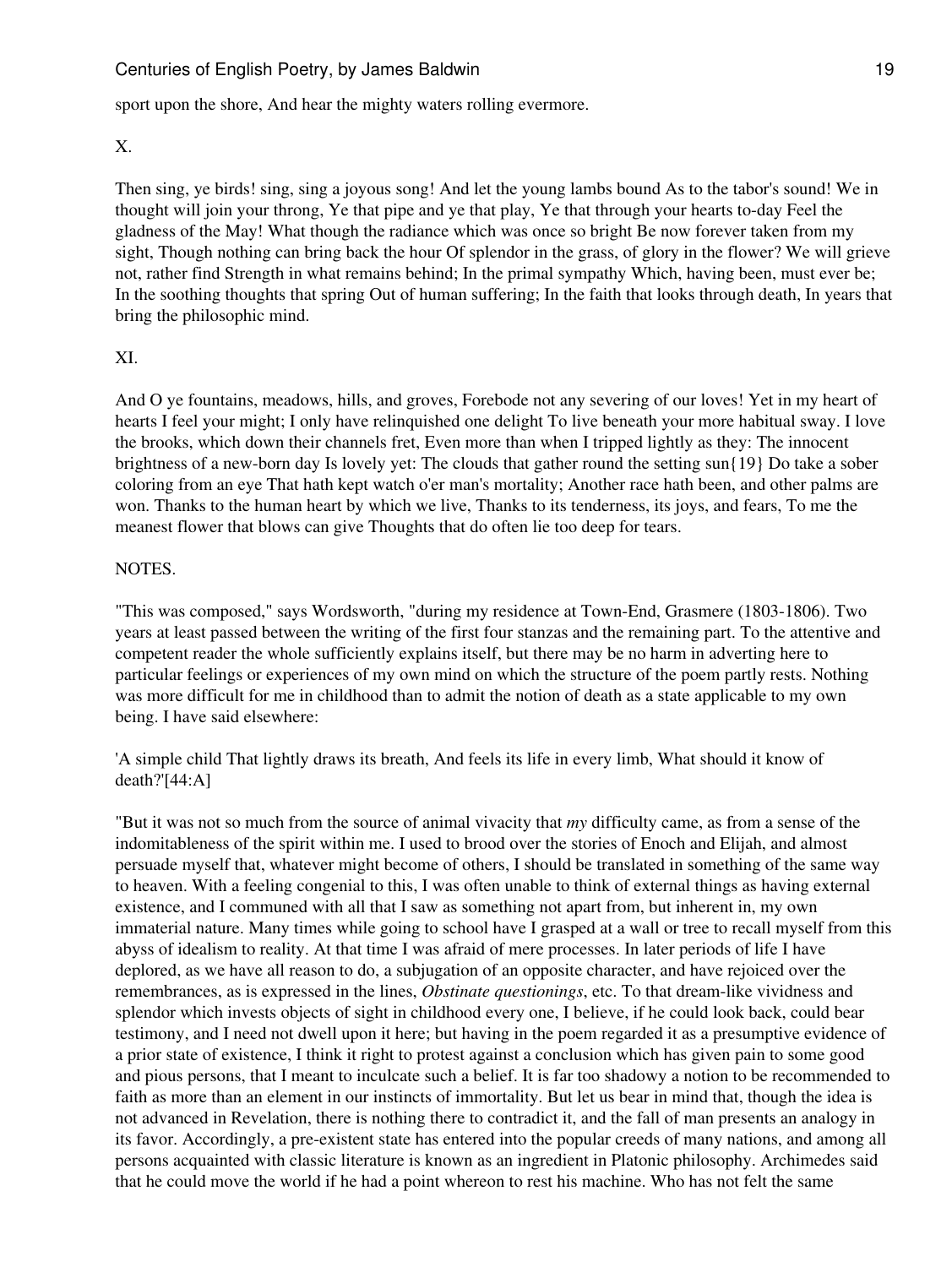aspirations as regards the world of his mind? Having to wield some of its elements when I was impelled to write this poem on the 'Immortality of the Soul,' I took hold of the notion of pre-existence as having sufficient foundation in humanity for authorizing me to make for my purpose the best use of it I could as a poet."

Lord Houghton says of this poem: "If I am asked what is the greatest poem in the English language, I never for a moment hesitate to say, Wordsworth's 'Ode on the Intimations of Immortality.'"

Principal Shairp says: "'The Ode on Immortality' marks the highest limit which the tide of poetic inspiration has reached in England within this century, or indeed since the days of Milton."

The idea of the pre-existence of the soul had already been treated by Henry Vaughan in "Silex Scintillans" (1655).

"Happy those infant days, when I Shined in my angel-infancy! Before I understood this place Appointed for my second race, Or taught my soul to fancy aught But a white, celestial thought; When yet I had not walked above A mile or two from my first Love, And looking back at that short space Could see a glimpse of his bright face."

Shelley, in "A Lament," hints at the same thought:

"O world! O life! O time! On whose last steps I climb, Trembling at that where I had stood before, When will return the glory of your prime? No more--oh, never more!

"Out of the day and night A joy has taken flight; Fresh spring, and summer, and winter hoar, Move my faint heart with grief, but with delight No more--oh, never more!"

1. =The child is father, etc.= These lines are from a short poem by Wordsworth, entitled "My Heart leaps up":

"My heart leaps up when I behold A rainbow in the sky. So was it when my life began; So is it now I am a man; So be it when I shall grow old, Or let me die! The child is father of the man; And I could wish my days to be Bound each to each by natural piety."

Compare with Milton's lines in 'Paradise Regained,' Bk. IV:

"The childhood shows the man As morning shows the day."

2. =apparelled.= From Fr. *pareil*, Lat. *parilis*. Other English words as *pair*, *compare*, etc., are similarly derived. To *apparel* is strictly to pair, to suit, to put like to like.

3. =tabor.= From Old Fr. *tabour*, Fr. *tambour*. Compare Eng. *tambourine*. Originally from the root *tap*, Gr. *tup*, to strike lightly. An ancient musical instrument,--a small one-ended drum having a handle projecting from the frame, by which it was held in the left hand, while it was beaten with a stick held in the right hand.

4. =the cataracts.= The poet has probably in mind the "ghills" or falls of his own lake country. The metaphor which he uses is a bold one.

5. =the echoes.= Compare with a similar line by Shelley:

"Lost Echo sits amid the voiceless mountains." --*Adonais*, 127.

6. =the fields of sleep.= "The yet reposeful, slumbering country side."--*Hales.* "The fields that were dark during the hours of sleep."--*Knight.*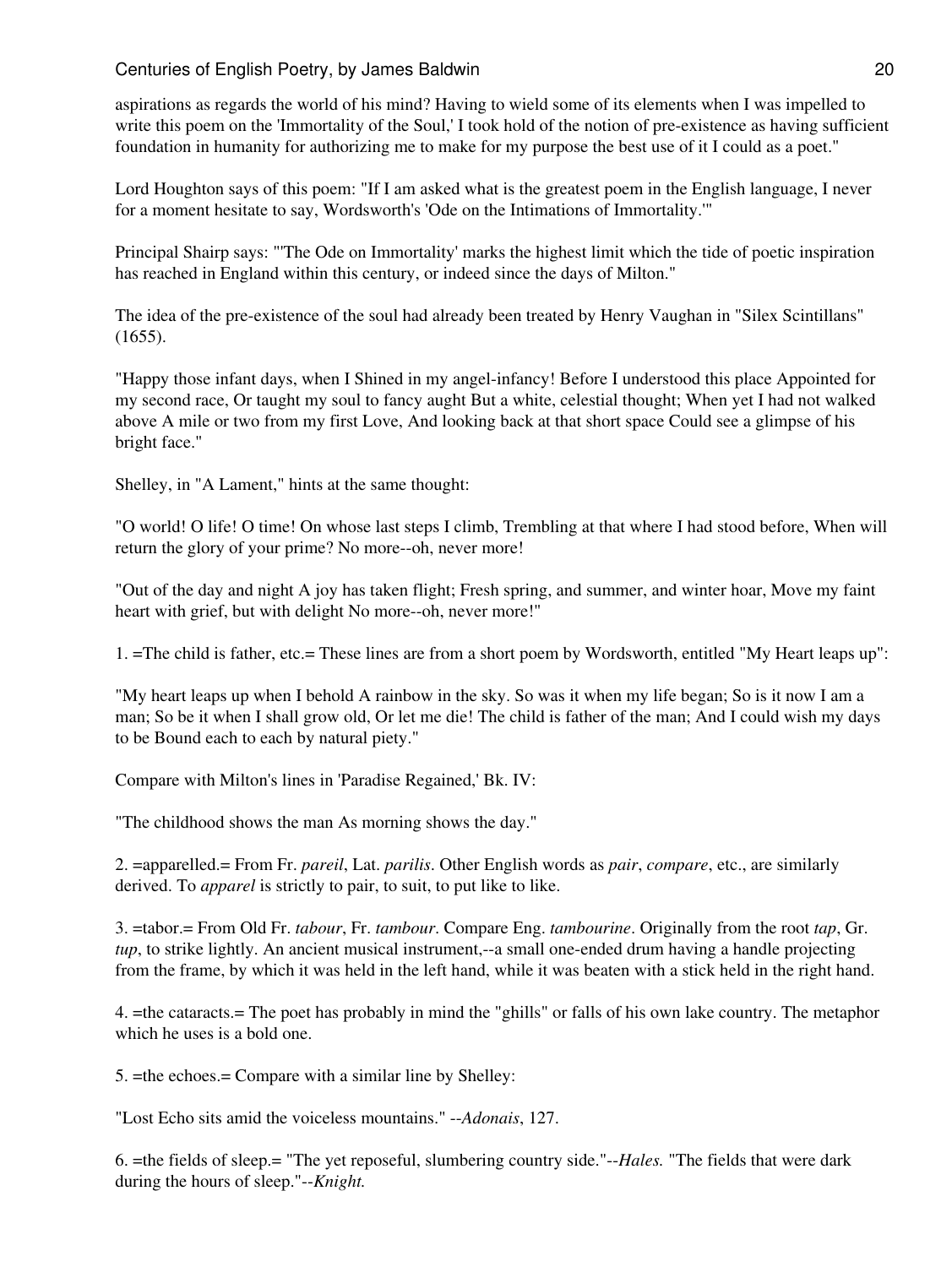7. =jollity.= Merriment. From Lat. *jovialis*. See Milton's 'L'Allegro,' 26:

"Haste thee nymph and bring with thee Jest and youthful jollity."

8. =May.= May, with the poets, is the month of gayety. The older poetry especially is full of May raptures. Chaucer says:

"For May will have no sluggardy a-night: The season pricketh every gentle heart, And maketh him out of his sleep to start."

9. =coronal.= A crown of flowers, a chaplet. As at the Roman banquets. On such occasions it was usual for the host to give chaplets to his guests. Festoons of flowers were also sometimes hung over their necks and breasts. The chaplet, or coronal, was regarded as a cheerful ornament and symbol of festivity.

10. =the babe leaps up.= That is for joy. See the poem, "My heart leaps up," on page 46.

11. =there's a tree.= Compare this thought with that contained in the following lines:

"Only, one little sight, one plant, . . . whene'er the leaf grows there Its drop comes from my heart, that's all." --*Browning's May and Death.*

12. =pansy.= The flower of thought. From Fr. *pensée*, thought; *penser*, to think. "It probably derived its name, thought or fancy, from its fanciful appearance."--*Nares.* Another derivation of the word is from *panacea*, meaning *all-heal*, a name given by the Greeks to a plant which was popularly supposed to cure diseases and dispel sorrow. The notion that the pansy is a cure for grief is shown in its common English name, *heart's-ease*.

13. =Our birth is but a sleep.= The idea of pre-existence was a favorite one of the ancient philosophers. The doctrine of metempsychosis, a form of the same idea, was held by the ancient Egyptians and is still maintained by the Buddhists. Tennyson says:

"As old mythologies relate, Some draught of Lethe might await The slipping through from state to state.

"And if I lapsed from nobler place, Some legend of a fallen race Alone might hint of my disgrace."--*Two Voices.*

14. =Behold the child.= Pope gives a similar picture:

"Behold the child, by Nature's kindly law, Pleased with a rattle, tickled with a straw; Some livelier plaything gives his youth delight, A little louder, but as empty quite."--*Essay on Man.*

When Wordsworth wrote of

"A six years' darling of a pigmy size,"

he probably had in mind Hartley Coleridge, who was then a child of that age. See his poem "To Hartley Coleridge, Six Years Old."

15. =humorous stage.= See Shakespeare's lines beginning "All the world's a stage," "As You like It," Act ii, sc. 7. The word *humorous* has here a special sense, such as is used by Ben Jonson in his "Every Man in his Humor."

16. =best philosopher . . . mighty prophet! seer blest!= Stopford Brooke says: "These expressions taken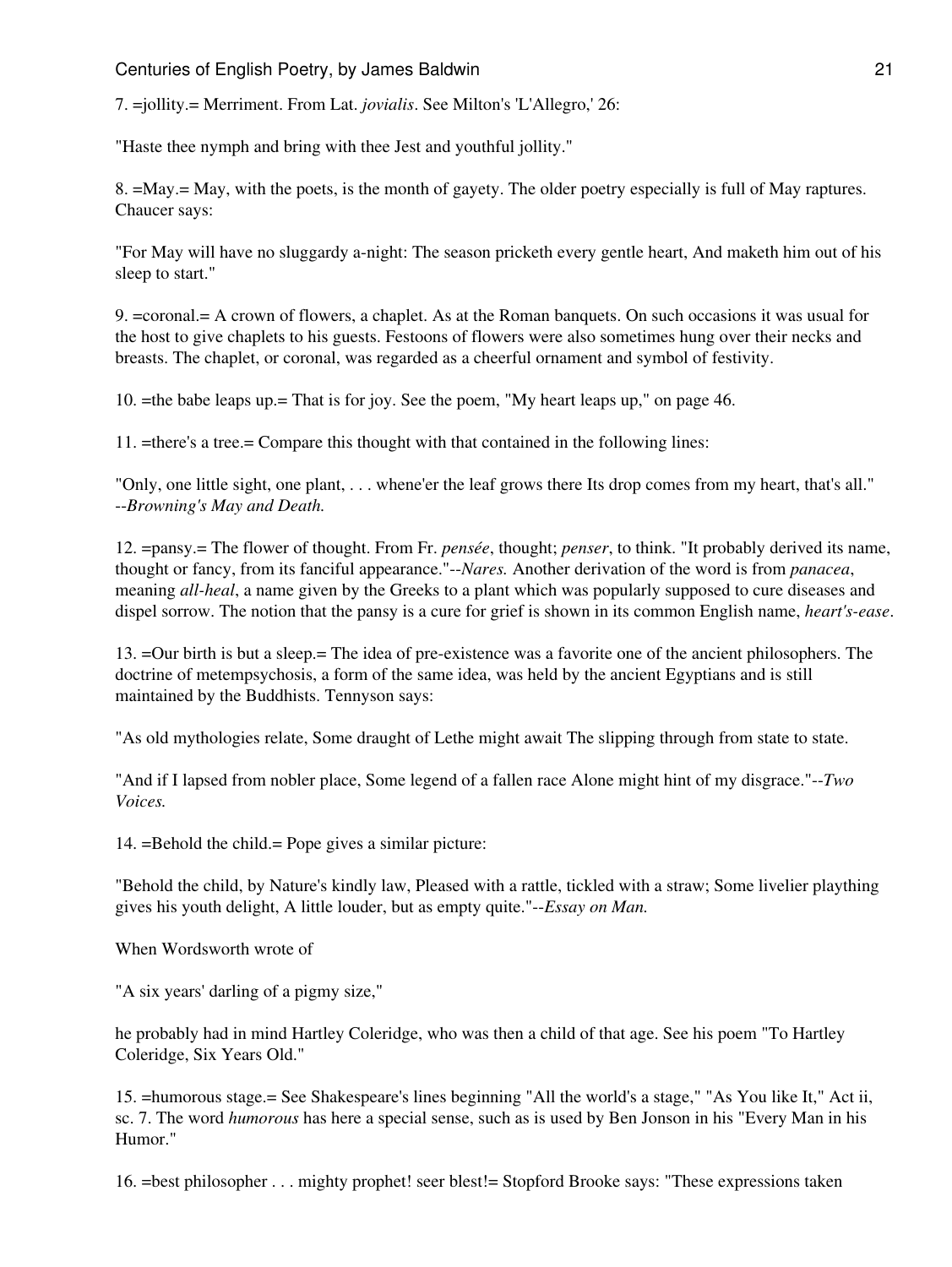separately have scarcely any recognizable meaning. By taking them all together, we feel rather than see that Wordsworth intended to say that the child, having lately come from a perfect existence, in which he saw truth directly, and was at home with God, retains, unknown to us, that vision;--and, because he does, is the best philosopher, since he sees at once that which we through philosophy are endeavoring to reach; is the mighty prophet, because in his actions and speech he tells unconsciously the truths he sees, but the sight of which we have lost; is more closely haunted by God, more near to the immortal life, more purely and brightly free because he half shares in the pre-existent life and glory out of which he has come."--*Theology in the English Poets.*

17. =Fallings from us, vanishings.= "Fits of utter dreaminess and abstraction, when nothing material seems solid, but everything mere mist and shadow."--*Hales.*

18. =Blank misgivings.= Compare Tennyson, "Two Voices":

"Moreover, something is or seems, That touches me with mystic gleams, Like glimpses of forgotten dreams;

"Of something felt, like something here; Of something done, I know not where; Such as no language may declare."

19. =The clouds that gather.= Compare these lines with the following from Wordsworth's "Excursion":

"Ah! why in age Do we revert so fondly to the walks Of childhood, but that there the soul discerns The dear memorial footsteps unimpair'd Of her own native vigor, thence can hear Reverberations and a choral song, Commingling with the incense that ascends Undaunted toward the imperishable heavens, From her own lonely altar?"

## FOOTNOTES:

[44:A] The first stanza of We are Seven, said to have been written by Coleridge.

## THE TWO APRIL MORNINGS.

We walked along, while bright and red Uprose the morning sun; And Matthew{1} stopped, he looked, and said, 'The will of God be done!'

A village schoolmaster was he, With hair of glittering gray; As blithe a man as you could see On a spring holiday.

And on that morning, through the grass, And by the steaming rills, We travelled merrily, to pass A day among the hills.

'Our work,' said I, 'was well begun: Then, from thy breast what thought, Beneath so beautiful a sun, So sad a sigh has brought?'

A second time did Matthew stop, And fixing still his eye Upon the eastern mountain-top, To me he made reply:

'Yon cloud with that long purple cleft Brings fresh into my mind A day like this which I have left Full thirty years behind.

And just above yon slope of corn Such colors, and no other, Were in the sky, that April morn, Of this the very brother.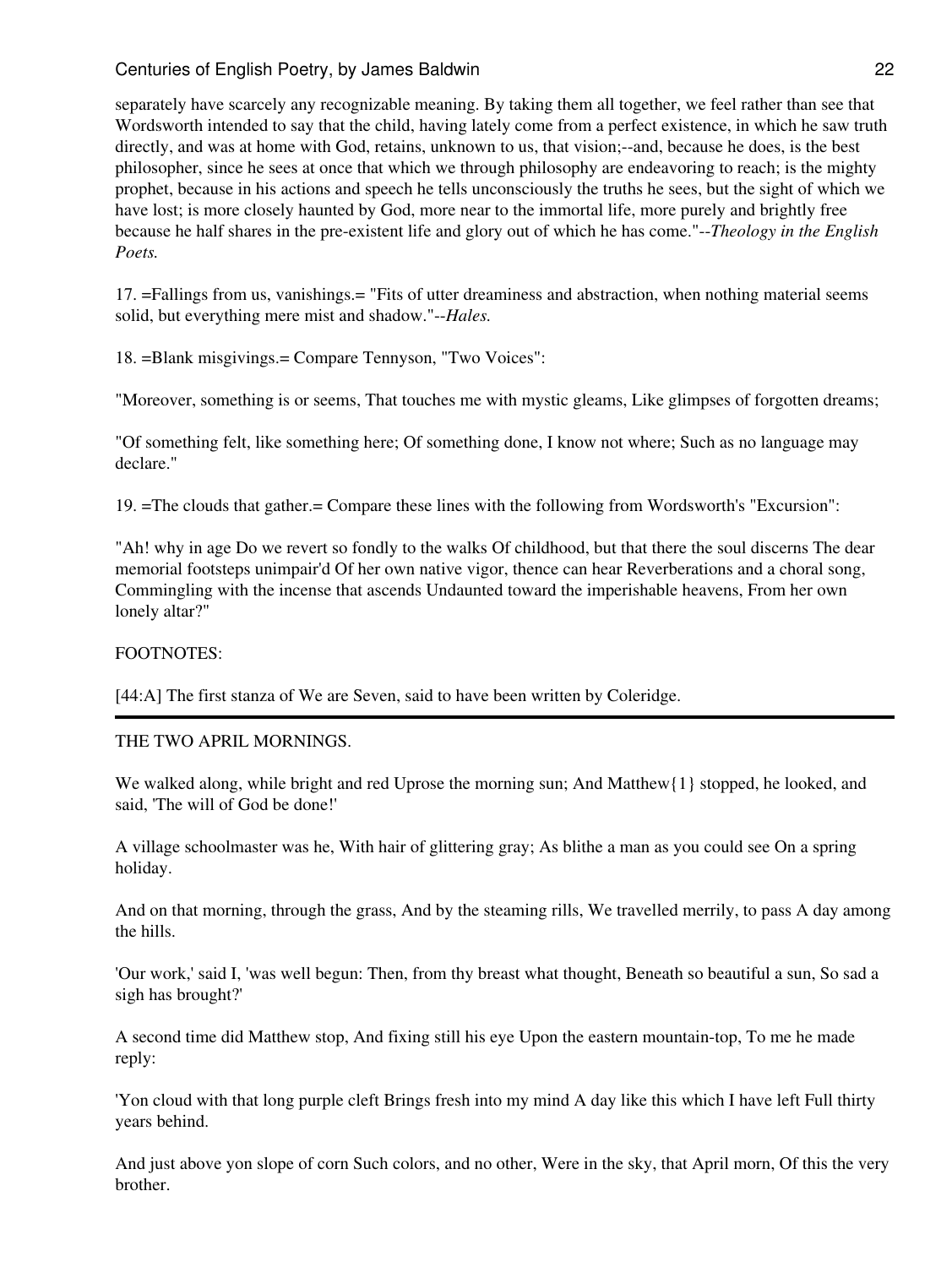With rod and line I sued the sport Which that sweet season gave, And, to the church-yard come, stopped short Beside my daughter's grave.

Nine summers had she scarcely seen, The pride of all the vale: And then she sang;--she would have been A very nightingale.

Six feet in earth my Emma lay; And yet I loved her more, For so it seemed, than till that day I e'er had loved before.

And, turning from her grave, I met, Beside the churchyard yew, A blooming girl, whose hair was wet With points of morning dew.

A basket on her head she bare; Her brow was smooth and white: To see a child so very fair, It was a pure delight!

No fountain from its rocky cave E'er tripped with foot so free; She seemed as happy as a wave That dances on the sea.

There came from me a sigh of pain Which I could ill confine; I looked at her, and looked again: And did not wish her mine!'

Matthew is in his grave, yet now, Methinks, I see him stand, As at that moment, with a bough Of wilding $\{2\}$ in his hand.

#### **NOTES**

This poem was written in 1799, and published the following year.

1. =Matthew.= This old schoolmaster is described elsewhere by Wordsworth as being "made up of several, both of his class and men of other occupations."

2. =wilding.= A twig from a wild apple tree.

"Ten ruddy wildings in the wood I found."--*Dryden.*

## THE SOLITARY REAPER.

Behold her, single in the field, Yon solitary highland lass! Reaping and singing by herself; Stop here, or gently pass! Alone she cuts and binds the grain, And sings a melancholy strain; O listen! for the vale profound Is overflowing with the sound.

No nightingale did ever chaunt More welcome notes to weary bands Of travellers in some shady haunt Among Arabian sands: A voice so thrilling ne'er was heard In spring-time from a cuckoo-bird, Breaking the silence of the seas Among the farthest Hebrides.

Will no one tell me what she sings?-- Perhaps the plaintive numbers flow For old, unhappy, far-off things, And battles long ago: Or is it some more humble lay, Familiar matter of to-day? Some natural sorrow, loss, or pain, That has been, or may be again?

Whate'er the theme, the maiden sang As if her song could have no ending; I saw her singing at her work, And o'er the sickle bending;-- I listened, motionless and still; And, as I mounted up the hill, The music in my heart I bore, Long after it was heard no more.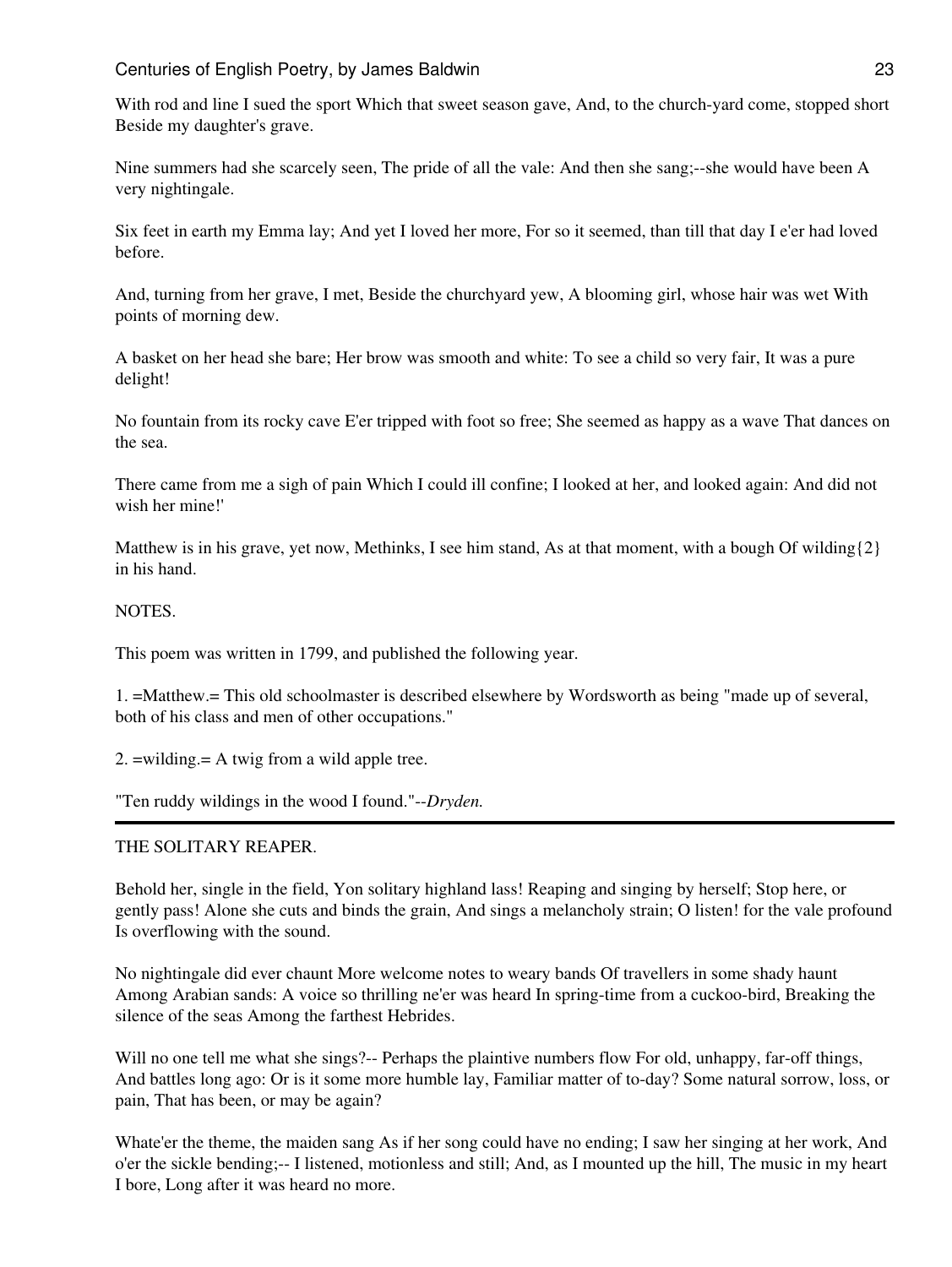#### BIOGRAPHICAL NOTE.

WILLIAM WORDSWORTH was born at Cockermouth, a town in Cumberland, England, April 7, 1770. He went to school at Hawkshead, Lancashire, whence in his seventeenth year he was sent to St. John's College, Cambridge. In January, 1791, he took his degree at the University, but without having distinguished himself in any way. The next fifteen or sixteen months were spent in France, just then in the first wild hopes of the Revolution. "In the aspirations and hopes of the revolutionists he was an ardent sharer; he thought that the world's great age was beginning anew; and with all his soul he hailed so splendid an era. The ultimate degradation of that great movement by wild lawlessness, and then by most selfish ambition, alienated his sympathy for it." Towards the close of 1792 he returned to England, and passed the subsequent time among his friends in London and elsewhere till he settled with his sister at Racedown, Dorsetshire, in 1796. In the following year they removed to Alfoxden. It was during this period that he made the acquaintance of Coleridge. Wordsworth had already published (1793) two little volumes of poetry, entitled *Descriptive Sketches* and *The Evening Walk*; but they showed little promise of the triumphs which were to crown his later life. In 1798 the first volume of the *Lyrical Ballads* was published at Bristol, which purported to be the joint work of himself and Mr. Coleridge, but to which the latter contributed only "The Ancient Mariner" and two or three shorter poems. After some months spent in Germany, Wordsworth and his sister established themselves at Grasmere, in the lake country. In 1800 he published the second volume of the *Lyrical Ballads*, and in 1802 he married Mary Hutchinson. From 1799 to 1814 he was mainly busy with his great philosophical poem, to be called "The Recluse," "containing views of Man, Nature, and Society," of which "The Prelude" was to be the introduction and "The Excursion" the Second and main Part. He designed that his minor pieces should be so arranged in connection with this work as to "give them claim to be likened to the little cells, oratories, and sepulchral recesses, ordinarily included in Gothic churches." This plan, however, was never carried out, as of the First and Third Parts only one book was written, and it has never been published. From 1814 until his death Wordsworth lived serenely and quietly at Rydal Mount, making occasional excursions into Scotland and Wales, and a tour upon the continent. In 1843, upon the death of Southey, he was appointed Poet-Laureate. His life was a long one, of steady work and much happiness. He died April 23, 1850.

The distinguishing feature of Wordsworth's poetry is well set forth in his own words:

"The moving accident is not my trade, To freeze the blood I have no ready arts; 'Tis my delight, alone in summer shade, To pipe a simple song for thinking hearts." --*Hart-Leap Well, Part II.*

"Every great poet," he said, "is a teacher; I wish either to be considered as a teacher or as nothing."

And he avowed that the purpose of his poetry was "to console the afflicted; to add sunshine to daylight by making the happy happier; to teach the young and the gracious of every age *to see, to think and feel*, and therefore to become more actively and securely virtuous."

"Love had he found in huts where poor men lie, His daily teachings had been woods and rills, The silence that is in the starry sky, The sleep that is among the lonely hills."

"Wordsworth," says John Campbell Shairp, "was the first who, both in theory and practice, shook off the trammels of the so-called poetic diction which had tyrannized over English poetry for more than a century. This diction of course exactly represented the half-courtly, half-classical mode of thinking and feeling. As Wordsworth rebelled against this conventionality of spirit, so against the outward expression of it. The whole of the stock phrases and used-up metaphors he discarded, and returned to living language of natural feeling, as it is used by men, instead of the dead form of it which had got stereotyped in books. And just as in his subjects he had taken in from the waste much virgin soil, so in his diction he appropriated for poetic use a large amount of words, idioms, metaphors, till then by the poets disallowed. His shorter poems, both the earlier and the later, are, for the most part, very models of natural, powerful, and yet sensitive English; the language being, like a garment, woven out of, and transparent with, the thought."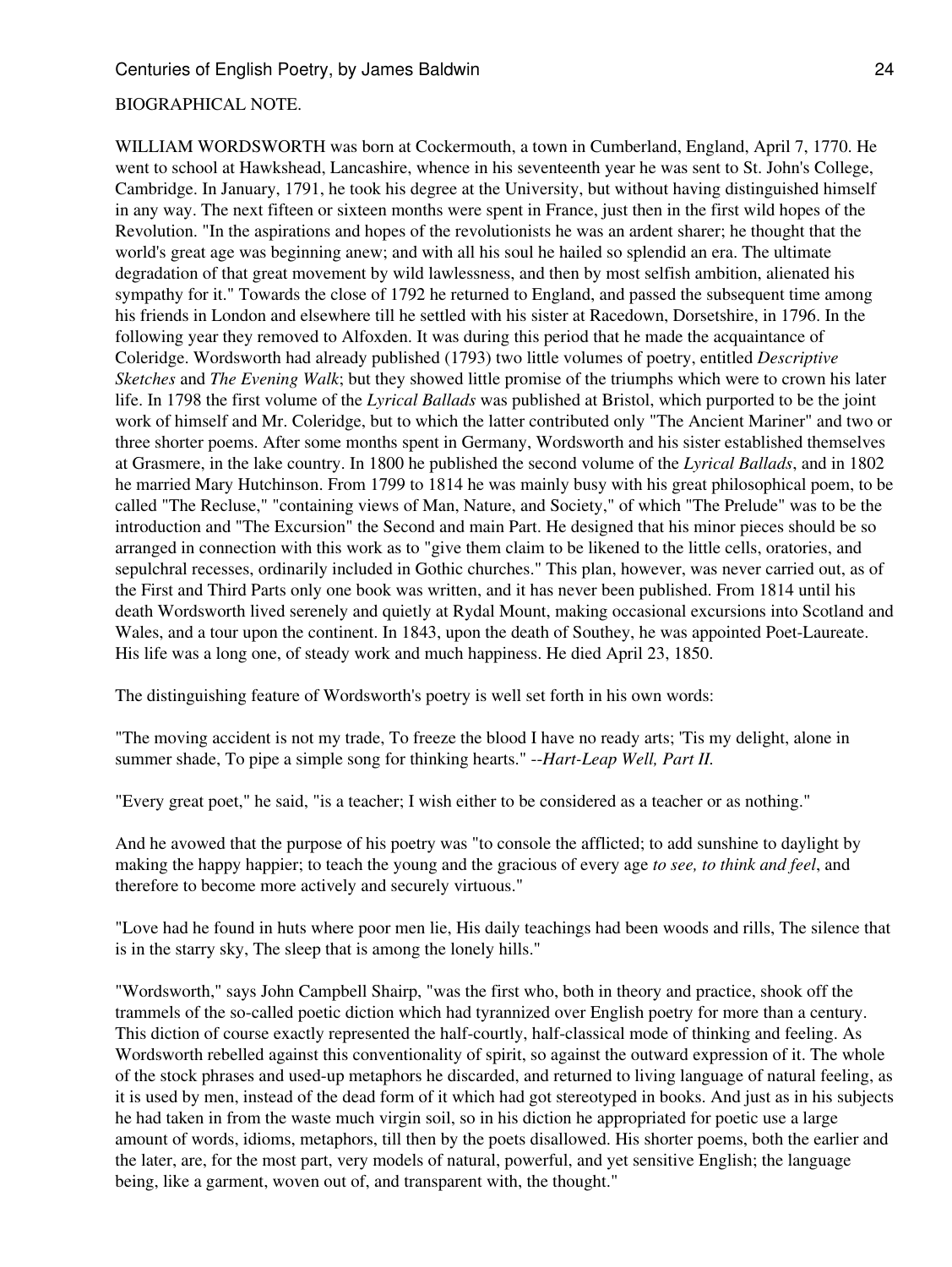=Other Poems to be Read:= We are Seven; The Pet Lamb; To a Highland Girl; Laodamia; Matthew; The Fountain; The Wishing Gate; To the Small Celandine; "Three Years She Grew"; "She was a Phantom of Delight"; At the Grave of Burns.

REFERENCES: Shairp's *Studies in Poetry and Philosophy*; Hazlitt's *English Poets*; De Quincey's *Miscellaneous Works*; *Literature and Life*, by E. P. Whipple; *Wordsworth* (English Men of Letters), by Goldwin Smith; *Yesterdays with Authors*, by James T. Fields; *Among My Books*, Second Series, by J. R. Lowell; Matthew Arnold's Introduction to the Poems of William Wordsworth.

Samuel Taylor Coleridge.

## CHRISTABEL.

PART I.

'Tis the middle of night by the castle clock, And the owls have awaken'd the crowing cock, Tu--whit!----Tu--whoo! And hark, again! the crowing cock, How drowsily it crew.

Sir Leoline, the Baron rich, Hath a toothless mastiff bitch; From her kennel beneath the rock She maketh answer to the clock, Four for the quarters, and twelve for the hour; Ever and aye, by shine and shower, Sixteen short howls, not over loud; Some say, she sees my lady's shroud.

Is the night chilly and dark? The night is chilly, but not dark. The thin gray cloud is spread on high, It covers but not hides the sky. The moon is behind, and at the full; And yet she looks both small and dull. The night is chill, the cloud is gray: 'Tis a month before the month of May, And the Spring comes slowly up this way.

The lovely lady, Christabel, Whom her father loves so well, What makes her in the wood so late, A furlong from the castle gate? She had dreams all yesternight Of her own betrothed knight; Dreams that made her moan and leap As on her bed she lay in sleep; And she in the midnight wood will pray For the weal of her lover that's far away.

She stole along, she nothing spoke, The sighs she heaved were soft and low, And naught was green upon the oak But moss and rarest mistletoe: She kneels beneath the huge oak tree, And in silence prayeth she.

The lady sprang up suddenly, The lovely lady, Christabel! It moaned as near as near can be, But what it is she cannot tell.-- On the other side it seems to be Of the huge, broad-breasted, old oak tree.

The night is chill; the forest bare; Is it the wind that moaneth bleak? There is not wind enough in the air To move away the ringlet curl From the lovely lady's cheek-- There is not wind enough to twirl The one red leaf, the last of its clan, That dances as often as dance it can, Hanging so light, and hanging so high, On the topmost twig that looks up at the sky.

Hush, beating heart of Christabel! Jesu, Maria, shield her well! She folded her arms beneath her cloak, And stole to the other side of the oak. What sees she there?

There she sees a damsel bright, Drest in a silken robe of white, That shadowy in the moonlight shone: The neck that made that white robe wan, Her stately neck and arms were bare; Her blue-vein'd feet unsandal'd were, And wildly glitter'd here and there, The gems entangled in her hair. I guess, 'twas frightful there to see A lady so richly clad as she-- Beautiful exceedingly!

"Mary, mother, save me now!" (Said Christabel,) "And who art thou?"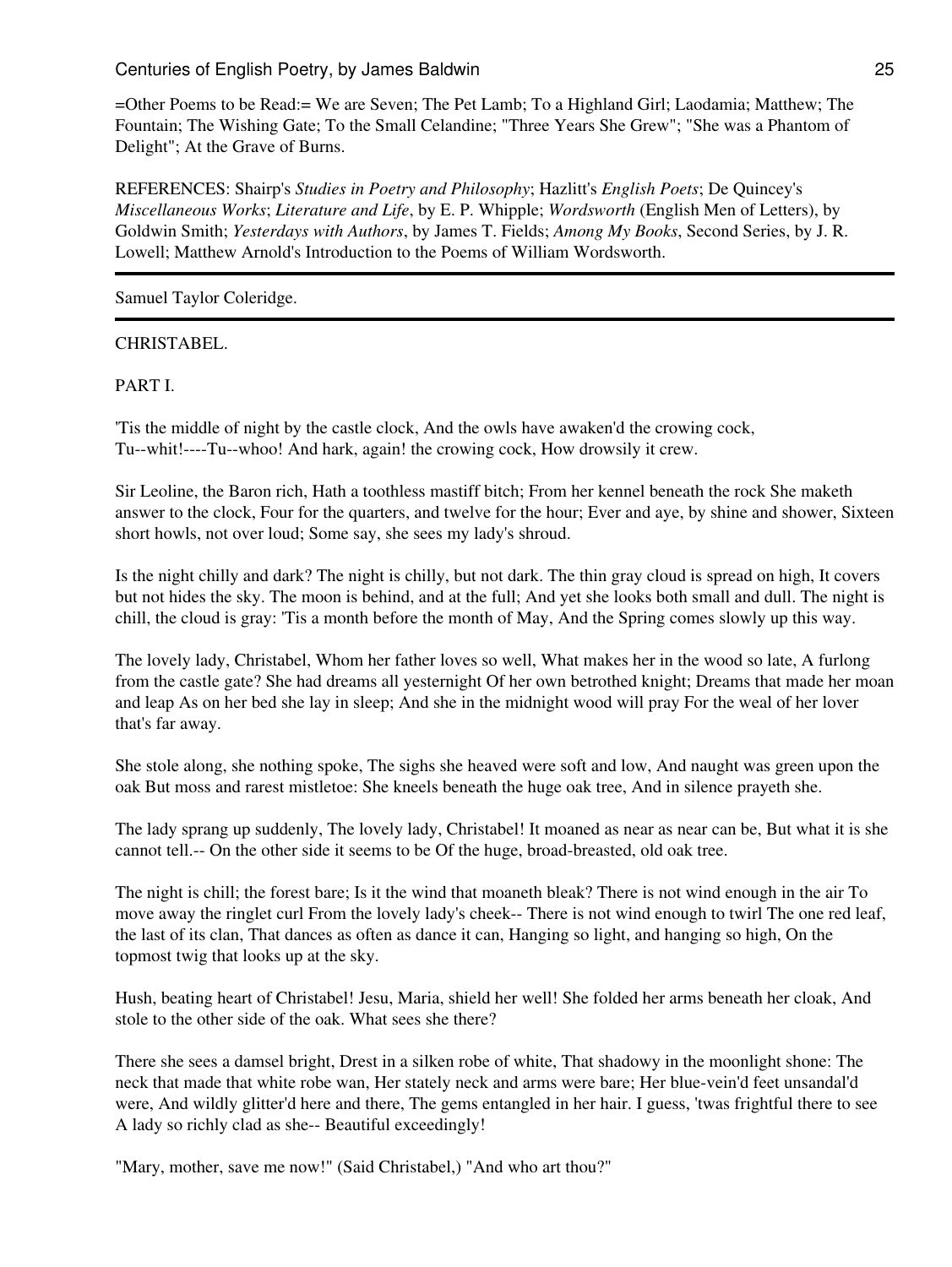The lady strange made answer meet, And her voice was faint and sweet:-- "Have pity on my sore distress, I scarce can speak for weariness: Stretch forth thy hand, and have no fear!" Said Christabel, "How camest thou here?" And the lady, whose voice was faint and sweet, Did thus pursue her answer meet:-- "My sire is of a noble line, And my name is Geraldine: Five warriors seized me yestermorn, Me, even me, a maid forlorn: They choked my cries with force and fright, And tied me on a palfrey white. The palfrey was as fleet as wind, And they rode furiously behind. They spurred amain, their steeds were white: And once we cross'd the shade of night. As sure as Heaven shall rescue me, I have no thought what men they be; Nor do I know how long it is (For I have lain entranced I wis) Since one, the tallest of the five, Took me from the palfrey's back, A weary woman, scarce alive. Some mutter'd words his comrades spoke: He placed me underneath this oak; He swore they would return with haste; Whither they went I cannot tell-- I thought I heard, some minutes past, Sounds as of a castle bell. Stretch forth thy hand" (thus ended she), "And help a wretched maid to flee."

Then Christabel stretch'd forth her hand And comforted fair Geraldine; "O well, bright dame! may you command The service of Sir Leoline; And gladly our stout chivalry Will he send forth and friends withal To guide and guard you safe and free Home to your noble father's hall."

She rose: and forth with steps they pass'd That strove to be, and were not, fast. Her gracious stars the lady blest, And thus spake on sweet Christabel: "All our household are at rest, The hall is silent as the cell; Sir Leoline is weak in health, And may not well awaken'd be, But we will move as if in stealth, And I beseech your courtesy, This night, to share your couch with me."

They cross'd the moat, and Christabel Took the key that fitted well; A little door she open'd straight, All in the middle of the gate; The gate that was iron'd within and without, Where an army in battle array had march'd out. The lady sank, belike through pain, And Christabel with might and main Lifted her up, a weary weight, Over the threshold of the gate: Then the lady rose again, And moved, as she were not in pain.

So free from danger, free from fear, They cross'd the court: right glad they were. And Christabel devoutly cried To the lady by her side; "Praise we the Virgin all divine Who hath rescued thee from thy distress!" "Alas, alas!" said Geraldine, "I cannot speak for weariness." So free from danger, free from fear, They cross'd the court: right glad they were.

Outside her kennel the mastiff old Lay fast asleep, in moonshine cold. The mastiff old did not awake, Yet she an angry moan did make! And what can ail the mastiff bitch? Never till now she utter'd yell Beneath the eye of Christabel. Perhaps it is the owlet's scritch: For what can ail the mastiff bitch?

They pass'd the hall, that echoes still, Pass as lightly as you will! The brands were flat, the brands were dying, Amid their own white ashes lying; But when the lady pass'd, there came A tongue of light, a fit of flame; And Christabel saw the lady's eye, And nothing else saw she thereby, Save the boss of the shield of Sir Leoline tall, Which hung in a murky old niche in the wall. "O softly tread," said Christabel, "My father seldom sleepeth well."

Sweet Christabel her feet both bare, And, jealous of the listening air, They steal their way from stair to stair, Now in glimmer, and now in gloom, And now they pass the Baron's room, And still as death, with stifled breath! And now have reach'd her chamber door; And now doth Geraldine press down The rushes of the chamber floor.

The moon shines dim in the open air, And not a moonbeam enters here. But they without its light can see The chamber carved so curiously, Carved with figures strange and sweet, All made out of the carver's brain, For a lady's chamber meet: The lamp with twofold silver chain Is fasten'd to an angel's feet.

The silver lamp burns dead and dim; But Christabel the lamp will trim. She trimm'd the lamp, and made it bright, And left it swinging to and fro, While Geraldine, in wretched plight, Sank down upon the floor below.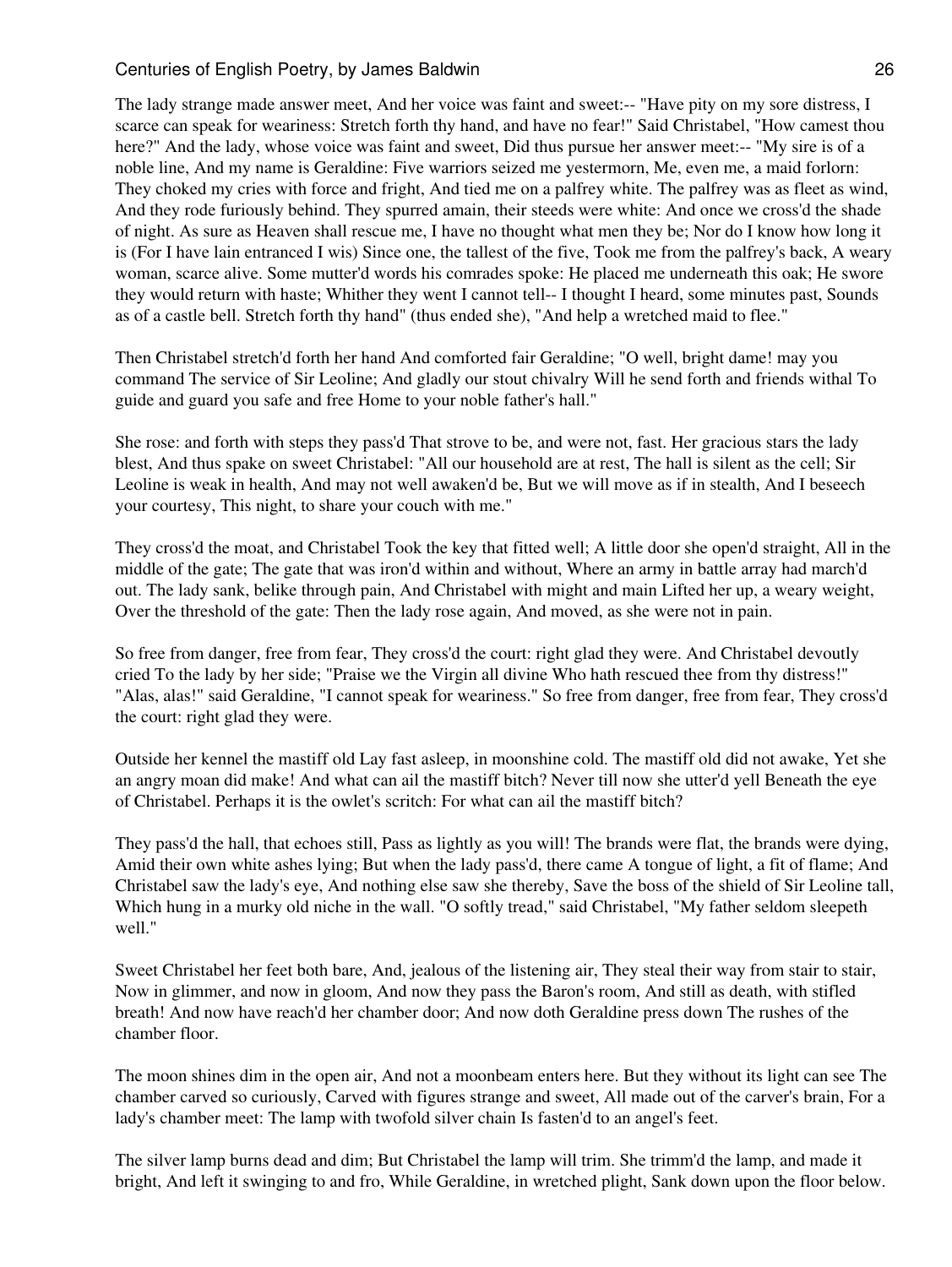"O weary lady, Geraldine, I pray you, drink this cordial wine! It is a wine of virtuous powers; My mother made it of wild flowers."

"And will your mother pity me, Who am a maiden most forlorn?" Christabel answered--"Woe is me! She died the hour that I was born. I have heard the gray-hair'd friar tell, How on her death-bed she did say, That she should hear the castle-bell Strike twelve upon my wedding-day. O mother dear! that thou wert here!" "I would," said Geraldine, "she were!"

But soon with altered voice, said she-- "Off, wandering mother! Peak and pine! I have power to bid thee flee." Alas! what ails poor Geraldine? Why stares she with unsettled eye? Can she the bodiless dead espy? And why with hollow voice cries she, "Off, woman, off! this hour is mine-- Though thou her guardian spirit be, Off, woman, off! 'tis given to me."

Then Christabel knelt by the lady's side, And raised to heaven her eyes so blue-- "Alas!" said she, "this ghastly ride-- Dear lady! it hath wilder'd you!" The lady wiped her moist cold brow, And faintly said, "'Tis over now!"

Again the wild-flower wine she drank: Her fair large eyes 'gan glitter bright, And from the floor whereon she sank, The lofty lady stood upright: She was most beautiful to see, Like a lady of a far countrée.

And thus the lofty lady spake-- "All they who live in the upper sky, Do love you, holy Christabel! And you love them, and for their sake And for the good which me befell, Even I in my degree will try, Fair maiden, to requite you well. But now unrobe yourself; for I Must pray, ere yet in bed I lie."

Quoth Christabel, "So let it be!" And as the lady bade, did she. Her gentle limbs did she undress, And lay down in her loveliness.

But through her brain of weal and woe So many thoughts move to and fro, That vain it were her lids to close; So half-way from the bed she rose, And on her elbow did recline To look at the lady Geraldine.

Beneath the lamp the lady bow'd, And slowly roll'd her eyes around; Then drawing in her breath aloud Like one that shudder'd, she unbound The cincture from beneath her breast; Her silken robe and inner vest, Dropt to her feet, and full in view, Behold! her bosom and half her side-- A sight to dream of, not to tell! O shield her! shield sweet Christabel.

Yet Geraldine nor speaks nor stirs; Ah! what a stricken look was hers! Deep from within seems half-way To lift some weight with sick assay, And eyes the maid and seeks delay; Then suddenly as one defied Collects herself in scorn and pride, And lay down by the maiden's side!-- And in her arms the maid she took, Ah, well-a-day! And with low voice and doleful look These words did say: "In the touch of this bosom there worketh a spell Which is lord of thy utterance, Christabel! Thou knowest to-night, and wilt know to-morrow This mark of my shame, this seal of my sorrow; But vainly thou warrest, For this is alone in Thy power to declare, That in the dim forest Thou heardest a low moaning, And foundest a bright lady, surpassingly fair: And didst bring her home with thee in love and in charity, To shield her and shelter her from the damp air."

# **NOTES**

The first part of the unfinished poem, "Christabel," was written in 1797, the second part which, however, left the story apparently as incomplete as before, in 1808. The two parts were first published in 1816. The poem is a picture of white innocence, purity, and truth, pursued and persecuted by the powers of evil. Its incompleteness seems to enhance its interest. "Completion could scarcely have failed to lessen its reality, for the reader could not have endured, neither could the poet's own theory have endured, the sacrifice of Christabel, the triumph of evil over good; and had she triumphed, there is a vulgar well-being in victory which has nothing to do with such a strain."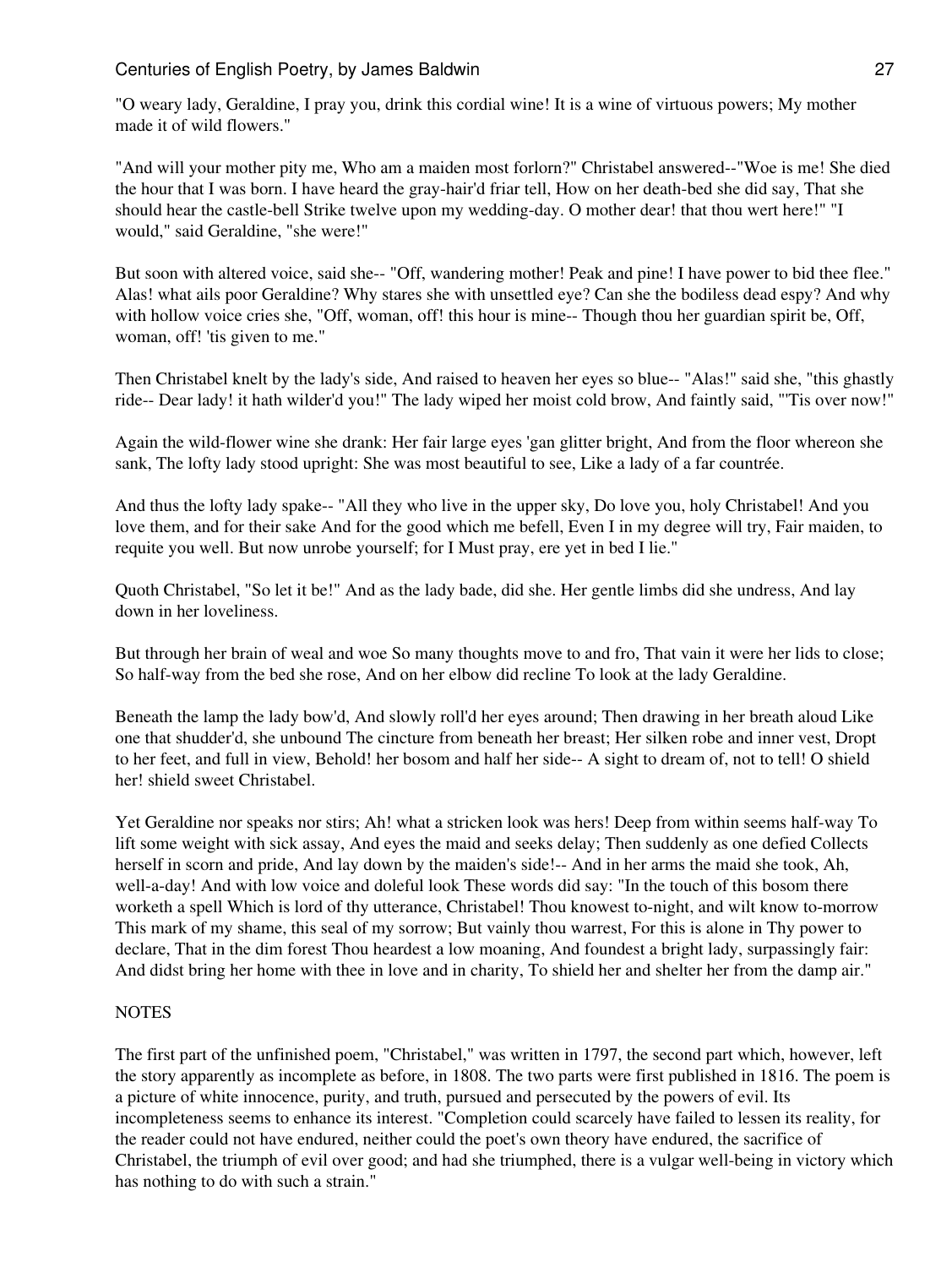"Such is the unfinished and unfinishable tale of Christabel--a poem which, despite its broken notes and over-brevity, has raised its author to the highest rank of poets, and which in itself is at once one of the sweetest, loftiest, most spiritual utterances that has ever been framed in English words. We know of no existing poem in any language to which we can compare it. It stands by itself exquisite, celestial, ethereal,--a song of the spheres,--yet full of such pathos and tenderness and sorrowful beauty as only humanity can give."--*Blackwood's Magazine*, 1871.

It is worthy of note that "Christabel" was the immediate inspiration of Scott's "Lay of the Last Minstrel." "It is to Mr. Coleridge," says Sir Walter, "that I am bound to make the acknowledgment due from the pupil to his master." "But certainly," says Hales, "Scott himself never succeeded in surrounding any one of his works with so fine an atmosphere of glamour and romance."

The language and metrical arrangement of this poem are not only peculiar but are in full accord with the weird and fantastic conception of the piece as a whole. The versification is based upon a principle not commonly practised--that of counting the number of accentuated words in a line instead of the number of syllables. Though the latter varies from seven to twelve, yet in each line the accents never exceed four. The result is an irregular, but strangely beautiful harmony of a kind that can hardly be attained through the ordinary methods of versification.

This poem is to be studied for its exquisite beauty, for the true poetic qualities which it possesses and which distinguish it from mere verse. Hence, no explanatory notes are given with reference to any particular passage, nor is it desirable that it should be analyzed with a view to grammatical or philological study. It should be read and reread until the student is thoroughly in accord with the poetic spirit which breathes in and vivifies the entire production. "It was indolence, no doubt, that left the tale half told--indolence and misery--and a poetic instinct higher than all the better impulses of industry and virtuous gain. The subject by its very nature was incomplete; it had to be left a lovely, weird suggestion--a vision for every eye that could see."

# BIOGRAPHICAL NOTE.

SAMUEL TAYLOR COLERIDGE was born at Ottery Saint Mary, October 21, 1772. He was educated at Christ's Hospital and at Jesus College, Cambridge. At the age of twenty-two he left the University without having taken a degree. He was an intimate friend of Charles Lamb and Southey, and with the latter formed a wild scheme for the founding of a "Pantisocratic State" in America, which, however, was soon abandoned. His first book of poetry was published in 1794. In 1796 he and Charles Lamb published a volume of poems together. He soon afterwards became acquainted with Wordsworth, and in 1798 the two brought out their famous volume of *Lyrical Ballads*, containing some of Wordsworth's best pieces and Coleridge's "Ancient Mariner." "Christabel," after lying in manuscript for several years, was published in 1816, three editions being issued within twelve months. Coleridge's chief poems were published in 1817 in a collection entitled *Sibylline Leaves*, so called, he says, "in allusion to the fragmentary and wildly scattered state in which they had long been suffered to remain." At about the same time he was received into the house of Mr. Gillman, a surgeon residing at Highgate, in order to be cured if possible of his excessive use of opium. Here he produced his more important prose works, *Aids to Reflection*, and *On the Constitution of Church and State*; and here he died, July 25, 1834.

Coleridge was forever planning and designing,--beginning a work and leaving its completion until to-morrow--which never came. He devoted his attention only sparingly to poetry--and that chiefly during his youth. Later in life he was occupied with political, social, and religious questions. "He was a living Hamlet, full of the most splendid thoughts and the noblest purposes, but a most incompetent doer." "His mind," wrote Southey, "is a perpetual St. Vitus's dance--eternal activity without action."

"Of Coleridge's best verses," says Swinburne, "I venture to affirm that the world has nothing like them, and can never have; that they are of the highest kind, and of their own. They are jewels of the diamond's price,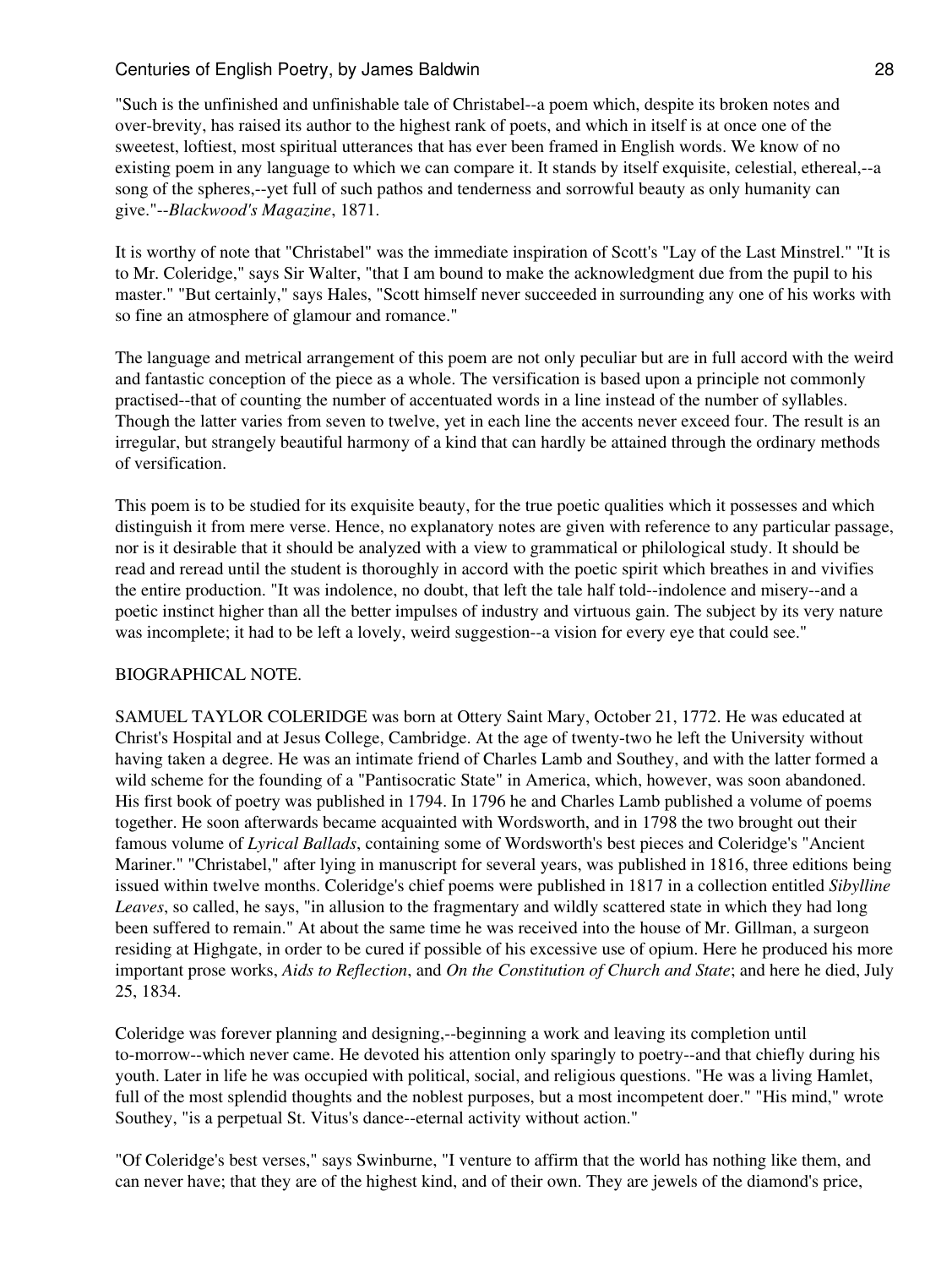flowers of the rose's rank, but unlike any rose or diamond known."

"His best work is but little," says Stopford Brooke, "but of its kind it is perfect and unique. . . . All that he did excellently might be bound up in twenty pages, but it should be bound in pure gold."

=Other Poems to be Read:= The Rime of the Ancient Mariner; Hymn before Sunrise in the Vale of Chamouni; Ode to France; Genevieve.

REFERENCES: Swinburne's *Studies and Essays*; Shairp's *Studies in Poetry*; Carlyle's *Reminiscences*; Coleridge's *Biographia Literaria*; De Quincey's *Essays*; *Coleridge* (English Men of Letters), by H. D. Traill; Hazlitt's *English Poets*; Hunt's *Imagination and Fancy*; Chorley's *Authors of England*; Walter Pater's *Apprecia*.

Percy Bysshe Shelley.

#### TO A SKYLARK

Hail to thee, blithe spirit! Bird thou never wert, That from heaven, or near it, Pourest thy full heart In profuse{1} strains of unpremeditated art.

Higher still, and higher, From the earth thou springest Like a cloud of fire; The deep blue thou wingest,{2} And singing still dost soar, and soaring ever singest.

In the golden lightning Of the sunken sun,{3} O'er which clouds are brightening, Thou dost float and run, Like an unbodied joy whose race is just begun.

The pale purple even Melts around thy flight; Like a star of heaven, In the broad daylight Thou art unseen, but yet I hear thy shrill delight.

Keen as are the arrows Of that silver sphere, Whose intense lamp narrows In the white dawn clear, Until we hardly see, we feel that it is there.

All the earth and air With thy voice is loud, As, when night is bare, From one lonely cloud The moon rains{4} out her beams, and heaven is overflowed.

What thou art we know not;-- What is most like thee? From rainbow clouds there flow not Drops so bright to see, As from thy presence showers a rain of melody.

Like a poet hidden In the light of thought, Singing hymns unbidden, Till the world is wrought{5} To sympathy with hopes and fears it heeded not:

Like a high-born maiden In a palace tower, Soothing her love-laden Soul in secret hour With music sweet as love, which overflows her bower:

Like a glow-worm golden In a dell of dew, Scattering unbeholden Its aërial hue Among the flowers and grass, which screen it from the view:

Like a rose embowered In its own green leaves, By warm winds deflowered, Till the scent it gives Makes faint with too much sweet these heavy-winged thieves.

Sound of vernal showers On the twinkling grass, Rain-awakened flowers, All that ever was Joyous, and clear, and fresh, thy music doth surpass.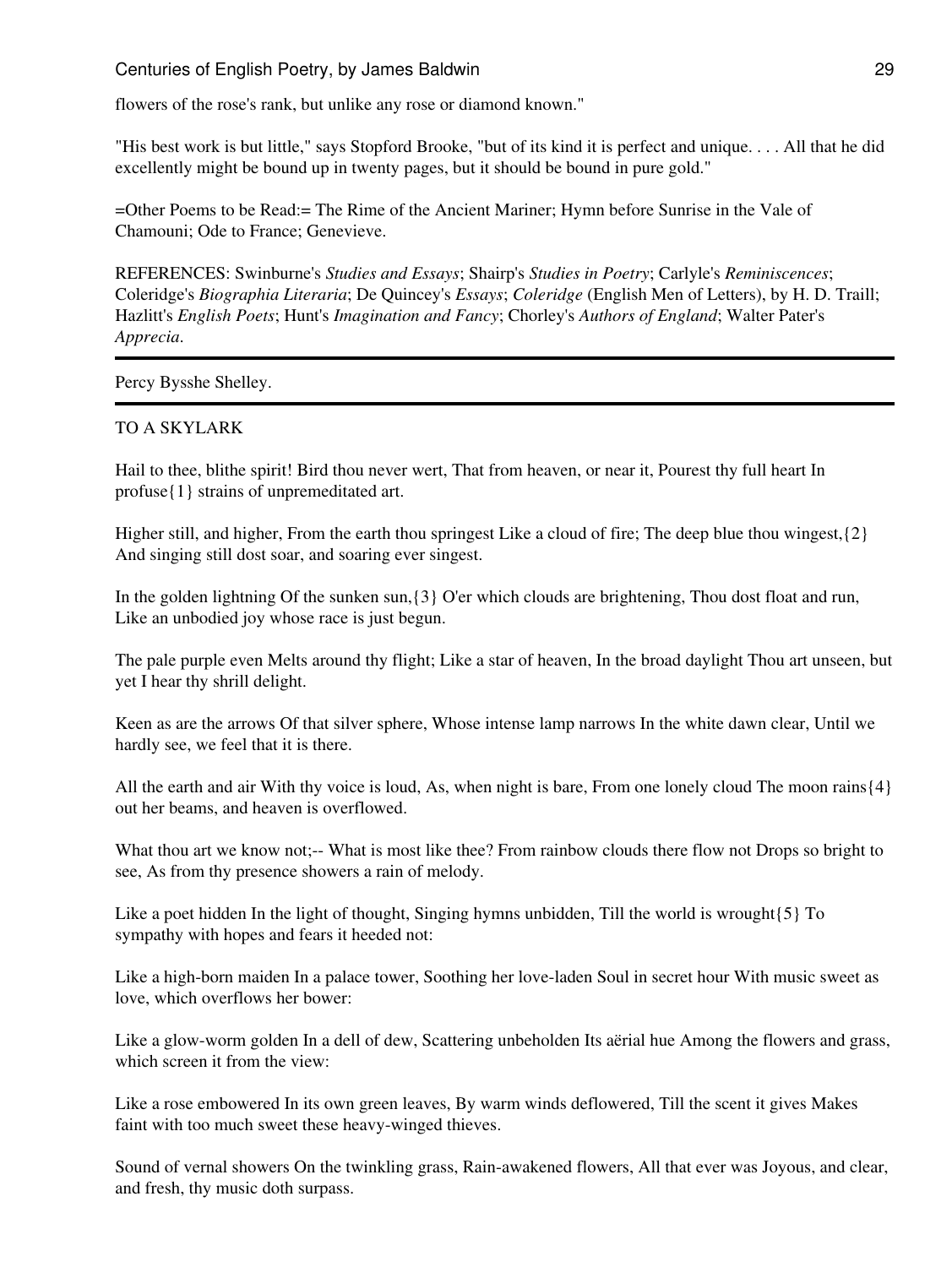Teach us, sprite{6} or bird, What sweet thoughts are thine: I have never heard Praise of love or wine That panted forth a flood of rapture so divine.

Chorus hymeneal,{7} Or triumphal chaunt, Matched with thine would be all But an empty vaunt-- A thing wherein we feel there is some hidden want.

What objects are the fountains Of thy happy strain? What fields, or waves, or mountains? What shapes of sky or plain? What love of thine own kind? what ignorance of pain?

With thy clear keen joyance Langour cannot be: Shadow of annoyance Never came near thee: Thou lovest; but ne'er knew love's sad satiety.

Waking or asleep; Thou of death must deem Things more true and deep Than we mortals dream-- Or how could thy notes flow in such a crystal stream?

We look before and after, And pine for what is not:{8} Our sincerest laughter With some pain is fraught: Our sweetest songs are those that tell of saddest thought.

Yet if we could scorn Hate, and pride, and fear; If we were things born Not to shed a tear, I know not how thy joy we ever should come near.

Better than all measures Of delight and sound, Better than all treasures That in books are found, Thy skill to poet were, thou scorner of the ground!

Teach me half the gladness That thy brain must know, Such harmonious madness From my lips would flow, The world should listen then, as I am listening now.

# NOTES.

This is perhaps the most perfect lyric of its kind in the English language. Every verse is worthy of careful study, and it should be read and reread until its exquisite melody is felt and the subtle thoughts which it embodies fully understood. Yet there is little in the poem which requires annotation--the lark's song itself admits of no explanation.

"For sweetness the 'Ode to a Skylark' is inferior only to Coleridge, in rapturous passion to no man. It is like the bird it sings,--enthusiastic, enchanting, profuse, continuous, and alone,--small, but filling the heavens."--*Leigh Hunt.*

"Has any one, since Shakespeare and Spenser, lighted on such tender and such grand ecstasies?"--*Taine.*

The skylark is very generally distributed over the northern portions of the Old World, but is not found in America. Its song in the morning may often be heard when the bird is so high as to be entirely out of sight, and although not finely modulated is remarkably cheerful and prolonged. A person who is accustomed to the song can tell by its variations whether it be ascending, stationary, or descending.

1. =profuse.= Accent here on the first syllable. From Lat. *profundo*, to pour forth.

2. Explain the figures of rhetoric employed in this line. The meaning of =blue=; of =wingest=.

3. =sunken sun.= The sun is not yet above the horizon, but the bird has risen so high that it is visible to him, and he "floats and runs" in its golden light.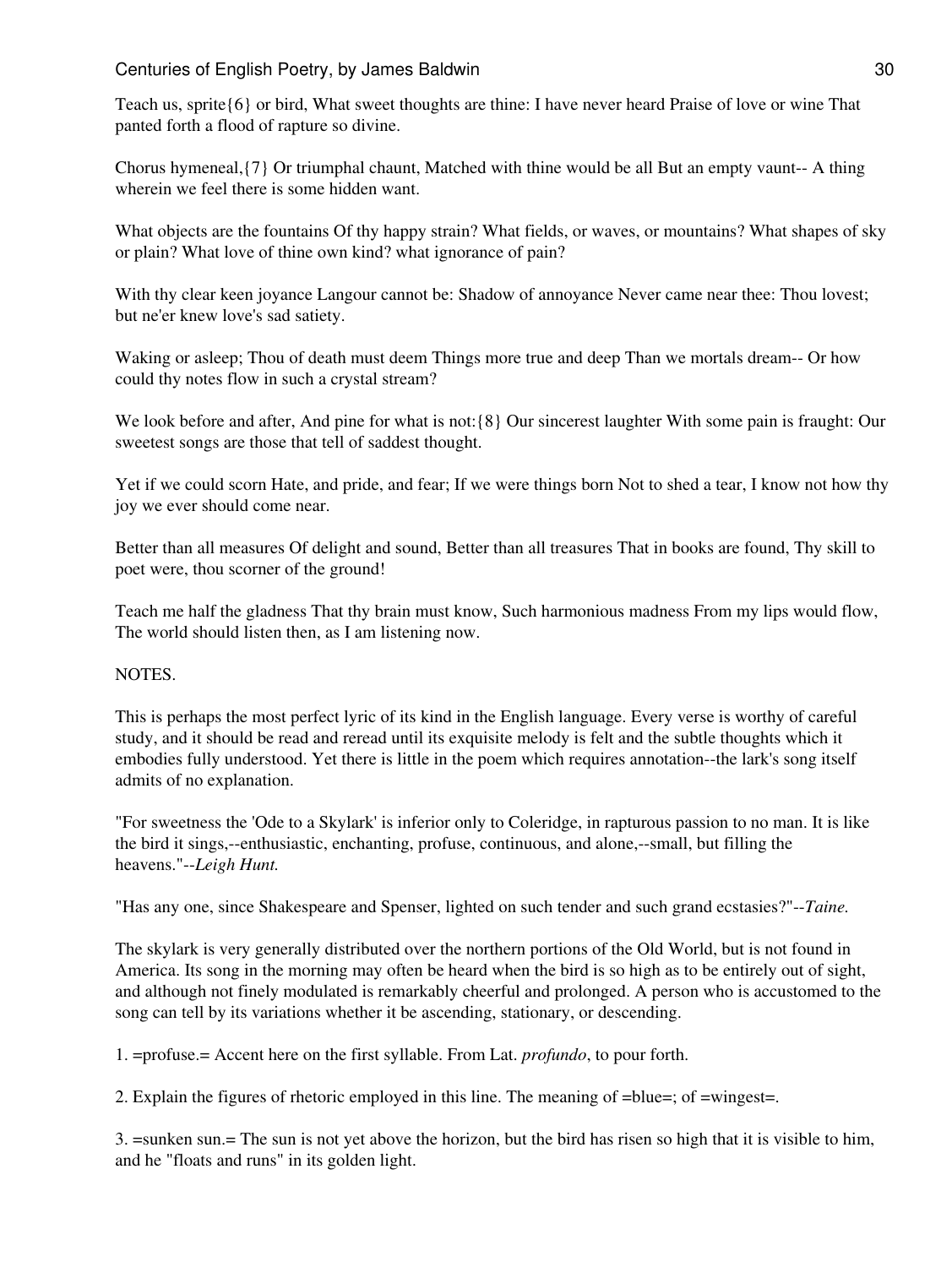4. What is the meaning of =rains=? of =rain= in the next stanza?

5. =wrought.= Influenced. A.-S. *worhte*, *wyrcan*, to work.

6. =sprite.= Spirit. In the first stanza he calls the lark a spirit and says it never was a bird; here he calls it "bird or sprite."

7. =Chorus hymeneal.= See note on "Prothalamion," page 241.

8. Compare this thought with the ideas contained in Wordsworth's "Ode on the Intimations of Immortality."

=pine.= From A.-S. *pinan*, to pain. Our word *pain* is derived from the same root.

## HYMN OF PAN.

From the forests and highlands We come, we come; From the river-girt islands, Where loud waves are dumb Listening to my sweet pipings. The wind in the reeds and the rushes, The bees on the bells of thyme, The birds on the myrtle-bushes, The cicale above in the lime, And the lizards below in the grass, Were as silent as ever old Tmolus{1} was, Listening to my sweet pipings.

Liquid Peneus{2} was flowing, And all dark Tempe lay In Pelion's shadow, outgrowing The light of the dying day, Speeded by my sweet pipings. The Sileni{3} and Sylvans and Fauns, And the Nymphs of the woods and waves, To the edge of the moist river-lawns, And the brink of the dewy caves, And all that did then attend and follow, Were silent with love,--as you now, Apollo,{4} With envy of my sweet pipings.

I sang of the dancing stars, I sang of the dædal{5} earth, And of heaven, and the Giant wars,{6} And love, and death, and birth, And then I changed my pipings,-- Singing how down the vale of Mænalus I pursued a maiden,{7} and clasped a reed: Gods and men, we are all deluded thus; It breaks in our bosom, and then we bleed. All wept--as I think both ye now would, If envy or age had not frozen your blood-- At the sorrow of my sweet pipings.

## **NOTES**

Pan, as described in the Homeric hymns, is "lord of all the hills and dales": sometimes he ranges along the tops of the mountains; sometimes pursues the game in the valleys, roams through the woods, or floats along the streams; or drives his sheep into a cave, and there plays on his reeds music not to be excelled by that of the sweetest singing birds; and

"With him the clear-singing mountain-nymphs Move quick their feet, by the dark-watered spring In the soft mead, where crocus, hyacinths, Fragrant and blooming, mingle with the grass Confused, and sing, while echo peals around The mountain's top."

Keats, in "Endymion," thus apostrophizes Pan:

"O Hearkener to the loud clapping shears, While ever and anon to his shorn peers A ram goes bleating: Winder of the horn, When snouted wild-boars routing tender corn Anger our huntsmen: Breather round our farms, To keep off mildews, and all weather harms: Strange ministrant of undescribed sounds, That come a-swooning over hollow grounds, And wither drearily on barren moors: Dread opener of the mysterious doors Leading to universal knowledge--see, Great son of Dryope, The many that are come to pay their vows With leaves about their brows!"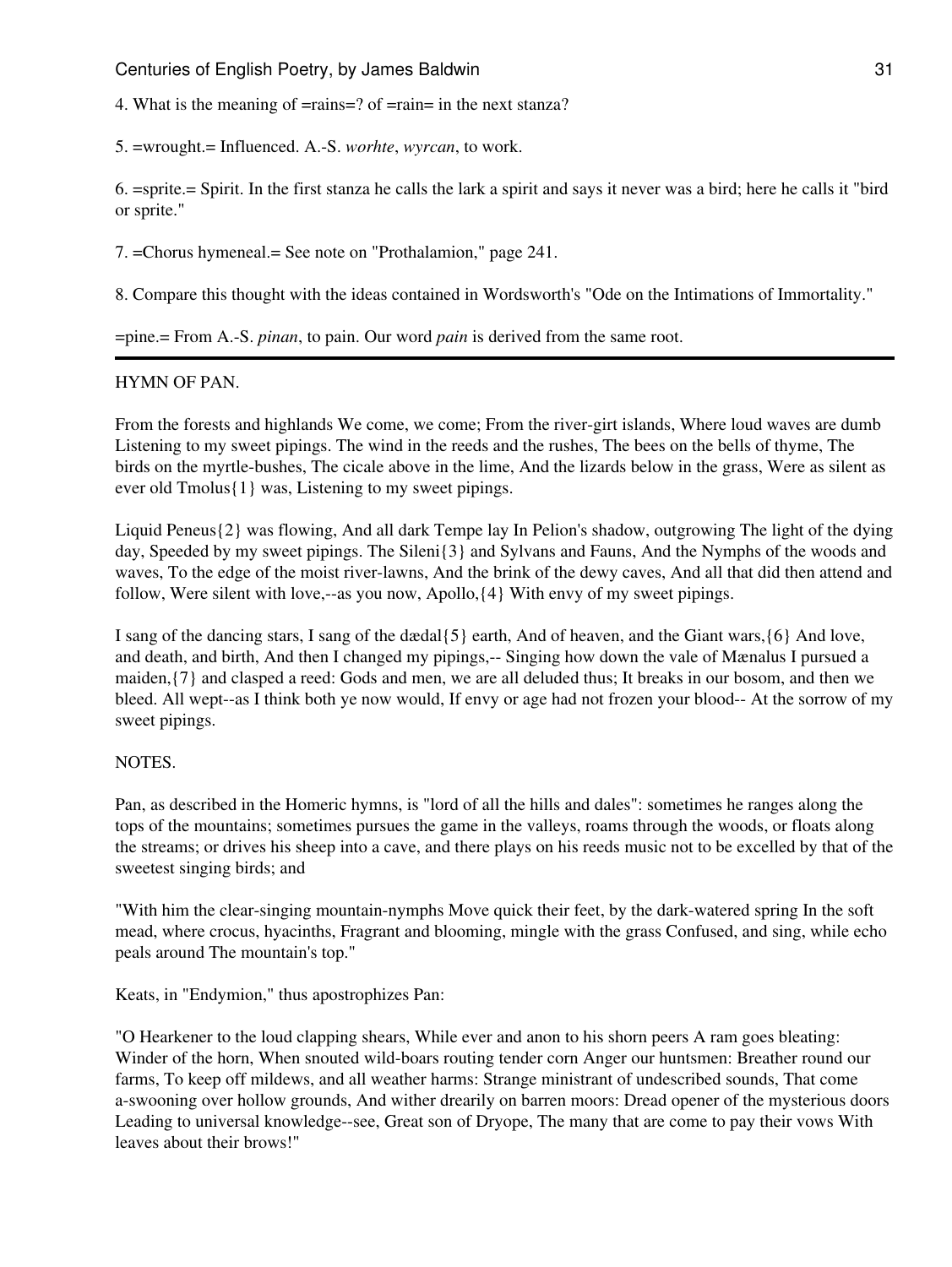1. =Tmolus.= It was Tmolus who acted as umpire in the musical contest between Pan and Apollo. This contest is directly referred to throughout this poem.

2. =Peneus.= The chief river of Thessaly. It flows through the Vale of Tempe, and between the mountains Ossa and Pelion, emptying finally into the Ægean Sea. (See map of ancient Greece.)

3. =Sileni.= A name applied to the older satyrs. They were fond of wine and of every kind of sensual pleasure, and hence represented the luxuriant powers of nature, and were connected with the worship of Bacchus.

=Sylvans.= Deities of the fields and forests.

=Fauns.= Gods of the shepherds, flocks, and fields. A faun was usually represented as half man and half goat.

4. =Apollo.= One of the chief divinities of the Greeks; the god of music and song, of prophecy, of the flocks and herds, of the founding of towns, and of the sun. He was the son of Zeus and Leto, and was born on the island of Delos. His favorite oracle was at Delphi.

5. =dædal.= Labyrinthine, wonderful. From Dædalus, a famous Athenian architect, who designed the labyrinth at Crete in which the Minotaur was kept.

6. =Giant wars.= The wars of the Titans,--the contest in which Zeus overcame and deposed his father, Chronos, and made himself supreme ruler of the universe. The Titans, who were opposed to him, were overcome, and hurled into the lowest depths of Tartarus.

=Mænalus.= A mountain in Arcadia, celebrated as the favorite haunt of Pan.

7. =maiden.= Syrinx, a nymph of Arcadia, devoted to the service of Artemis. "As she was returning one day from the chase, Pan saw and loved her; but when he would address her, she fled. The god pursued. She reached the river Ladon, and, unable to cross it, implored the aid of her sister nymphs; and when Pan thought to grasp the object of his pursuit, he found his arms filled with reeds. At that moment the wind began to agitate the reeds and produced a low musical sound. The god took the hint, cut seven of the twigs, and formed from them his *syrinx*, or pastoral pipe." See Ovid's *Metamorphoses*.

## FROM "EPIPSYCHIDION."

Emily, A ship is floating in the harbor now; A wind is hovering o'er the mountain's brow; There is a path on the sea's azure floor,-- No keel has ever ploughed that path before; The halcyons{1} brood around the foamless isles; The treacherous ocean has forsworn its wiles; The merry mariners are bold and free: Say, my heart's sister, wilt thou sail with me? Our bark is as an albatross whose nest Is a far Eden of the purple east; And we between her wings will sit, while Night And Day and Storm and Calm pursue their flight, Our ministers, along the boundless sea, Treading each other's heels, unheededly. It is an isle under Ionian $\{2\}$  skies, Beautiful as a wreck of paradise; And, for{3} the harbors are not safe and good, This land would have remained a solitude But for some pastoral people native there, Who from the elysian, clear, and golden air Draw the last spirit of the age of gold,{4}-- Simple and spirited, innocent and bold. The blue Ægean girds this chosen home, With ever-changing sound and light and foam Kissing the sifted sands and caverns hoar; And all the winds wandering along the shore Undulate with the undulating tide. There are thick woods where sylvan forms abide; And many a fountain, rivulet, and pond, As clear as elemental diamond, Or serene morning air. And far beyond, The mossy tracks made by the goats and deer (Which the rough shepherd treads but once a year) Pierce into glades, caverns, and bowers, and halls Built round with ivy, which the waterfalls Illumining, with sound that never fails, Accompany the noonday nightingales. And all the place is peopled with sweet airs. {5} The light clear element which the isle wears Is heavy with the scent of lemon-flowers, Which floats like mist laden with unseen showers, And falls upon the eyelids like faint sleep; And from the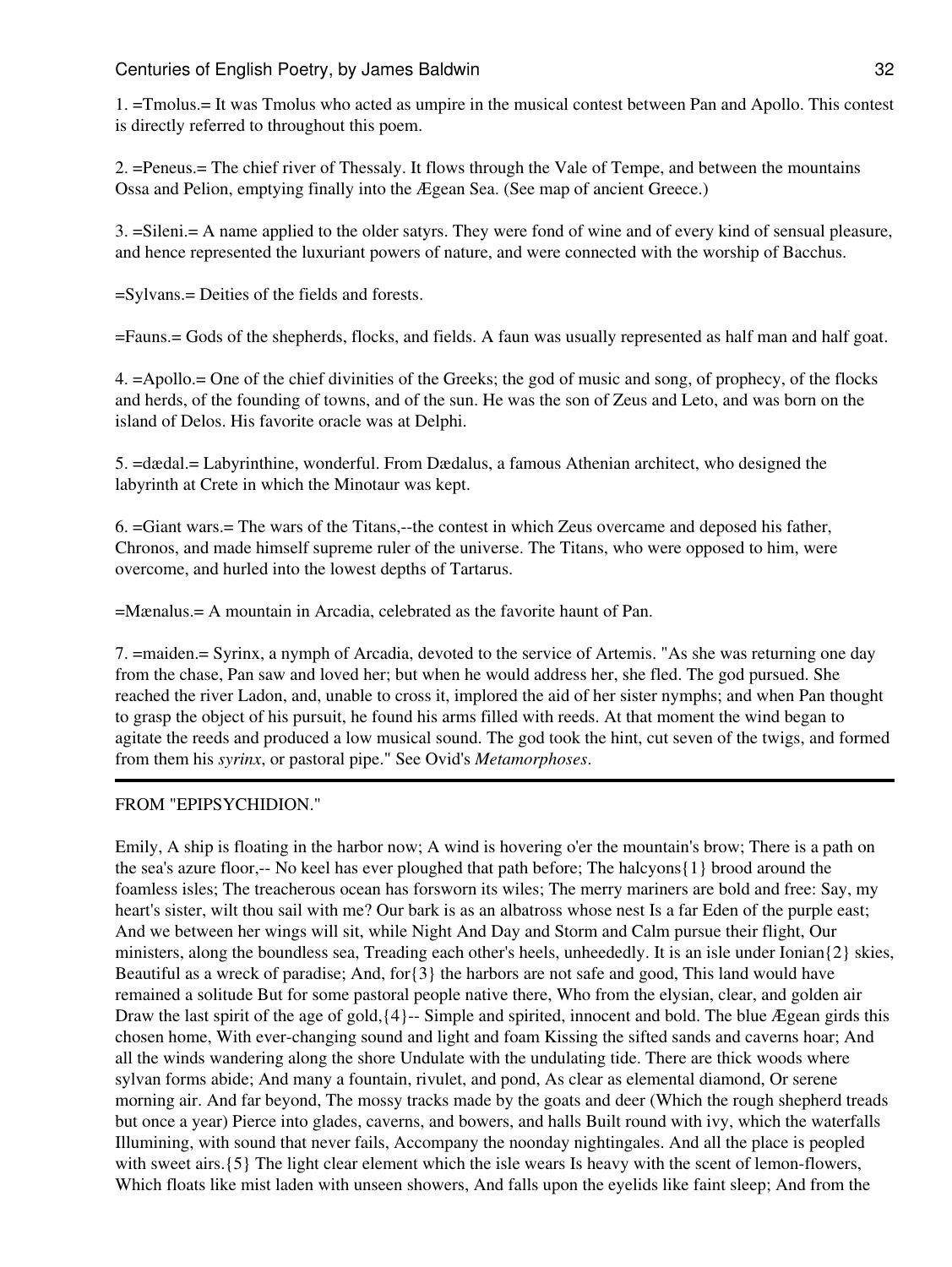moss violets and jonquils peep, And dart their arrowy odor through the brain, Till you might faint with that delicious pain. And every motion, odor, beam, and tone, With that deep music is in unison: Which is a soul within the soul,--they seem Like echoes of an antenatal dream.  $\{6\}$  It is an isle 'twixt heaven, air, earth, and sea, Cradled, and hung in clear tranquillity; Bright as that wandering Eden, Lucifer,{7} Washed by the soft blue oceans of young air.{8} It is a favored place. Famine or blight, Pestilence, war, and earthquake, never light Upon its mountain-peaks; blind vultures, they Sail onward far upon their fatal way. The wingèd storms, chaunting their thunder-psalm To other lands, leave azure chasms of calm Over this isle, or weep themselves in dew, From which its fields and woods ever renew Their green and golden immortality. And from the sea there rise, and from the sky There fall, clear exhalations, soft and bright, Veil after veil, each hiding some delight: Which sun or moon or zephyr draw aside, Till the isle's beauty, like a naked bride Glowing at once with love and loveliness, Blushes and trembles at its own excess. Yet, like a buried lamp, a soul no less Burns in the heart of this delicious isle, An atom of the Eternal, whose own smile Unfolds itself, and may be felt not seen O'er the gray rocks, blue waves, and forests green, Filling their bare and void interstices. This isle and house are mine, and I have vowed Thee to be lady of the solitude. And I have fitted up some chambers there Looking towards the golden eastern air, And level with the living winds which flow Like waves above the living waves below. I have sent books and music there, and all Those instruments with which high spirits call The future from its cradle, and the past Out of its grave, and make the present last In thoughts and joys which sleep but cannot die, Folded within their own eternity. Our simple life wants little, and true taste Hires not the pale drudge Luxury to waste The scene it would adorn; and therefore still Nature with all her children haunts the hill. The ringdove in the embowering ivy yet Keeps up her love-lament; and the owls flit Round the evening tower; and the young stars glance Between the quick bats in their twilight dance; The spotted deer bask in the fresh moonlight Before our gate; and the slow silent night Is measured by the pants of their calm sleep. Be this our home in life; and, when years heap Their withered hours like leaves on our decay, Let us become the overhanging day, The living soul, of this elysian isle-- Conscious, inseparable, one. Meanwhile We two will rise and sit and walk together Under the roof of blue Ionian weather; And wander in the meadows; or ascend The mossy mountains, where the blue heavens bend With lightest winds to touch their paramour;{9} Or linger where the pebble-paven shore Under the quick faint kisses of the sea Trembles and sparkles as with ecstasy;-- Possessing and possessed by all that is Within that calm circumference of bliss, And by each other, till to love and live Be one. . . . We shall become the same, we shall be one Spirit within two frames, oh wherefore two? One passion in twin hearts, which grows and grew Till, like two meteors of expanding flame, Those spheres instinct with it become the same, Touch, mingle, are transfigured; ever still Burning, yet ever inconsumable; In one another's substance finding food, Light flames too pure and light and unimbued To nourish their bright lives with baser prey, Which point to heaven and cannot pass away: One hope within two wills, one will beneath Two overshadowing minds, one life, one death, One heaven, one hell, one immortality, And one annihilation!

Woe is me! The wingèd words on which my soul would pierce Into the height of Love's rare universe Are chains of lead around its flight of fire-- I pant, I sink, I tremble, I expire!

#### NOTES.

"A clever but disreputable professor at Pisa one day related to Shelley the sad story of a beautiful and noble lady, the Contessina Emilia Viviani, who had been confined by her father in a dismal convent of the suburbs, to await her marriage with a distasteful husband." Shelley, fired as ever by a tale of tyranny, was eager to visit the fair captive. The professor accompanied him and Medwin to the convent parlor, where they found her more lovely than even the most glowing descriptions had led them to expect. Nor was she only beautiful. Shelley soon discovered that she had "cultivated her mind beyond what I have ever met with in Italian women"; and a rhapsody composed by her upon the subject of Uranian Love--"Il Vero Amore"--justifies the belief that she possessed an intellect of more than ordinary elevation. He took Mrs. Shelley to see her; and both did all they could to make her convent prison less irksome by frequent visits, by letters, by presents of flowers and books. It was not long before Shelley's sympathy for this unfortunate lady took the form of love, which, however spiritual and Platonic, was not the less passionate. The result was the composition of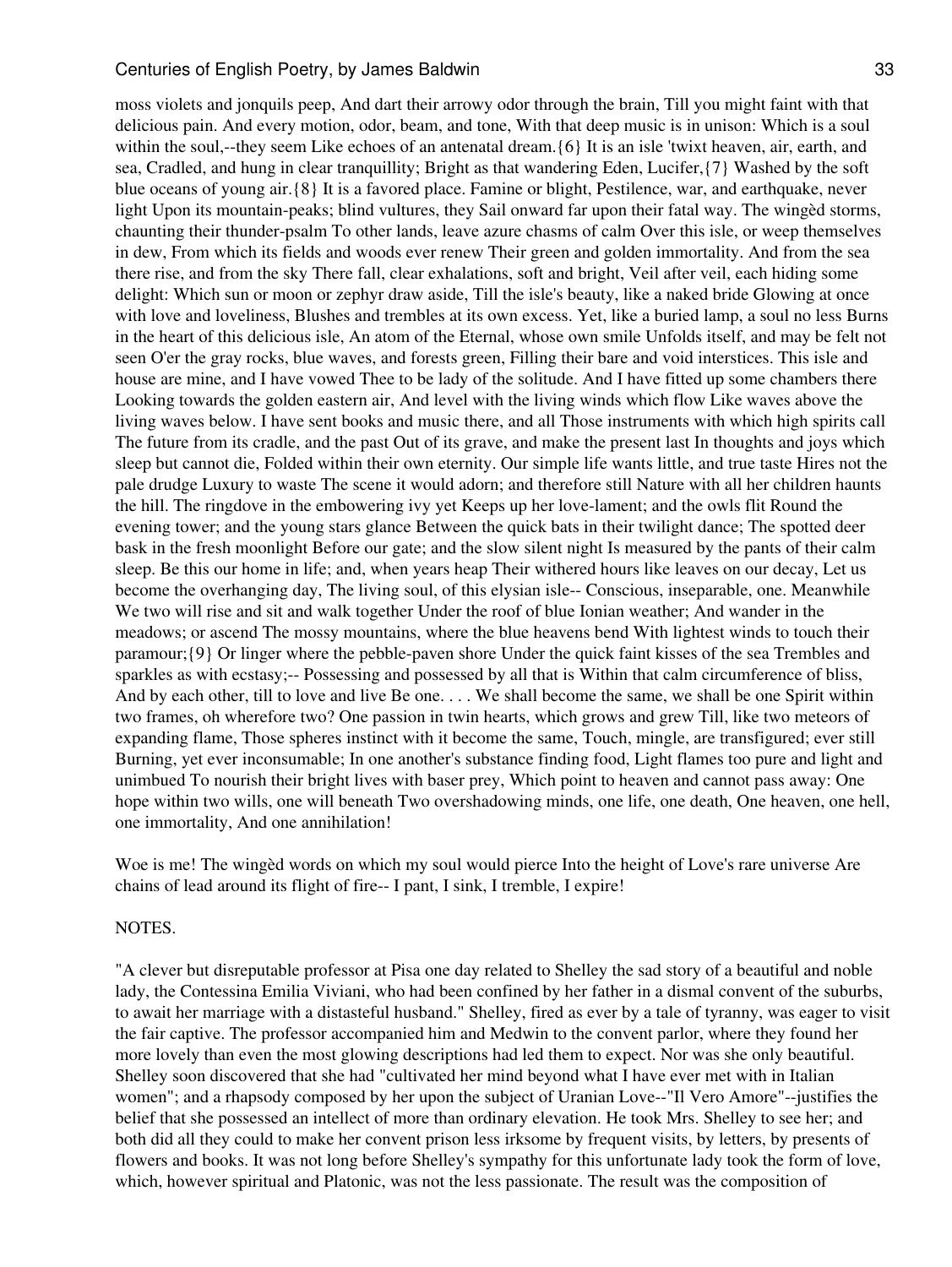"Epipsychidion," the most unintelligible of all his poems to those who have not assimilated the spirit of Plato's *Symposium* and Dante's *Vita Nuova*.--*J. A. Symonds.*

W. M. Rossetti characterizes this poem as "a pure outpouring of poetry; a brimming and bubbling fountain of freshness and music, magical with its own spray rainbows."

A year after its composition, Shelley wrote: "The 'Epipsychidion' I cannot look at. If you are curious, however, to hear what I am and have been, it will tell you something thereof. It is an idealized history of my life and feelings."

=Epipsychidion.= From Gr. *epi*, upon, and *psyche*, the soul. This poem is addressed "to the noble and unfortunate Lady Emilia Viviani, now imprisoned in the Convent of St. Anne, Pisa," and was written in 1821.

1. =halcyons.= Kingfishers. Halcyone was the daughter of Æolus and wife of Ceyx. When her husband died she was changed into a bird,--the kingfisher,--and, floating over the sea, she still calls for the lost Ceyx in tones full of plaining and tears. And "whensoever she makes her nest, a law of nature brings round what is called Halcyon's weather--days distinguishable among all others for their serenity."

2. =Ionian.= Greek. See the expression "Under the roof of blue Ionian weather," below. Explain its meaning.

3. =for.= Since, because.

=elysian.= Heavenly. Pertaining to Elysium, the islands of the blest, the Elysian fields.

4. =age of gold.= Compare Milton, "Hymn on the Nativity" (see note 36, page 192. See, also, poem by John Lydgate, page 275).

5. =peopled with sweet airs.= Filled with sweet music.

6. =antenatal dream.= See Wordsworth's "Ode on the Intimations of Immortality" (also, note 13, page 47).

"Our birth is but a sleep and a forgetting."

7. =Lucifer.= Venus when seen in the morning, rising before the sun is called Lucifer, the light-bearer. From Lat. *lux*, light, and *fero*, to bear (see note 18, page 189). The same star when seen in the evening, following the sun, is called Hesperus.

8. =blue oceans of young air.= Explain.

9. =paramour.= See Milton's "Ode on the Nativity," stanza i.

"It was no reason then for her To wanton with the sun, her lusty paramour."

Milton makes the sun the paramour of the earth; Shelley, the earth the paramour of the sky.

## A LAMENT.

Swifter far than summer's flight, Swifter far than youth's delight, Swifter far than happy night, Art thou come and gone: As the earth when leaves are dead, As the night when sleep is sped, As the heart when joy is fled, I am left alone, alone.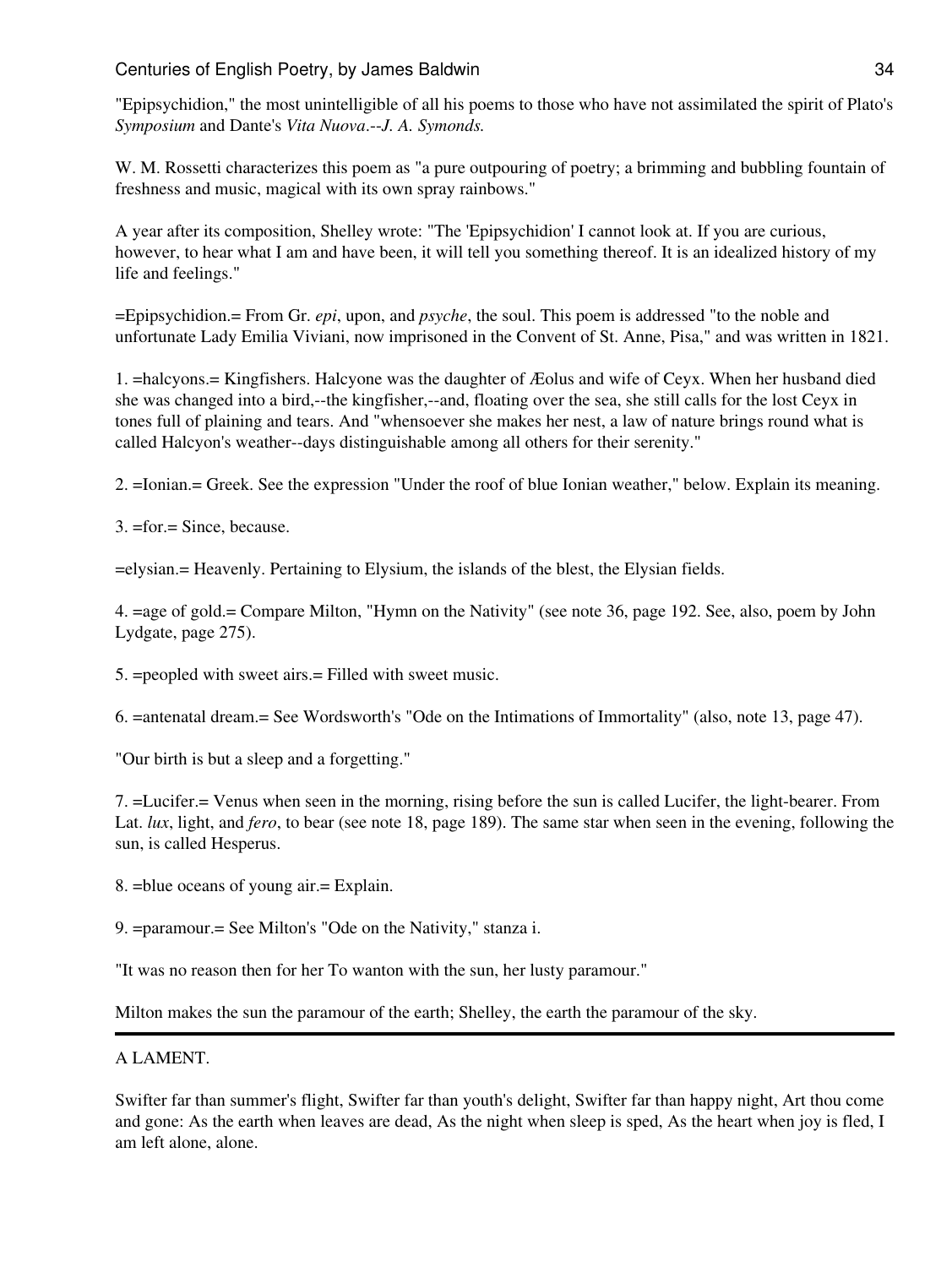The swallow Summer comes again, The owlet Night resumes her reign, But the wild swan Youth is fain To fly with thee, false as thou. My heart each day desires the morrow, Sleep itself is turned to sorrow, Vainly would my winter borrow Sunny leaves from any bough.

Lilies for a bridal bed, Roses for a matron's head, Violets for a maiden dead, Pansies let my flowers be: On the living grave I bear, Scatter them without a tear, Let no friend, however dear, Waste one hope, one fear, for me.

## BIOGRAPHICAL NOTE.

PERCY BYSSHE SHELLEY was born at Field Place, near Horsham in Sussex, August 4, 1792. He was educated at Eton and at Oxford. While a student at the latter place, he wrote a pamphlet, entitled *The Necessity of Atheism*, which caused his expulsion from college. This occurred in 1811, and in the same year he married Harriet Westbrook, from whom, three years later, he separated. In 1816 he married Mary Godwin. In 1818 he left England for Italy, where he remained until his death by drowning in the gulf of Spezia, July 8, 1822. His first considerable poem, "Queen Mab," was published in 1813; "Alastor, or the Spirit of Solitude," in 1816; "The Revolt of Islam," in 1818; and "Epipsychidion" and "Adonais" in 1821. His two dramas, the "Cenci" and "Prometheus Unbound," were issued, the former in 1819, the latter in 1821.

"Shelley's early rupture with the English world," says Hales, "lost him all the advantages which a fuller experience of it and a longer intercourse with it might have given. That world was no less estranged from him than he from it. It misunderstood and misinterpreted him throughout his career. It covered him with its opprobrium. Assuredly, he was not the man that world painted. It by no means follows that because Shelley did not repeat the ordinary creeds, and even mocked at them, that he believed nothing. Shelley was never in his soul an atheist: it was simply impossible with his nature that he should be; what he did deny and defy was a deity whose worship seemed, as he saw the world, consistent with the reign of selfishness and bigotry."

Lord Macaulay says: "We doubt whether any modern poet has possessed in an equal degree some of the highest qualities of the great ancient masters. The words *bard* and *inspiration*, which seem so cold and affected when applied to other modern writers, have a perfect propriety when applied to him. He was not an author, but a bard. His poetry seems not to have been an art, but an inspiration. Had he lived to the full age of man, he might not improbably, have given to the world some great work of the very highest rank in design and execution."

Leigh Hunt says: "Assuredly, had he lived, he would have been the greatest dramatic writer since the days of Elizabeth. In general, if Coleridge is the sweetest of our poets, Shelley is at once the most ethereal and most gorgeous--the one who has clothed his thoughts in draperies of the most evanescent and most magnificent words and imagery. His poetry is as full of mountains, seas, and skies, of light, and darkness, and the seasons, and all the elements of our being, as if Nature herself had written it, with the Creation and its hopes newly cast around her, not, it must be confessed, without too indiscriminate a mixture of great and small, and a want of sufficient shade--a certain chaotic brilliancy, 'dark with excess of light.'"

Another English poet says: "Shelley outsang all poets on record but some two or three throughout all time; his depths and heights of inner and outer music are as divine as nature's, and not sooner exhaustible. He was alone the perfect singing-god; his thoughts, words, deeds, all sang together."

"The poet who creates a new ideal, and fills men's hearts with the flame of a divine desire, is a practical force in the stream of human development--and this Shelley has done. So much of his poetry is full of the tender melancholy of the moonlight he loved, that the world is still half blind to his highest bardic character, as the poet of a spiritual dawn, the eager spirit who flies forward--

"Calling the lapsèd soul, And weeping in the morning dew."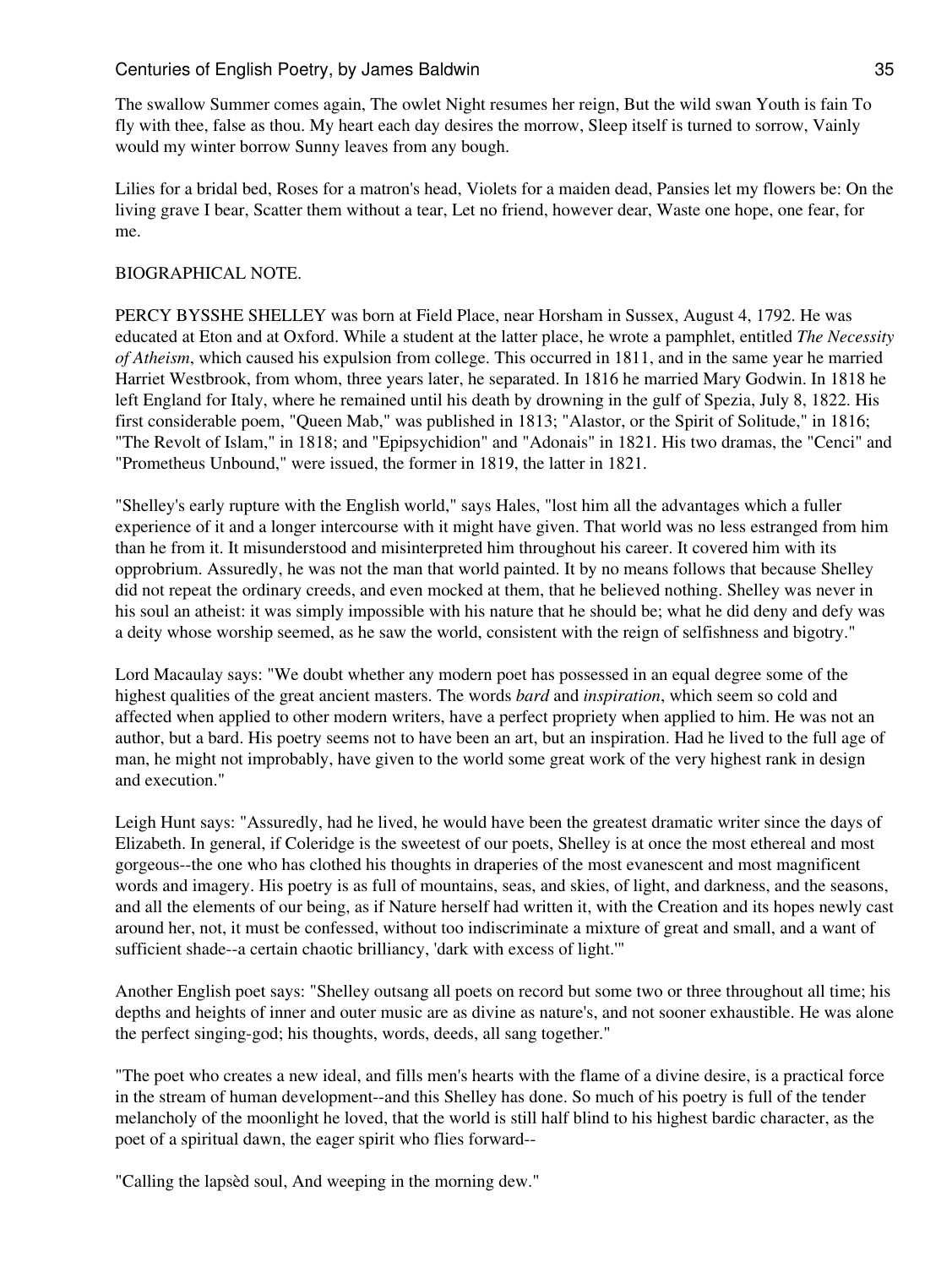Even his moonlight seems to reflect the beams of some unrisen sun; and his sunlight has all the ethereal exhilaration of that of the first hours of a glorious day."--*John Todhunter.*

=Other Poems to be Read:= Adonais; The Sensitive Plant; The Cloud; Mount Blanc; To Wordsworth; The Euganean Hills; Liberty; Alastor; Prometheus Unbound.

REFERENCES: De Quincey's *Essays*; Jeaffreson's *The Real Shelley*; *Shelley* (English Men of Letters), by J. A. Symonds; Leigh Hunt's *Imagination and Fancy*; Rossetti's *Memoir of Shelley*; Dowden's *Life of P. B. Shelley*; Moore's *Life of Lord Byron*; Middleton's *Shelley and his Writings*; Medwin's *Life of Shelley*; Trelawney's *Recollections of the Last Days of Shelley and Byron*; Todhunter's *Shelley: A Study*.

John Keats.

# ODE TO A NIGHTINGALE.

## I

My heart aches, and a drowsy numbness pains My sense, as though of hemlock I had drunk, Or emptied some dull opiate to the drains One minute past, and Lethe-wards{1} had sunk: 'Tis not through envy of thy happy lot, But being too happy in thy happiness,-- That thou, light-winged Dryad{2} of the trees, In some melodious plot Of beechen green, and shadows numberless, Singest of summer in full-throated ease.

II.

O for a draught of vintage, that hath been Cooled a long age in the deep-delved earth, Tasting of Flora and the country-green, Dance, and Provençal song,{3} and sun-burnt mirth! O for a beaker full of the warm South, Full of the true, the blushful Hippocrene,{4} With beaded bubbles winking at the brim, And purple-stained mouth; That I might drink, and leave the world unseen, And with thee fade away into the forest dim:

# III.

Fade far away, dissolve, and quite forget What thou among the leaves hast never known, The weariness, the fever, and the fret Here, where men sit and hear each other groan; Where palsy shakes a few, sad, last gray hairs, Where youth grows pale, and spectre-thin, and dies; Where but to think is to be full of sorrow And leaden-eyed despairs; Where Beauty cannot keep her lustrous eyes, Or new Love pine at them beyond to-morrow.

# IV.

Away! away! for I will fly to thee, Not charioted by Bacchus and his pards,{5} But on the viewless wings of Poesy, Though the dull brain perplexes and retards: Already with thee! tender is the night, And haply the Queen-Moon is on her throne, Clustered around by all her starry Fays; But here there is no light, Save what from heaven is with the breezes blown Through verdurous glooms and winding mossy ways.

# V.

I cannot see what flowers are at my feet, Nor what soft incense hangs upon the boughs, But, in embalmed darkness, guess each sweet Wherewith the seasonable month endows The grass, the thicket, and the fruit-tree wild; White hawthorn, and the pastoral eglantine; {6} Fast-fading violets covered up in leaves; And mid-May's eldest child, The coming musk-rose, full of dewy wine, The murmurous haunt of flies on summer eyes.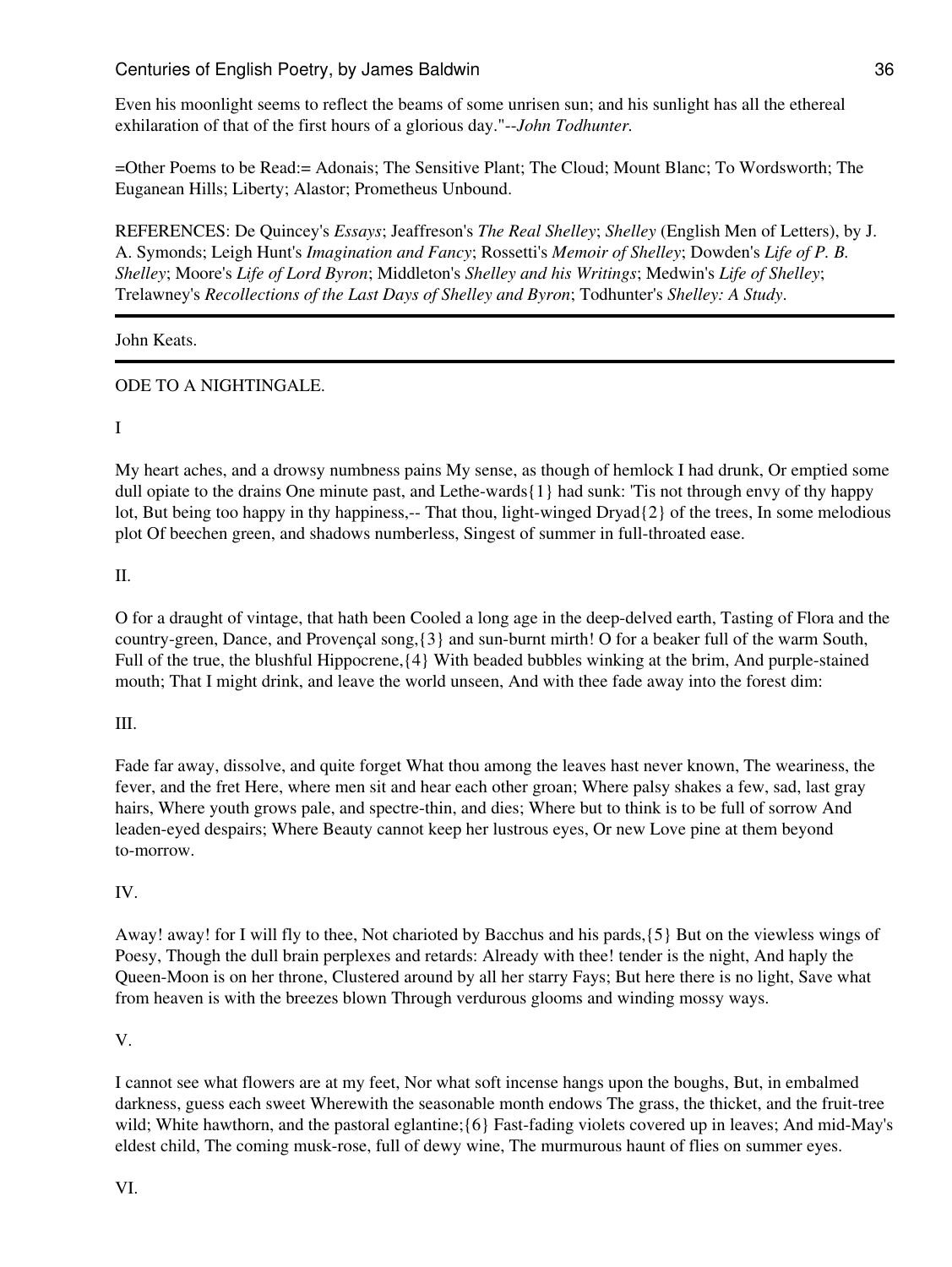Darkling  ${7}$  I listen; and for many a time I have been half in love with easeful Death, Called him soft names in many a mused rhyme, To take into the air my quiet breath; Now more than ever seems it rich to die, To cease upon the midnight with no pain, While thou art pouring forth thy soul abroad In such an ecstasy! Still wouldst thou sing, and I have ears in vain-- To thy high requiem  $\{8\}$  become a sod.

# VII.

Thou wast not born for death, immortal Bird! No hungry generations tread thee down; The voice I hear this passing night was heard In ancient days by emperor and clown: Perhaps the self-same song that found a path Through the sad heart of Ruth, when, sick for home, She stood in tears amid the alien corn{9}; The same that oft-times hath Charmed magic casements, opening on the foam Of perilous seas, in faery lands forlorn.

## VIII.

Forlorn! the very word is like a bell To toll me back from thee to my sole self! Adieu! the fancy cannot cheat so well As she is famed to do, deceiving elf. Adieu! adieu! thy plaintive anthem fades Past the near meadows, over the still stream, Up the hill-side; and now 'tis buried deep In the next valley-glades: Was it a vision, or a waking dream? Fled is that music:--do I wake or sleep?

## **NOTES**

"This poem," says Leigh Hunt, "was written in a house at the foot of Highgate Hill, on the border of the fields looking towards Hampstead. The poet had then his mortal illness upon him, and knew it; never was the voice of death sweeter."

1. =Lethe-wards.= That is, towards Lethe. Lethe was one of the rivers of Hell. Its name means "forgetfulness." Milton describes it thus:

"A slow and silent stream, Lethe, the river of oblivion, rolls Her watery labyrinth, whereof who drinks Forthwith his former state and being forgets-- Forgets both joy and grief, pleasure and pain."

### --*Paradise Lost*, ii, 583.

2. =Dryad.= A wood-nymph. From Gr. *drus*, an oak tree. The life of the Dryad was supposed to be bound up with that of her tree.

"The quickening power of the soul, like Martha, is 'busy about many things,' or, like a Dryad, living in a tree."--*Sir John Davis.*

3. =Provençal song.= Song of the troubadours, a school of lyric poets that flourished in Provence, in the south of France, from the eleventh to the thirteenth century. A love song.

4. =Hippocrene.= The "Fountain of the Horse" (*Fons Caballinus*). A fountain on Mount Helicon, Boeotia, sacred to the Muses. It was said to have been produced by the horse Pegasus striking the ground with his feet. Its waters were supposed to be a source of poetical inspiration.

Longfellow, in "The Goblet of Life," says:

"No purple flowers--no garlands green, Conceal the goblet's shade or sheen, Nor maddening draughts of Hippocrene, Like gleams of sunshine, flash between Thick leaves of mistletoe."

5. =Bacchus and his pards.= Bacchus was frequently represented as riding on the back of a leopard, a tiger, or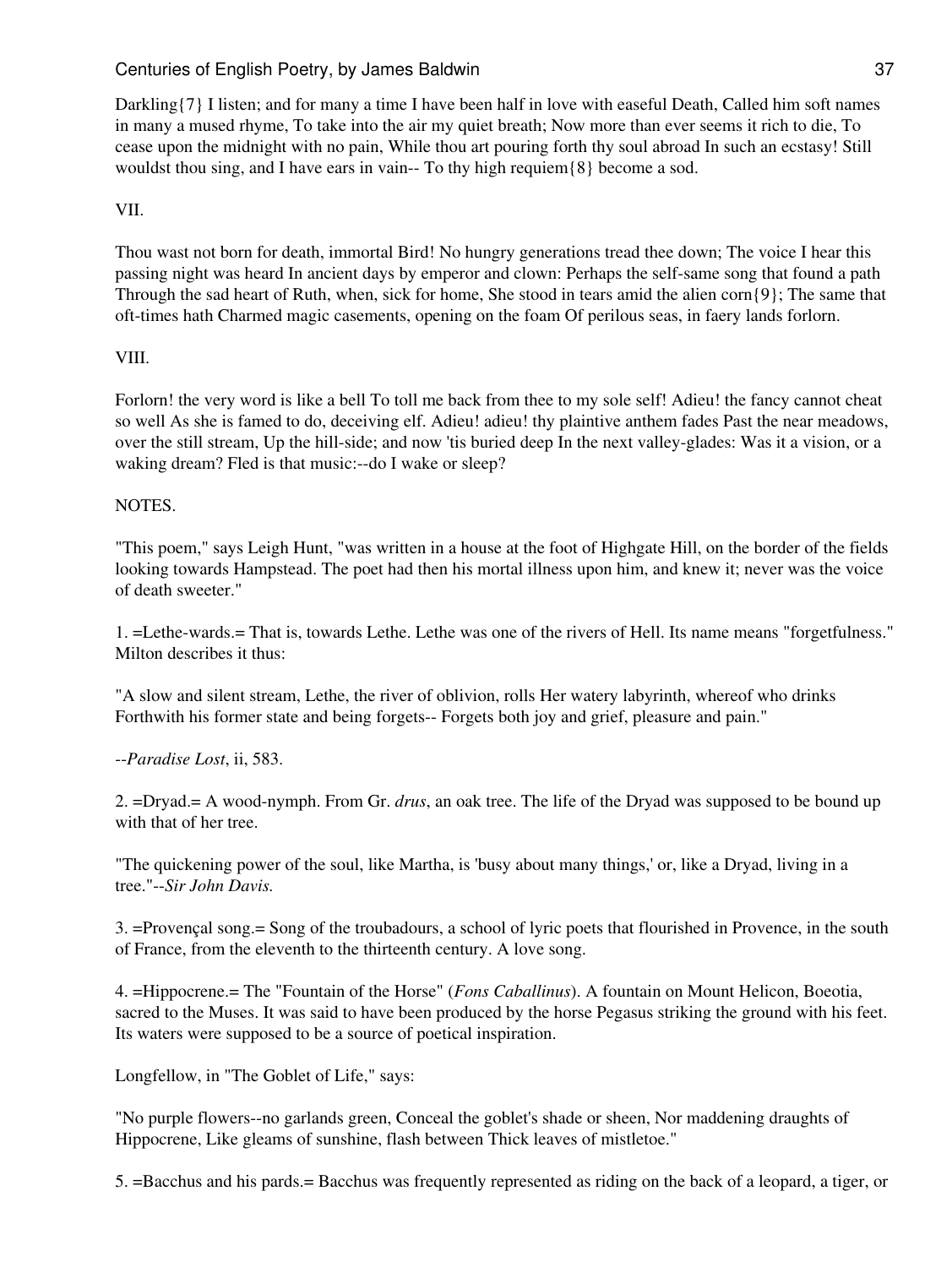a lion, or in a chariot drawn by panthers.

=pards.= Spotted beasts.

See Dryden's "Alexander's Feast," third stanza, page 160.

6. Compare with Shakespeare's "A Midsummer Night's Dream," Act ii, sc. i:

"I know a bank where the wild thyme blows, Where oxlips and the nodding violet grows, Quite over-canopied with luscious woodbine, With sweet musk-roses and with eglantine."

7. =darkling.= In the dark. The word is very rarely used.

8. =requiem.= A dirge, or funeral song. "So called from the first word in the Catholic mass for the dead, *Requiem æternum dona iis Domine* (Give eternal rest to them, O Lord)."--*Brand.*

=become a sod.= Compare with Ecclesiastes, xii, 7: "Then shall the dust return to the earth as it was."

9. =alien corn.= See Ruth, ii. Why *alien* corn? Longfellow, in his poem on "Flowers," says:

"Everywhere about us they are glowing-- Some like stars, to tell us Spring is born; Others, their blue eyes with tears o'erflowing, Stand like Ruth amid the golden corn."

### FROM "THE EVE OF ST. AGNES."

Full on this casement shone the wintry moon, And threw warm gules on Madeline's fair breast, As down she knelt for heaven's grace and boon; Rose-bloom fell on her hands, together prest, And on her silver cross soft amethyst, And on her hair a glory, like a saint: She seem'd a splendid angel, newly drest, Save wings, for heaven:--Porphyro grew faint: She knelt, so pure a thing, so free from mortal taint.

Anon his heart revives: her vespers done, Of all its wreathed pearls her hair she frees; Unclasps her warmed jewels one by one; Loosens her fragrant bodice; by degrees Her rich attire creeps rustling to her knees: Half-hidden, like a mermaid in sea-weed, Pensive awhile she dreams awake, and sees, In fancy, fair St. Agnes in her bed, But dares not look behind, or all the charm is fled.

Soon, trembling in her soft and chilly nest, In sort of wakeful swoon, perplexed she lay, Until the poppied warmth of sleep oppressed Her soothed limbs, and soul fatigued away; Flown, like a thought, until the morrow-day; Blissfully havened both from joy and pain; Clasped like a missal where swart Paynims pray: Blinded alike from sunshine and from rain, As though a rose should shut, and be a bud again.

Stolen to this paradise, and so entranced, Porphyro gazed upon her empty dress, And listened to her breathing, if it chanced To wake into a slumberous tenderness; Which when he heard, that minute did he bless, And breathed himself: then from the closet crept, Noiseless as fear in a wide wilderness, And over the hushed carpet, silent, stept, And 'tween the curtains peeped, where, lo!--how fast she slept.

Then by the bed-side, where the faded moon Made a dim, silver twilight, soft he set A table, and, half anguished, threw thereon A cloth of woven crimson, gold, and jet:-- O for some drowsy Morphean amulet! The boisterous, midnight, festive clarion, The kettle-drum, and far-heard clarionet, Affray his ears, though but in dying tone:-- The hall-door shuts again, and all the noise is gone.

And still she slept an azure-lidded sleep, In blanched linen, smooth, and lavendered, While he from forth the closet brought a heap Of candied apple, quince, and plum, and gourd; With jellies soother than the creamy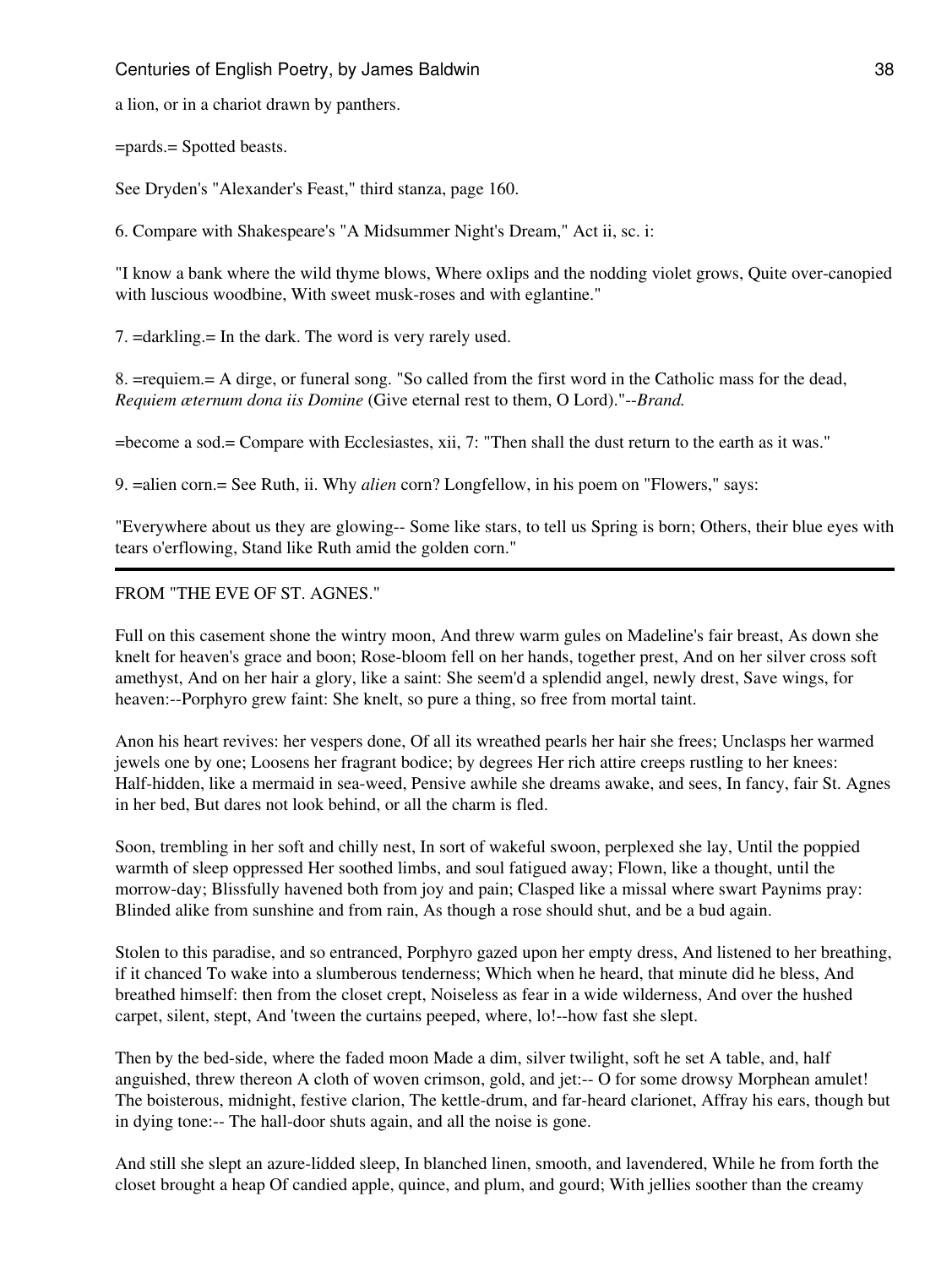curd, And lucent syrups, tinct with cinnamon; Manna and dates, in argosy transferred From Fez; and spiced dainties, every one, From silken Samarcand to cedared Lebanon.

These delicates he heaped with glowing hand On golden dishes and in baskets bright Of wreathed silver: sumptuous they stand In the retired quiet of the night, Filling the chilly room with perfume light.-- "And now, my love, my seraph fair, awake! Thou art mine heaven, and I thine eremite: Open thine eyes, for meek St. Agnes' sake, Or I shall drowse beside thee, so my soul doth ache."

Thus whispering, his warm, unnerved arm Sank in her pillow. Shaded was her dream By the dusk curtains:--'twas a midnight charm Impossible to melt as iced stream: The lustrous salvers in the moonlight gleam; Broad golden fringe upon the carpet lies: It seemed he never, never could redeem From such a steadfast spell his lady's eyes; So mused awhile, entoiled in woofed phantasies.

Awakening up, he took her hollow lute,-- Tumultuous,--and, in chords that tenderest be, He play'd an ancient ditty, long since mute, In Provence called "La belle dame sans mercy": Close to her ear touching the melody;-- Wherewith disturbed, she uttered a soft moan: He ceased--she panted quick--and suddenly Her blue affrayed eyes wide open shone: Upon his knees he sank, pale as smooth-sculptured stone.

Her eyes were open, but she still beheld, Now wide awake, the vision of her sleep: There was a painful change, that nigh expelled The blisses of her dream so pure and deep. At which fair Madeline began to weep, And moan forth witless words with many a sigh While still her gaze on Porphyro would keep; Who knelt, with joined hands and piteous eye, Fearing to move or speak, she looked so dreamingly.

"Ah, Porphyro!" said she, "but even now Thy voice was at sweet tremble in mine ear, Made tuneable with every sweetest vow; And those sad eyes were spiritual and clear: How changed thou art! how pallid, chill, and drear! Give me that voice again, my Porphyro, Those looks immortal, those complainings dear! Oh leave me not in this eternal woe, For if thou diest, my Love, I know not where to go."

Beyond a mortal man impassioned far At these voluptuous accents, he arose, Ethereal, flushed, and like a throbbing star Seen 'mid the sapphire heaven's deep repose; Into her dream he melted, as the rose Blendeth its odor with the violet,-- Solution sweet: meantime the frost-wind blows Like Love's alarum pattering the sharp sleet Against the window-panes; St. Agnes' moon hath set.

'Tis dark: quick pattereth the flaw-blown sleet: "This is no dream, my bride, my Madeline!" 'Tis dark: the iced gusts still rave and beat: "No dream, alas! alas! and woe is mine! Porphyro will leave me here to fade and pine.-- Cruel! what traitor could thee hither bring? I curse not, for my heart is lost in thine, Though thou forsakest a deceived thing;-- A dove forlorn and lost with sick unpruned wing."

"My Madeline! sweet dreamer! lovely bride! Say, may I be for aye thy vassal blest? Thy beauty's shield, heart-shaped and vermeil dyed? Ah, silver shrine, here will I take my rest After so many hours of toil and quest, A famished pilgrim,--saved by miracle. Though I have found, I will not rob thy nest, Saving of thy sweet self; if thou think'st well To trust, fair Madeline, to no rude infidel."

"Hark!'tis an elfin-storm from faery land, Of haggard seeming, but a boon indeed: Arise--arise! the morning is at hand;-- The bloated wassailers will never heed:-- Let us away, my love, with happy speed; There are no ears to hear, or eyes to see,-- Drowned all in Rhenish and the sleepy mead: Awake! arise! my love, and fearless be, For o'er the southern moors I have a home for thee."

She hurried at his words, beset with fears, For there were sleeping dragons all around, At glaring watch, perhaps with ready spears-- Down the wide stairs a darkling way they found, In all the house was heard no human sound. A chain-drooped lamp was flickering by each door; The arras, rich with horseman, hawk, and hound, Fluttered in the besieging wind's uproar; And the long carpets rose along the gusty floor.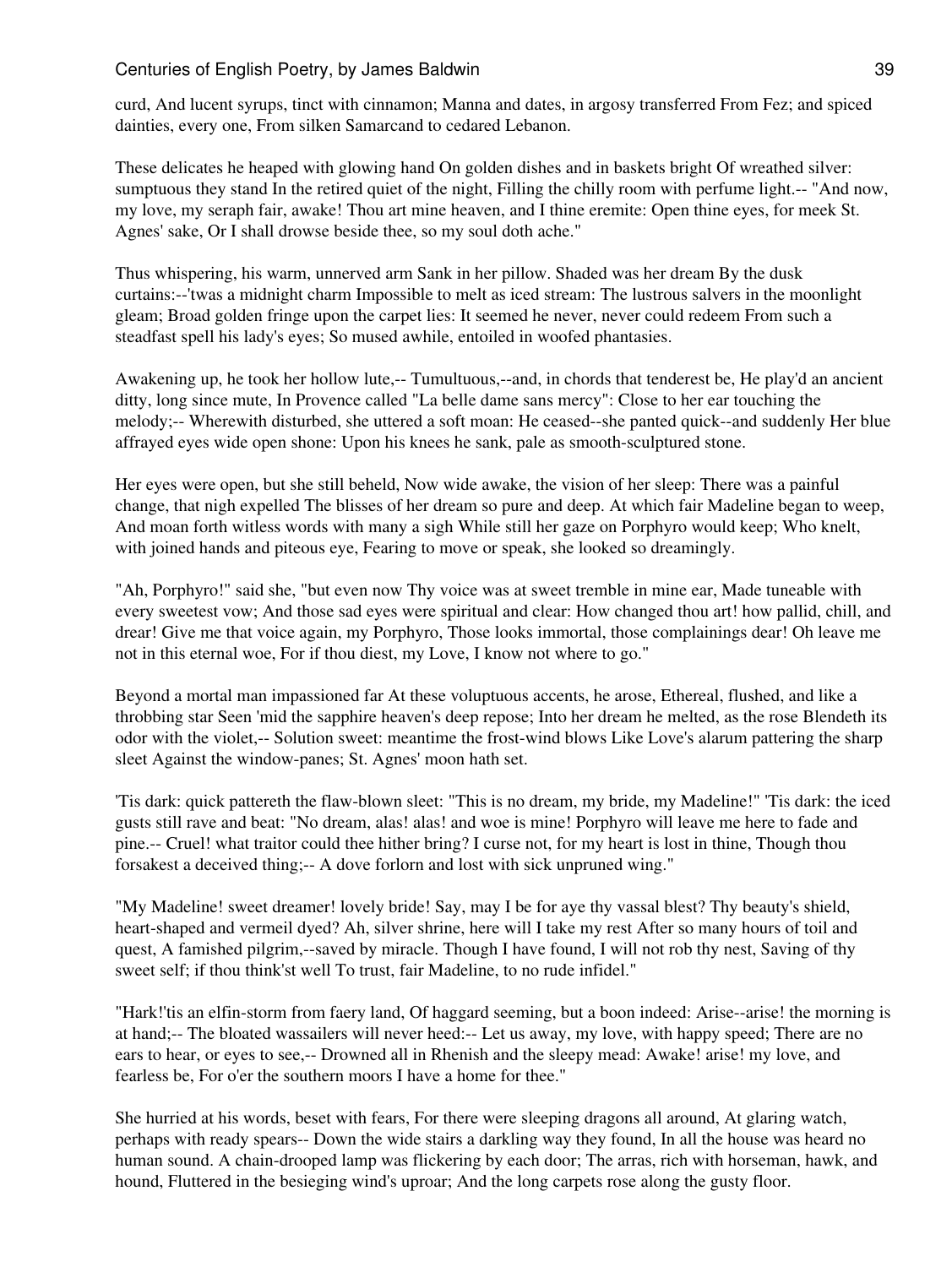They glide, like phantoms, into the wide hall! Like phantoms to the iron porch they glide, Where lay the Porter, in uneasy sprawl, With a huge empty flagon by his side: The wakeful bloodhound rose, and shook his hide, But his sagacious eye an inmate owns: By one, and one, the bolts full easy slide:-- The chains lie silent on the footworn stones; The key turns, and the door upon its hinges groans.

And they are gone: ay, ages long ago These lovers fled away into the storm. That night the Baron dreamt of many a woe, And all his warrior-guests, with shade and form Of witch and demon and large coffin-worm, Were long be-nightmared. Angela, the old, Died palsy-twitch'd with meagre face deform; The Beadsman, after thousand aves told, For aye unsought-for slept among his ashes cold.

## NOTES.

"The Eve of St. Agnes" is one of the finest of Keats's shorter poems. Leigh Hunt describes it as "the most complete specimen of his genius; exquisitely loving; young, but full-grown poetry of the rarest description; graceful as the beardless Apollo; glowing and gorgeous with the colors of romance." The stanzas here quoted, while comprising the main portion of the story, are not quite half of the entire poem.

Madeline, the beautiful daughter of a rude and rich old baron, is secretly betrothed to Porphyro, a young man whom her father has sworn to slay. On the eve of St. Agnes a great feast is in progress in the baron's castle. Porphyro, at the risk of his life, "comes across the moors, with heart on fire for Madeline." With the aid of the old nurse, Angela, he gains admission into the castle and is concealed in a closet, where he conceives the plan for their elopement. In the meanwhile, Madeline, having danced with her father's guests, retires to her room, her mind full of the thought of Porphyro, and intent upon testing the truth of the belief, then current, that on this evening, maidens might, if they performed certain ceremonies and forms, be vouchsafed a sight of their future husbands.

St. Agnes was a young virgin of Palermo, who is said to have suffered martyrdom at the age of thirteen, in the Diocletian persecution, about A.D. 304. Her feast was celebrated on the 21st of January.

With reference to the versification of this poem, see what is said of the Spenserian stanza, page 232. There are many imitations of Spenser in these verses.

The student is desired to discover for himself the peculiarities of thought, of feeling, of expression, which give interest and beauty to this production. The following are a few of the words and expressions whose meaning he should study: "Gules"; "taint"; "vespers"; "poppied"; "Swart Paynims"; "Noiseless as fear in a wide wilderness"; "Morphean amulet"; "affray"; "azure-lidded sleep"; "argosy"; "missal"; "tinct"; "Fez"; "Samarcand"; "Lebanon"; "eremite"; "witless"; "alarum"; "entoiled in woofed phantasies"; "La belle dame sans mercy"; "heart-shaped and vermeil dyed"; "Of haggard seeming"; "arras."

### BIOGRAPHICAL NOTE.

JOHN KEATS was born October 29, 1795, in Moorfields, London. He was sent to school at Enfield, where he gained the rudiments of a classical education; but, his father having died when John was a mere child, he was apprenticed at an early age to a surgeon in Edmonton. When seventeen years old a copy of Spenser's "Faerie Queene" fell into his hands, and the perusal of that great poem was the beginning, for him, of a new life. He felt the poetic instinct within him, and resolved that he too would be a poet. In 1817 he published a small volume of poems, which attracted but little attention; and in 1818 his more ambitious effort, "Endymion," was presented to the world. The latter poem was unkindly received by the great reviews. The author was advised to "go back to his gallipots," and told that "a starved apothecary was better than a starved poet." A story was long current that these severe criticisms induced Keats's early death, but this is entirely improbable. He continued writing, although consumption, a hereditary disease in his family, had already begun its work upon him. He published "The Eve of St. Agnes" in 1820, and had made some progress with a noble poem, entitled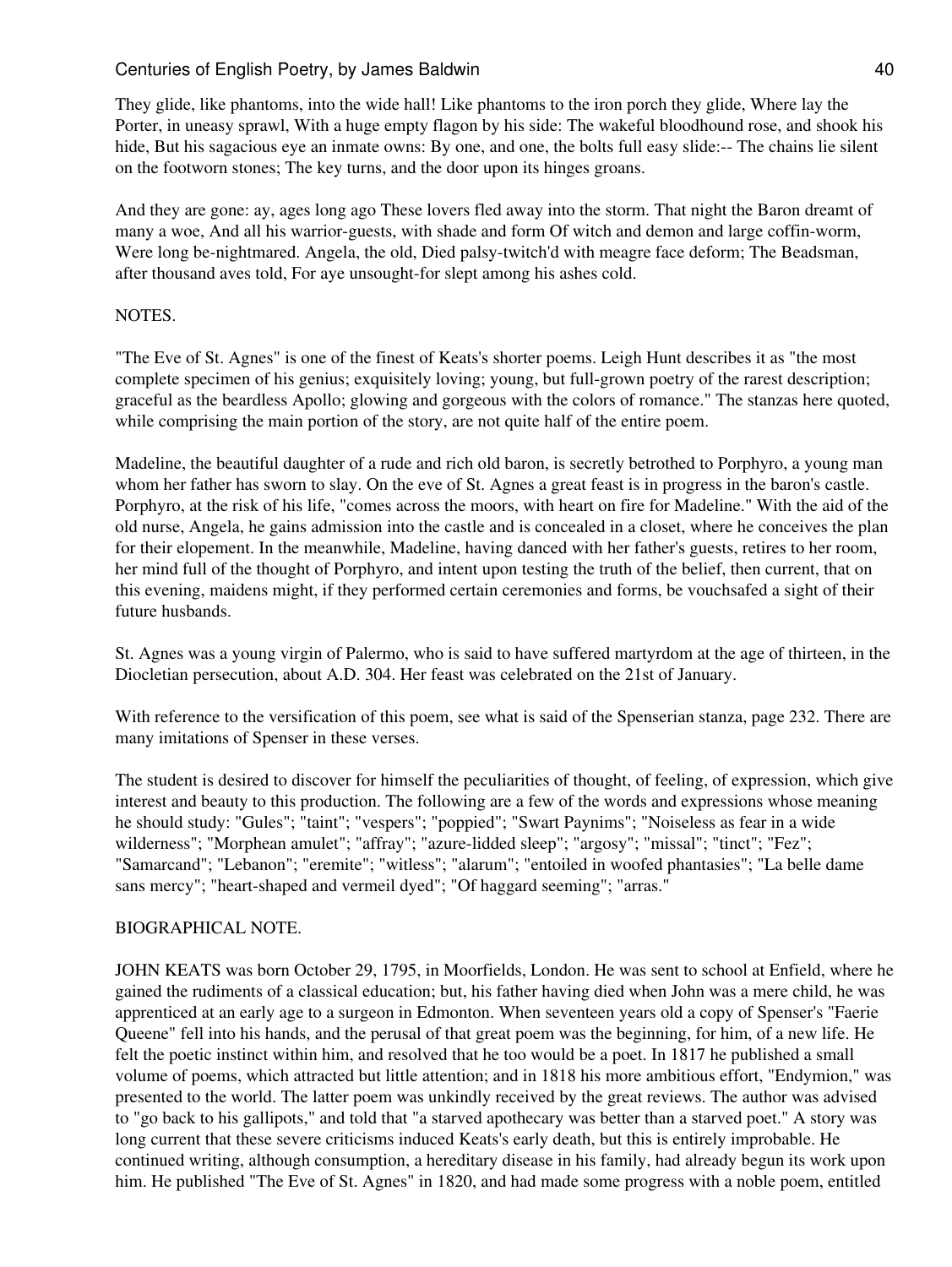"Hyperion," which Lord Byron declared to be "actually inspired by the Titans, and as sublime as Æschylus." In September of that year he sailed for Italy, but the hope of prolonging life by a change of climate proved to be vain. On the 27th of February, 1821, he died at Rome.

"We can hardly be wrong in believing," says Masson, "that had Keats lived to the ordinary age of man, he would have been one of the greatest of all our poets. As it is, I believe we shall all be disposed to place him very near indeed to our very best."

"That which was deepest in his mind," says Stopford Brooke, "was the love of loveliness for its own sake, the sense of its rightful and pre-eminent power; and, in the singleness of worship which he gave to Beauty, Keats is especially the artist, and the true father of the latest modern school of poetry."

=Other Poems to be Read:= Endymion; Ode on a Grecian Urn; Lamia; Hyperion; To Autumn; Hymn to Apollo; Isabella.

REFERENCES: *Keats* (English Men of Letters), by Sidney Colvin; *Keats*, by W. M. Rossetti; Matthew Arnold's Essay on Keats, in Ward's *English Poets*; Shairp's *Studies in Poetry*.

### The Eighteenth Century.

"*The influence of the poetry of the past lasted; new elements were added to poetry, and new forms of it took shape. The study of the Greek and Latin classics revived, and with it a more artistic poetry. Not only correct form, for which Pope sought, but beautiful form was sought after. Men like Thomas Gray and William Collins strove to pour into their work that simplicity of beauty which the Greek poets and Italians like Petrarca had reached as the last result of genius restrained by art. . . . Two things had been learned. First, that artistic rules were necessary, and, secondly, that natural feeling was necessary in order that poetry should have a style fitted to express nobly the emotions and thoughts of man. The way was therefore now made ready for a style in which the Art should itself be Nature, and it sprang at once into being in the work of the poets of this time. The style of Gray is polished to the finest point, and yet it is instinct with natural feeling. Goldsmith is natural even to simplicity, and yet his verse is even more accurate than Pope's. Cowper's style, in such poems as the 'Lines to my Mother's Picture,' arises out of the simplest pathos, and yet it is as pure in expression as Greek poetry.*"--STOPFORD BROOKE.

"*At last there started up an unfortunate Scotch peasant (Burns), rebelling against the world, and in love, with the yearnings, lusts, greatness, and irrationality of modern genius. Now and then behind his plough, he lighted on genuine verses, verses such as Heine and Alfred de Musset have written in our own days. In those few words, combined after a new fashion, there was a revolution.*"--TAINE.

Poets of the Eighteenth Century.

=Alexander Pope= (1688-1744). See biographical note, page 155.

=Thomas Parnell= (1679-1718). "The Hermit"; short poems.

=Edward Young= (1684-1765), "Night Thoughts"; "The Last Day"; "Resignation."

=Allan Ramsay= (1686-1758). "The Gentle Shepherd": "Scots Songs"; "Fables and Tales."

=John Gay= (1688-1732). "The Beggar's Opera"; "The Shepherd's Week"; "Trivia"; "Rural Sports"; fables, and other short poems.

=Matthew Green= (1696-1737). "The Grotto"; "The Spleen."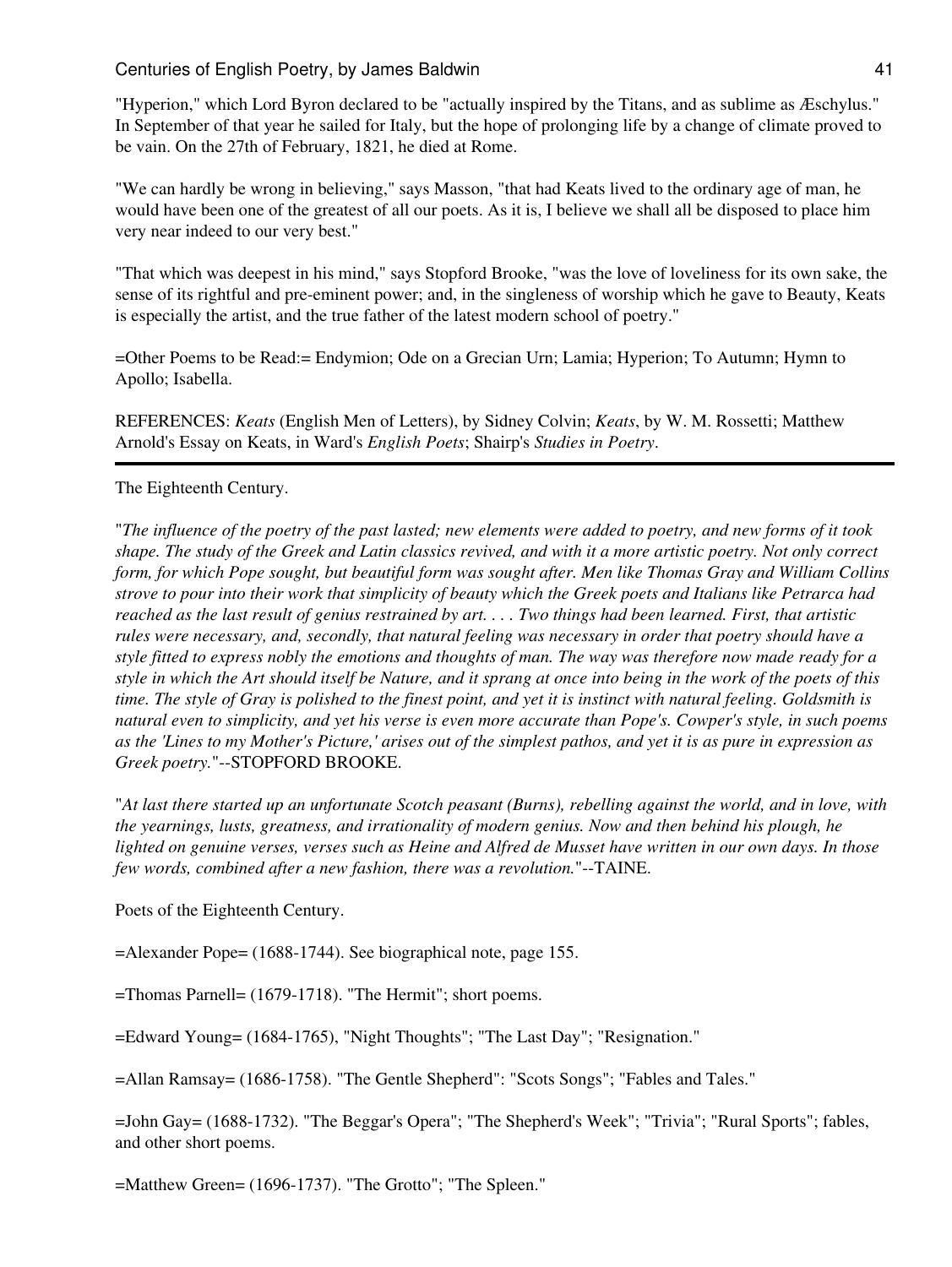=John Dyer= (1698-1758). "Grongar Hill"; "The Fleece."

- =Robert Blair= (1699-1746). "The Grave."
- =James Thomson= (1700-1748). "The Seasons"; "The Castle of Indolence."
- =Samuel Johnson= (1709-1784), "The Vanity of Human Wishes"; "London."
- =Richard Glover= (1712-1785). "Leonidas"; "Admiral Hosier's Ghost"; "The Athenaid."
- =William Shenstone= (1714-1763). "The Schoolmistress"; "Pastoral Ballads."
- =Thomas Gray= (1716-1771). See biographical note, page 139.
- =William Collins= (1721-1759). Odes and other short poems.
- =Mark Akenside= (1721-1770). "The Pleasures of the Imagination."
- =Oliver Goldsmith= (1728-1774). See biographical note, page 128.
- =Thomas Warton= (1728-1790). "The Pleasures of Melancholy"; "The Triumph of Isis"; short poems.
- =William Cowper= (1731-1800). See biographical note, page 122.
- =Charles Churchill= (1731-1764). "The Prophecy of Famine"; "The Rosciad."
- =James Beattie= (1735-1803). "The Minstrel."
- =Robert Fergusson= (1750-1774). Short Scottish poems.
- =Thomas Chatterton= (1752-1770). "Poems of Thomas Rowlie"; short poems.
- =George Crabbe= (1754-1832). "Tales of the Hall"; "The Village"; "The Parish Register"; "Tales in Verse."
- =William Blake= (1757-1827). "Songs of Innocence"; "Songs of Experience"; "Poetical Sketches."
- =Robert Burns= (1759-1796). See biographical note, page 111.

Robert Burns.

#### THE COTTER'S{1} SATURDAY NIGHT.

#### INSCRIBED TO R. AIKEN, ESQ.{2}

Let not Ambition mock their useful toil, Their homely joys, and destiny obscure; Nor Grandeur hear, with a disdainful smile, The short but simple annals of the Poor.{3}--*Gray.*

My loved, my honored, much respected friend! No mercenary bard his homage pays; With honest pride, I scorn each selfish end, My dearest meed, a friend's esteem and praise: To you I sing, in simple Scottish lays,{4} The lowly train{5} in life's sequestered scene; The native feelings strong, the guileless ways; What Aiken in a cottage would have been; Ah! though his worth unknown, far happier there I ween.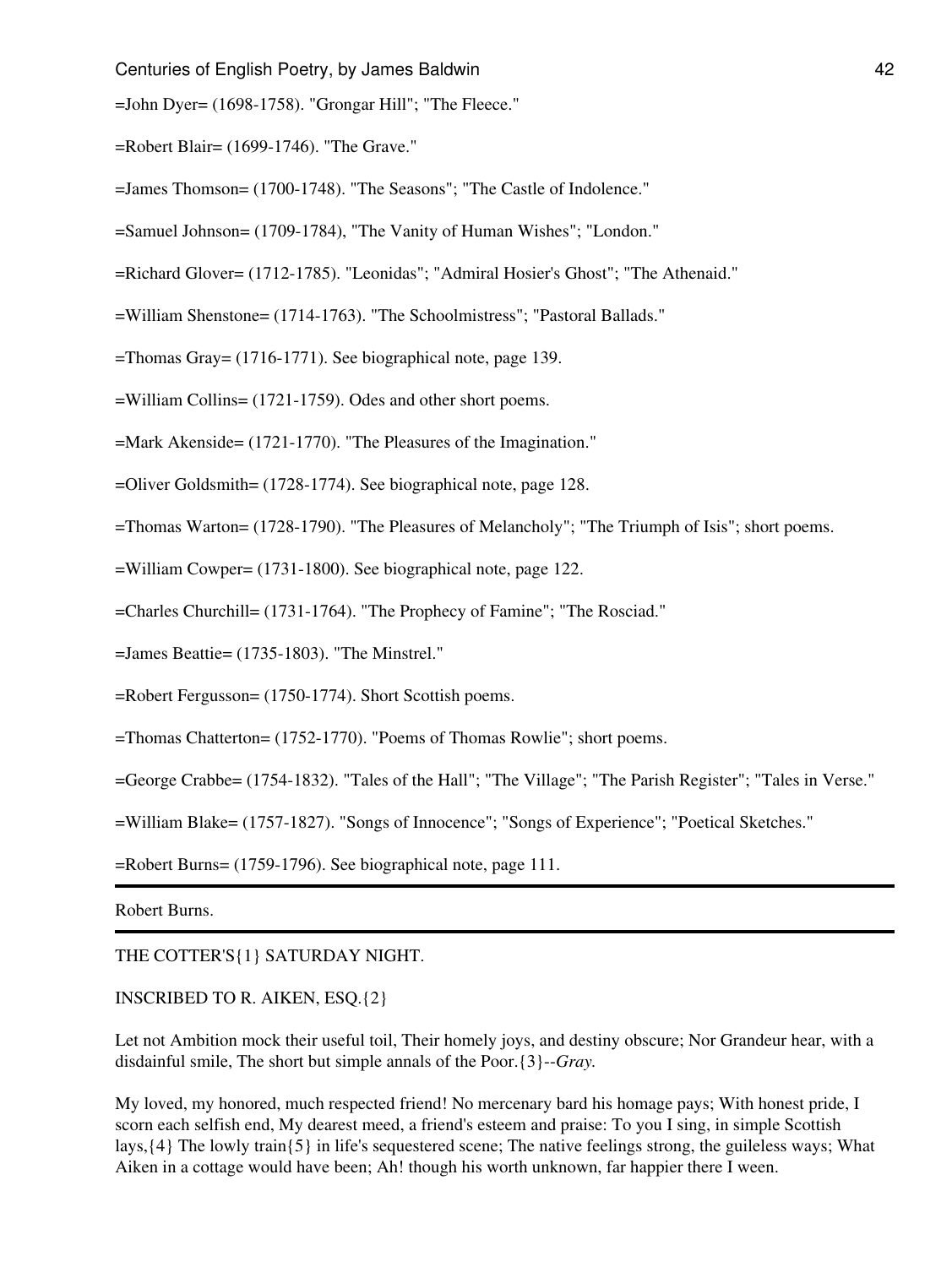November chill blaws loud wi' angry sugh;{6} The short'ning winter-day is near a close; The miry beasts retreating frae the pleugh; The black'ning trains o' craws to their repose; The toil-worn Cotter frae his labor goes,-- This night his weekly moil is at an end,-- Collects his spades, his mattocks, and his hoes, Hoping the morn in ease and rest to spend, And weary, o'er the moor, his course does hameward bend.{7}

At length his lonely cot appears in view, Beneath the shelter of an aged tree; Th' expectant wee things toddlin', stacher thro' To meet their dad, wi' flichterin noise an' glee. His wee bit ingle, blinkin' bonnily, His clean hearth-stane, his thriftie wine's smile, The lisping infant prattling on his knee, Does a' his weary carking cares beguile, An' makes him quite forget his labor an' his toil.{8}

Belyve, the elder bairns{9} come drapping in, At service out, amang the farmers roun'; Some ca'{10} the pleugh, some herd, some tentie rin A cannie errand to a neibor{11} town: Their eldest hope, their Jenny, woman grown, In youthfu' bloom, love sparkling in her e'e, Comes hame, perhaps, to shew a braw new gown, Or deposit{12} her sair-won penny-fee,{13} To help her parents dear, if they in hardship be.

Wi' joy unfeigned, brothers and sisters meet, An' each for other's welfare kindly spiers: The social hours, swift-winged, unnoticed fleet; Each tells the uncos that he sees or hears; The parents, partial, eye their hopeful years, Anticipation forward points the view. The mother wi' her needle an' her shears, Gars auld claes look amaist as weel's the new; The father mixes a' wi' admonition due.

Their master's and their mistress's command, The younkers a' are warned to obey; And mind their labors wi' an eydent hand, And ne'er, tho' out o' sight, to jauk or play: "And, oh! be sure to fear the Lord alway, And mind your duty, duly, morn and night! Lest in temptation's path ye gang astray, Implore His counsel and assisting might: They never sought in vain that sought the Lord aright!"{14}

But, hark! a rap comes gently to the door; Jenny, wha kens the meaning o' the same, Tells how a neibor lad came o'er the moor, To do some errands, and convoy her hame. The wily mother sees the conscious flame Sparkle in Jenny's e'e, and flush her cheek; Wi' heart-struck anxious care inquires his name, While Jenny hafflins is afraid to speak; Weel pleased the mother hears, it's nae wild worthless rake.

Wi' kindly welcome Jenny brings him ben; {15} A strappin' youth; he takes the mother's eye; Blythe Jenny sees the visit's no ill ta'en; The father cracks of horses, pleughs, and kye.{16} The youngster's artless heart o'erflows wi' joy, But, blate and lathefu', scarce can weel behave; The mother, wi' a woman's wiles, can spy What makes the youth sae bashfu' an' sae grave; Weel pleased to think her bairn's respected like the lave.

O happy love! where love like this is found! O heart-felt raptures! bliss beyond compare! I've paced much this weary, mortal round, And sage experience bids me this declare:-- If Heaven a draught of heavenly pleasure spare, One cordial in this melancholy vale, 'Tis when a youthful, loving, modest pair, In other's arms breathe out the tender tale, Beneath the milk-white thorn that scents the evening gale!

Is there, in human form, that bears a heart, A wretch, a villain, lost to love and truth, That can, with studied, sly, ensnaring art, Betray sweet Jenny's unsuspecting youth? Curse on his perjured arts! dissembling smooth! Are honor, virtue, conscience, all exiled? Is there no pity, no relenting ruth, Points to the parents fondling o'er their child? Then paints the ruined maid, and their distraction wild!

But now the supper crowns their simple board,-- The halesome parritch, chief o' Scotia's food: The sowpe their only hawkie{17} does afford, That 'yont the hallan snugly chows her cood; The dame brings forth in complimental mood, To grace the lad, her weel-hained kebbuck, fell, An' aft he's prest, an' aft he ca's it guid; The frugal wifie, garrulous, will tell How 'twas a towmond auld, sin' lint was i' the bell.{18}

The cheerfu' supper done, wi' serious face, They, round the ingle, form a circle wide; The sire turns o'er, wi' patriarchal grace, The big ha'-Bible,{19} ance his father's pride; His bonnet{20} rev'rently is laid aside, His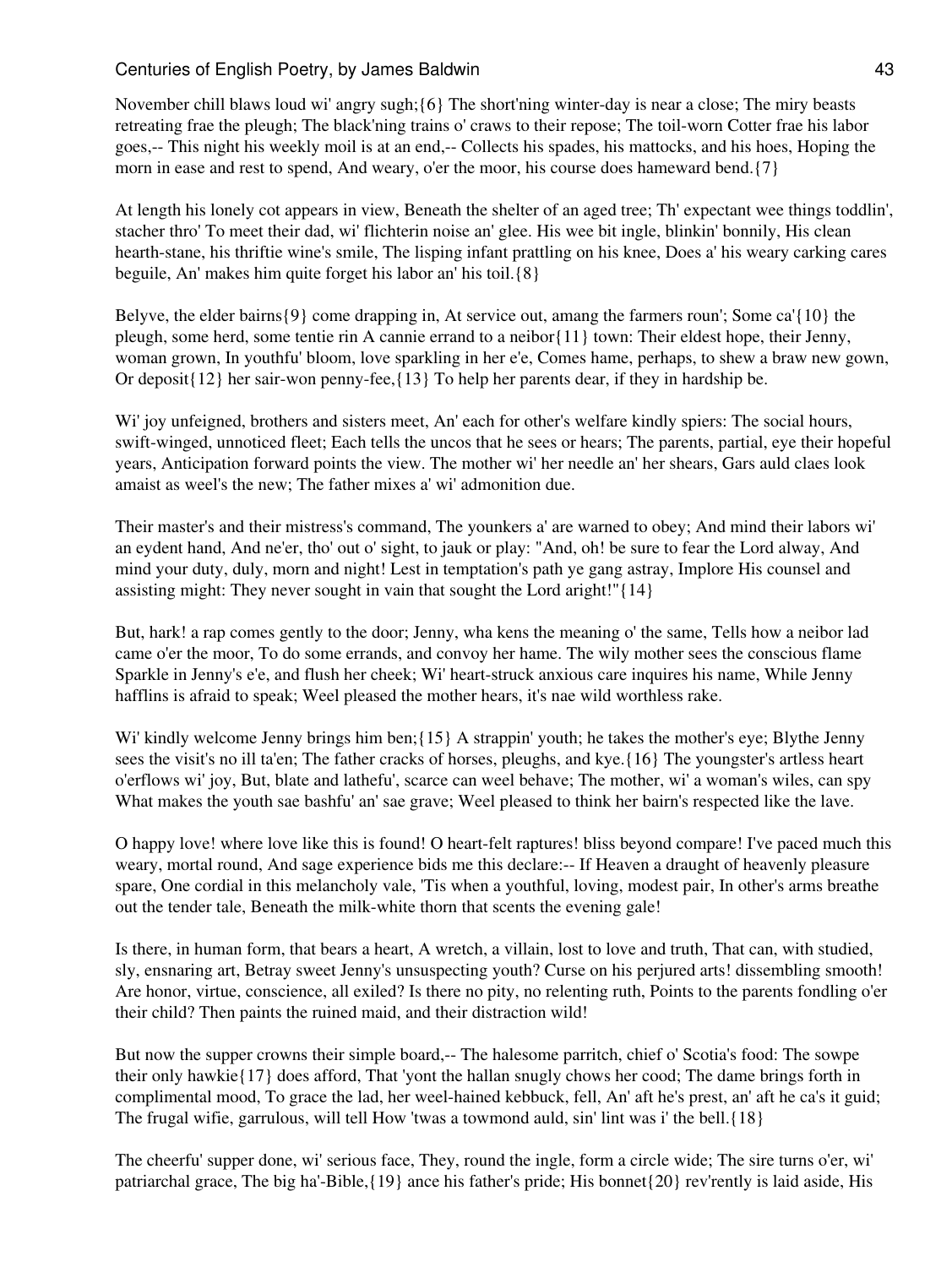lyart haffets wearing thin an' bare; Those strains that once did sweet in Zion glide, He wales a portion with judicious care; And "Let us worship God!" he says, with solemn air.

They chant their artless notes in simple guise; They tune their hearts, by far the noblest aim: Perhaps "Dundee's" wild warbling measures rise, Or plaintive "Martyrs," worthy of the name, Or noble "Elgin" beets{21} the heavenward flame, The sweetest far of Scotia's holy lays: Compared with these, Italian trills are tame, The tickled ears no heart-felt raptures raise; Nae unison hae they with our Creator's praise.

The priest-like father reads the sacred page, How Abram was the friend of God on high; Or Moses bade eternal warfare wage With Amalek's ungracious progeny; Or how the royal bard did groaning lie Beneath the stroke of Heaven's avenging ire; Or Job's pathetic plaint, and wailing cry; Or rapt Isaiah's wild, seraphic fire; Or other holy seers that tune the sacred lyre.

Perhaps the Christian volume is the theme, How guiltless blood for guilty man was shed; How He, who bore in Heaven the second name, Had not on earth whereon to lay His head: How His first followers and servants sped; The precepts sage they wrote to many a land: How he, who lone in Patmos banished, Saw in the sun a mighty angel stand; And heard great Babylon's doom pronounced by Heaven's command.

Then kneeling down, to Heaven's Eternal King, The saint, the father, and the husband prays: Hope "springs exulting on triumphant wing,"{22} That thus they all shall meet in future days: There ever bask in uncreated rays, No more to sigh, or shed the bitter tear, Together hymning their Creator's praise, In such society, yet still more dear; While circling time moves round in an eternal sphere.

Compared with this, how poor Religion's pride, In all the pomp of method and of art, When men display to congregations wide Devotion's every grace, except the heart! The Power, incensed, the pageant will desert, The pompous strain, the sacerdotal stole{23}; But, haply, in some cottage far apart, May hear, well pleased, the language of the soul; And in His book of life the inmates poor enroll.

Then homeward all take off their several way; The youngling cottagers retire to rest: The parent-pair their secret homage pay, And proffer up to Heaven the warm request, That He, who stills the raven's clamorous nest, And decks the lily fair in flowery pride, Would, in the way His wisdom sees the best, For them and for their little ones provide; But, chiefly, in their hearts with grace divine preside.

From scenes like these old Scotia's grandeur springs, That makes her loved at home, revered abroad: Princes and lords are but the breath of kings; "An honest man's the noblest work of God:"{24} And certes, in fair virtue's heavenly road, The cottage leaves the palace far behind; What is a lordling's pomp?--a cumbrous load, Disguising oft the wretch of human kind, Studied in arts of hell, in wickedness refined!

O Scotia! my dear, my native soil! For whom my warmest wish to Heaven is sent, Long may thy hardy sons of rustic toil Be blest with health, and peace, and sweet content! And, oh, may Heaven their simple lives prevent From luxury's contagion, weak and vile! Then, howe'er crowns and coronets be rent, A virtuous populace may rise the while, And stand a wall of fire around their much-loved isle.

O Thou! who poured the patriotic tide That streamed thro' Wallace's{25} undaunted heart, Who dared to nobly stem tyrannic pride, Or nobly die, the second glorious part, (The patriot's God peculiarly Thou art, His friend, inspirer, guardian, and reward!) O never, never, Scotia's realm desert; But still the patriot, and the patriot-bard, In bright succession raise, her ornament and guard!

NOTES.

This poem, composed in 1785, is written partly in the Scottish dialect, partly in English. The livelier passages are in the poet's vernacular; the loftier or more solemn parts in the language of books. This distinction was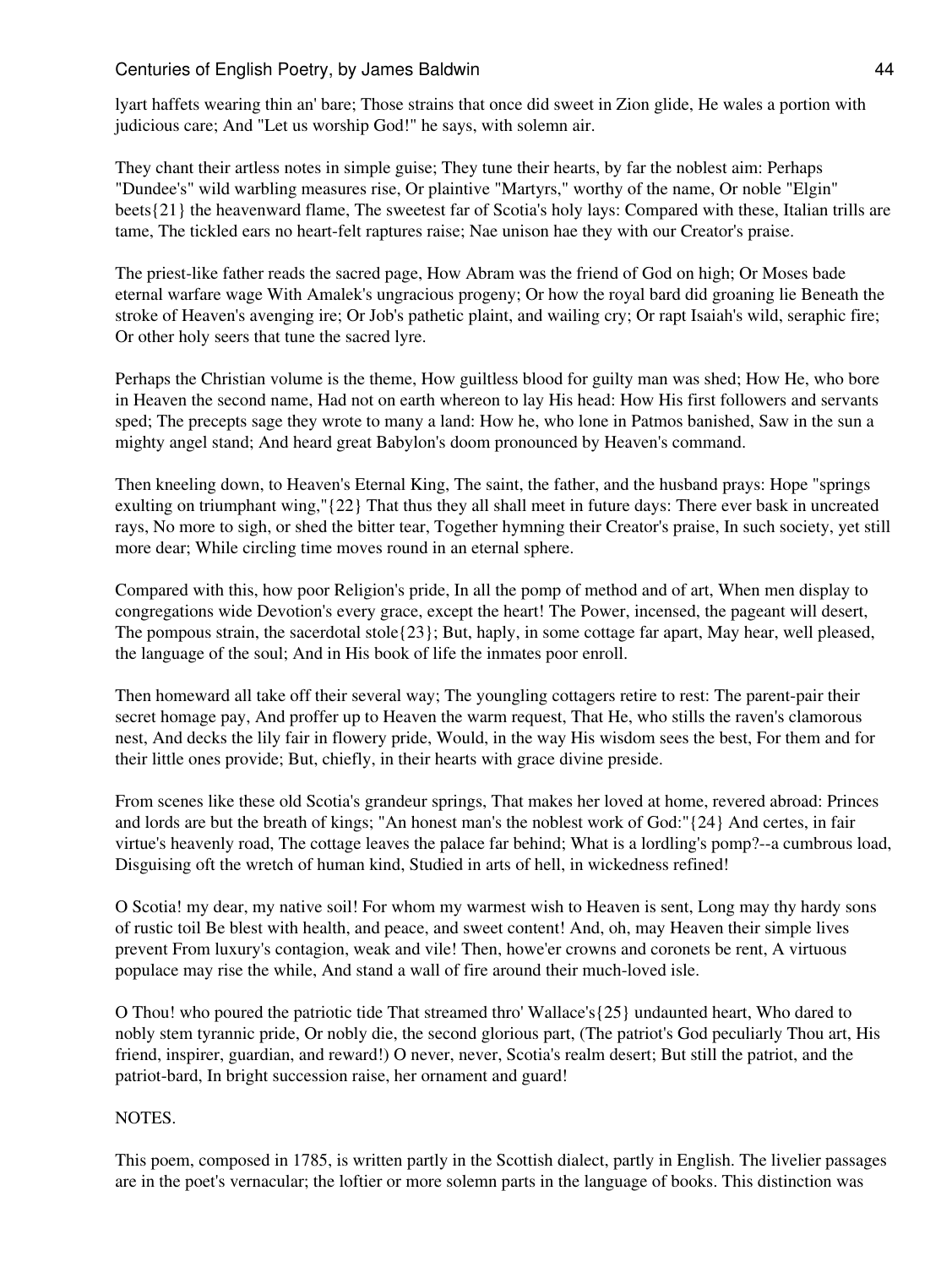doubtless made because Burns disliked to treat his higher themes in a merely colloquial manner, fearing to belittle them by so doing. The household described was probably that of the poet's own father; it was at least a typical Scotch peasant's household, with which no one was more familiar. Gilbert Burns, in a letter to Dr. Currie, says: "Although the 'Cotter' in the Saturday Night, is an exact copy of my father in his manners, his family devotions, and exhortations, yet the other parts of the description do not apply to our family. None of us ever went 'At service out amang the neibors roun'.' Instead of our depositing our 'sair-won penny-fee' with our parents, my father labored hard, and lived with the most rigid economy, that he might be able to keep his children at home."

The influence of Gray and Goldsmith is very apparent in more than one passage in this poem.

"Robert had frequently remarked to me," said his brother, "that there was something particularly venerable in the phrase, 'Let us worship God,' used by a decent, sober head of a family introducing family worship. To this sentiment of the author, the world is indebted for 'The Cotter's Saturday Night.' The hint of the plan and title of the poem is taken from Ferguson's 'Farmer's Ingle.'"

1. =Cotter.= "One who inhabits a cot, or cottage, dependent on a farm."--*Jamieson.*

2. =R. Aiken.= A friend with whom Burns had been brought into contact during the Old and New Light Controversy.

3. See Gray's "Elegy in a Country Churchyard," eighth stanza.

4. =lays.= Songs; probably from the same root as the German *lied*. The word was originally applied to a form of elegiac French poetry, much imitated by the English.

5. =train.= A favorite word with the poets at this time. Goldsmith uses it no fewer than six times in the "Deserted Village." The original meaning is something drawn along; from Lat. *traho*, to draw.

6. =sugh.= Also spelled *sough*. Whistling sound, murmur. Derived from the same root as sigh, for which word it is used by Burns in his lines, "On the Battle of Sherriffmuir":

"My heart for fear gae sough for sough To hear the thuds," etc.

7. Compare with Gray's "Elegy," line 3:

"The ploughman homeward plods his weary way."

8. Toil was perhaps pronounced *tile*, thus properly rhyming with *beguile*. Johnson, in "London," says:

"On all thy hours security shall smile, And bless thine evening walk and morning toil."

9. =bairns.= From A.-S. *bearns*, children.

10. =ca'.= Drive, follow. Probably not from the same root as our common word *call*. Kingsley uses it in this sense in the line:

"Go, Mary, go, and call the cattle home."

11. =neibor.= Neighboring. Milton, in "Comus," uses the expressions: "Some neighbor woodman," "some neighbor villager"; and Shakespeare says: "A neighbor thicket" ("Love's Labour Lost"), and "neighbor room" ("Hamlet").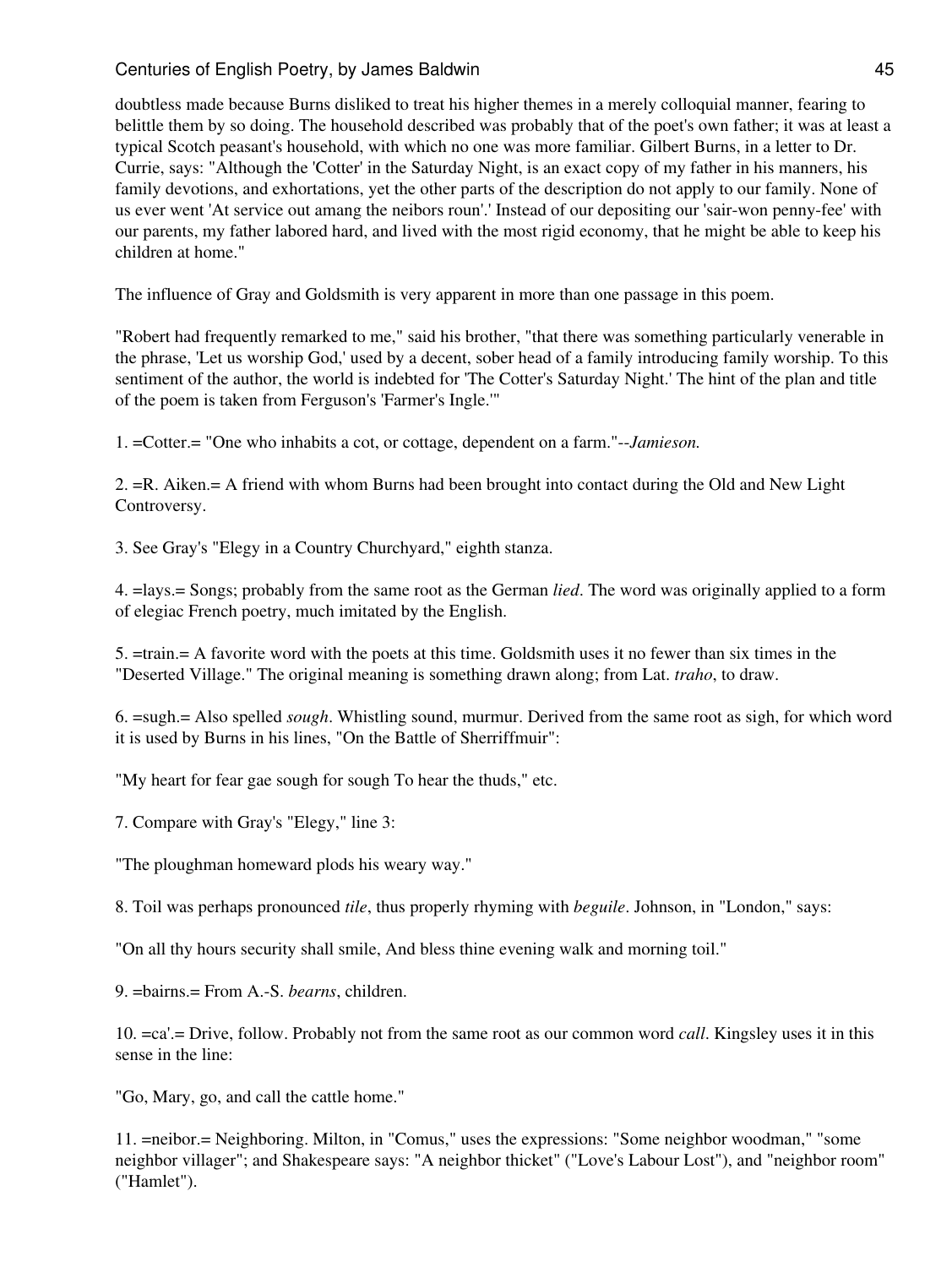12. =deposit.= Pronounced here *dep´o-zit*.

13. =penny-fee.= Fee, wages, from A.-S. *feoh*, cattle. "Cattle," says Bosworth, "was the first kind of property; and, by bartering, this word came to signify money in general." So, too, the word *penny* is from A.-S. *penig*, Icelandic *peningr*, cattle. The word *penny*, as in this country the word *dollar*, is used indefinitely for *money*.

14. Observe that in quoting the words of the Cotter the poet partially drops the Ayrshire dialect and uses a purer English.

15. =ben.= Within. The inner part of the house; from O. E. *binnan*, within. Its opposite is *but*, the outside of the house.

16. =kye.= Cattle, from O.-E. *cu*, or *kie*. *Kine* is derived from the same root, and probably *cow*.

17. =hawkie.= This word, says Hales, "denotes, properly, a cow with a white face. So, in Northumberland, *bawsand* was used of an animal with a white spot on its forehead, and *crummie* of a cow with crooked horns."

18. =sin' lint was i' the bell.= Since flax was in bloom. That is, the cheese was a year old last flax-blossoming time.

19. =ha'-Bible.= The hall Bible--the Bible kept in the best room.

20. =bonnet.= This word in Scotch denotes a man's head-covering. In early English it was used in the same sense.

21. =beets.= Feeds,--that is, gives fuel to the flame.

"It warms me, it charms me, To mention but her name; It heats me, it beets me, And sets me a' on flame." --*Burns's Epistle to Davie, a brother poet.*

The word is probably from A.-S. *betan*, to better, to mend; from which, also, we have the words *beat*, to excel, *better*, *best*, etc.

22. Burns refers the reader to Pope's "Windsor Forest" for this quotation. He probably had in mind the line in the "Essay on Man":

"Hope springs eternal in the human breast."

23. =sacerdotal stole.= A long, narrow scarf with fringed ends, and richly embroidered, worn by the clergy upon special occasions. =Sacerdotal=, from Lat. *sacerdos*, a priest. =Stole=, from Lat. *stola*, a long dress worn by Roman women over their tunic and fastened with a girdle.

24. Pope's "Essay on Man," Epistle iv, line 247.

25. William Wallace (1270-1305), the Scotch national hero was, like Burns, a native of Ayrshire.

#### VOCABULARY.

=aft=, often. =amaist=, almost. =amang=, among. =ance=, once. =auld=, old. =belyve=, by and by. =blate=, bashful. =blinkin=, gleaming. =blythe=, happy. =braw=, brave, fine. =cannie=, easy. =carking=, fretting. =certes=, certain. =chows=, chews. =claes=, clothes. =convoy=, accompany. =cracks=, talks. =craws=, crows. =drapping=, dropping. =eydent=, diligent. =fell=, tasty. =flichterin=, fluttering. =frae=, from. =gang=, go.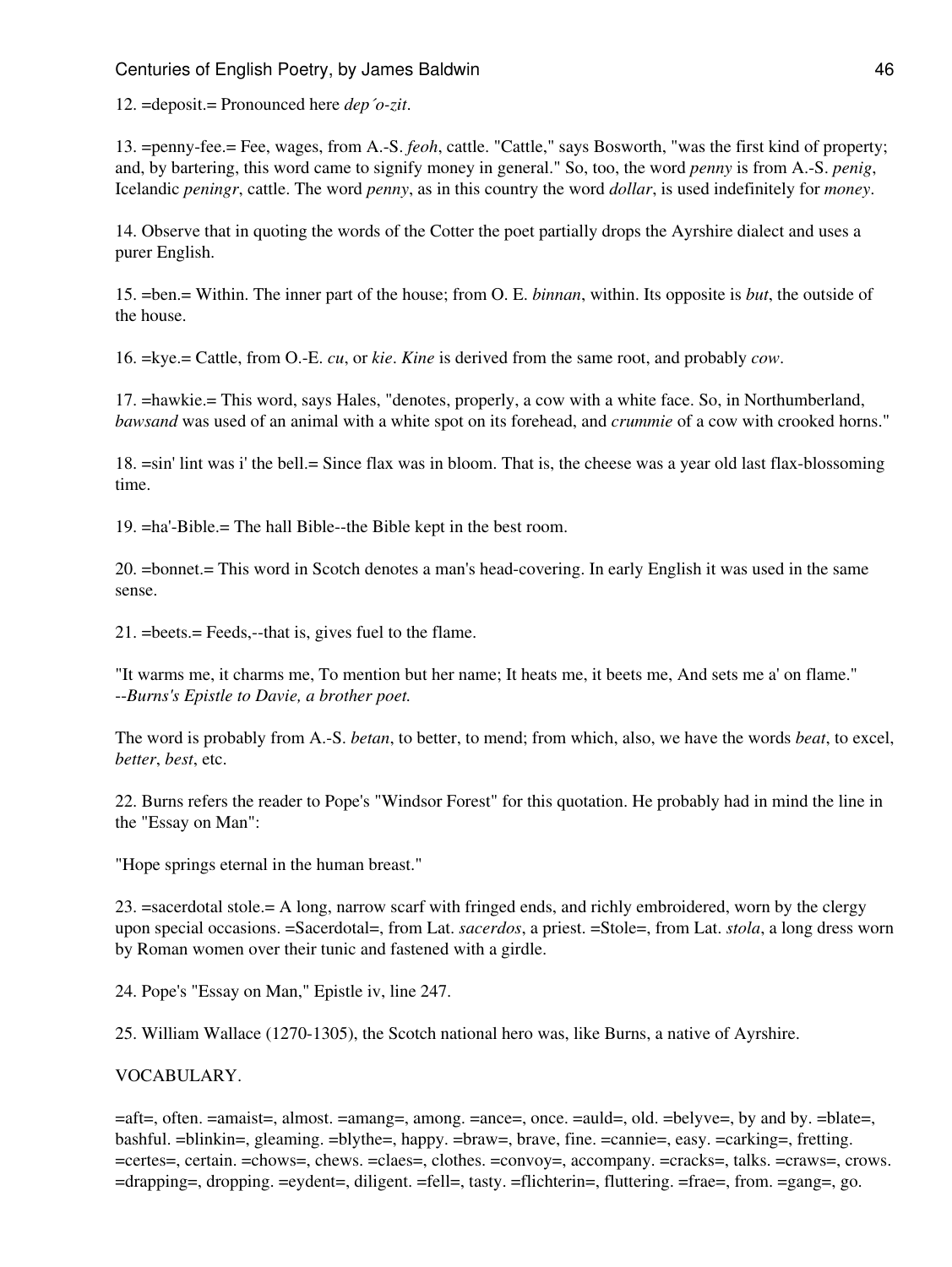=gars=, makes. =guid=, good. =hae=, have. =haffets=, temples. =hafflins=, half. =halesome=, wholesome. =hallan=, partition wall. =hameward=, homeward. =ingle=, fire. =jauk=, trifle. =kebbuck=, cheese. =kens=, understands. =lathefu'=, shy. =lave=, the rest. =lyart=, gray. =miry=, muddy, dusty. =moil=, labor. =nae=, no. =parritch=, porridge. =pleugh=, plough. =rin=, run. =sair-won=, hard-earned. =sowpe=, milk. =spiers=, inquires. =stacher=, stagger. =strappin'=, strapping, stout. =tentie=, attentively. =towmond=, twelvemonth. =uncos=, unknown things, new. =wales=, chooses. =wee bit=, little. =weel=, well. =wee things=, little folks. =weel-hained=, well-kept. =wiles=, knowledge. =wily=, knowing. =youngling=, youthful. =younkers=, youngsters, children. ='yont=, on the other side of.

### TO A MOUNTAIN DAISY.

### ON TURNING ONE DOWN WITH THE PLOUGH, IN APRIL, 1786.

Wee, modest, crimson-tippéd flow'r, Thou's met me in an evil hour; For I maun crush amang the stoure Thy slender stem. To spare thee now is past my power, Thou bonnie gem.

Alas! it's no thy neibor sweet, The bonnie lark, companion meet! Bending thee 'mang the dewy weet Wi' spreckled breast, When upward springing, blythe to greet The purpling east.

Cauld blew the bitter-biting north Upon thy early humble birth; Yet cheerfully thou glinted forth Amid the storm, Scarce reared above the parent earth Thy tender form.

The flaunting flowers our gardens yield, High sheltering woods an' wa's maun shield; But thou, beneath the random bield O' clod or stane, Adorns the histie stibble-field, Unseen, alane.

There, in thy scanty mantle clad, Thy snawie bosom sunward spread, Thou lifts thy unassuming head In humble guise: But now the share uptears thy bed, And low thou lies!

Such is the fate of artless maid, Sweet flow'ret of the rural shade! By love's simplicity betrayed, And guileless trust, Till she, like thee, all soiled, is laid Low i' the dust.

Such is the fate of simple bard, On life's rough ocean luckless starred! Unskilful he to note the card Of prudent lore, Till billows rage, and gales blow hard, And whelm him o'er!

Such fate to suffering worth is given, Who long with wants and woes has striven, By human pride or cunning driven To misery's brink, Till, wrenched of every stay but Heaven, He, ruined, sink!

Even thou who mourn'st the Daisy's fate, That fate is thine--no distant date; Stern Ruin's ploughshare drives, elate, Full on thy bloom, Till crushed beneath the furrow's weight, Shall be thy doom.

### VOCABULARY.

=bield=, protection. =blythe=, happy. =bonnie=, pretty. =card=, compass. =glinted=, passed quickly. =histie=, barren. =maun=, must. =spreckled=, speckled. =stibble=, stubble. =stoure=, dust. =weet=, wetness. =wrenched=, deprived.

# FOR A' THAT, AND A' THAT.

Is there, for honest poverty, That hangs his head, and a' that?{1} The coward slave, we pass him by, We dare be poor for a' that! For a' that, and a' that, Our toils obscure, and a' that; The rank is but the guinea's stamp,{2} The man's the gowd{3} for a' that!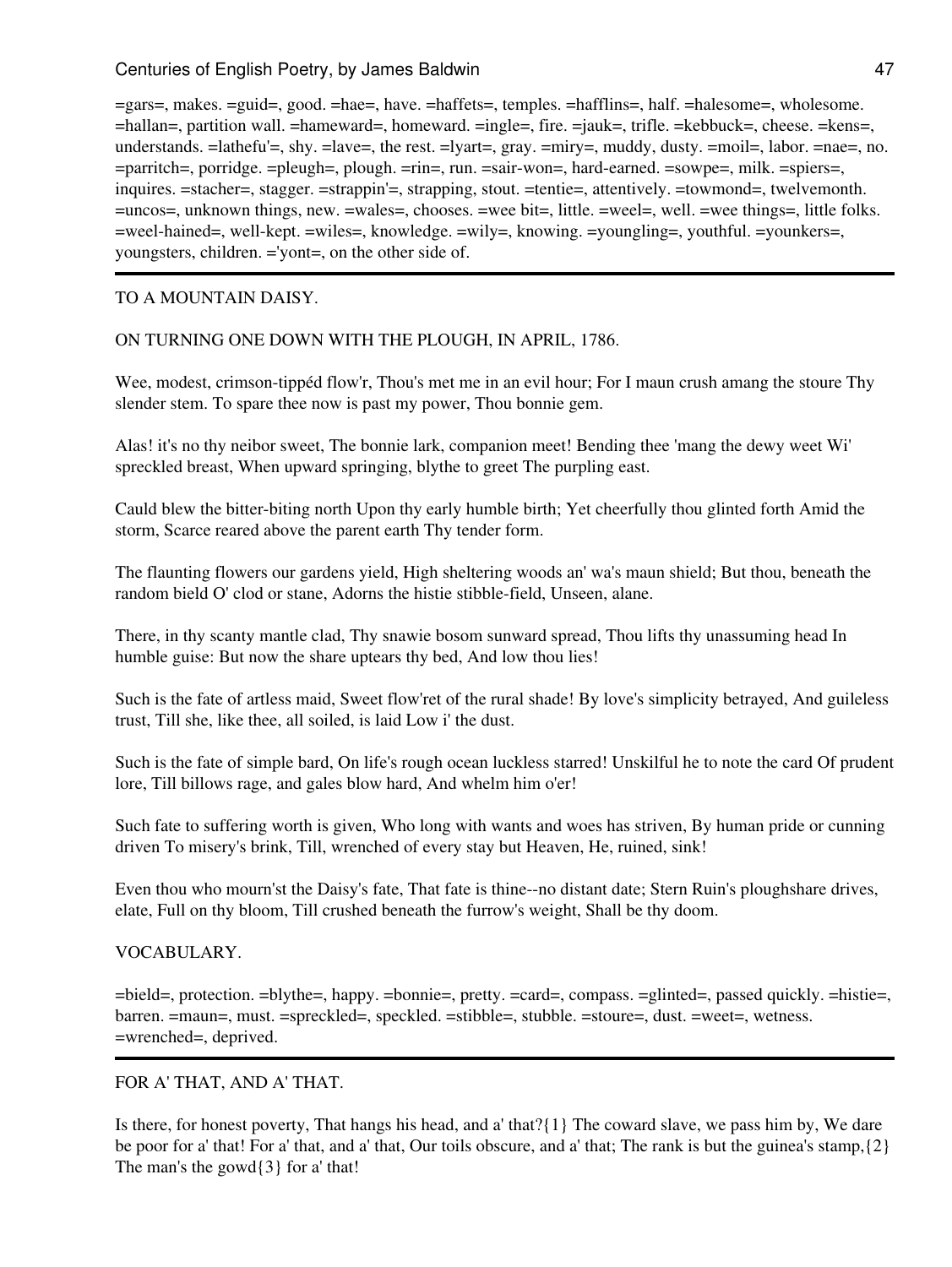What though on hamely fare we dine, Wear hoddin gray, and a' that; Gie fools their silks, and knaves their wine, A man's a man for a' that! For a' that, and a' that, Their tinsel show, and a' that; The honest man, though e'er sae poor, Is king o' men for a' that!

Ye see yon birkie,{4} ca'd a lord, Wha struts, and stares, and a' that; Though hundreds worship at his word, He's but a coof{5} for a' that; For a' that, and a' that, His riband, star, and a' that; The man of independent mind, He looks and laughs at a' that.

A prince can mak a belted knight, A marquis, duke, and a' that; But an honest man's aboon{6} his might, Guid faith, he maunna fa'{7} that! For a' that, and a' that, Their dignities, and a' that; The pith o' sense, and pride o' worth, Are higher ranks than a' that!

Then let us pray that come it may-- As come it will for a' that-- That sense and worth, o'er a' the earth, May bear the gree,{8} and a' that. For a' that, and a' that, It's coming yet, for a' that, That man to man, the warld o'er, Shall brothers be for a' that!

## NOTES.

- 1. Is there anything in honest poverty to cause one to hang his head, etc.?
- 2. Explain lines 7 and 8 fully.
- $3. = \text{gowd} =$ , gold.
- 4. =birkie=, fellow.
- $5. = \text{coof} = \text{fool}.$
- 6. =aboon his might=, above his power.
- 7. =maunna fa'=, may not get.
- 8. =gree=, palm, supremacy.

"Burns was not only the poet of love, but also of the new excitement about man. Himself poor, he sang the poor. Neither poverty nor low birth made a man the worse--the man was 'a man for a' that.'"--*Stopford Brooke.*

### BIOGRAPHICAL NOTE.

ROBERT BURNS was born in Ayrshire, Scotland, in 1759. His childhood and youth were spent in poverty on his father's farm, where he learned to plough, reap, mow, and thresh in the barn, but where opportunities for education were such only as Scottish peasants know. In 1784 his father died, and he attempted to manage a farm of his own at Mossgiel. The experiment proving to be a failure, he resolved to leave Scotland, and secured an appointment to a clerkship in Jamaica. Just before the time set for his departure, he learned of the success of a volume of his poems which had just been published at Kilmarnock; and, instead of departing for the West Indies, he made a visit to Edinburgh. He was welcomed by the best society, and received at once into the literary circles of the Scottish capital. "His name and fame flashed like sunshine over the land: the shepherd on the hill, the maiden at her wheel, learned his songs by heart, and the first scholars of Scotland courted his acquaintance." A second edition of his poems was published in 1787, and with the proceeds--about \$2500--he took a farm at Ellisland, in Nithsdale. But his habits were such that he made sad failure a second time in the experiment of farming; and, after two years of mismanagement, to eke out his scanty income he accepted an appointment as exciseman. In 1791, "unfortunately both for his health and for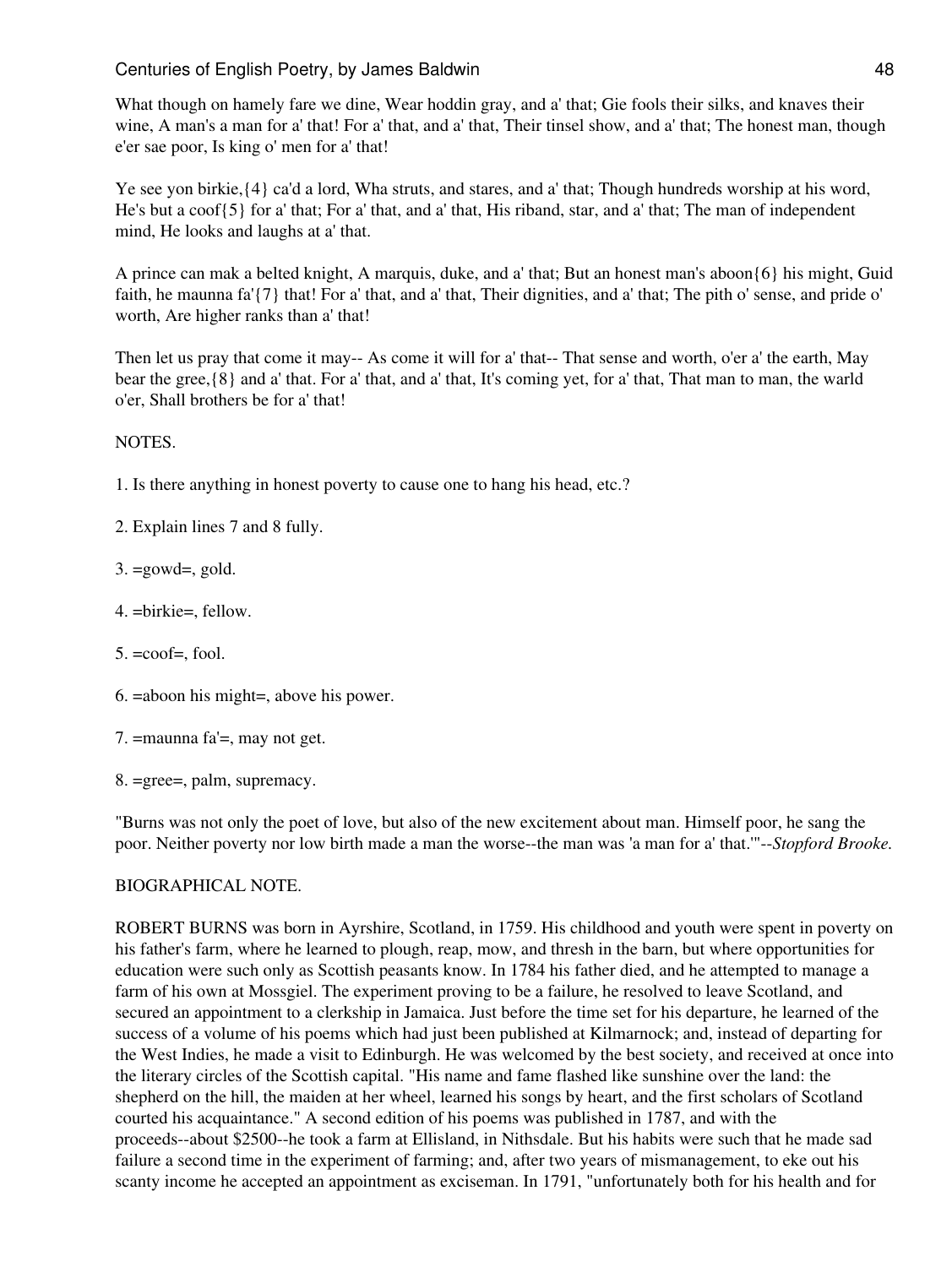his reputation," he removed to Dumfries, where, five years later, he died.

"While the Shakespeares and Miltons roll on like mighty rivers through the country of Thought, bearing fleets of traffickers and assiduous pearl-fishers on their waves, this little Valclusa Fountain will also arrest our eye; for this also is of Nature's own and most cunning workmanship, bursts from the depths of the earth, with a full gushing current, into the light of day; and often will the traveller turn aside to drink of its clear waters, and muse among its rocks and pines."--*Carlyle.*

"Burns is not the poet's poet, which Shelley no doubt meant to be, or the philosopher's poet, which Wordsworth, in spite of himself, is. He is the poet of homely human nature, not half so homely or prosaic as it seems. His genius, in a manner all its own, associates itself with the fortunes, experiences, memorable moments, of human beings whose humanity is their sole patrimony; to whom 'liberty and whatever, like liberty, has the power

To raise a man above the brute, And mak him ken himsel,'

is their portion in life; for whom the great epochs and never-to-be-forgotten phases of existence are those which are occasioned by emotions inseparable from the consciousness of existence. For the great majority of his readers, and therefore for the mass of human beings, the sympathy which exists between him and them is sympathy relative to their strongest and deepest feelings, and this is sympathy out of which personal affection naturally springs, and in the strength of which it cannot but grow strong."--*John Service.*

"Burns was not like Shakespeare in the range of his genius, but there is something of the same magnanimity, directness, and unaffected character about him. With but little of Shakespeare's imagination or inventive power, he had the same life of mind; within the narrow circle of personal feeling or domestic incidents, the pulse of his poetry flows as healthily and vigorously. He had an eye to see, a heart to feel,--no more. His pictures of good fellowship, of social life, of quaint humor, are equal to anything; they come up to nature, and they cannot go beyond it."--*Hazlitt.*

"His is that language of the heart In which the answering heart would speak, Thought, word, that bids the warm tear start, Or the smile light the cheek.

"And his that music to whose tone The common pulse of man keeps time, In cot or castle's mirth or moan, In cold or sunny clime." --*Fitz-Greene Halleck.*

=Other Poems to be Read:= Bannockburn; Auld Lang Syne; Tam O' Shanter; To a Mouse; The Jolly Beggars; Ye Banks and Braes of Bonnie Doon; Highland Mary; Address to the Deil; To Mary in Heaven.

REFERENCES: Carlyle's Essay on *Robert Burns*; *Burns* (English Men of Letters), by J. C. Shairp; Hazlitt's *English Poets*.

## William Cowper.

### BOADICEA.

When the British warrior queen, Bleeding from the Roman rods, Sought, with an indignant mien, Counsel from her country's gods,

Sage beneath the spreading oak Sat the Druid, hoary chief; Every burning word he spoke Full of rage, and full of grief.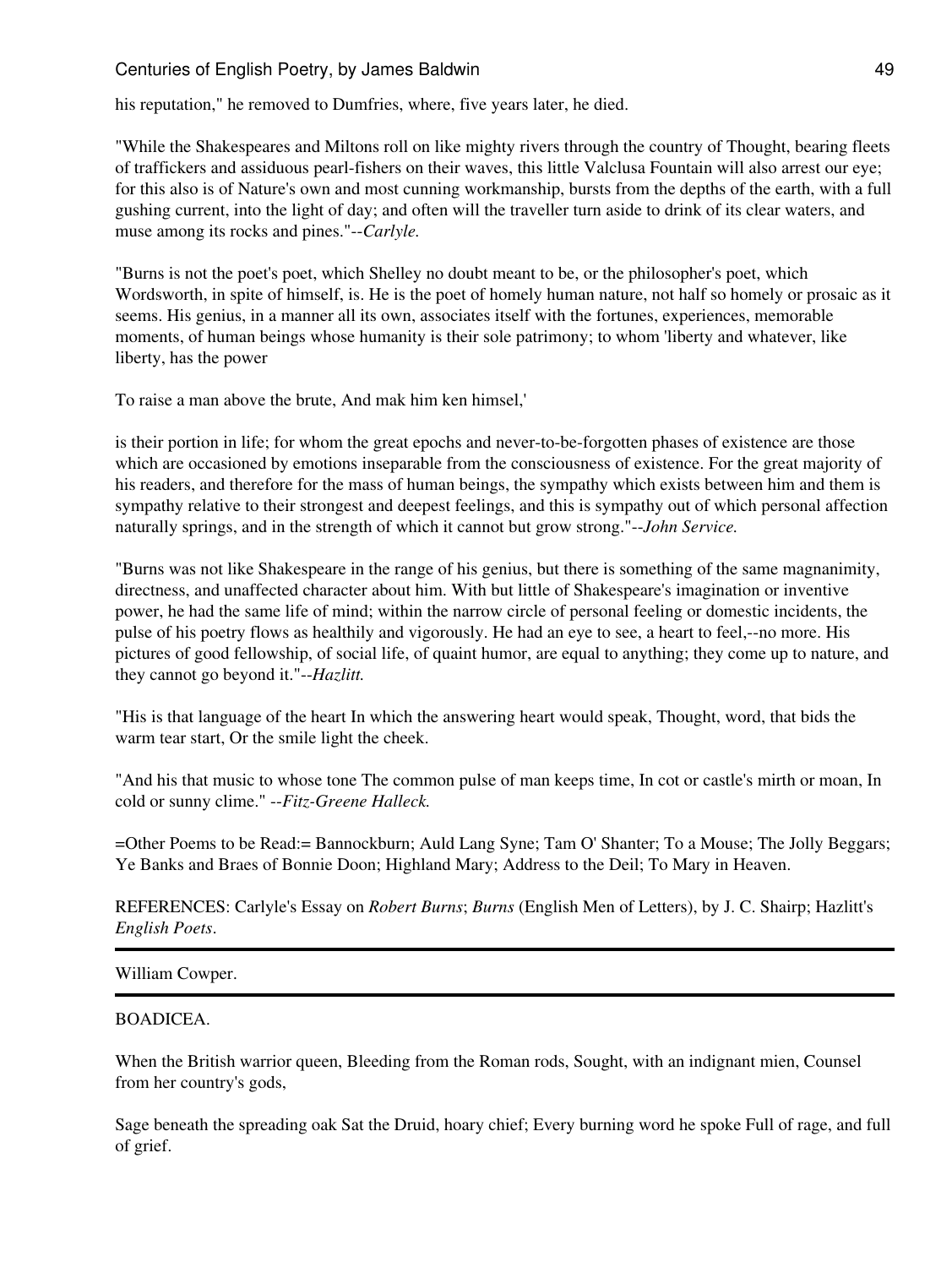"Princess! if our aged eyes Weep upon thy matchless wrongs, 'Tis because resentment ties All the terrors of our tongues.

"Rome shall perish--write that word In the blood that she has spilt; Perish, hopeless and abhorr'd, Deep in ruin as in guilt.

"Rome, for empire far renown'd, Tramples on a thousand states; Soon her pride shall kiss the ground,-- Hark, the Gaul is at her gates!

"Other Romans shall arise, Heedless of a soldier's name; Sounds, not arms,{1} shall win the prize; Harmony the path to fame.

"Then the progeny that springs From the forests of our land, Arm'd with thunder, clad with wings,{2} Shall a wider world command.

"Regions Cæsar never knew Thy posterity shall sway; Where his eagles never flew None invincible as they."{3}

Such the bard's prophetic words, Pregnant with celestial fire, Bending as he swept the chords Of his sweet but awful lyre.

She, with all the monarch's pride, Felt them in her bosom glow, Rush'd to battle, fought and died; Dying, hurled them $\{4\}$  at the foe.

Ruffians, pitiless as proud, Heaven awards the vengeance due; Empire is on us bestowed, Shame and ruin wait for you. $\{5\}$ 

# NOTES.

Boadicea was queen of the Iceni, a powerful and warlike tribe of Britons, about the middle of the first century. Upon the death of her husband, Prasutagus, her kingdom was seized by the Romans, and she herself, for some real or imaginary offence, was publicly scourged. During the absence of the Roman governor from that part of England, Boadicea raised an immense army, burned the city of London, and put 70,000 Romans to the sword. She afterwards, with 230,000 troops, met the Roman army, under Suetonius, in the field, and although the Romans could muster only 10,000 soldiers, the British army was defeated, and the queen, in despair, ended her own life by taking poison.

In this poem, Cowper represents the queen as, soon after her shameful treatment by the Romans, seeking counsel from one of the native priests. The Druid prophesies the destruction of Rome and the future greatness of Britain.

1. =Sounds, not arms.= Does the poet allude to the cultivation of oratory and poetry among the Romans and the neglect of military affairs?

2. =Arm'd with thunder, clad with wings.= What do these expressions mean? To what do they refer?

3. Explain the prophecy included in this stanza.

4. =hurled them.= Hurled what?

5. This stanza, evidently a part of the imprecation which Boadicea "hurled" at her enemies, ought to be enclosed with quotation marks, but in most versions of the poem it appears without them.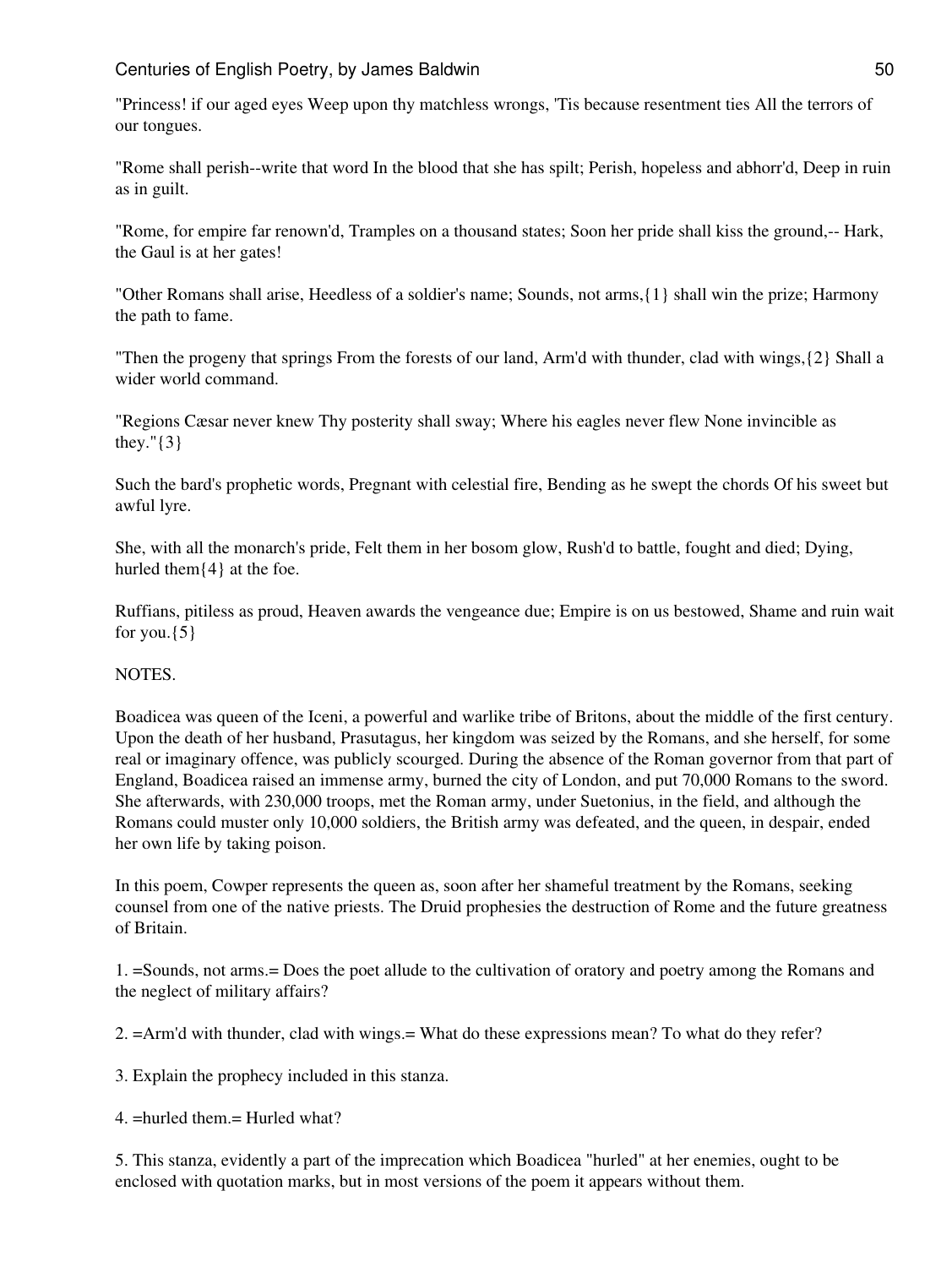#### ON THE RECEIPT OF MY MOTHER'S PICTURE.

Oh, that those lips had language! Life has passed With me but roughly since I heard thee last. Those lips are thine--thy own sweet smile I see, The same that oft in childhood solaced me; Voice only fails, else how distinct they say, "Grieve not, my child, chase all thy fears away!" The meek intelligence of those dear eyes (Blessed be the art that can immortalize, The art that baffles Time's tyrannic claim To quench it) here shines on me still the same. Faithful remembrancer of one so dear, O welcome guest, though unexpected here! Who bidst me honor with an artless song, Affectionate, a mother lost so long, I will obey, not willingly alone, But gladly, as the precept were her own: And, while that face renews my filial grief, Fancy shall weave a charm for my relief, Shall steep{1} me in Elysian reverie,  $\{2\}$  A momentary dream that thou art she. My mother! when I learnt{3} that thou wast dead, Say, wast thou conscious of the tears I shed? Hovered thy spirit o'er thy sorrowing son, Wretch even then, life's journey just begun? Perhaps thou gavest me, though unfelt, a kiss; Perhaps a tear, if souls can weep in bliss. Ah! that maternal smile! It answers--Yes. I heard the bell tolled on thy burial day, I saw the hearse that bore thee slow away, And, turning from my nursery window, drew A long, long sigh, and wept a last adieu! But was it such?--It was.--Where thou art gone Adieus and farewells are a sound unknown. May I but meet thee on that peaceful shore, The parting word shall pass my lips no more! The maidens, grieved themselves at my concern,{4} Oft gave me promise of thy quick return. What ardently I wished I long believed, And, disappointed still, was still deceived. By expectation every day beguiled, Dupe of *to-morrow* even from a child. Thus many a sad to-morrow came and went, Till, all my stock of infant sorrow spent, I learned at last submission to my lot; But, though I less deplored thee, ne'er forgot. Where once we dwelt our name is heard no more, Children not thine have trod my nursery floor; And where the gardener Robin, day by day, Drew me to school along the public way, Delighted with my bauble coach, and wrapped In scarlet mantle warm, and velvet capped, 'Tis now become a history little known, That once we called the pastoral house our own. Short-lived possession! but the record fair That memory keeps, of all thy kindness there, Still outlives many a storm that has effaced A thousand other themes less deeply traced.{5} Thy nightly visits to my chamber made, That thou mightst know me safe and warmly laid; Thy morning bounties ere I left my home, The biscuit, or confectionary plum;{6} The fragrant waters on my cheek bestowed By thy own hand, till fresh they shone and glowed; All this, and more endearing still than all, Thy constant flow of love, that knew no fall, Ne'er roughened by those cataracts and brakes That humor interposed too often makes;{7} All this still legible in memory's page, And still to be so to my latest age, Adds joy to duty, makes me glad to pay Such honors to thee as my numbers may; Perhaps a frail memorial, but sincere, Not scorned in heaven, though little noticed here. Could Time, his flight reversed, restore the hours, When, playing with thy vesture's tissued flowers, The violet, the pink, and jessamine, I pricked them into paper with a pin (And thou wast happier than myself the while, Wouldst softly speak, and stroke my head and smile), Could those few pleasant days again appear, Might one wish bring them, would I wish them here? I would not trust my heart--the dear delight Seems so to be desired, perhaps I might.-- But no--what here we call our life is such So little to be loved, and thou so much, That I should ill requite thee to constrain Thy unbound spirit into bonds again. Thou, as a gallant bark{8} from Albion's coast (The storms all weathered and the ocean crossed) Shoots into port at some well-havened isle, Where spices breathe, and brighter seasons smile, There sits quiescent on the floods that show Her beauteous form reflected clear below, While airs impregnated with incense play Around her, fanning light her streamers gay; So thou, with sails how swift! hast reached the shore, "Where tempests never beat nor billows roar."{9} And thy loved consort on the dangerous tide Of life long since has anchored by thy side. But me, scarce hoping to attain that rest, Always from port withheld, always distressed-- Me howling blasts drive devious, tempest tost, Sails ripped, seams opening wide, and compass lost, And day by day some current's thwarting force, Sets me more distant from a prosperous course. Yet, oh, the thought that thou art safe, and he! That thought is joy, arrive what may to me. My boast is not, that I deduce my birth From loins enthroned and rulers of the earth; But higher far my proud pretensions rise-- The son of parents passed into the skies! And now, farewell--Time unrevoked has run His wonted course, yet what I wished is done. By contemplation's help, not sought in vain, I seem to have lived my childhood o'er again; To have renewed the joys that once were mine, Without the sin of violating thine: And, while the wings of Fancy still are free, And I can view this mimic show of thee,{10} Time has but half succeeded in his theft--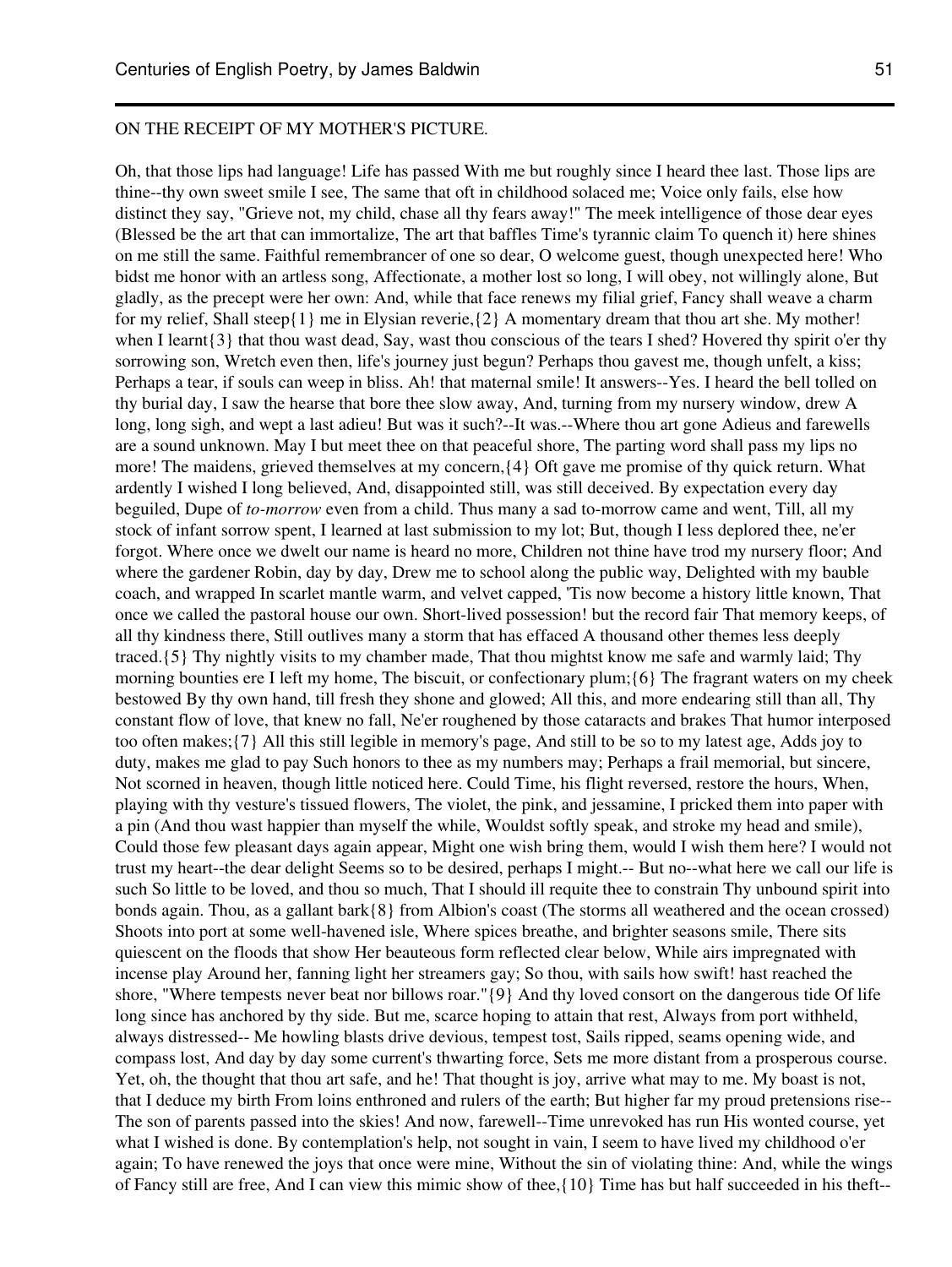Thyself removed, thy power to soothe me left.

# NOTES.

This, one of the most exquisite poems in the language, was written by Cowper in "the last glimmering of the evening light," before his mind was wholly overwhelmed by the final attack of insanity. "Every line is instinct with a profound and chastened feeling, to which it would be difficult to find a parallel. There is not a phrase, not a word, which jars upon the most susceptible ear, not a tinge of exaggeration, not a touch that is excessive. The fact that he who gave forth these supreme utterances of filial love was old himself when he did it, brings into the relationship a strange, tender equality which is marvellously touching."

1. =steep.= Imbue. From Ger. *stippen*. From the same root as *dip*, with the letter *s* prefixed.

- 2. =Elysian reverie.= Heavenly meditation. See note on Elysium, page 79.
- 3. =when I learnt.= Cowper was only six years old when his mother died.
- 4. =concern.= Distress, anxiety.

5. Nearly fifty years after his mother's death, Cowper wrote: "I can truly say that not a week passes (perhaps I might with equal veracity say a day) in which I do not think of her; such was the impression her tenderness made upon me, though the opportunity she had for showing it was so short."

6. =plum.= Perhaps the gravest fault in this poem is the frequent intermixture, as in these two lines, of trivial thoughts and circumstances with those of a more noble character.

7. Explain the metaphor which the poet attempts to carry through these three lines. =Brakes= = *breaks*, interruptions. What is the meaning of *humor*?

8. =as a gallant bark.= Observe the beauty of the simile in these twelve lines, also of the simile which follows.

9. Probably misquoted from "The Dispensary," by Samuel Garth (1670-1719):

"To die is landing on some silent shore, Where billows never break nor tempests roar."

10. =this mimic show.= Explain the meaning of this expression.

# EPITAPH ON A HARE.

Here lies, whom hound did ne'er pursue, Nor swifter greyhound follow, Whose foot ne'er tainted morning dew, Nor ear heard huntsman's halloo;

Old Tiney, surliest of his kind, Who, nursed with tender care, And to domestic bounds confined, Was still a wild Jack hare.

Though duly from my hand he took His pittance every night, He did it with a jealous look, And, when he could, would bite.

His diet was of wheaten bread, And milk, and oats, and straw; Thistles, or lettuces instead, With sand to scour his maw.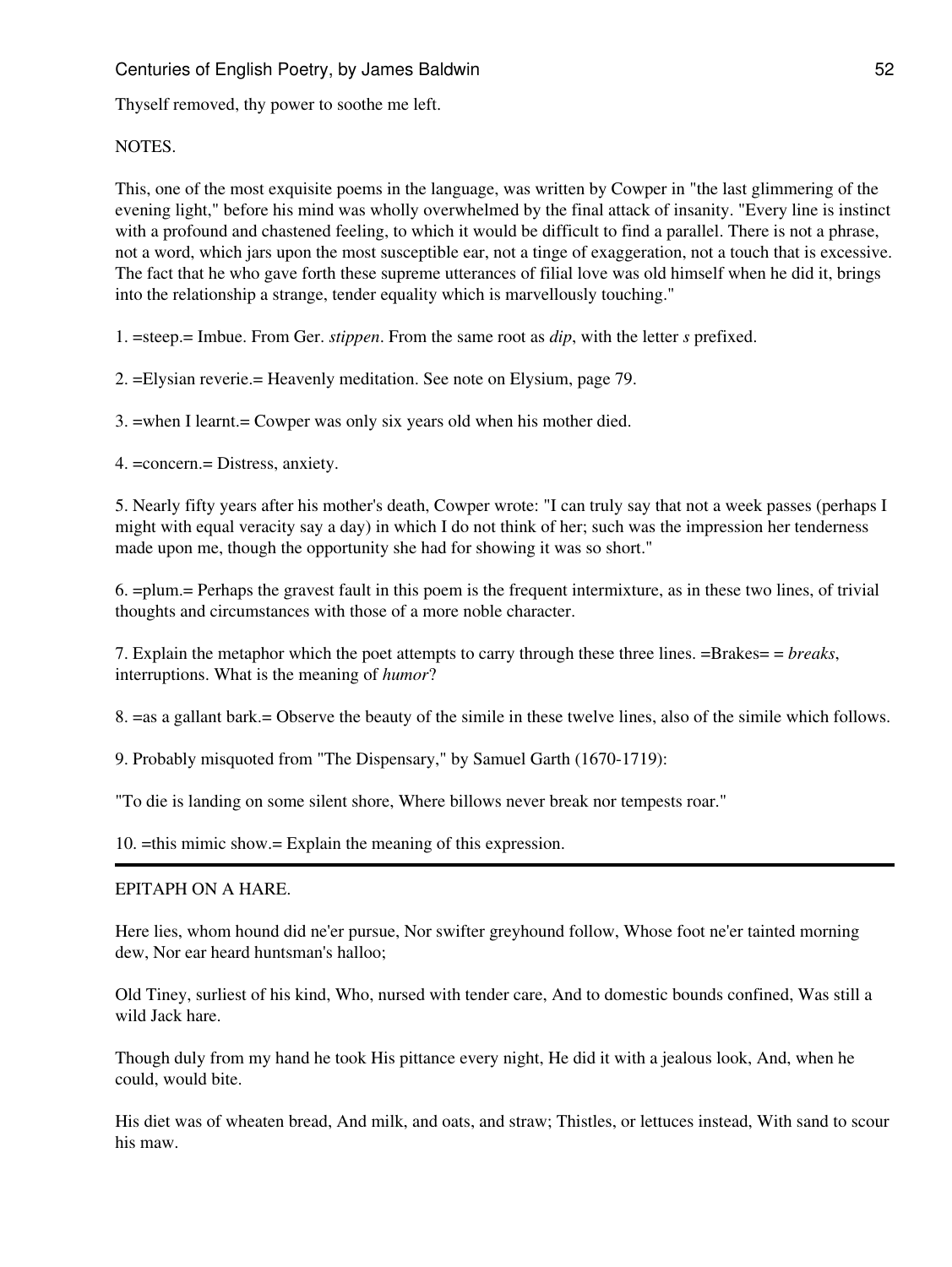On twigs of hawthorn he regaled, On pippins' russet peel, And, when his juicy salads failed, Sliced carrot pleased him well.

A Turkey carpet was his lawn, Whereon he loved to bound, To skip and gambol like a fawn, And swing his rump around.

His frisking was at evening hours, For then he lost his fear, But most before approaching showers, Or when a storm drew near.

Eight years and five round-rolling moons He thus saw steal away, Dozing out all his idle noons, And every night at play.

I kept him for his humor's sake, For he would oft beguile My heart of thoughts that made it ache, And force me to a smile.

But now beneath this walnut shade He finds his long last home, And waits, in snug concealment laid, Till gentler Puss shall come.

He, still more agèd, feels the shocks From which no care can save, And, partner once of Tiney's box, Must soon partake his grave.

#### BIOGRAPHICAL NOTE.

WILLIAM COWPER was born at Great Berkhamstead, November 26, 1731. His father was the rector of the parish, and his mother was Ann Donne of the family of the famous John Donne. Cowper was educated at a private school and afterwards at Westminster. It was intended that he should follow the profession of law, and, after the completion of his studies at Westminster, he entered the Middle Temple and was articled to a solicitor. At the age of twenty-two, through the influence of his uncle, Major Cowper, he was appointed to two clerkships in the House of Lords. The excitement brought on by this occurrence, together with an unhappy love affair, induced an attack of insanity, from which he suffered for more than a year. In 1773 he suffered from a second attack of insanity, which continued for sixteen months. It was not until 1780, when in his fiftieth year, that he began really to write poetry. His first volume was published in 1782, and comprised, besides several shorter pieces, the three poems, "Conversation," "Retirement," and "Table Talk." His second volume appeared in 1785, and contained "The Task," "Tirocinium," and the ballad of "John Gilpin," which had already become famous through the recitations of one Henderson, an actor. Cowper's translation of Homer was completed and published in 1791. From that time until his death in 1800 he suffered from hopeless dejection, regarding himself as an object of divine wrath, a condemned and forsaken outcast.

Cowper was not a great poet; but he was the first to abandon the mechanical versification and conventional phrases of the artificial poets, to find inspiration and guidance in nature. It may be said that he lacked creative power; but he possessed a quickness of thought, a depth of feeling, and a certain manliness and sincerity, which lifted him above the level of the ordinary versifiers of his time.

=Other Poems to be Read:= The Castaway; John Gilpin; The Task; The Loss of the Royal George.

REFERENCES: Southey's *Life of William Cowper*; *Cowper* (English Men of Letters), by Goldwin Smith; Hazlitt's *English Poets*; Macaulay's Essay on *Moore's Life of Byron*; *Life of Cowper*, in the "Globe Edition" of his works.

Oliver Goldsmith.

THREE PICTURES FROM "THE DESERTED VILLAGE."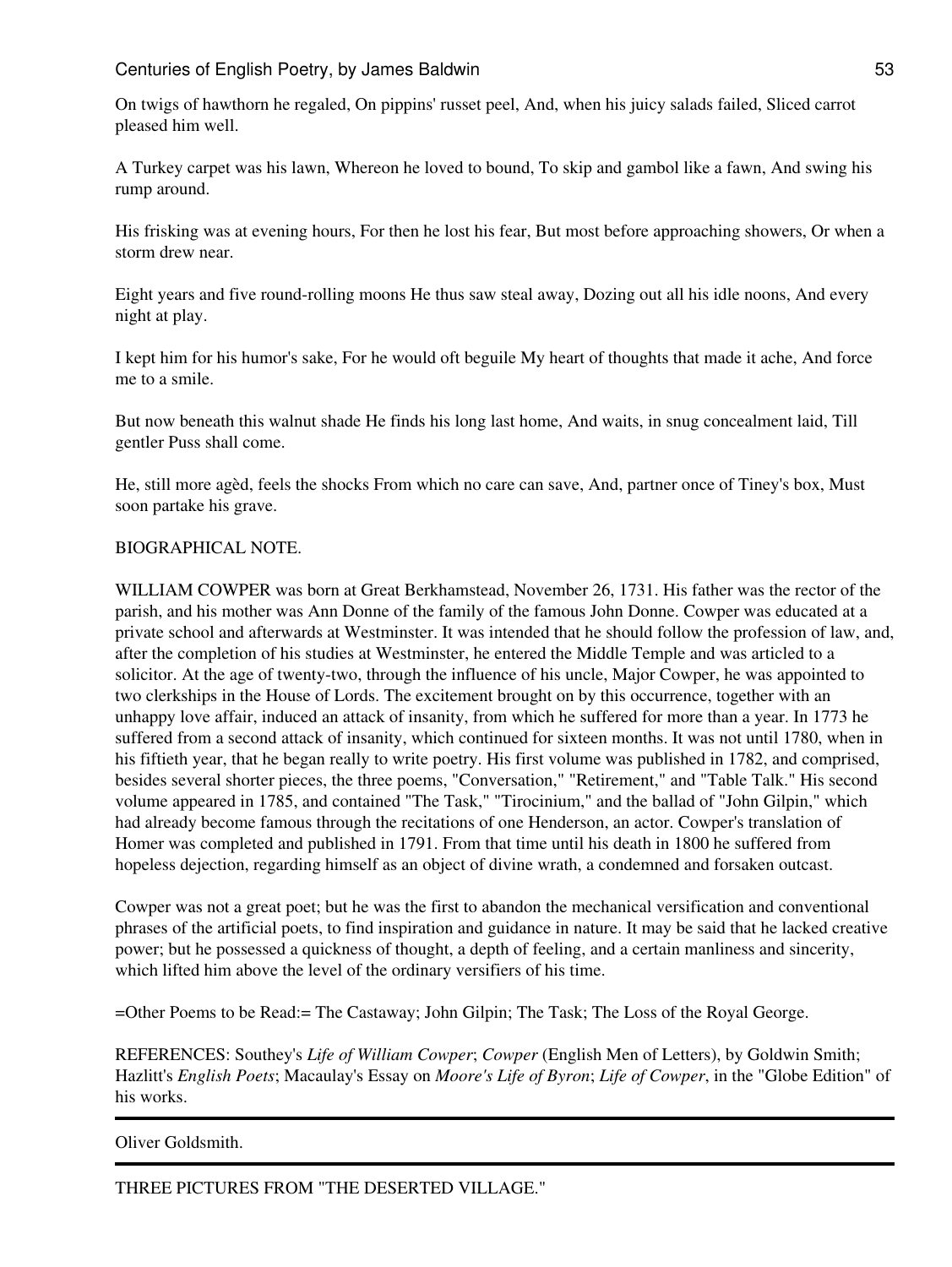Sweet was the sound, when oft at evening's close Up yonder hill the village murmur rose. There as I pass'd, with careless steps and slow, The mingling notes came soften'd from below: The swain responsive as the milkmaid sung, The sober herd that low'd to meet their young, The noisy geese that gabbled o'er the pool, The playful children just let loose from school, The watch-dog's voice that bay'd the whispering wind, And the loud laugh that spoke the vacant mind-- These all in sweet confusion sought the shade, And fill'd each pause the nightingale had made. But now the sounds of population fail, No cheerful murmurs fluctuate in the gale, No busy steps the grass-grown footway tread, For all the bloomy flush of life is fled-- All but yon widow'd, solitary thing, That feebly bends beside the plashy spring; She, wretched matron--forc'd in age, for bread, To strip the brook with mantling cresses spread, To pick her wintry faggot from the thorn, To seek her nightly shed, and weep till morn-- She only left of all the harmless train, The sad historian of the pensive plain!

Near yonder copse, where once the garden smiled, And still where many a garden-flower grows wild; There, where a few torn shrubs the place disclose, The village preacher's{1} modest mansion rose. A man he was to all the country dear, And passing $\{2\}$  rich with forty pounds $\{3\}$  a year; Remote from towns he ran his godly race, Nor e'er had changed, nor wished to change, his place; Unpractised he to fawn, or seek for power, By doctrines fashioned to the varying hour; Far other aims his heart had learned to prize, More skilled to raise the wretched than to rise. His house was known to all the vagrant train; He chid their wanderings, but relieved their pain: The long-remembered beggar was his guest, Whose beard descending swept his aged breast; The ruined spendthrift, now no longer proud, Claimed kindred there, and had his claims allowed; The broken soldier,{4} kindly bade to stay, Sat by his fire, and talked the night away, Wept o'er his wounds or, tales of sorrow done, Shouldered his crutch and showed how fields were won. Pleased with his guests, the good man learned to glow, And quite forgot their vices in their woe; Careless their merits or their faults to scan, His pity gave ere charity began. Thus to relieve the wretched was his pride, And e'en his failings leaned to virtue's side; But in his duty prompt at every call, He watched and wept, he prayed and felt for all; And, as a bird each fond endearment tries To tempt its new-fledged offspring to the skies, He tried each art, reproved each dull delay, Allured to brighter worlds, and led the way. Beside the bed where parting life was laid, And sorrow, guilt, and pain by turns dismayed, The reverend champion stood. At his control Despair and anguish fled the struggling soul; Comfort came down the trembling wretch to raise, And his last faltering accents whispered praise. At church, with meek and unaffected grace, His looks adorned the venerable place: Truth from his lips prevailed with double sway, And fools who came to scoff remained to pray. The service past, around the pious man, With steady zeal, each honest rustic ran; Even children followed with endearing wile, And plucked his gown to share the good man's smile. His ready smile a parent's warmth expressed; Their welfare pleased him, and their cares distressed; To them his heart, his love, his griefs were given, But all his serious thoughts had rest in heaven. As some tall cliff that lifts its awful form, Swells from the vale, and midway leaves the storm, Though round its breast the rolling clouds are spread, Eternal sunshine settles on its head.{5}

Beside yon straggling fence that skirts the way, With blossomed furze unprofitably gay, There in his noisy mansion,{6} skilled to rule, The village master taught his little school. A man severe he was, and stern to view; I knew him well, and every truant knew; Well had the boding{7} tremblers learned to trace The day's disasters in his morning face; Full well they laughed with counterfeited glee At all his jokes, for many a joke had he; Full well the busy whisper circling round Conveyed the dismal tidings when he frowned. Yet he was kind, or, if severe in aught. The love he bore to learning was in fault; The village $\{8\}$  all declared how much he knew; 'Twas certain he could write, and cipher too; Lands he could measure, terms and tides{9} presage, And e'en the story ran that he could gauge:{10} In arguing, too, the parson owned his skill; For e'en though vanquished, he could argue still; While words of learned length and thundering sound Amazed the gazing rustics ranged around; And still they gazed, and still the wonder grew That one small head could carry all he knew. But past is all his fame. The very spot Where many a time he triumphed is forgot.

#### NOTES.

1. =The village preacher.=--"This picture of the village pastor," says Irving, "which was taken in part from the character of his father, embodied likewise the recollections of his brother Henry; for the natures of the father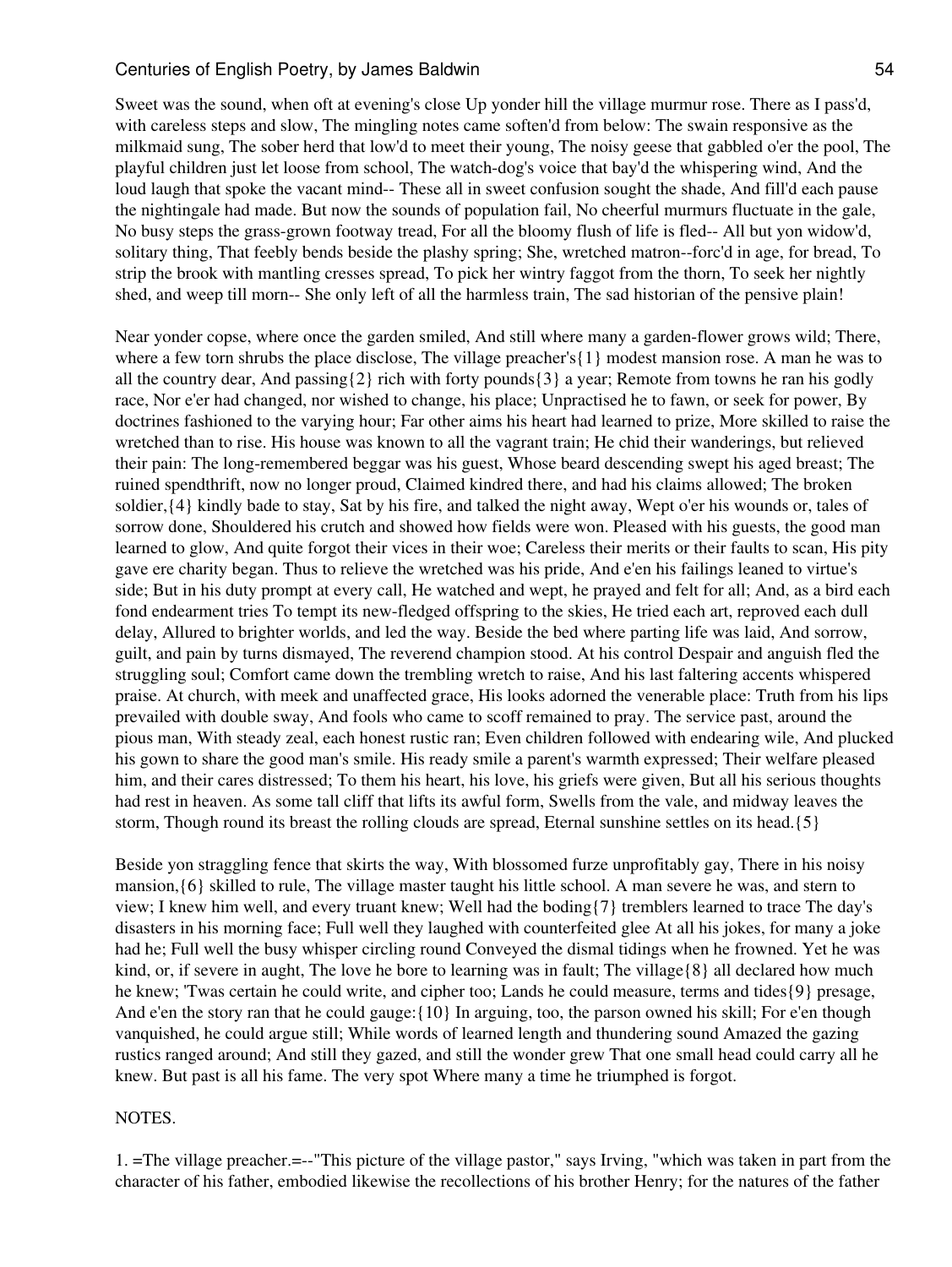and son seem to have been identical. . . . To us the whole character seems traced as it were in an expiatory spirit; as if, conscious of his own wandering restlessness, he sought to humble himself at the shrine of excellence which he had not been able to practise."

2. =passing rich.= Exceedingly rich. The word is a common one among the poets. "Is she not passing fair?" (Shakespeare, "Two Gentlemen of Verona," Act iv, sc. 4); "How passing sweet is solitude" (Cowper, "Retirement").

3. =forty pounds.= In his dedication of "The Traveller," Goldsmith refers to his brother Henry as "a man who, despising fame and fortune, has retired early to happiness and obscurity, with an income of forty pounds a year."

4. =broken soldier.= See "The Soldier's Dream," Campbell.

"And fain was their war-broken soldier to stay!"

5. The simile included in these four lines, says Lord Lytton, is translated almost literally from a poem by the Abbé de Chaulieu, who died in 1720. "Every one must own," adds he, "that, in copying, Goldsmith wonderfully improved the original."

6. =The village master.=--The portrait here drawn of the village schoolmaster is from Goldsmith's own teacher, Thomas Byrne, with whom he was placed when six years old. "Byrne had been educated for a pedagogue," says Irving, "but had enlisted in the army, served abroad during the wars of Queen Anne's time, and risen to the rank of quartermaster of a regiment in Spain. At the return of peace, having no longer exercise for the sword, he resumed the ferule, and drilled the urchin populace of Lissoy.

"There are certain whimsical traits in the character of Byrne, not given in the foregoing sketch. He was fond of talking of his vagabond wanderings in foreign lands, and had brought with him from the wars a world of campaigning stories of which he was generally the hero, and which he would deal forth to his wondering scholars when he ought to have been teaching them their lessons. These travellers' tales had a powerful effect upon the vivid imagination of Goldsmith, and awakened an unconquerable passion for wandering and seeking adventure.

"Byrne was, moreover, of a romantic vein, and exceedingly superstitious. He was deeply versed in the fairy superstitions which abound in Ireland, all which he professed implicitly to believe. Under his tuition Goldsmith soon became almost as great a proficient in fairy lore."

=noisy mansion.= The old-time school-room was a noisy place, the pupils studying their lessons aloud, and but little care being taken to secure quietness at any time.

7. =boding.= Foreboding; seeing that which is about to happen. From A.-S. *bodian*, to announce, to foretell.

8. =village.= Villagers.

9. =terms and tides.= Times and seasons. =presage.= Foreknow. From Lat. *pre*, before, and *sagio*, to perceive.

10. =gauge.= Measure liquids. The humor in this and in some other expressions in these verses is too apparent to require comment.

### BIOGRAPHICAL NOTE.

OLIVER GOLDSMITH was born at Pallas, county of Longford, Ireland, on the 10th of November, 1728. He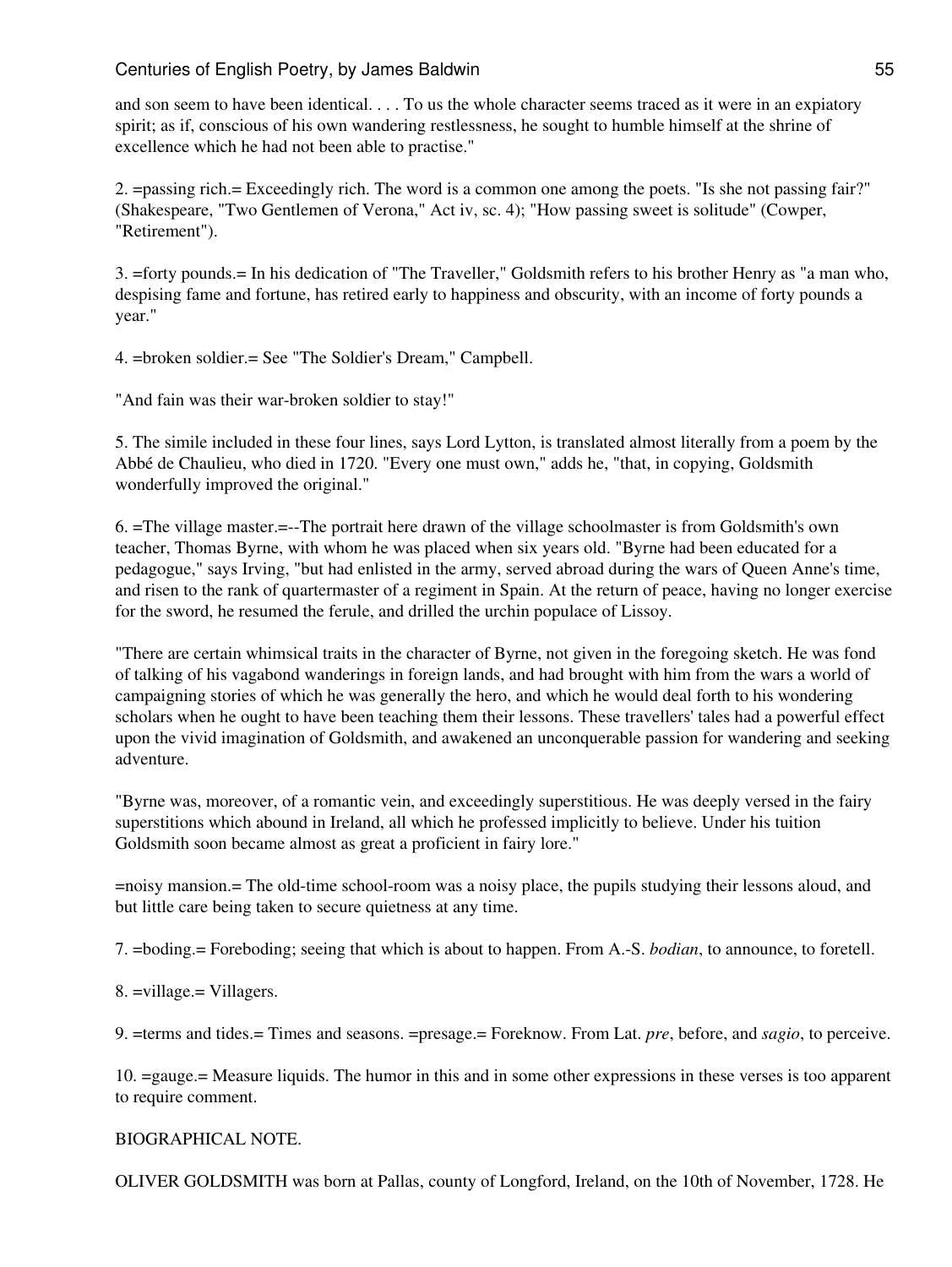was educated at Trinity College, Dublin, and afterwards studied medicine at Edinburgh and at Leyden. After travelling on foot through portions of Western Europe, he made his way to London, where he was in turn assistant to a chemist, usher in a school at Peckham, and literary hack for one of the leading monthly publications. He afterwards contributed many articles, both in prose and poetry, to the leading periodicals of the time. He wrote "The Traveller" in 1764, and "The Deserted Village" and *The Vicar of Wakefield* in 1770. He died in his chambers in Brick Court, London, April 4, 1774. For a full account of his life, read Macaulay's Essay on Oliver Goldsmith.

"The naturalness and ease of Goldsmith's poetry," says Edward Dowden, "are those of an accomplished craftsman. His verse, which flows towards the close of the period with such a gentle yet steady advance, is not less elaborated than that of Pope; and Goldsmith conceived his verse more in paragraphs than in couplets. His artless words were, each one, delicately chosen; his simple constructions were studiously sought." And Sir Walter Scott said of him: "It would be difficult to point out one among the English poets less likely to be excelled in his own style. Possessing much of Pope's versification without the monotonous structure of his lines; rising sometimes to the swell and fulness of Dryden, without his inflections; delicate and masterly in his descriptions; graceful in one of the greatest graces of poetry, its transitions; alike successful in his sportive or grave, his playful or melancholy mood; he may long bid defiance to the numerous competitors whom the friendship or flattery of the present age is so hastily arraying against him."

=Other Poems to be Read:= The Traveller; the rest of The Deserted Village; Retaliation.

REFERENCES: Irving's *Life of Goldsmith*; Forster's *Life and Times of Oliver Goldsmith*; Macaulay's Essay on *Goldsmith*; Thackeray's *English Humorists of the Eighteenth Century*; De Quincey's *Eighteenth Century*; Hazlitt's *English Poets*; *Goldsmith* (English Men of Letters), by William Black.

Thomas Gray.

# THE BARD.

I. 1.

"Ruin seize thee, ruthless King! Confusion on thy banners wait; Tho' fanned by Conquest's crimson wing,{1} They mock the air with idle state.{2} Helm, nor hauberk's{3} twisted mail, Nor e'en thy virtues, Tyrant, shall avail To save thy secret soul from nightly fears, From Cambria's{4} curse, from Cambria's tears!" Such were the sounds that o'er the crested pride Of the first Edward scattered wild dismay, As down the steep of Snowdon's{5} shaggy side He wound with toilsome march his long array. Stout Gloster{6} stood aghast in speechless trance: "To arms!" cried Mortimer,{7} and couched his quivering lance.

# I. 2.

On a rock{8} whose haughty brow Frowns o'er cold Conway's foaming flood, Robed in the sable garb of woe, With haggard eyes the poet stood, (Loose his beard, and hoary hair Streamed, like a meteor, to the troubled  $air{9}$ ) And with a master's hand, and prophet's fire, Struck the deep sorrows of his lyre. ${10}$  "Hark, how each giant-oak, and desert cave, Sighs to the torrent's awful voice beneath! O'er thee, oh King! their hundred arms they wave, Revenge on thee in hoarser murmurs breathe; Vocal no more, since Cambria's fatal day, To high-born Hoel's{11} harp, or soft Llewellyn's lay.

# I. 3.

"Cold is Cadwallo's tongue, That hushed the stormy main:{12} Brave Urien sleeps upon his craggy bed: Mountains, ye mourn in vain Modred, whose magic song Made huge Plinlimmon{13} bow his cloud-topt head. On dreary Arvon's shore{14} they lie, Smeared with gore, and ghastly pale: Far, far aloof th' affrighted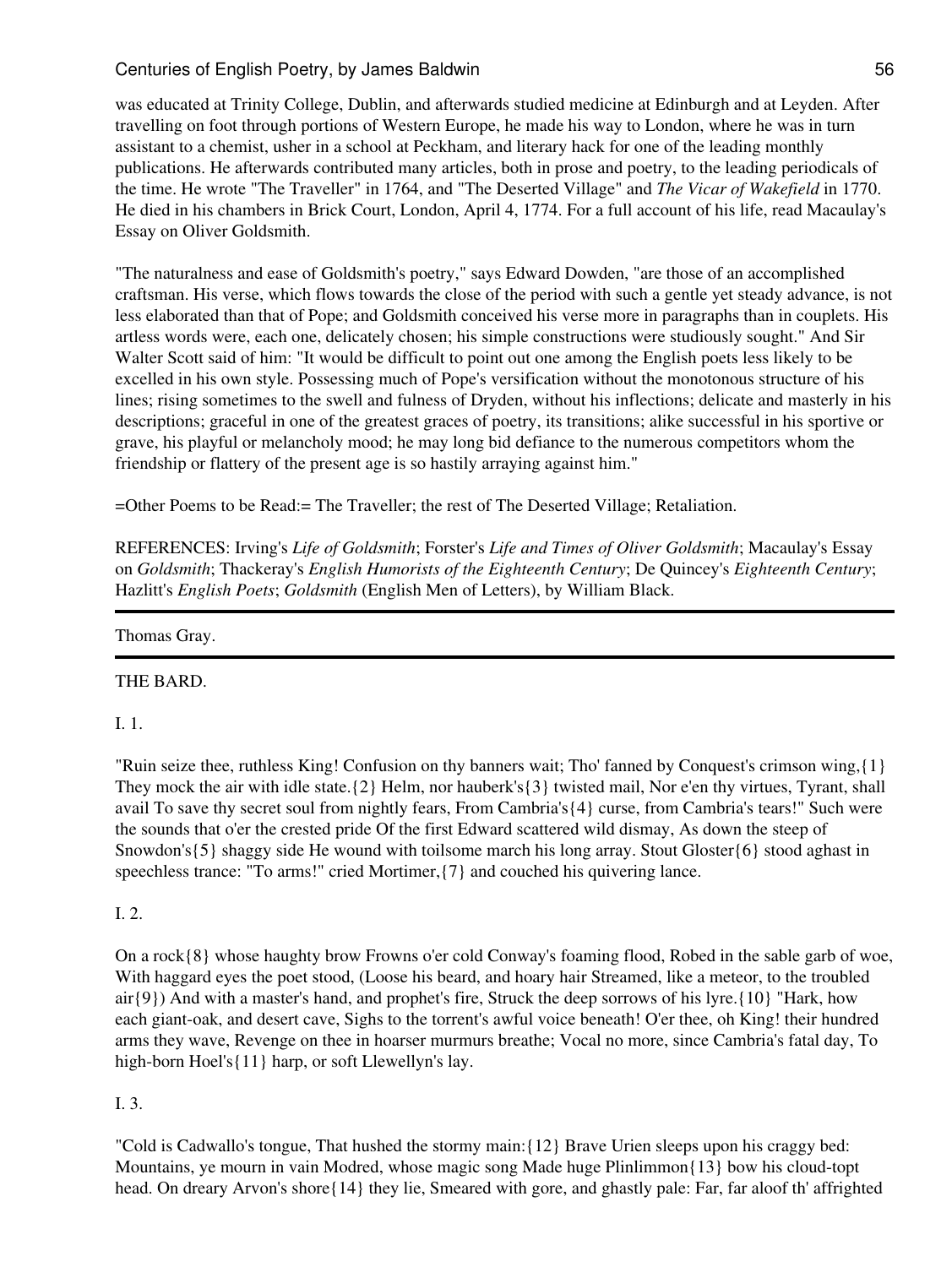ravens sail; The famished eagle{15} screams, and passes by. Dear lost companions of my tuneful art, Dear as the light that visits these sad eyes, Dear as the ruddy drops that warm my heart,{16} Ye died amidst your dying country's cries-- No more I weep. They do not sleep. On yonder cliffs, a griesly band, I see them sit,{17} they linger yet, Avengers of their native land: With me in dreadful harmony they join, And weave with bloody hands the tissue of thy line.

# II. 1.

"Weave the warp, and weave the woof,{18} The winding sheet of Edward's race. Give ample room, and verge enough The characters of hell to trace. Mark the year, and mark the night, When Severn shall re-echo with affright The shrieks of death, thro' Berkley's roof that ring, Shrieks of an agonizing king!{19} She-wolf of France,{20} with unrelenting fangs, That tear'st the bowels of thy mangled mate, From thee be born, who o'er thy country hangs The scourge of heaven.{21} What terrors round him wait! Amazement in his van, with Flight combined, And Sorrow's faded form, and Solitude behind.

# II. 2.

"Mighty victor, mighty lord! Low on his funeral couch he lies!{22} No pitying heart, no eye, afford A tear to grace his obsequies. Is the sable warrior{23} fled? Thy son is gone. He rests among the dead. The swarm, that in thy noontide beam were born, Gone to salute the rising morn. Fair laughs the morn, and soft the zephyr blows,{24} While proudly riding o'er the azure realm In gallant trim the gilded vessel goes; Youth on the prow, and Pleasure at the helm; Regardless of the sweeping whirlwind's sway, That, hushed in grim repose, expects his evening prey.

# II. 3.

"Fill high the sparkling bowl, The rich repast prepare; Reft of a crown, he yet may share the feast: Close by the regal chair Fell Thirst and Famine scowl{25} A baleful smile upon their baffled guest. Heard ye the din of battle{26} bray, Lance to lance, and horse to horse? Long years of havoc urge their destined course, And thro' the kindred squadrons mow their way. Ye towers of Julius,{27} London's lasting shame, With many a foul and midnight murder fed, Revere his consort's faith, his father's fame, And spare the meek usurper's{28} holy head. Above, below, the rose of snow, Twined with her blushing foe, ${29}$  we spread: The bristled boar ${30}$  in infant-gore Wallows beneath the thorny shade. Now, brothers, bending o'er the accursed loom, Stamp we our vengeance deep, and ratify his doom.

# III. 1.

"Edward, $\{31\}$  lo! to sudden fate (Weave we the woof. The thread is spun.) Half of thy heart $\{32\}$  we consecrate. (The web is wove. The work is done.) Stay, oh stay! nor thus forlorn Leave me unblessed, unpitied, here to mourn: In yon bright track, that fires the western skies, They melt, they vanish from my eyes. But oh! what solemn scenes on Snowdon's height Descending slow their glittering skirts unroll? Visions of glory, spare my aching sight!{33} Ye unborn ages, crowd not on my soul! No more our long-lost Arthur we bewail. All hail, ye genuine kings, Britannia's issue, hail!

# III. 2.

"Girt with many a baron bold Sublime their starry fronts they rear; And gorgeous dames, and statesmen old In bearded majesty, appear. In the midst a form divine!{34} Her eye proclaims her of the Briton-line; Her lion-port, her awe-commanding face,{35} Attempered sweet to virgin-grace. What strings symphonious tremble in the air, What strains of vocal transport round her play. Hear from the grave, great Taliessin,{36} hear; They breathe a soul to animate thy clay. Bright Rapture calls, and soaring as she sings, Waves in the eye of heaven her many-colored wings.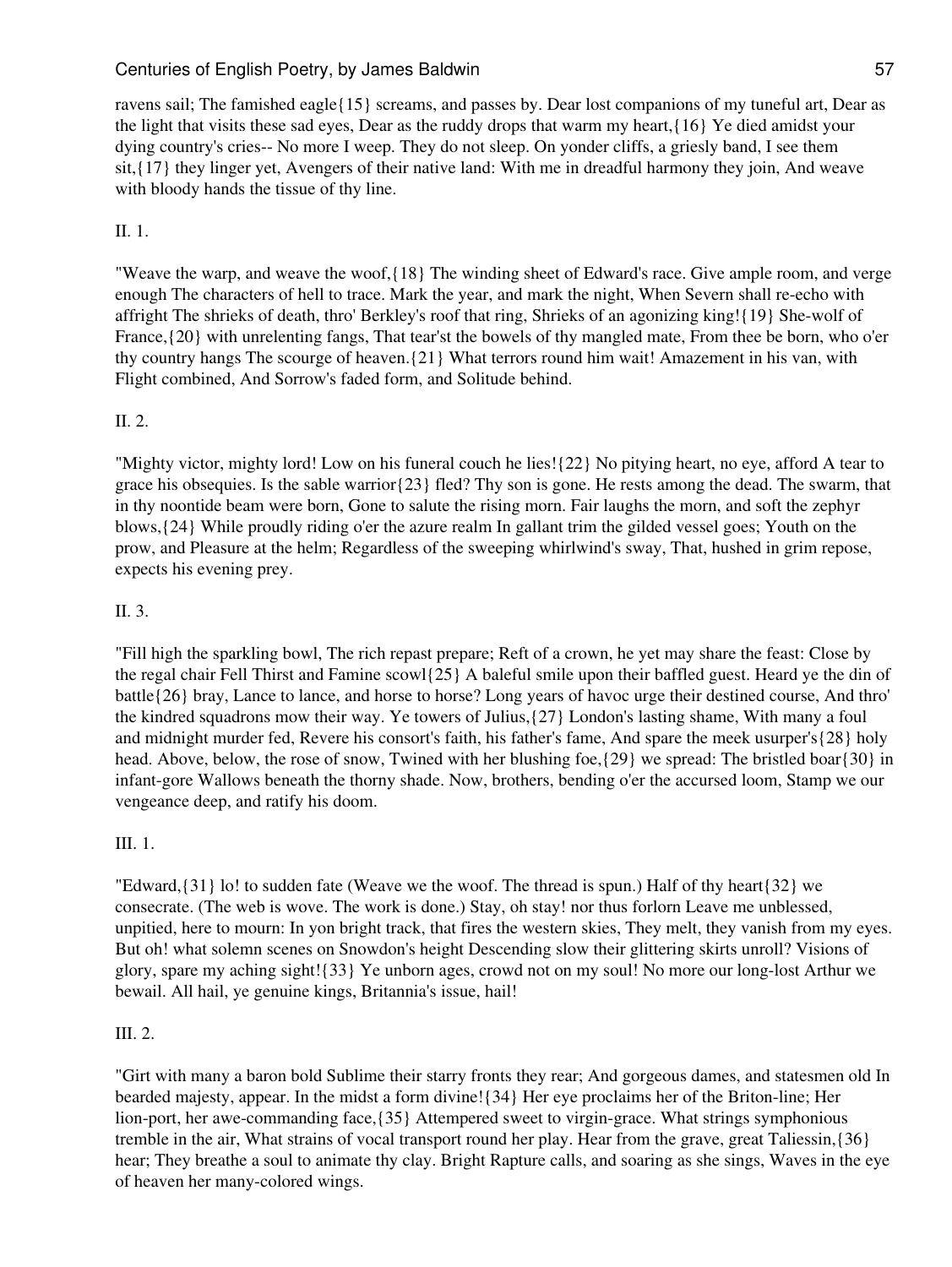## III. 3.

"The verse adorn again Fierce War, and faithful Love,{37} And Truth severe, by fairy Fiction drest. In buskined measures{38} move Pale Grief, and pleasing Pain, With Horror, tyrant of the throbbing breast. A voice, as of the cherub-choir, Gales from blooming Eden bear; And distant warblings lessen on my ear, That lost in long futurity expire. Fond,{39} impious man, think'st thou yon sanguine cloud, Raised by thy breath, has quenched the orb of day? To-morrow he repairs{40} the golden flood, And warms the nations with redoubled ray. Enough for me; with joy I see The different doom our fates assign. Be thine despair, and sceptred care; To triumph, and to die, are mine." He spoke, and headlong from the mountain's height Deep in the roaring tide he plunged to endless night.

### NOTES.

This poem was published in 1757. "It is founded," says Gray, "on a tradition current in Wales that Edward I., when he completed the conquest of that country, ordered all the bards that fell into his hands to be put to death." The argument is as follows: "The army of Edward I., as they march through a deep valley, and approach Mount Snowdon, are suddenly stopped by the appearance of a venerable figure seated on the summit of an inaccessible rock, who, with a voice more than human, reproaches the king with all the desolation and misery which he had brought on his country; foretells the misfortunes of the Norman race, and with prophetic spirit declares that all his cruelty shall never extinguish the noble ardor of poetic genius in this island; and that men shall never be wanting to celebrate true virtue and valor in immortal strains, to expose vice and infamous pleasure, and boldly censure tyranny and oppression. His song ended, he precipitates himself from the mountain, and is swallowed up by the river that rolls at its feet."

The tradition upon which the poem is said to be founded, if it ever had any existence, is in great part mythical. Edward I. did indeed conquer Wales, but there is no evidence that he massacred or even persecuted the Welsh bards. A hundred years after his time their number and influence had not been diminished.

This poem is a good example of an English ode constructed strictly after Greek models. It will be observed that it is written, not in uniform stanzas, but in three uniform parts, each of which contains three stanzas. The first of these parts is called the *Strophe*, or Turn; the second, the *Antistrophe*, or Counter-turn; the third, the *Epode*, or After-song. The origin of these terms may be traced to the use of the ode as an important part of the entertainment presented in the ancient Greek theatre. The Strophe was sung while the chorus moved from one side of the orchestra to the other; the Antistrophe while the reversed movement was being made; and the Epodos after the singers had returned to their original position. The accurate perception of harmony and the relationship between the different parts of the choral ode, which enabled the Greeks to enter thoroughly into its enjoyment, is unknown among moderns. Hence, there have been but few attempts in the English language to construct odes strictly after the Greek model. Most of our odes are poems relating to themes of greater or less varying length, and divided into many irregular stanzas of varying lengths and metres. Such are Dryden's "Alexander's Feast," Keats's "Ode to a Nightingale," and Wordsworth's "Ode on the Intimations of Immortality," all of which are odes in form and style, although differing from their Greek prototype and from one another. Of all English poets, none have worked so thoroughly on the ancient model as Gray, although to Congreve must be given the honor of being the first to attempt this species of English composition.

1. =crimson wing.= Explain the meaning of this line.

2. Compare this line with Shakespeare, "King John," Act v, sc. 1:

"Mocking the air with colors idly spread."

3. =hauberk.= From A.-S. *heals*, the neck, and *beorgan*, to protect. "The hauberk was a texture of steel ringlets, or rings interwoven, forming a coat of mail that sat close to the body, and adapted itself to every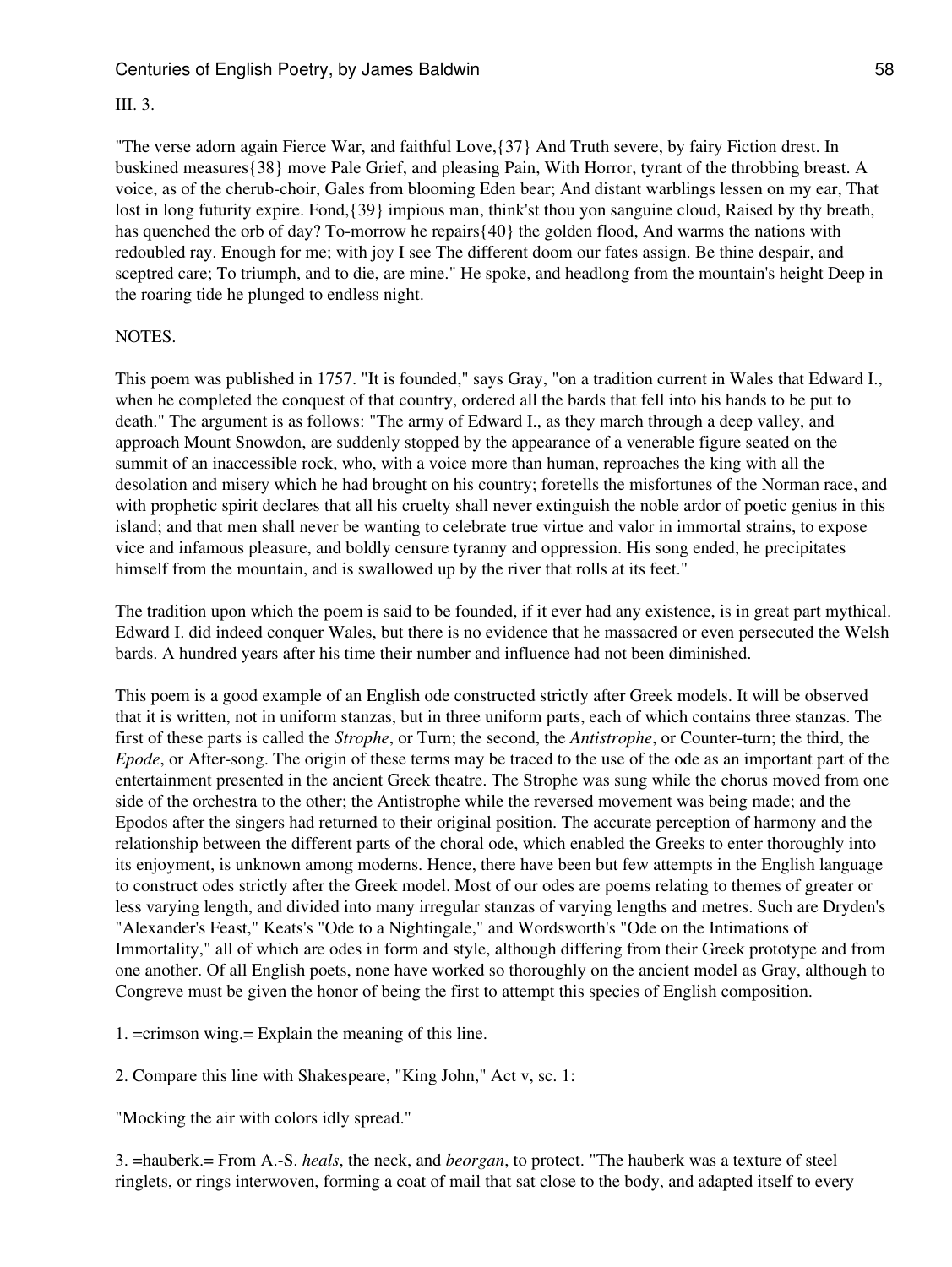motion."--*Gray.*

4. =Cambria.= Wales. An ancient legend says it was so called from Camber, the son of Brute. This legendary king of Britain divided his dominions among his three sons: to Locrin he gave the southern part (England), which was called Loegria; to Albanact the northern (Scotland), Albania; and to Camber, the western (Wales), Cambria.

5. =Snowdon.= "Snowdon was a name given by the Saxons to that mountainous tract which the Welsh themselves call *Cragium-eryri*. It included all the highlands of Caernarvonshire and Merionethshire as far east as the river Conway."--*Gray.* It was in the spring of 1283 that the army of Edward I. forced its way through the defiles of these mountains.

=shaggy.= See "Lycidas," 54:

"Nor on the shaggy top of Mona high."

6. =Gloster.= "Gilbert de Clare, surnamed the Red, Earl of Gloucester and Hereford, son-in-law to King Edward."--*Gray.*

7. =Mortimer.= Edward, or Edmond, de Mortimer, Lord of Wigmore, one of King Edward's ablest leaders. It was by one of his knights that the Welsh prince Llewellyn was slain in December, 1282.

8. =rock.= One of the heights of Snowdon, probably Pen-maen-mawr, the extreme northern point of the range, a few miles from the mouth of the Conway River.

9. "The image was taken from a well-known picture of Raphael, representing the Supreme Being in the vision of Ezekiel. There are two of these paintings (both believed originals), one at Florence, the other in the Duke of Orleans's collection at Paris."--*Gray.*

10. Explain the meaning of this line.

11. =Hoel.= A Welsh prince and famous bard, some of whose poems are still extant. Cadwallo and Urien, named below, were other celebrated bards. The name of Modred is not so well known; it is possible that Gray refers to "the famous Myrddin ab Morvyn, called Merlyn the Wild, a disciple of Taliessin--the form of the name being changed for the sake of euphony." It is not entirely clear whether the Llewellyn mentioned here was a bard, or the famous but unfortunate prince who lost his life in the war with King Edward. (See note 7, above.) Is it the lay sung in memory of mild Llewellyn? Or is it the lay which soft Llewellyn sang?

12. =hushed the stormy main.= Shakespeare says:

"The rude sea grew civil at her song, And certain stars shot madly from their spheres, To hear the sea-maid's music." --*Midsummer Night's Dream*, Act ii, sc. 1.

13. =Plinlimmon.= A group of lofty mountains in Wales. The name is probably a corruption of *Pum-lumon*, "the fire-beacons," so-called because there was a beacon on each of the five peaks composing the group.

14. =Arvon's shore.= Caernarvon, or Caer yu Arvon, means the camp in Arvon. The shore referred to is that of Caernarvon, on the mainland, opposite the island of Anglesey.

15. =eagle.= "Camden and others observe that eagles used annually to build their aerie among the rocks of Snowdon, which from thence (as some think) were named by the Welsh, *Craigian-eryri*, or the crags of the eagles. At this day (I am told), the highest point of Snowdon is called 'the Eagle's Nest.'"--*Gray.*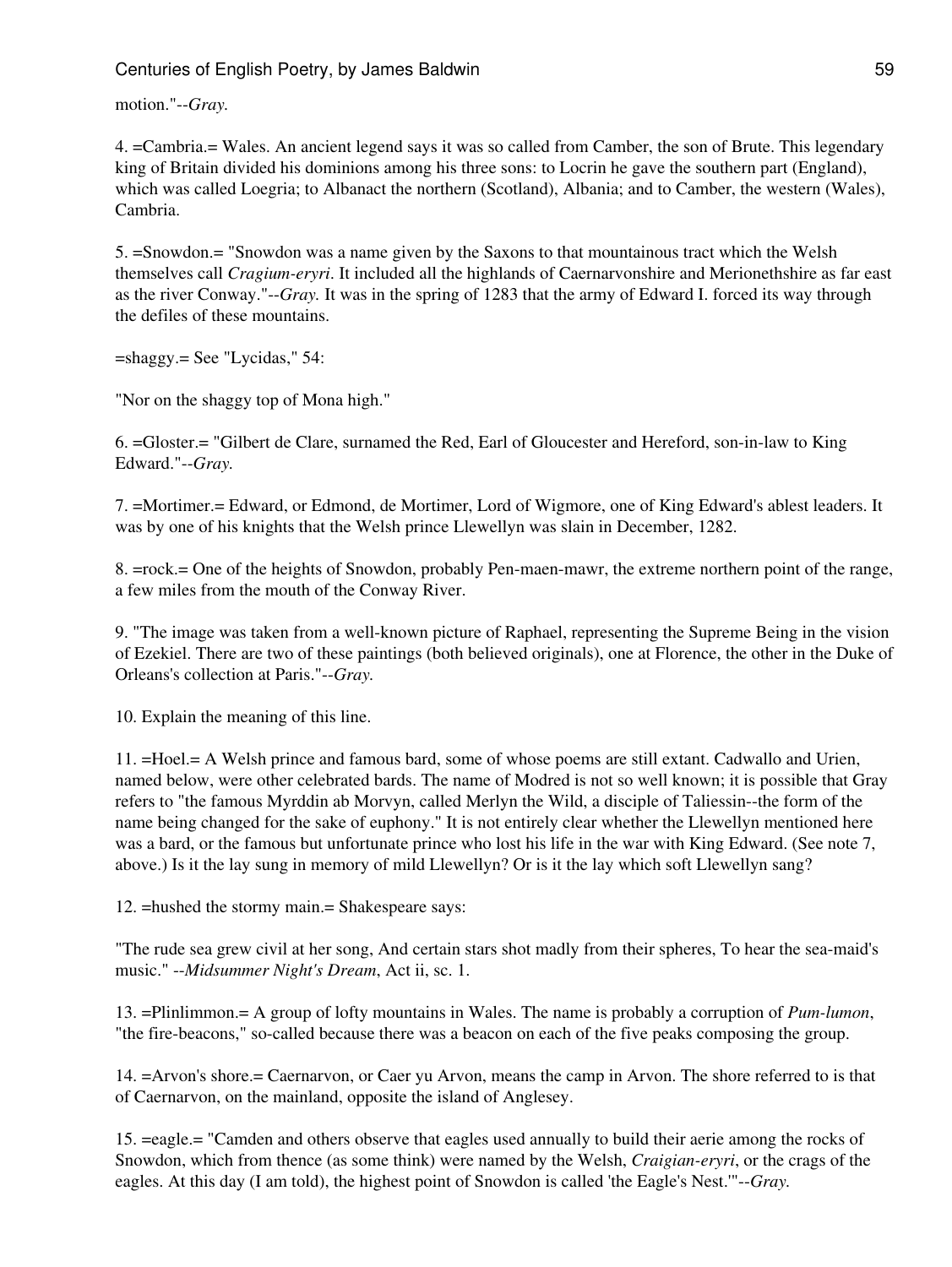Centuries of English Poetry, by James Baldwin 60 and 10 and 10 and 10 and 10 and 10 and 10 and 10 and 10 and 10 and 10 and 10 and 10 and 10 and 10 and 10 and 10 and 10 and 10 and 10 and 10 and 10 and 10 and 10 and 10 and 1

16. =Dear as the ruddy drops.= Shakespeare has it:

"As dear to me as are the ruddy drops That visit my sad heart." --*Julius Cæsar*, Act ii, sc. 1.

17. =I see them sit.= See Milton's "Lycidas," 52:

"On the steep Where your old bards, the Druids lie."

=griesly.= Grisly. From the A.-S. *grisli*, dreadful.

18. =Weave the warp=, etc. As the *Fates* were represented by the ancient Greeks as spinning the destinies of men, so the *Norns* in the Norse mythology are said to weave the destinies of the heroes who die in battle.

"Glittering lances are the loom, Where the dusky warp we strain,-- Shafts for shuttles, dipt in gore, Shoot the trembling cords along; Swords that once a monarch bore, Keep the tissue close and strong." --*The Fatal Sisters*, translated by Gray, from the Norse.

19. "Edward the Second, cruelly butchered in Berkeley Castle."--*Gray.* The murder of the king occurred on the night of September 21, 1327. Berkeley Castle stands at the southeast end of the town of Berkeley, about one and one-half miles from the Severn River. It was built before the time of Henry II., and is still inhabited by a descendant of its founders.

20. =She-wolf of France.= Isabel of France, the wife of Edward II. Shakespeare applies this epithet to Margaret, the queen of Henry VI.:

"She-wolf of France, but worse than wolves of France." --*3 Henry VI.*, Act i, sc. 4.

21. Edward III., the son of Queen Isabel, proved indeed to be a scourge to France.

22. "Death of that king (Edward III.), abandoned by his children, and even robbed in his last moments by his courtiers and his mistress."--*Gray.*

23. =sable warrior.= "Edward the Black Prince, dead some time before his father."--*Gray.*

24. The magnificence of the first years of Richard II.'s reign is figured in this and the following lines.

25. =Thirst and Famine scowl.= When Richard II. died in prison, his body was brought to St. Paul's, and "the face was left uncovered, to meet rumors that he had been assassinated by his keeper, Sir Piers Exon." But the older writers assert that he was starved to death.

26. =din of battle.= "Ruinous wars of York and Lancaster."--*Gray.*

=bray.= From Gr. *bracho*, to clash.

27. =towers of Julius.= "The oldest part of that structure (the Tower of London) is vulgarly attributed to Julius Cæsar."--*Gray.*

28. =meek usurper.= "Henry the Sixth, very near being canonized. The line of Lancaster had no right of inheritance to the crown."--*Gray.* The references in the preceding line are to Henry's "consort," Queen Margaret, and his father, Henry V.

29. =The rose of snow, twined with her blushing foe.= The reference is to the union of the houses of York and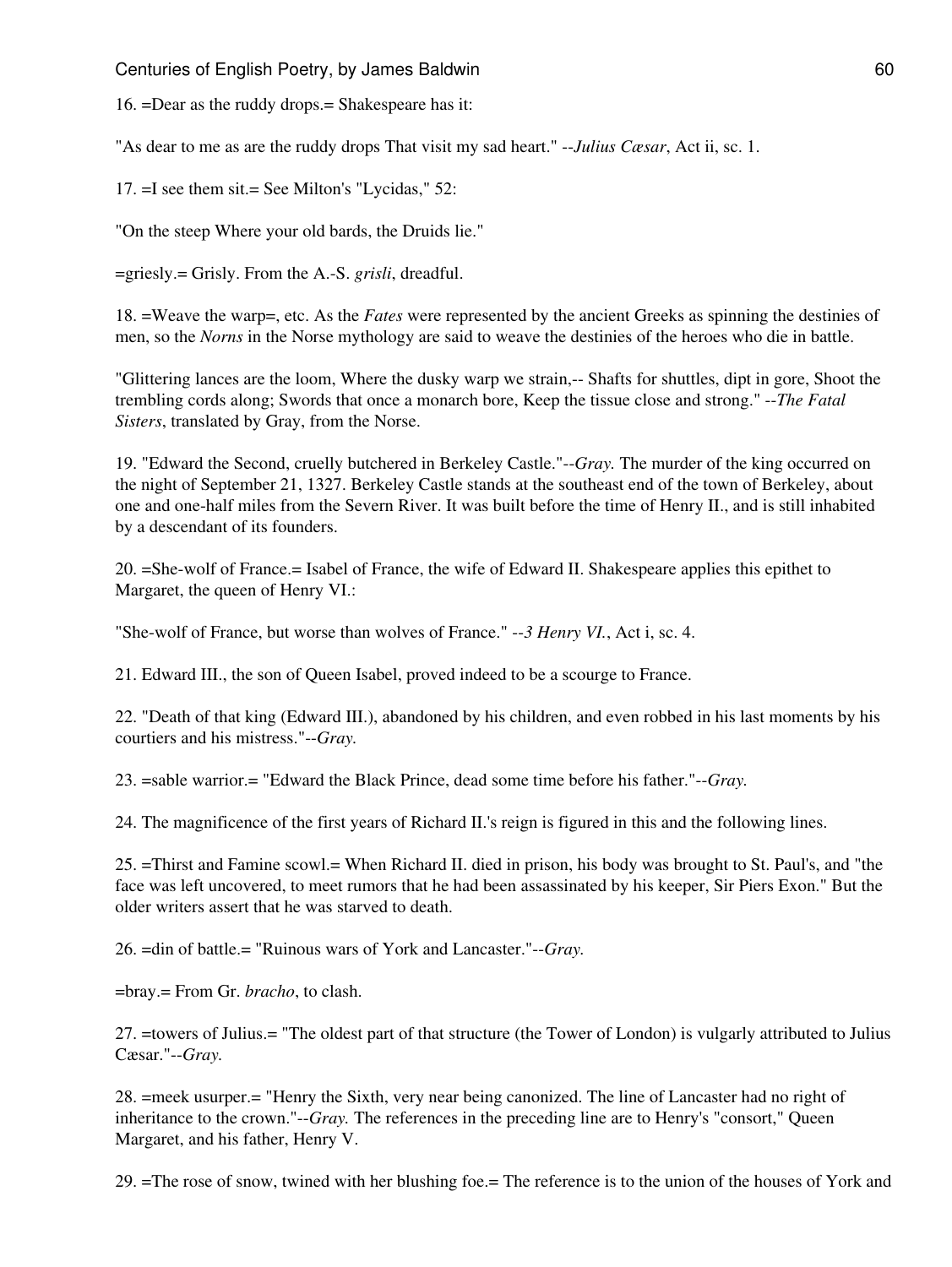Lancaster after the War of the Roses.

30. =bristled boar.= Richard III., so called from his badge of a silver boar. So Shakespeare:

"In the sty of the most deadly boar." --*Richard III.*, Act iv, sc. 5.

"The wretched, bloody, and usurping boar That spoiled your summer fields and fruitful vines, Swills your warm blood like wash." --*Ibid.* Act v, sc. 2.

31. The bard's vision of the future has come to an end, and he again addresses the king.

32. =Half of thy heart.= "Eleanor of Castile died a few years after the conquest of Wales. The heroic proof she gave of her affection for her lord is well known."--*Gray.*

Tennyson, in the "Dream of Fair Women," speaks of Queen Eleanor as

"Her who knew that Love can vanquish Death, Who kneeling, with one arm about her king, Drew forth the poison with her balmy breath, Sweet as new buds in spring."

33. The bard's visions are resumed, and he sees the glories which were ushered in with the advent of the Tudor line. Henry VII.'s paternal grandfather was Sir Owen Tewdwr of Pernnyuydd, in Anglesey, whose mother was of royal British blood. "Both Merlin and Taliessin had prophesied that the Welsh should regain their sovereignty over this island; which seemed to be accomplished in the house of Tudor."--*Gray.*

 $34. = a$  form divine.  $=$  Elizabeth.

35. =awe-commanding face.= "Speed, relating an audience given by Queen Elizabeth to Paul Dzialiuski, ambassador of Poland, says: 'And thus she, lion-like rising, daunted the malapert orator no less with her stately port and majestical deporture, than with the tartnesse of her princlie cheekes.'"--*Gray.*

36. Taliessin was a famous Welsh bard who flourished in the sixth century. It is said that some of his works are still preserved by his countrymen.

37. See "Faerie Queene," 1:

"Fierce warres and faithful love shall moralize my song."

38. =buskined measures.= The tragic drama as represented by Shakespeare. So Milton speaks ("Il Penseroso," 102) of the "buskind stage." The buskin was the Greek *cothurnus*, a boot with high heels, designed to add stature and dignity to the tragic actor.

39. =Fond.= Foolish. This is the original meaning of the word, and is so used by the older poets.

40. =he repairs.= So Milton:

"Sinks the day-star in the ocean bed, And yet anon repairs his drooping head."

#### BIOGRAPHICAL NOTE.

THOMAS GRAY was born in Cornhill, London, December 26th, 1716. Through the help of his mother's brother, who was Assistant-Master at that famous school, he received his primary education at Eton, and in 1735 entered St. Peter's College, Cambridge. In 1738 he left the University without taking a degree, intending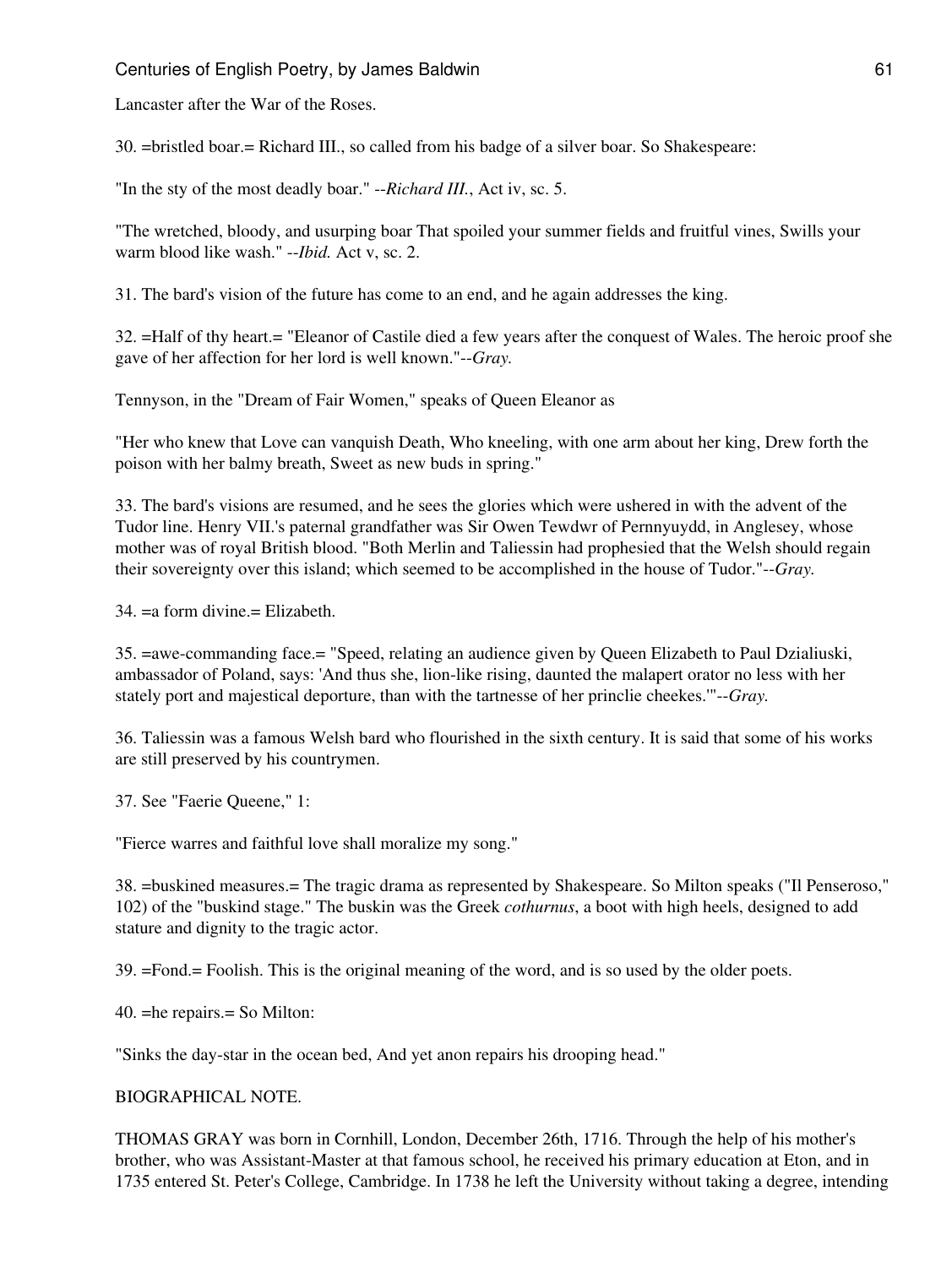to study law at the Inner Temple. Soon afterwards, however, he accompanied Horace Walpole on a tour through France and Italy, and spent the greater part of two years in Paris, Rome, and Florence. Upon his return to England, finding himself possessed of a life-long competency, he resolved to give up the law and devote himself entirely to self-culture. He settled at Cambridge, and gave all his time to study and to the cultivation of his mind. The first of his poems to appear in print was the "Ode on a Distant Prospect of Eton College," published in 1747. His "Elegy Written in a Country Churchyard" was not published until 1750, although it had been written and handed about in manuscript several years before. The post of Poet-Laureate was offered him in 1757, on the death of Colley Cibber; but he did not accept it. In 1768 he was appointed Professor of Modern History at Cambridge, but the state of his health was such that he was never permitted to lecture. He died, July 29th, 1771, at the age of fifty-four.

"He was certainly the most accomplished man of his time," says Hales, "and was something much more than accomplished. His learning was not only wide but deep; his taste, if perhaps too fastidious, was pure and thorough; his genius was of no mean degree or order; his affections were of the truest and sincerest. . . . His poems are works of refinement rather than of passion; but yet they are inspired with genuine sentiment. They are no doubt extremely artificial in form; the weight of their author's reading somewhat depresses their originality; he can with difficulty escape from his books to himself; but yet there is in him a genuine poetical spirit. His poetry, however elaborated, is sincere and truthful. If the exterior is what Horace might have called over-filed and polished, the thought is mostly of the simplest and naturalest."

Matthew Arnold says: "Gray's production was scanty, and scanty it could not but be. Even what he produced was not always pure in diction, true in evolution. Still, with whatever drawbacks, he is alone or almost alone in his age. Gray said himself that the style he aimed at was 'extreme conciseness of expression, yet pure, perspicuous, and musical.' Compared, not with the work of the great masters of the golden ages of poetry, but with the poetry of his own contemporaries in general, Gray may be said to have reached, in his style, the excellence at which he aimed."

Cowper writes, "I have been reading Gray's works, and think him the only poet since Shakespeare entitled to the character of sublime."

Lowell says: "Gray, if we may believe the commentators, has not an idea, scarcely an epithet, that he can call his own, and yet he is, in the best sense, one of the classics of English literature."

And Sir James Mackintosh says: "Of all English poets he was the most finished artist. He attained the highest degree of splendor of which poetic style seemed to be capable. It may be added that he deserves the comparatively trifling praise of having been the most learned poet since Milton."

=Other Poems to be Read:= Elegy Written in a Country Churchyard; On a Distant Prospect of Eton College; The Progress of Poesy; Ode on Spring.

REFERENCES: Johnson's *Lives of English Poets*; *Gray* (English Men of Letters), by Edmund Gosse; Hazlitt's *Lectures on the English Poets*; Roscoe's *Essays*.

Alexander Pope.

# FROM THE "ESSAY ON CRITICISM."

Some to Conceit {1} alone their taste confine, And glitt'ring thoughts struck out at ev'ry line; Pleas'd with a work where nothing's just or fit;{2} One glaring Chaos and wild heap of wit.{3} Poets, like painters, thus, unskill'd to trace The naked nature and the living grace, With gold and jewels cover ev'ry part, And hide with ornaments their want of art. True wit is nature to advantage dress'd; What oft was thought, but ne'er so well express'd;{4} Something, whose truth convinc'd at sight we find, That gives us back the image of our mind.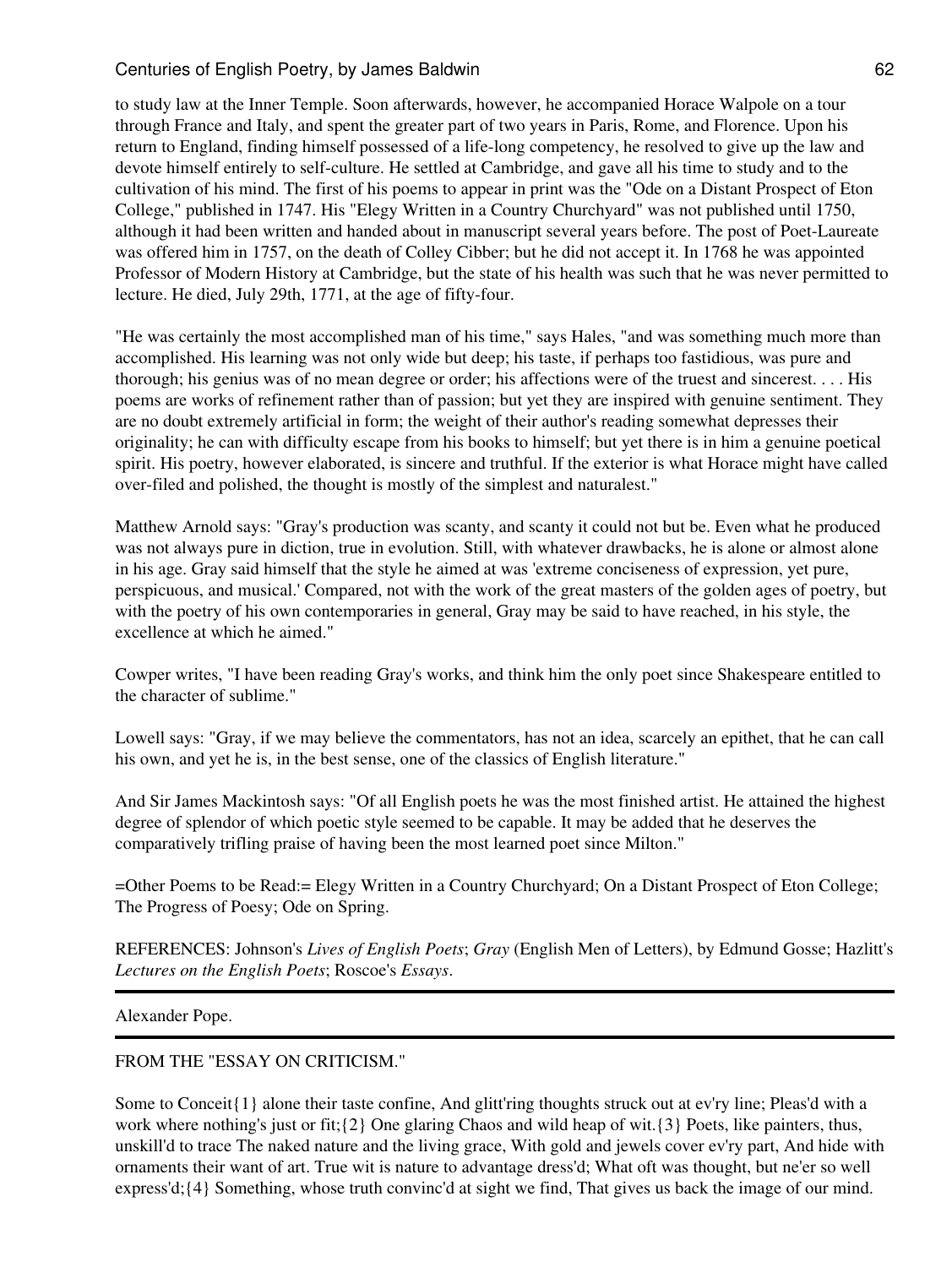As shades more sweetly recommend the light, So modest plainness sets off sprightly wit. For works may have more wit than does 'em good, As bodies perish through excess of blood. Others for Language all their care express, And value books, as women men,{5} for dress: Their praise is still,--the style is excellent; The sense, they humbly take upon content.{6} Words are like leaves; and where they most abound, Much fruit of sense beneath is rarely found: False eloquence, like the prismatic glass, In gaudy colors spreads on ev'ry place; The face of nature we no more survey, All glares alike, without distinction gay: But true expression, like th' unchanging sun, Clears and improves whate'er it shines upon; It gilds all objects, but it alters none. Expression is the dress of thought, and still Appears more decent, as more suitable; A vile conceit in pompous words express'd Is like a clown in regal purple dress'd: For diff'rent styles with diff'rent subjects sort,{7} As sev'ral garbs with country, town, and court. Some by old words to fame have made pretence, Ancients in phrase, mere moderns in their sense; Such labor'd nothings, in so strange a style, Amaze th' unlearn'd, and make the learned smile, Unlucky, as Fungoso{8} in the play, These sparks{9} with awkward vanity display What the fine gentleman wore yesterday; And but so mimic ancient wits at best, As apes our grandsires, in their doublets drest. In words, as fashions, the same rule will hold; Alike fantastic, if too new or old: Be not the first by whom the new are try'd, Nor yet the last to lay the old aside. But most by numbers judge a poet's song, And smooth or rough, with them, is right or wrong: In the bright muse, tho' thousand charms conspire, Her voice is all these tuneful fools admire; Who haunt Parnassus{10} but to please their ear, Not mend{11} their minds, as some to church repair, Not for the doctrine, but the music there. These equal syllables alone require, Tho' oft the ear the open vowels tire;{12} While expletives their feeble aid do join; And ten low words oft creep in one dull line: While they ring round the same unvaried chimes, With sure returns of still expected rhymes; Where'er you find "the cooling western breeze," In the next line, it "whispers through the trees": {13} If crystal streams "with pleasing murmurs creep," The reader's threaten'd (not in vain) with "sleep": Then, at the last and only couplet fraught With some unmeaning thing they call a thought, A needless Alexandrine ends the song,{14} That, like a wounded snake, drags its slow length along.{15} Leave such to tune their own dull rhymes, and know What's roundly smooth, or languishingly slow; And praise the easy vigor of a line, Where Denham's strength and Waller's{16} sweetness join. True ease in writing comes from art, not chance, As those move easiest who have learn'd to dance. 'Tis not enough no harshness gives offence, The sound must seem an echo to the sense: Soft is the strain when Zephyr gently blows, And the smooth stream in smoother numbers{17} flows; But when loud surges lash the sounding shore, The hoarse, rough verse should like the torrent roar: When Ajax{18} strives some rock's vast weight to throw, The line too labors, and the words move slow: Not so, when swift Camilla{19} scours the plain, Flies o'er th' unbending corn, and skims along the main. Hear how Timotheus'{20} vary'd lays surprise, And bid alternate passions fall and rise! While at each change, the son of Libyan Jove{21} Now burns with glory, and then melts with love; Now his fierce eyes with sparkling fury glow, Now sighs steal out, and tears begin to flow: Persians and Greeks like turns of nature found, And the world's victor stood subdu'd by sound! The power of music all our hearts allow, And what Timotheus was, is Dryden now. Avoid extremes; and shun the fault of such, Who still are pleas'd too little or too much. At ev'ry trifle scorn to take offence, That always shows great pride, or little sense: Those heads, as stomachs, are not sure the best, Which nauseate all, and nothing can digest. Yet let not each gay turn thy rapture move; For fools admire, but men of sense approve: As things seem large which we through mists descry; Dulness is ever apt to magnify. Some foreign writers, some our own despise; The ancients only, or the moderns prize. Thus wit, like faith, by each man is apply'd To one small sect, and all are damn'd beside. Meanly they seek the blessing to confine, And force that sun but on a part to shine, Which not alone the southern wit sublimes, But ripens spirits in cold northern climes; Which from the first has shone on ages past, Enlights the present, and shall warm the last; Tho' each may feel increases and decays, And see now clearer and now darker days. Regard not, then, if wit be old or new, But blame the false, and value still the true. Some ne'er advance a judgment of their own, But catch the spreading notion of the Town; They reason and conclude by precedent, And own stale nonsense which they ne'er invent. Some judge of authors' names, not works, and then Nor praise nor blame the writings, but the men. Of all this servile herd, the worst is he That in proud dulness joins with Quality.{22} A constant critic at the great man's board, To fetch and carry nonsense for my Lord. What woful stuff this madrigal would be, In some starv'd hackney sonneteer, or me? But let a Lord once own the happy lines, How the wit brightens! how the style refines! Before his sacred name flies ev'ry fault, And each exalted stanza teems with thought!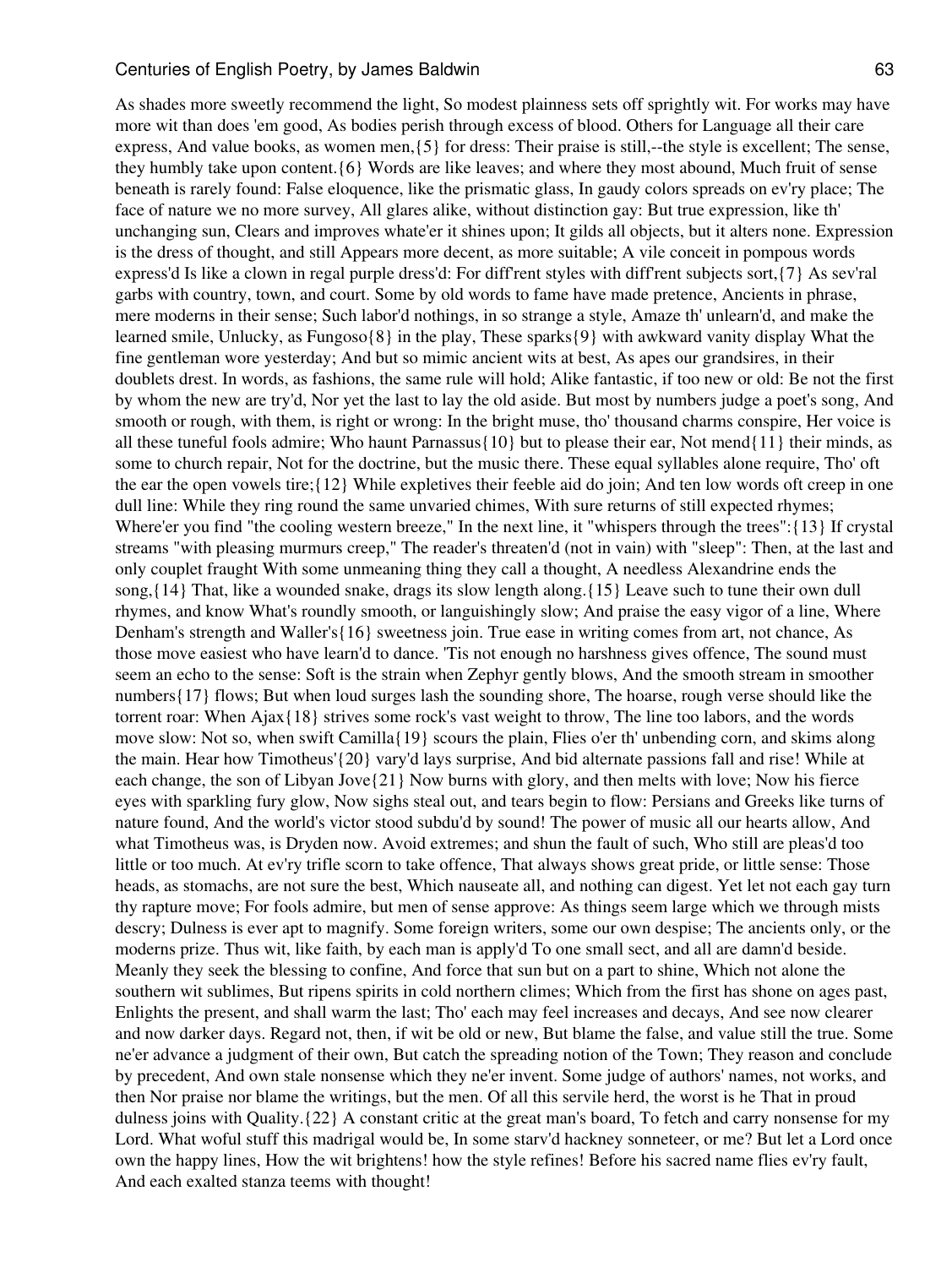## NOTES.

Pope's "Essay on Criticism" was published in 1711. It consists of 724 lines, and is written in heroic couplets--that style of poetic composition in which Pope excelled all others. It is full of sound critical precepts, put together with considerable art, and expressed in a manner which, at the time of its production, insured the popularity of the poem and the fame of its author. It was probably suggested by Boileau's "Art Poétique," which was founded on Horace's "Ars Poetica," and it in turn on Aristotle's rules, very commonly known among the classical poets. "The Essay," says De Quincey, "is a collection of independent maxims tied together into a fasciculus by the printer, but having no natural order or logical dependence; generally so vague as to mean nothing. And, what is remarkable, many of the rules are violated by no man so often as by Pope, and by Pope nowhere so often as in this poem."

1. =Conceit.= Affected wit. "Conceit is to nature what paint is to beauty; it is not only needless but impairs what it would improve."--*Pope.*

2. =fit.= Proper. "Fit audience find, though few" (Milton, "Paradise Lost," V, 7).

3. =wit.= This is a favorite word with Pope, and is used by him to indicate a variety of ideas,--such as thought, knowledge, imagination, expression, the exercise of humor, etc. In this poem there are no fewer than twelve couplets rhyming to it.

4. "It requires very little reading of the French text-books to find the maxims which Pope has strung together in this poem, but he has dressed them so neatly, and turned them out with such sparkle and point, that these truisms have acquired a weight not their own, and they circulate as proverbs among us in virtue of their pithy form rather than their truth. They exemplify his own line, 'What oft was thought, but ne'er so well expressed.' Pope told Spence that he had gone through all the best critics, specifying Quintilian, Rapin, and Le Bossu. But whatever trouble he took in collecting what to say, his main effort is expended upon how to say it."--*Pattison.*

5. =as women men.= "As women value men," or "as women by men are valued"--which?

6. =humbly take upon content.= Are satisfied to take in faith.

7. =sort.= Agree.

8. =Fungoso.= A character in Ben Jonson's comedy, "Every Man in his Humour."

9. =sparks.= Fops; vain, showy men.

10. =Parnassus.= A mountain in Hellas, the chief seat of Apollo and the Muses. Hence, figuratively, a resort of the poets.

11. =mend.= Improve, make better, amend.

"Mend your speech a little Lest it may mar your fortunes."

--*Shakespeare*, *King Lear*, Act i, sc. i.

12. "The gaping of the vowels in this line, the expletive *do* in the next, and the ten monosyllables in that which follows, give such a beauty to this passage as would have been very much admired in an ancient poet."--*Addison.*

13. Pope himself is not disinclined to make use of these rhymes. See "Essay on Man," 271.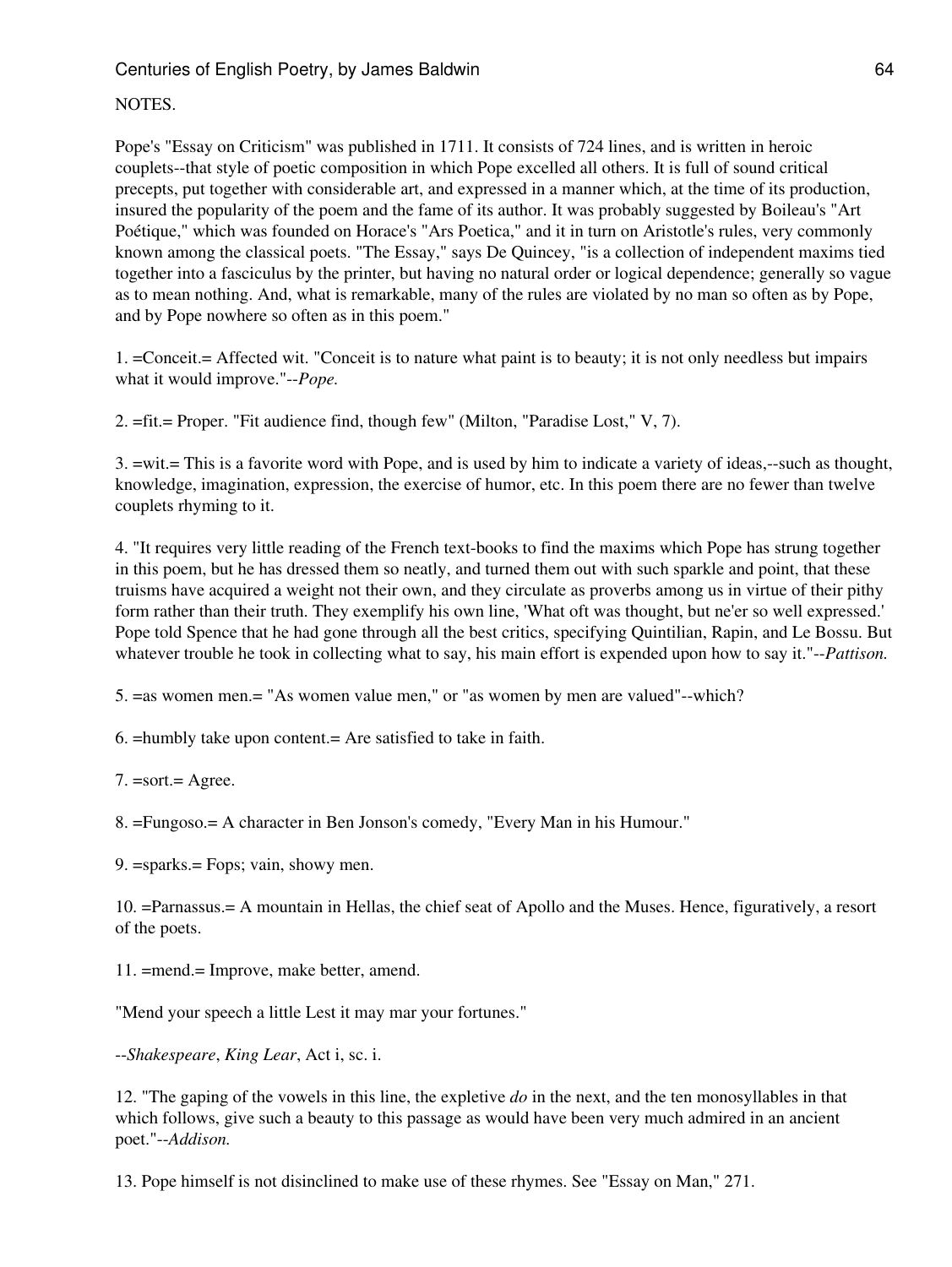"Warms in the sun, refreshes in the breeze, Glows in the stars, and blossoms in the trees."

14. Referring to the Spenserian stanza which is composed of nine lines, eight of which are iambic pentameters, and the ninth a hexameter or Alexandrine. The name Alexandrine is said to have been derived from an old French poem on Alexander the Great, written about the twelfth or thirteenth century, and composed entirely of hexameter verses. See note on the versification of the "Faerie Queene," page 234.

15. Observe the skill with which, both in this line and in several which precede and follow, the poet has made "the sound to seem an echo to the sense."

16. Waller had been regarded as the greatest poet of the seventeenth century (see page 205), and Denham, in the time of Pope, was more esteemed than Milton or Spenser. Dryden called Denham

"That limping old bard Whose fame on 'The Sophy' and 'Cooper's Hill' stands."

17. =numbers.= Poetical metre.

"As yet a child nor yet a fool to fame, I lisped in numbers, for the numbers came." --*Pope, Epistle to Dr. Arbuthnot.*

18. =Ajax.= "The beautiful distich upon Ajax puts me in mind of a description in Homer's 'Odyssey,' which none of the critics have taken notice of. It is where Sisyphus is represented lifting his stone up the hill which is no sooner carried to the top of it, but it immediately tumbles to the bottom. This double motion of the stone is admirably described in the numbers of these verses; as in the four first it is heaved up by several spondees intermixed with proper breathing places, and at last trundles down in a continual line of dactyls."--*Addison.*

19. =Camilla.= The virgin queen of the Volsci. She aided Turnus against Æneas, and was famed for her fleetness of foot.

20. =Timotheus.= See notes on "Alexander's Feast," by Dryden.

21. =son of Libyan Jove.= Alexander. See note 5, page 166.

22. =Quality.= Persons of high rank.

ODE ON ST. CECILIA'S DAY.

#### MDCCVIII.

#### I.

Descend, ye Nine!{1} descend and sing; The breathing instruments inspire, Wake into voice each silent string, And sweep the sounding lyre! In a sadly pleasing strain,{2} Let the warbling lute complain: Let the loud trumpet sound, Till the roofs all around The shrill echoes rebound; While in more lengthen'd notes and slow, The deep, majestic, solemn organs blow. Hark! the numbers soft and clear Gently steal upon the ear; Now louder, and yet louder rise, And fill with spreading sounds the skies: Exulting in triumph now swell the bold notes, In broken air, trembling, the wild music floats, Till, by degrees, remote and small, The strains decay, And melt away, In a dying, dying fall.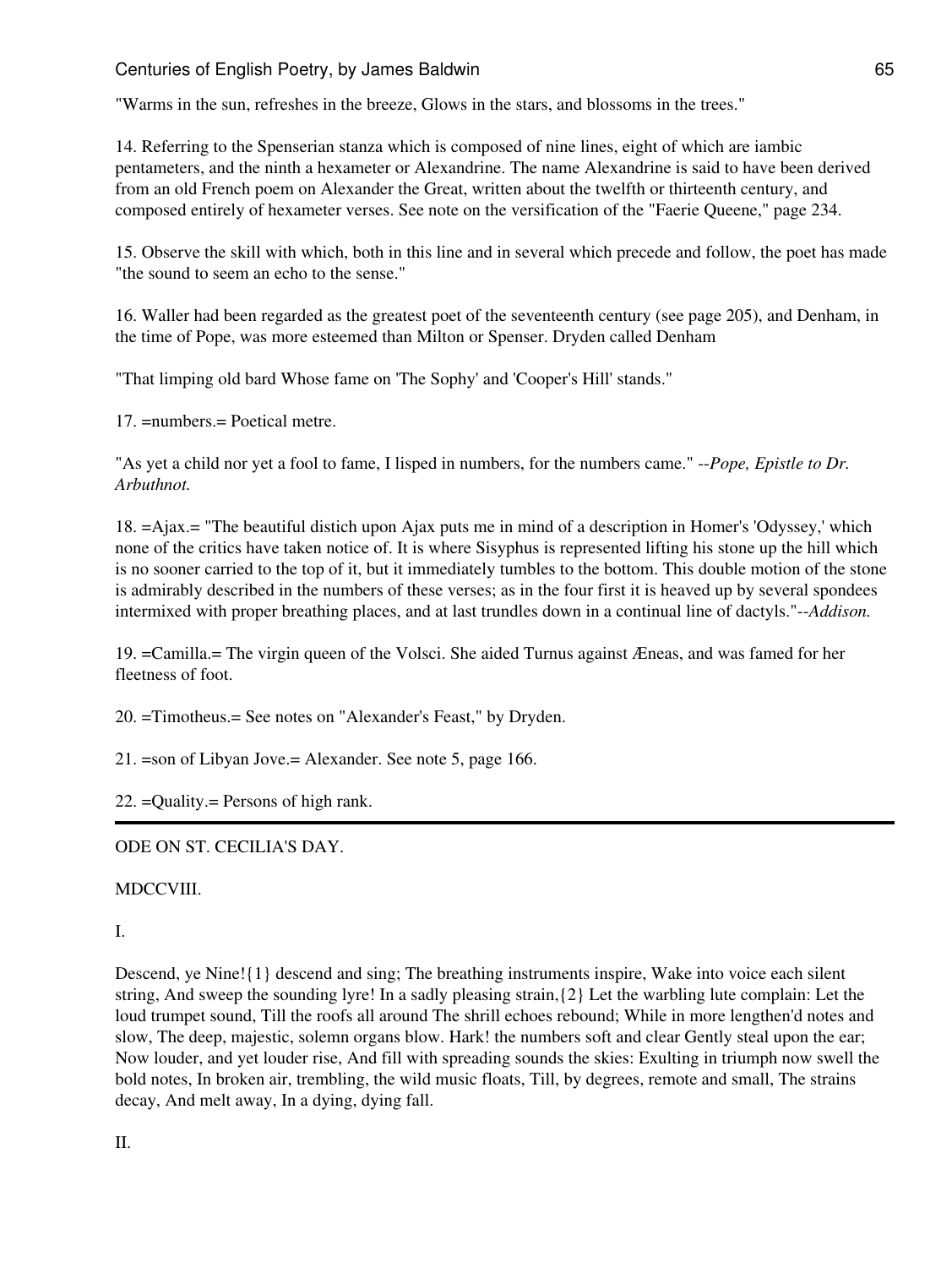By music, minds an equal temper know,{3} Nor swell too high, nor sink too low. If in the breast tumultuous joys arise, Music her soft, assuasive{4} voice applies; Or, when the soul is press'd with cares, Exalts her in enlivening airs. Warriors she fires with animated sounds; Pours balm into the bleeding lover's wounds: Melancholy lifts her head, Morpheus rouses from his bed, Sloth unfolds her arms and wakes, Listening Envy drops her snakes; Intestine war no more our passions wage, And giddy factions hear away their rage.

# III.

But when our country's cause provokes to arms, How martial music every bosom warms! So when the first bold vessel dared the seas, High on the stern the Thracian raised his strain,{5} While Argo saw her kindred trees Descend from Pelion to the main. Transported demi-gods{6} stood round, And men grew heroes at the sound, Inflamed with glory's charms; Each chief his sevenfold shield display'd, And half unsheathed the shining blade: And seas, and rocks, and skies rebound, To arms! to arms! to arms!

# IV.

But when, through all the infernal bounds{7} Which flaming Phlegethon surrounds, Love, strong as death,{8} the poet led To the pale nations of the dead, What sounds were heard, What scenes appear'd, O'er all the dreary coast! Dreadful gleams, Dismal screams, Fires that glow, Shrieks of woe, Sullen moans, Hollow groans, And cries of tortured ghosts! But, hark! he strikes the golden lyre; And see! the tortured ghosts respire, See, shady forms{9} advance! Thy stone, O Sisyphus, stands still,{10} Ixion rests upon his wheel, And the pale spectres dance; The Furies sink upon their iron beds, And snakes uncurl'd hang listening round their heads.

# V.

By the streams that ever flow, By the fragrant winds that blow O'er the Elysian flowers; By those happy souls who dwell In yellow meads of asphodel, Or amaranthine bowers; By the heroes' armed shades, Glittering through the gloomy glades, By the youths that died for love, Wandering in the myrtle grove, Restore, restore Eurydice to life: Oh take the husband, or return the wife!

He sung, and hell{11} consented To hear the poet's prayer; Stern Proserpine relented, And gave him back the fair. Thus song could prevail O'er death and o'er hell, A conquest how hard and how glorious! Though fate had fast bound her With Styx nine times round her, Yet music and love were victorious.{12}

# VI.

But soon, too soon, the lover turns his eyes: Again she falls, again she dies, she dies! How wilt thou now the fatal sisters move? No crime was thine, if 'tis no crime to love. Now under hanging mountains, Beside the falls of fountains, Or where Hebrus wanders, Rolling in meanders, All alone, Unheard, unknown, He makes his moan; And calls her ghost, For ever, ever, ever lost! Now with furies surrounded,  $\{13\}$  Despairing, confounded, He trembles, he glows, Amidst Rhodope's{14} snows: See, wild as the winds, o'er the desert he flies; Hark! Hæmus resounds with the Bacchanals' cries-- Ah see, he dies! Yet even in death Eurydice he sung, Eurydice still trembled on his tongue, Eurydice the woods, Eurydice the floods, Eurydice the rocks, and hollow mountains rung.

# VII.

Music{15} the fiercest grief can charm, And fate's severest rage disarm; Music can soften pain to ease, And make despair and madness please: Our joys below it can improve, And antedate the bliss above. This the divine Cecilia found, And to her Maker's praise confined the sound. When the full organ joins the tuneful choir, The immortal powers incline their ear; Borne on the swelling notes our souls aspire, While solemn airs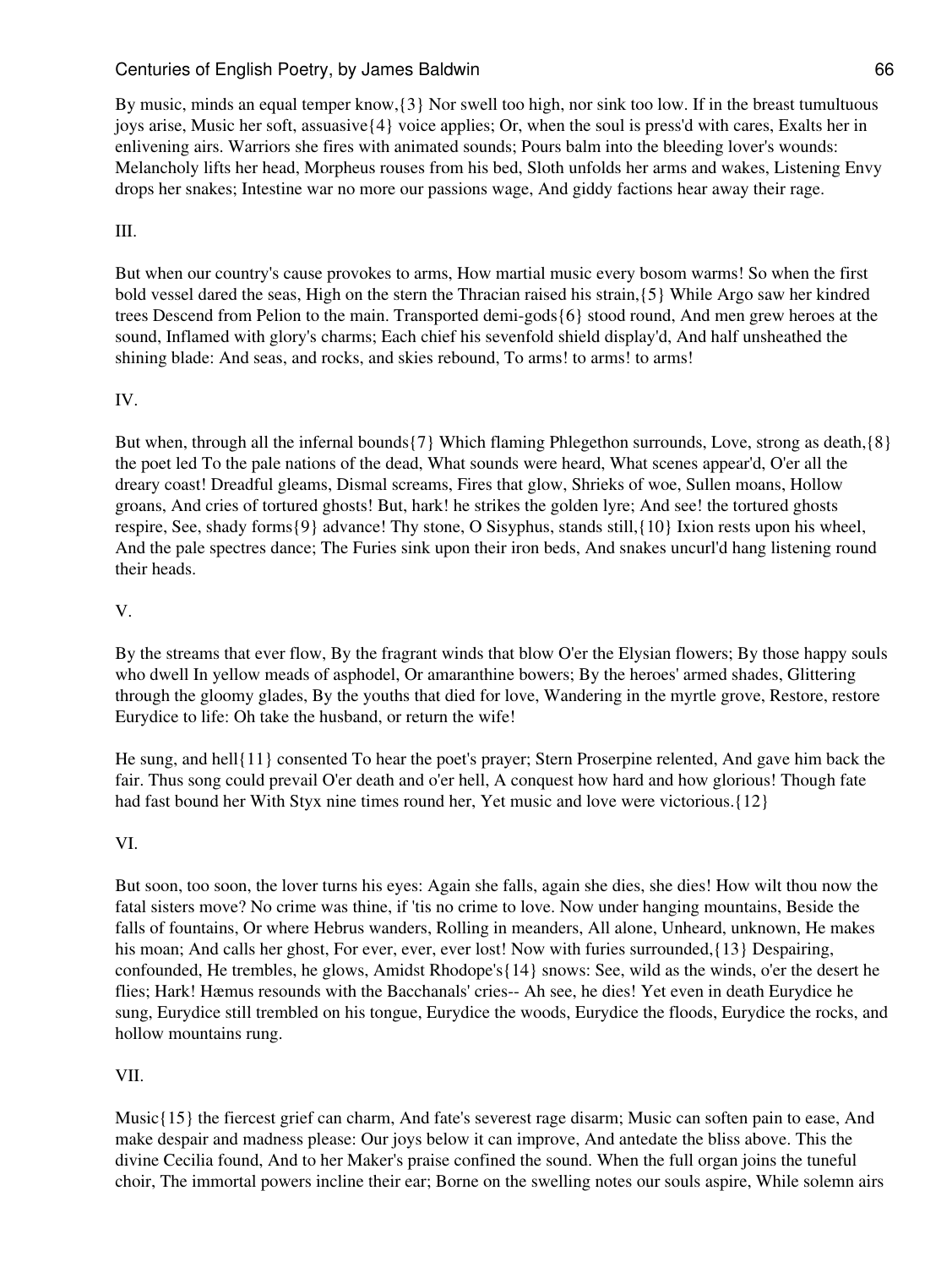improve the sacred fire; And angels lean from heaven to hear. Of Orpheus now no more let poets tell, To bright Cecilia greater power is given; His numbers raised a shade from hell, Hers lift the soul to heaven.{16}

#### NOTES.

This poem was written in 1708 at the suggestion of Sir Richard Steele; it was set to music by Maurice Greene, and in 1730 was performed at the public commemoration at Cambridge. Its model is Dryden's famous ode, "Alexander's Feast," of which Pope was a warm admirer (see page 159). Dr. Johnson says; "In his 'Ode on St. Cecilia's Day' Pope is generally confessed to have miscarried; yet he has miscarried only as compared with Dryden, for he has far outgone other competitors. Dryden's plan is better chosen; history will always take stronger hold of the passions than fable: the passions excited by Dryden are the pleasures and pains of real life; the scene of Pope is laid in imaginary existence; Pope is read with calm acquiescence, Dryden with turbulent delight; Pope hangs upon the ear, Dryden finds the passes of the mind. Both the odes want the essential constituent of metrical compositions, the stated recurrence of settled numbers. . . . If Pope's ode be particularly inspected, it will be found that the first stanza consists of sounds, well chosen, indeed, but only sounds. The second consists of hyperbolical commonplaces, easily to be found, and, perhaps, without much difficulty to be as well expressed. In the third, however, there are numbers, images, harmony, and vigor not unworthy the antagonist of Dryden. Had all been like this--but every part cannot be the best. The next stanzas place and detain us in the dark and dismal regions of mythology; . . . we have all that can be performed by elegance of diction or sweetness of versification; but what can form avail without better matter? The last stanza again refers to commonplaces. The conclusion is too evidently modelled by that of Dryden; and it may be remarked that both end with the same fault--the comparison of each is literal on one side and metaphorical on the other. Poets do not always express their own thoughts. Pope, with all this labor in the praise of music, was ignorant of its principles and insensible of its effects."

St. Cecilia, the Christian Polyhymnia and patron saint of sacred music, is said to have suffered martyrdom about the year 230. In Chaucer's "Seconde Nonnes Tale"--which is an almost literal translation of the "Legenda Aurea," written in the thirteenth century--it is related that, on account of Cecilia's spotless purity, an angel came down from heaven to be her guardian. Her husband, Valerian, was also the recipient of angelic favors, for

"This angel had of roses and lilie Corones two, the which he bare in honde, And first to Cecile, as I understonde, He yaf that on, and after gan he take That other to Valerian hire make."

How and when Cecilia was first recognized as the patron saint of music does not appear. The legend only says, that

"While the organs maden melodie, To God alone thus in hire hert song she; 'O Lord, my soule and eke my body gie Unwemmed, lest that I confounded be.'"

There is also a tradition in the church that St. Cecilia was the inventor of the organ. Dryden calls her "inventress of the vocal frame" (see page 164). The origin of this musical instrument is not known, but the first organs used in Italy are said to have been brought thither from Greece. Some of the Roman churches are known to have had them in use in the seventh century, but they were not common until several hundred years later. The festival of St. Cecilia occurs on the 22d of November.

1. =ye Nine.= The nine Muses: (1) Calliope, the Muse of epic poetry; (2) Clio, the Muse of history; (3) Euterpe, the Muse of lyric poetry; (4) Melpomene, the Muse of tragedy; (5) Terpsichore, the Muse of choral dance and song; (6) Erato, the Muse of erotic poetry; (7) Polyhymnia, the Muse of the sublime hymn; (8) Urania, the Muse of astronomy; (9) Thalia, the Muse of comedy and idyllic poetry. The custom of invoking the Muses, at the beginning of poems, is derived from Homer: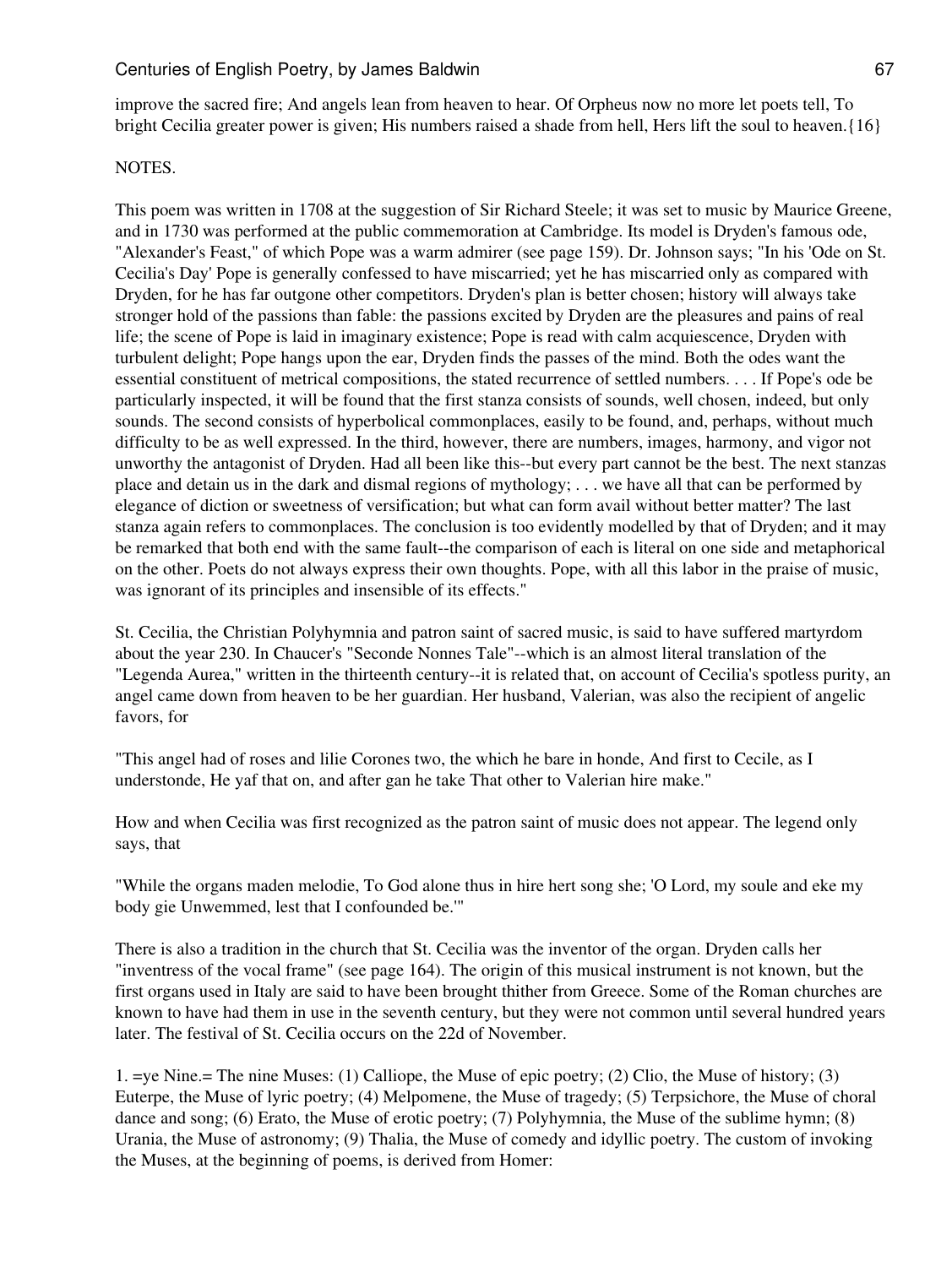"Of Peleus' son, Achilles, sing, O Muse." --*Iliad*, I, 1.

"Tell me, O Muse, of that sagacious man Who, having overthrown the sacred town Of Ilium, wandered far," etc. --*Odyssey*, I, 1.

Milton invokes the

"heavenly Muse that on the secret top Of Oreb, or of Sinai, didst inspire That shepherd," etc. --*Paradise Lost*, I, 1.

2. Observe how, in the sixteen lines following, the sound is made in some measure to be "an echo to the sense."

3. =equal temper know.= Evenness of disposition acquire. The music of Timotheus had an opposite effect on Alexander. See "Alexander's Feast."

4. =assuasive.= Moderating.

5. =the Thracian raised his strain.= Orpheus was a Thracian, the son of Oeagrus and the Muse Calliope. Apollo gave him a lyre, and the Muses instructed him in its use; and so sweet was the music which he drew from it that the wild beasts were enchanted and the trees and rocks moved from their places to follow the sound. When Jason and his followers, the Argonauts, were unable to launch their ship Argo, Orpheus played his lyre, and the vessel glided into the sea, while her "kindred trees descended" from the slopes of the mountain (Pelion) and followed her into "the main."

6. =demi-gods.= Half-gods; heroes. Among the Argonauts were Hercules, Castor and Pollux, Theseus, Peleus, Nestor, and others similarly renowned.

7. =infernal bounds.= Boundaries of hell. The wife of Orpheus was a nymph named Eurydice. She having died from the bite of a serpent, the sweet musician followed her into the infernal regions. He begged of Pluto that his wife might return with him to the earth, but his prayer was granted only upon condition that he should not look back upon her until both had safely passed the gates between Hades and the upper world. The poet tells the rest of the story.

=Phlegethon.= A river of hell in which flowed fire instead of water.

8. See Song of Solomon viii. 6: "Love is strong as death."

9. =shady forms.= Departed spirits were called "shades," because they were supposed to be perceptible sometimes to the sight but never to the touch. See "heroes' armed shades," below.

10. =Sisyphus.= See note 18, page 147.

=Ixion.= King of the Lapithæ. As a punishment for ingratitude to Zeus, his hands and feet were chained to a wheel which was always in motion.

=Furies.= See note 20, page 167.

11. =hell.= The powers of hell--or, as he explains below, Proserpine, the queen of the infernal regions. =Styx.= The principal river of hell, around which it flows seven--not nine--times.

12. See Milton's "L'Allegro," 135: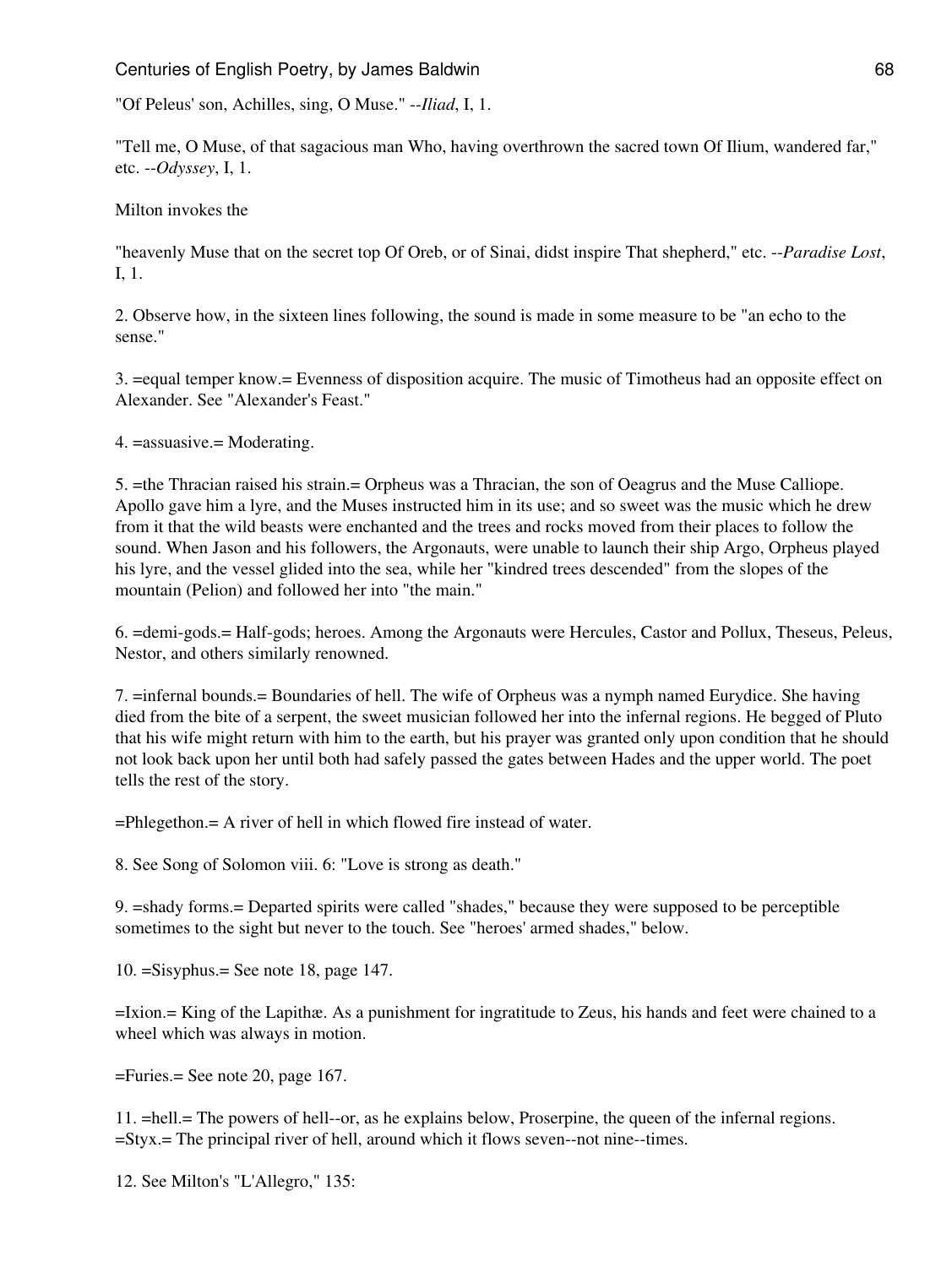"Lap me in soft Lydian airs, Married to immortal verse, . . . That Orpheus' self may heave his head From golden slumber on a bed Of heaped Elysian flowers, and hear Such strains as would have won the ear Of Pluto to have quite set free His half-regain'd Eurydice."

13. Orpheus's grief for the loss of Eurydice caused him to treat with contempt the Thracian women among whom he dwelt, and they in revenge tore him to pieces, under the excitement of their Bacchanalian orgies. His head was given by the Hebrus to the sea, and finally carried to the island of Lesbos, where it was buried. See Milton's "Lycidas," 58:

"What could the Muse herself that Orpheus bore, The Muse herself for her enchanting son, Whom universal nature did lament, When by the rout that made the hideous roar, His gory visage down the stream was sent, Down the swift Hebrus to the Lesbian shore?"

See, also, "Paradise Lost," VII, 32:

"The barbarous dissonance Of Bacchus and his revellers, the race Of that wild rout that tore the Thracian bard In Rhodope, where woods and rocks had ears To rapture, till the savage clamor drown'd Both harp and voice; nor could the Muse defend Her son."

14. =Rhodope.= A range of mountains in Thrace, sacred to Bacchus. =Hæmus= was another range extending from Rhodope, on the west, to the Black Sea, on the east.

15. =Music.= Compare what Pope says of music with:

"Music hath charms to soothe the savage breast." --*Congreve*, *The Mourning Bride*.

"O Music! sphere-descended maid, Friend of pleasure, wisdom's aid!" --*Collins*, *The Passions*.

"Soft is the music that would charm forever." --*Wordsworth*, *Sonnets*.

16. Compare these lines with the four which end Dryden's "Alexander's Feast."

### BIOGRAPHICAL NOTE.

ALEXANDER POPE was born in London in 1688. He had some instruction at home, and was afterwards sent, first to a Roman Catholic seminary near Winchester, then to another in London. "This," he said, "was all the teaching I ever had, and God knows it extended a very little way. When I had done with my priests, I took to reading by myself, for which I had a very great eagerness and enthusiasm, especially for poetry: and in a few years I had dipped into a very great number of the English, Italian, Latin, and Greek poets." He was small of stature and deformed, and his ill health made him peevish, irritable, and selfish. Yet his rare intellectual abilities and the deserved success of his earlier poetry secured for him the friendship of many of the most influential men of the time. Bolingbroke declared that he never knew a man more tenderly devoted to his friends; and Warburton said, "He is as good a companion as poet, and, what is more, appears to be a good man."

Pope's "Essay on Criticism" was published in 1711; the "Rape of the Lock" in 1714; his translation of Homer's "Iliad" in 1715-18, and of the "Odyssey" in 1726; the "Dunciad" in 1728; the "Essay on Man" in 1732. A revised and enlarged version of the "Dunciad" was published in 1742. The latter part of Pope's life was spent at his country-seat of Twickenham, which he enlarged and beautified from the proceeds of his translation of Homer. He died in 1744.

"Pope is our greatest master in didactic poetry," says Stopford Brooke, "not so much because of the worth of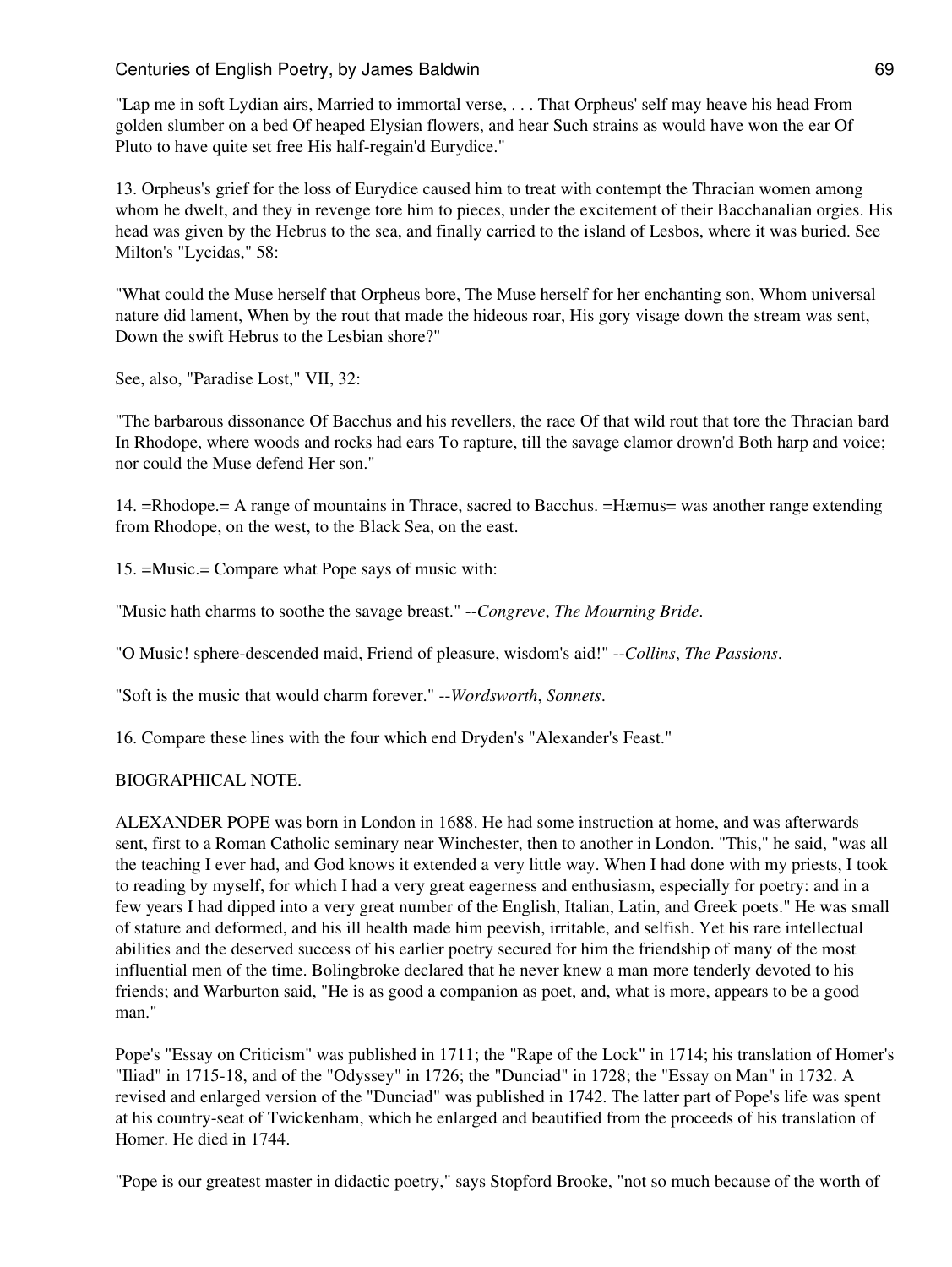the thoughts as because of the masterly form in which they are put."

"In two directions," says Mark Pattison, "in that of condensing and pointing his meaning, and in that of drawing the utmost harmony of sound out of the couplet, Pope carried versification far beyond the point at which it was when he took it up. The matter which he worked up into his verse has a permanent value, and is indeed one of the most precious heirlooms which the eighteenth century has bequeathed us."

=Other Poems to be Read:= The Rape of the Lock; The Dying Christian to his Soul; The Universal Prayer; Pastorals; Windsor Forest.

REFERENCES: Johnson's *Lives of the Poets*; Stephen's *Hours in a Library*; De Quincey's *Literature of the Eighteenth Century*; Lowell's *My Study Window*; *Pope* (English Men of Letters), by Leslie Stephen.

The Seventeenth Century.

"*The people of the seventeenth century were weary of liberty, weary of the unmitigated rage of the dramatists, cloyed with the roses and the spices and the kisses of the lyrists, tired of being carried over the universe and up and down the avenues of history at the freak of every irresponsible rhymester. Literature had been set open to all the breezes of heaven by the blustering and glittering Elizabethans, and in the hands of their less gifted successors it was fast declining into a mere Cave of the Winds. . . . We know the poets of the early Caroline period almost entirely by extracts, and their ardor, quaintness, and sudden flashes of inspiration give them a singular advantage in this form. The sustained elevation which had characterized Shakespeare and Spenser, and even in some degree several of the chief of their contemporaries, had passed away, but still the poets were most brilliant, most delectable in their purple patches. . . . As the last waves of the Renaissance died away, a deathly calm settled down upon the pools of thought. Man returned from the particular to the general, from romantic examples to those disquisitions on the norm which were thought to display a classical taste. The seer disappeared, and the artificer took his place. For a whole century the singer that only sang because he must, and as the linnets do, was entirely absent from English literature. He came back at the close of the eighteenth century, with Burns in Scotland, and with Blake in England.*"--EDMUND GOSSE.

"*At the same time, amid the classical coldness which then dried up English literature, and the social excess which then corrupted English morals . . . appeared a mighty and superb mind (Milton), prepared by logic and enthusiasm for eloquence and the epic style; the heir of a poetical age, the precursor of an austere age, holding his place between the epoch of unselfish dreaming and the epoch of practical action.*"--TAINE.

=Poets of the Seventeenth Century.=

=Ben Jonson= (1573-1637). See biographical note, page 213.

=William Drummond of Hawthornden= (1585-1649). Short poems; "Poems: Amorous, Funerall, Divine, Pastorall, in Sonnets, Songs, Sextains, Madrigals"; "Floures of Sion."

=William Browne= (1588-1643). "Britannia's Pastorals"; "The Shepherd's Pipe"; "The Inner Temple Masque."

=George Wither= (1588-1667). Short poems; "Collection of Emblems"; "Nature of Man"; "The Shepheard's Hunting"; "Fidelia."

=Phineas Fletcher= (1582-1650). "The Locustes"; "The Purple Island."

=Giles Fletcher= (1588-1623). "Christ's Victory and Triumph."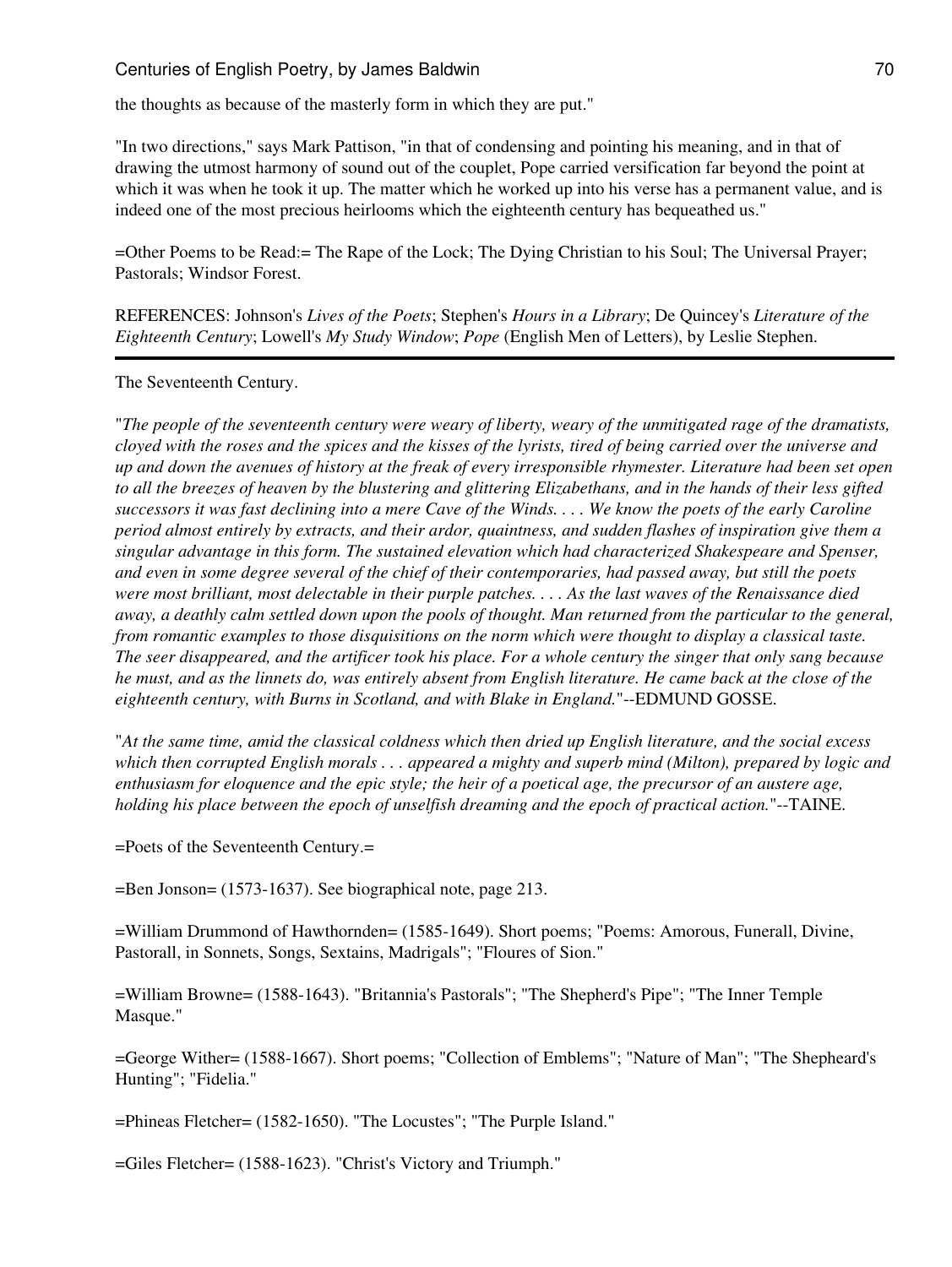=Thomas Carew= (1589-1639). Short poems; "Cælum Britannicum."

=Francis Quarles= (1592-1644). "Divine Poems"; "Emblems, Divine and Moral."

=Robert Herrick= (1594-1674). See biographical note, page 202.

=Sir John Suckling= (1608-1642). Love poems.

=Richard Lovelace= (1618-1658). Short poems; "Lucasta: Odes, Sonnets, Songs," etc.

=Lord Herbert of Cherbury= (1581-1648). Odes and short poems.

=George Herbert= (1592-1634). "The Temple: Sacred Poems and Private Ejaculations"; short poems.

=George Sandys= (1577-1643). "Christ's Passion."

=Richard Crashaw= (1615-1650). "Steps to the Altar."

=Henry Vaughan= (1621-1695). "Silex Scintillans"; "The Mount of Olives."

=Abraham Cowley= (1618-1667). "Poetical Blossomes"; "The Mistress."

=Edmund Waller= (1605-1687). See biographical note, page 205.

=Sir John Denham= (1615-1668). "Cooper's Hill."

=Sir William Davenant= (1605-1668). "Gondibert"; "Madagascar and Other Poems."

=John Milton= (1608-1674). See biographical note, page 195.

=Andrew Marvell= (1621-1678). Lyric and satiric poems.

=Samuel Butler= (1612-1680). "Hudibras."

=Thomas Otway= (1651-1685). "The Poet's Complaint of his Muse"; "Windsor Castle."

=John Dryden= (1631-1700). See biographical note, page 175.

John Dryden.

#### ALEXANDER'S FEAST; OR, THE POWER OF MUSIC:

## AN ODE IN HONOR OF ST. CECILIA'S DAY.

'Twas at the royal feast,{1} for Persia won By Philip's warlike son: Aloft in awful state The godlike hero sate On his imperial throne: His valiant peers were placed around; Their brows with roses and with myrtles bound:{2} (So should desert in arms be crowned.) The lovely Thais,{3} by his side, Sate like a blooming Eastern bride In flower of youth and beauty's pride. Happy, happy, happy pair! None but the brave, None but the brave, None but the brave deserves the fair.

*Chorus.*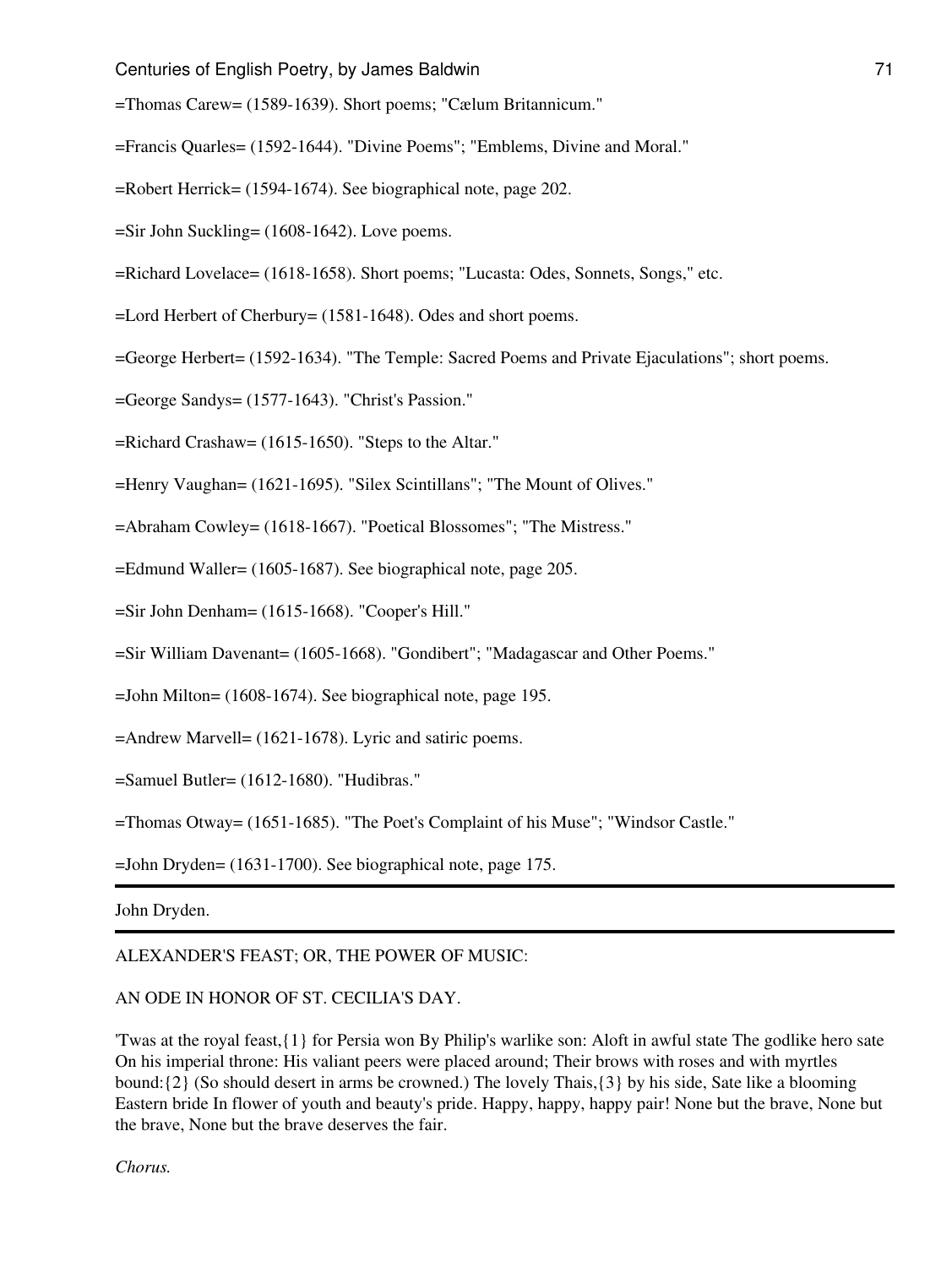Happy, happy, happy pair! None but the brave, None but the brave, None but the brave deserves the fair.

Timotheus,{4} placed on high Amid the tuneful quire, With flying fingers touched the lyre: The trembling notes ascend the sky, And heavenly joys inspire. The song began from Jove,{5} Who left his blissful seats above, (Such is the power of mighty love.) A dragon's fiery form belied the god: Sublime on radiant spires he rode. The listening crowd admire the lofty sound, A present deity,{6} they shout around; A present deity, the vaulted roofs rebound: With ravish'd ears The monarch hears, Assumes the god, Affects to nod,{7} And seems to shake the spheres.

## *Chorus.*

With ravish'd ears The monarch hears, Assumes the god, Affects to nod, And seems to shake the spheres.

The praise of Bacchus then, the sweet musician sung, Of Bacchus ever fair and ever young: The jolly god in triumph comes; Sound the trumpets; beat the drums; Flush'd with a purple grace, He shows his honest face: Now give the hautboys{8} breath; he comes! he comes! Bacchus, ever fair and young, Drinking joys did first ordain; Bacchus' blessings are a treasure, Drinking is the soldier's pleasure; Rich the treasure, Sweet the pleasure; Sweet is pleasure after pain.

## *Chorus.*

Bacchus' blessings are a treasure, Drinking is the soldier's pleasure; Rich the treasure, Sweet the pleasure; Sweet is pleasure after pain.

Sooth'd with the sound, the king grew vain; Fought all his battles o'er again; And thrice he routed all his foes; and thrice he slew the slain.{9} The master saw the madness rise; His glowing cheeks, his ardent eyes; And, while he Heaven and Earth defied, Changed his hand, and check'd his pride. He chose a mournful muse, Soft pity to infuse: He sung Darius{10} great and good, By too severe a fate, Fallen, fallen, fallen, fallen, Fallen from his high estate, And welt'ring in his blood; Deserted at his utmost need, By those his former bounty fed: On the bare earth expos'd he lies,{11} With not a friend to close his eyes.{12} With downcast looks the joyless victor sate, Revolving in his alter'd soul The various turns of chance below; And, now and then, a sigh he stole,{13} And tears began to flow.

### *Chorus.*

Revolving in his alter'd soul The various turns of chance below; And, now and then, a sigh he stole, And tears began to flow.

The mighty master smil'd to see That love was in the next degree: 'Twas but a kindred sound to move, For pity melts the mind to love.{14} Softly sweet, in Lydian{15} measures, Soon he sooth'd his soul to pleasures. War, he sung, is toil and trouble; Honor, but an empty bubble; {16} Never ending, still beginning, Fighting still, and still destroying; If the world be worth thy winning, Think, oh think it worth enjoying! Lovely Thais sits beside thee, Take the good the gods provide thee. The many{17} rend the air with loud applause; So Love was crown'd, but Music won the cause. The prince, unable to conceal his pain, Gaz'd on the fair Who caus'd his care, And sigh'd and look'd,{18} sigh'd and look'd, Sigh'd and look'd, and sigh'd again; At length, with love and wine at once oppress'd, The vanquish'd victor sunk upon her breast.

# *Chorus.*

The prince, unable to conceal his pain, Gaz'd on the fair Who caus'd his care, And sigh'd and look'd, sigh'd and look'd, Sigh'd and look'd, and sigh'd again; At length, with love and wine at once oppress'd, The vanquish'd victor sunk upon her breast.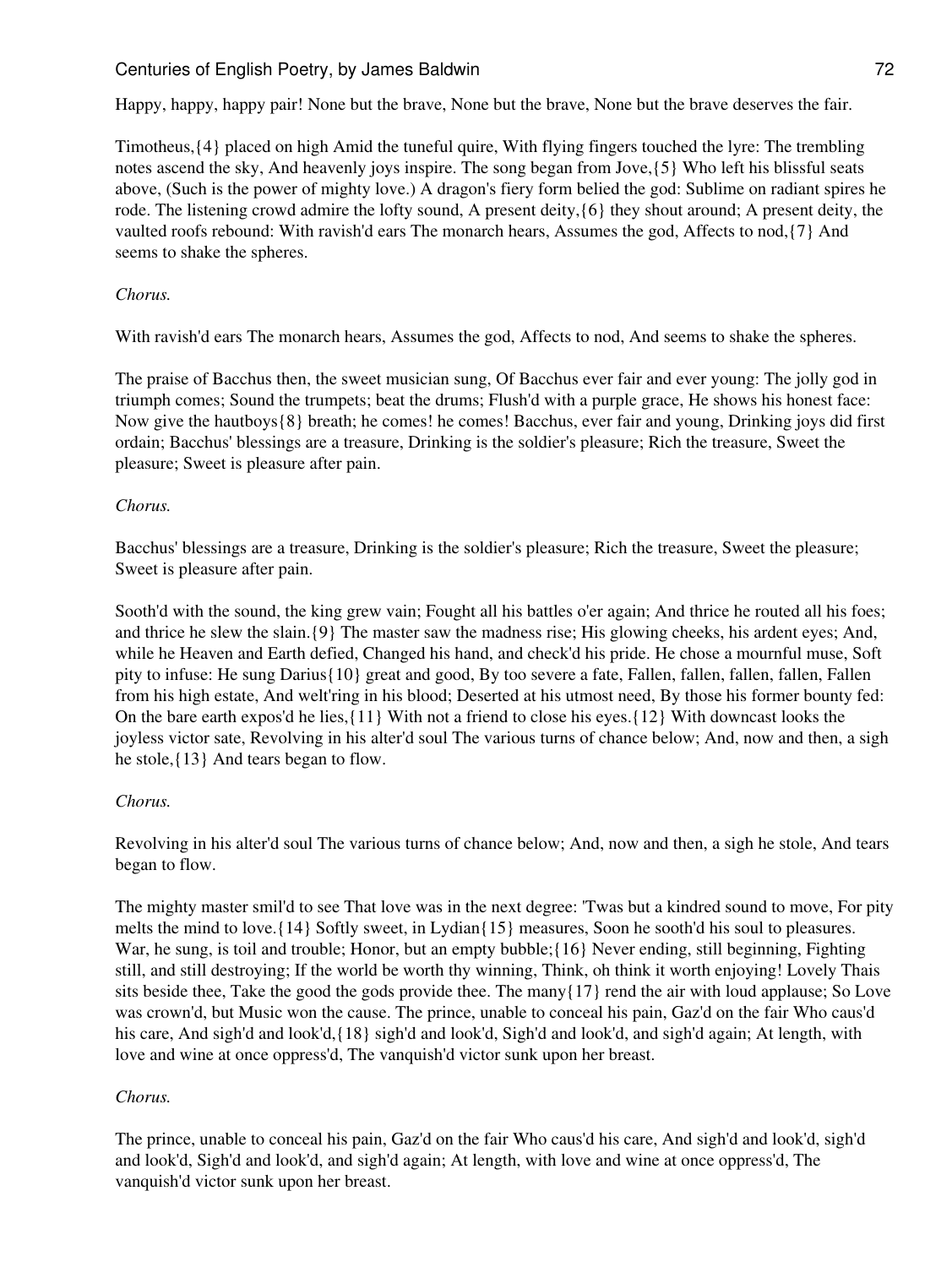Now strike the golden lyre again; A louder yet, and yet a louder strain. Break his bands of sleep{19} asunder, And rouse him, like a rattling peal of thunder. Hark, hark, the horrid sound Has raised up his head! As awaked from the dead, And amaz'd he stares around. Revenge! revenge! Timotheus cries, See the Furies{20} arise: See the snakes that they rear, How they hiss in their hair, And the sparkles that flash from their eyes! Behold a ghastly band, Each a torch in his hand! Those are Grecian ghosts,{21} that in battle were slain, And unburied remain Inglorious on the plain: Give the vengeance due To the valiant crew.{22} Behold how they toss their torches on high, How they point to the Persian abodes, And glittering temples of their hostile gods! The princes applaud with a furious joy; And the king seiz'd a flambeau with zeal to destroy; Thais led the way,{23} To light him to his prey, And like another Helen, fired another Troy.

## *Chorus.*

And the king seiz'd a flambeau with zeal to destroy; Thais led the way, To light him to his prey, And like another Helen, fired another Troy.

Thus, long ago, Ere heaving bellows learn'd to blow, While organs{24} yet were mute; Timotheus to his breathing flute, And sounding lyre, Could swell the soul to rage, or kindle soft desire. At last divine Cecilia came, Inventress of the vocal frame;{25} The sweet enthusiast, from her sacred store, Enlarged the former narrow bounds, And added length to solemn sounds, With Nature's mother-wit, and arts unknown before. Let old Timotheus yield the prize, Or both divide the crown: He rais'd a mortal to the skies; She drew an angel down.{26}

## *Grand Chorus.*

At last divine Cecilia came, Inventress of the vocal frame; The sweet enthusiast, from her sacred store, Enlarged the former narrow bounds, And added length to solemn sounds, With Nature's mother-wit, and arts unknown before. Let old Timotheus yield the prize, Or both divide the crown: He rais'd a mortal to the skies She drew an angel down.

## NOTES.

This song was written in 1697. Lord Bolingbroke relates that, calling upon the poet one morning, Dryden said to him: "I have been up all night; my musical friends made me promise to write them an ode for their Feast of St. Cecilia, and I was so struck with the subject which occurred to me that I could not leave it till I had completed it: here it is, finished at one sitting."

The poem was first set to music by one Jeremiah Clarke, a steward of the Musical Society, whose members had solicited Dryden to write it. In 1736 it was rearranged by the great composer Handel, and again presented at a public performance.

M. Taine says, "His 'Alexander's Feast' is an admirable trumpet-blast, in which metre and sound impress upon the nerves the emotions of the mind, a master-piece of rapture and of art, which Victor Hugo alone has come up to."

"As a piece of poetical mechanism to be set to music, or recited in alternate strophe and anti-strophe," says Hazlitt, "nothing can be better."

"This ode is Dryden's greatest and best work."--*Macaulay.*

1. =royal feast.= About the year B.C. 331, Alexander the Great, having overthrown the Persian Empire, held a great feast at Persepolis in celebration of his victories. At the close of the revelries, instigated, it is said, by Thais, his Athenian mistress, he set fire with his own hand to the great palace of Persepolis; and a general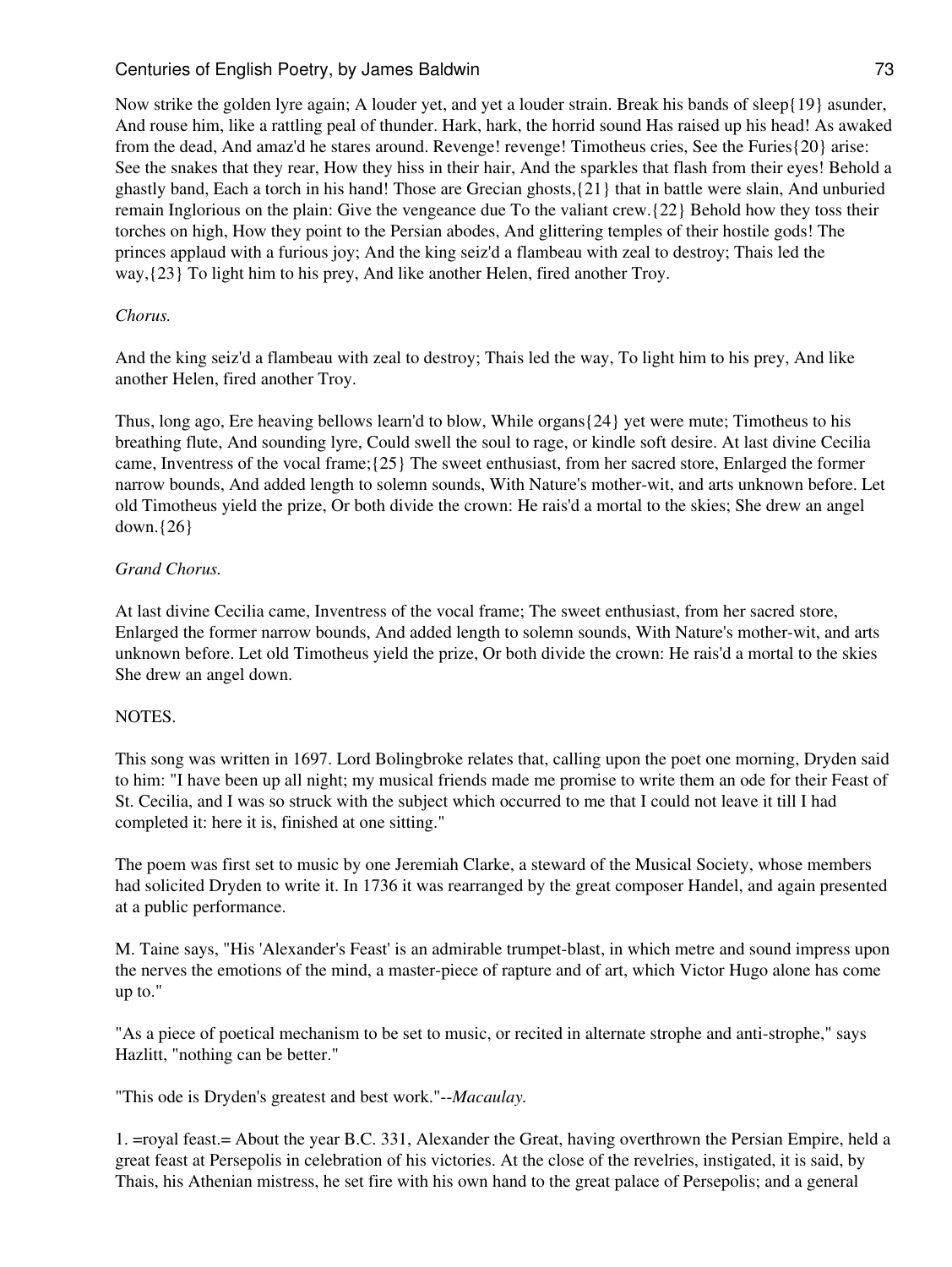massacre of the inhabitants ensued. The ruins of the city and palace are still to be seen in a beautiful valley watered by the river Araxes--now called Bendemir--not far from the border of the Carmanian Desert.

2. =with roses and with myrtles.= At the banquets of the Greeks it was the custom of the guests to wear garlands of roses and myrtles.

3. =Thais.= "Her name is best known from the story of her having stimulated the Conqueror, during a great festival at Persepolis, to set fire to the palace of the Persian kings; but this anecdote, immortalized as it has been by Dryden's famous ode, appears to rest on the sole authority of Cleitarchus, one of the least trustworthy of the historians of Alexander, and is in all probability a mere fable." After the death of Alexander, Thais became the wife of Ptolemy Lagus.

4. =Timotheus.= A famous flute-player from Thebes. Another and more celebrated Timotheus, "the poet of the later Athenian dithyramb," was a native of Miletus and died about the time of Alexander's birth.

5. Alexander claimed to be the son of Jupiter Ammon; and when he visited the temple of that god, in the Libyan Desert, he was received by the priests and honored as such. See Plutarch's *Life of Alexander*.

6. =present deity.= See Psalm xlvi. 1.

7. =affects to nod.= See Homer's "Iliad." I, 528-530: "Jove spake, and nodded his dark brow, and the ambrosial locks waved from his immortal head; and he made great Olympus quake."

8. =hautboys.= Oboes. French *hautbois*. Wind instruments resembling the clarionet.

=Bacchus.= Compare Shakespeare:

"Come, thou monarch of the vine, Plumpy Bacchus with pink eyne." --*Antony and Cleopatra*, Act ii, sc. 7.

9. =thrice he slew the slain.= How could he slay the slain?

10. =Darius.= At the time of this feast at Persepolis, Darius, the vanquished king of Persia, was still living, although a fugitive. In the following year Alexander pursued him into the Parthian Desert, where he was murdered by the satrap of Bactria. By order of Alexander, the body of the unfortunate king was sent to Persepolis, to be buried in the tombs of the kings.

11. =expos'd he lies.= Dryden seems to have written this under the impression that Darius had been killed before the time of the great feast at Persepolis.

12. =close his eyes.= Compare this with the lines from Pope ("Elegy on an Unfortunate Lady"):

"By foreign hands thy dying eyes were closed; By foreign hands thy decent limbs composed."

13. =a sigh he stole.= Sighed silently. His sighs when the result of pity were not very distinctly uttered. Compare Shakespeare:

"And then the lover, Sighing like a furnace." --*As You Like It*, Act ii, sc. 7.

And then read, in the next stanza, how Alexander sighed when moved by love.

14. =pity melts the mind to love.= Compare: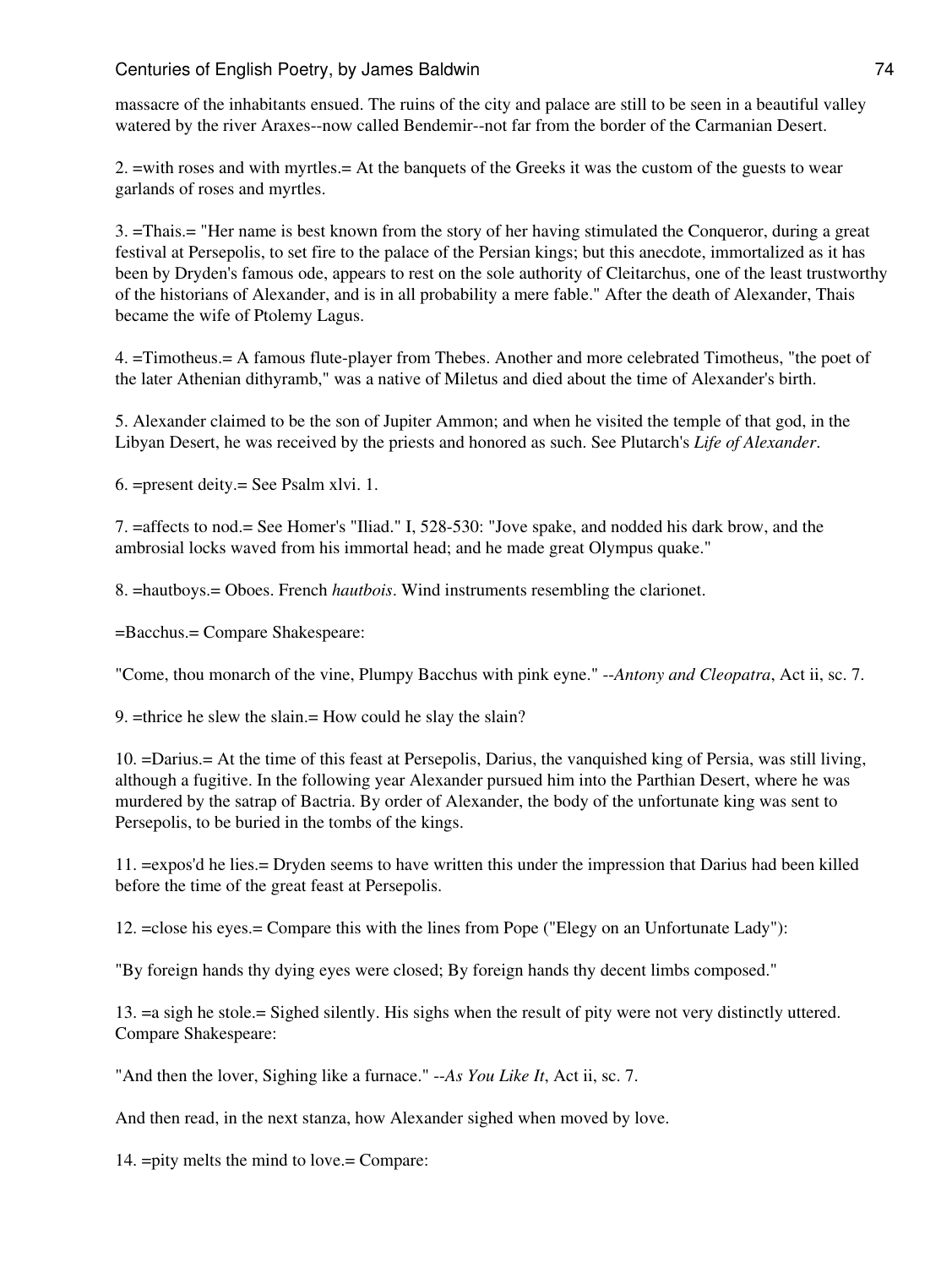"Pity swells the tide of love." --*Young's Night Thoughts*, III, 106.

"Pity's akin to love." --*Southern's Oroonoko*, II, 1.

15. =Lydian measures.= The people of Lydia were noted for the effeminacy of their manners. And Lydian music was peculiarly soft and voluptuous.

"And ever against eating cares, Lap me in soft Lydian airs." --*Milton's L'Allegro*, 135.

"And all the while sweet Musicke did divide Her looser notes with Lydian harmony." --*Spenser's Faerie Queene*, III, 1.

Observe the change in metre in the ten lines beginning "Softly sweet." What does the word *sweet* modify?

16. =Honor, but an empty bubble.= So Shakespeare:

"Honor is a mere scutcheon." --*1 Henry IV.*, Act v, sc. 1.

17. =The many.= The multitude.

18. =sigh'd and look'd.= He no longer *steals* a sigh, as he did when pitying Darius. See note 13, above.

19. =Break his bands of sleep.= The music now is very different from the Lydian measures which "soothed his soul to pleasures." "Suidas," says Dr. Warton, "mentions the Orthian style in music, in which Timotheus is said to have played to Alexander; and one Antigenidas inflamed this prince still more by striking into what were called Harmatian measures. Quintus Curtius gives a minute description of the burning of the palace at Persepolis, when Alexander was accompanied by Thais. But it does not appear in the accurate Arrian that Thais had any share in this transaction. Arrian, but more so Aristobulus, endeavored to exculpate Alexander from the charge of frequent ebriety; but Menander plainly mentions the drunkenness of Alexander as proverbial."

20. =Furies.= The Eumenides, or avengers of evil. They are variously represented by the poets. Æschylus describes them as having black bodies, hair composed of twining snakes, and eyes dripping with blood.

21. =Grecian ghosts.= The spirits of the Greek warriors in Alexander's army who had been slain by the Persians.

22. =crew.= This word was formerly used to designate any associated multitude or assemblage of persons. It is now restricted to a ship's company, except when occasionally used in a bad sense. From A.-S. *cread* or *cruth*, a crowd.

23. =Thais led the way, etc.= See note 19, above. Neither Thais nor Helen actually fired any city. What the poet means to say is that, as Helen was the cause of the destruction of Troy, so Thais instigated the burning of Persepolis.

24. =organs.= The word *organ* originally denoted but a single pipe, and hence the older English writers, when referring to the complete instrument, generally used the word in the plural number. "Father Schmidt and other famous organ-builders flourished in the latter part of the seventeenth century. The organ in Temple Church, London, was built by Schmidt in Charles II.'s time."

25. =vocal frame.= The organ--the grand instrument of church music--so perfect that it may literally be said to speak. See introductory note to Pope's "Ode on St. Cecilia's Day," page 153.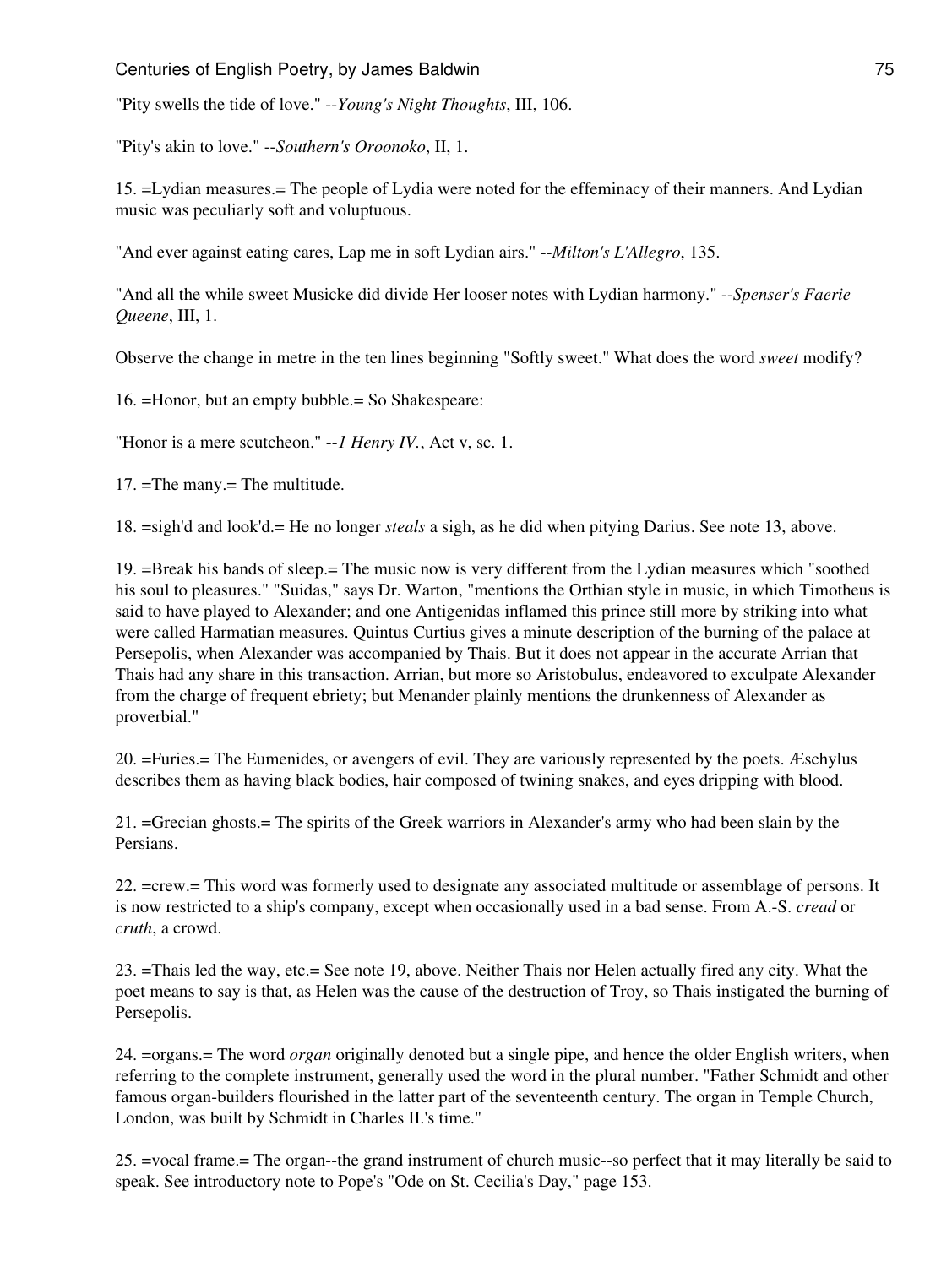26. St. Cecilia, according to the story in the "Golden Legend," was under the immediate protection of an angel. But it was not her sweet playing, but her spotless purity, that brought the angel to earth, not to listen, but to be "a heavenly guard."

Compare these last four lines with those at the close of Pope's Ode.

Dr. Warton says of "Alexander's Feast": "If Dryden had never written anything but this ode, his name would have been immortal, as would that of Gray, if he had never written anything but his 'Bard.' It is difficult to find new terms to express our admiration of the variety, richness, and melody of its numbers; the force, beauty, and distinctness of its images; the succession of so many different passions and feelings; and the matchless perspicuity of its diction. No particle of it can be wished away, but the epigrammatic turn of the four concluding lines."

Hallam says: "This ode has a few lines mingled with a far greater number ill conceived and ill expressed; the whole composition has that spirit which Dryden hardly ever wanted, but it is too faulty for high praise. It used to pass for the best work of Dryden and the best ode in the language. But few lines are highly poetical, and some sink to the level of a common drinking song. It has the defects as well as the merits of that poetry which is written for musical accompaniment."

### THE FIRE OF LONDON.

### [FROM "ANNUS MIRABILIS."]

Such was the rise of this prodigious fire,{1} Which, in mean buildings first obscurely bred, From thence did soon to open streets aspire, And straight to palaces and temples spread.

The diligence of trades, and noiseful gain, And luxury, more late, asleep were laid; All was the Night's, and in her silent reign No sound the rest of Nature did invade.

In this deep quiet, from what source unknown,{2} Those seeds of fire their fatal birth disclose; And first few scattering sparks about were blown, Big with the flames that to our ruin rose.

Then in some close-pent room it crept along, And, smouldering as it went, in silence fed; Till the infant monster, with devouring strong, Walk'd boldly upright with exalted head.

Now, like some rich or mighty murderer, Too great for prison which he breaks with gold, Who fresher for new mischiefs does appear, And dares the world to tax him with the old,

So scapes the insulting fire his narrow jail, And makes small outlets into open air; There the fierce winds his tender force assail, And beat him downward to his first repair.

The winds, like crafty courtesans, withheld His flames from burning but to blow them more: And, every fresh attempt, he is repell'd With faint denials, weaker than before.

And now, no longer letted  $\{3\}$  of his prey, He leaps up at it with enraged desire, O'erlooks the neighbors with a wide survey, And nods at every house his threatening fire.

The ghosts of traitors from the Bridge{4} descend, With bold fanatic spectres to rejoice; About the fire into a dance they bend, And sing their sabbath notes with feeble voice.

Our guardian angel saw them where they sate, Above the palace of our slumbering King; He sighed, abandoning his charge to Fate, And drooping oft look'd back upon the wing.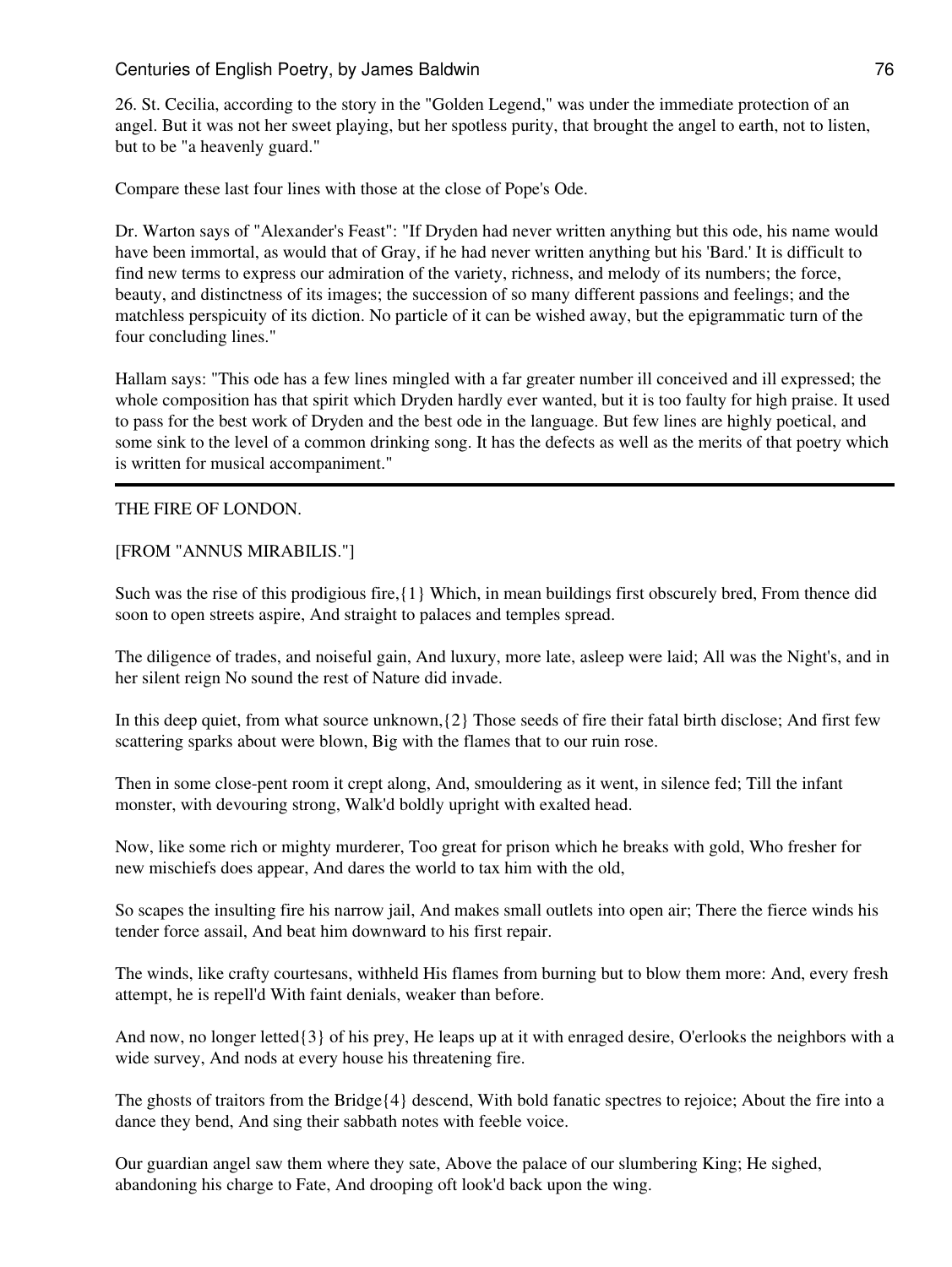At length the crackling noise and dreadful blaze Call'd up some waking lover to the sight; And long it was ere he the rest could raise, Whose heavy eyelids yet were full of night.

The next to danger, hot pursued by fate, Half-clothed, half-naked, hastily retire; And frighted mothers strike their breasts too late For helpless infants left amidst the fire.

Their cries soon waken all the dwellers near; Now murmuring noises rise in every street; The more remote run stumbling with their fear, And in the dark men justle as they meet.

So weary bees in little cells repose; But if night-robbers lift the well-stored hive, An humming through their waxen city grows, And out upon each other's wings they drive.  $\{5\}$ 

Now streets grow throng'd and busy as by day; Some run for buckets to the hallow'd quire; Some cut the pipes, and some the engines play, And some more bold mount ladders to the fire.

In vain; for from the east a Belgian wind His hostile breath through the dry rafters sent; The flames impell'd soon left their foes behind, And forward with a wanton fury went.

A key{6} of fire ran all along the shore, And lighten'd all the river with a blaze; The waken'd tides began again to roar, And wondering fish in shining waters gaze.

Old Father Thames rais'd up his reverend head, But fear'd the fate of Simois{7} would return; Deep in his ooze he sought his sedgy bed, And shrank his waters back into his urn.

The fire meantime walks in a broader gross;{8} To either hand his wings he opens wide; He wades the streets, and straight he reaches cross, And plays his longing flames on the other side.

At first they warm, then scorch, and then they take; Now with long necks from side to side they feed; At length, grown strong, their mother-fire forsake, And a new colony of flames succeed.

To every nobler portion of the town The curling billows roll their restless tide; In parties now they straggle up and down, As armies unopposed for prey divide.

One mighty squadron, with a sidewind sped, Through narrow lanes his cumber'd fire does haste, By powerful charms of gold and silver led The Lombard bankers and the Change to waste.

Another backward to the Tower would go, And slowly eats his way against the wind; But the main body of the marching foe Against the imperial palace is design'd.

Now day appears; and with the day the King, Whose early care had robb'd him of his rest; Far off the cracks of falling houses ring, And shrieks of subjects pierce his tender breast.

Near as he draws, thick harbingers of smoke With gloomy pillars cover all the place; Whose little intervals of night are broke By sparks that drive against his sacred face.

More than his guards his sorrows made him known, And pious tears which down his cheeks did shower; The wretched in his grief forgot their own; So much the pity of a king has power.

He wept the flames of what he lov'd so well, And what so well had merited his love; For never prince in grace did more excel, Or royal city more in duty strove.

NOTES.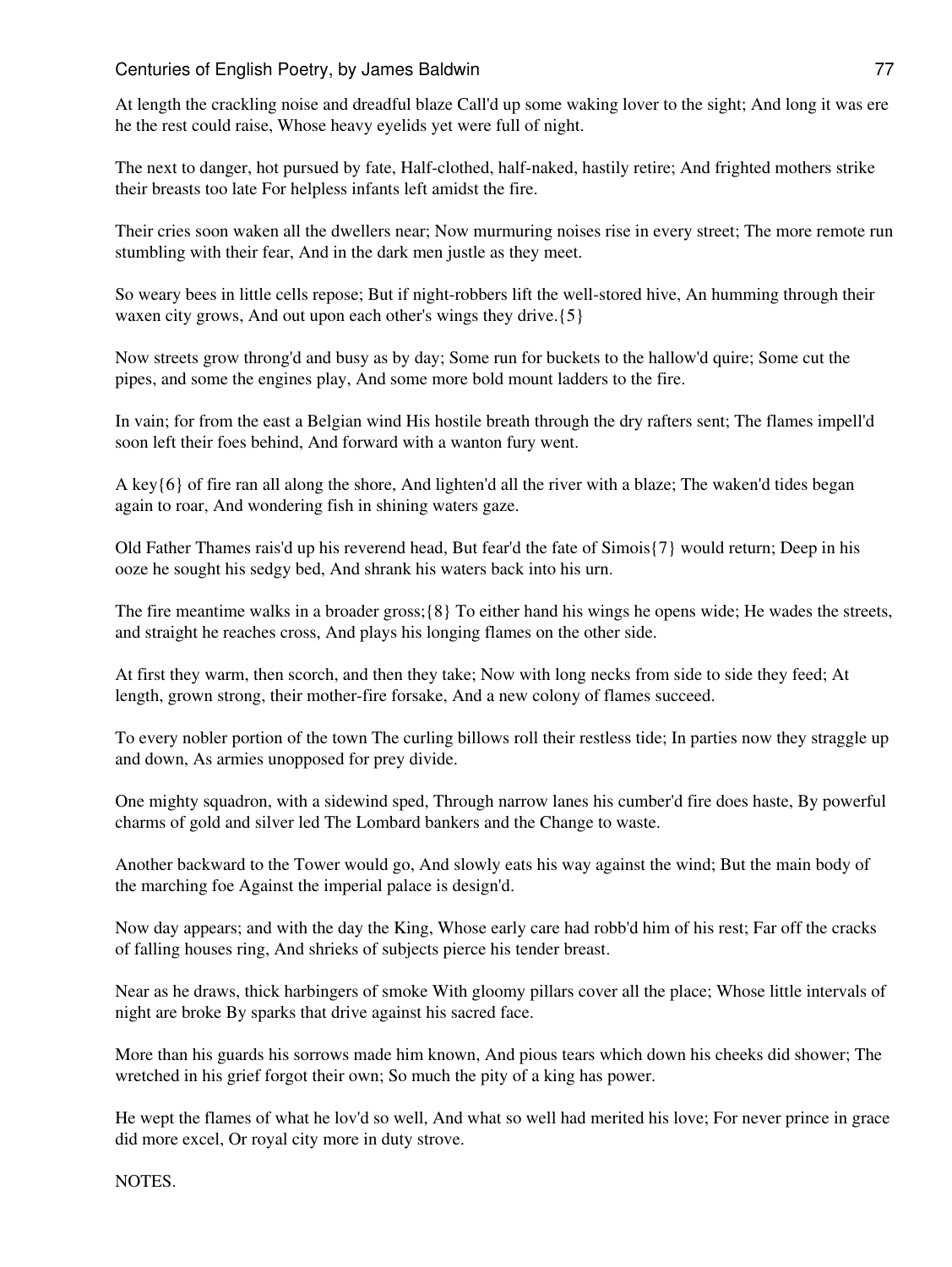This selection from Dryden's long and very tedious poem, "Annus Mirabilis, the year of Wonders, 1666," is given here as a specimen of that kind of mechanical versification so popular in the latter half of the seventeenth century. "That part of my poem which describes the Fire," says Dryden, "I owe first to the piety and fatherly affection of our monarch to his suffering subjects; and, in the second place, to the courage, loyalty, and magnanimity of the city; both of which were so conspicuous that I have wanted words to celebrate them as they deserve. And I have chosen to write my poem in quatrains or stanzas of four in alternate rhyme, because I have ever judged them more noble, and of greater dignity, both for the sound and number, than any other verse in use amongst us." This opinion, however, was certainly not long maintained by the poet, for he never afterward practised that form of versification which he has here praised.

1. =this prodigious fire.= A half sheet published immediately after the Great Fire contains this account of the catastrophe which Dryden describes in his verses:

"On Sunday, the second of September, this present year 1666, about one o'clock in the morning, there happened a sad and deplorable fire in *Pudding-lane* near *New Fish-street*; which, falling out in a part of the city so close built with wooden houses . . . in a short time became too big to be mastered by any engines or working near it. . . . It continued all Monday and Tuesday with such impetuosity, that it consumed houses and churches all the way to *St. Dunstan's Church*, in *Fleet-street*; at which time, by the favour of God, the wind slackened; and that night, by the vigilancy, industry, and indefatigable pains of his Majesty and his Royal Highness, calling upon all people, and encouraging them by their personal assistances, a stop was put to the fire in Fleet-street, etc. But on Wednesday night it suddenly broke out afresh in the *Inner Temple*. His Royal Highness in person fortunately watching there that night, by his care, diligence, great labour, and seasonable commands for the blowing up, with gunpowder, some of the said buildings, it was most happily before day extinguished."

2. =source unknown.= "It was ascribed by the rage of the people either to the Republicans or the Catholics, especially the latter. An inscription on the monument, intended to perpetuate this groundless suspicion, was erased by James II., but restored at the Revolution."--*Warton.*

3. =letted.= Hindered. This use of the word *let* is now obsolete, except in the phrase, "Without let or hindrance." It was frequently employed by the older writers.

"What lets but one may enter?"--*Shakespeare.*

4. =the Bridge.= The heads of traitors were displayed on London Bridge. "How inferior is this passage," says Dr. Dodd, "to Milton's animated description of the wild ceremonies of Moloch, which Dryden, however, seems to have here had in mind." See "Ode on the Nativity," stanza xxiii.

5. The simile in this stanza was doubtless intended to be very effective.

- 6. =key.= Quay. A bank, or ledge.
- 7. =Simois.= See Homer's "Iliad," Bk. XXI.

 $8. = \text{gross} = \text{Bulk}.$ 

#### REASON AND RELIGION.

#### [FROM "RELIGIO LAICI."]

Dim as the borrow'd beams of moon and stars To lonely, weary, wand'ring travellers, Is Reason to the soul: and as on high, Those rolling fires discover but the sky, Not light us here; so Reason's glimmering ray Was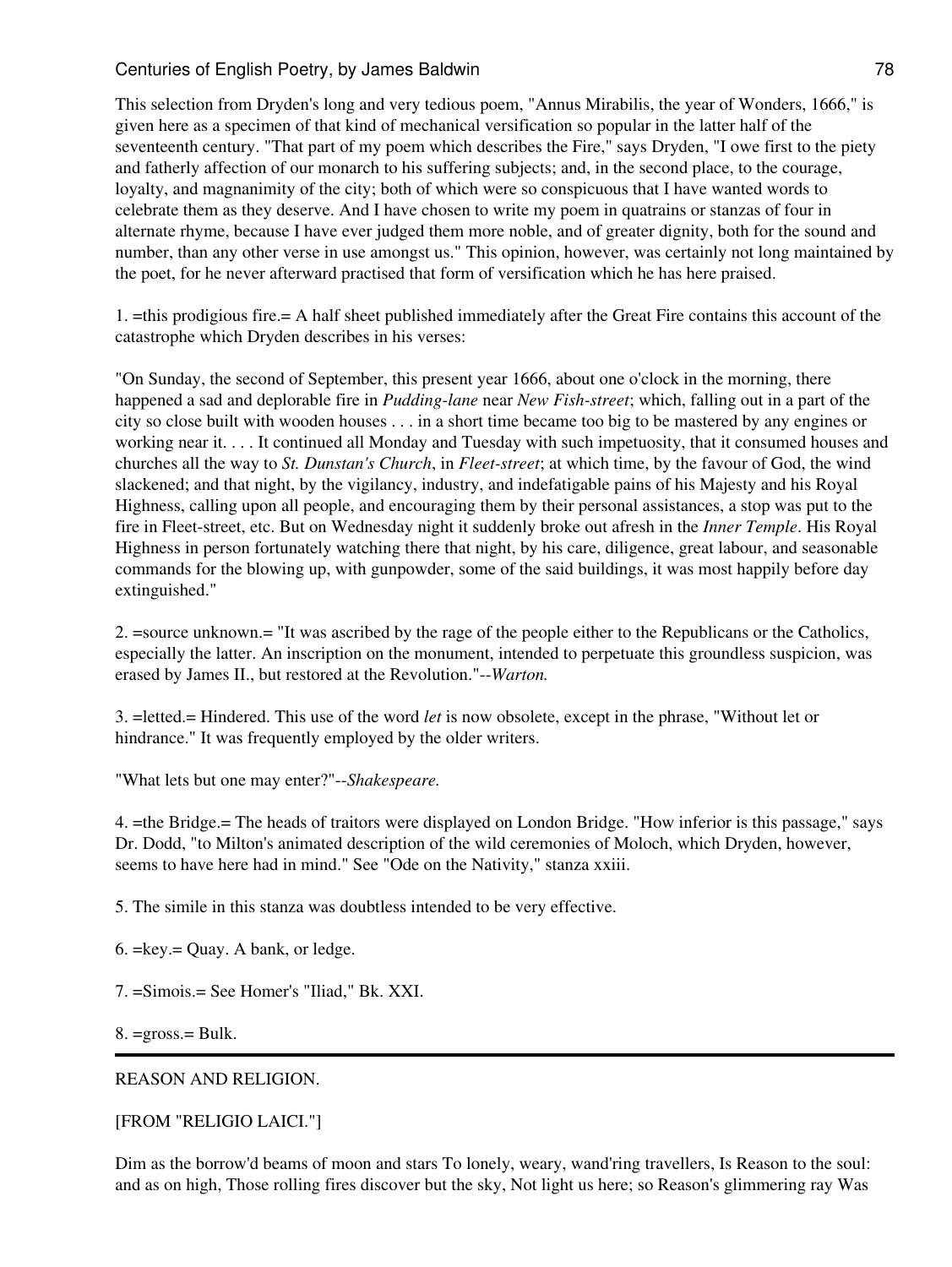lent, not to assure our doubtful way, But guide us upward to a better day. And as those nightly tapers disappear, When day's bright lord ascends our hemisphere; So pale grows Reason at Religion's sight; So dies, and so dissolves in supernatural light. Some few whose light shone brighter, have been led From cause to cause, to nature's secret head; And found that one first principle must be, But what, or who, that Universal HE; Whether some soul incompassing this ball, Unmade, unmov'd, yet making, moving all, Or various atoms' interfering dance Leap'd into form, the noble work of chance, Or this great All was from eternity-- Not even the Stagirite himself could see, And Epicurus guess'd as well as he; As blindly groped they for a future state, As rashly judged of providence and fate. In this wild maze their vain endeavors end: How can the less the greater comprehend? Or finite Reason reach Infinity? For what could fathom God were more than He.

#### BIOGRAPHICAL NOTE.

JOHN DRYDEN was born on the 9th of August, 1631, at Aldwincle All Saints, near Oundle in Northamptonshire. He was educated at Westminster School, under the famous Dr. Busby, and at Trinity College, Cambridge. At the age of twenty-six he went up to London with the intention of devoting himself to literature and politics. During the brief remaining years of the Commonwealth (1657-1660) he was nominally a friend to the Puritan party; and one of the first poems written by him was a series of "Heroic Stanzas on the Death of Oliver Cromwell." At the Restoration he at once espoused the cause of the Royalists; and his recent panegyric on the Protector did not prevent him from writing a poem, "Astræa Redux," in honor of the return of Charles the Second. In 1663 he married the Lady Elizabeth Howard, a daughter of the Earl of Berkshire, a Royalist nobleman. For several years he devoted himself chiefly to the writing of plays,--comedies, tragedies, and tragi-comedies. The comedies he wrote in prose; the earliest tragedies in blank verse, followed by several in rhyme, and, after these, others in blank verse. In 1670 he was appointed Poet-Laureate. In 1681, when nearly fifty years old, by the publication of "Absalom and Achitophel," he suddenly became famous as a satirical poet. He soon afterwards wrote "The Medal," another satire, directed against the Earl of Shaftesbury, and "Mac Flecknoe," aimed at Shadwell, the chief poet of the Opposition. At about the same time he produced "Religio Laici," a didactic poem explaining his religious opinions and defending the Church of England against dissenters, atheists, and Catholics. Not long after the accession of James II., Dryden, true to his policy of being always on the side of the ruling party, became a Catholic, and wrote "The Hind and the Panther," in which he eulogized many things that, in the former poem, he had ridiculed. His political career ended with the overthrow of James II., in 1688; but his literary activity continued unabated. The last years of his life were occupied in translating the works of Persius and Juvenal and the Æneid of Virgil. In 1697 he wrote "Alexander's Feast"; and his "modernizations" of some of Chaucer's poems appeared in 1700, the year of his death.

"If there is grandeur in the pomp of kings and the march of hosts," says A. W. Ward, "in the 'trumpet's loud clangor' and in tapestries and carpetings of velvet and gold, Dryden is to be ranked with the grandest of English poets. The irresistible impetus of an invective which never falls short or flat, and the savor of a satire which never seems dull or stale, give him an undisputed place among the most glorious of English wits."

"His descriptive power was of the highest," says Hales. "Our literature has in it no more vigorous portrait-gallery than that he has bequeathed it. His power of expression is beyond praise. There is always a singular *fitness* in his language: he uses always the right word. He is one of our greatest masters of metre: metre was, in fact, no restraint to him, but rather it seems to have given him freedom. It has been observed that he argues better in verse than in prose; verse was the natural costume of his thoughts."

Professor Masson says: "Not only is Dryden the largest figure in one era of our literature: he is a very considerable figure also in our literature as a whole. Of all that he wrote, however, there is but a comparatively small portion that has won for itself a permanent place in our literature."

=Other Poems to be Read:= Absalom and Achitophel; Mac Flecknoe; Religio Laici; Threnodia Augustalis.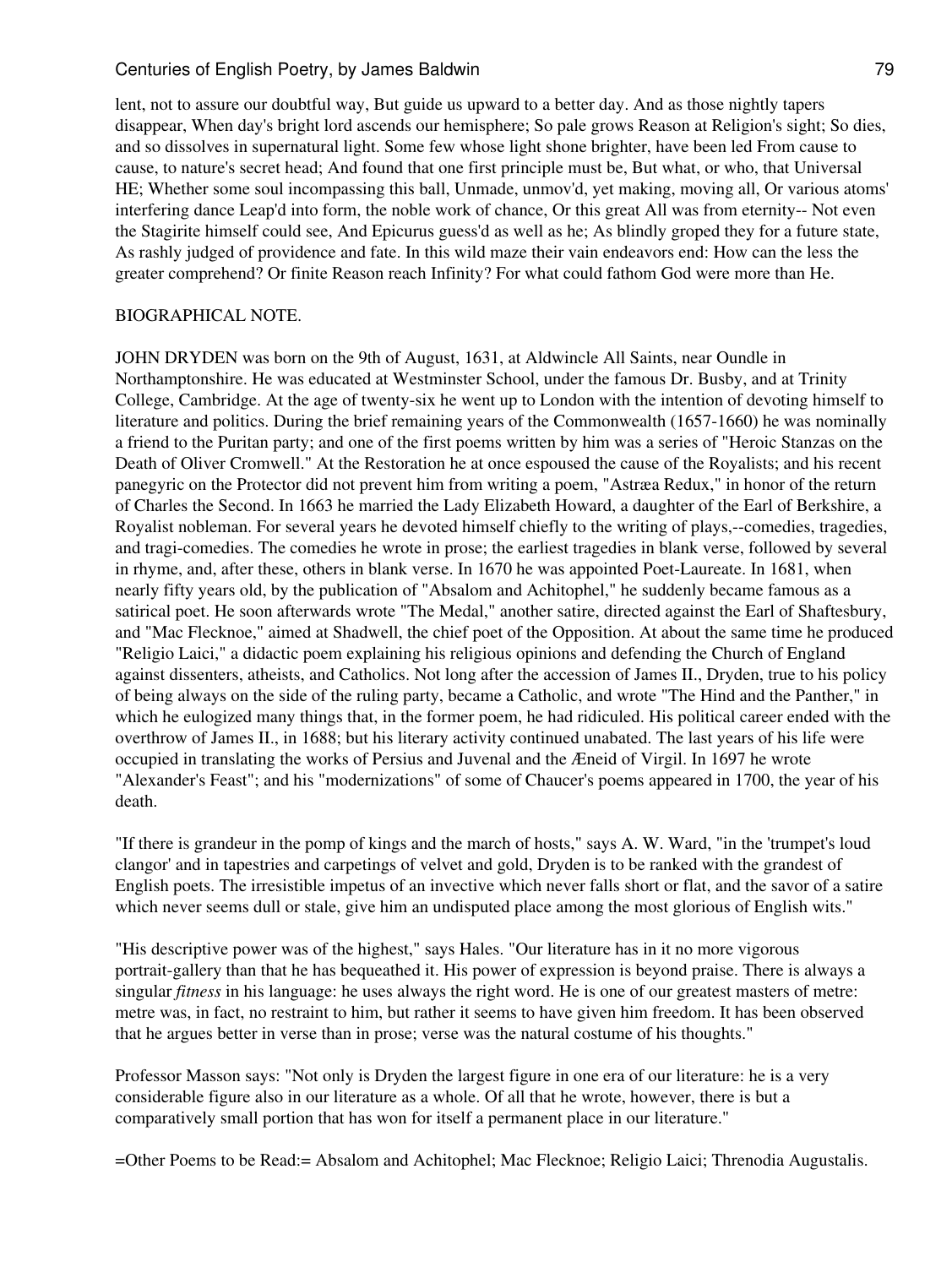REFERENCES: Johnson's *Lives of the Poets*; Hazlitt's *English Poets*; Lowell's *Among My Books*; Macaulay's *Essay on John Dryden*; Taine's *English Literature*; Masson's *Three Devils and Other Essays*; Thackeray's *English Humorists*.

## John Milton.

# ON THE MORNING OF CHRIST'S NATIVITY.

## I.

This is the month, and this the happy morn, Wherein the Son of Heav'ns eternal King, Of wedded Maid and Virgin mother born, Our great redemption from above did bring: For so the holy Sages once did sing: That he our deadly forfeit should release,{1} And with his Father work us a perpetual peace.

## II.

The glorious form, that light unsufferable, And that far-beaming blaze of majesty, Wherewith he wont{2} at Heav'ns high council-table To sit the midst of Trinal Unity, He laid aside; and, here with us to be, Forsook the courts of everlasting day, And chose with us a darksome house of mortal clay.{3}

## III.

Say, heav'nly muse, shall not thy sacred vein Afford a present to the Infant God? Hast thou no vers, no hymn, or solemn strein To welcome him to this his new abode Now while the Heav'n by the suns team untrod Hath took no print of the approaching light, And all the spangled host keep watch in squadrons bright?

## IV.

See how from far upon the eastern rode The star-led Wisards {4} haste with odours sweet; O run, prevent {5} them with thy humble ode, And lay it lowly at his blessed feet; Have thou the honour first thy Lord to greet, And join thy voice unto the angel quire,{6} From out his secret altar toucht with hallow'd fire.

## THE HYMN.

I.

It was the winter wilde While the Heav'n-born childe All meanly wrapt in the rude manger lies; Nature in aw of him Had doff't her gaudy trim, With her great Master so to sympathize: It was no season then for her To wanton with the sun her lusty paramour.  $\{7\}$ 

## II.

Onely with speeches fair She woo's the gentle air To hide her guilty front with innocent snow, And on her naked shame, Pollute with sinfull blame, The saintly veil of maiden{8} white to throw: Confounded that her Makers eyes Should look so near upon her foul deformities.

## III.

But he, her fears to cease, Sent down the meek-eyed Peace, She, crown'd with olive green, came softly sliding Down through the turning sphear,{9} His ready harbinger,{10} With turtle{11} wing the amorous clouds dividing, And, waving wide her mirtle wand, She strikes a universall peace{12} through sea and land.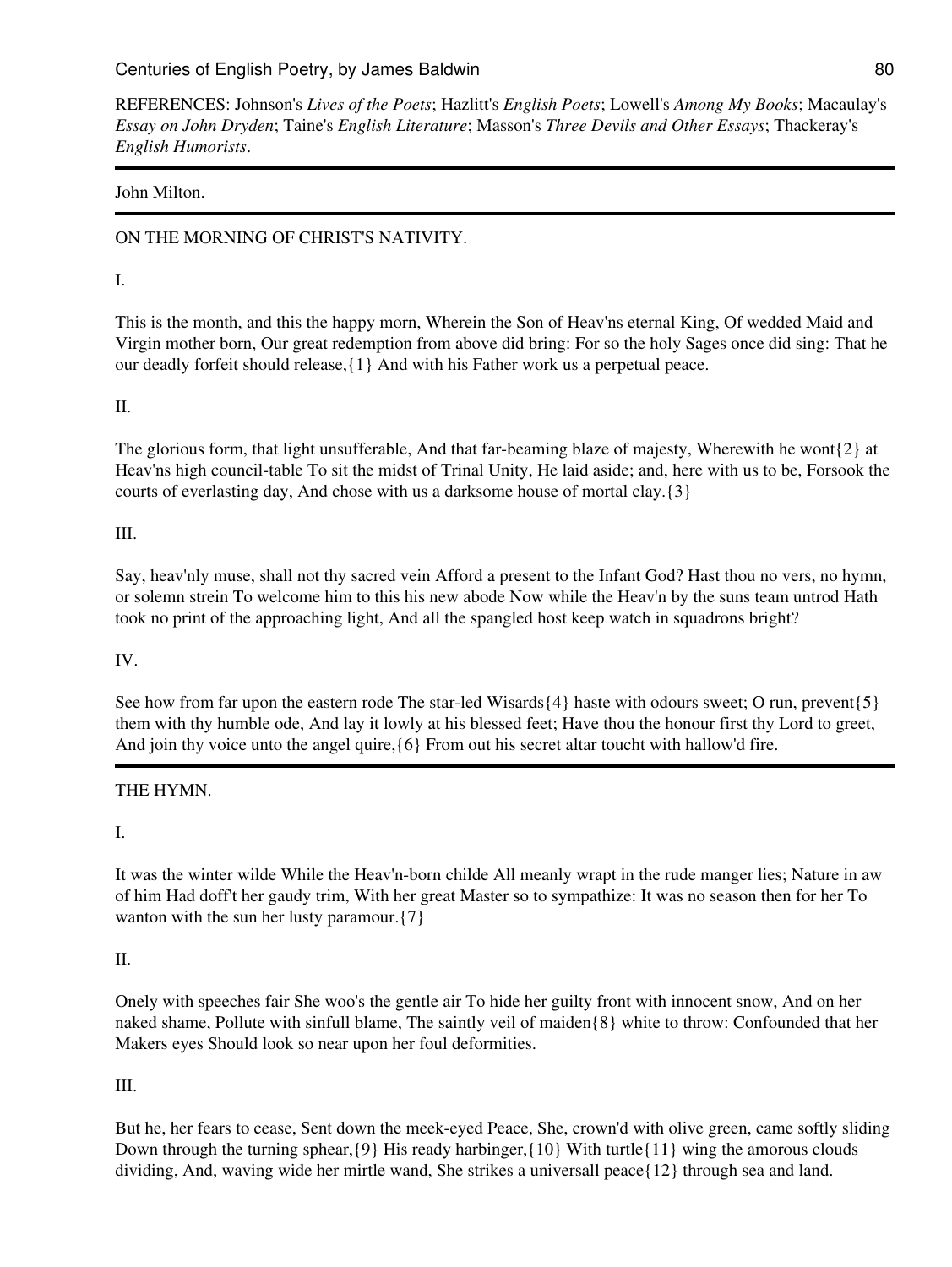## IV.

No war, or battails sound, Was heard the world around; The idle spear and shield were high up hung; The hooked chariot{13} stood Unstain'd with hostile blood; The trumpet spake not to the armed throng; And kings sate still with awfull eye,{14} As if they surely knew their sovran Lord was by.

## V.

But peacefull was the night Wherein the Prince of Light His raign of peace upon the earth began; The windes, with wonder whist, {15} Smoothly the waters kist, Whispering new joyes to the milde ocean, Who now hath quite forgot to rave, While birds of calm sit brooding on the charmed wave.

### VI.

The stars, with deep amaze, Stand fixt in stedfast gaze, Bending one way their precious influence,{16} And will not take their flight For $\{17\}$  all the morning light Or Lucifer $\{18\}$  that often warn'd them thence; But in their glimmering orbs did glow, Untill their Lord himself bespake, and bid them go.

### VII.

And, though the shady Gloom Had given day her room, The sun himself withheld his wonted speed, And hid his head for shame, As his inferiour flame The new-enlightn'd world no more should need; He saw a greater sun appear Than his bright throne or burning axle-tree{19} could bear.

### VIII.

The shepherds on the lawn $\{20\}$  Or ere $\{21\}$  the point of dawn Sate simply chatting in a rustick row; Full little thought they than That the mighty Pan{22} Was kindly com to live with them below; Perhaps their loves, or else their sheep, Was all that did their silly{23} thoughts so busie keep.

## IX.

When such musick sweet Their hearts and ears did greet As never was by mortall finger strook,  $\{24\}$  Divinely warbled voice Answering the stringed noise $\{25\}$  As all their souls in blissfull rapture took; The air, such pleasure loth to lose, With thousand echo's still prolongs each heav'nly close.{26}

#### X.

Nature that heard such sound Beneath the hollow round{27} Of Cynthia's seat the airy region thrilling, Now was almost won To think her part was don, And that her raign had here its{28} last fulfilling; She knew such harmony alone Could hold all Heav'n and Earth in happier union.

#### XI.

At last surrounds their sight A globe of circular light, That with long beams the shame-fac't Night array'd; The helmed Cherubim,{29} The sworded Seraphim Are seen in glittering ranks with wings displaied, Harping in loud and solemn quire With unexpressive{30} notes to Heav'n's new-born Heir.

#### XII.

Such musick (as 'tis said) Before was never made But when of old the sons of Morning sung,{31} While the Creator great His constellation set, And the well-ballanc't world on hinges{32} hung, And cast the dark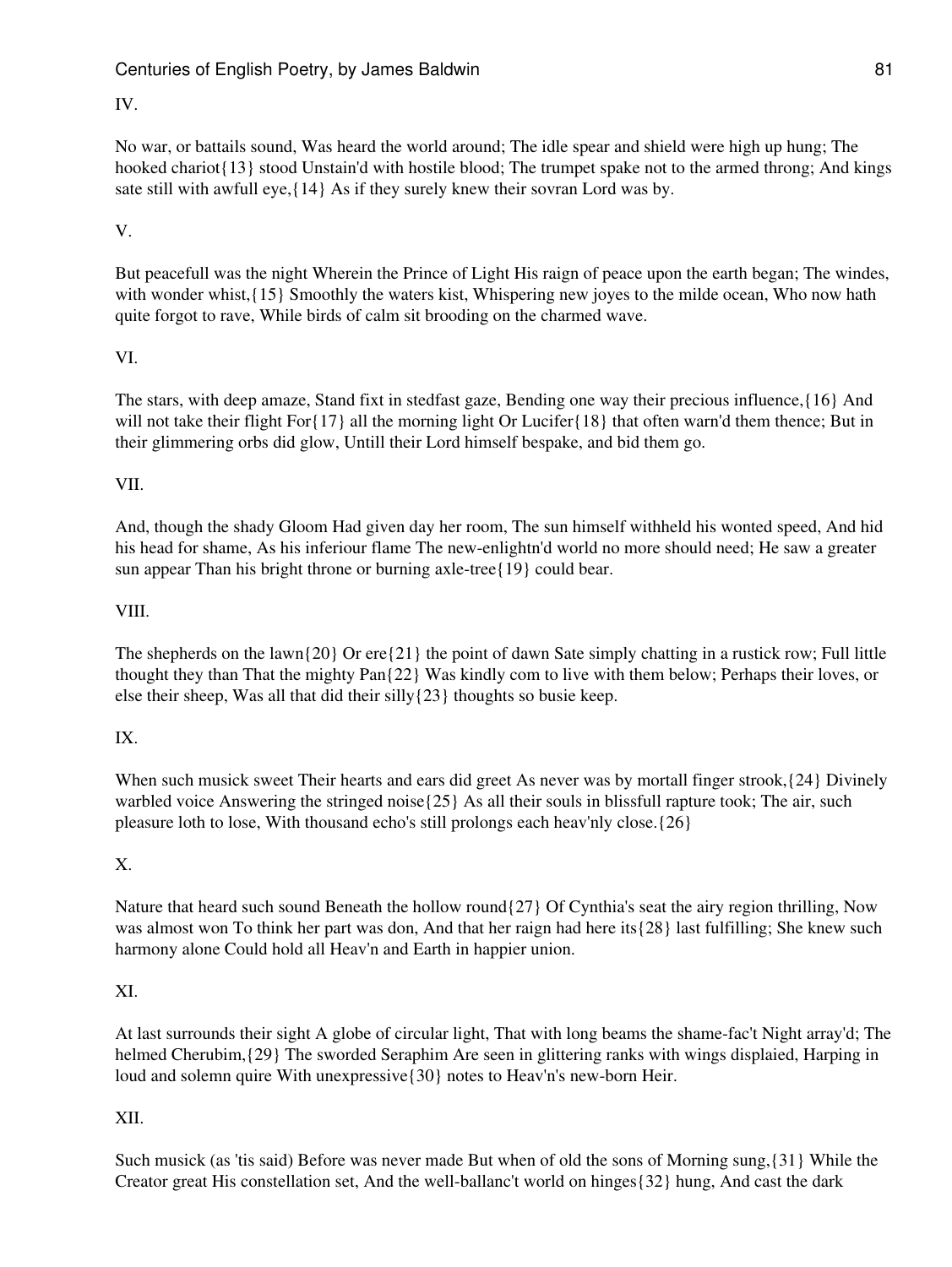foundations deep, And bid the weltring{33} waves their oozy channel keep.

## XIII.

Ring out, ye crystall sphears;{34} Once bless our humane ears (If ye have power to touch our senses so), And let your silver chime Move in melodious time, And let the base of Heav'ns deep organ blow, And with your ninefold harmony Make up full consort{35} to th' angelike symphony.

## XIV.

For, if such holy song Enwrap our fancy long, Time will run back and fetch the age of Gold;{36} And speckl'd Vanity Will sicken soon and die, And leprous sin will melt from earthly mould;{37} And Hell itself will pass away, And leave her ${38}$  dolorous mansions to the peering day.

## XV.

Yea, Truth and Justice then Will down return to men, Orb'd in a rainbow; and, like glories wearing, Mercy will set between, Thron'd in celestiall sheen, With radiant feet the tissued clouds down stearing; And Heav'n, as at som festivall, Will open wide the gates of her high palace hall.{39}

## XVI.

But wisest Fate sayes no; This must not yet be so; The Babe lies yet in smiling infancy, That on the bitter cross{40} Must redeem our loss, So both himself and us to glorifie; Yet first to those ychain'd{41} in sleep The wakefull trump $\{42\}$  of doom must thunder through the deep.

## XVII.

With such a horrid clang As on Mount Sinai rang,  $\{43\}$  While the red fire and smould'ring clouds out brake; The aged Earth, agast, With terrour of that blast, Shall from the surface to the center shake; When at the worlds last session{44} The dreadfull Judge in middle air shall spread his throne.

## XVIII.

And then at last our bliss Full and perfect is, But now begins; for from this happy day, Th' old Dragon{45} under ground, In straiter limits bound, Not half so far casts his usurped sway; And, wroth to see his kingdom fail, Swindges{46} the scaly horrour of his foulded tail.

## XIX.

The oracles are dumm;{47} No voice or hideous humm Runs through the arched roof in words deceiving. Apollo from his shrine Can no more divine, With hollow shreik the steep of Delphos{48} leaving. No nightly trance, or breathed spell, Inspires the pale-ey'd Priest from the prophetic cell.

## XX.

The lonely mountains o'er And the resounding shore A voice of weeping{49} heard and loud lament; From haunted spring and dale Edged with poplar pale The parting{50} Genius is with sighing sent; With floure-inwov'n tresses torn The nimphs in twilight shade of tangled thickets mourn.

XXI.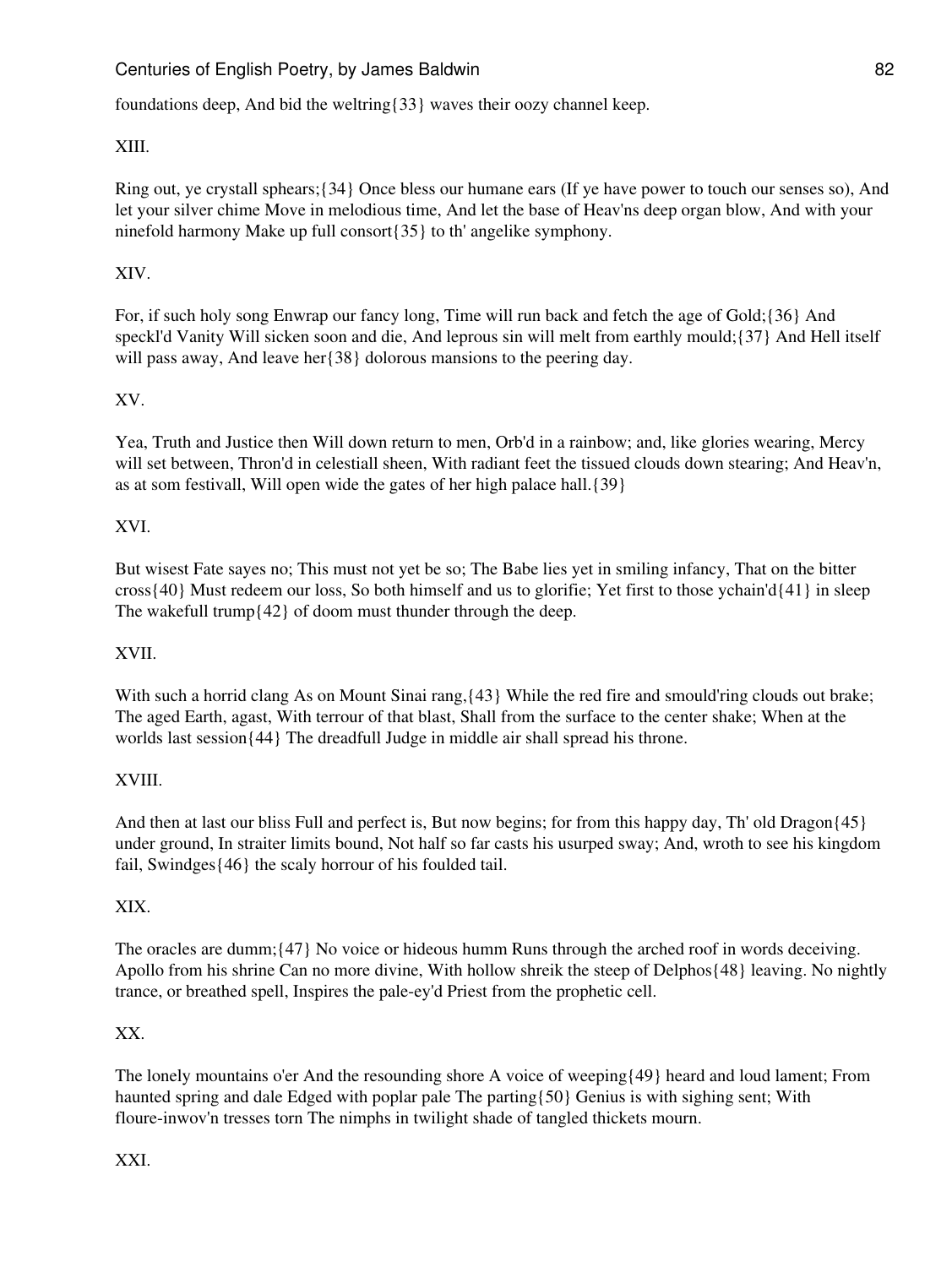In consecrated earth, And on the holy hearth{51} The Lars and Lemures moan with midnight plaint In urns and altars round, A drear and dying sound Affrights the Flamins{52} at their service quaint And the chill marble seems to sweat, While each peculiar power forgoes{53} his wonted seat.

## XXII.

Peor and Baälim{54} Forsake their temples dim, With that twise batter'd god{55} of Palestine; And mooned Ashtaroth, Heav'ns queen and mother both, Now sits not girt with tapers holy shine; The Lybic Hammon shrinks his horn; In vain the Tyrian maids their wounded Thammuz mourn;{56}

## XXIII.

And sullen Moloch, fled, Hath left in shadows dred{57} His burning idol all of blackest hue; In vain with cymbals ring They call the grisly{58} King In dismall dance about the furnace blue; The brutish{59} gods of Nile as fast, Isis, and Orus, and the dog Anubis last.

## XXIV.

Nor is Osiris seen In Memphian grove or green Trampling the unshowr'd grass{60} with lowings loud, Nor can he be at rest Within his sacred chest; Naught but profoundest hell can be his shroud; In vain with timbrel'd anthems dark The sable-stoled sorcerers bear his worshipt ark.

## XXV.

He feels from Judas land The dredded Infants hand; The rayes of Bethlehem blind his dusky eyn;{61} Nor all the gods beside Longer dare abide, Not Typhon huge ending in snaky twine: Our Babe, to show his Godhead true, Can in his swaddling bands controul the damned crew.

#### XXVI.

So, when the Sun in bed,{62} Curtain'd with cloudy red Pillows his chin upon an orient wave, The flocking shadows pale Troop to th' infernal jail; Each fetter'd ghost slips to his severall grave; And the yellow-skirted Fayes Fly after the night-steeds, leaving their moon-lov'd maze.

## XXVII.

But see the Virgin blest Hath laid her Babe to rest; Time is our tedious song should here have ending; Heav'ns youngest teemed{63} star Hath fixt her polish'd car, Her sleeping Lord with handmaid lamp attending; And all about the courtly stable Bright-harness'd angels sit in order serviceable.{64}

### NOTES.

This poem was begun by Milton on Christmas day, 1629. He had then just completed his twenty-first year, and was still an undergraduate at Christ's College, Cambridge. From certain fragments and other evidence, it is believed that he contemplated writing a series of poems on great Christian events in a similar way. This is the first poem of importance which he wrote. Hallam speaks of it as perhaps the finest lyric of its kind in the English language. "A grandeur, a simplicity, a breadth of manner, an imagination at once elevated and restrained by the subject, reign throughout it. If Pindar is a model of lyric poetry, it would be hard to name any other ode so truly Pindaric; but more has naturally been derived from the Scriptures."

1. =our deadly forfeit should release.= Should remit the penalty of death pronounced against us. Shakespeare has a similar use of the word "forfeit."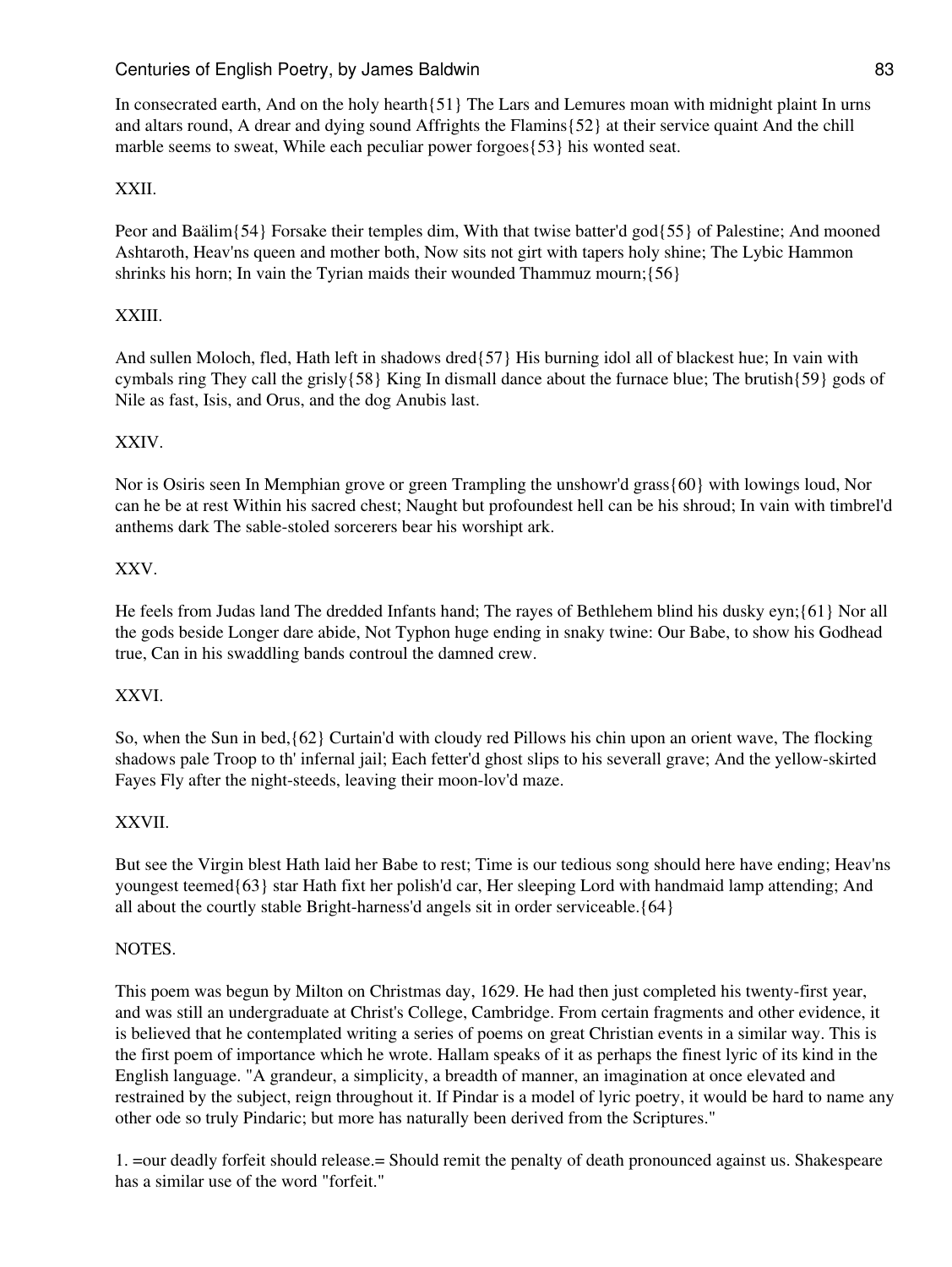"Thy slanders I forgive, and therewithal Remit thy other forfeits." --*Measure for Measure*, Act v, sc. 1.

2. =wont.= The past tense of the A.-S. verb *wunian*, to persist, to continue, to be accustomed. Now used only in connection with some form of the auxiliary verb *be*.

3. Explain the meaning of each word in this line, and of the whole line. The next two stanzas comprise an invocation to the Muse of Poetry. See note 1, page 153.

4. =Wisards.= Wizards. Wise men. The word was originally used in this sense, and not with the depreciatory meaning of "magician," as at present. Spenser says:

"Therefore the antique wizards well invented That Venus of the fomy sea was bred,"

meaning by "antique wizards" ancient philosophers.

5. =prevent.= Go before; the original meaning of the word, from Lat. *præ*, before, and *venio*, to go or come.

"I prevented the dawning of the morning."--*Psalm* cxix. 147.

"I will have nothing to hinder me in the morning, for I will prevent the sun rising."--*Izaak Walton*, *Compleat Angler*.

6. =angel quire.= "And suddenly there was with the angel a multitude of the heavenly host praising God."--*Luke* ii, 13.

7. =paramour.= See note 9, page 80.

8. =maiden.= Pure, innocent, unpolluted. Compare

"When I am dead, strew me o'er With maiden flowers." --*Shakespeare*, *Henry VIII*, Act iv, sc. 2.

9. =turning sphear.= The Ptolemaic system of astronomy taught that the earth was the centre of the universe, and that all the heavenly bodies revolved about it, being fixed in a complicated framework, or series of hollow crystalline spheres moving one within the other. The "turning sphear" is here this entire system of revolving spheres. See note 34, below.

10. =harbinger.= One who provides a resting-place for a superior person. It was the duty of the king's harbinger, when the court removed from one place to another, to provide lodgings for the king's retinue. Derived from *harbor*, *harborage*. The word "harbor" is from A.-S. *here*, army, and *beorg*, a refuge. Others derive the word from *har*, a message, and *bringer*--hence, one who brings a message, a herald.

Parkes's *Topography of Hampstead*, 1818, contains the following:

"The office of harbinger still exists in the Royal Household, the nominal duty of the officer being to ride one stage onward before the king on his progress, to provide lodging and provision for the court."

The last knight-harbinger was Sir Henry Rycroft (appointed in 1816, died October, 1846, aged eighty). The office became extinct at his death.

11. =turtle.= Commonly *turtle-dove*. For history of the word as now applied to the tortoise, see Worcester's Dictionary.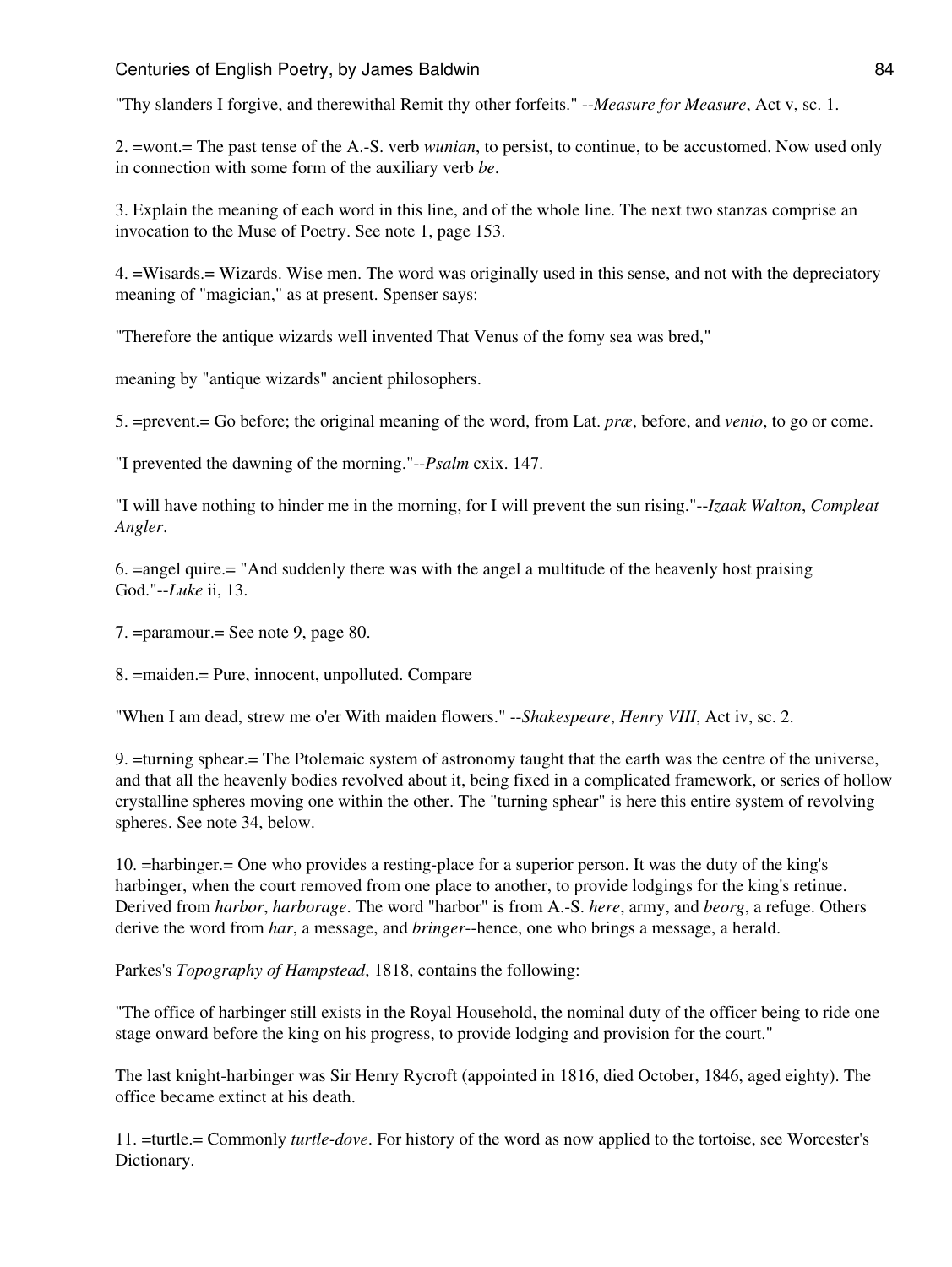12. =universall peace.= About the time of the birth of Christ there was peace throughout the Roman Empire, and the temple of Janus was shut.

13. =hooked chariot.= The war-chariot armed with scythes, a Celtic invention adopted by the Romans.

14. =awfull eye.= We would say, "awe-filled eyes."

=sovran.= Old French *souverain*. Some derive it from Lat. *supra*, above, and *regno*, to reign.

15. =whist.= Hushed. This word, now used as a sort of interjection commanding silence, seems to have had in earlier English more of a verbal meaning, as Spenser in "The Faerie Queene," VII, vii, 59:

"So was the Titaness put downe and whist."

It also meant *to keep silent*, as in Surrey's "Virgil":

"They whisted all, with fixed face intent."

A game of cards in which the players are supposed to keep silent is called whist.

=birds of calm.= Halcyons. See note 1, page 78.

16. =influence.= From Lat. *in*, into, and *fluo*, to flow. This word, until a comparatively modern date, was always used with respect to the supposed mysterious rays or aspects flowing from the stars to the earth, and thus having a strange power over the fortunes of men. "Canst thou bind the sweet influences of the Pleiades?"--*Job* xxviii. 31.

"Happy constellations on that hour Shed their selectest influences." --*Paradise Lost*, VIII, 512.

17. =For.= Notwithstanding.

18. =Lucifer.= The morning star. The idea of Lucifer appearing to warn the stars of the approach of the sun is a happy figure. See note 7, page 80.

19. =axle-tree.= Axis. *Tree* in O. E. is used to signify beam. We still have *single-tree*, *double-tree*, *whiffle-tree*, etc. Compare "Comus," 95:

"The gilded car of day His glowing axle doth allay."

20. =lawn.= Used in its original sense of a pasture, or open, grassy space. Formerly *laund*. Similarly we have *lane*, an open passage between houses or fields.

21. =Or ere.= *Or* is here used in its old sense, meaning *before*, from A.-S. *ær*. *Ere* = e'er, ever. Compare Ecclesiastes xii. 6: "Or ever the silver cord be loosed." Also "King Lear," Act ii, sc. 4:

"But this heart Shall break into a hundred thousand flaws Or ere I'll weep."

22. =Pan.= See note, page 72. The application of the name *Pan* to Christ is evidently derived from Spenser. See "Shepheards Calendar," July:

"And such, I ween, the brethren were That came from Canaän, The brethren Twelve, that kept yfere The flocks of mightie Pan."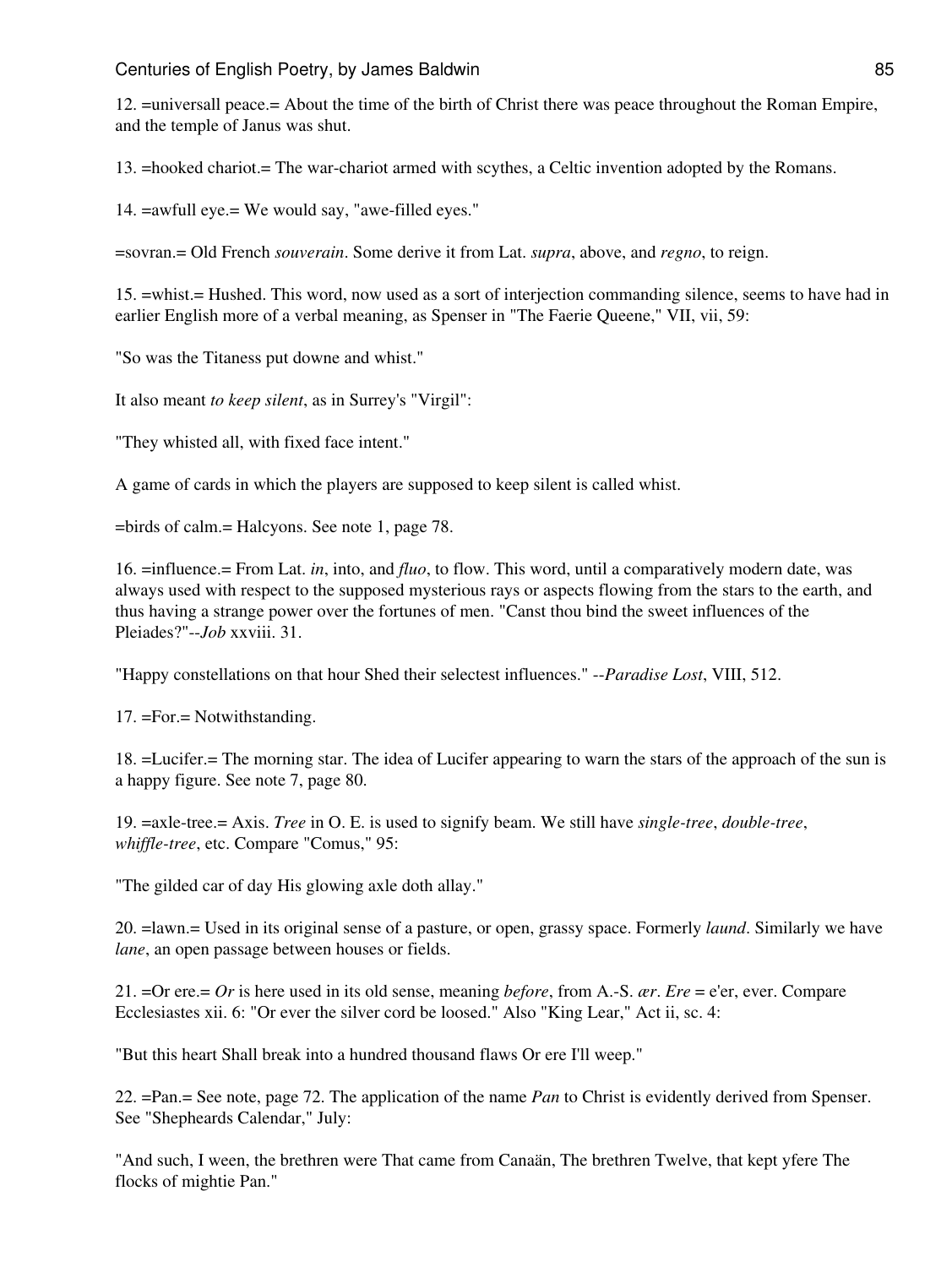### Centuries of English Poetry, by James Baldwin 86 and 1999 and 1999 and 1999 and 1999 and 1999 and 1999 and 199

In the Glosse to the Calendar for May it is said that "Great Pan is Christ, the very God of all shepheards, which calleth himselfe the great and good shepheard. The name is most rightly (methinks) applied to him; for Pan signifieth all, or omnipotent, which is only the Lord Iesus. And by that name (as I remember) he is called of Eusebius in his fifth booke, *De Preparat. Evange.*"

23. =silly.= From A.-S. *saelig*, blessed, happy. Spenser uses the word in the sense of innocent, as in "Faerie Queene," III, viii, 27:

"The silly virgin strove him to withstand."

Chaucer, in the "Reves Tale," uses it in the more modern sense of simple, or foolish:

"These sely clerkes han ful fast yronne."

But in the "Legend of Good Women" it has another meaning:

"O sely woman, full of innocence."

The meaning of this word has completely changed.

24. =strook.= Caused to sound as on a stringed instrument. Compare Dryden in "Alexander's Feast":

"Now strike the golden lyre again."

25. =noise.= A company of musicians under a leader. Used in this sense by both Shakespeare and Ben Jonson.

26. =close.= Cadence. See Dryden, "Fables":

"At every *close* she made, th' attending throng Replied, and bore the burden of the song."

27. =hollow round.= The sphere in which the moon has its motion. See notes 9 and 34.

=Cynthia.= The moon. In the ancient mythology applied to Artemis, from Mount Cynthus in the island of Delos, her birthplace.

28. =its.= In all his poetry, Milton uses this word only three times. The other examples are in "Paradise Lost," I, 254, and IV, 814. This possessive form of the pronoun it was never used until the time of Shakespeare, who employs it five times in "A Winter's Tale," and once in "Measure for Measure"; it does not occur anywhere in the authorized version of the Bible.

29. Why are the Cherubim "helmed," while the Seraphim are "sworded"? Addison says, "Some of the rabbins tell us that the cherubims are a set of angels who know most, and the seraphims a set of angels who love most." Observe that the plural of cherub or of seraph may be formed in three ways: viz. cherubs, cherubim, cherubims; seraphs, seraphim, seraphims.

30. =unexpressive.= Inexpressible. See Shakespeare, "As You Like It":

"The fair, the chaste, the unexpressive she."

Also Milton, "Lycidas," 176:

"And hears the unexpressive nuptiall song."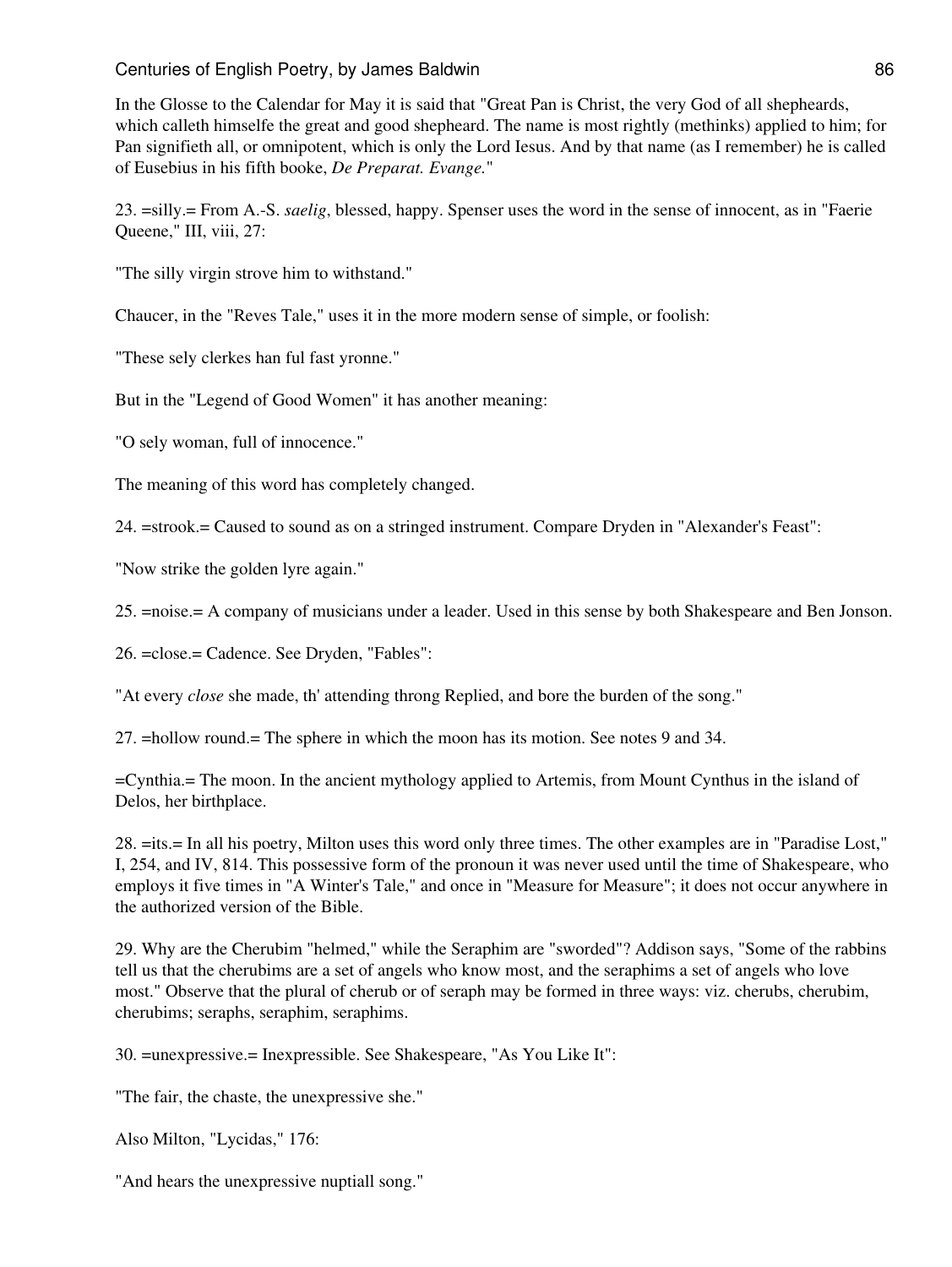31. =the sons of Morning sung.= See Job xxxviii. 4-7, the oldest reference to the "music of the spheres." See note 34, below.

32. =hinges.= Literally, a hinge is anything for hanging something upon. From A.-S. *hangian*.

33. =weltring.= Rolling, wallowing. See "Lycidas," 13.

34. =Ring out.= An allusion to the music of the spheres. See note 27, above. The theory of Pythagoras was that the distances between the heavenly bodies were determined by the laws of musical concord. "These orbs in their motion could not but produce a certain sound or note, depending upon their distances and velocities; and as these were regulated by harmonic laws, they necessarily formed as a whole a complete musical scale." "In the whorl of the distaff of necessity there are eight concentric whorls. These whorls represent respectively the sun and moon, the five planets, and the fixed stars. On each whorl sits a siren singing. Their eight tones make one exquisite harmony." Milton added a ninth whorl,--"that swift nocturnal and diurnal rhomb,"--and then spoke of the "ninefold harmony," as just below. This was a favorite idea with the poets.

"Sure she was nigher to heaven's spheres, Listening the lordly music flowing from The illimitable years." --*Tennyson*, *Ode to Memory*.

"The music of the spheres! list, my Mariana!" --*Shakespeare*, *Pericles*, Act v, sc. 1.

"There's not the smallest orb which thou behold'st But in his motion like an angel sings Still quiring to the young-eyed cherubims." --*Shakespeare*, *Merchant of Venice*, Act v, sc. 1.

"If Nature thunder'd in his opening ears, And stunn'd him with the music of the spheres, How would he wish that Heaven had left him still The whispering zephyr and the purling rill!" --*Pope*, *Essay on Man*, I.

"Her voice, the music of the spheres, So loud, it deafens mortals' ears, As wise philosophers have thought, And that's the cause we hear it not." --*Butler's Hudibras*, II, i, 617.

See, also, Montaigne, *Essays*, I, xxii; Sir Thomas Browne's *Religio Medici*, II, 9; Plato's *Republic*, VI; Dryden's "Ode to Mrs. Anne Killigrew," etc.

35. =consort.= Accompaniment. This word, so written until Milton's time, has now given place to *concert*, whenever used as here.

36. =age of Gold.= The fabled primeval age of universal happiness.

"A blisful lyfe, a peseable, and so swete, Ledde the peplis in the former age."--*Chaucer.*

37. =mould.= Matter, substance. The word is used in the old Romances to denote the earth itself. Milton elsewhere says:

"Can any mortal mixture of earth's mould Breathe such divine, enchanting ravishment?"

38. =her.= Observe what has already been said (note 28, above) about the pronoun *its*. *Hell*, in the Anglo-Saxon language, is feminine. But, just above, observe the expression *it self*. See, in the last line of stanza xv, the pronoun *her* with *heaven* as its antecedent. *Heofon*, in the Anglo-Saxon, is also feminine.

39. This stanza is a fine example of word-painting. What idea is conveyed to your mind by the expressions, "orb'd in a rainbow," "like glories wearing," "thron'd in celestiall sheen," "the tissued clouds down stearing," etc.? What kind of glories will Mercy wear? Where will she sit? How will she be enthroned? What are *radiant*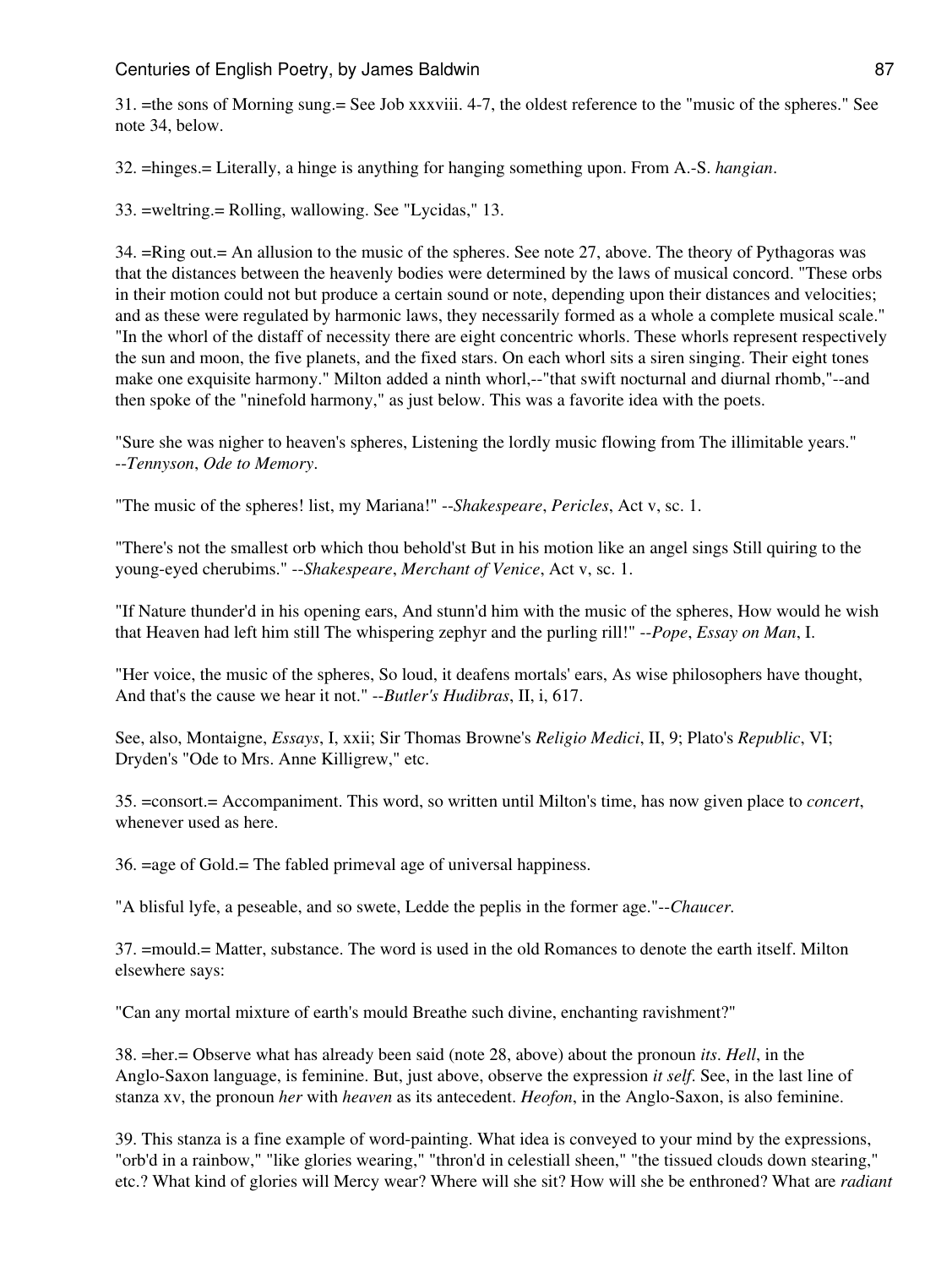### Centuries of English Poetry, by James Baldwin 88 and 1999 and 1999 and 1999 and 1999 and 1999 and 1999 and 199

feet? Why are Mercy's feet radiant? Does she steer the tissued clouds "with radiant feet," or does she steer herself down the tissued clouds? Why will the opening of Heaven's high palace wall be "as at some festivall"?

40. =bitter cross.= Compare Shakespeare, "1 Henry IV," Act i, sc. 1, 27:

"Those blessed feet Which fourteen hundred years ago were nail'd For our advantage, on the bitter cross."

41. =ychain'd.= The *y* is a corruption of the prefix *ge*, anciently used in connection with the past participle, and still retained in many German words. Often used by Chaucer and Spenser, as in yblessed, yburied, ybrent, yfonden, ygeten, yclad, yfraught, etc.

42. =trump.= "For the Lord himself shall descend from heaven with a shout, with the voice of the archangel, and with the trump of God: and the dead in Christ shall rise first."--*1 Thessalonians* iv. 16.

=wakefull.= Awakening.

43. =rang.= See Exodus xix.

44. =session.= Assize. Both words were originally from the same root, Lat. *sedeo*, *sessum*.

=spread.= Prepare, make ready. A similar use of the word survives in the idiom "to spread the table."

45. =Dragon.= See Revelation xii. 9.

46. =Swindges.= Swings about violently. This is the only case in which Milton uses this word. It is used several times by Shakespeare in the sense of *to whip*, *to scourge*.

47. =oracles are dumm.= Keightly says: "This was a frequent assertion of the Fathers, who ascribed to the coming of Christ what was the effect of time. They regarded the ancient oracles as having been the inspiration of the devil."

Spenser, quoting the story which Plutarch relates in "his Booke of the ceasing of miracles," says, "For at that time, as hee sayth, all Oracles surceased, and enchaunted spirites that were woont to delude the people thenceforth held their peace."--*Glosse to Shepheards Calendar, May.*

48. =Delphos.= The mediæval form of the word *Delphi*. The temple where was the chief oracle of Apollo was at Delphi, built at the foot of a precipitous cliff two thousand feet high. This oracle was suppressed by the Emperor Theodosius.

49. =weeping.= Compare Matthew ii. 19, and Jeremiah xxxi. 15.

Spenser, in the same *Glosse*, quoted from above, says, "About the same time that our Lorde suffered his most bitter passion for the redemption of man, certaine persons sailing from Italie to Cyprus and passing by certaine iles called Paxæ, heard a voice calling aloud Thamus, Thamus, (now Thamus was the name of an Egyptian which was pylote of the ship), who, giving ear to the crie, was bidden, when he came to Palodes to tell that great Pan was dead: which hee doubting to doe, yet for that when hee came to Palodes, there suddenly was such a calme of winde that the ship stoode still in the sea unmooved, he was forced to crie aloude that Pan was dead: wherewithall there was heard such piteous outcries, and dreadfull shriking as hath not beene the like."

50. =parting.= Departing. Frequently used in Old English.

=Genius.= Spirit. See "Lycidas," 182: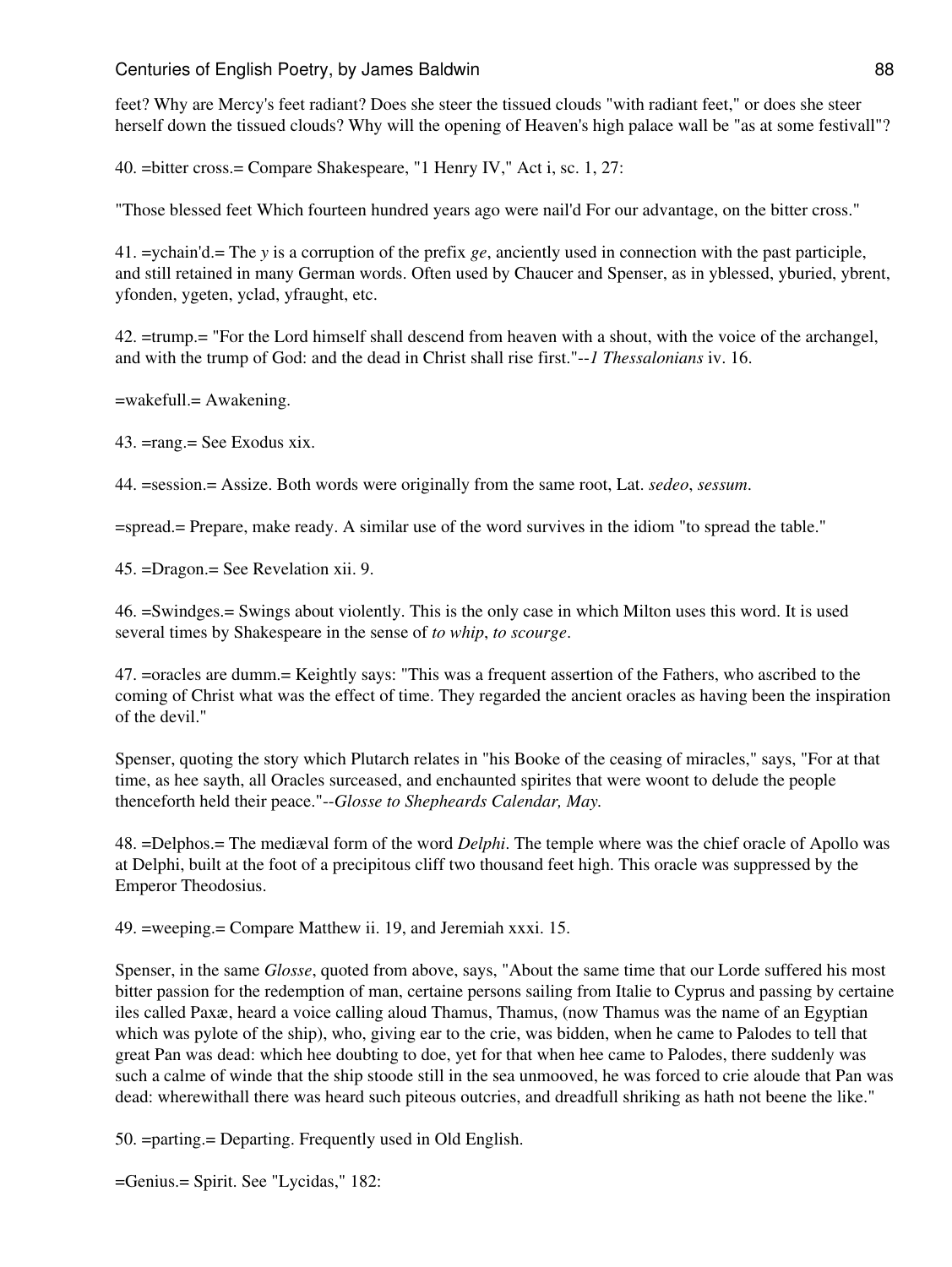### Centuries of English Poetry, by James Baldwin 89 and 1998 and 1998 and 1998 and 1998 and 1998 and 1998 and 199

"Henceforth thou art the Genius of the shore."

51. =consecrated earth--holy hearth.= Referring to the places specially haunted by the Lars and Lemures. The Lemures were the spirits of the dead, and were said to wander about at night, frightening the living. The Lares were the household gods, sometimes referred to as the spirits of good men. The former frequented the graveyards; the latter, the hearths.

52. =Flamins.= Priests.

53. =forgoes.= Goes from, gives up, abandons.

54. =Peor and Baälim.= Compare the proper names which occur in this and the following stanzas with those in "Paradise Lost," I, 316-352.

=Peor.= The name of a mountain of Palestine is here used as one of the titles of Baal, who was worshipped there.

=Baälim.= Plural of Baal, meaning that god in his various modifications.

=Ashtaroth.= The Syrian goddess Astarte. But her worship was identified rather with the planet Venus than with the moon.

=Hammon.= A Libyan deity, represented as a ram or as a man with ram's horns.

55. =twise batter'd god.= Dagon. See 1 Samuel v.

56. =mourn.= In Phoenicia, in the ancient city of Byblos, a festival of two days was held every year in honor of Adonis, or Thammuz, as the Phoenicians called him. The first day was observed as a day of mourning for the death of the god; the second, as a day of rejoicing because of his return to the earth. The principal participants were young women. The prophet Ezekiel alludes to this subject: "Then he brought me to the door of the gate of the Lord's house which was toward the north; and, behold, there sat women weeping for Tammuz."--*Ezekiel* viii. 14.

Milton, in "Paradise Lost," says:

"Thammuz came next behind, Whose annual wound in Lebanon allur'd The Syrian damsels to lament his fate In amorous ditties all a summer's day."

57. Compare with "Paradise Lost," I, 392-405. In *Sandys's Travels*, published in 1615, and a popular book in Milton's time, the following description is given of the sacrifices made to Moloch: "Therein the Hebrews sacrificed their children to Moloch, an idol of brass, having the head of a calf, the rest of a kingly figure, with arms extended to receive the miserable sacrifice seared to death with his burning embracements. For the idol was hollow within and filled with fire."

58. =grisly.= Frightful, hideous. Probably from A.-S. *agrisan*, to dread.

59. =brutish.= Shaped like a brute; animal.

=Isis.= The Egyptian earth-goddess, afterwards worshipped as the goddess of the moon.

=Orus.= The Egyptian god of the sun.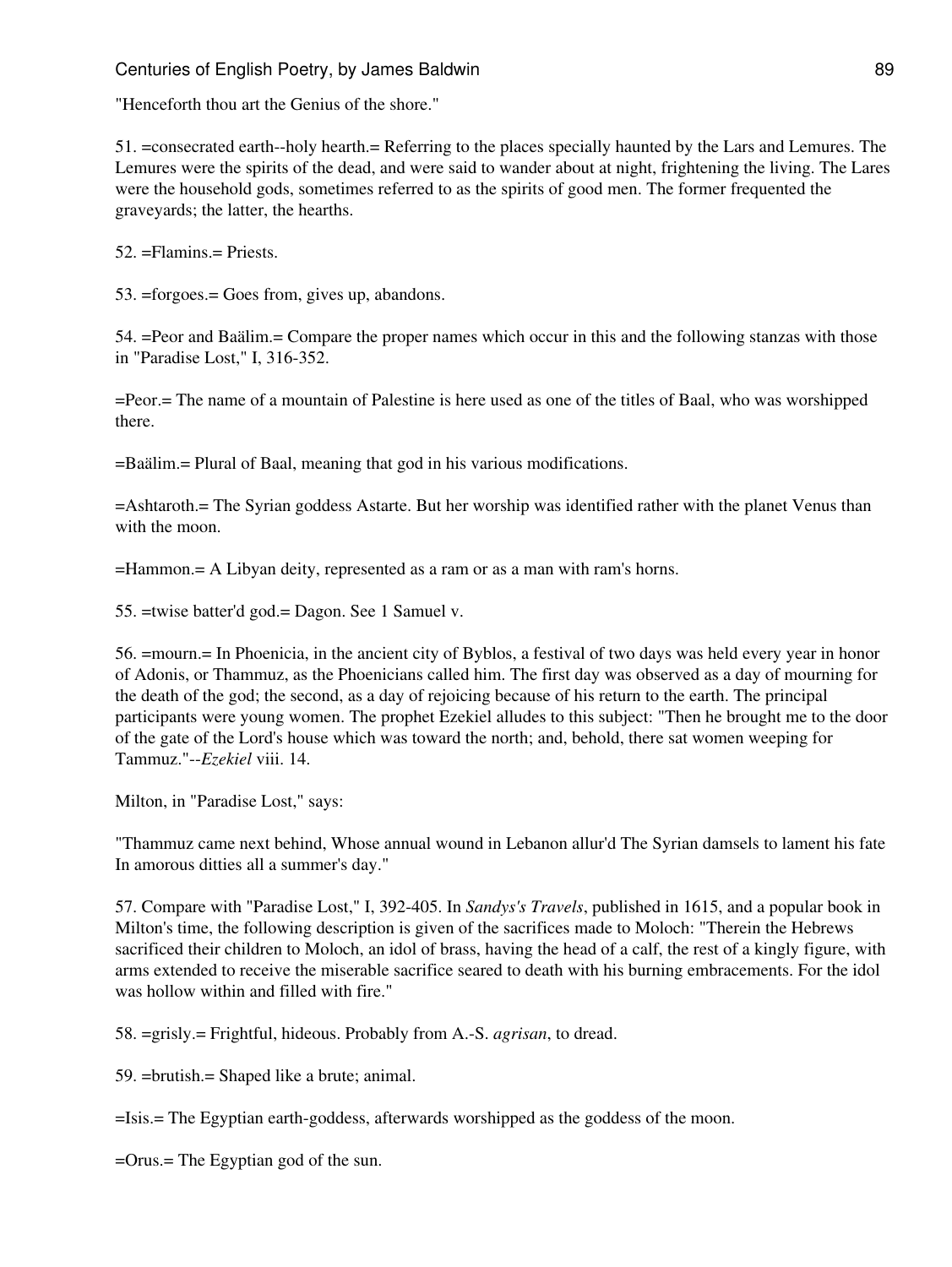the dog =Anubis=. Juvenal says, "Whole towns worship the dog."--*Sat.*, XV, 8.

60. =unshowr'd.= A reference to the general, though erroneous, idea that it does not rain in Egypt.

=Osiris=, or Apis, one of the chief gods of the Egyptians, was represented by a bull.

 $=$ sacred chest $=$   $=$   $=$ worshipt ark $=$ , below.

61. =eyn.= The old plural form of eyes. This form of the plural survives in *oxen*, *children*, *brethren*, *kine*, *swine*.

=Typhon.= A monster among the gods, variously described by the poets. He was a terror to all the other deities.

 $62.$  = in bed. = The sun has not yet risen.

63. =youngest teemed.= Referring to the Star of Bethlehem.

64. Compare Milton's "Sonnet on his Blindness":

"They also serve who only stand and wait."

#### BIOGRAPHICAL NOTE.

JOHN MILTON was born in Bread Street, Cheapside, London, in the year 1608, eight years before the death of Shakespeare. From his boyhood he showed the possession of more than ordinary powers of mind. He was educated first under private tutors, and at St. Paul's School, and finally at Christ's College, Cambridge, where in 1632 he received the degree of "Master of Arts." His first considerable work was the "Hymn on the Morning of the Nativity," written in 1629. Within the next seven years he wrote the most noteworthy of his shorter poems: the masque, "Comus"; the pastoral piece entitled "Arcades"; the beautiful descriptive poems, "L'Allegro" and "II Penseroso"; and the elegy, "Lycidas." In 1639 he made a tour upon the Continent, visited the famous seats of learning in France and Italy, and made the acquaintance of many of the great poets and scholars of his time. Upon hearing, however, that civil war was about to break out in England, he hastened home, resolved to devote himself to what he regarded as his country's best interests. Poetry was abandoned for politics, and for the next twenty years he wrote little except prose--political tracts and controversial essays. When Cromwell became Lord Protector of England, Milton was appointed Latin Secretary of State, a position which he continued to hold until towards the downfall of the Commonwealth. But after the Restoration he quietly withdrew into retirement, resolved to devote the remainder of his life to the writing of the great poem which he had been contemplating for many years. Through unceasing study he had lost his sight; the friends of his youth had deserted him; the fortune which he had received from his father was gone. And so it was in darkness, and disappointment, and poverty, that in 1667 he gave to the world the great English epic, "Paradise Lost." It was in that same year that Dryden published his "Annus Mirabilis." Milton shortly afterward wrote "Paradise Regained"; and, in 1671, he produced "Samson Agonistes," a tragedy modelled after the masterpieces of the Greek drama. On the 8th of November, 1674, at the age of sixty-six years, his strangely eventful life came to a close.

#### WORDSWORTH'S SONNET TO MILTON.

Milton! thou shouldst be living at this hour: England hath need of thee; she is a fen Of stagnant waters; altar, sword, and pen, Fireside, the heroic wealth of hall and bower, Have forfeited their ancient English dower Of inward happiness. We are selfish men; Oh! raise us up, return to us again; And give us manners, virtue, freedom, power. Thy soul was like a star, and dwelt apart; Thou hadst a voice whose sound was like the sea;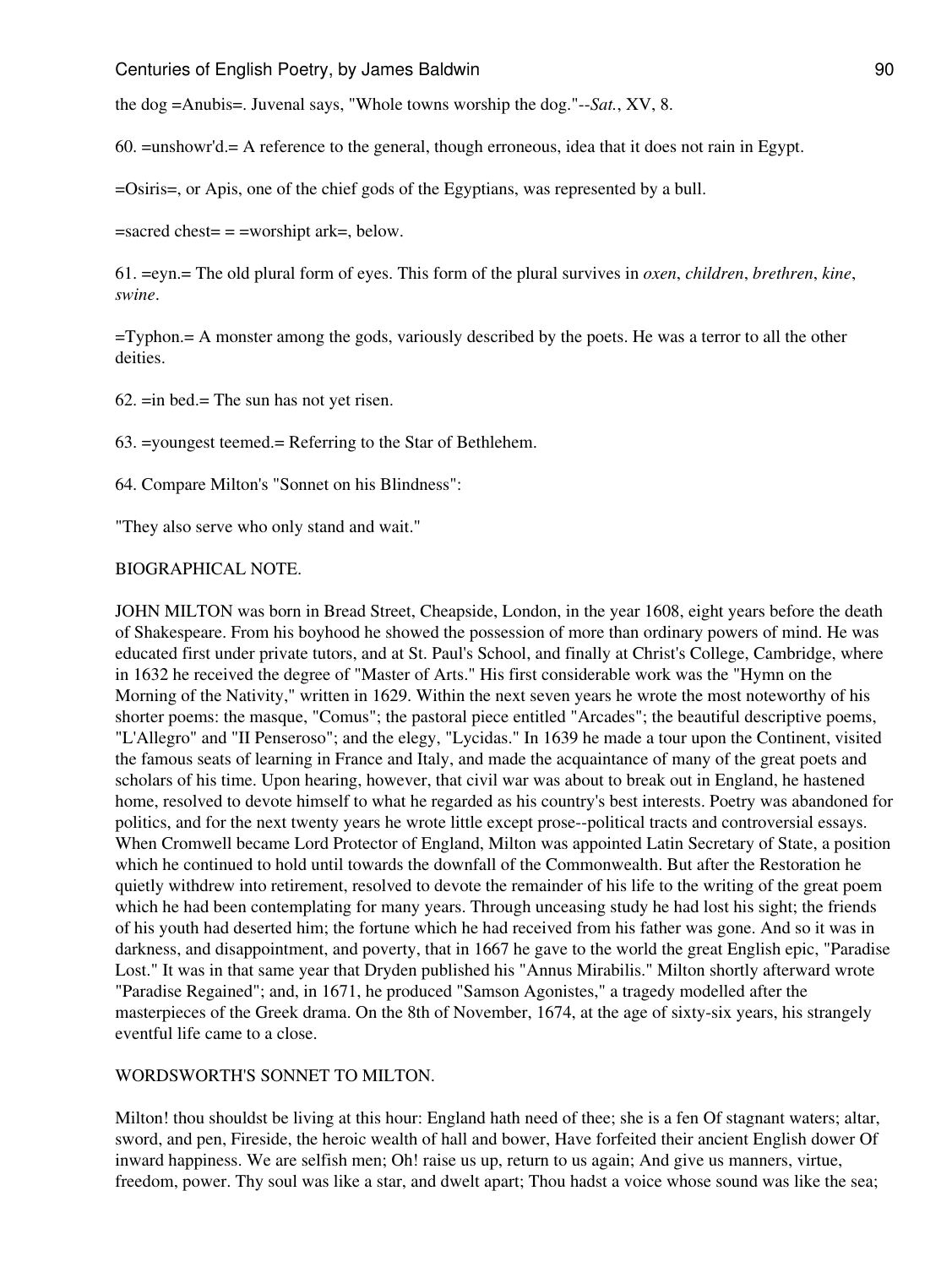Pure as the naked heavens, majestic, free, So didst thou travel on life's common way, In cheerful godliness; and yet thy heart The lowliest duties on herself did lay.

=Other Poems to be Read:= L'Allegro; Il Penseroso; Comus; Lycidas; selections from Paradise Lost.

REFERENCES: Masson's *Life and Times of John Milton*; *Milton* (Classical Writers), by Stopford Brooke; *Milton* (English Men of Letters), by Mark Pattison; Macaulay's Essay on *Milton*; De Quincey, *Milton vs. Southey and Landor*; Coleridge's *Literary Remains*; Johnson's *Lives of the Poets*; Hazlitt's *English Poets*.

#### Robert Herrick.

### TO PHILLIS.

Live, live with me, and thou shalt see The pleasures I'll prepare for thee: What sweets the country can afford Shall bless thy bed, and bless thy board. The soft sweet moss shall be thy bed, With crawling woodbine over-spread: By which the silver-shedding streams Shall gently melt thee into dreams. Thy clothing next, shall be a gown Made of the fleeces' purest down. The tongue of kids shall be thy meat; Their milk thy drink; and thou shalt eat The paste of filberts for thy bread With cream of cowslips butterèd: Thy feasting-table shall be hills With daisies spread, and daffadils; Where thou shalt sit, and Red-breast by, For meat, shall give thee melody. I'll give thee chains and carcanets Of primroses and violets. A bag and bottle thou shalt have, That richly wrought, and this as brave; So that as either shall express The wearer's no mean shepherdess. At shearing-times, and yearly wakes, When Themilis his pastime makes, There thou shalt be; and be the wit, Nay more, the feast, and grace of it. On holydays, when virgins meet To dance the heys with nimble feet, Thou shalt come forth, and then appear The Queen of Roses for that year. And having danced ('bove all the best) Carry the garland from the rest. In wicker-baskets maids shall bring To thee, my dearest shepherdling, The blushing apple, bashful pear, And shame-faced plum, all simp'ring there. Walk in the groves, and thou shalt find The name of Phillis in the rind Of every straight and smooth-skin tree; Where kissing that, I'll twice kiss thee. To thee a sheep-hook I will send, Be-prank'd with ribbons, to this end, This, this alluring hook might be Less for to catch a sheep, than me. Thou shalt have possets, wassails fine, Not made of ale, but spicèd wine; To make thy maids and self free mirth, All sitting near the glitt'ring hearth. Thou shalt have ribbands, roses, rings, Gloves, garters, stockings, shoes, and strings Of winning colors that shall move Others to lust, but me to love. --These, nay, and more, thine own shall be, If thou wilt love, and live with me.

#### THE MAD MAID'S SONG.

Good morrow to the day so fair; Good morning, sir, to you; Good morrow to mine own torn hair, Bedabbled with the dew.

Good morning to this primrose too; Good morrow to each maid; That will with flowers the tomb bestrew Wherein my Love is laid.

Ah! woe is me, woe, woe is me, Alack and well-a-day! For pity, sir, find out that bee, Which bore my Love away.

I'll seek him in your bonnet brave; I'll seek him in your eyes; Nay, now I think they've made his grave I' th' bed of strawberries.

I'll seek him there; I know, ere this, The cold, cold earth doth shake him; But I will go, or send a kiss By you, sir, to awake him.

Pray hurt him not; though he be dead, He knows well who do love him; And who with green turfs rear his head, And who do rudely move him.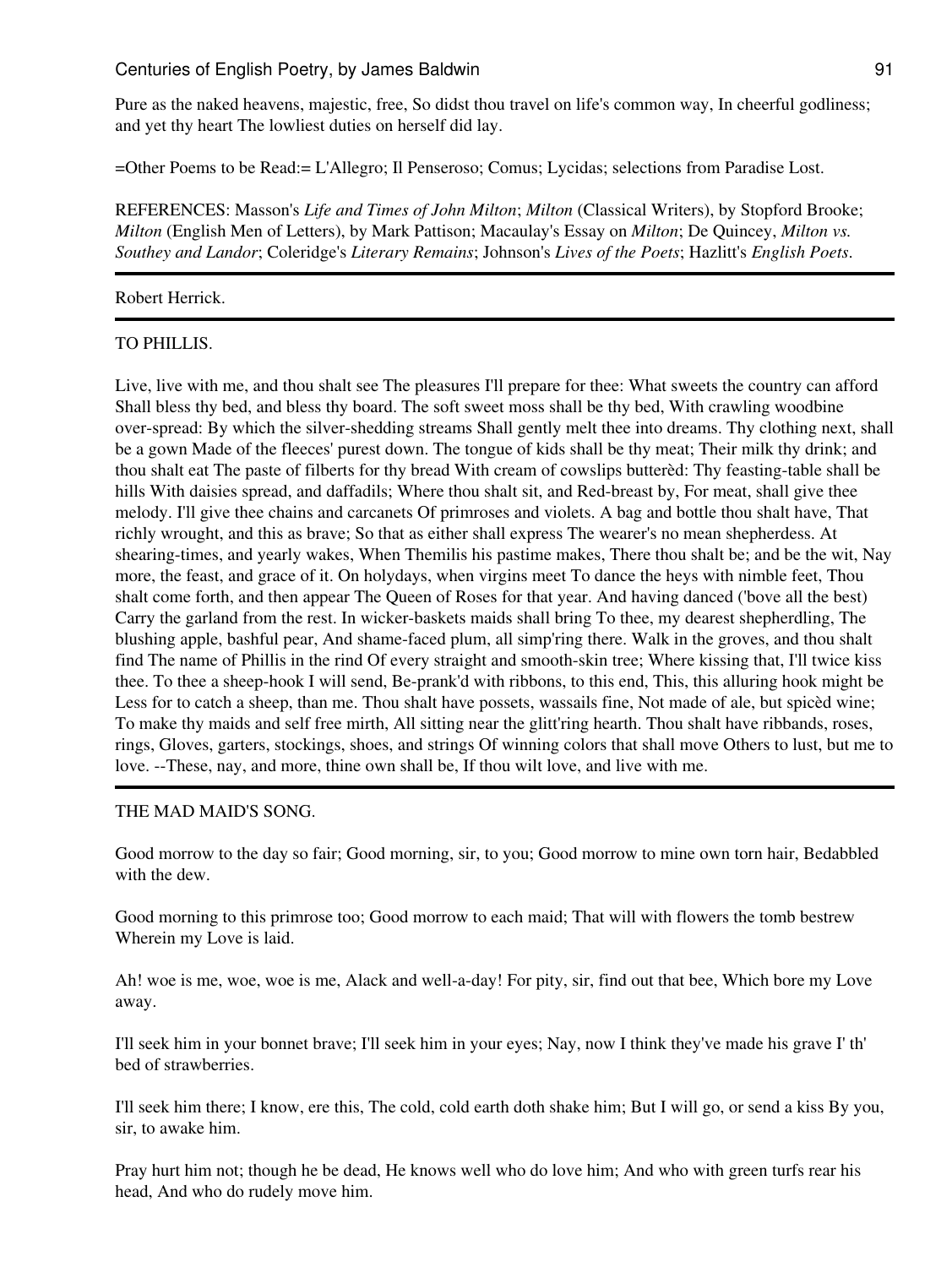He's soft and tender, pray take heed, With bands of cowslips bind him, And bring him home;--but 'tis decreed That I shall never find him.

### A THANKSGIVING TO GOD.

Lord, thou hast given me a cell, Wherein to dwell; A little house, whose humble roof Is weather proof; Under the spars of which I lie Both soft and dry; Where thou, my chamber for to ward, Hast set a guard Of harmless thoughts, to watch and keep Me, while I sleep. Low is my porch, as is my fate; Both void of state; And yet the threshold of my door Is worn by th' poor, Who thither come, and freely get Good words, or meat. Like as my parlor, so my hall And kitchen's small; A little buttery, and therein A little bin, Which keeps my little loaf of bread Unchipt, unflead; Some brittle sticks of thorn or briar Make me a fire, Close by whose living coal I sit, And glow like it. Lord, I confess too, when I dine, The pulse is thine, And all those other bits that be There placed by thee; The worts, the purslain, and the mess Of water-cress, Which of thy kindness thou hast sent; And my content Makes those, and my belovèd beet, To be more sweet. 'Tis thou that crown'st my glittering hearth With guiltless mirth, And giv'st me wassail bowls to drink, Spiced to the brink. Lord, 'tis thy plenty-dropping hand That soils my land, And giv'st me, for my bushel sown, Twice ten for one; Thou mak'st my teeming hen to lay Her egg each day; Besides, my healthful ewes to bear Me twins each year; The while the conduits of my kine Run cream, for wine: All these, and better, thou dost send Me, to this end,-- That I should render, for my part, A thankful heart; Which, fired with incense, I resign, As wholly thine; --But the acceptance, that must be, My Christ, by Thee.

### BIOGRAPHICAL NOTE.

ROBERT HERRICK was born in Cheapside, London, August 20, 1591. He was educated at Cambridge, and in 1629, having taken orders, was presented to the vicarage of Dean Prior in Devonshire. From this living he was ejected by the Long Parliament in 1648, and, going up to London, he united himself with some of his former associates and entered upon a career not altogether creditable to his profession of parson. At the restoration of Charles II. he was returned to his vicarage, where he remained until his death in 1674. His best poems are included in the collection entitled "Hesperides, or Works Humane and Divine," published in 1648, and dedicated to "the most illustrious and most hopeful Prince Charles." The "Argument" prefixed to this collection very prettily describes the character of the pieces which it contains:

"I sing of brooks, of blossoms, birds, and bowers, Of April, May, of June, and July-flowers; I sing of May-poles, hock-carts, wassails, wakes, Of bride-grooms, brides, and of their bridal-cakes. I write of Youth, of Love;--and have access By these, to sing of cleanly wantonness; I sing of dews, of rains, and, piece by piece, Of balm, of oil, of spice, of ambergris. I sing of times trans-shifting; and I write How roses first came red, and lilies white. I write of groves, of twilights, and I sing The court of Mab, and of the Fairy King; I write of Hell; I sing, and ever shall Of Heaven,--and hope to have it after all."

"Herrick's best things," says Robert Buchanan, "are his poems in praise of the country life, and his worst things are his epigrams. His gladsome, mercurial temper had a great deal to do with the composition of his best lyrics; for the parson of Dean Prior was no philosopher, and his lightest, airiest verses are the best. His was a happy, careless nature, throwing off verses out of the fulness of a joyous heart, rioting in a pleasant, sunny element."

#### Edmund Waller.

## SONG.

Go, lovely Rose, Tell her that wastes her time and me, That now she knows When I resemble her to thee How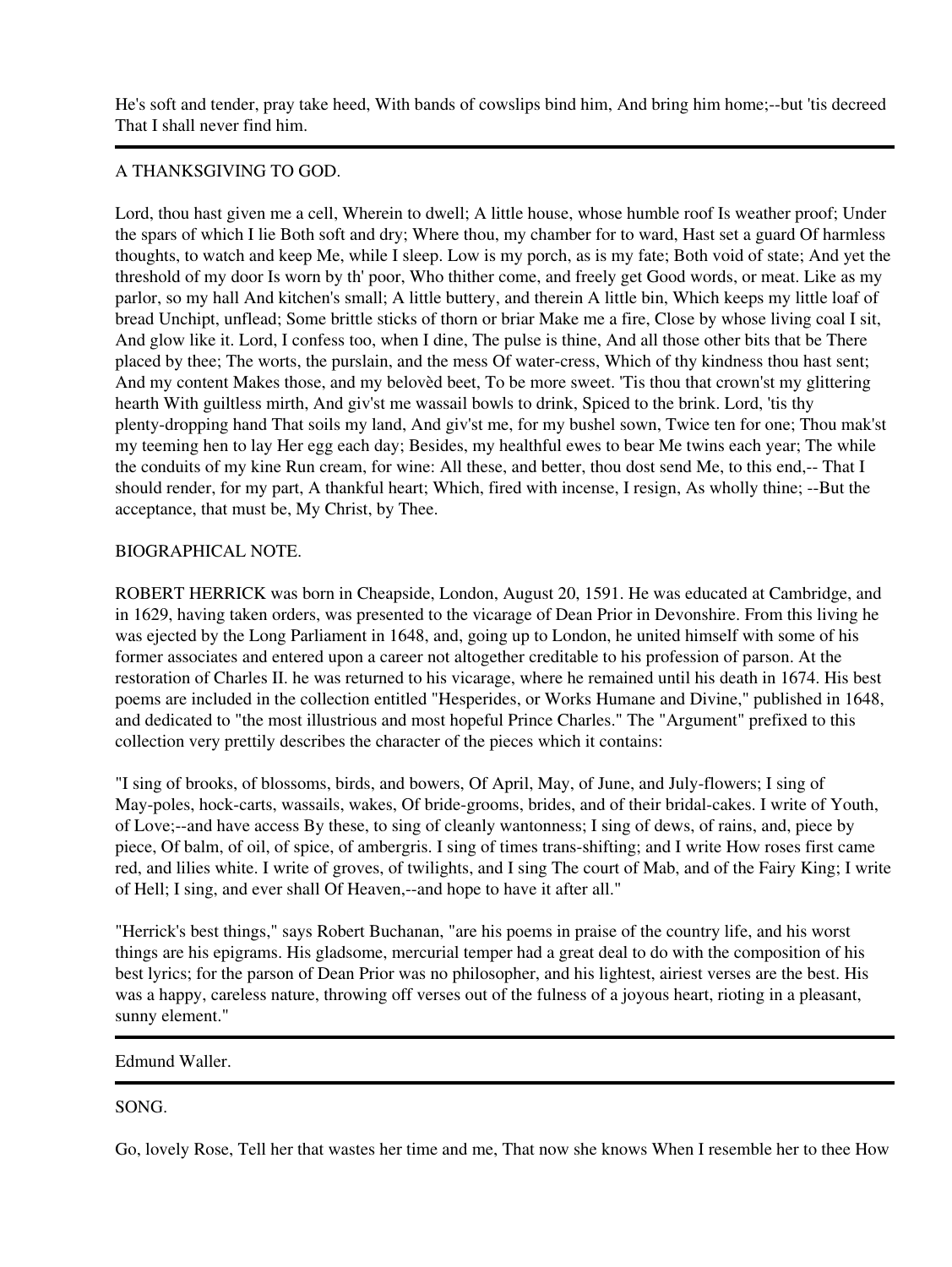Tell her that's young, And shuns to have her graces spied, That had'st thou sprung In deserts where no men abide, Thou must have uncommended died.

Small is the worth Of beauty from the light retired; Bid her come forth, Suffer herself to be desired, And not blush so to be admired.

Then die, that she The common fate of all things rare May read in thee, How small a part of time they share Who are so wondrous sweet and fair.

#### OF ENGLISH VERSE.

Poets may boast, as safely vain, Their works shall with the world remain: Both bound together, live or die, The verses and the prophecy.

But who can hope his line should long Last, in a daily-changing tongue? While they are new, envy prevails; And as that dies our language fails.

When architects have done their part, The matter may betray their art: Time, if we use ill-chosen stone, Soon brings a well-built palace down.

Poets, that lasting marble seek, Must carve in Latin or in Greek: We write in sand, our language grows, And, like the tide, our work o'erflows.

Chaucer his sense can only boast, The glory of his numbers lost! Years have defac't his matchless strain, And yet he did not sing in vain.

The beauties which adorn'd that age, The shining subjects of his rage, Hoping they should immortal prove, Rewarded with success his love.

This was the gen'rous poet's scope, And all an English pen can hope; To make the fair approve his flame, That can so far extend their fame.

Verse thus design'd has no ill fate, If it arrive but at the date Of fading beauty, if it prove But as long-liv'd as present love.

#### ON A GIRDLE.

That which her slender waist confin'd Shall now my joyful temples bind; No monarch but would give his crown His arms might do what this has done.

It was my heaven's extremest sphere, The pale which held that lovely deer: My joy, my grief, my hope, my love, Did all within this circle move!

A narrow compass! and yet there Dwelt all that's good and all that's fair: Give me but what this riband bound, Take all the rest the sun goes round.

#### BIOGRAPHICAL NOTE.

EDMUND WALLER, whose poetry is noticeable because he was the first English versifier to adopt the French fashion of writing in couplets, was born in Warwickshire in 1605. He was elected to Parliament at the age of seventeen, and was a member of that body during the greater part of his life. At the beginning of the difficulties between the king and the Parliament, he gained some notoriety by his opposition to the former, but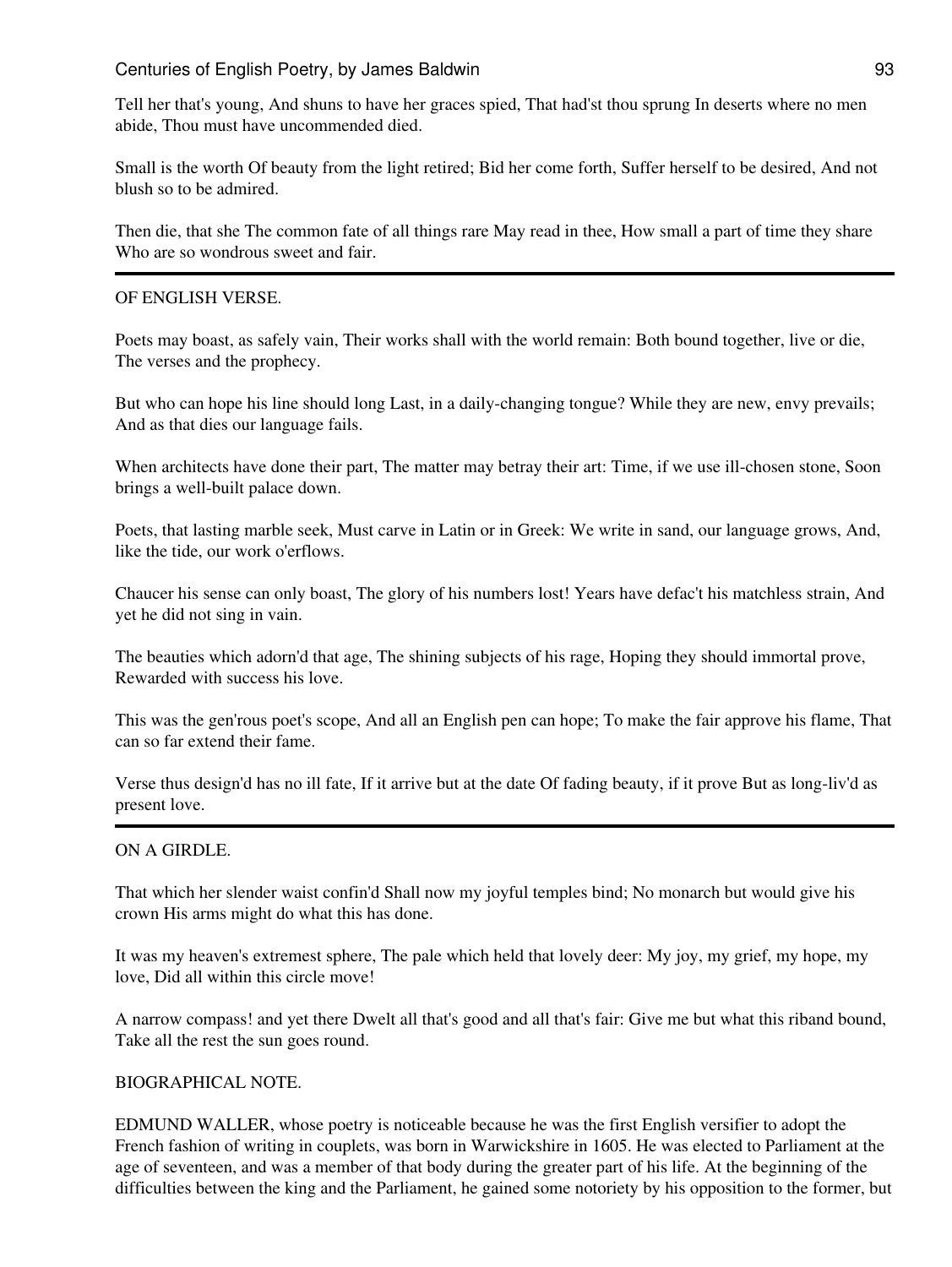when the Civil War broke out he attached himself to the Royalist cause. In 1643, being convicted of complicity in a plot against Parliament, he was fined £10,000 and imprisoned for twelve months. After his release he went to France; but in 1653 he returned to England and became reconciled to the new government, writing, soon afterward, "A Panegyric to my Lord Protector, of the present Greatness and joint Interest of his Highness and this Nation." At the Restoration he eagerly declared allegiance to Charles II., and wrote a congratulatory ode on that monarch's return. He became a court favorite, noted for his wit, was made provost of Eton, and returned to his old place in Parliament. He died October 21, 1687. The first edition of his poems was published in 1645, and from that time to the close of the seventeenth century he was quite generally regarded as the greatest of English poets. At the present time there are few writers so little considered as he.

Waller may be regarded as the founder of the classical school of English poetry, in which Dryden and Pope excelled, and which remained in the ascendency for more than a century after his death. "The excellence and dignity of rhyme," says Dryden, "were never fully known till Mr. Waller taught it; he first made writing easily an art, first showed us to conclude the sense, most commonly, in distichs, which in the verse of those before him runs on for so many lines together, that the reader is out of breath to overtake it."

And Dr. Johnson says: "He certainly very much excelled in smoothness most of the writers who were living when his poetry commenced. But he was rather smooth than strong: of the 'full resounding line' which Pope attributes to Dryden, he has given very few examples. The general character of his poetry is elegance and gaiety. He seems neither to have had a mind much elevated by nature, nor amplified by learning. His thoughts are such as a liberal conversation and large acquaintance with life would easily supply."

#### Ben Jonson.

### AN ODE TO HIMSELF.

Where dost Thou careless lie Buried in ease and sloth? Knowledge that sleeps, doth die; And this security, It is the common moth That eats on wits and arts, and [so] destroys them both.

Are all the Aonian{1} springs Dried up? lies Thespia waste? Doth Clarius'{2} harp want strings, That not a nymph now sings; Or droop they as disgrac'd, To see their seats and bowers by chattering pies{3} defac'd?

If hence{4} thy silence be, As 'tis too just a cause, Let this thought quicken thee: Minds that are great and free Should not on fortune pause; 'Tis crown enough to virtue{5} still, her own applause.

What though the greedy fry Be taken with false baits Of worded balladry, And think it poesy? They die with their conceits, And only piteous scorn upon their folly waits.

Then take in hand thy lyre; Strike in thy proper strain; With Japhet's line,{6} aspire Sol's chariot for new fire, To give the world again: Who aided him, will thee, the issue of Jove's brain.{7}

And, since our dainty age Cannot endure reproof, Make not thyself a page To that strumpet the stage; But sing high and aloof, Safe from the wolf's black jaw, and the dull ass's hoof.  ${8}$ 

#### NOTES.

This poem is found in the collection of miscellaneous pieces, by Ben Jonson, entitled "Underwoods." The poet reproaches himself for his own indolence.

1. =Aonian springs.= The fountain Aganippe, situated in Aonia, was much frequented by the Muses, who were therefore sometimes called "Aonides." They were also called *Thespiades*, because Mount Helicon, one of their favored resorts, was in the vicinity of Thespia, and was itself named "Thespia rupes."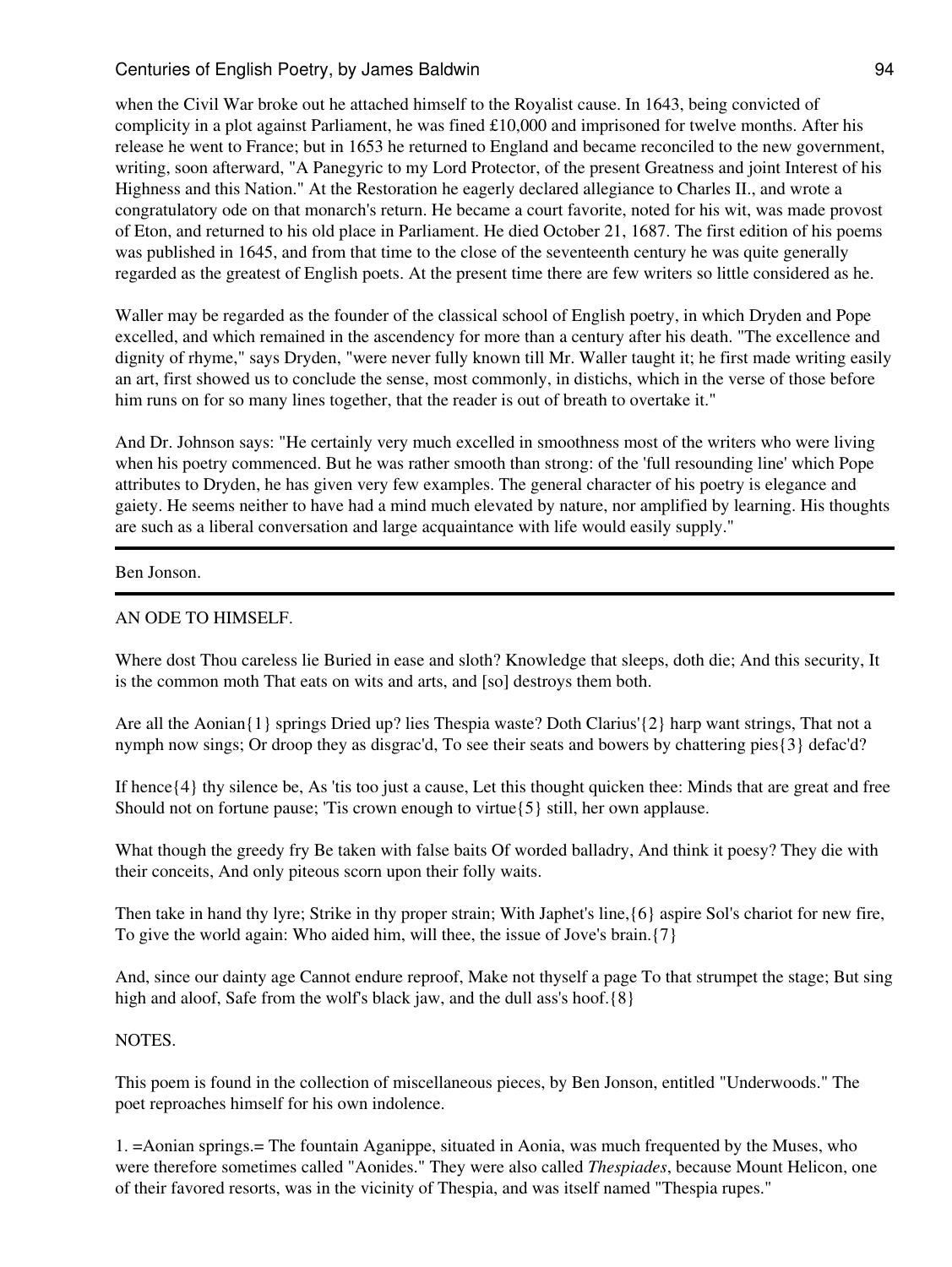2. =Clarius.= The name applied to the celebrated oracle of Apollo at Clarus, on the Ionian coast.

- 3. =pies.= Magpies, "who make sound without sense."
- 4. =hence.= For this reason.
- 5. =virtue . . . her own applause.= Compare:

"Virtue is her own reward."--*Dryden*, *Tyrannic Love*.

- "Virtue, a reward to itself."--*Walton*, *Compleat Angler*.
- "Virtue is its own reward."--*Prior*, *Imitations of Horace*.

6. =Japhet's line.= The line of Iapetus, the father of Prometheus, who stole fire from the chariot of the sun.

7. =issue of Jove's brain.= Athene, or Minerva.

8. "Safe from the slanderer and the fool."

#### TO CYNTHIA.

Queen and huntress, chaste and fair, Now the sun is laid to sleep; Seated in thy silver chair, State in wonted manner keep; Hesperus entreats thy light, Goddess excellently bright.

Earth, let not thy envious shade Dare itself to interpose; Cynthia's shining orb was made Heaven to clear, when day did close; Bless us then with wished sight, Goddess excellently bright.

Lay thy bow of pearl apart, And thy crystal-shining quiver; Give unto the flying heart Space to breathe, how short soever; Thou that mak'st a day of night, Goddess excellently bright.

### TO THE MEMORY OF MY BELOVED MASTER WILLIAM SHAKESPEARE, AND WHAT HE HATH LEFT US.

To draw no envy, Shakespeare, on thy name, Am I thus ample to thy book and fame;{1} While I confess thy writings to be such, As neither Man nor Muse can praise too much. 'Tis true, and all men's suffrage. But these ways Were not the paths I meant unto thy praise; For seeliest{2} ignorance on these may light, Which, when it sounds at best, but echoes right; Or blind affection, which doth ne'er advance The truth, but gropes, and urgeth all by chance; Or crafty malice might pretend this praise, And think to ruin where it seemed to praise. But thou art proof against them and, indeed, Above the ill fortune of them, or the need. I therefore will begin: Soul of the age! The applause, delight, the wonder of our stage! My SHAKESPEARE rise! I will not lodge thee by Chaucer, or Spenser, or bid Beaumont lie A little further, to make thee a room:{3} Thou art a monument without a tomb, And art alive still while thy book doth live, And we have wits to read, and praise to give. That I not mix thee so my brain excuses,-- I mean with great, but disproportioned Muses; For if I thought my judgment were of years, I should commit thee surely with thy peers, And tell how far thou didst our Lyly{4} outshine, Or sporting Kyd, or Marlowe's mighty line. And though thou hadst small Latin and less Greek, From thence to honor thee I would not seek For names, but call forth thund'ring Æschylus, {5} Euripides, and Sophocles to us, Pacuvius, Accius,{6} him of Cordova dead, To life again, to hear thy buskin tread, And shake a stage; or when thy socks{7} were on, Leave thee alone for a comparison Of all that insolent Greece or haughty Rome Sent forth, or since did from their ashes come. Triumph, my Britain, thou hast one to show, To whom all scenes of Europe homage owe. He was not of an age, but for all time! And all the Muses still were in their prime, When, like Apollo, he came forth to warm Our ears, or like a Mercury to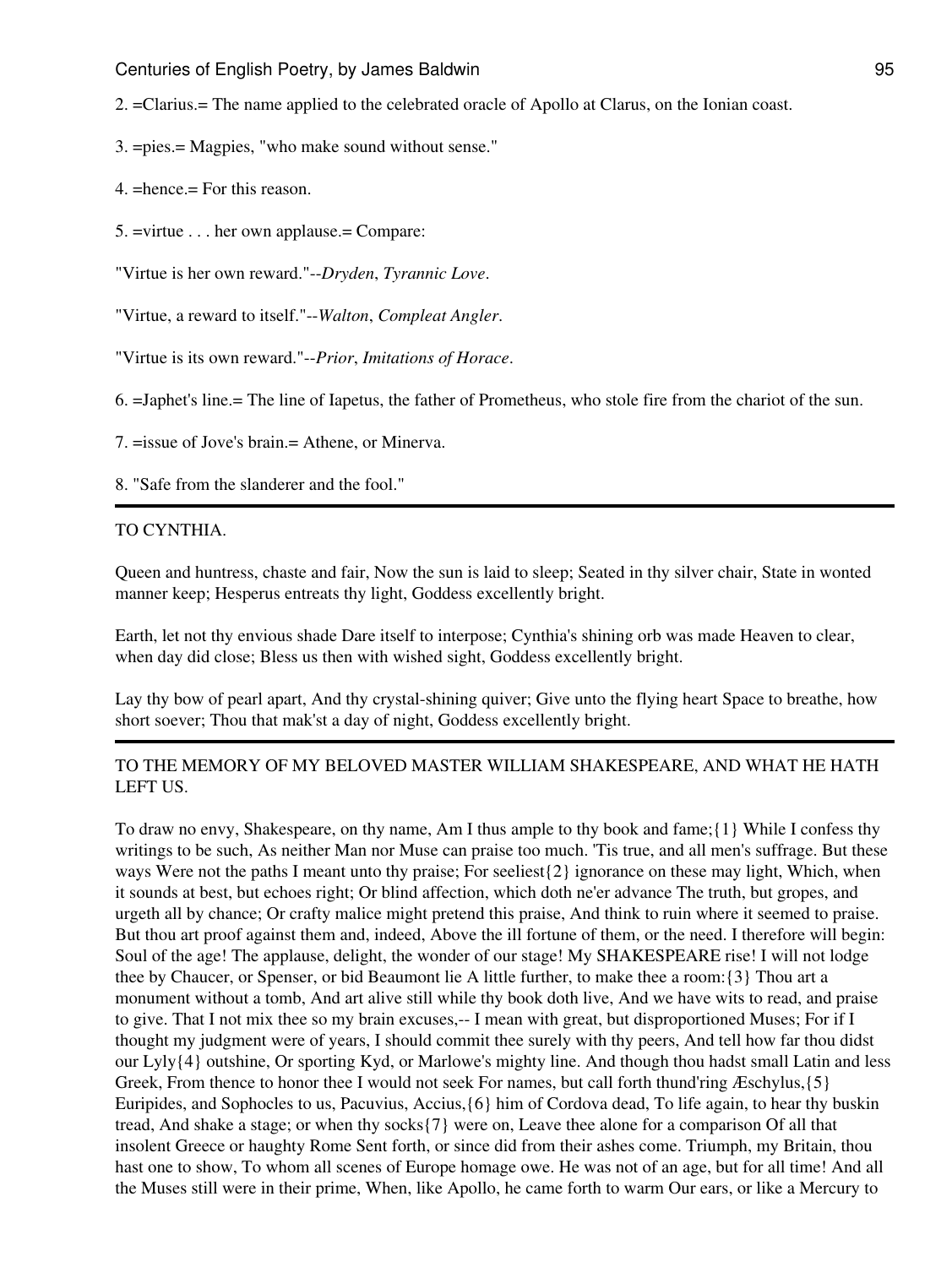charm! Nature herself was proud of his designs, And joyed to wear the dressing of his lines, Which were so richly spun, and woven so fit, As, since, she will vouchsafe no other wit. The merry Greek, tart Aristophanes, Neat Terence, witty Plautus,{8} now not please; But antiquated and deserted lie, As they were not of Nature's family. Yet must I not give Nature all; thy Art, My gentle Shakespeare, must enjoy a part. For though the poet's matter nature be, His art doth give the fashion; and that he{9} Who casts to write a living line, must sweat (Such as thine are) and strike the second heat Upon the Muses' anvil, turn the same, And himself with it, that he thinks to frame; Or for the laurel he may gain to scorn; For a good poet's made, as well as born. And such wert thou! Look, how the father's face Lives in his issue, even so the race Of Shakespeare's mind and manners brightly shines In his well-turnèd and true filèd lines, In each of which he seems to shake a lance, As brandished at the eyes of ignorance. Sweet Swan of Avon!{10} what a sight it were To see thee in our waters yet appear, And make those flights upon the banks of Thames, That so did take Eliza and our James! But stay, I see thee in the hemisphere{11} Advanced, and made a constellation there! Shine forth, thou Star of Poets, and with rage Or influence chide or cheer the drooping stage, Which, since thy flight from hence, hath mourned like night, And despairs day but for thy volume's light.

#### NOTES.

This poem was prefixed to the first folio edition of Shakespeare, 1623, and is also printed in Ben Jonson's "Underwoods."

1. The meaning of these two lines would seem to be: "To show that I am not envious, Shakespeare, of thy name, I thus write fully of thy works and fame."

2. =seeliest.= Silliest, simplest. From A.-S. *saelig*, foolish. See note 23, page 190.

3. In allusion to W. Basse's elegy on Shakespeare, beginning:

"Renownèd Spenser, lie a thought more nigh To learned Chaucer; and rare Beaumont, lie A little nearer Spenser, to make room For Shakespear in your threefold, fourfold tomb."

4. =Lyly, Kyd, Marlowe.= Contemporaries of Shakespeare. See Biographical Dictionary.

5. =Æschylus, Euripides, and Sophocles.= The founders of the Greek tragical drama.

6. =Pacuvius, Accius.= Celebrated Roman tragic poets.

=him of Cordova.= Seneca, the great rhetorician, was born at Cordova, in Spain, B.C. 61.

7. =socks were on.= The socks indicated comedy, and the buskins tragedy. Compare Milton's "L'Allegro," 131:

"Then to the well-trod stage anon, If Jonson's learned sock be on, Or sweetest Shakespeare, Fancy's child, Warble his native wood-note wild."

Also, "Il Penseroso," 97. See note on *buskin*, page 139.

8. =Aristophanes, Terence, Plautus.= Ancient writers of comedy.

9. =that he.= That man.

10. =Swan of Avon.= So Cowper calls Virgil "the Mantuan swan."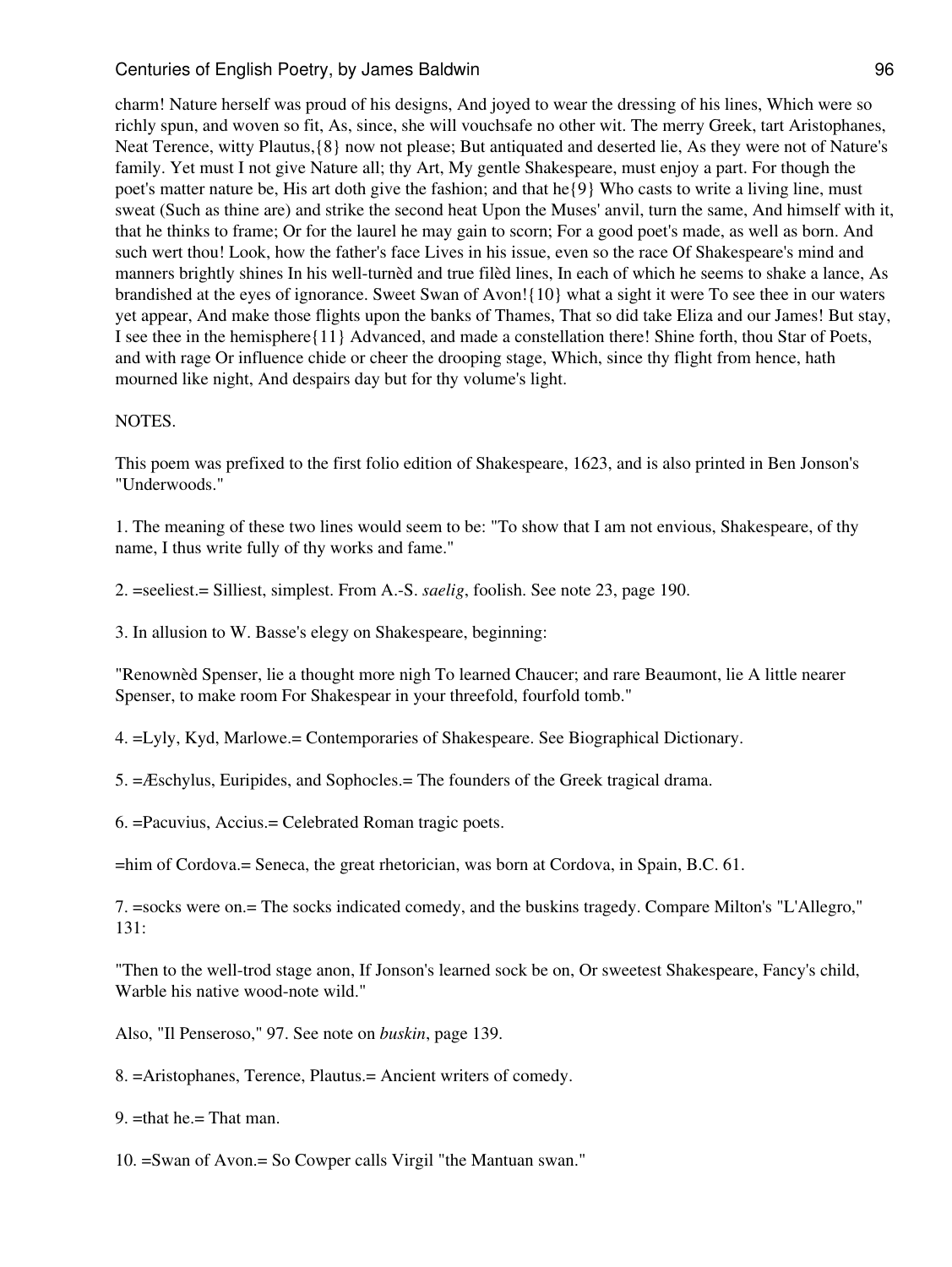11. =hemisphere.= The celestial hemisphere.

#### BIOGRAPHICAL NOTE.

BEN JONSON was born in Westminster, in 1573. His early life was full of hard and varied experiences. He was educated at Westminster School, and entered St. John's College, Cambridge. Being obliged to leave his university course unfinished, he worked for a time with his step-father as a brick-layer. At the age of eighteen he enlisted as a volunteer in the Low Countries; but in 1596 he settled in London, as a playwright. His first comedy, "Every Man in his Humour," did not meet with immediate success. It was remodelled, at Shakespeare's suggestion, and when afterwards presented was received with marked favor. His first tragedy, "Sejanus," was acted in 1603. His masques, of which there are thirty-six, were written during the reign of James I. His miscellaneous works, embracing a variety of odes, elegies, epigrams, and other lyrics and epistles, are included in two collections, the first of which, called *The Forest*, was published in 1616, and the second posthumously, in 1641. He died in London, August 6, 1637.

One of the last and most beautiful of Jonson's dramas is the unfinished pastoral comedy, "The Sad Shepherd." It was written while in the sick-chamber, with a keen sense and remembrance of the disappointments which had followed him through life; and to these he touchingly refers in the prologue:

"He that hath feasted you these forty years, And fitted fables for your finer ears, Although at first he scarce could hit the bore; Yet you, with patience, hearkening more and more, At length have grown up to him, and made known The working of his pen is now your own: He prays you would vouchsafe, for your own sake, To hear him this once more, but sit awake. And though he now present you with such wool As from mere English flocks his muse can pull, He hopes when it is made up into cloth, Not the most curious head here will be loth To wear a hood of it, it being a fleece, To match or those of Sicily or Greece. His scene is Sherwood, and his play a tale Of Robin Hood's inviting from the vale Of Belvoir, all the shepherds to a feast; Where, by the casual absence of one guest, The mirth is troubled much, and in one man As much of sadness shown as passion can."

Robert Herrick wrote of him thus:

"Ah Ben! Say how or when Shall we, thy guests, Meet at those lyric feasts, Made at the Sun, The Dog, the Triple Tun; Where we such clusters had, As made us nobly wild, not mad? And yet each verse of thine Out-did the meat, out-did the frolic wine.

"My Ben! Or come again, Or send to us Thy wit's great overplus; But teach us yet Wisely to husband it, Lest we that talent spend; And having once brought to an end That precious stock,--the store Of such a wit the world should have no more."

#### The Sixteenth Century.

"*In fifty-two years, without counting the drama, two hundred and thirty-three poets are enumerated, of whom forty have genius or talent. . . . What is this condition which gives rise to so universal a taste for poetry? What is it breathes life into their books? How happens it, that amongst the least, in spite of pedantrie, awkwardnesses, we meet with brilliant pictures and genuine love-cries? How happens it, that when this generation was exhausted, true poetry ended in England, as true painting in Italy and Flanders? It was because an epoch of the mind came and passed away,--that, namely, of instinctive and creative conception. These men had new senses, and no theories in their heads. . . . They are happy in contemplating beautiful things, and wish only that they should be the most beautiful possible. They do not excite themselves to express moral or philosophical ideas. They wish to enjoy through the imagination, through the eyes, like those Italian nobles, who, at the same time, were so captivated by fine colors and forms, that they covered with paintings not only their rooms and their churches, but the lids of their chests and the saddles of their horses. . . . Think*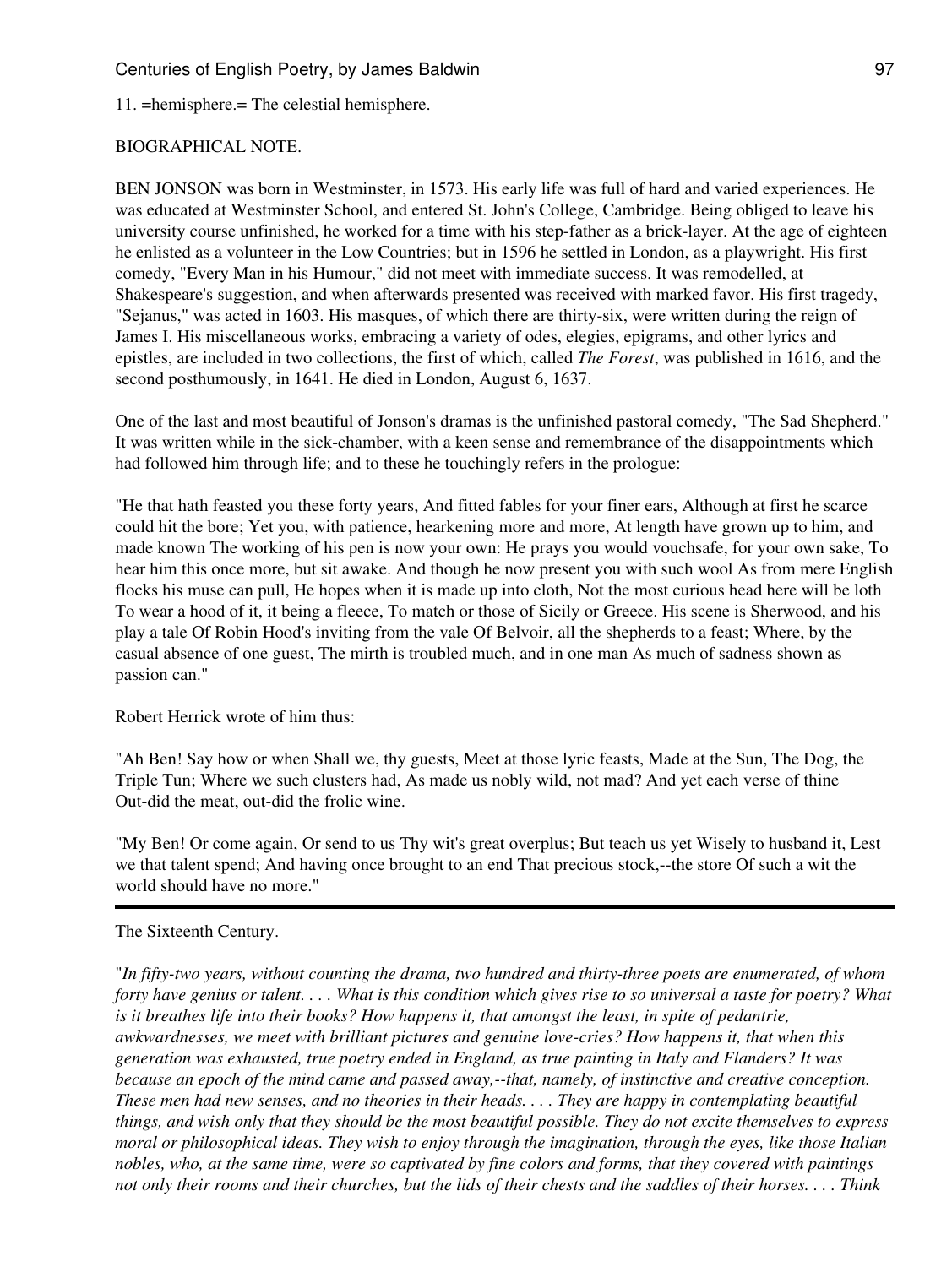*what poetry was likely to spring from them, how superior to common events, how free from literal imitation, how smitten with ideal beauty, how capable of creating a world beyond our sad world.*"--TAINE.

Poets of the Sixteenth Century.

=Sir Thomas Wyatt= (1503-1542). See biographical note, page 252.

=Henry Howard, Earl of Surrey= (1517-1547). See biographical note, page 252.

=George Gascoigne= (1536-1577). "The Steel Glass"; "The Tragedy of Iocaste."

=Thomas Sackville, Lord Buckhurst= (1536-1608). "The Induction to the Mirror for Magistrates"; "The Tragedy of Gorboduc."

=Edmund Spenser= (1552-1598). See biographical note, page 245.

=Sir Philip Sidney= (1554-1586). "Astrophel and Stella"; sonnets and short poems.

=Thomas Watson= (1557-1592). "The Hecatompathia or Passionate Century of Love"; "Meliboeus"; "The Tears of Fancie."

=John Lyly= (1554-1606). Lyrical poems; "Alexander and Campaspe"; "Love's Metamorphosis."

=Robert Greene= (1560-1592). Dramas and lyrical poems.

=Christopher Marlowe= (1564-1593). Dramas and lyrical poems.

=Thomas Lodge= (1556-1625). Dramas and lyrical poems.

=William Warner= (1550-1609). "Albion's England"; "Pan, his Syrinx or Pipe."

=William Shakespeare= (1564-1616). See note, page 221.

=Samuel Daniel= (1562-1619). "History of the Civil Wars between the two Houses of York and Lancaster."

=Sir Walter Raleigh= (1552-1618). Short poems.

=George Chapman= (1559-1634). Translations of "Homer's Iliad" and "Homer's Odyssey."

=Michael Drayton= (1563-1631). "Polyolbion"; "The Barons' Wars"; "The Battle of Agincourt."

=Joseph Hall= (1574-1656). "Virgidemiarum"; satires.

=Sir John Davies= ( -1626). "Nosce Teipsum."

=John Donne= (1573-1631). Short poems.

William Shakespeare.

VENUS'S ADVICE TO ADONIS ON HUNTING.

[FROM "VENUS AND ADONIS."]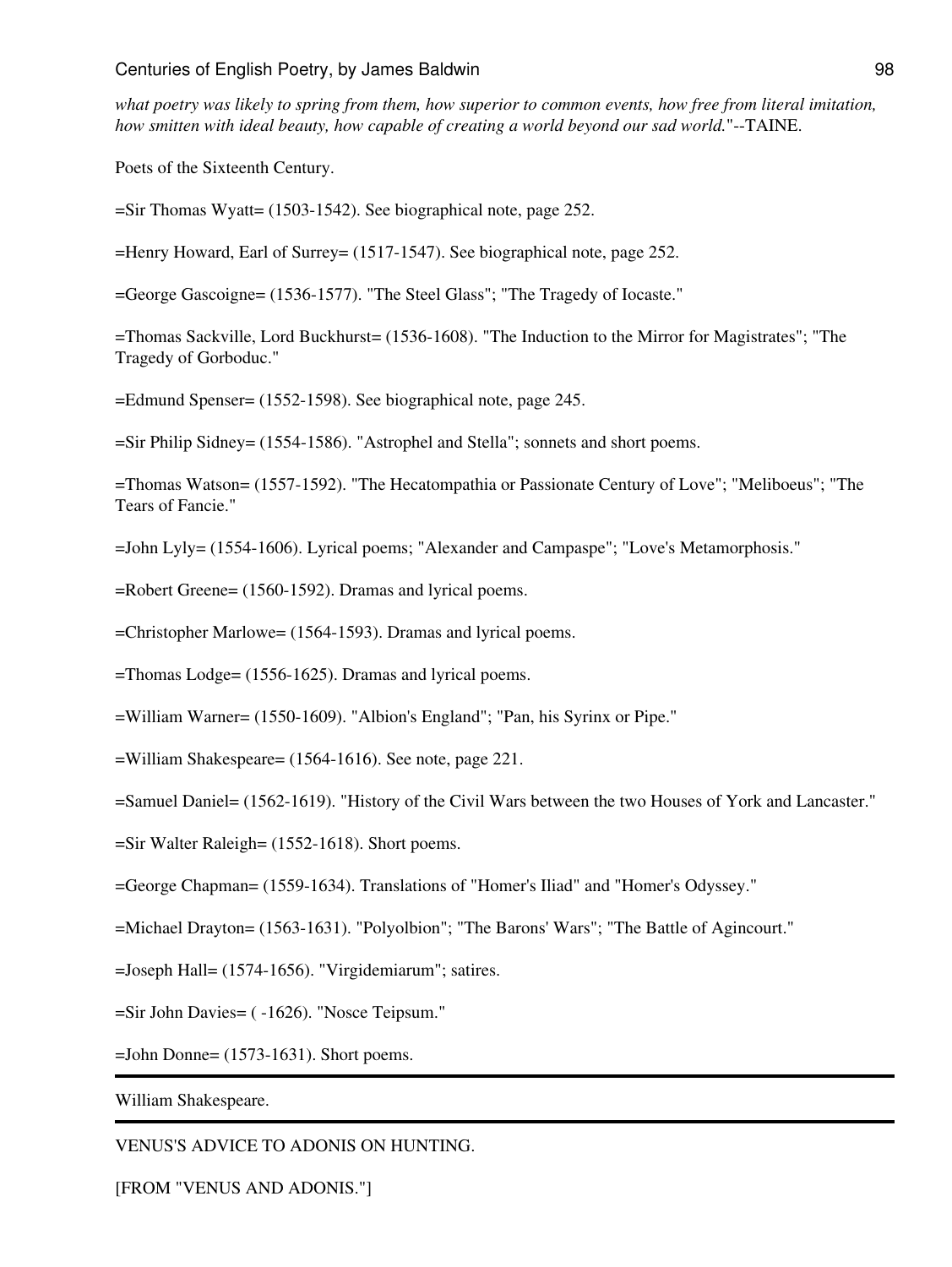"Thou hadst been gone," quoth she, "sweet boy, ere this, But that thou told'st me thou wouldst hunt the boar. O, be advised! thou know'st not what it is With javelin's point a churlish swine to gore, Whose tushes never sheathed he whetteth still, Like to a mortal butcher bent to kill.

"On his bow-back he hath a battle set Of bristly pikes, that ever threat his foes; His eyes, like glow-worms, shine when he doth fret; His snout digs sepulchres where'er he goes; Being moved, he strikes whate'er is in his way, And when he strikes his crooked tushes slay.

"His brawny sides, with hairy bristles arm'd, Are better proof than thy spear's point can enter; His short thick neck cannot be easily harm'd; Being ireful, on the lion he will venture: The thorny brambles and embracing bushes, As fearful of him, part, through whom he rushes.

"Alas, he nought esteems that face of thine, To which Love's eyes pay tributary gazes; Nor thy soft hands, sweet lips and crystal eyne, Whose full perfection all the world amazes; But having thee at vantage,--wondrous dread! Would root these beauties as he roots the mead.

"O, let him keep his loathsome cabin still; Beauty hath nought to do with such foul fiends: Come not within his danger by thy will; They that thrive well take counsel of their friends. When thou didst name the boar, not to dissemble, I fear'd thy fortune, and my joints did tremble.

"But if thou needs wilt hunt, be ruled by me; Uncouple at the timorous flying hare, Or at the fox which lives by subtlety, Or at the roe which no encounter dare: Pursue these fearful creatures o'er the downs, And on thy well-breathed horse keep with thy hounds.

"And when thou hast on foot the purblind hare, Mark the poor wretch, to overshoot his troubles How he outruns the wind and with what care He cranks and crosses with a thousand doubles: The many musets through the which he goes Are like a labyrinth to amaze his foes.

"Sometime he runs among a flock of sheep, To make the cunning hounds mistake their smell, And sometime where earth-delving conies keep, To stop the loud pursuers in their yell, And sometime sorteth with a herd of deer: Danger deviseth shifts; wit waits on fear:

"For there his smell with others being mingled, The hot scent-snuffing hounds are driven to doubt, Ceasing their clamorous cry till they have singled With much ado the cold fault cleanly out; Then do they spend their mouths: Echo replies, As if another chase were in the skies.

"By this, poor Wat, far off upon a hill, Stands on his hinder legs with listening ear, To hearken if his foes pursue him still: Anon their loud alarums he doth hear; And now his grief may be compared well To one sore sick that hears the passing-bell.

"Then shalt thou see the dew-bedabbled wretch Turn, and return, indenting with the way; Each envious brier his weary legs doth scratch, Each shadow makes him stop, each murmur stay: For misery is trodden on by many, And being low never relieved by any."

## A MORNING SONG FOR IMOGEN.

[FROM "CYMBELINE."]

Hark, hark! the lark at heaven's gate sings, And Phoebus 'gins arise, His steeds to water at those springs On chaliced flowers that lies; And winking Mary-buds begin To ope their golden eyes: With everything that pretty is, My lady sweet, arise: Arise, arise.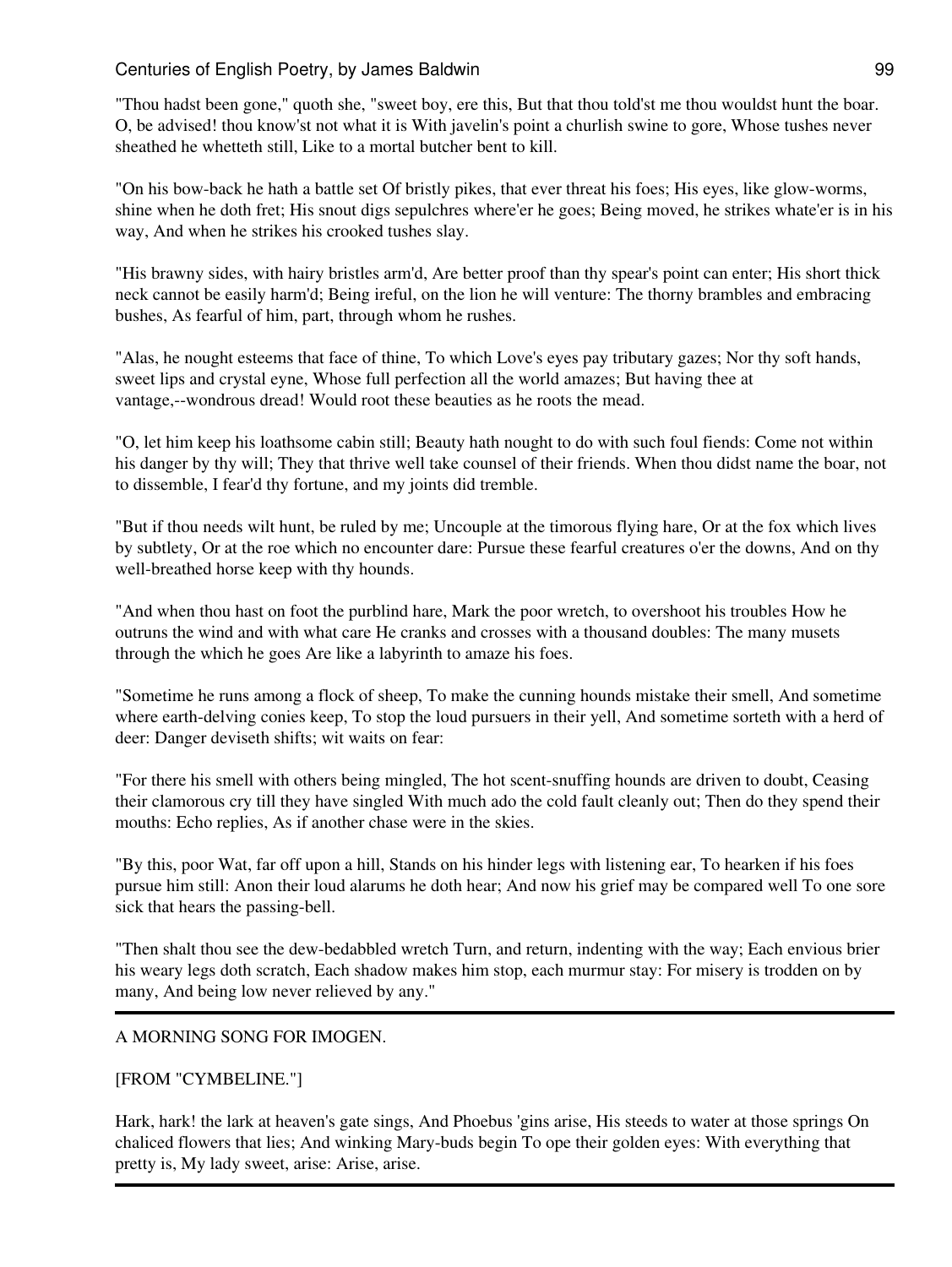### SIGH NO MORE, LADIES.

### [FROM "MUCH ADO ABOUT NOTHING."]

Sigh no more, ladies, sigh no more, Men were deceivers ever, One foot in sea and one on shore, To one thing constant never: Then sigh not so, but let them go, And be you blithe and bonny, Converting all your sounds of woe Into Hey nonny, nonny.

Sing no more ditties, sing no moe, Of dumps so dull and heavy; The fraud of men was ever so, Since summer first was leafy: Then sigh not so, but let them go, And be you blithe and bonny, Converting all your sounds of woe Into Hey nonny, nonny.

### SUNSHINE AND CLOUD.

#### [SONNET XXXIII.]

Full many a glorious morning have I seen Flatter the mountain-tops with sovereign eye, Kissing with golden face the meadows green, Gilding pale streams with heavenly alchemy; Anon permit the basest clouds to ride With ugly rack on his celestial face, And from the forlorn world his visage hide, Stealing unseen to west with this disgrace: Even so my sun one early morn did shine With all-triumphant splendor on my brow; But out, alack! he was but one hour mine; The region cloud hath mask'd him from me now. Yet him for this my love no whit disdaineth; Suns of the world may stain, when heaven's sun staineth.

#### THE WORLD'S WAY.

### [SONNET LXVI.]

Tired with all these, for restful death I cry,-- As, to behold desert a beggar born, And needy nothing trimm'd in jollity, And purest faith unhappily forsworn, And gilded honor shamefully misplaced, And maiden virtue rudely strumpeted, And right perfection wrongfully disgraced, And strength by limping sway disabled, And art made tongue-tied by authority, And folly, doctor-like, controlling skill, And simple truth miscall'd simplicity, And captive Good attending captain Ill: Tired with all these, from these would I be gone,-- Save that, to die, I leave my Love alone.

### BIOGRAPHICAL NOTE.

WILLIAM SHAKESPEARE was born at Stratford-on-Avon in April, 1564, and died there April 23, 1616. His fame rests chiefly upon his dramatic compositions. His two narrative poems, "Venus and Adonis" and "The Rape of Lucrece," were published in 1593 and 1594, before any of his plays had been printed. They may be regarded as companion pieces, written in the same style and distinguished by similar characteristics.

"A couple of ice-houses," says Dowden, "these two poems of Shakespeare have been called by Hazlitt; 'they are,' he says, 'as hard, as glittering, as cold.' Cold indeed they will seem to any one who listens to hear in them the natural cry of human passion. But the paradox is true, that for a young poet of Elizabeth's age to be natural, direct, simple, would have been indeed unnatural. He was most happy when most fantastical; he spun a shining web to catch conceits inevitably as a spider casts his thread; the quick-building wit was itself warm while erecting its ice-houses." Coleridge says of the "Venus and Adonis" that its most obvious excellence "is the perfect sweetness of the versification; its adaptation to the subject; and the power displayed in varying the march of the words without passing into a loftier and more majestic rhythm than was demanded by the thoughts, or permitted by the propriety of preserving a sense of melody predominant."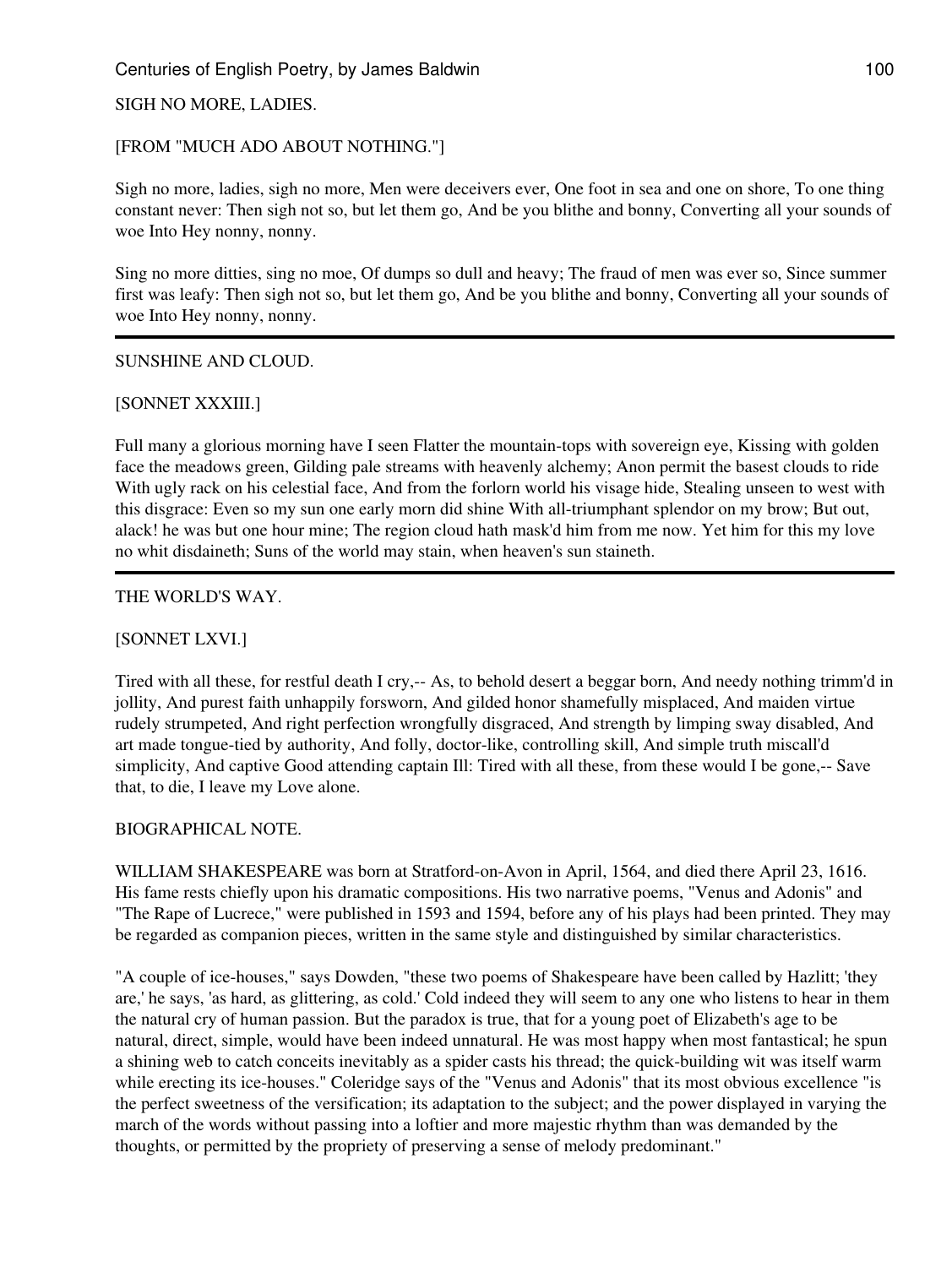Shakespeare's "Sonnets" were published in 1609. Concerning the origin, purpose, and interpretation of these poems, many widely different theories have been proposed, "Some have looked on them as one poem." says Fleay; "some as several poems--of groups of sonnets; some as containing a separate poem in each sonnet. They have been supposed to be written in Shakespeare's own person, or in the character of another, or of several others; to be autobiographical or heterobiographical or allegorical; to have been addressed to Lord Southampton, to Sir William Herbert, to his own wife, to Lady Rich, to his child, to himself, to his Muse." The safest and wisest course seems to be, first to regard each of the one hundred and fifty-four sonnets as a poem complete in itself, and after studying whatever it may contain of art, or beauty, or truth, then to discover, if possible, its relationship to those which precede or follow it in the series.

Of the other poems written by Shakespeare, mention should be made of "The Passionate Pilgrim" (1559), "The Phoenix and the Turtle" (1601), "A Lover's Complaint," published in the same volume with the "Sonnets," and the few exquisite little songs scattered through his plays.

#### Edmund Spenser.

#### THE CAVE OF MAMMON.

Guyon findes Mammon in a delve $\{1\}$  Sunning his threasure hore  $\{2\}$ ; Is by him tempted, and led downe To see his secrete store.

As Pilot well expert in perilous wave, That to a stedfast starre{3} his course hath bent, When foggy mistes or cloudy tempests have The faithfull light of that faire lampe yblent,{4} And cover'd heaven with hideous dreriment,{5} Upon his card and compas firmes{6} his eye, The maysters of his long experiment, And to them does the steddy helme apply, Bidding his winged vessell fairely forward fly:

So Guyon having lost his trustie guyde, Late left beyond that Ydle lake, proceedes Yet on his way, of none accompanyde; And evermore himselfe with comfort feedes Of his own vertues and praise-worthie deedes. So, long he yode,  $\{7\}$  yet no adventure found, Which fame of her shrill trumpet worthy reedes  $\{8\}$ ; For still he traveild through wide wastfull ground, That nought but desert wildernesse shewed all around.

At last he came unto a gloomy glade, Cover'd with boughes and shrubs from heavens light, Whereas he sitting found in secret shade An uncouth, salvage,{9} and uncivile wight, Of griesly hew and fowle ill-favour'd sight; His face with smoke was tand, and eies were bleard, His head and beard with sout were ill bedight,{10} His cole-blacke hands did seeme to have been seard In smythes fire-spitting{11} forge, and nayles like clawes appear.

His yron cote, all overgrowne with rust, Was underneath enveloped with gold; Whose glistring glosse, darkned with filthy dust, Well yet appeared to have beene of old A worke of rich entayle{12} and curious mould, Woven with antickes{13} and wyld ymagery; And in his lap a masse of coyne he told, And turned upside downe, to feede his eye And covetous desire with his huge threasury.

And round about him lay on every side Great heapes of gold that never could be spent; Of which some were rude owre, not purifide Of Mulcibers{14} devouring element; Some others were new driven, and distent Into great Ingowes and to wedges square; Some in round plates withouten moniment{15}; But most were stampt, and in their metal bare The antique shapes of kings and kesars straunge and rare.

Soone as he Guyon saw, in great affright And haste he rose for to remove aside Those pretious hils from straungers envious sight, And downe them poured through an hole full wide Into the hollow earth, them there to hide. But Guyon, lightly to him leaping, stayd His hand that trembled as one terrifyde; And though himselfe were at the sight dismayd, Yet him perforce restraynd, and to him doubtfull sayd: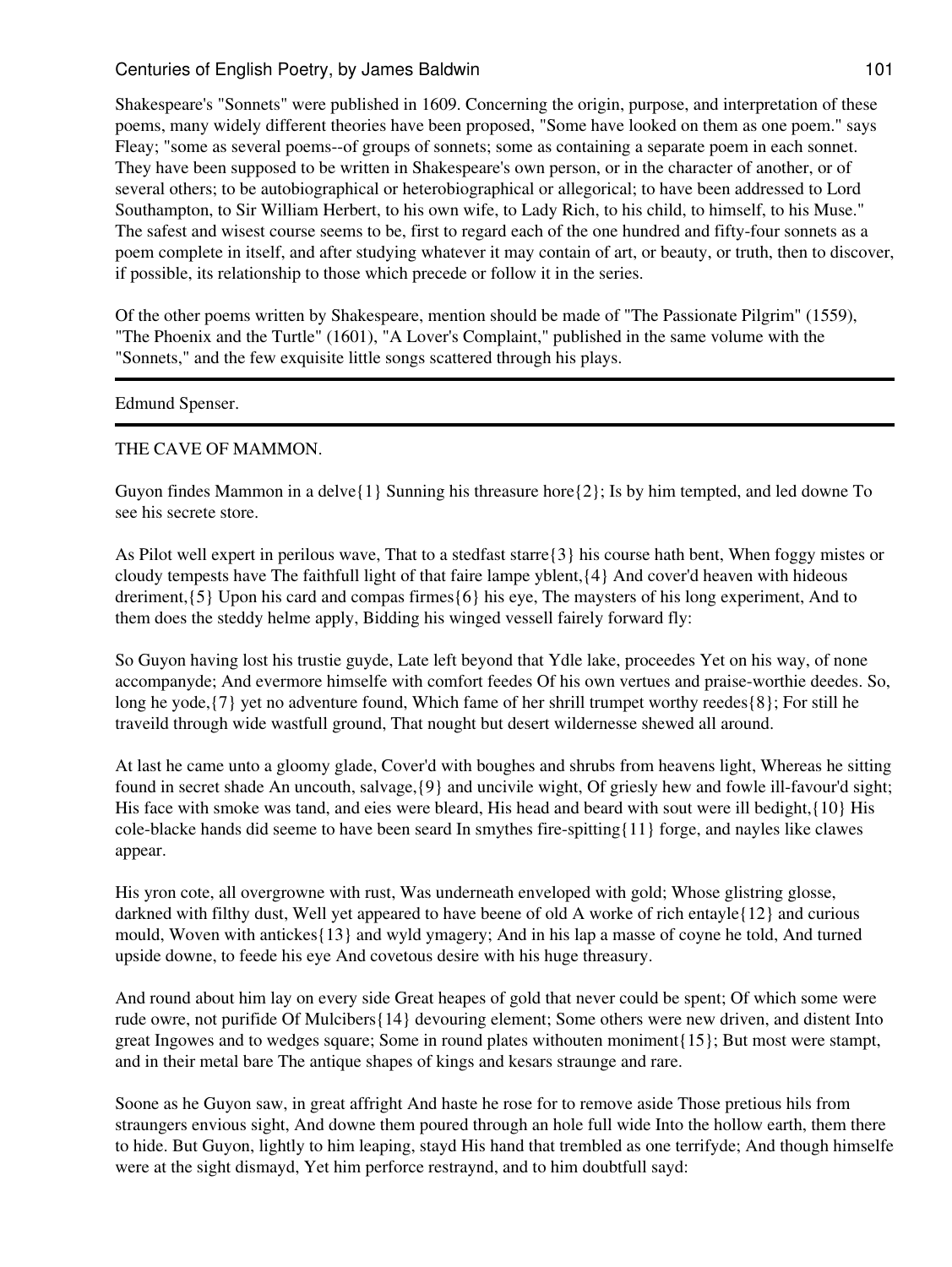"What art thou, man, (if man at all thou art) That here in desert hast thine habitaunce, And these rich hils of welth doest hide apart From the worldes eye, and from her right usaunce?" Thereat, with staring eyes fixed askaunce, In great disdaine he answerd: "Hardy Elfe, That darest view my direfull countenaunce, I read thee rash and heedlesse of thy selfe, To trouble my still seate, and heapes of pretious pelfe.

"God of the world and worldlings I me call, Great Mammon, greatest god below the skye, That of my plenty poure out unto all, And unto none my graces do envye: Riches, renowme, and principality, Honour, estate, and all this worldes good, For which men swinck{16} and sweat incessantly, Fro me do flow into an ample flood, And in the hollow earth have their eternall brood.

"Wherefore, if me thou deigne to serve and sew,{17} At thy commaund lo! all these mountaines bee: Or if to thy great mind, or greedy vew, All these may not suffise, there shall to thee Ten times so much be nombred francke and free." "Mammon," (said he) "thy godheads vaunt is vaine, And idle offers of thy golden fee; To them that covet such eye-glutting gaine Proffer thy giftes, and fitter servaunts entertaine.

"Me ill besits,{18} that in derdoing, armes And honours suit my vowd daies do spend, Unto thy bounteous baytes and pleasing charmes, With which weake men thou witchest, to attend; Regard of worldly mucke{19} doth fowly blend, And low abase the high heroicke spright,{20} That joyes for crownes and kingdomes to contend: Faire shields, gay steedes, bright armes be my delight; Those be the riches fit for an advent'rous knight."

"Vaine glorious Elfe," (saide he) "doest not thou weet,{21} That money can thy wantes at will supply? Sheilds, steeds, and armes, and all things for thee meet, It can purvay in twinckling of an eye; And crownes and kingdomes to thee multiply. Do not I kings create, and throw the crowne Sometimes to him that low in dust doth ly, And him that raignd into his rowme thrust downe, And whom I lust do heape with glory and renowne?"

"All otherwise" (saide he) "I riches read, And deeme them roote of all disquietnesse; First got with guile, and then preserv'd with dread, And after spent with pride and lavishnesse, Leaving behind them griefe and heavinesse: Infinite mischiefes of them doe arize, Strife and debate, bloodshed and bitternesse, Outrageous wrong, and hellish covetize, That noble heart as great dishonour doth despize.

"Ne thine be kingdomes, ne the scepters thine; But realmes and rulers thou doest both confound, And loyall truth to treason doest incline: Witnesse the guiltlesse blood pourd oft on ground, The crowned often slaine, the slayer cround; The sacred Diademe in peeces rent, And purple robe gored with many a wound, Castles surprizd, great cities sackt and brent; So mak'st thou kings, and gaynest wrongfull government.

"Long were to tell the troublous stormes that tosse The private state, and make the life unsweet: Who swelling sayles in Caspian sea doth crosse, And in frayle wood on Adrian gulf doth fleet, Doth not, I weene, so many evils meet." Then Mammon wexing wroth: "And why then," sayd, "Are mortall men so fond{22} and undiscreet So evill thing to seeke unto their ayd, And having not complaine, and having it upbrayd?"

"Indeede," (quoth he) "through fowle intemperaunce Frayle men are oft captiv'd to covetise; But would they thinke with how small allowaunce Untroubled Nature doth herselfe suffise, Such superfluities they would despise. Which with sad cares empeach ${23}$  our native joyes. At the well-head the purest streames arise; But mucky filth his braunching armes annoyes, And with uncomely weedes the gentle wave accloyes.{24}

"The antique world, in his first flowring youth, Fownd no defect in his Creators grace; But with glad thankes, and unreproved truth,{25} The gifts of soveraine bounty did embrace: Like Angels life was then mens happy cace; But later ages pride, like corn-fed steed, Abusd her plenty and fat swolne encreace To all licentious lust, and gan exceed The measure of her meane and naturall first need.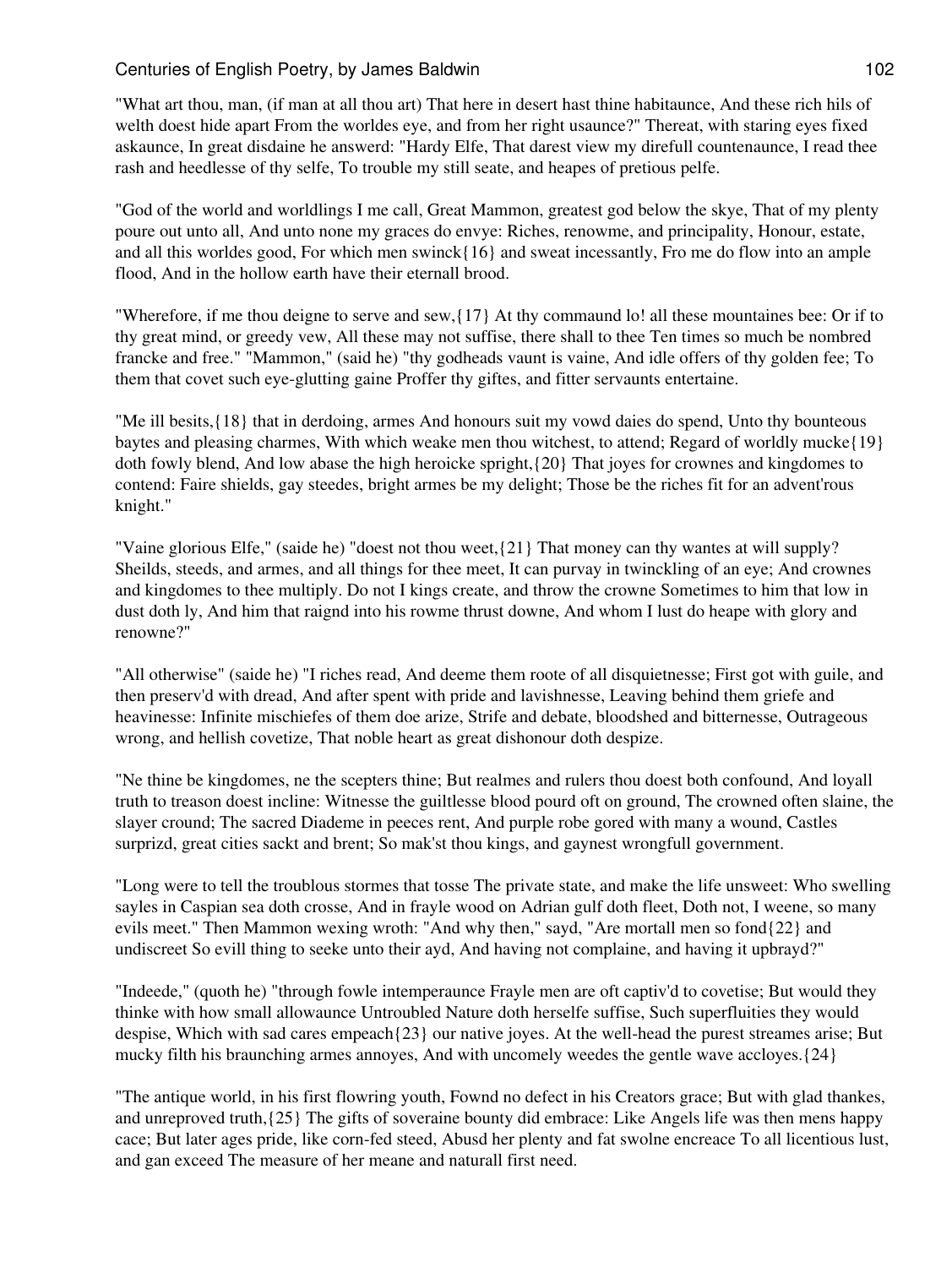"Then gan a cursed hand the quiet wombe Of his great Grandmother $\{26\}$  with steele to wound, And the hid treasures in her sacred tombe With Sacriledge to dig. Therein he fownd Fountaines of gold and silver to abownd, Of which the matter of his huge desire And pompous pride eftsoones he did compownd; Then avarice gan through his veines inspire His greedy flames, and kindled life-devouring fire."

"Sonne," (said he then) "lett be{27} thy bitter scorne, And leave the rudenesse of that antique age To them that liv'd therein, in state forlorne: Thou, that doest live in later times, must wage{28} Thy workes for wealth, and life for gold engage. If then thee list my offred grace to use, Take what thou please of all this surplusage; If thee list not, leave have thou to refuse: But refused doe not afterward accuse."

"Me list{29} not" (said the Elfin knight) "receave Thing offred, till I know it well be gott; Ne wote but thou didst these goods bereave From rightfull owner by unrighteous lott, Or that bloodguiltinesse or guile them blott." "Perdy,"{30} (quoth he) "yet never eie did vew, Ne tong did tell, ne hand these handled not; But safe I have them kept in secret mew From hevens sight, and powre of al which them poursew.

"What secret place" (quoth he) "can safely hold So huge a masse, and hide from heaven's eie? Or where hast thou thy wonne,{31} that so much gold Thou canst preserve from wrong and robbery?" "Come thou," (quoth he) "and see." So by and by Through that thick covert he him led, and fownd A darkesome way, which no man could descry, That deep descended through the hollow grownd, And was with dread and horror compassed arownd.

At length they came into a larger space, That stretcht itselfe into an ample playne; Through which a beaten broad high way did trace, That streight did lead to Plutoes griesly rayne.{32} By that wayes side there sate internall Payne, And fast beside him sat tumultuous Strife: The one in hand an yron whip did strayne, The other brandished a bloody knife; And both did gnash their teeth, and both did threten life.

On thother side in one consort there sate Cruell Revenge, and rancorous Despight, Disloyall Treason, and hart-burning Hate; But gnawing Gealousy, out of their sight Sitting alone, his bitter lips did bight; And trembling Feare still to and fro did fly, And found no place wher safe he shroud him might: Lamenting Sorrow did in darknes lye, And Shame his ugly face did hide from living eye.

And over them sad Horror with grim hew Did alwaies sore, beating his yron wings; And after him Owles and Night-ravens flew, The hatefull messengers of heavy things, Of death and dolor telling sad tidings, Whiles sad Celeno, sitting on a clifte, A song of bale and bitter sorrow sings, That hart of flint asonder could have rifte; Which having ended after him she flyeth swifte.

All these before the gates of Pluto lay, By whom they passing spake unto them nought; But th' Elfin knight with wonder all the way Did feed his eyes, and fild his inner thought. At last him to a little dore he brought, That to the gate of Hell, which gaped wide, Was next adjoyning, ne them parted ought: Betwixt them both was but a little stride, That did the house of Richesse from hell-mouth divide.

Before the dore sat selfe-consuming Care, Day and night keeping wary watch and ward, For feare least Force or Fraud should unaware Breake in, and spoile the treasure there in gard: Ne would he suffer Sleepe once thither-ward Approch, albe his drowsy den were next; For next to Death is Sleepe to be compard;{33} Therefore his house is unto his annext: Here Sleep, ther Richesse, and Hel-gate them both betwext.

So soon as Mammon there arrivd, the dore To him did open and affoorded way: Him followed eke Sir Guyon evermore, Ne darknesse him, ne daunger might dismay. Soone as he entred was, the dore streight way Did shutt, and from behind it forth there lept An ugly feend, more fowle then dismall day, The which with monstrous stalke behind him stept, And ever as he went dew watch upon him kept.

Well hoped hee, ere long that hardy guest, If ever covetous hand, or lustfull eye, Or lips he layd on thing that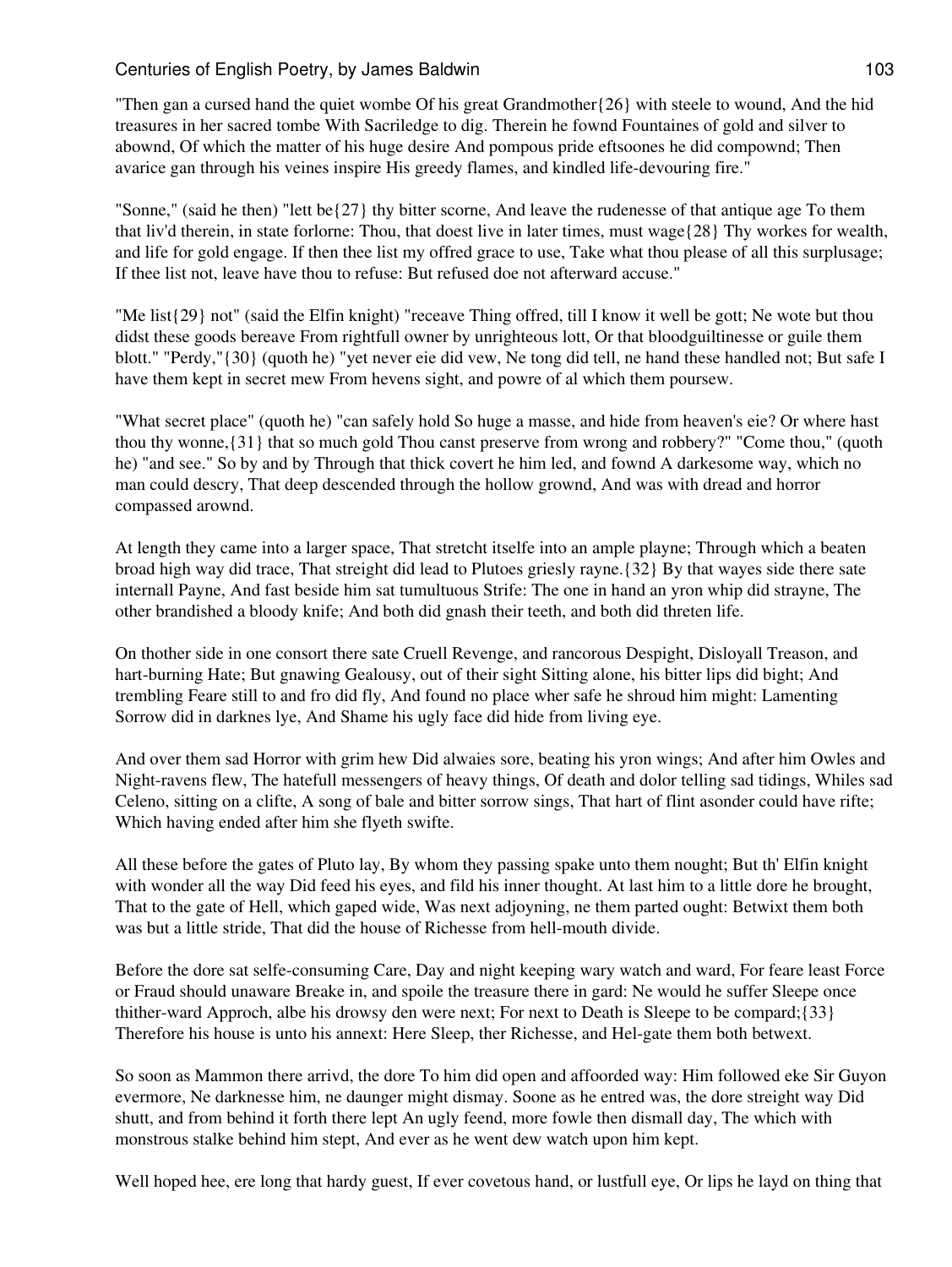likte him best, Or ever sleepe his eie-strings did untye, Should be his pray. And therefore still on hye He over him did hold his cruell clawes, Threatning with greedy gripe to doe him dye, And rend in peeces with his ravenous pawes, If ever he transgrest the fatal Stygian lawes.

That houses forme within was rude and strong, Lyke an huge cave hewne out of rocky clifte, From whose rough vaut the ragged breaches hong Embossed with massy gold of glorious guifte, And with rich metall loaded every rifte, That heavy ruine they did seeme to threatt; And over them Arachne high did lifte Her cunning web, and spred her subtile nett, Enwrapped in fowle smoke and clouds more black than Jett.

Both roofe, and floore, and walls, were all of gold, But overgrowne with dust and old decay, And hid in darkenes, that none could behold The hew thereof; for vew of cherefull day Did never in that house it selfe display, But a faint shadow of uncertain light: Such as a lamp, whose life does fade away, Or as the Moone, cloathed with clowdy night, Does show to him that walkes in feare and sad affright.

In all that rowme was nothing to be seene But huge great yron chests, and coffers strong, All bard with double bends, that none could weene Them to efforce by violence or wrong: On every side they placed were along; But all the grownd with sculs was scattered, And dead mens bones, which round about were flong; Whose lives, it seemed, whilome{34} there were shed, And their vile carcases now left unburied.

### NOTES.

This is a selection from Spenser's great poem, "The Faerie Queene," being a part of the seventh canto of book second. "The Faerie Queene" was published in 1590, and comprises six books of twelve cantos each. The first book is the Legend of the Red Cross Knight, or Holiness; the second, of Sir Guyon, or Temperance; the third, of Britomartis, or Chastity; the fourth, of Cambel and Triamond, or Friendship; the fifth, of Artegall, or Justice; the sixth, of Sir Calidore, or Courtesy. It was Spenser's design that the complete work should contain twelve books, but of the remaining part only a fragment of one book, the "Legend of Constance," is in existence.

The versification of the "Faerie Queene" is based upon the *ottava rima*, made so popular in Italian poetry by Tasso and Ariosto. Instead of eight lines to a stanza, however, there are nine. The first eight lines are iambic pentameters, and the ninth a hexameter, the stanza thus closing with a lingering cadence which adds greatly to the melody of the verse. This is the "Spenserian stanza," a form of versification very popular with many of our later poets.

"If you love poetry well enough to enjoy it for its own sake," says Leigh Hunt, "let no evil reports of his *allegory* deter you from an acquaintance with Spenser, for great will be your loss. His allegory itself is but one part allegory and nine parts beauty and enjoyment; sometimes an excess of flesh and blood. His wholesale poetical belief, mixing up all creeds and mythologies, but with less violence, resembles that of Dante and Boccaccio. His versification is almost perpetual honey."

1. =delve.= Dell. From A.-S. *delfan*, delve, to dig. Each canto of the "Faerie Queene" is introduced by a four-line doggerel like this, containing the argument, or a brief summary of the narrative,--in imitation, probably, of Ariosto's "Orlando Furioso."

2. =hore.= Sordid, miserly. Probably from A.-S. *harian*, to become mouldy or musty. The word *hoard* may be traced to a similar root.

3. =stedfast starre.= The pole-star. See "Faerie Queene," I, ii, 1:

"By this the northerne wagoner had set His sevenfold teme behind the stedfast starre That was in ocean waves yet never wet, But firme is fixt, and sendeth light from farre To all that in the wide deepe wandring arre."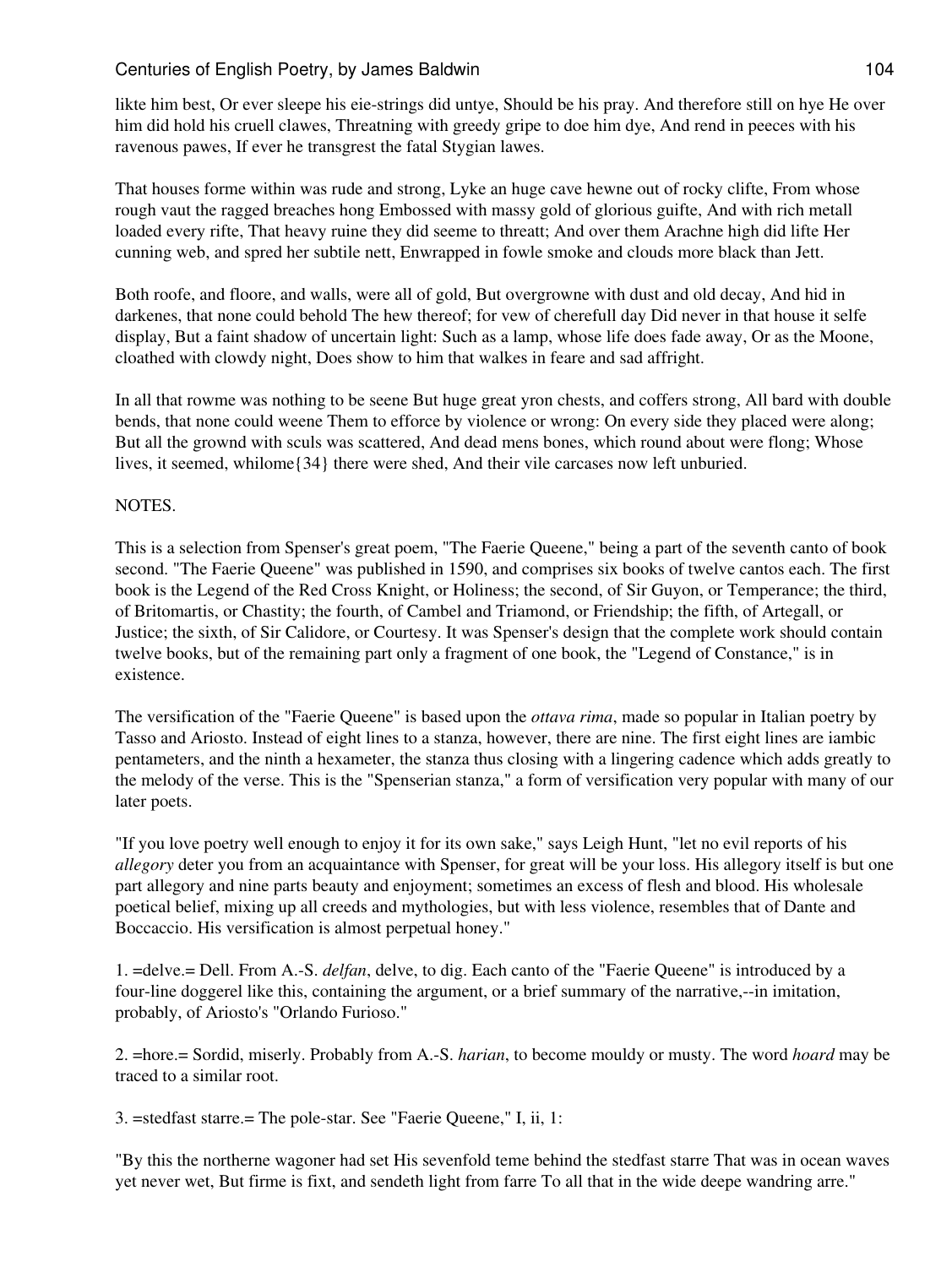4. =yblent.= Blinded.

- 5. =dreriment.= Darkness.
- $6. = \text{firmes} = \text{Fixes}$ , makes firm.

7. =yode.= Went. The past participle of the old verb *yede*, from A.-S. *gangead*, to go, to proceed.

8. =reedes.= Considers. From A.-S. *ræd*, counsel, advice; O. E. *rede*.

9. =salvage.= Savage, wild. Fr. *sauvage*. From Lat. *silva*, forest. See "Faerie Queene," IV, v, 19:

"For all his armour was like salvage weed With woody mosse bedight, and all his steed With oaken leaves attrapt, that seemed fit For salvage wight, and thereto well agreed His word, which on his ragged shield was writ, *Salvagesse sans finesse*,[233:1] shewing secret wit."

=wight.= Person. From A.-S. *wiht*.

"For every wight that loved chevalrie." --*Chaucer*, *Canterbury Tales*, 2105.

=griesly.= Dreadful. From A.-S. *grislic*; *agrisan*, to dread. Grisly.

10. =bedight.= Covered. From *dight*, to dress, to deck. A.-S. *dihtan*.

11. =fire-spitting.= "*Spett* seems anciently to have more simply signified *disperse*, without the low idea which we at present affix to it."--*Warton.*

- 12. =entayle.= Sculpture, carving. Compare *intaglio*.
- 13. =antickes.= Odd, or fantastic, forms. From Lat, *antiquus*, ancient.

14. =of Mulcibers devouring element.= By fire. Mulciber is a surname of Vulcan, "which seems to have been given him as an euphemism, that he might not consume the habitations and property of men, but kindly aid them in their pursuits."

15. =withouten moniment.= Without superscription.

16. =swinck.= Labor, drudge. A.-S. *swincan*, to toil.

17. =sew.= Follow. From Fr. *suivre*.

=deigne.= From Fr. *daigner*, to consider worthy. Opposed to *disdain*.

18. =Me ill besits.= It ill becomes me.

=derdoing.= Dare-doing; doing daring deeds.

19. =worldly mucke.= "Filthy lucre."

20. =spright.= Spirit.

21. =weet.= Understand. From A.-S. *witan*, to know.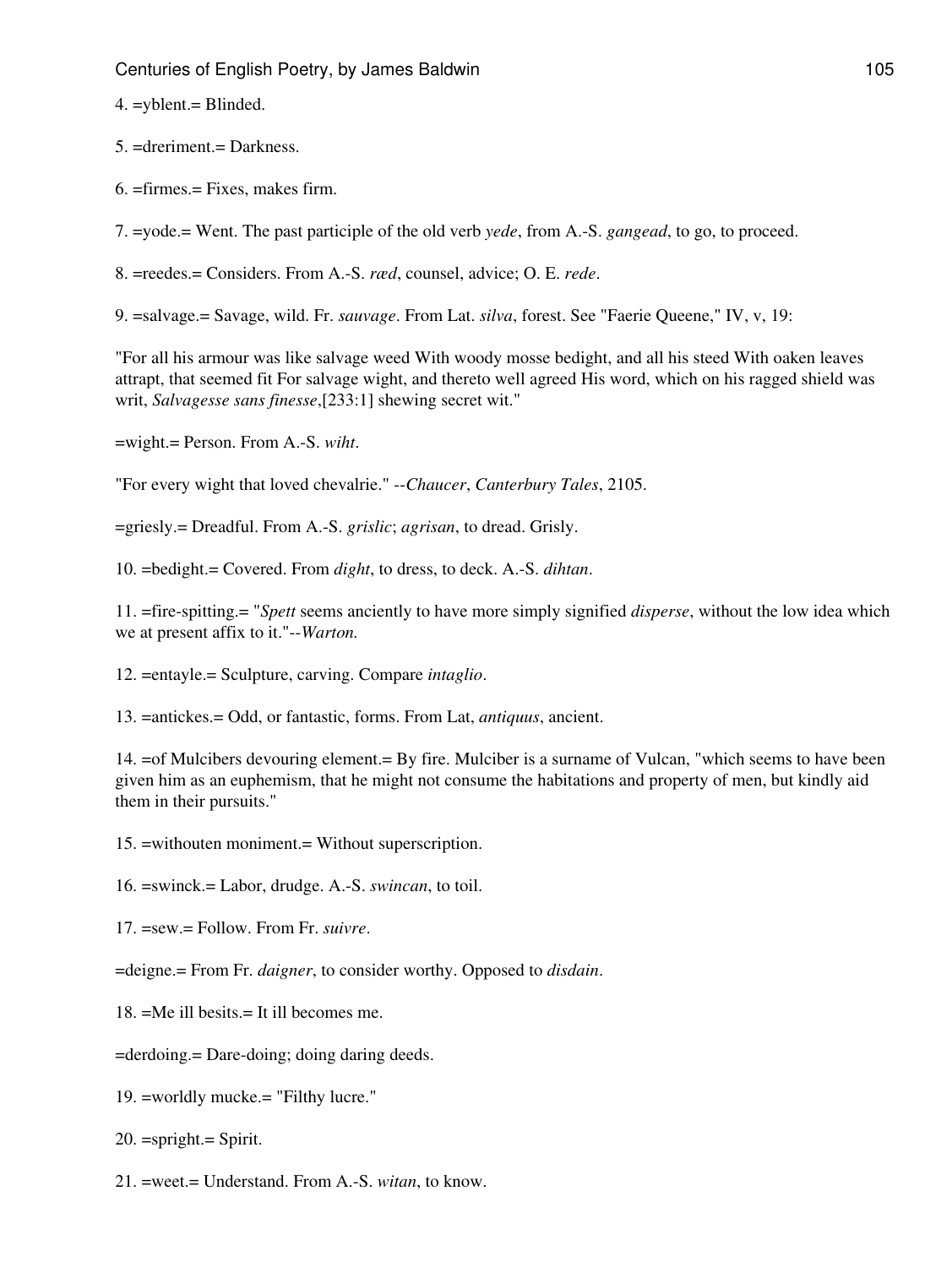22. =fond.= Foolish.

23. =empeach.= Hinder. Fr. *empêcher*.

24. =accloyes.= Chokes or clogs up. Observe how the poet carries out his metaphor of the "well-head," "the purest streames," "his braunching armes," and "the gentle wave."

- 25. =unreproved truth.= Sincerity.
- 26. =great Grandmother.= Mother Earth.
- 27. =lett be.= Leave off; make an end of.
- 28. =wage.= Pledge. Observe the relationship between this word and both *wager* and *wages*.
- 29. =Me list.= I wish. Compare *methinks*, *meseems*. From A.-S. *lystan*, to choose.

"The wind bloweth where it listeth."--*John* iii. 8.

=wote.= Understood. See note 21 above.

- 30. =Perdy.= An old oath used to give emphasis to an assertion. From Fr. *par dieu*.
- 31. =wonne.= Habitation. From A.-S. *wunian*, to dwell.
- 32. =rayne.= Reign. The word is frequently used in the older poets for *realm*, or *region*.
- 33. =next to Death is Sleepe.=
- "How wonderful is Death! Death and his brother Sleep!" --*Shelley*, *Queen Mab*, I.
- 34. =whilome.= At some time.

#### FOOTNOTES:

[233:1] Wildness without art.

## PROTHALAMION; OR, A SPOUSALL VERSE.

## IN HONOUR OF THE DOUBLE MARRIAGE OF THE TWO HONORABLE AND VERTUOUS LADIES, THE LADY ELIZABETH AND THE LADY KATHERINE SOMERSET, DAUGHTERS TO THE RIGHT HONORABLE THE EARLE OF WORCESTER, AND ESPOUSED TO THE TWO WORTHIE GENTLEMEN, M. HENRY GILFORD AND M. WILLIAM PETER, ESQUYERS.

Calme was the day, and through the trembling ayre Sweete-breathing Zephyrus did softly play A gentle spirit, that lightly did delay Hot Titans{1} beames, which then did glyster fayre; When I, (whom sullein care, Through discontent of my long fruitlesse stay In princes court,{2} and expectation vayne Of idle hopes, which still doe fly away Like empty shadows, did afflict my brayne,) Walkt forth to ease my payne Along the shoare of silver streaming Themmes{3}; Whose rutty{4} bank, the which his river hemmes, Was paynted all with variable flowers, And all the meades adorned with dainty gemmes Fit to decke maydens bowres, And crown their paramours Against{5} the brydale-day, which is not long; Sweet Themmes! runne softly, till I end my song.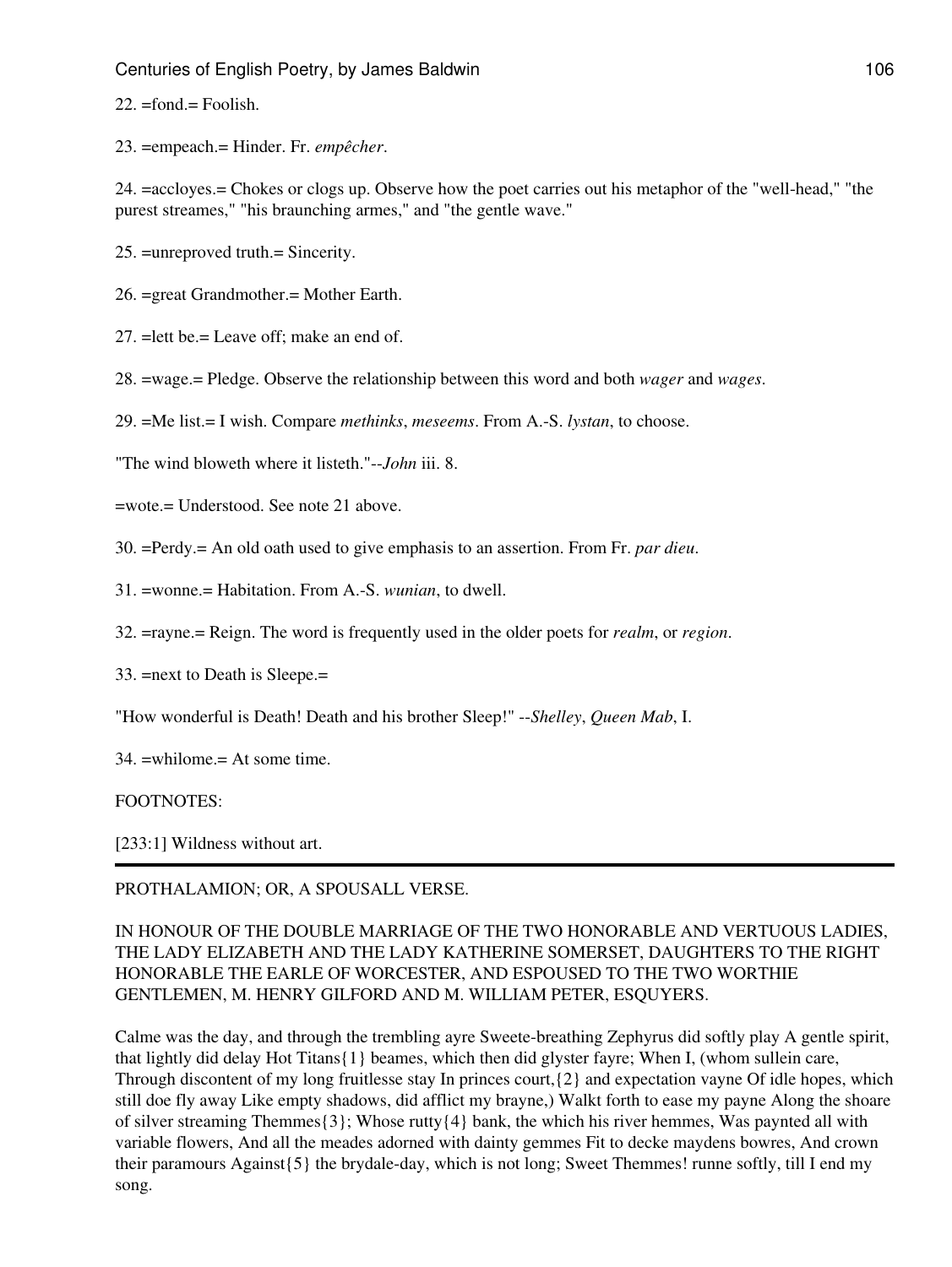There, in a meadow, by the rivers side, A flocke of Nymphes I chaunced to espy, All lovely daughters of the Flood{6} thereby, With goodly greenish locks, all loose untyde,{7} As each had been a bryde; And each one had a little wicker basket, Made of fine twigs, entrayled{8} curiously, In which they gathered flowers to fill their flasket,{9} And with fine fingers cropt{10} full feateously The tender stalkes on hye.{11} Of every sort which in that meadow grew, They gathered some; the violet, pallid{12} blew, The little dazie that at evening closes, The virgin lillie, and the primrose trew,{13} With store{14} of vermeil roses, To deck their bridegroomes posies{15} Against the brydale-day, which was not long: Sweet Themmes! runne softly till I end my song.

With that  $\{16\}$  I saw two Swannes of goodly hewe Come softly swimming downe along the lee  $\{17\}$ ; Two fairer birds I yet did never see; The snow which doth the top of Pindus strew, Did never whiter shew, Nor Jove himselfe, when he a swan would be For love of Leda, whiter did appeare. Yet Leda was (they say) as white as he, Yet not so white as these, nor nothing near{18}: So purely white they were, That even the gentle stream, the which them bare, Seem'd foule to them, and bad his billowes spare To wet their silken feathers, least they might Soyle their fayre plumes with water not so fayre, And marre their beauties bright, That shone as heavens light, Against their brydale day which was not long: Sweet Themmes! runne softly, till I end my song.

Eftsoones{19} the Nymphes, which now had flowers their fill, Ran all in haste to see that silver brood, As they came floating on the cristal flood; Whom when they sawe, they stood amazed, still, Their wondring eyes to fill; Them seem'd they never saw a sight so fayre, Of fowles, so lovely, that they sure did deeme Them heavenly borne, or to be that same payre Which through the skie draw Venus silver teeme; For sure they did not seeme To be begot of any earthly seede, But rather angels, or of angels breede; Yet were they bred of Somers-heat,{20} they say, In sweetest season, when each flower and weede The earth did fresh array; So fresh they seem'd as day, Even as their brydale day, which was not long: Sweet Themmes! runne softly till I end my song.

Then forth they all out of their baskets drew Great store of flowers, the honour of the field, That to the sense did fragrant odours yeild, All which upon those goodly birds they threw, And all the waves did strew, That like old Peneus{21} waters they did seeme, When downe along by pleasant Tempes shore, Scattred with flowres, through Thessaly they streeme, That they appeare, through lillies plenteous store, Like a brydes chambre flore. Two of those Nymphes, meane while, two garlands bound Of freshest flowres which in that mead they found, The which presenting all in trim array, Their snowie foreheads therewithall they crownd Whilst one did sing this lay, Prepar'd against that day, Against their brydale day, which was not long: Sweet Themmes! runne softly, till I end my song.

"Ye gentle Birdes! the worlds faire ornament "And heavens glorie, whom this happie hower "Doth leade unto your lovers blissfull bower, "Ioy may you have, and gentle hearts content "Of your loves couplement;{22} "And let faire Venus, that is Queene of Love, "With her heart-quelling Sonne{23} upon you smile, "Whose smile, they say, hath vertue to remove "All loves dislike, and friendships faultie guile "Forever to assoile.{24} "Let endlesse peace your steadfast hearts accord, "And blessed plentie wait upon your bord{25}; "And let your bed with pleasures chast abound, "That fruitfull issue may to you afford, "Which may your foes confound "And make your ioyes redound "Upon your brydale day, which is not long." Sweet Themmes! runne softly, till I end my song.

So ended she; and all the rest around To her redoubled{26} that her undersong, Which said, their brydale day should not be long: And gentle Eccho from the neighbour{27} ground Their accents did resound. So forth those joyous Birdes did passe along Adowne the lee, that to them murmurde low, As he would speake, but that he lackt a tong, Yet did by signes his glad affection show, Making his streame run slow. And all the foule which in his flood did dwell Gan flock about these twaine, that did excell The rest, so far as Cynthia doth shend{28} The lesser stars. So they, enranged well, Did on those two attend, And their best service lend Against their wedding day, which was not long: Sweet Themmes! runne softly, till I end my song.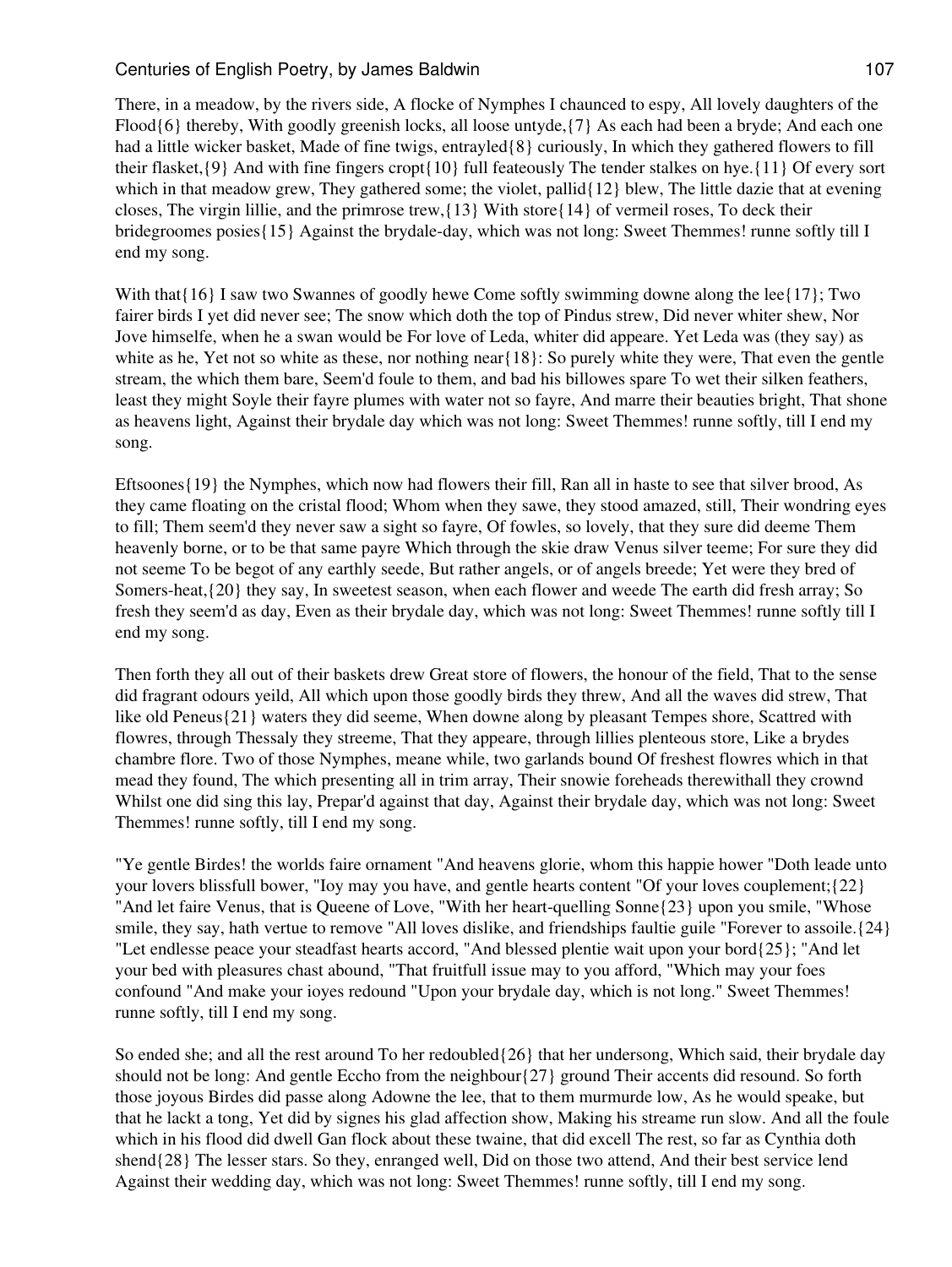At length they all to mery London came, To mery London, my most kyndly nurse,{29} That to me gave this lifes first native sourse, Though from another place I take my name, An house of auncient fame; There when they came, whereas those bricky towres The which on Themmes brode aged backe doe ryde, Where now the studious lawyers have their bowers,{30} There whylome wont the Templer Knights to byde, Till they decayd through pride; Next whereunto there standes a stately place,{31} Where oft I gayned giftes and goodly grace Of that great lord, which therein wont to dwell, Whose want too well now feels my freendles case;{32} But ah! here fits not well{33} Old woes, but ioyes, to tell Against the brydale daye, which is not long: Sweet Themmes! runne softly, till I end my song.

Yet therein now doth lodge a nobler peer,{34} Great Englands glory, and the worlds wide wonder, Whose dreadfull name late through all Spaine{35} did thunder, And Hercules two Pillors{36} standing neere Did make to quake and feare: Faire branch of honor, flower of chevalrie! That fillest England with thy triumphs fame, Ioy have thou of thy noble victorie, And endlesse happinesse of thine owne name That promiseth the same; That through thy prowesse, and victorious armes, Thy country may be freed from forraine harmes, And great Elisaes glorious name may ring Through all the world, fill'd with thy wide alarmes, Which some brave muse may sing To ages following, Upon the brydale day which is not long: Sweet Themmes! runne softly, till I end my song.

From those high towers this noble lord issuing, Like radiant Hesper,{37} when his golden hare In th' ocean billows he hath bathed fayre, Descended to the rivers open vewing, With a great train ensuing. Above the rest were goodly to bee seene Two gentle Knights of lovely face and feature, Beseeming well the bower of any queene, With gifts of wit and ornaments of nature, Fit for so goodly stature, That like the Twins of Iove $\{38\}$ they seem'd in sight, Which decke the bauldricke $\{39\}$  of the heavens bright; They two forth pacing to the rivers side, Receiv'd those two faire Brides, their loves delight; Which,{40} at th' appointed tyde, Each one did make his Bryde Against their brydale day, which is not long: Sweet Themmes! runne softly, till I end my song.

## NOTES.

This poem was written and published towards the end of the year 1595. The word *prothalamium* is from Gr. *pro*, for, and *thalamos*, a bride-chamber, and would more properly be applied to a marriage-song than to "a spousall verse." Spenser had already written--earlier in the same year--the "Epithalamium" in honor of his own marriage. The singing of a hymeneal song in connection with the wedding festivities was a very ancient custom among the Greeks. Homer alludes to it in the "Iliad," XVIII, 493:

"And two fair populous towns were sculptur'd there; In one were marriage pomp and revelry, And brides, in gay procession, through the streets With blazing torches from their chambers borne, While frequent rose the hymeneal song."

See, also, Spenser's "Faerie Queene," I, xii, 38.

1. =Titans.= The word is used for Helios, the son of the Titans, Hyperion and Thea. Observe that the apostrophe, as the sign of the possessive case, is never used by Spenser.

=glyster.= Glisten, shine. From A.-S. *glisnian*, glow, or shine with a soft light.

"All that glisters is not gold." --*Shakespeare*, *Merchant of Venice*, Act ii, sc. vii.

"Know one false step is ne'er retrieved . . . Nor all that glisters gold." --*Gray*, *On a Favourite Cat, etc.*

=fayre.= Fairly. An old form of the adverb, sanctioned by very old usage, but not current in Spenser's time.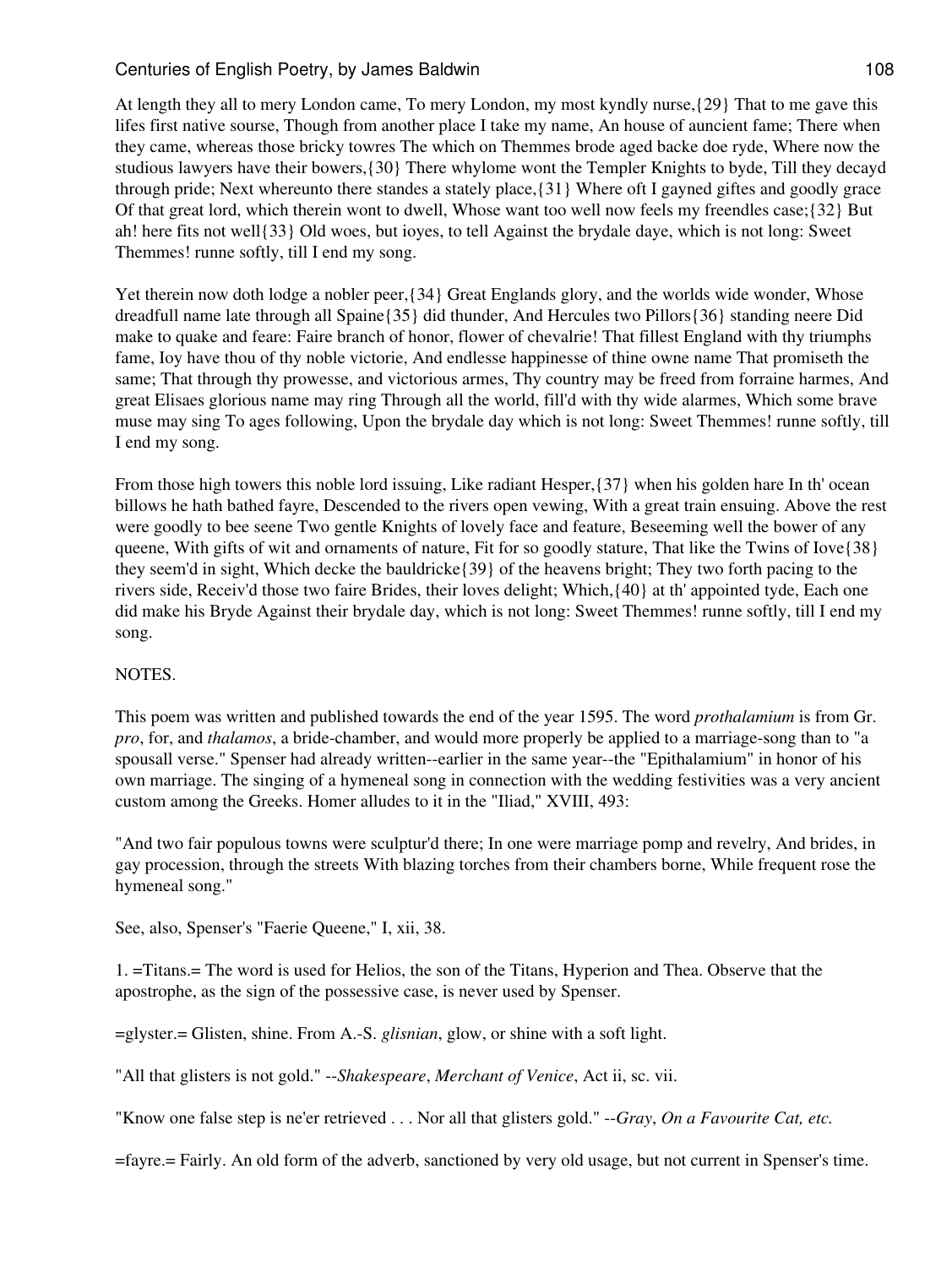2. =princes court.= Spenser had had experience of the many bitter disappointments which befall him who seeks the favor of royalty. In "Mother Hubbard's Tale" he complains in this wise:

"Full little knowest thou that hast not tride, What hell it is in suing long to bide: To lose good dayes that might be better spent; To wast long nights in pensive discontent; To speed today, to be put back tomorrow; To feed on hope, to pine with feare and sorrow; To have thy Princes grace, yet want her Peeres; To have thy asking, yet waite manie yeeres; To fret thy soule with crosses and with cares; To eate thy heart through comfortlesse dispaires; To fawne, to crowche, to waite, to ride, to ronne; To spend, to give, to want, to be undonne."

3. =silver streaming Themmes.= Sir John Denham's apostrophe to the Thames is well known:

"Oh, could I flow like thee, and make thy stream My great example, as it is my theme! Though deep, yet clear; though gentle, yet not dull; Strong without rage; without overflowing full." --*Cooper's Hill*, 189.

And Pope praises the stream in still more extravagant terms:

"No seas so rich, so gay no banks appear, No lake so gentle, and no spring so clear." --*Windsor Forest*, 227.

See, also, Spenser's "Faerie Queene," IV, xi.

4. =rutty.= Rooty.

5. =Against.= For, or in preparation for; to provide for. Compare Genesis xliii. 25: "And they made ready the present against Joseph came at noon." And Shakespeare's "Midsummer Night's Dream," Act iii, sc. ii:

"I'll charm his eyes against she do appear."

6. =Flood.= This word was often used, as here, to denote simply a river. Pope addresses the river Thames:

"Thou, too, great father of the British floods!"

7. =all loose untyde.= Steevens says: "Brides formerly walked to church with their hair hanging loose behind."

8. =entrayled.= Twisted, interlaced.

9. =flasket.= A long, shallow basket. Not used here as the diminutive of *flask*. Hales says it is the name given by the fishermen of Cornwall to the vessel in which the fish are transferred from the seine to the "tuck-net."

10. =cropt.= Gathered, Dutch *krappen*, to cut off.

=feateously.= Neatly, skilfully. Compare Chaucer:

"And French she spake ful fayre and fetisly." --*Canterbury Tales*, 124.

"A chambre had he in that hostelrie Ful fetisly ydight with herbes sote." --*Ibid.*, 3205.

11. =on hye.= In haste. Probably the same as *hie*, haste.

 $12. = \text{pallid} = \text{Pale}.$ 

13. =primrose trew.= Compare Milton's "Lycidas," 142: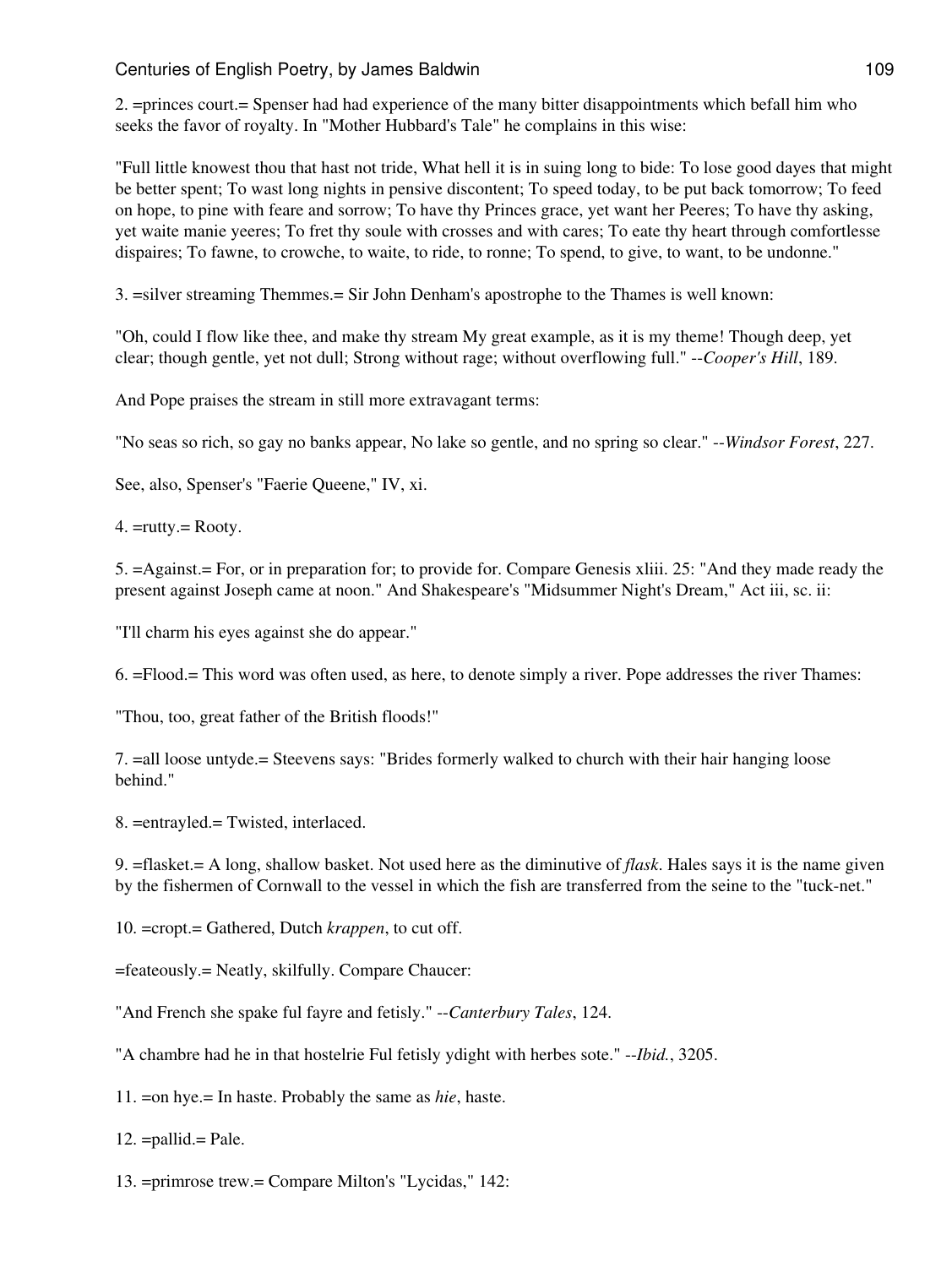"The rathe primrose that forsaken dies."

And Shakespeare's "The Winter's Tale," Act iv, sc. iii;

"Pale primroses that die unmarried."

14. =store.= Abundance.

=vermeil.= Vermilion. Commonly used as a noun.

15. =posies.= "Posy originally meant verses presented with a nosegay or a bunch of flowers, and hence the term came to be applied to the flowers themselves."

16. =With that.= At the same time.

=Swannes.= "Paulus Jovius, who died in 1552, describing the Thames, says: 'This river abounds in swans, swimming in flocks; the sight of whom and their noise are vastly agreeable to the fleets that meet them in their course.'"--*Knight's Cyclopedia of London.*

17. =lee.= Water, or river. See "Faerie Queene," V, ii, 19:

"His corps was carried downe along the lee, Whose waters with his filthy bloud it stayned."

Also, *Ibid.*, IV, ii, 16:

"As when two warlike brigandines at sea, With murdrous weapons arm'd to cruell fight, Do meete together on the watry lea."

The word is of Celtic origin, and is very common as a river-name in England, Ireland, France, and other parts of Western Europe.

18. =nor nothing near.= In early English two negatives did not destroy each other, as now, but made the negation more emphatic.

19. =Eftsoones.= Soon after. From A.-S. *eft*, after, and *sona*, soon.

20. =Somers-heat.= The two ladies celebrated in this poem, it will be remembered, were Lady Elizabeth and Lady Katherine Somerset.

21. The Peneus river, the most important stream in Thessaly, forces its way through the Vale of Tempe, between Mounts Ossa and Olympus, into the sea.

22. =loves couplement.= Marriage.

23. =heart-quelling Sonne.= Cupid.

24. =assoile.= Free from, put off.

"Through long watch, and late daies weary toile, She soundly slept, and carefull thoughts did quite assoile." --*Faerie Queene*, III, i, 58.

25. =bord.= "Bed" and "board" are two associated terms, very frequently so used, which imply the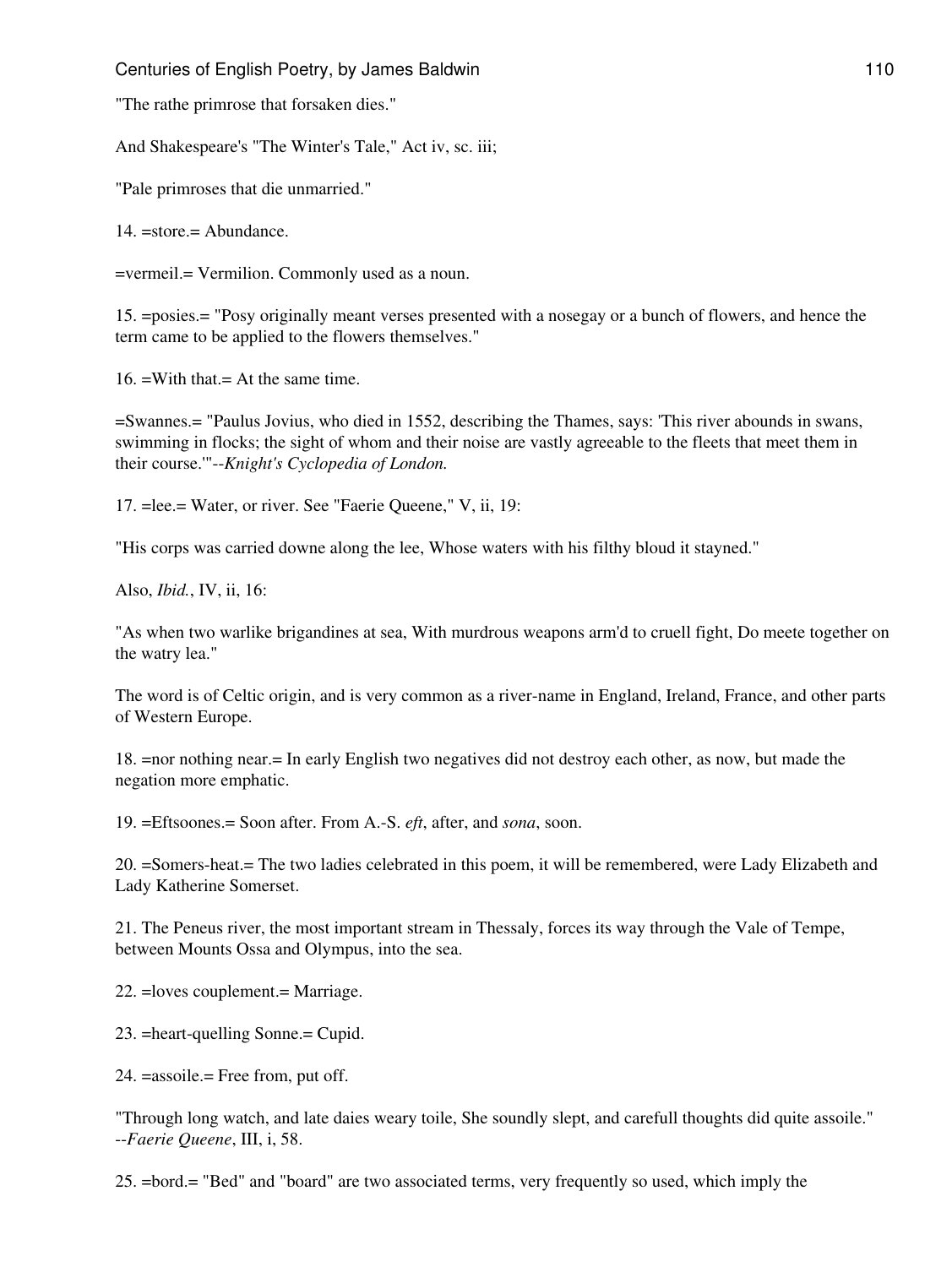performance of the two acts necessary for the maintenance of life--sleeping and eating. See Shakespeare's "Comedy of Errors," Act v, sc. i:

"In bed he slept not for my urging it, At board he fed not for my urging it."

Also, "As You Like It," Act v, sc. iv:

"Wedding is great Juno's crown-- O blessed bond of board and bed!"

26. =redoubled.= Repeated.

=undersong.= Refrain, burden.

27. =neighbour.= See note 10, on Burns's "Cotter's Saturday Night."

28. =shend.= Outshine, shame, disgrace. From A.-S. *scendan*.

29. =my most kyndly nurse.= Although born in London, the poet was "descended from the ancient and honourable family of Spencer, of Althorpe in Northamptonshire."

30. "When the order of the Knights Templar was suppressed in Edward the Second's reign, their London estate on the bank of the Thames was given over to the Knights of St. John; by these it was leased to the students of the Common Law, who, not finding a home at Cambridge or Oxford, were at that time in want of a habitation."--*Hales.*

31. =stately place.= This stood in the gardens where the Outer Temple should have been. In 1580 it was occupied by the Earl of Leicester, and here Spenser was for a time entertained, as he asserts in the following line. The great lord whom he mentions was Leicester.

32. "The want of whom I feel too well in my present friendless condition."

33. =fits not well.= It is not proper.

34. =nobler peer.= The Earl of Essex.

35. Macaulay says of Lord Essex's expedition against Spain, in 1596, that it was "the most brilliant military exploit that was achieved on the Continent by English arms during the long interval which elapsed between the battle of Agincourt and that of Blenheim."

36. =Hercules two Pillors.= The rocky capes on either side of the Strait of Gibraltar. It was said that Hercules erected them to mark the western limit of his wanderings.

37. =Hesper.= Hesperus was the evening star, also sometimes regarded as the morning star, and hence called by Homer the bringer of light. See note on Lucifer, page 80 and page 189.

38. =Twins of Iove.= Castor and Pollux. Two heroic brothers who as a reward of their devotion to each other were placed among the stars in the constellation Gemini.

39. =bauldricke.= Belt, girdle, or sash. The "bauldricke of the heavens" is the zodiac.

40. =Which.= In early English this pronoun was very commonly used instead of *who* when referring to persons.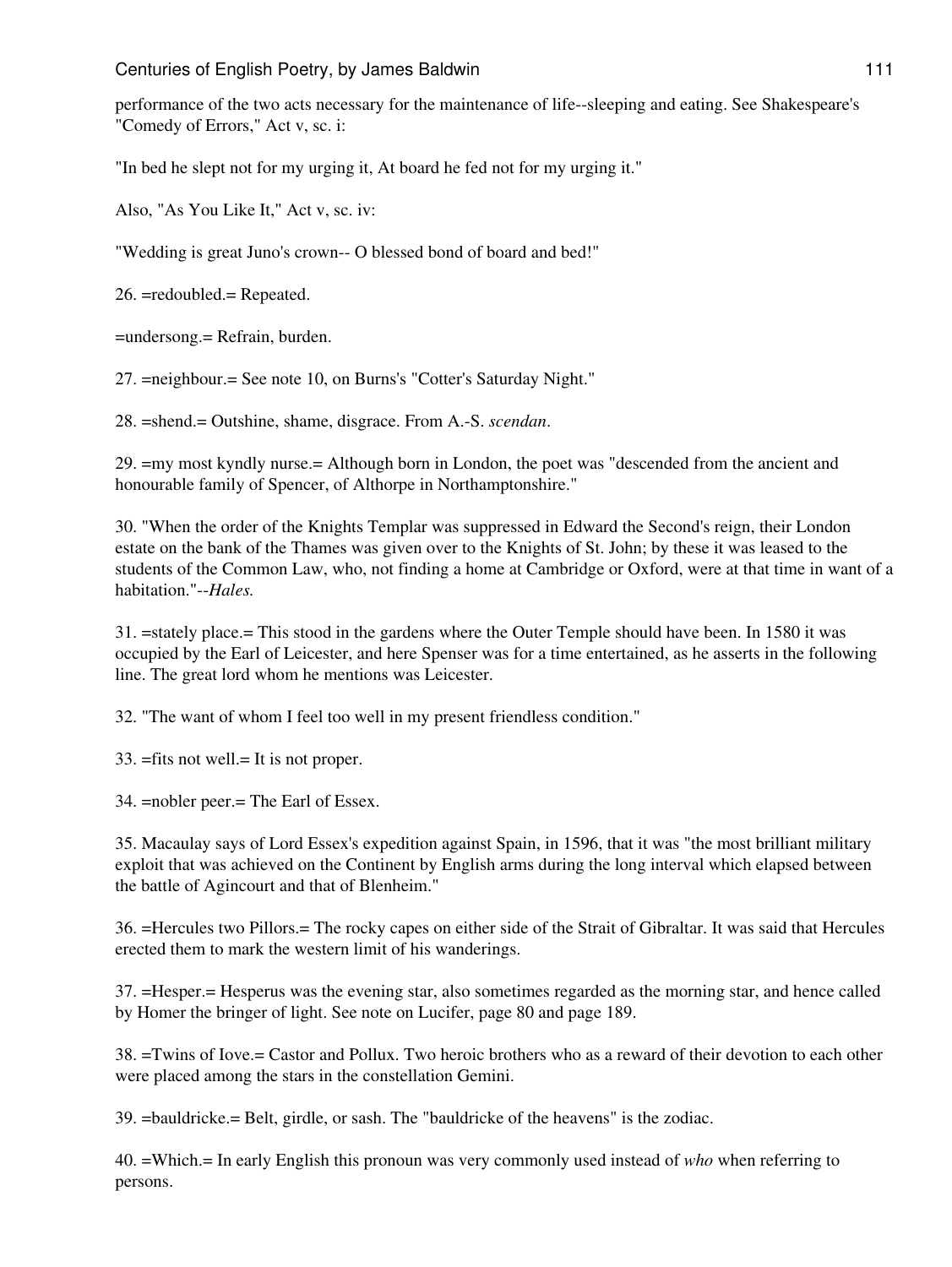# BIOGRAPHICAL NOTE.

EDMUND SPENSER was born in London about the year 1552. He was educated at Merchant Taylor's school, and in 1569 went to Cambridge University, where he entered Pembroke Hall as a sizar. In the same year his first poetical performances--translations from Petrarch and Du Bellay--were published in a miscellaneous collection without the name of the author. At the University he was zealously devoted to the study of Latin and Greek literature, and there he made the acquaintance of several students who afterwards became men of note. In 1579 he visited Sir Philip Sidney at Penshurst, with whom he afterwards spent some time in London at the house of Sidney's uncle, the Earl of Leicester. In 1580 was published, but without his name, his first considerable poem, "The Shepheards Calendar"; and in the autumn of the same year he went to Ireland as secretary to Lord Grey of Wilton, the new Lord Lieutenant. With the exception of a few brief visits made to England, the remainder of his life was spent partly in Dublin and partly at Kilcolman Castle on a grant of forfeited land in the county of Cork. Between 1580 and 1589 he wrote the first three books of "The Faerie Queene," and in 1590 they were published in London, through the influence of Sir Walter Raleigh, who had recently visited the poet in Ireland. In the summer of 1594 he married a lady named Elizabeth, probably the daughter of some English settler in Ireland; and in the following year he carried to London and published the second three books of "The Faerie Queene." At about the same time were published his "Colin Clout's Come Home Again," and his "Amoretti Sonnets," and an "Epithalamium" relating to his courtship and marriage. Returning to Ireland, he resumed his labor upon the half-completed "Faerie Queene," but it was rudely interrupted by the breaking out of an insurrection among the Irish. In 1598 Spenser's house was sacked and burned by the rebels, and it was with the greatest difficulty that he and his family escaped with their lives. Indeed, it is stated, on the authority of Ben Jonson, that one little child perished in the flames. Spenser returned to London in poverty and great distress, and on the 16th of January, 1599, he died in King Street, Westminster. He was buried in the Abbey.

Spenser has been very appropriately named "the poets' poet." "For," says Leigh Hunt, "he has had more idolatry and imitation from his brethren than all the rest put together. The old undramatic poets, Drayton, Browne, Drummond, and Giles and Phineas Fletcher, were as full of him as the dramatic were of Shakespeare. Milton studied and used him, calling him 'sage and serious Spenser'; and adding that he 'dared be known to think him a better teacher than Scotus and Aquinas.' Cowley said he became a poet by reading him. Dryden claimed him for a master. Pope said he read him with as much pleasure when he was old as when he was young. Collins and Gray loved him. Thomson, Shenstone, and a host of inferior writers expressly imitated him. Burns, Byron, Shelley, and Keats made use of his stanza. Coleridge eulogized him."

Hazlitt says, "Of all the poets, Spenser is the most poetical." And Taine declares that no modern is more like Homer than he.

With reference to the peculiar forms of language--comparatively obsolete even when "The Faerie Queene" was composed--which are so marked a characteristic of Spenser's poetry, Hales says: "The subject he chose for his great work drew him into the midst of the old times of chivalry, and the literature that belonged to them. With such a subject the older forms of the language seemed to consort better. To him, too, perhaps, as to Virgil, the older words and word-forms seemed to give elevation and dignity. Moreover, an older dialect was probably to some extent his vernacular, as he had probably passed his youth in Lancashire. Lastly, the only great poet who had preceded him, his great model, the Tityrus of whom he 'his songs did lere,' was Chaucer. To him Chaucer's language may have seemed the one language of English poetry."

REFERENCES: Warton's *History of English Poetry*; Hazlitt's *Lectures on the English Poets*; Craik's *Spenser and his Poetry*; Morley's *English Writers*.

## Thomas Wyatt.

A LOVE SONG.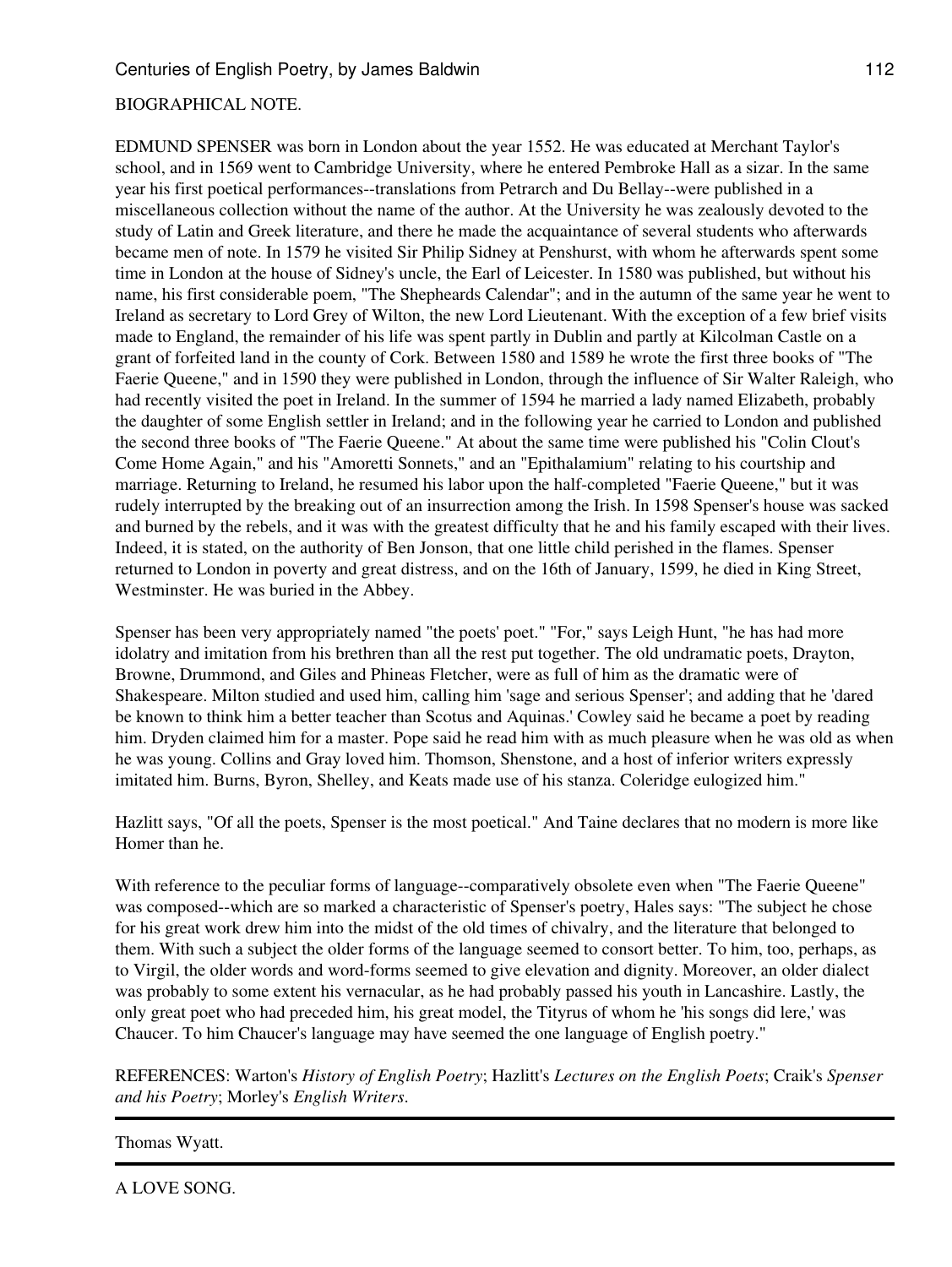# THE LOVER COMPLAINETH OF THE UNKINDNESS OF HIS LOVE.

My lute, awake! perform the last Labor that thou and I shall waste; And end that I have now begun: And when this song is sung and past, My lute! be still, for I have done.

As to be heard where ear is none; As lead to grave in marble stone, My song may pierce her heart as soon; Should we then sing, or sigh, or moan? No, no, my lute! for I have done.

The rock doth not so cruelly, Repulse the waves continually, As she my suit and affection: So that I am past remedy; Whereby my lute and I have done.

Proud of the spoil that thou hast got Of simple hearts thorough Love's shot, By whom, unkind, thou hast them won; Think not he hath his bow forgot, Although my lute and I have done.

Vengeance shall fall on thy disdain, That makest but game of earnest pain; Trow not alone under the sun Unquit to cause thy lovers plain, Although my lute and I have done.

May chance thee lie withered and old In winter nights, that are so cold, Plaining in vain unto the moon; Thy wishes then dare not be told: Care then who list, for I have done.

And then may chance thee to repent The time that thou hast lost and spent, To cause thy lovers sigh and swoon: Then shalt thou know beauty but lent, And wish and want, as I have done.

Now cease, my lute! This is the last Labor that thou and I shall waste; And ended is that we begun: Now is thy song both sung and past; My lute, be still, for I have done.

## THE COURTIER'S LIFE.

In court to serve, decked with fresh array, Of sugared meats feeling the sweet repast; The life in banquets and sundry kinds of play, Amid the press of worldly looks to waste: Hath with it joined oft times such bitter taste, That whoso joyes such kind of life to hold, In prison joyes, fettered with chains of gold.

The Earl of Surrey.

## FROM THE FOURTH BOOK OF VIRGIL'S "ÆNEID."

--At the threshold of her chamber door The Carthage lords did on the Queen attend: The trampling steed, with gold and purple trapped, Chewing the foaming bit there fiercely stood. Then issued she, awaited with great train, Clad in a cloak of Tyre embroidered rich. Her quiver hung behind her back, her tress Knotted in gold, her purple vesture eke Buttoned with gold. The Trojans of her train Before her go, with gladsome Iulus. Æneas eke, the goodliest of the rout, Makes one of them, and joineth close the throng. Like when Apollo leaveth Lycia, His wint'ring place, and Xanthus, stood likewise, To visit Delos his mother's mansion, Repairing eft and furnishing her quire. The Candians and the folk of Driopes, With painted Agathyrsi shout and cry, Environing the altars round about, When that he walks upon Mount Cynthus' top, His sparkled tress repressed with garlands soft Of tender leaves, and trussed up in gold, His quiver and darts clattering behind his back-- So fresh and lusty did Æneas seem. But to the hills and wild holts when they came From the rock's top the driven savage rose. So, from the hills above on the other side, Through the wide lawns they gan to take their course. The harts likewise, in troops taking their flight, Raising the dust, the mountain-fast forsake. The child Iulus, blithe of his swift steed Amids the plain, now pricks by them, by these; And to the encounter wisheth oft, in mind, The foaming boar instead of fearful beasts, Or lion brown, might from the hill descend.

NOTE.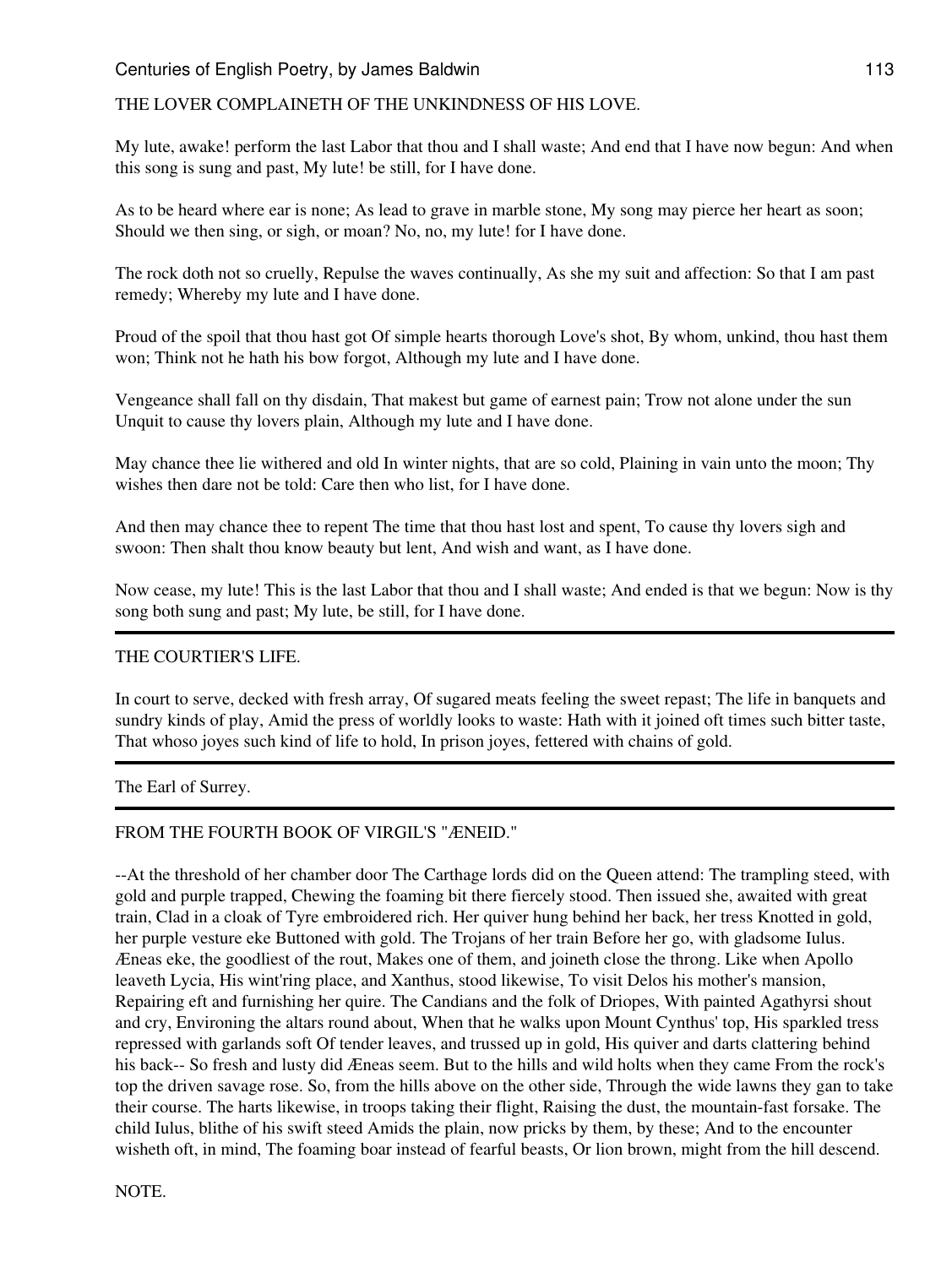This short extract is given as a sample of the first blank verse written in the English language. The spelling has been modernized.

### A SONNET.

### DESCRIPTION AND PRAISE OF HIS LOVE GERALDINE.

From Tuscan' came my lady's worthy race; Fair Florence was some time their ancient seat; The western isle, whose pleasant shore doth face Wild Camber's cliffs, did give her lively heat: Fostered she was with milk of Irish breast; Her sire an earl; her dame of princes' blood: From tender years, in Britain she doth rest With king's child, where she tasteth costly food. Hunsdon did first present her to my een: Bright is her hue, and Geraldine she hight: Hampton me taught to wish her first for mine: And Windsor, alas, doth chase me from her sight. Her beauty of kind, her virtues from above; Happy is he that can obtain her love.

### ON THE DEATH OF SIR THOMAS WYATT.

Wyatt resteth here that quick could never rest: Whose heavenly gifts increased by disdain, And virtue sank the deeper in his breast; Such profit he by envy could obtain.

A head where wisdom mysteries did frame, Whose hammers beat still in that lively brain, As on a stithe where that some work of fame Was daily wrought, to turn to Britain's gain.

A hand that taught what might be said in rhyme; That reft Chaucer the glory of his wit; A mark, the which (unperfected for time) Some may approach, but never none shall hit.

An eye whose judgment none effect could blind, Friends to allure and foes to reconcile, Whose piercing look did represent a mind With virtue fraught reposed void of guile.

A heart where dread was never so imprest To hide the thought that might the truth advance; In neither fortune lost, nor yet represt, To swell in wealth, or yield unto mischance.

A valiant corpse, where force and beauty met, Happy alas, too happy but for foes, Lived, and ran the race that nature set Of manhood's shape, when she the mould did lose.

Thus for our guilt this jewel have we lost; The earth his bones, the heavens possess his ghost.

### BIOGRAPHICAL NOTES.

WYATT and SURREY are usually named together as the most illustrious poets of the earlier part of the sixteenth century. J. Churton Collins calls them, not inaptly, "the Dioscuri of the Dawn." "They inaugurated," he says, "that important period in our literature known as the Era of Italian Influence, or that of the Company of Courtly Makers--the period which immediately preceded and ushered in the age of Spenser and Shakespeare." It is to them that we are indebted for the sonnet: they were indeed the founders of our lyrical poetry. Jonson, Herrick, Waller, Cowley, and Suckling found inspiration in their ditties. Surrey's translation of the second and fourth books of Virgil's "Æneid" (1552) is the earliest specimen of blank verse in our language.

\* \* \* \* \*

THOMAS WYATT was born at Allington Castle in 1503, and in his youth was a prominent and very popular member of the court of Henry VIII. He was knighted in 1536, and in 1537 became high sheriff of Kent. In April of the same year he was sent as ambassador to Spain, and in 1539-40 was with the court of Charles V. in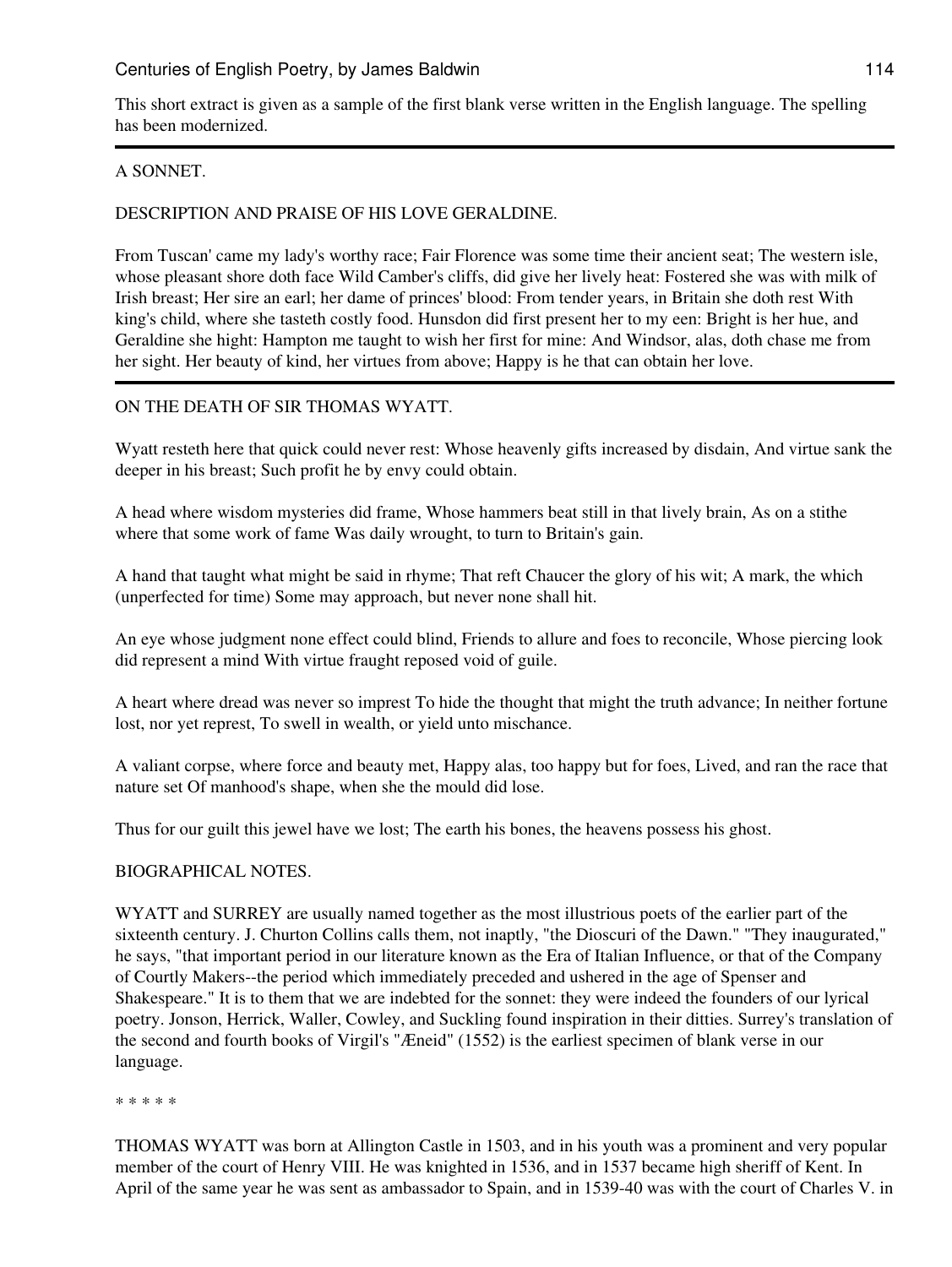the Low Countries. Returning to England he lived for the next two years in retirement, and died at Sherborne in 1542.

\* \* \* \* \*

HENRY HOWARD, EARL OF SURREY, was born about 1517, and, like his friend Wyatt, passed his youth at the court of Henry VIII. He served in France in 1540, and again in 1544-46. After taking Boulogne, he became its governor; but, on account of defeat soon afterwards at St. Etienne, he was recalled to England by Henry VIII. His comments upon this action of the king caused his arrest and imprisonment in the Tower. A charge of high treason was preferred against him for having quartered the royal arms with his own, and he was beheaded on Tower Hill, January 21, 1547.

Ballads.

WALY, WALY.

O waly,{1} waly, up the bank, O waly, waly, doun the brae,{2} And waly, waly, yon burn-side,{3} Where I and my love were wont to gae! I lean'd my back unto an aik, I thocht it was a trustie tree, But first it bow'd and syne{4} it brak',-- Sae my true love did lichtlie{5} me.

O waly, waly, but love be bonnie A little time while it is new! But when it's auld it waxeth cauld, And fadeth awa' like the morning dew. O wherefore should I busk{6} my heid, Or wherefore should I kame my hair? For my true love has me forsook, And says he'll never lo'e me mair.

Noo Arthur's Seat{7} sall be my bed, The sheets sall ne'er be press'd by me; Saint Anton's well sall be my drink; Since my true love's forsaken me. Martinmas wind, when wilt thou blaw, And shake the green leaves off the tree? O gentle death, when wilt thou come? For of my life I am wearie.

'Tis not the frost that freezes fell, Nor blawing snaw's inclemencie, 'Tis not sic cauld that makes me cry; But my love's heart grown cauld to me. When we cam' in by Glasgow toun, We were a comely sicht to see; My love was clad in the black velvet, And I mysel' in cramasie.

But had I wist before I kiss'd That love had been so ill to win, I'd lock'd my heart in a case o' goud, And pinn'd it wi' a siller pin. Oh, oh! if my young babe were born, And set upon the nurse's knee; An' I mysel' were dead and gane, And the green grass growing over me!

NOTES.

"This is a very ancient song," says Bishop Percy, "but we can only give it from a modern copy." It is often printed as part of a ballad relating to the history of Lord James Douglas and of the Laird of Blackwood. The lament is that of a beautiful lady whose fortunes were connected with those of Lord Douglas.

- 1. =waly.= An interjection denoting grief.
- 2. =brae.= Hillside.
- 3. =burn-side.= Brook-side.
- 4. =syne.= Then.
- 5. =lichtlie.= Slight, undervalue.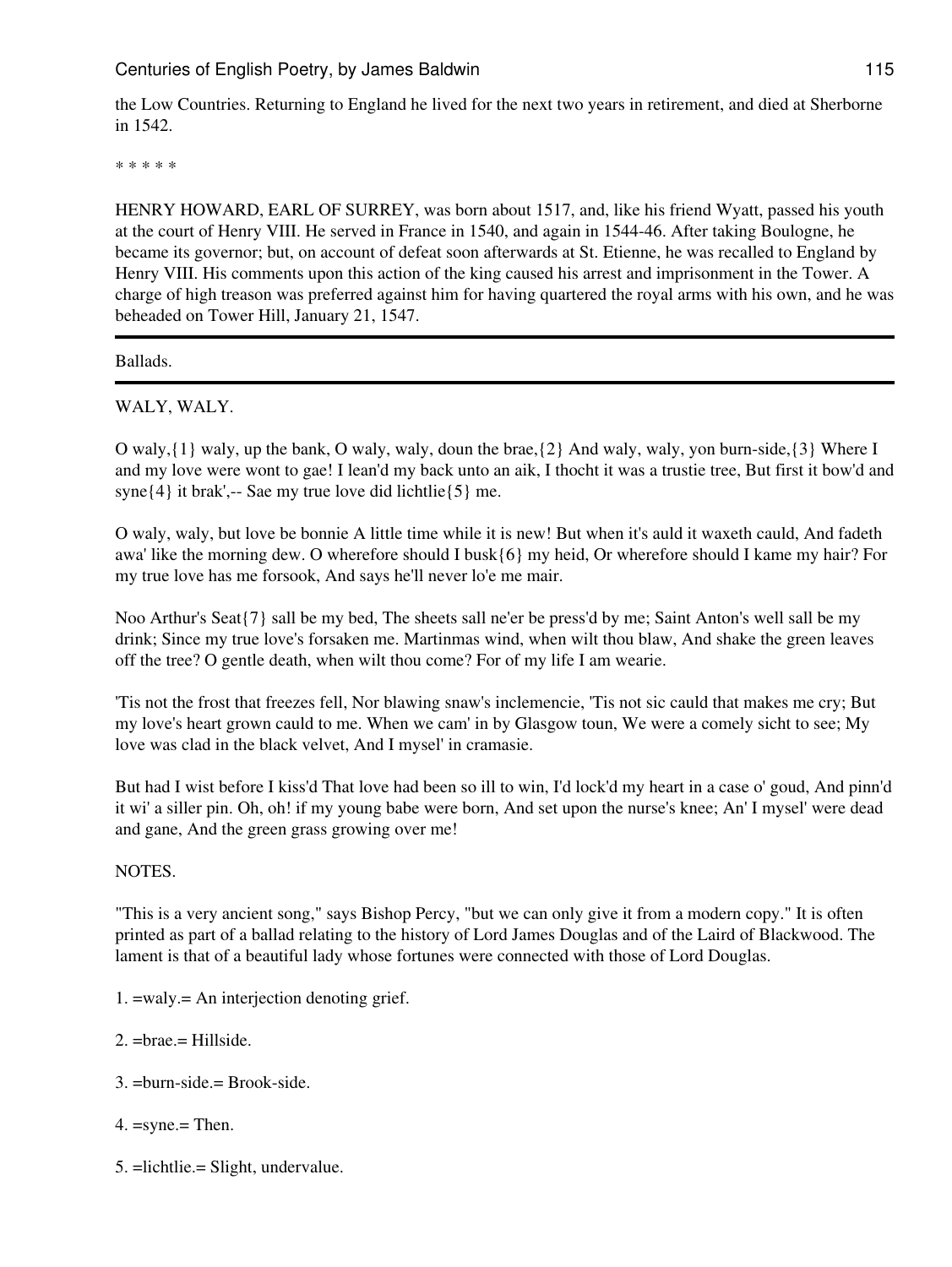#### $6. = \text{busk} = \text{Dress}.$

7. =Arthur's Seat.= A hill near Edinburgh, at the foot of which is St. Anthony's well.

#### SIR PATRICK SPENS.

#### A SCOTTISH BALLAD.

[This ballad is a confused echo of the Scotch expedition which should have brought the Maid of Norway to Scotland about 1285.]

The king sits in Dunfermline town, Drinking the blude-red wine; "O whare will I get a skeely skipper, To sail this new ship of mine!"

O up and spake an eldern knight, Sat at the king's right knee,-- "Sir Patrick Spens is the best sailor, That ever sail'd the sea."

Our king has written a braid letter, And seal'd it with his hand, And sent it to Sir Patrick Spens, Was walking on the strand.

"To Noroway, to Noroway, To Noroway o'er the faem; The king's daughter of Noroway, 'Tis thou maun bring her hame."

The first word that Sir Patrick read, Sae loud, loud laughed he; The neist word that Sir Patrick read, The tear blinded his e'e.

"O wha is this has done this deed, And tauld the king o' me, To send us out, at this time of the year, To sail upon the sea?

"Be it wind, be it weet, be it hail, be it sleet, Our ship must sail the faem; The king's daughter of Noroway, 'Tis we must fetch her hame."

They hoysed their sails on Monenday morn, Wi' a' the speed they may; They hae landed in Noroway, Upon a Wodensday.

They hadna been a week, a week, In Noroway, but twae, When that the lords o' Noroway Began aloud to say,--

"Ye Scottishmen spend a' our king's goud, And a' our queenis fee." "Ye lie, ye lie, ye liars loud! Fu' loud I hear ye lie.

"For I brought as much white monie, As gane my men and me, And I brought a half-fou o' gude red goud, Out o'er the sea wi' me.

"Make ready, make ready, my merrymen a'! Our gude ship sails the morn." "Now, ever alake, my master dear, I fear a deadly storm!

"I saw the new moon, late yestreen, Wi' the auld moon in her arm; And, if we gang to sea, master, I fear we'll come to harm."

They had not sailed a league, a league, A league but barely three, When the lift grew dark, and the wind blew loud, And gurly grew the sea.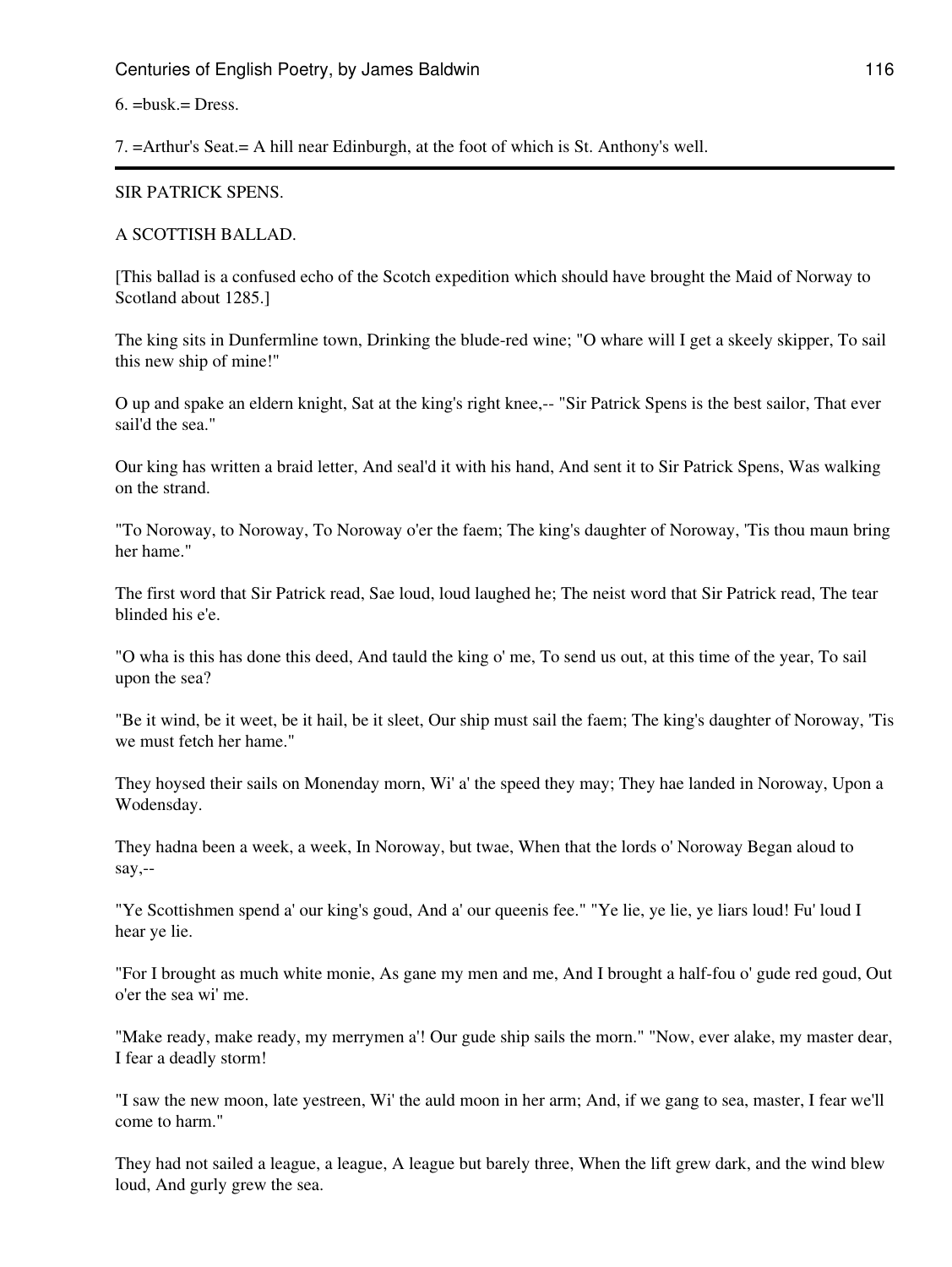The ankers brak, and the topmasts lap, It was sic a deadly storm; And the waves cam o'er the broken ship, Till a' her sides were torn.

"O where will I get a gude sailor, To take my helm in hand, Till I get up to the tall top-mast, To see if I can spy land?"

"O here am I, a sailor gude, To take the helm in hand, Till you go up to the tall top-mast; But I fear you'll ne'er spy land."

He hadna gane a step, a step, A step but barely ane, When a bout flew out of our goodly ship, And the salt sea it came in.

"Gae, fetch a web o' the silken claith, Another o' the twine, And wap them into our ship's side, And let na the sea come in."

They fetched a web o' the silken claith, Another of the twine, And wapped them round that gude ship's side, But still the sea came in.

O laith, laith, were our gude Scots lords To weet their cork-heel'd shoon! But lang or a' the play was play'd, They wat their hats aboon.

And mony was the feather-bed, That flattered on the faem; And mony was the gude lord's son, That never mair cam hame.

The ladyes wrang their fingers white, The maidens tore their hair, A' for the sake of their true loves; For them they'll see na mair.

O lang, lang, may the ladyes sit, Wi' their fans into their hand, Before they see Sir Patrick Spens Come sailing to the strand!

And lang, lang, may the maidens sit, Wi' their goud kaims in their hair, A' waiting for their ain dear loves! For them they'll see na mair.

O forty miles off Aberdeen, 'Tis fifty fathoms deep, And there lies gude Sir Patrick Spens, Wi' the Scots lords at his feet.

### NOTES AND GLOSSARY.

This ballad in its original form is a very old one, and was probably at first a metrical story of the Scotch expedition which was sent to bring the Maid of Norway to Scotland (about the year 1285). In its sixteenth-century form it shows many changes and additions, some of which are not in harmony with the original tale. The *cork-heel'd shoon*, for example, were unknown until some hundreds of years later than the occurrence of the events here narrated.

=skeely=, skilful. =skipper=, captain. =braid=, open, not private. =goud=, gold. =fee= (see note 13, page 105). =gane=, suffice. =half-fou=, a quart, dry measure. =alake=, alack. =lift=, sky. (Still used in Scotland.) =shoon=, shoes.

### THE BAILIFF'S DAUGHTER OF ISLINGTON.

There was a youthe, and a well-beloved youthe, And he was a squires son; He loved the bayliffes daughter deare, That lived in Islington.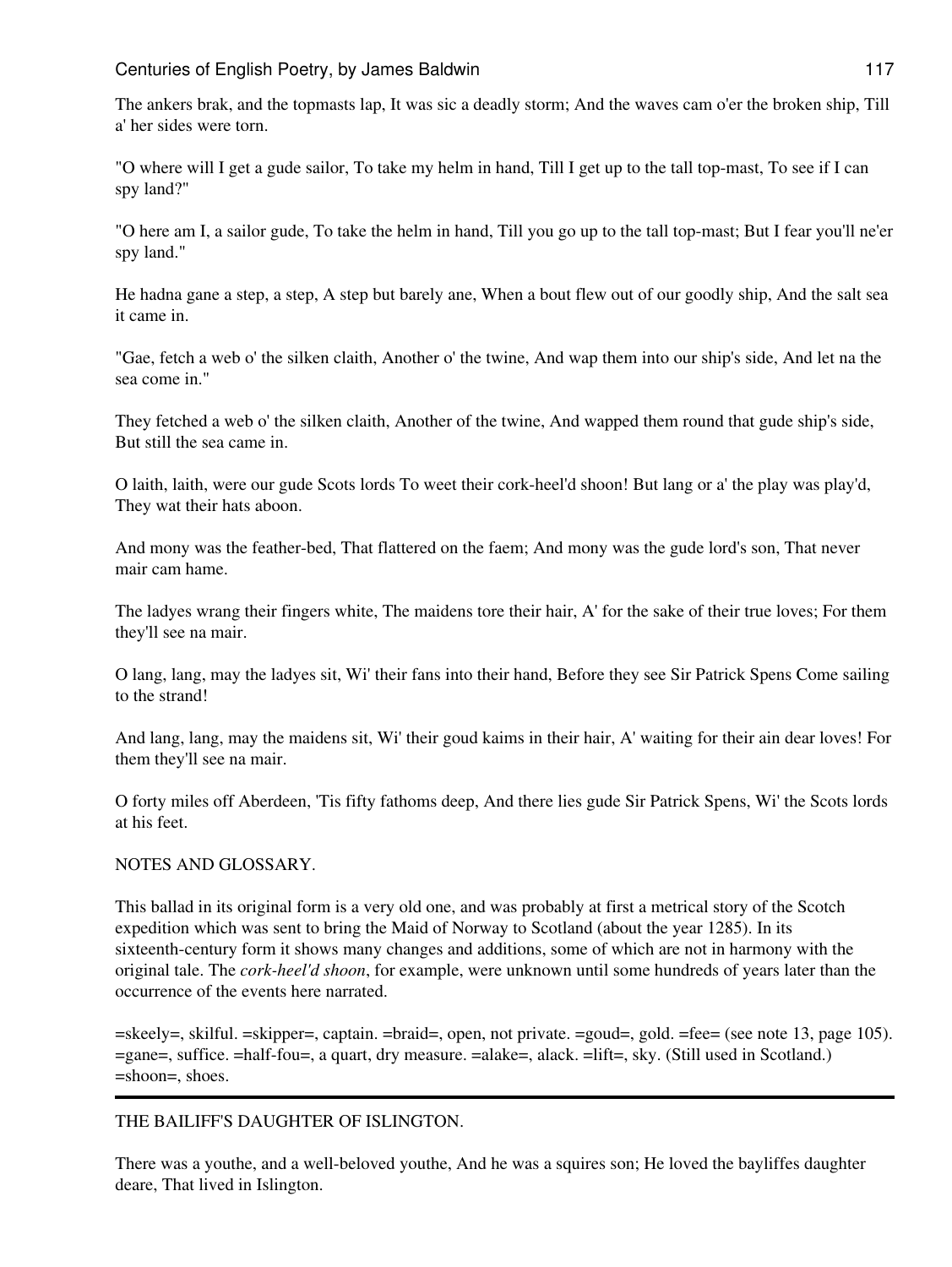Yet she was coye, and would not believe That he did love her soe, Noe nor at any time would she Any countenance to him showe.

But when his friendes did understand His fond and foolish minde, They sent him up to faire London, An apprentice for to binde.

And when he had been seven long yeares, And never his love could see,-- "Many a teare have I shed for her sake, When she little thought of mee."

Then all the maids of Islington Went forth to sport and playe, All but the bayliffes daughter deare; She secretly stole awaye.

She pulled off her gowne of greene, And put on ragged attire, And to faire London she would go Her true love to enquire.

And as she went along the high road, The weather being hot and drye, She sat her downe upon a green bank, And her true love came riding bye.

She started up, with a colour soe redd, Catching hold of his bridle-reine; "One penny, one penny, kind sir," she sayd, "Will ease me of much paine."

"Before I give you one penny, sweet-heart, Praye tell me where you were borne." "At Islington, kind sir," sayd shee, "Where I have had many a scorne."

"I prythee, sweet-heart, then tell to mee, O tell me, whether you knowe The bayliffes daughter of Islington." "She is dead, sir, long agoe."

"If she be dead, then take my horse, My saddle and bridle also; For I will into some farr countrye, Where noe man shall me knowe."

"O staye, O staye, thou goodlye youthe, She standeth by thy side; She is here alive, she is not dead, And readye to be thy bride."

"O farewell griefe, and welcome joye, Ten thousand times therefore; For nowe I have founde mine owne true love, Whom I thought I should never see more."

### ROBIN HOOD AND THE WIDOW'S THREE SONS.

There are twelve months in all the year, As I hear many say, But the merriest month in all the year Is the merry month of May.

Now Robin Hood is to Nottingham gone, *With a link a down, and a day*, And there he met a silly old woman, Was weeping on the way.

"What news? what news? thou silly old woman, What news hast thou for me?" Said she, "There's my three sons in Nottingham town To-day condemned to die."

"O, have they parishes burnt?" he said, "Or have they ministers slain? Or have they robbed any virgin? Or other men's wives have ta'en?"

"They have no parishes burnt, good sir, Nor yet have ministers slain, Nor have they robbed any virgin, Nor other men's wives have ta'en."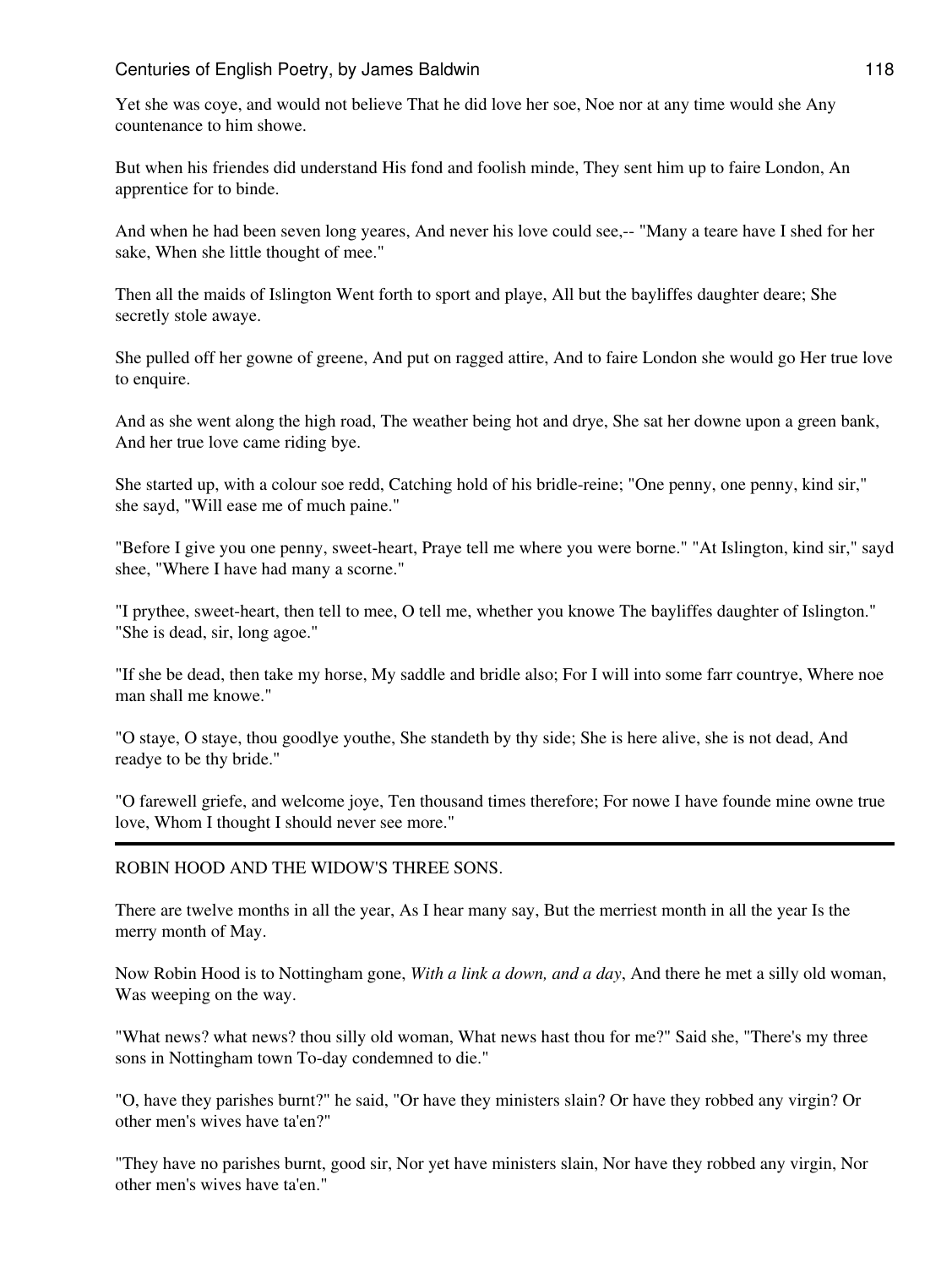"O, what have they done?" said Robin Hood, "I pray thee tell to me." "It's for slaying of the king's fallow deer, Bearing their long bows with thee."

"Dost thou not mind, old woman," he said, "How thou madest me sup and dine? By the truth of my body," quoth bold Robin Hood, "You could not tell it in better time."

Now Robin Hood is to Nottingham gone, *With a link a down, and a day*, And there he met with a silly old palmer, Was walking along the highway.

"What news? what news? thou silly old man, What news, I do thee pray?" Said he, "Three squires in Nottingham town Are condemn'd to die this day."

"Come change thy apparel with me, old man, Come change thy apparel for mine; Here is ten shillings in good silvèr, Go drink it in beer or wine."

"O, thine apparel is good," he said, "And mine is ragged and torn; Wherever you go, wherever you ride, Laugh not an old man to scorn."

"Come change thy apparel with me, old churl, Come change thy apparel with mine; Here is a piece of good broad gold, Go feast thy brethren with wine."

Then he put on the old man's hat, It stood full high on the crown: "The first bold bargain that I come at, It shall make thee come down."

Then he put on the old man's cloak, Was patch'd black, blue, and red; He thought it no shame, all the day long, To wear the bags of bread.

Then he put on the old man's breeks, Was patch'd from leg to side: "By the truth of my body," bold Robin can say, "This man loved little pride."

Then he put on the old man's hose, Were patch'd from knee to wrist: "By the truth of my body," said bold Robin Hood, "I'd laugh if I had any list."

Then he put on the old man's shoes, Were patch'd both beneath and aboon; Then Robin Hood swore a solemn oath, "It's good habit that makes a man."

Now Robin Hood is to Nottingham gone, *With a link a down and a down*, And there he met with the proud sheriff, Was walking along the town.

"Save you, save you, sheriff!" he said; "Now heaven you save and see! And what will you give to a silly old man To-day will your hangman be?"

"Some suits, some suits," the sheriff he said, "Some suits I'll give to thee; Some suits, some suits, and pence thirteen, To-day's a hangman's fee."

Then Robin he turns him round about, And jumps from stock to stone: "By the truth of my body," the sheriff he said, "That's well jumpt, thou nimble old man."

"I was ne'er a hangman in all my life, Nor yet intends to trade; But curst be he," said bold Robin, "That first a hangman was made!

"I've a bag for meal, and a bag for malt, And a bag for barley and corn; And a bag for bread, and a bag for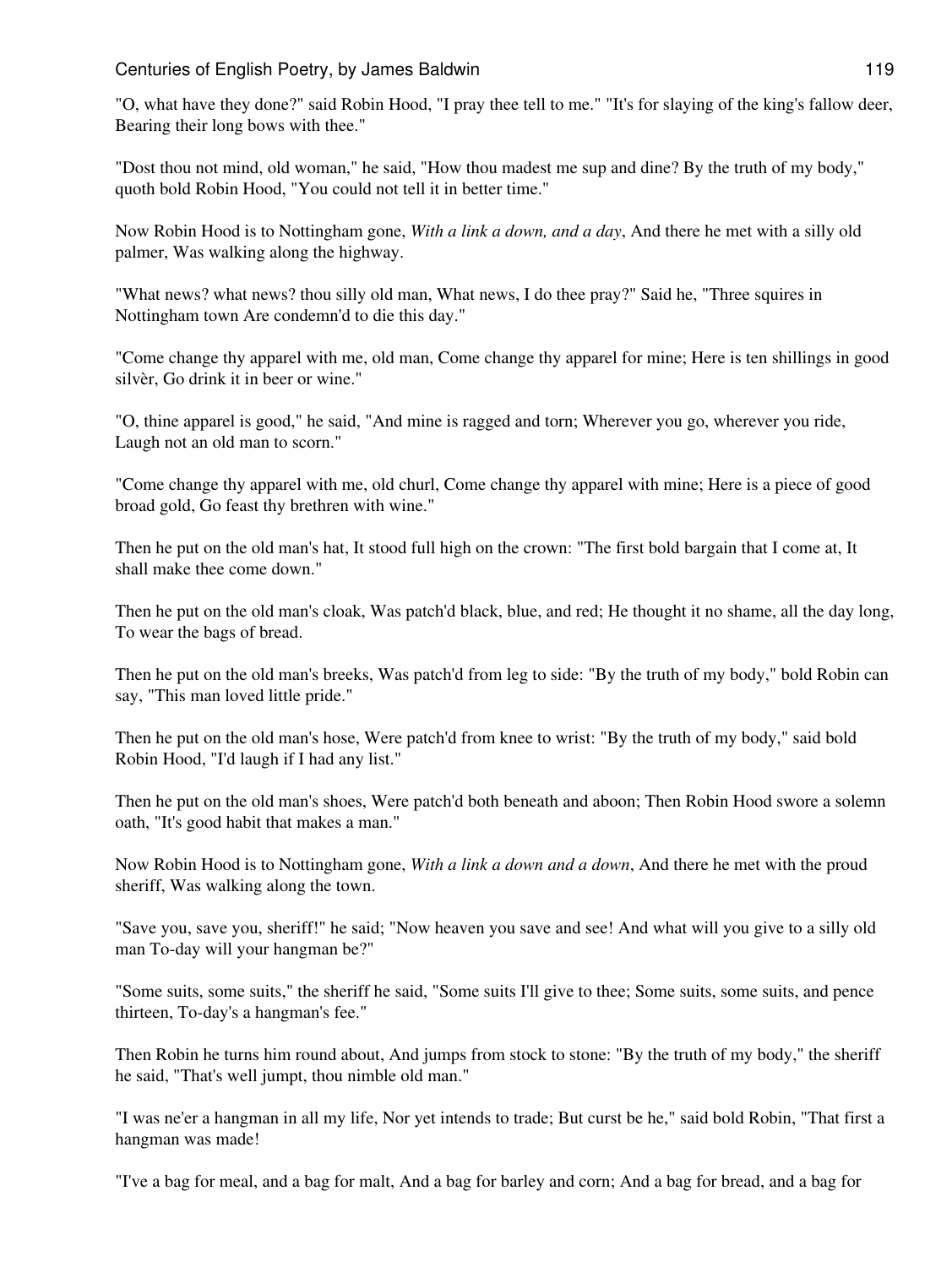beef, And a bag for my little small horn.

"I have a horn in my pockèt, I got it from Robin Hood, And still when I set it to my mouth, For thee it blows little good."

"O, wind thy horn, thou proud fellòw! Of thee I have no doubt. I wish that thou give such a blast, Till both thy eyes fall out."

The first loud blast that he did blow, He blew both loud and shrill; A hundred and fifty of Robin Hood's men Came riding over the hill.

The next loud blast that he did give, He blew both loud and amain, And quickly sixty of Robin Hood's men Came shining over the plain.

"O, who are these," the sheriff he said, "Come tripping over the lee?" "They're my attendants," brave Robin did say; "They'll pay a visit to thee."

They took the gallows from the slack, They set it in the glen, They hanged the proud sherìff on that, Released their own three men.

#### NOTES.

Among the earliest and most popular of English ballads are those relating to Robin Hood. This noted, half-mythical outlaw was the impersonation of popular rights as they were understood by Englishmen of the lower orders in the days of the Plantagenets. Hence the memory of him and his reputed deeds was preserved in the songs of the people. "It is he," says an old historian, "whom the common people love so dearly to celebrate in games and comedies, and whose history, sung by fiddlers, interests them more than any other." Even so late as the reign of Edward VI., "Robyn Hoode's Daye" was very generally observed in the country parishes as a day of feasting and amusement.

The ballads were originally the production of wandering minstrels or gleemen, a class of men very popular in the Middle Ages, who followed the profession of poetry and music. These rude poets were held in the highest esteem and veneration by the people among whom they lived; they were received and welcomed wherever they went, and even kings delighted to honor them. In short, their art was supposed, by the Anglo-Saxons, to be of divine origin, having been invented by Odin, the great All-Father, and perfected by Bragi, the musician of the gods. As, however, civilization advanced and Christianity became established, this admiration for the minstrel and his art became modified in a degree. He was no longer regarded as a poet, but only as a singer, a sweet musician. Poetry was cultivated by men of leisure and refinement; but lyrical ballads remained the peculiar inheritance of the minstrel. For a long time after the Norman conquest, minstrels continued to gain their livelihood by singing in the houses of the great, and at festive occasions, which were never considered complete unless graced by the presence of these honored descendants of Bragi; nor did they cease to compose and sing their inimitable pieces until near the close of Elizabeth's reign. The greater number of the ballads now in existence were probably produced during the fifteenth and sixteenth centuries; and the best of them originated in the "North Country," or the border region between England and Scotland. They were not at first reduced to writing, but were handed down from one generation to another merely by oral tradition. As regards their metre and versification, the ballads were commonly composed of iambic hexameters or heptameters rhyming in couplets. These couplets are readily broken into stanzas of four lines, in which form they are usually printed.

The first collection of English ballads ever published was probably that of John Dryden, in 1684. The collection was included in a volume entitled *Miscellany Poems*. In 1723 a work called *A Collection of Old Ballads* was published anonymously. In 1724 Allan Ramsay issued *The Evergreen*, "being a collection of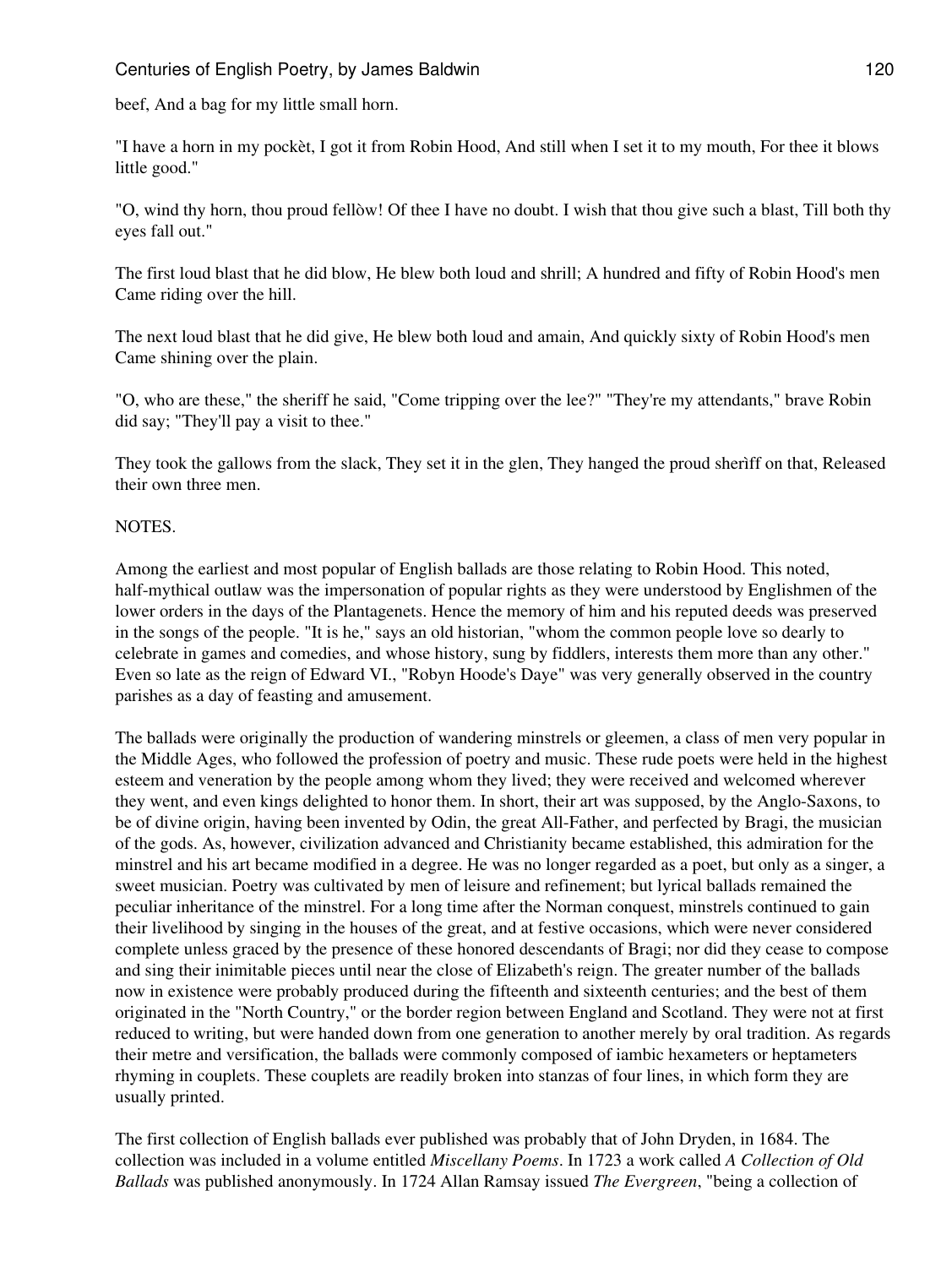Scots Poems wrote by the Ingenious before 1600." This work included many popular songs and ballads. It was reprinted in 1875.

We owe the preservation of a large number of the most interesting and beautiful ballads to Bishop Percy, who, in 1765, published the first really valuable collection of such works in his *Reliques of Ancient English Poetry*. Previous to that time most of these songs had existed only in manuscript, or, if printed at all, in the cheapest style of typography, on sheets designed for circulation among the poor. Bishop Percy's work first called the attention of scholars to the value and beauty of these neglected and half-forgotten relics, and did much to bring about that revolution in literature which took place in the latter part of the last century. And it is to these old ballads, thus rescued from oblivion, that we owe very many of the noblest literary productions of the present century. We know that they were the immediate inspiration of Sir Walter Scott, and that they exerted a wonderful influence in modifying and directing the taste and style of many other distinguished writers.

### The Fifteenth Century.

"*When we pass from Chaucer's age, we have to overleap nearly a hundred and eighty years before we alight upon a period presenting anything like an adequate show of literary continuation. A few smaller names are all that can be cited as poetical representatives of this sterile interval in the literary history of England: whatever of Chaucer's genius still lingered in the island seeming to have travelled northward and taken refuge in a series of Scotch poets, excelling any of their English contemporaries. We are driven to suppose that there was something in the social circumstances of England during the long period in question which prevented such talent as there was from assuming the particular form of literature. Fully to make out what this 'something' was may baffle us; but, when we remember that this was the period of the Civil Wars of the Roses, we have reason to believe that the dearth of pure literature may have been owing, in part, to the engrossing nature of the practical questions which then disturbed English society. . . . Accordingly, though printing was introduced during this period, and thus Englishmen had greater temptations to write, what they did write was almost exclusively plain grave prose, intended for practical or polemical occasions, and making no figure in a historical retrospect.*"--DAVID MASSON.

"*Must we quote all these good people who have nothing to say? . . . dozens of translators, importing the poverties of French poetry, rhyming chroniclers, most commonplace of men; spinners and spinsters of didactic poems who pile up verses on the training of falcons, on heraldry, on chemistry, . . . invent the same dream over again for the hundredth time, and get themselves taught universal history by the goddess Sapience. . . . It is the scholastic phase of poetry.*"--TAINE.

Poets of the Fifteenth Century.

=John Lydgate= (1370-1440). See biographical note, page 283.

=Thomas Occleve= (1365-1450). "De Regimine Principum"; short poems.

=Robert Henryson= (1425-1480). See biographical note, page 283.

=William Dunbar= (1450-1513). See biographical note, page 283.

=Gawain Douglas= (1474-1522). See biographical note, page 284.

=Stephen Hawes= ( -1530), "The Pastime of Pleasure"; "Graunde Amour and la Belle Pucel."

=John Skelton= (1460-1529). See biographical note, page 272.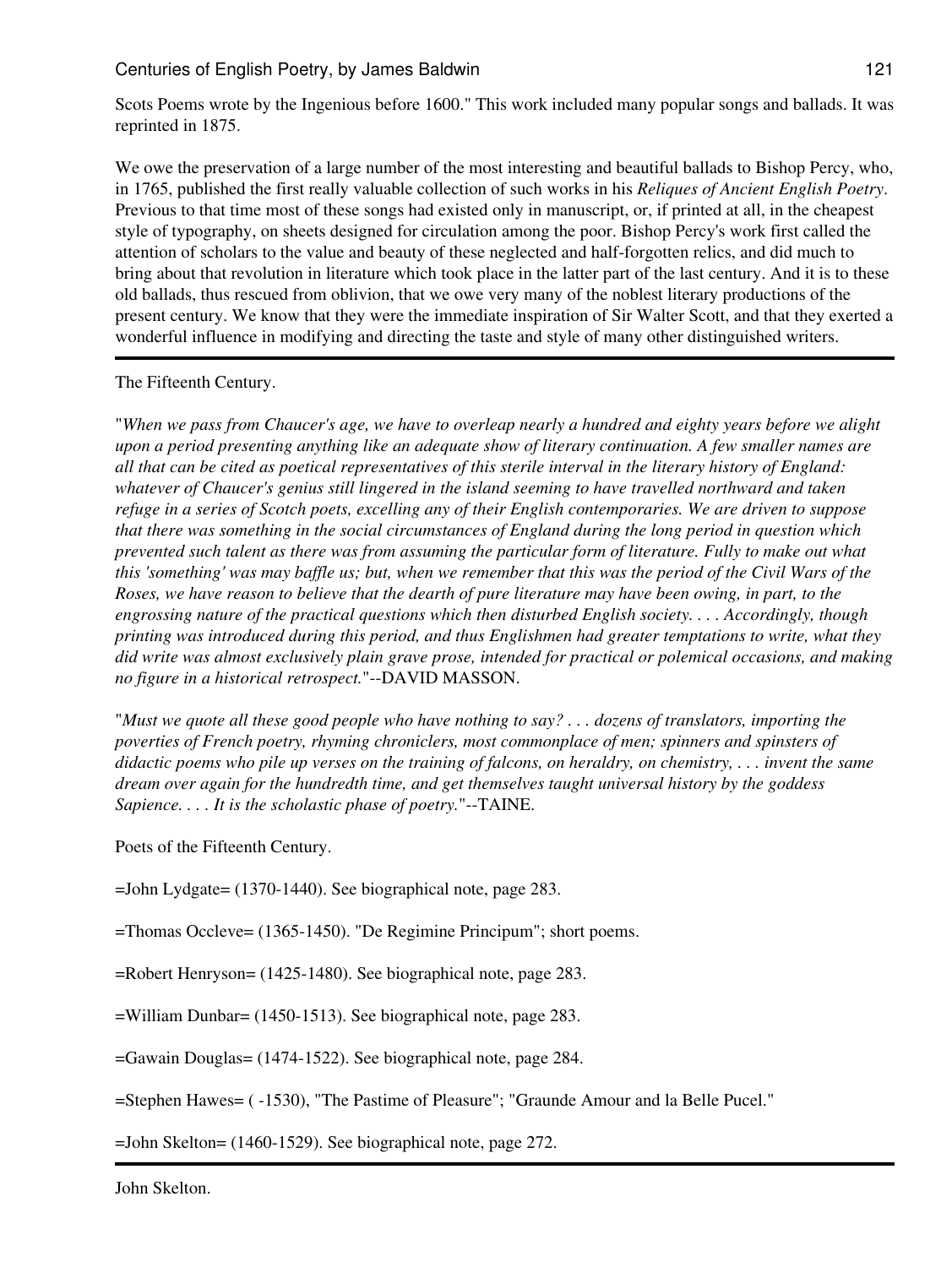## TO MAYSTRESS MARGARET HUSSEY.

Mirry Margaret, As mydsomer flowre; Jentill as fawcoun Or hawke of the towre: With solace and gladnes, Moche mirthe and no madness, All good and no badness, So joyously, So maydenly, So womanly, Her demenyng In every thynge, Far, far passynge That I can endyght, Or suffyce to wryghte, Of mirry Margaret, As mydsomer flowre, Jentyll as fawcoun Or hawke of the towre: As pacient and as styll, And as full of good wyll As faire Isaphill; Colyaunder, Swete pomaunder, Goode Cassaunder; Stedfast of thought, Wele made, wele wrought; Far may be sought, Erst that ye can fynde So corteise, so kynde, As mirry Margaret, This mydsomer floure, Jentyll as fawcoun Or hawke of the towre.

## CARDINAL WOLSEY.

### [FROM "WHY COME YE NOT TO COURT?"]

He is set so hye In his ierarchye Of frantike frenesy, And folish fantasy, That in chambre of stars{1} Al maters ther he mars, Clapping his rod on the borde, No man dare speake a worde: For he hath al the saying Without any renaying. He rolleth in his Recordes; He saith, "How say ye, my lordes? Is not my reason good?" Good!--even good--*Robin Hood*!-- Borne up on every syde With pompe and with pryde, With trump up alleluya,{2} For dame Philargyria{3} Hath so his hart in hold. Adew, Philosophia! Adew, Theologia! Welcome, dame Simonia, $\{4\}$  With dame Castamergia, $\{5\}$  To drink and for to eate, Sweete ipocras $\{6\}$  and sweete meate. To keep his fleshe chaste In Lente, for his repaste He eateth capons stewed, Fesaunt and partriche mewed-- Spareth neither mayd ne wife-- This is a postel's{7} life!

### NOTES.

1. =chambre of stars.= The Star Chamber, a court of civil and criminal jurisdiction for the punishment of offences for which the law made no provision. It was so called because the ceiling of the room in which it was held was decorated with gilt stars.

2. =alleluya.= In allusion to the pomp with which Wolsey celebrated divine service.

3. =Philargyria.= Love of money; covetousness.

4. =Simonia.= Simony; buying and selling church livings.

5. =Castamergia.= Gluttony. Greek *kastrimargia*. A not uncommon word among the monks of the Middle Ages, one of whose prayers was, "From the spirit of castrimargia, O Lord, deliver us!"

6. =ipocras.= Hippocras, or spiced wine, a drink formerly very popular in England. It was made by mixing Canary and Lisbon wines, in equal parts, with various kinds of sweet spices, and allowing the whole to stand for a few days, after which the wine was poured off and sweetened with sugar.

7. =postel.= Apostle--here ironically applied to Wolsey.

### BIOGRAPHICAL NOTE.

JOHN SKELTON was born about the year 1460. In his earlier life he was the friend of Caxton, the first English printer, and of Percy, Earl of Northumberland. He was poet-laureate under Henry VII., and tutor of the young prince (afterwards Henry VIII.), and was described by Erasmus as *litterarum Anglicarum lumen et decus*. Later in life he was promoted to the rectory of Diss in Norfolk, but was severely censured by his bishop for his buffooneries in the pulpit and his satirical ballads against the mendicants. He finally became a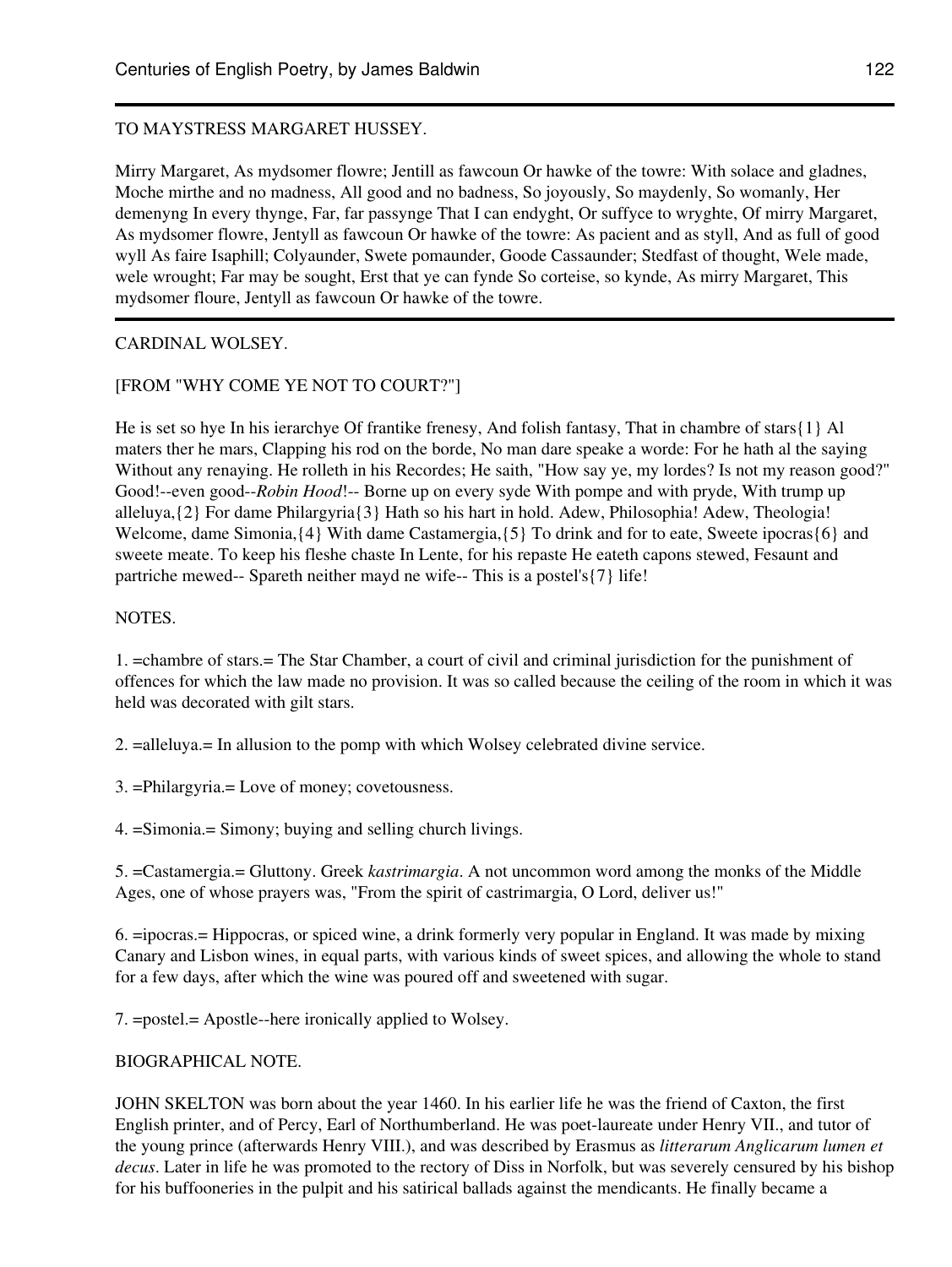hanger-on about the court of Henry VIII.; and, daring to write a rhyming libel on Cardinal Wolsey, was driven to take refuge in the sanctuary of Westminster Abbey. There he was kindly entertained and protected by Abbot Islip until his death in 1529. Some of his poems were printed in 1512, and others in 1568.

Taine calls Skelton "a virulent pamphleteer, who jumbles together French, English, Latin phrases, with slang and fashionable words, invented words, intermingled with short rhymes. Style, metre, rhyme, language, art of every kind, at an end; beneath the vain parade of official style there is only a heap of rubbish. Yet, as he says,

'Though my rhyme be ragged, Tatter'd and jagged, Rudely rain-beaten, Rusty, moth-eaten, Yf ye take welle therewithe, It hath in it some pithe.'"

As to the coarseness which characterizes his verses, it cannot be explained by saying that it is a reflection of the manners of the times in which he lived. For, as Warton says, Skelton "would have been a writer without decorum at any period." Yet, notwithstanding his faults, he is deserving of our notice, if for nothing else, on account of the complete originality of his style--a style unknown and unattempted by any former writer. His bold departure from the accepted rules of versification showed to those who followed him some of the possibilities in English poetical composition, and helped to open the way to the great outburst of song which followed.

Selections from Four Minor Poets.

### A VISIT TO LONDON.

### BY JOHN LYDGATE.

Then unto London I dyd me hye, Of all the land it beareth the pryse: "Hot pescodes," one began to crye, "Strabery rype, and cherryes in the ryse"; One bade me come nere and by some spyce, Peper and safforne they gan me bede, But for lack of mony I myght not spede.

Then to the Chepe I began me drawne, Where mutch people I saw for to stand; One ofred me velvet, sylke, and lawne, An other he taketh me by the hande, "Here is Parys thred, the fynest in the land"; I never was used to such thyngs indede, And wanting mony, I might not spede.

Then went I forth by London stone, Th[o]roughout all Canwyke streete; Drapers mutch cloth me offred anone; Then comes me one, cryed, "Hot shepes feete"; One cryde "makerell," "ryshes grene," an other gan greete; One bad me by a hood to cover my head, But for want of mony I myght not be sped.

Then I hyed me into Est-Chepe; One cryes rybbs of befe, and many a pye: Pewter pottes they clattered on a heape; There was harpe, pype, and mynstralsye. "Yea, by cock! nay, by cock!" some began crye; Some songe of Jenken and Julyan for there mede; But for lack of mony I myght not spede.

Then into Corn-Hyll anon I yode, Where was mutch stolen gere amonge; I saw where honge myne owne hoode, That I had lost amonge the thronge; To by my own hood I thought it wronge, I knew it well as I dyd my crede, But for lack of mony I could not spede.

The taverner tooke me by the sleve, "Sir," sayth he, "wyll you our wyne assay"? I answered, "That can not mutch me greve: A peny can do no more than it may"; I drank a pynt, and for it did paye; Yet sone a-hungerd from thence I yede, And wantyng mony, I cold not spede.

Then hyed I me to Belyngsgate; And one cryed, "Hoo! go we hence!" I prayd a barge-man, for God's sake, That he wold spare me my expence. "Thou scapst not here," quod he, "under two pence; I lyst not yet bestow my almes dede." Thus, lackyng mony, I could not spede.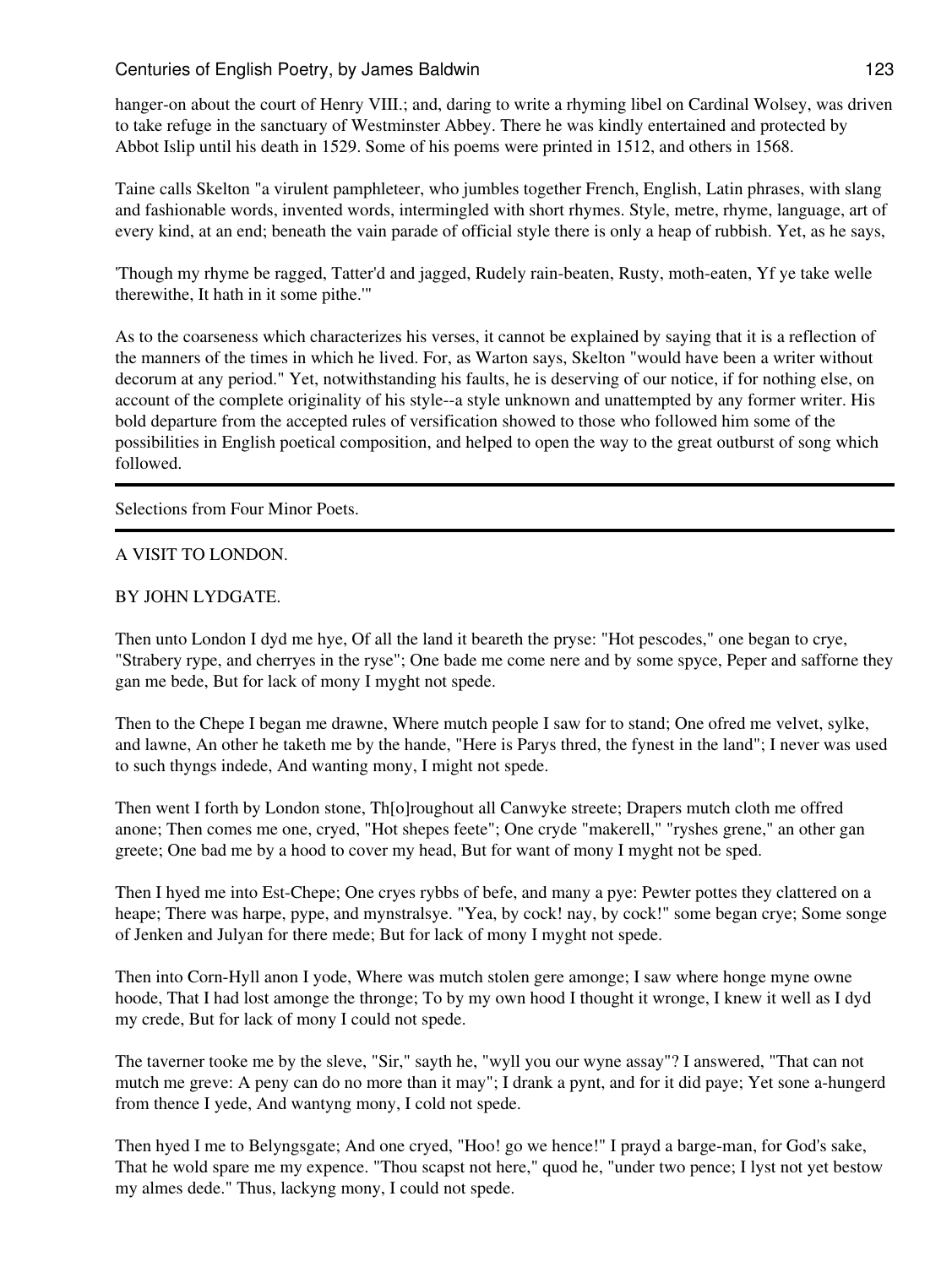Then I convayd me into Kent; For of the law wold I meddle no more; Because no man to me tooke entent, I dyght me to do as I dyd before. Now Jesus, that in Bethlem was bore, Save London, and send trew lawyers there mede! For who so wantes mony with them shall not spede.

--*From "London Lickpenny."*

### GLOSSARY.

=anone=, at once. =assay=, try. =bede=, offer. =Chepe=, the market. Cheapside, still a famous street in London.  $=dyght=$ , disposed.  $=gere=$ , apparel.  $=greete=$ , cry out.  $=hyed=$ , hurried.  $=lyst=$ , wish.  $=mede=$ , reward, wages. =pescodes=, pease. =ryse=, bough or twig. =ryshes=, rushes. =spede=, proceed, do. =yede=, went.

### THE GOLDEN AGE.

Rightwisenes chastised al robbours, By egall balaunce of execucion, Fraud, falsë mede, put backward fro jurours, True promes holde, made no delacioun; Forswearing shamed durst enter in no toun, Nor lesingmongers, because Attemperaunce Had in that world wholy the governaunce.

That golden world could lovë God and drede, All the seven dedes of mercy for to use, The rich was ready to do almës dede, Who asked harbour, men did him not refuse; No man of malice would other tho accuse, Defame his neighbour, because Attemperaunce Had in that world wholy the governaunce.

The true marchant by measure bought and sold, Deceipt was none in the artificer, Making no balkes, the plough was truely hold, Abacke stode Idlenes, farre from labourer, Discrecion marcial at diner and supper, Content with measure, because Attemperaunce Had in that world wholy the governaunce.

Of wast in clothing was that time none excesse; Men might the lord from his subjectës know; A difference made twene povertie and richesse, Twene a princesse and other statës lowe; Of horned boastës no boast was tho blowe, Nor counterfeit feining, because Attemperaunce Had in that world wholy the governaunce.

This golden world long whylë dyd endure, Was none allay in that metall sene, Tyll Saturne ceased, by record of scripture, Jupiter reygned, put out his father clene, Chaunged obrison into silver shene, Al up so downe, because Attemperaunce Was set asyde, and loste her governaunce.

### NOTE.

"The Falls of Princes," from which this is an extract, was printed in folio in 1558. Its complete title is, "The Tragedies gathered by Jhon Bochas of all such Princes as fell from theyr Estates throughe the Mutability of Fortune since the creation of Adam until his time; wherin may be seen what vices bring menne to destruccion, wyth notable warninges howe the like may be avoyded. Translated into English by John Lidgate, Monke of Burye."

### THE GARMOND OF FAIR LADIES.

### BY ROBERT HENRYSON.

Wald my gud lady lufe me best, And wirk eftir my will, I suld ane Garmond gudliest Gar mak hir body till.

Off hie honour suld be hir hud, Upoun hir heid to weir, Garneist with governance so gud, Na demyng suld hir deir.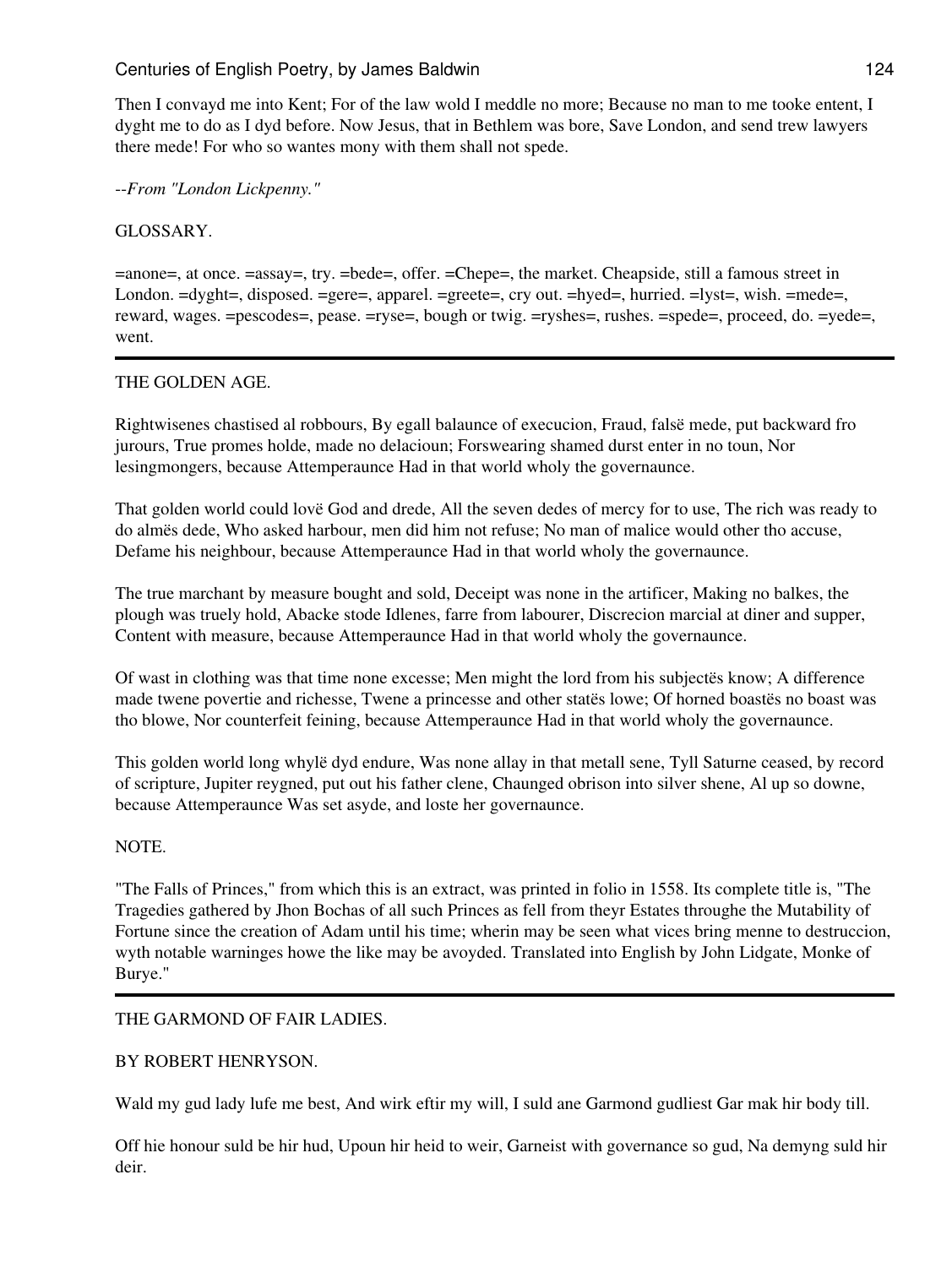Hir sark suld be hir body nixt, Of chestetie so quhyt, With schame and dreid togidder mixt, The same suld be perfyt.

Hir kirtill suld be of clene constance, Lasit with lesum lufe, The mailyheis of continuance For nevir to remufe.

Hir gown suld be of gudliness Weill ribband with renowne, Purfillit with plesour in ilk place, Furrit with fyne fassoun.

Hir belt suld be of benignitie, About hir middill meit; Hir mantill of humilitie, To tholl bayth wind and weit.

Hir hat suld be of fair having And her tepat of trewth, Hir patelet of gude pansing, Hir hals-ribbane of rewth.

Hir slevis suld be of esperance, To keip hir fra dispair; Hir gluvis of the gud govirnance, To hyd hir fyngearis fair.

Hir schone suld be of sickernes, In syne that scho nocht slyd; Hir hoiss of honestie, I ges, I suld for hir provyd.

Wald scho put on this Garmond gay, I durst sweir by my seill, That scho woir nevir grene nor gray That set hir half so weill.

### GLOSSARY.

=esperance=, hope. =fassoun=, manners. =garmond=, garment, costume. =governance=, discretion. =hals-ribbane=, neck-ribbon. =hoiss=, hose. =hud=, hood. =kirtill=, skirt. =lasit=, fastened. =lesum=, lawful. =lufe=, love. =mailyheis=, eyelet-holes. =pansing=, thought. =patelet=, ruffet. =quhyt=, white. =rewth=, pity. =sark=, shirt, chemise. =scho=, she. =schone=, shoes. =seill=, knowledge. =set=, suited. =sickernes=, security. =suld=, should. =tepat=, tippet. =tholl=, withstand. =weit=, rain.

### A MAY MORNING.

### BY WILLIAM DUNBAR.

Quhen Merche wes with variand windis past And Appryle had, with her silver schouris, Tane leif at Nature with ane orient blast, And lusty May, that muddir is of flouris, Had maid the birdis to begyn thair houris Amang the tendir odouris reid and quhyt, Quhois armony to heir it wes delyt:

In bed at morrow, sleiping as I lay, Me thocht Aurora, with hir cristall ene In at the window lukit by the day, And halsit me, with visage paill and grene; On quhois hand a lark sang fro the splene, Awalk, luvaris, out of your slomering Sé hou the lusty morrow dois up spring.

Me thocht fresche May befoir my bed up stude, In weid depaynt of mony diverss hew, Sobir, benyng, and full of mansuetude In brycht atteir of flouris forgit new Hevinly of colour, quhyt, reid, broun and blew, Balmit in dew, and gilt with Phebus bemys; Quhyll all the house illumynit of her lemys.

Slugird, scho said, awalk annone for schame, And in my honour sum thing thou go wryt; The lark hes done the mirry day proclame, To raise up luvaris with comfort and delyt; Yit nocht incressis thy curage to indyt, Quhois hairt sum tyme hes glaid and blisfull bene, Sangis to mak undir the levis grene.

Then callit scho all flouris that grew on feild Discirnyng all thair fassionis and effeiris Upone the awfull Thrissil scho beheld And saw him kepit with a busche of speiris; Considering him so able for the weiris A radius croun of rubeis scho him gaif, And said, In feild go furth and fend the laif: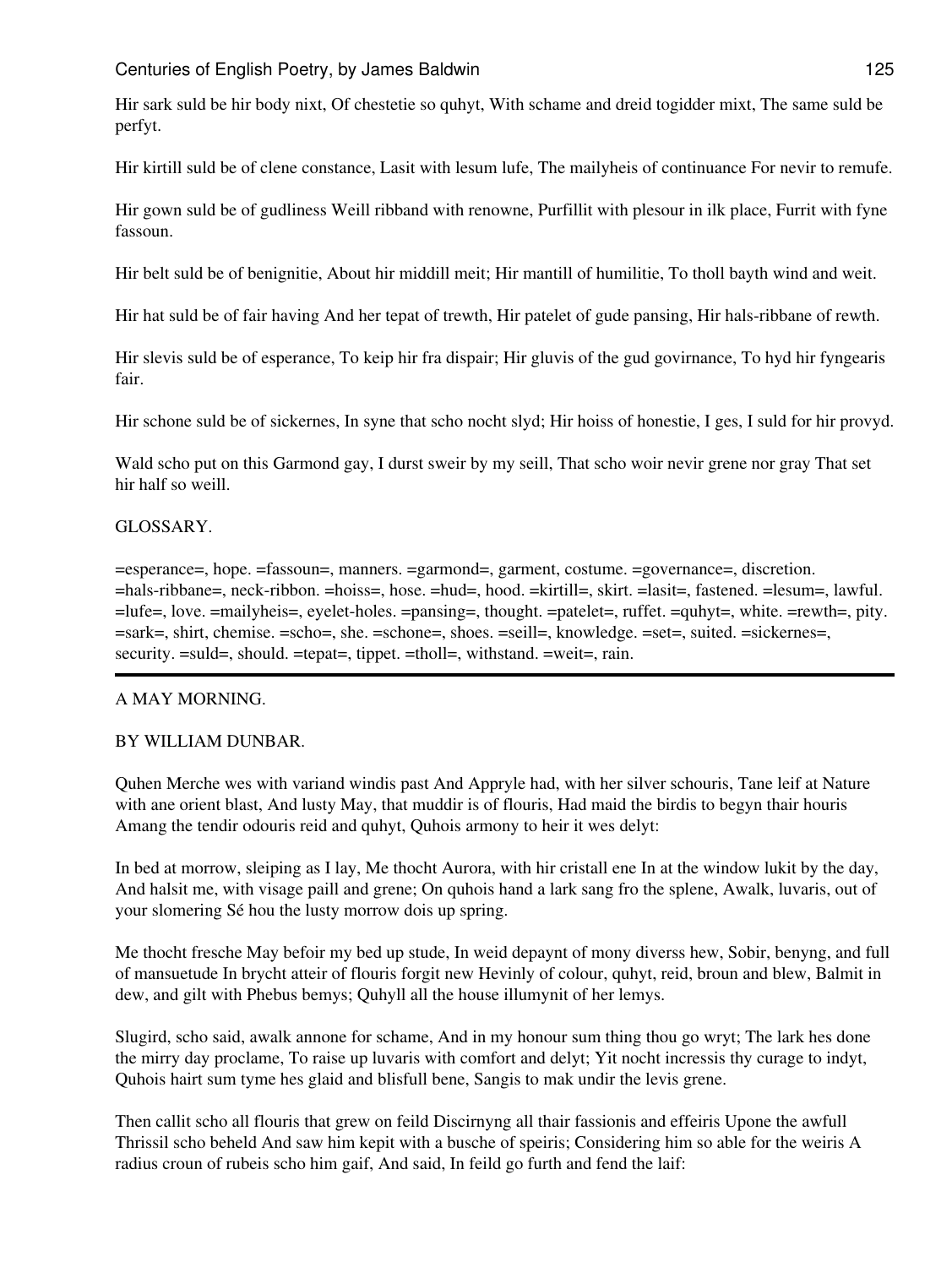And sen thou art a King, thou be discreit; Herb without vertew thow hald nocht of sic pryce As herb of vertew and of odour sueit; And lat no nettill vyle, and full of vyce, Hir fallow to the gudly flour-de-lyce; Nor latt no wyld weid, full of churlicheness, Compair hir to the lilleis nobilness.

Nor hald non udir flour in sic denty As the fresche Rois, of cullour reid and quhyt: For gife thow dois, hurt is thyne honesty; Considring that no flour is so perfyt, So full of vertew, pleasans, and delyt, So full of blisful angeilik bewty, Imperiall birth, honour and dignité.

# NOTE.

This is a selection from the long allegorical poem, "The Thistle and the Rose." The thistle represents Scotland, of which country that plant is the national emblem. The fleur-de-lis, or lily, represents France; and the rose, England. The poem was written in celebration of the marriage of James IV. of Scotland to the Princess Margaret of England, and the friendly relations thus established for a time between those two countries.

# GLOSSARY.

=denty=, favor. =effeiris=, affairs. =ene=, eyes. =fallow=, betroth. =forgit=, made, created. =gife=, if. =halsit=, hailed. =houris=, morning orisons. =laif=, rest. =lemys=, rays. =lukit=, looked. =mansuetude=, gentleness. =morrow=, morning. =muddir=, mother. =orient=, eastern. =quhen=, when. =quhois=, whose. =quhyll=, while. =rois=, rose. =sic=, such. =speiris=, spears. =splene=, heart. =thrissil=, thistle. =udir=, other. =weid=, garments. =weiris=, wars.

## IN PRAISE OF HONOUR.

## BY GAWAIN DOUGLAS.

O hie honour, sweit heuinlie flour degest, Gem verteous, maist precious, gudliest. For hie renoun thow art guerdoun conding, Of worschip kend the glorious end and rest, But quhome in richt na worthie wicht may lest. Thy greit puissance may maist auance all thing, And pouerall to mekill auaill sone bring. I the require sen thow but peir art best, That efter this in thy hie blis we ring.

Of grace thy face in euerie place sa schynis, That sweit all spreit baith heid and feit inclynis, Thy gloir afoir for till imploir remeid. He docht richt nocht, quhilk out of thocht the tynis; Thy name but blame, and royal fame diuine is; Thow port at schort of our comfort and reid, Till bring all thing till glaiding efter deid, All wicht but sicht of thy greit micht ay crynis, O schene I mene, nane may sustene thy feid.

Haill rois maist chois till clois thy fois greit micht, Haill stone quhilk schone vpon the throne of licht, Vertew, quhais trew sweit dew ouirthrew al vice, Was ay ilk day gar say the way of licht; Amend, offend, and send our end ay richt. Thow stant, ordant as sanct, of grant maist wise, Till be supplie, and the high gre of price. Delite the tite me quite of site to dicht, For I apply schortlie to thy deuise. --*From "The Palice of Honour."*

## GLOSSARY.

=afoir=, before. =auance=, advance. =ay=, ever, always. =but=, without. =conding=, condign, worthy. =crynis=, diminishes. =deid=, death. =degest=, grave. =dicht=, relieve. =docht=, avails. =feid=, hatred. =fois=, time. =glaiding=, happiness. =gloir=, glory. =grant=, giving. =gre=, degree. =guerdoun=, reward. =ilk=, any. =mekill=, much, mickle. =peir=, peer. =poureall=, the poor. =puissance=, power. =quhilk=, who, which.  $=$ quhome=, without whom.  $=$ reid=, advice.  $=$ rois=, king.  $=$ sanct=, saint.  $=$ site=, shame.  $=$ till=, to. =tite=, quickly. =tynis=, loses. =wicht=, person, wight.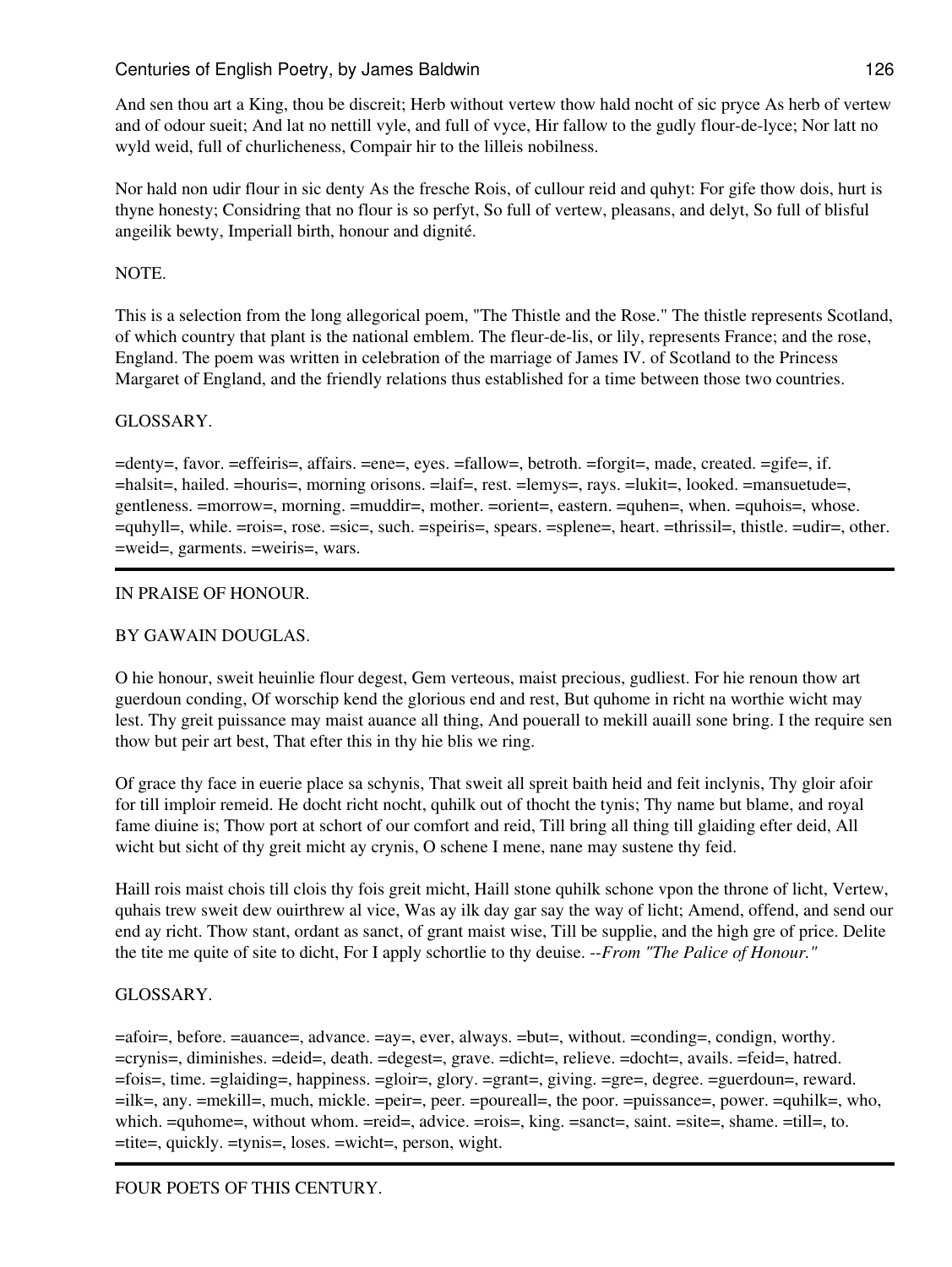JOHN LYDGATE was born at the village of Lydgate, near Newmarket, about 1370. He was a Benedictine monk attached to the monastery of Bury St. Edmunds, and is remembered as the author of three poems, which, in their time, attracted much attention. These are "The Storie of Thebes," written in ten-syllable rhyming couplets, and founded upon the "Teseide" of Boccaccio; the "Troye Book," finished about 1420, and relating the story of the Trojan war as recounted by Guido di Colonna in his Latin prose history of Troy; and "The Falls of Princes," founded on a French version of Boccaccio's "De Casibus Virorum Illustrium." In 1433, Lydgate wrote a wearisome but somewhat amusing poem, "Pur le Roy," describing a visit to London, and the pageants, processions, and other rejoicings, on the occasion of the entrance of Henry VI. into the city after his coronation. The date of the poet's death is not exactly known, but it was probably not later than 1440.

\* \* \* \* \*

ROBERT HENRYSON, "an accomplished man and a good and genuine poet," was born about the year 1425, and died near the close of the century. He was for a time a schoolmaster and notary public at Dunfermline, in Scotland, and was connected, in some capacity, with the University of Glasgow. He was probably, like Lydgate, a Benedictine monk. His principal works are "The Testament of Cresseid," a sequel to Chaucer's "Troilus and Cresseide," and a collection of thirteen fables. He wrote also many shorter poems, of which the ballad of "Robin and Makyne" (published in Percy's *Reliques*) is the best known.

\* \* \* \* \*

WILLIAM DUNBAR was born in East Lothian, Scotland, about the year 1450. He was educated at the University of St. Andrews, and in early life travelled somewhat extensively as a novitiate of the order of St. Francis. He visited England in 1501, upon the occasion of the marriage of James IV. of Scotland to the Princess Margaret, daughter of Henry VII. One of his best poems, "The Thistle and the Rose," was written in commemoration of that event. He accompanied the queen to Aberdeen in 1511, and for some time, both before and after, was in attendance and favor at the Scotch court. Nothing is known of his death, but it has been conjectured that he fell in the battle of Flodden, in 1513. Besides the poem just mentioned, he wrote "The Golden Targe," "The Dance of the Deadly Sins," and many shorter poems, most of which are allegories. The "Thistle and the Rose" has been pronounced "the happiest political allegory in our language. Heraldry has never been more skilfully handled, nor compliments more gracefully paid, nor fidelity more persuasively preached to a monarch than in this poem."

\* \* \* \* \*

GAWAIN DOUGLAS was a son of the famous Earl of Angus, and was born in Brechin, Scotland, about 1474. He was educated partly at the University of St. Andrews, and partly in Paris. His first considerable poem, "The Palice of Honour," was published in 1501, and dedicated to King James IV. It is an allegory, such as was at that time the staple of poetical composition, and contains but little that is particularly original. Another allegory, printed after his death, is entitled "King Hart," and has for its subject the heart of man. His greatest work is his translation of Virgil's "Æneid" into Scottish verse. In 1509, Douglas was appointed provost of St. Giles, Edinburgh, and after the battle of Flodden he was made abbot of Aberbrothwick. In 1515 he was consecrated Bishop of Dunkeld, but was unable to gain possession of the cathedral except by force. Becoming involved in the feud between the rival families of Angus and Hamilton, he was obliged to escape into England in 1521, where towards the end of the same year he died.

### The Fourteenth Century.

"*In the fourteenth century there comes an Englishman nourished on this [the romance] poetry, taught his trade by this poetry, getting words, rhyme, metre from this poetry; for even of that stanza which the Italians used, and which Chaucer derived immediately from the Italians, the basis and suggestion was probably given in France. . . . If we ask ourselves wherein consists the immense superiority of Chaucer's poetry over the*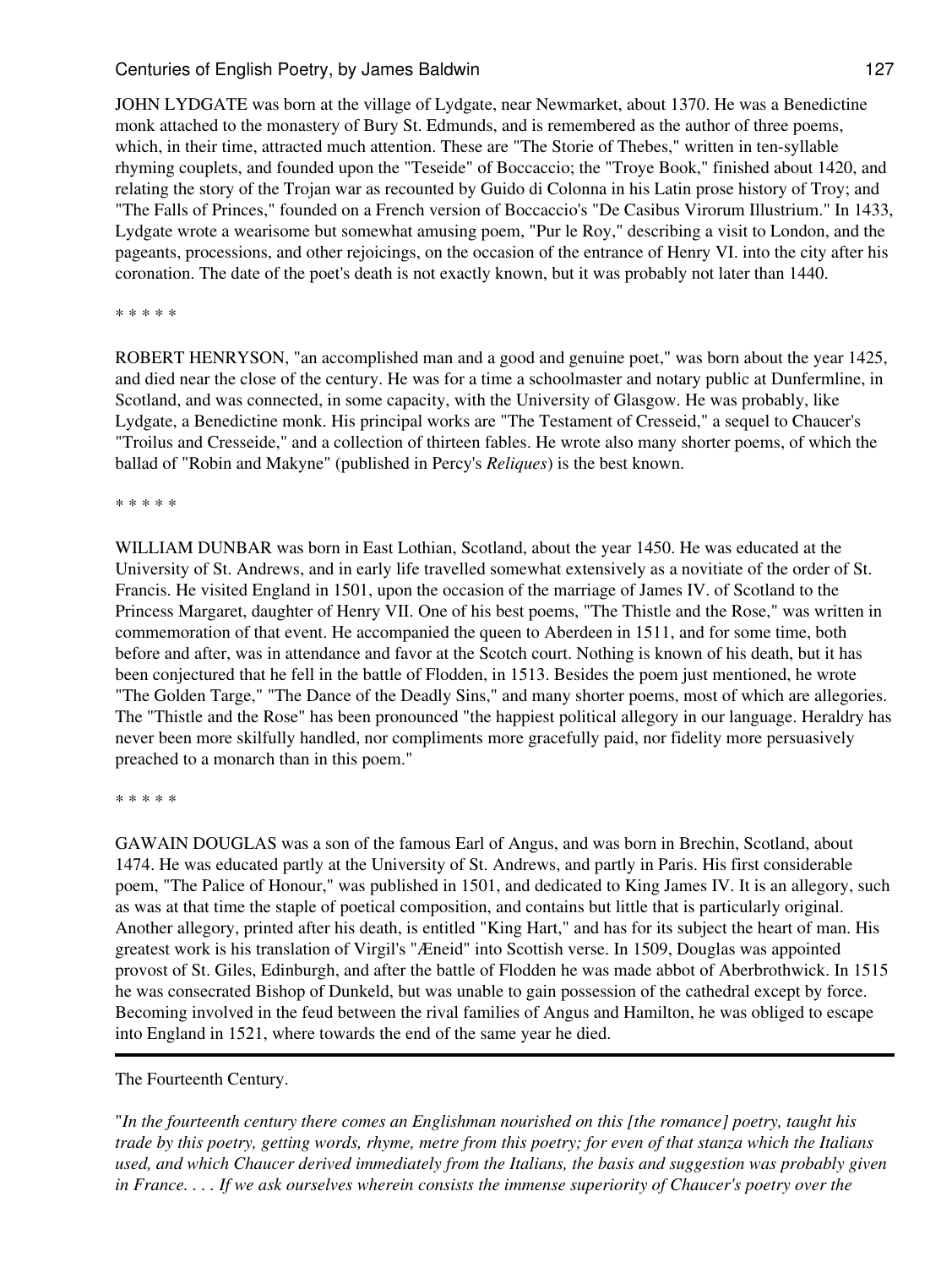*[earlier] romance-poetry, why it is that in passing from this to Chaucer we suddenly feel ourselves to be in another world, we shall find that his superiority is both in the substance of his poetry and in the style of his poetry. His superiority in substance is given by his large, free, simple, clear yet kindly view of human life. . . . We have only to call to mind the Prologue to 'The Canterbury Tales.' The right comment upon it is Dryden's: 'It is sufficient to say, according to the proverb, that* here is God's plenty*.' And again: 'He is a perpetual fountain of good sense.' It is by a large, free, sound representation of things, that poetry, this high criticism of life, has truth of substance; and Chaucer's poetry has truth of substance. If we think of Chaucer's divine liquidness of diction, his divine fluidity of movement, it is difficult to speak temperately. They are irresistible, and justify all the rapture with which his successors speak of his gold 'dew-drops of speech.' . . . Chaucer is the father of our splendid English poetry, he is our 'well of English undefiled,' because by the lovely charm of his diction, the lovely charm of his movement, he makes an epoch and founds a tradition. In Spenser, Shakespeare, Milton, Keats, we can follow the tradition of the liquid diction, the fluid movement, of Chaucer; at one time it is his liquid diction of which in these poets we feel the virtue, and at another it is his fluid movement. And the virtue is irresistible.*"--MATTHEW ARNOLD.

Poets of the Fourteenth Century.

=Geoffrey Chaucer= (1328-1400). See biographical note, page 301.

=William Langland= (1332- ). "The Vision of William concerning Piers the Ploughman."

=John Gower= (1330-1408). "Confessio Amantis."

#### Geoffrey Chaucer.

### FROM THE "PROLOGUE TO THE CANTERBURY TALES."

Whan that Aprille with his schowrës swoote The drought of Marche had perced to the roote, And bathed every veyne in swich licour, Of which vertue engendred is the flour; Whan Zephirus eek with his swetë breethe Enspired hath in every holte and heethe The tendre croppës, and the yongë sonne Hath in the Ram{1} his halfë cours i-ronne,{2} And smalë fowlës maken melodie, That slepen al the night with open eye, So priketh hem nature in here corages:-- Than longen folk to gon on pilgrimages, And palmers for to seeken{3} straungë strondes, To fernë halwes, kouthe in sondry londes; And specially, from every schirës ende Of Engelond, to Caunterbury they wende, The holy blisful martir $\{4\}$  for to seeke, That hem hath holpen whan that they were seeke.{5} Byfel that, in that sesoun on a day, In Southwerk at the Tabard{6} as I lay, Redy to wenden on my pilgrimage To Caunterbury with ful devout corage, At night was come into that hostelrye Wel nyne and twenty in a compainye, Of sondry folk, by aventure i-falle In felaweschipe, and pilgryms were thei alle, That toward Caunterbury wolden ryde; The chambres and the stables{7} weren wyde, And wel we werën esed attë beste. And schortly, whan the sonnë was to reste, So hadde I spoken with hem everychon, That I was of here felaweschipe anon, And madë forward erly for to ryse, To take our wey ther as I yow devyse. But nathëles, whil I have tyme and space, Or{8} that I forther in this talë pace, Me thinketh it acordaunt to resoun, To tellë yow al the condicioun{9} Of eche of hem, so as it semede me, And whiche they weren, and of what degre; And eek in what array that they were inne: And at a knight than wol I first bygynne. A KNIGHT ther was, and that a worthy man, That from the tymë that he first bigan To ryden out, he lovede chyvalrye,{10} Trouthe and honour, fredom and curteisye. Ful worthy was he in his lordës werre, And therto hadde he riden, noman ferre, As wel in Cristendom as in hethënesse,{11} And evere honoured for his worthinesse. At Alisaundre{12} he was whan it was wonne, Ful oftë tyme he hadde the bord bygonne{13} Aboven allë naciouns in Pruce.{14} In Lettowe hadde he reysed and in Ruce, No cristen man so ofte of his degre. In Gernade{15} attë siegë hadde he be Of Algesir, and riden in Belmarie. At Lieys was he, and at Satalie, Whan they were wonne; and in the Greetë see{16} At many a noble arive hadde he be. At mortal batailles hadde he ben fiftene, And foughten for our feith at Tramassene In lystës thriës, and ay slayn his foo. This ilkë worthy knight hadde ben also Somtymë with the lord of Palatye,{17} Ageyn another hethen in Turkye: And evermore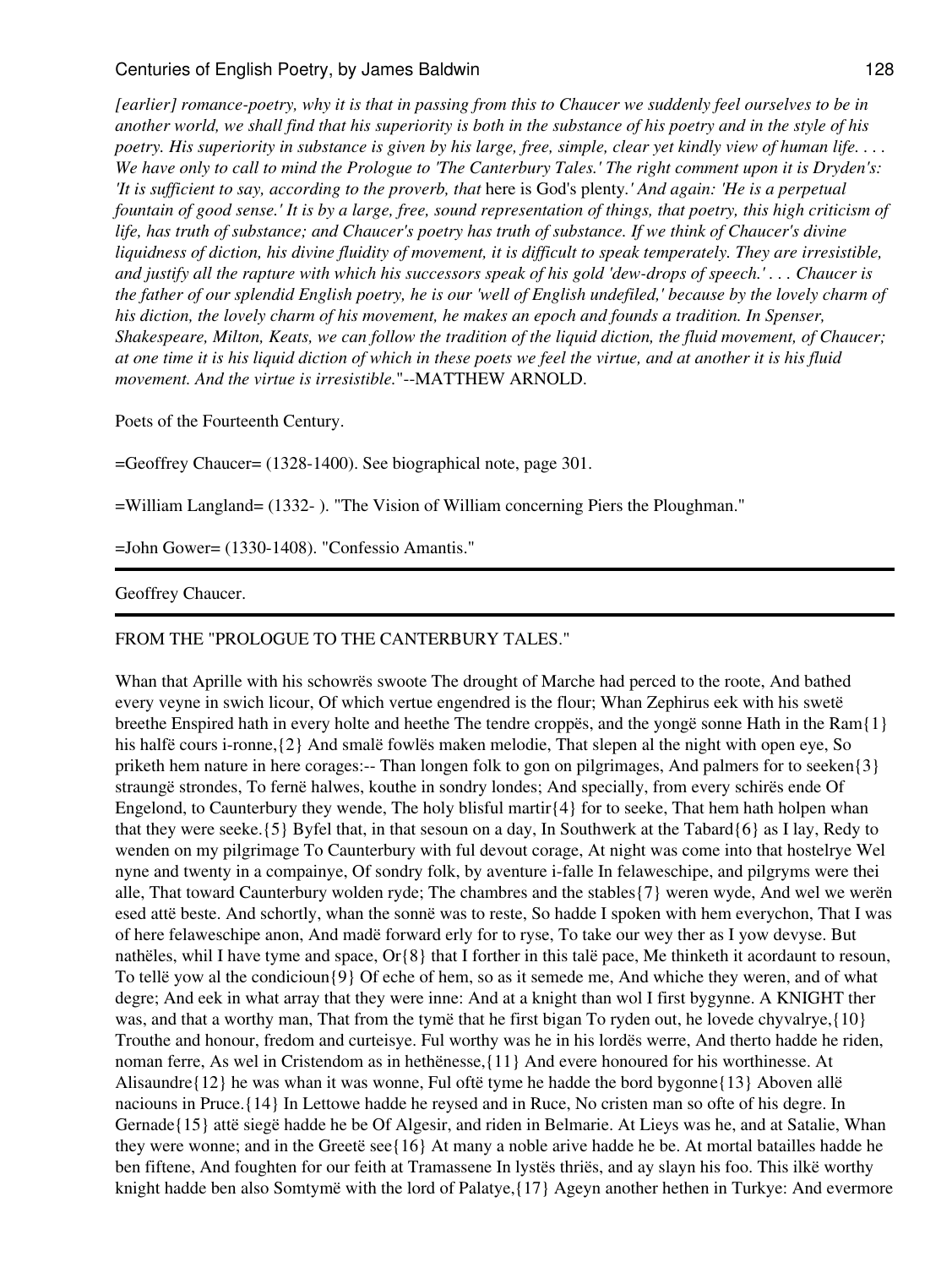he hadde a sovereyn prys. And though that he was worthy, he was wys, And of his port as meke as is a mayde. He nevere yit no vileinye ne sayde In al his lyf, unto no maner wight.{18} He was a verray perfight gentil knight. But for to tellen you of his array, His hors was good, but he ne was nought gay. Of fustyan he werede a gepoun Al bysmotered with his habergeoun. For he was late ycome from his viage, And wentë for to doon his pilgrimage. With him ther was his sone, a yong SQUYER, A lovyere, and a lusty bacheler,{19} With lokkës crulle as they were leyd in presse. Of twenty yeer of age he was, I gesse. Of his stature he was of even lengthe, And wonderly delyver, and gret of strengthe. And he hadde ben somtyme in chivachye, In Flaundres, in Artoys, and Picardye, And born him wel, as of so litel space, In hope to stonden in his lady grace. Embrowded was he, as it were a mede Al ful of fresshë floures, white and reede. Syngynge he was, or floytynge,{20} al the day; He was as fressh as is the moneth of May. Schort was his goune, with sleevës longe and wyde. Wel cowde he sitte on hors, and fairë ryde. He cowdë songës make and wel endite, Juste and eek daunce, and wel purtreye and write. So hote he lovedë, that by nightertale He sleep nomore than doth a nightyngale. Curteys he was, lowly, and servysable, And carf byforn his fader at the table. A YEMAN hadde he,{21} and servaunts nomoo At that tyme, for him lustë rydë soo; And he was clad in coote and hood of grene. A shef of pocok arwës{22} brighte and kene Under his belte he bar ful thriftily. Wel cowde he dresse his takel yemanly; His arwes drowpede nought with fetheres lowe. And in his hond he bar a mighty bowe A not-heed hadde he with broun visage. Of woodë-craft wel cowde he al the usage. Upon his arm he bar a gay bracer{23} And by his side a swerd and a bokeler, And on that other side a gay daggere, Harneysed wel, and scharp as poynt of spere; A Cristofre $(24)$  on his brest of silver schene. An horn he bar, the bawdrik was of grene; A forster was he sothly, as I gesse. Ther was also a Nonne, a PRIORESSE, That of hire smylyng was ful symple and coy; Hire grettest ooth ne was but by seynt Loy{25}; And sche was cleped madame Eglentyne. Ful wel sche sang the servisë divyne, Entuned in hire nose ful semëly; And Frensch sche spak ful faire and fetysly, After the scole of Stratford attë Bowe, For Frensch of Parys was to hire unknowe. At metë wel i-taught was sche withalle; Sche leet no morsel from hire lippës falle, Ne wette hire fyngres in hire saucë deepe. Wel cowde sche carie a morsel, and wel keepe, That no dropë ne fille upon hire breste. In curteisie was set ful moche hire leste. Hire overlippë wypede sche so clene, That in hire cuppë was no ferthing sene Of grecë, whan sche dronken hadde hire draughte. Ful semëly after hir mete sche raughte, And sikerly sche was of gret disport,{26} And ful plesaunt, and amyable of port, And peynede hir to countrefetë cheere Of court, and ben estatlich of manere, And to ben holden digne of reverence. But for to speken of hir conscience, Sche was so charitable and so pitous, Sche woldë weepe if that sche saw a mous Caught in a trappe, if it were deed or bledde. Of smalë houndës hadde sche, that sche fedde With rosted flessh, or mylk and wastel breed. But sore weep sche if oon of hem were deed, Or if men{27} smot it with a yerdë smerte: And al was conscience and tendre herte. Ful semëly hire wympel i-pynched was; Hir nose tretys; hir eyën greye as glas; Hir mouth ful smal, and therto softe and reed But sikerly sche hadde a fair forheed. It was almost a spannë brood, I trowe; For hardily sche was not undergrowe. Ful fetys was hir cloke, as I was war. Of smal coral aboute hir arm sche bar A peire of bedës gauded al with grene; And theron heng a broch of gold ful schene, On which was first i-write a crownëd A, And after, *Amor vincit omnia.*{28} Another NONNE with hir haddë sche, That was hir chapeleyne, $\{29\}$  and PRESTES thre. A MONK ther was, a fair for the maistryë, $\{30\}$  An out-rydere, that lovedë veneryë; A manly man, to ben an abbot able. Ful many a deynté hors hadde he in stable: And whan he rood, men mighte his bridel heere Gynglen in a whistlyng wynd as cleere, And eek as lowde as doth the chapel belle. Ther as this lord was kepere of the celle, The reule of seynt Maure or of seint Beneyt, Bycause that it was old and somdel streyt, This ilkë monk leet oldë thingës pace, And held after the newë world the space. He yaf nat of that text a pullëd hen,{31} That seith, that hunters been noon holy men; Ne that a monk, whan he is recchëles Is likned to a fissch that is waterles{32}; This is to seyn, a monk out of his cloystre. But thilkë text held he not worth an oystre. And I seide his opinioun was good. What{33} schulde he studie, and make himselven wood,{34} Upon a book in cloystre alway to powre. Or swynkë with his handës, and laboure, As Austyn bit? How schal the world be servëd? Lat Austyn have his swynk to him reservëd. Therfor he was a pricasour aright; Greyhoundes he hadde as swifte as fowel in flight; Of prikyng and of huntyng for the hare Was al his lust, for no cost wolde he spare.  $\{35\}$  I saugh his slevës purfiled attë honde With grys, and that the fyneste of a londe. And for to festne his hood under his chynne He hadde of gold y-wrought a curious pynne: A love-knot in the grettere ende ther was. His heed was balled, that schon as eny glas, And eek his face, as he hadde ben anoynt. He was a lord ful fat and in good poynt; His eyën steepe, and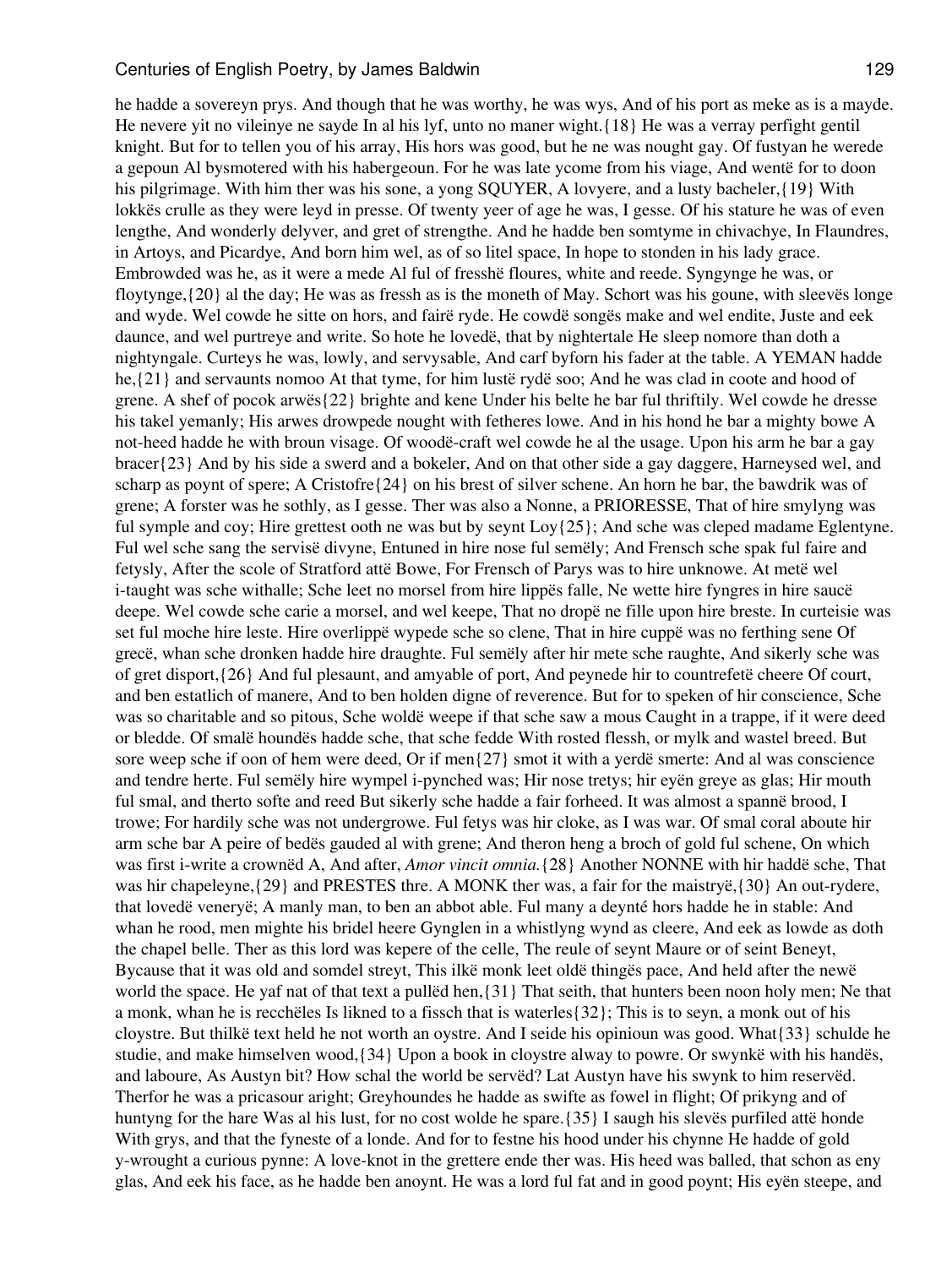rollyng in his heede, That stemëde as a forneys of a leede;{36} His bootës souple, his hors in gret estat. Now certeinly he was a fair prelat; He was not pale as a for-pyned goost. A fat swan lovede he best of eny roost. His palfrey was as broun as is a berye. A FRERE there was, a wantown and a merye, A lymytour,{37} a ful solempnë man. In alle the ordres foure{38} is noon that can So moche of daliaunce and fair langage. He hadde i-mad ful many a mariage Of yongë wymmen, at his owën cost. Unto his ordre he was a noble post.{39} Ful wel biloved and famulier was he With frankeleyns{40} over-al in his cuntre, And eek with worthy wommen of the toun: For he hadde power of confessioun, As seyde himself, morë than a curat, For of his ordre he was licentiat.{41} Ful swetëly herde he confessioun, And plesaunt was his absolucioun; He was an esy man to yeve penaunce Ther as he wistë han{42} a good pitaunce; For unto a poure ordre for to yive Is signë that a man is wel i-schrive. For if he yaf, he dorstë make avaunt, He wistë that a man was repentaunt. For many a man so hard is of his herte, He may not wepe although him sorë smerte. Therfore in stede of wepyng and preyeres, Men{43} moot yive silver to the pourë freres. His typet was ay farsëd ful of knyfes And pynnës, for to yivë fairë wyfes. And certeynly he hadde a mery note; Wel couthe he synge and pleyen on a rote. Of yeddynges he bar utterly the prys. His nekkë whit was as the flour-de-lys. Therto he strong was as a champioun. He knew the tavernes wel in every toun, And everych hostiler and tappestere, Bet then a lazer, or a beggestere, For unto such a worthy man as he Acorded not, as by his faculté, To han with sikë lazars aqueyntaunce. It is not honest, it may not avaunce, For to delen with no such poraille, But al with riche, and sellers of vitaille.{44} And overal, ther as profyt schulde arise, Curteys he was, and lowly of servyse. Ther nas no man nowher so vertuous. He was the bestë beggere in his hous, For though a widewe haddë noght oo schoo, So plesaunt was his *In principio*,{45} Yet wolde he have a ferthing or he wente. His purchas{46} was wel better than his rente. And rage he couthe as it were right a whelpe, In lovë-dayës{47} couthe he mochel helpe. For ther he was not lik a cloysterer, With a thredbare cope as is a poure scoler, But he was lik a maister or a pope. Of double worsted was his semy-cope, That rounded as a belle out of the presse. Somwhat he lipsede, for his wantownesse, To make his Englissch swete upon his tunge; And in his harpyng, whan that he hadde sunge His eyën twynkled in his heed aright, As don the sterrës in the frosty night. This worthy lymytour was cleped Huberd. A MARCHAUNT was ther with a forkëd berd, In mottëleye, and hign on hors he sat, Upon his heed a Flaundrisch bevere hat; His botës clapsed faire and fetysly. His resons he spak ful solempnëly, Sownynge alway the encres of his wynnynge. He wolde the see were kept for{48} eny thinge Betwixë Middelburgh and Orëwelle. Wel couthe he in eschaungë scheeldës{49} selle. This worthi man ful wel his wit bisette; Ther wistë no wight that he was in dette, So estatly was he of governaunce, With his bargayns, and with his chevysaunce For sothe he was a worthy man withalle, But soth to sayn, I not how men him calle. A CLERK ther was of Oxenford{50} also, That unto logik haddë longe i-go. As lenë was his hors as is a rake, And he was not right{51} fat, I undertake; But lokëde holwe, and therto soberly. Ful thredbar was his overest courtepy. For he hadde geten him yit no benefice, Ne was so worldly for to have office. For him was levere have at his beddës heede Twenty bookës, clad in blak or reede, Of Aristotle and his philosophyë, Then robës riche, or fithel, or gay sawtryë.{52} But al be that he was a philosophre, Yet haddë he but litel gold in cofre; But al that he mighte of his frendës hente, On bookës and on lernyng he it spente, And busily gan for the soulës preye Of hem that yaf him wherwith to scoleye; Of studie took he most cure and most heede. Not oo word spak he morë than was neede, And that was seid in forme and reverence And schort and quyk, and ful of high sentence. Sownynge{53} in moral vertu was his speche, And gladly wolde he lerne, and gladly teche.

#### GLOSSARY.

=ageyn=, against. =arive=, disembarkment. =aventure=, chance. =ay=, always. =bar=, bore. =bawdrick=, baldric. =ben=, to be. =bit=, biddeth. =byfel=, it happened. =bysmotered=, smutted. =carf=, carved. =cheere=, manner. =chevysaunce=, loans, bargains. =chivachye=, military expedition. =clapsed=, clasped. =cleped=, called. =clerk=, a scholar. =corage=, heart. =courtepy=, cloak. =cowde=, knew. =crulle=, curled. =cure=, care. =delyver=, active. =devyse=, speak of. =digne=, worthy. =don=, do. =eek=, also. =embrowded=, embroidered. =encres=, increase. =everychon=, every one, all. =farsed=, stuffed. =ferne=, distant, foreign. =ferre=, farther. =ferthing=, small portion. =fetysly=, neatly, well. =fithel=, fiddle. =Flaundrische=, Flemish. =flotynge=, fluting, playing. =flour-de-lys=, fleur-de-lis. =for-pyned=, much wasted. =forster=, forester.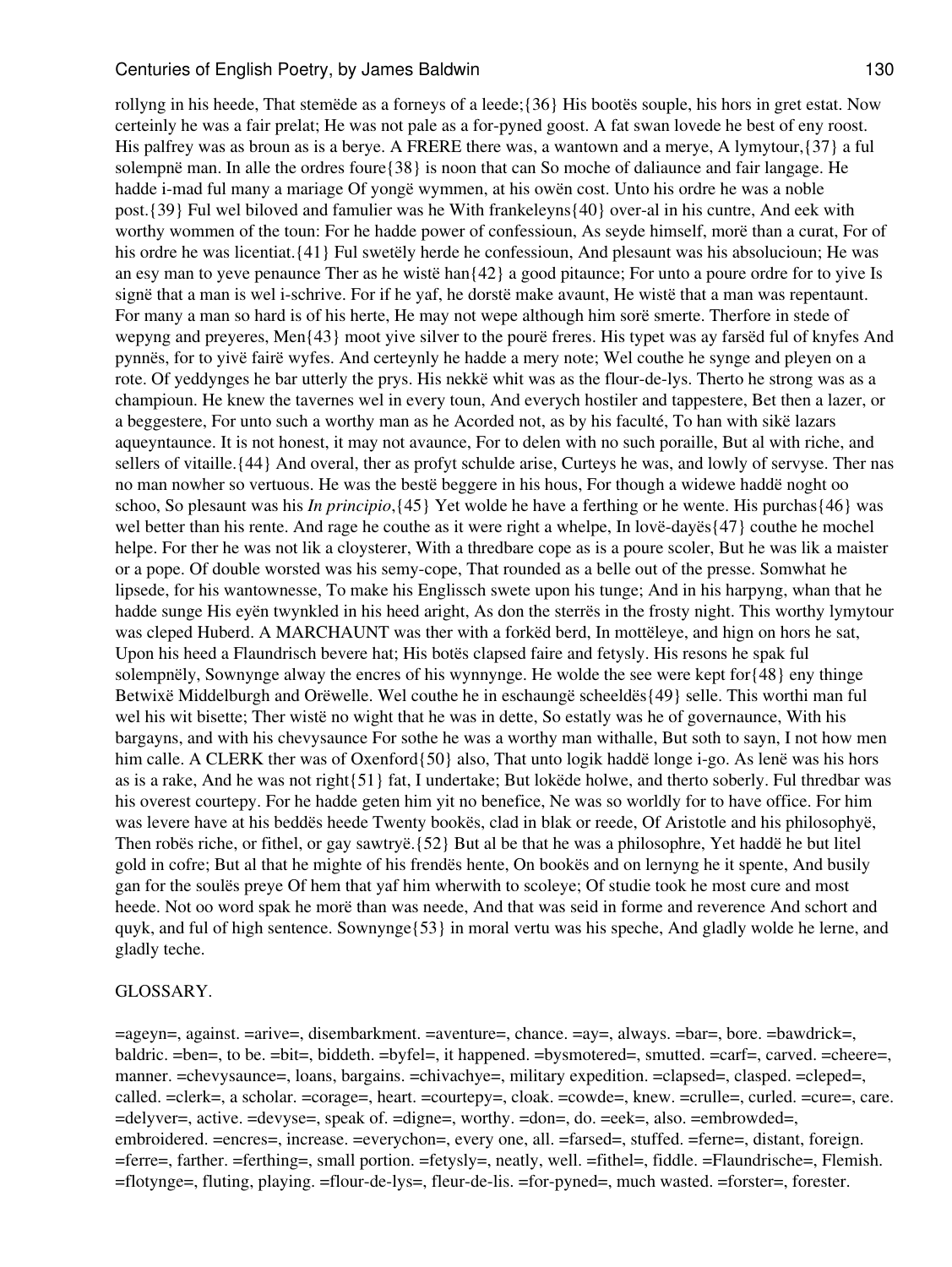=frere=, friar. =gawded=, having gawds. =gepoun=, short cassock. =goost=, ghost. =grys=, fur. =gynglen=, jingling. =habergeoun=, hawberk. =halwes=, shrines (holies). =heethe=, heath, meadow. =hem=, them. =here=, their. =heute=, borrow. =holpen=, helped. =holte=, wood. =i-falle=, fallen. =ilke=, same. =i-ronne=, ran. =juste=, joust. =kouthe=, known. =leede=, cauldron. =leste=, pleasure. =levere=, rather. =lipsede=, lisped. =luste=, pleased. =maistrye=, mastery. =maner=, kind. =mede=, meadow. =mete=, meals, eating. =motteleye=, mixed colors. =nightertale=, night-time. =noon=, not one, not at all. =not-heed=, shorn-head. =pace=, pass. =peyned=, took pains. =pitous=, full of pity. =pocok=, peacock. =poraille=, poor folks. =pricasour=, hard rider. =priketh=, incites, spurs. =prys=, reputation, worth. =purfiled=, embroidered. =purtreye=, paint. =raughte=, reached. =reccheles=, reckless. =reysed=, ridden. =rote=, a musical instrument. =sawtreye=, psaltery. =schene=, bright. =scoleye=, attend school. =seeke=, sick. =semely=, becomingly. =sikerly=, surely. =somdel=, somewhat. =sondry=, different kinds. =sothly=, truly. =souple=, pliant. =sovereyn=, excellent. =sowning=, boasting. =steepe=, bright. =streit=, strict. =swich=, such. =swynke=, toil. =thilke=, this. =tretys=, slender. =venerye=, hunting. =viage=, journey. =wastel breed=, cake bread. =wenden=, go. =werre=, war. =wight=, person. =wiste=, knew. =wood=, mad, foolish. =wympel=, wimple. =yaf=, gave. =yeddynges=, gleemen's songs. =yemanly=, yeoman-like. =yerde=, stick.

### NOTES.

1. =in the Ram.= In the constellation Aries. "There is a difference, in astronomy, between the *sign* Aries and the *constellation* Aries. In April the sun is theoretically in the sign Taurus, but visibly in the constellation Aries."--*Morris.*

2. =i-ronne.= Run. The prefix *i-* or *y-* is equivalent to the A.-S. or German *ge*, and usually denotes the past participle.

3. =seeken.= The infinitive in early English ended in *n*, usually in *en*.

4. =martir.= Thomas à Becket, who was slain at Canterbury in 1170. He was canonized by Pope Alexander III. as St. Thomas of Canterbury.

5. =seeke.= Sick, ill. At the present time the English restrict the use of the word "sick" to nausea, and regard it in its original and broader signification as an "Americanism."

6. =Tabard.= A tabard is "a jaquet or slevelesse coat worne in times past by noblemen in the warres, but now only by heraults. It is the signe of an inne in Southwarke by London, within the which was the lodging of the Abbot of Hyde by Winchester. This is the hostelrie where Chaucer and the other pilgrims mett together and accorded about the manner of their journey to Canterbury."--*Speght.*

7. =stables.= Standing-places (Lat. *sto*, to stand); meaning here the public rooms of the inn.

8. =Or.= Before, ere (A.-S. *aer*, ere). Compare Psalm xc. 2.

9. =condicioun.= A word of four syllables, accented on the last.

10. =chyvalrye.= The profession of a knight.

11. =hethënesse.= Heathen countries. From *heath*, the open country. "The word *heathen* acquired its meaning from the fact that, at the introduction of Christianity into Germany, the wild dwellers on the heaths longest resisted the truth."--*Trench.*

12. =Alisaundre.= Alexandria was taken in 1365 by Pierre de Lusignan, king of Cyprus, but was very soon abandoned.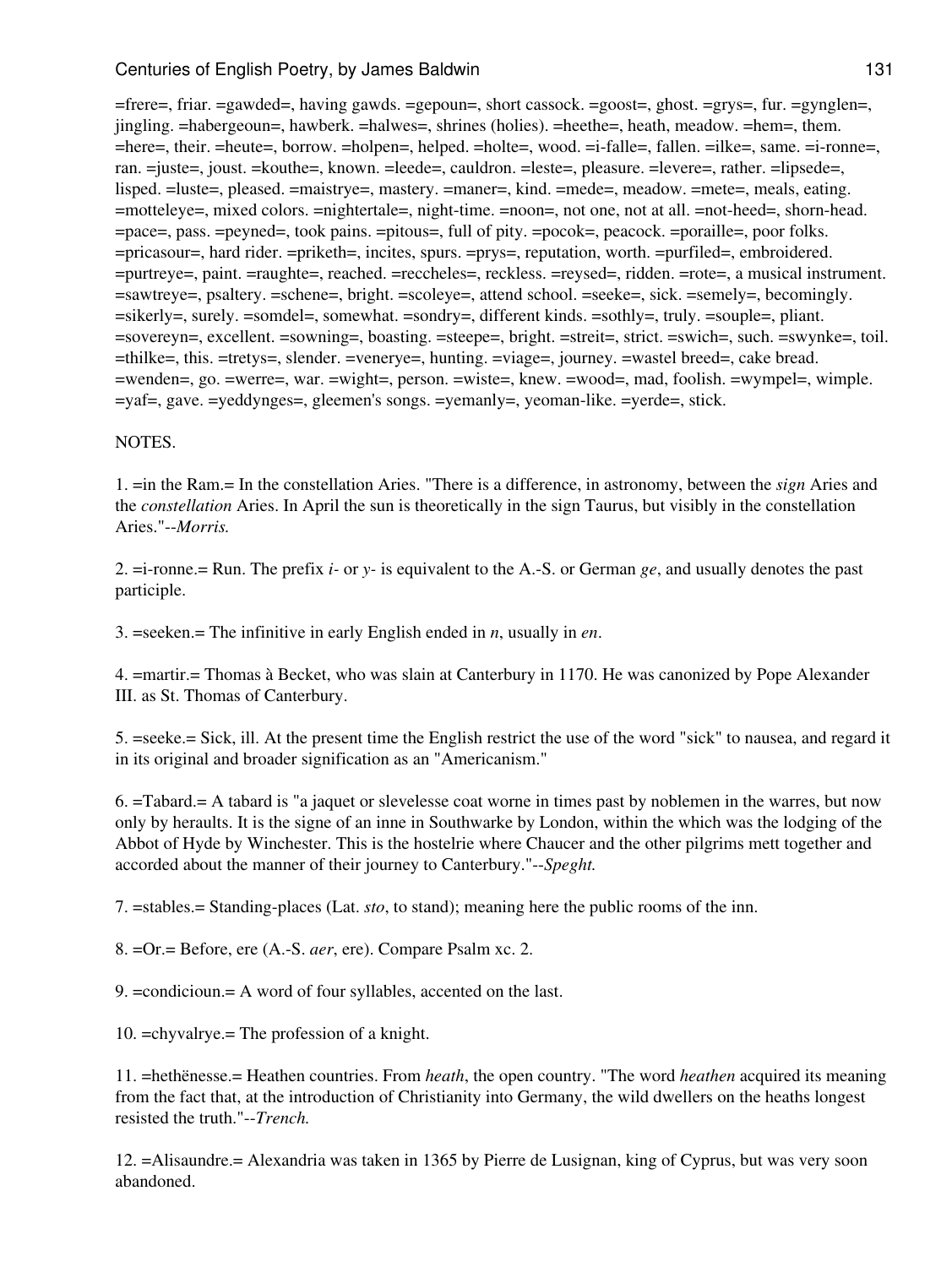13. =he hadde the bord bygonne.= "He had been placed at the head of the table, the usual compliment to extraordinary merit."--*Tyrwhitt.*

14. =Pruce.= Prussia. "When our military men wanted employment it was usual for them to go and serve in *Pruce*, or Prussia, with the Knights of the Teutonic order, who were in a state of constant warfare with their heathen neighbours in Lettow (Lithuania) and Ruse (Russia)."--*Tyrwhitt.*

15. =Gernade.= Grenada, probably at the siege of Algezir, in that country, in 1344. Belmarie was probably a Moorish town in Africa, as also was Tramassene, mentioned below. Lieys was in Armenia. Both it and Satalie (Attalia) were conquered by Pierre de Lusignan in 1367.

16. =Greetë see.= That part of the Mediterranean which washes the coast of Palestine.

17. =lord of Palatye.= A Christian knight who kept possession of his lands by paying tribute to the Turks.

18. =no maner wight.= No sort of person. In early English the preposition was often omitted after *manner*. Observe the double negatives in these two lines.

19. =bacheler.= "A soldier not old or rich enough to lead his relations into battle with a banner. The original sense of the word is *little*, *small*, *young*, from Welsh *bach*."--*Webster.*

20. =floytynge.= Fluting. So, in Chaucer's "House of Fame," he says:

"And many a floyte and litlyng horne, And pipes made of grene corne."

21. =he.= That is, the knight. The word *yeman*, or *yeoman*, is an abbreviation of *yeongeman*. As used by Chaucer, it means a servant of a rank above that of groom, but below that of squire. The present use of the word to signify a small landholder is of more modern origin.

22. =pocok arwës.= Arrows tipped with peacock feathers.

23. =bracer.= A kind of close sleeve laced upon the arm. "A bracer serveth for two causes, one to save his arme from the strype of the stringe, and his doublet from wearing; and the other is, that the stringe glidinge sharplye and quicklye off the bracer, maye make the sharper shoote."--*Roger Ascham's Toxophilus*, page 129.

24. =Cristofre.= An image of St. Christopher, which was thought to protect its wearer from hidden danger.

25. =seynt Loy.= St. Eloy, or Eligius.

26. =of gret disport.= Fond of gayety.

27. =men.= This word as here used is an indefinite pronoun equivalent to *one*, or *any one*.

28. "Love conquers all things."

29. =chapeleyne.= Probably *assistant*.

30. =a fair for the maistryë.= A fair one for the chief place.

31. "He would not give a pulled hen for that text"; that is, "he cared not a straw for it." Pulled = pylled = pilled = plucked.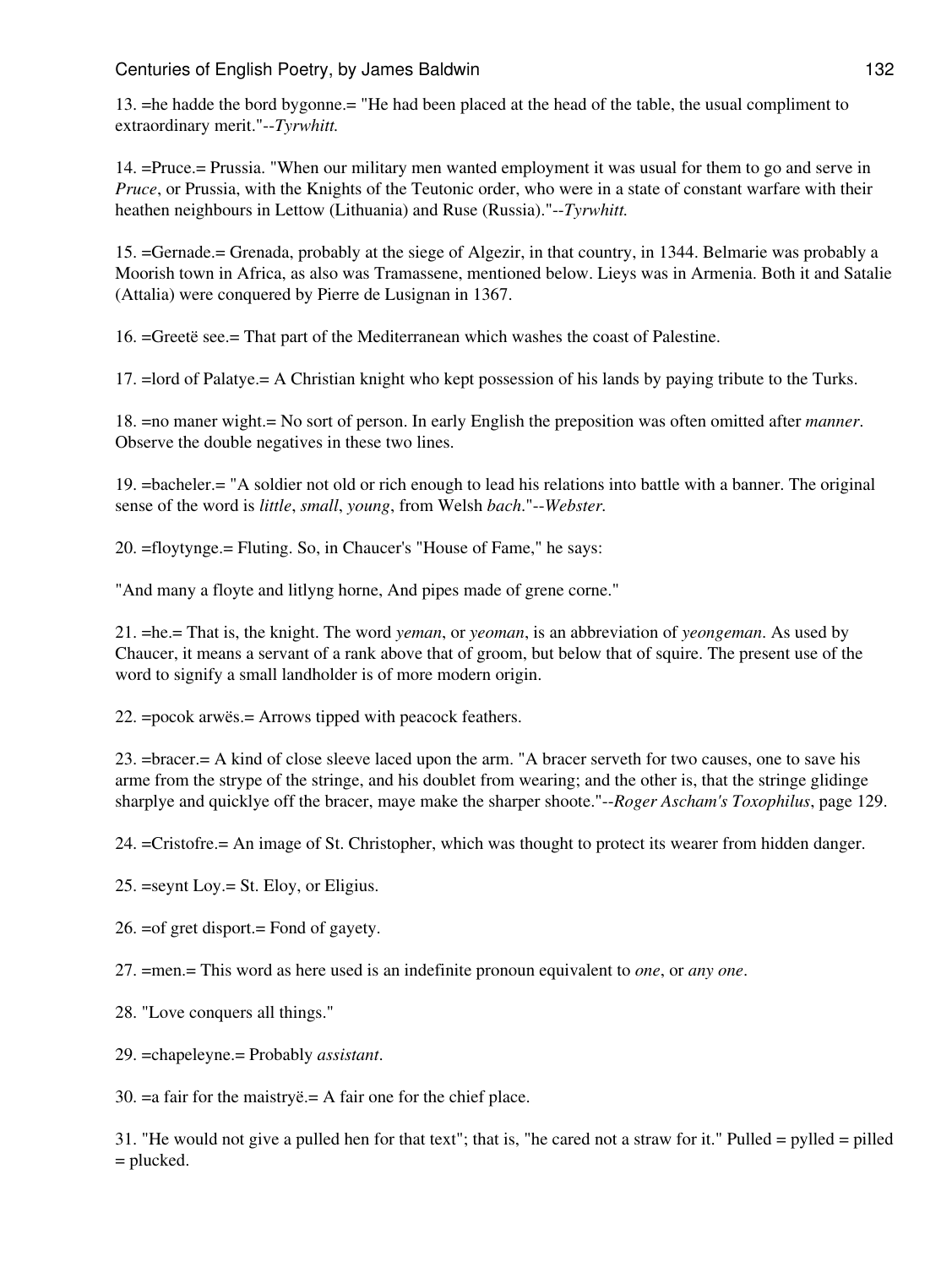32. =waterles.= Out of water.

33. =what.= Why, wherefore.

34. =wood.= Mad. Scotch *wud*, wild.

"An' just as wud as wud can be."--*Burns.*

35. =no cost wolde he spare.= For this pleasure he spared no expense.

36. "That shone like the fire under a cauldron."

37. =lymytour.= One who was licensed to beg within a limited territory.

38. =ordres foure.= The Dominicans, the Franciscans, the Carmelites, and the Augustine Friars.

39. =post.= Pillar, support. Compare with the modern expression, "A pillar of the church."

40. =frankeleyns.= Country gentlemen; wealthy landholders.

41. =licentiat.= He had license from the pope to grant absolution in all cases. A curate's powers did not extend so far.

42. "Where he knew he would have."

43. See note 27, above.

44. =sellers of vitaille.= Givers of food, or a livelihood. The original meaning of the word *sell* was to *give*. From A.-S. *syllan*, to give.

45. "In the beginning." The first words of St. John's Gospel in the Vulgate.

46. =purchas.= Income from begging.

47. =lovë-dayës.= Days appointed for the amicable settlement of differences, without recourse to law.

48. "He wished the sea were guarded." =Middelburgh=, a port in the Netherlands. =Orëwelle=, a port in Essex.

49. =scheeldës.= French crowns marked with a shield. Shillings.

50. =Oxenford.= Not the "ford of the ox," but the "ford of the river." *Ox*, from Celtic *esk*, *ouse*, water.

51. The word *right* used, as here, in the sense of *very* is now considered a vulgarism. "A Southerner would say, 'It rains right hard.'"--*Bartlett.*

52. =sawtryë.= Psaltery, a Greek instrument of music.

53. =sownynge.= Sounding; that is, in consonance with. =Sentence= = sense. So, also, construe =forme= and =reverence=, above, as meaning *propriety and modesty*.

ON READING CHAUCER.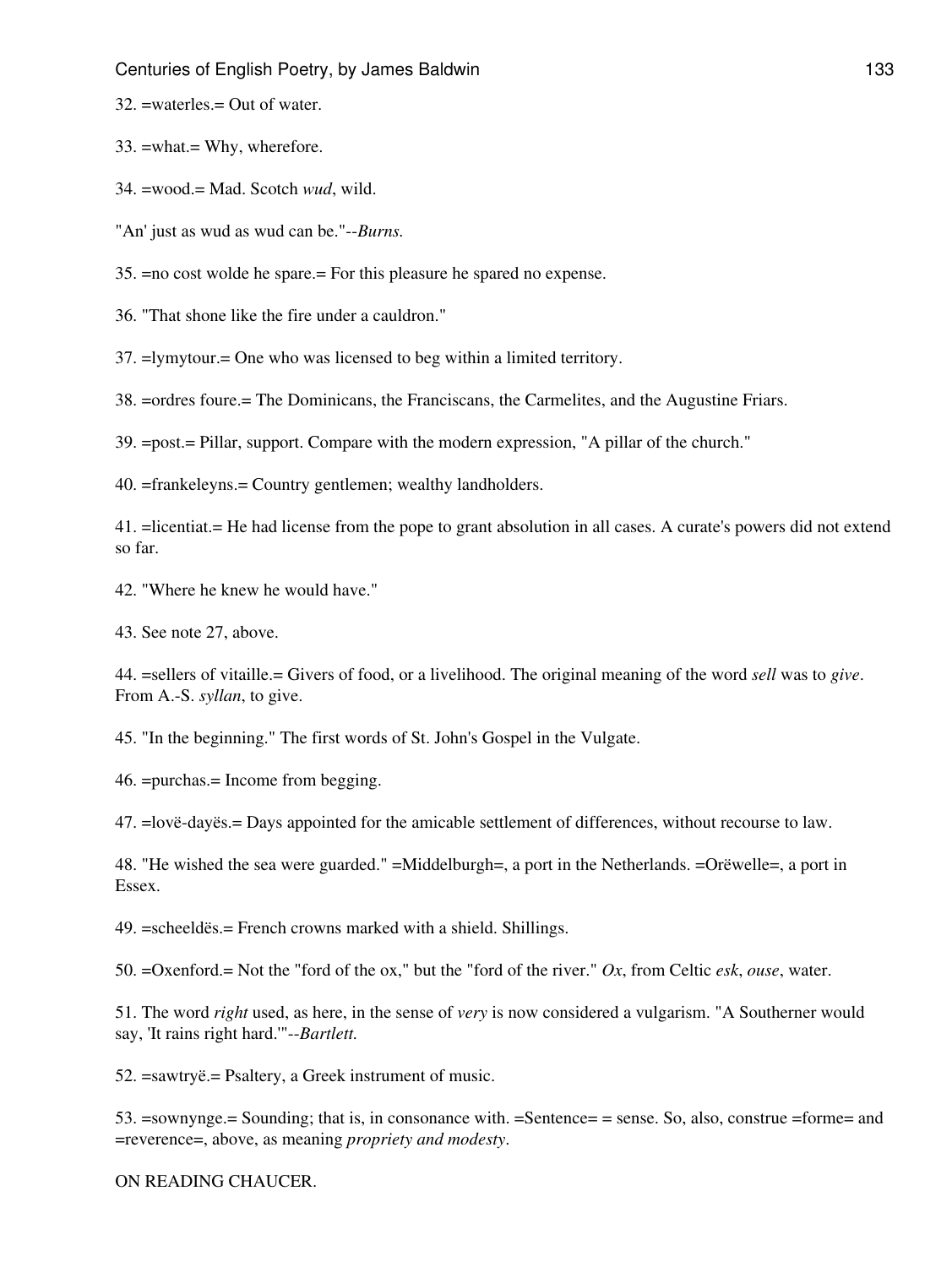"'How few there are who can read Chaucer so as to understand him perfectly,' says Dryden, apologizing for 'translating' him. In our day, with the wider spread of historical study, with the numerous helps to Old English that the care of scholars has produced for us, with the purification that Chaucer's text has undergone, this saying of Dryden's ought not to be true. It ought to be not only possible, but easy, for an educated reader to learn the few essentials of Chaucerian grammar, and for an ear at all trained to poetry to tune itself to the unfamiliar harmonies. For those who make the attempt the reward is certain. They will gain the knowledge, not only of the great poet and creative genius, but of the master who uses our language with a power, a freedom, a variety, a rhythmic beauty, that, in five centuries, not ten of his successors have been found able to rival."--*T. H. Ward.*

The peculiarities of diction and grammar which distinguish Chaucer's poetry seem to make its reading and comprehension difficult and often discourage the student at the outset. A very little study, however, will show that the difficulties in the way are not nearly so great as they at first appear, and, after a little patient practice in reading, they will disappear entirely. By observing the following rules you will soon acquire the ability to read with a fluency which will be highly pleasing to you:

1. Final *e* should be pronounced as a separate syllable whenever the metre demands it.

2. In all words of French origin, such as viságe, coráge, maniér, the final syllable is accented.

The greatest difficulty in reading Chaucer arises from the antiquated manner in which the words are spelled; but if the reader will change an occasional *y* to *i*, and drop a final *e* or a final *n*, here and there, the words which seemed at first so strange will appear more familiar to the eye and the understanding.

### BIOGRAPHICAL NOTE.

GEOFFREY CHAUCER, "the morning-star of English poetry," was born in London in 1328,--according to some authorities, in 1340. He was the son of a vintner, and at an early age became acquainted with many persons of distinction. He was a page in the household of Prince Lionel, and afterwards valet and squire to Edward III. In 1372 he was sent abroad as a royal envoy, and on his return he was made Controller of the Customs In London. In the meantime he had married Philippa Rouet, one of the queen's maids of honor, a sister to the wife of John of Gaunt. Being thus closely related to one of the most powerful members of the royal family, he was often employed in important and honorable commissions connected with the government. In 1386 he was member of Parliament for Kent, and in 1389 was appointed Clerk of the King's Works, at Windsor. He died in 1400, and was buried in Westminster Abbey,--"the first of the long line of poets whose ashes make that edifice illustrious." His poetical history has been divided by Mr. Furnivall into four periods: (1) up to 1371, during which he wrote the "A B C" the "Compleynte to Pité," the "Boke of the Duchesse," and the "Compleynte of Mars"; (2) from 1372 to 1381, which saw the production of "Troylus and Criseyde," "Anelida," and the "Former Age"; (3) from 1381 to 1389, during which his best works appeared, the "Parlament of Foules," the "House of Fame," the "Legende of Goode Women," and some of the "Canterbury Tales"; (4) from 1389 to the close of his life, in which period the remainder of the "Canterbury Tales" and some short poems were written.

M. Taine says, "Chaucer is like a jeweller with his hands full; pearls and glass beads, sparkling diamonds and common agates, black jet and ruby roses, all that history and imagination had been able to gather and fashion during three centuries in the East, in France, in Wales, in Provence, in Italy, all that had rolled his way, clashed together, broken or polished by the stream of centuries, and by the grand jumble of human memory, he holds in his hand, arranges it, composes therefrom a long sparkling ornament, with twenty pendants, a thousand facets, which by its splendor, variety, contrasts, may attract and satisfy the eyes of those most greedy for amusement and novelty."

=Other Poems to be Read:= The Knight's Tale; The Clerk's Tale; The Man of Law's Tale; The Legende of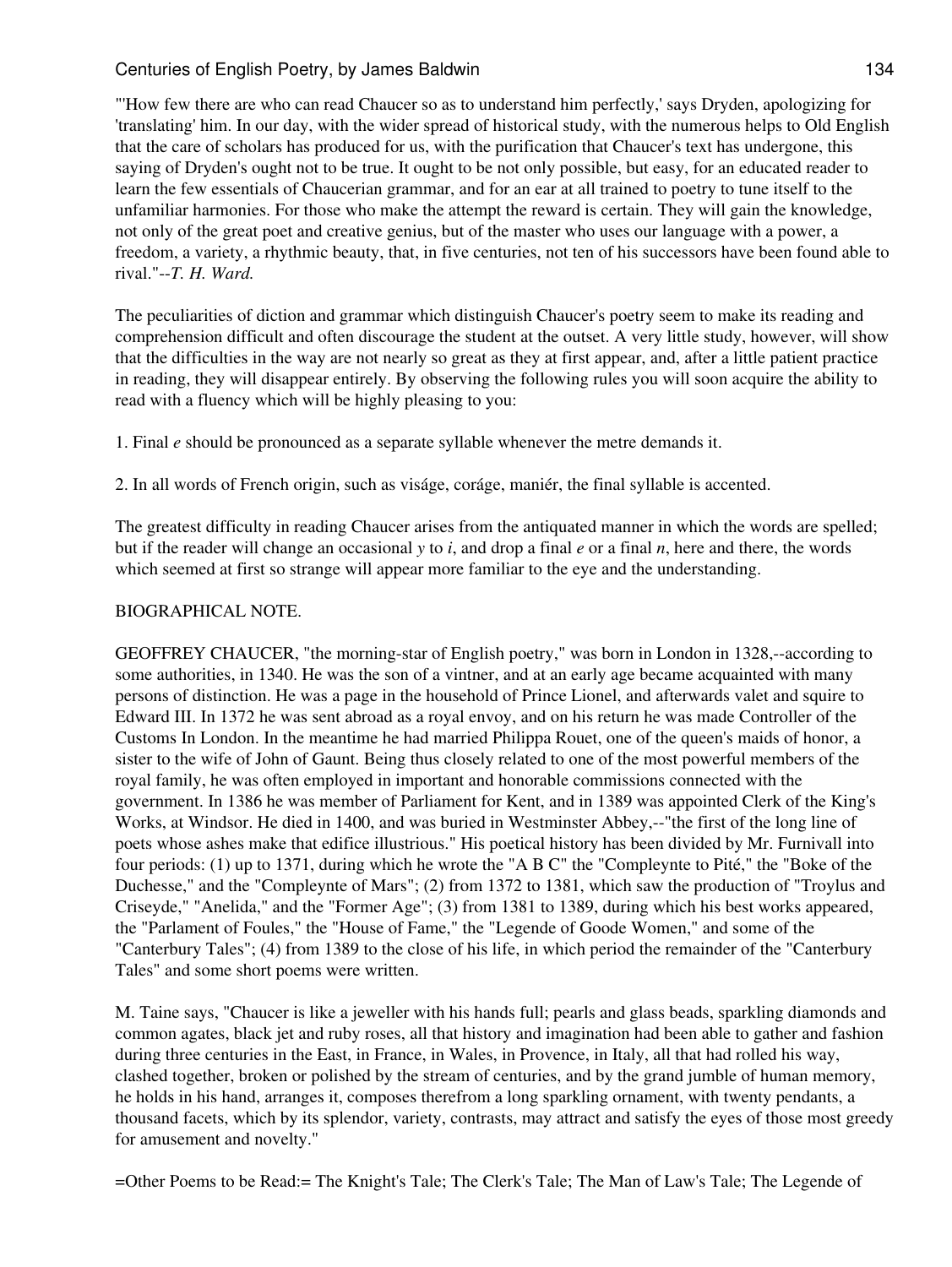Goode Women; The Parlament of Foules; The House of Fame; Chaucer's A B C.

REFERENCES: Lowell's *My Study Windows*; Marsh's *Origin and History of the English Language*; Charles Cowden Clarke's *The Riches of Chaucer*; Morley's *English Writers*, vol. v; Carpenter's *English of the XIV Century*; Taine's *English Literature*; Lounsbury's *Studies in Chaucer*; Hazlitt's *English Poets*.

# INDEX TO NOTES.

accloyes, 234.

afoir, 282.

aft, 106.

Age of Gold, 79, 192.

Ajax, 147.

Akenside, Mark, 96.

amaist, 106.

ance, 106.

"Annus Mirabilis," 173.

antickes, 234.

Aonian, 208.

Apollo, 74.

apparelled, 46.

Arnold, Matthew, 16.

Arthur's Seat, 254.

Arvon, 136.

Ashtaroth, 194.

assay, 275.

assuasive, 154.

awfull, 189.

axle-tree, 189.

ay, 282.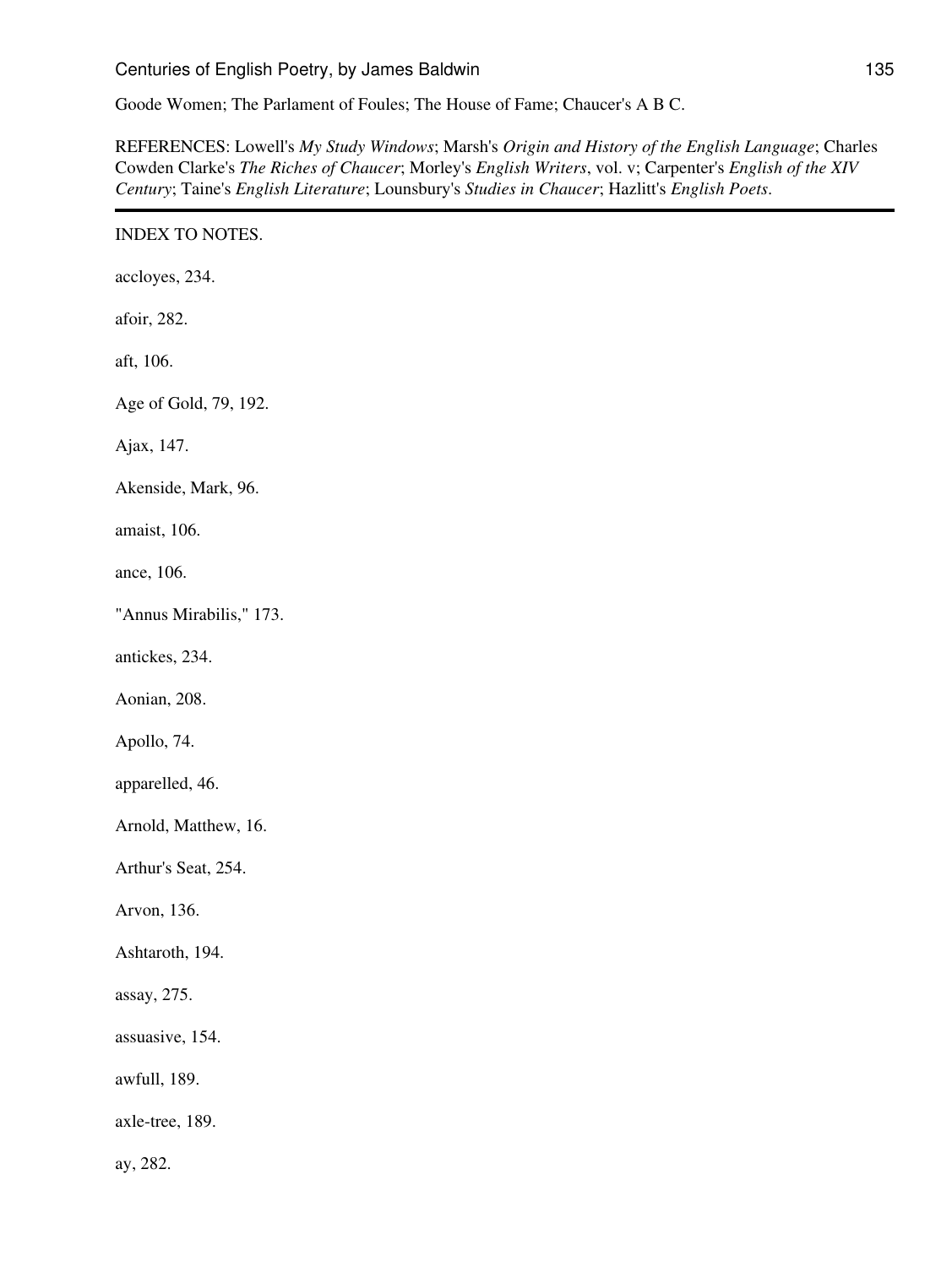Aytoun, William Edmondstoune, 16.

Baalim, 194.

Bacchus, 87, 166.

bairns, 105.

baldric, 25.

Ballads, 265.

Beattie, James, 96.

bede, 275.

bedight, 233.

beets, 105.

belyve, 106.

ben, 105.

bield, 109.

birkie, 110.

Blair, Robert, 96.

Blake, William, 96.

blate, 106.

blinkin, 106.

Boadicea, 114.

boding, 127.

bonnet, 105.

bracer, 299.

brae, 254.

braw, 106.

bray, 137.

Browne, William, 158.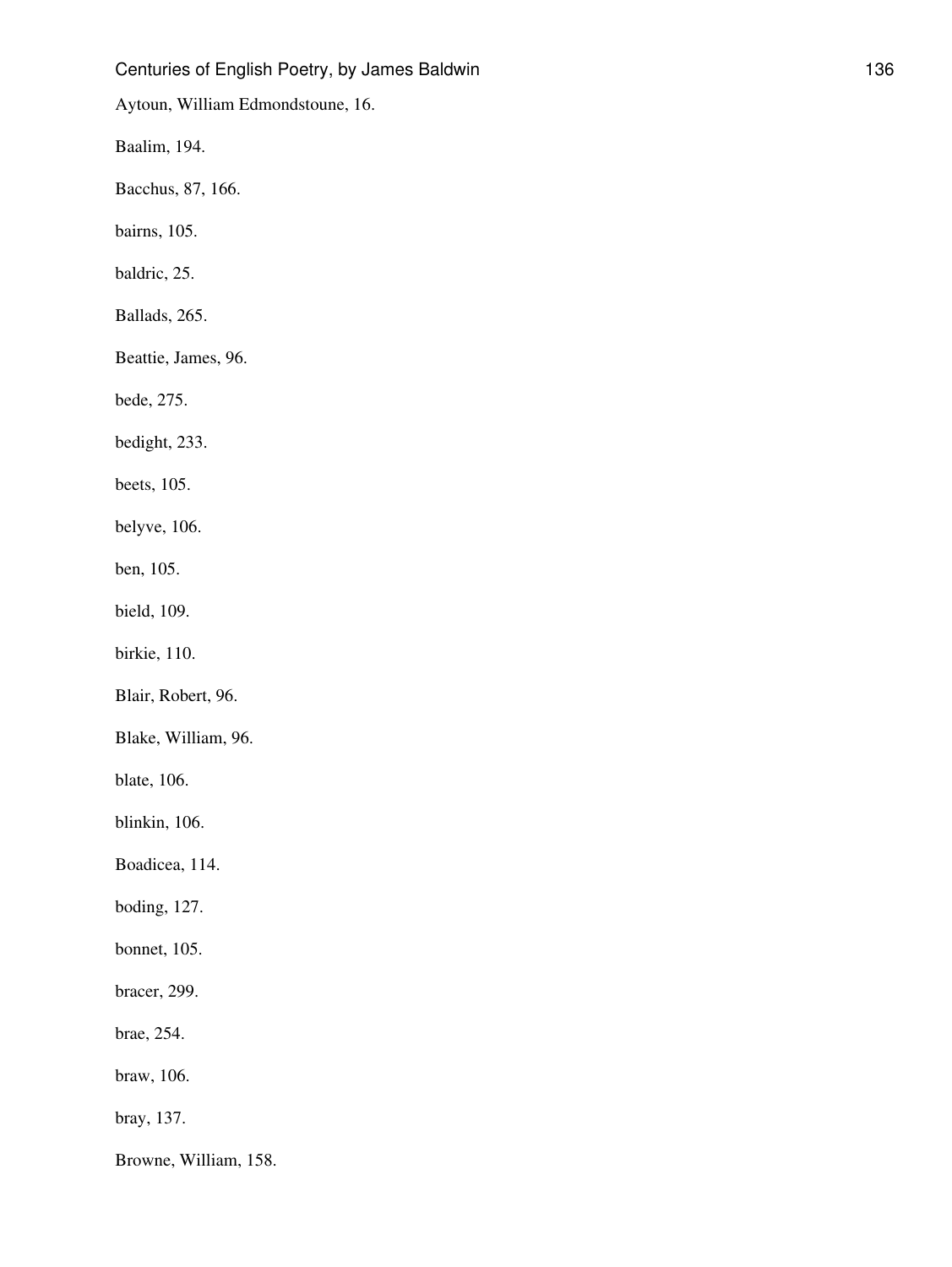Browning, Robert, 16.

Browning, Elizabeth Barrett, 16.

brutish, 194.

Bulwer-Lytton, Robert, 16.

burn-side, 254.

Burns, Robert, 111.

busk, 254.

buskin, 139.

Butler, Samuel, 158.

Byron, Lord, 16.

ca', 105.

Cambria, 135.

Camelot, 24.

Camilla, 147.

Campbell, Thomas, 16.

cannie, 106.

Carew, Thomas, 158.

carking, 106.

castamergia, 271.

cataracts, 46.

Chapman, George, 216.

Chatterton, Thomas, 96.

Chaucer, Geoffrey, 301.

Chepe, 275.

Christabel, 64.

Churchill, Charles, 96.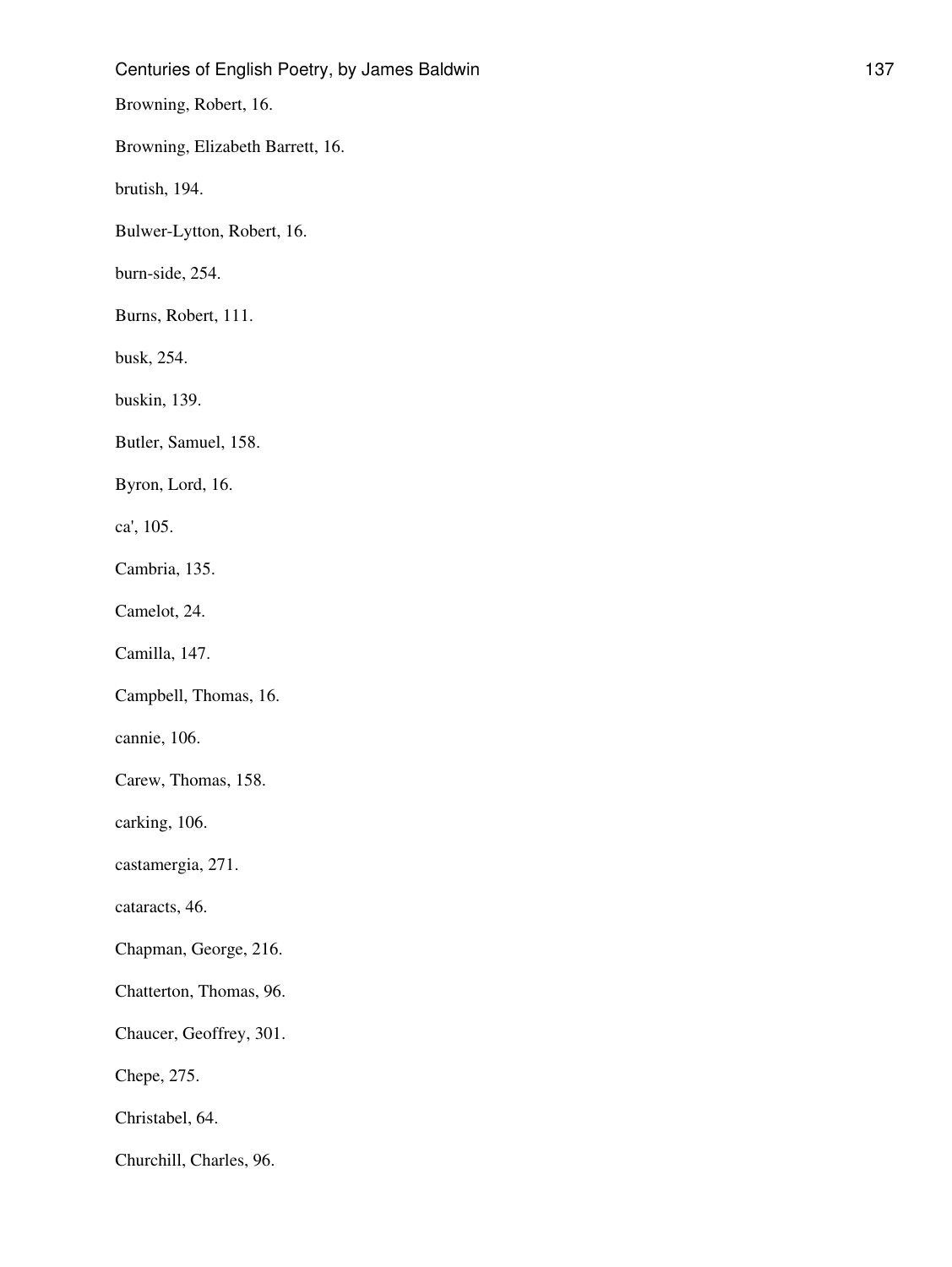chyvalrye, 298.

claes, 106.

Clarius, 208.

close, 190.

Clough, Arthur Hugh, 16.

Coleridge, Samuel Taylor, 65.

Collins, William, 96.

conceit, 145.

concern, 119.

consort, 192.

convoy, 106.

coof, 110.

coot, 27.

coronal, 47.

cotter, 104.

Cowley, Abraham, 158.

Cowper, William, 122.

Crabbe, George, 96.

cracks, 106.

Crashaw, Richard, 158.

craws, 106.

crew, 168.

Cristofre, 299.

crynis, 282.

Cynthia, 190.

dædal, 74.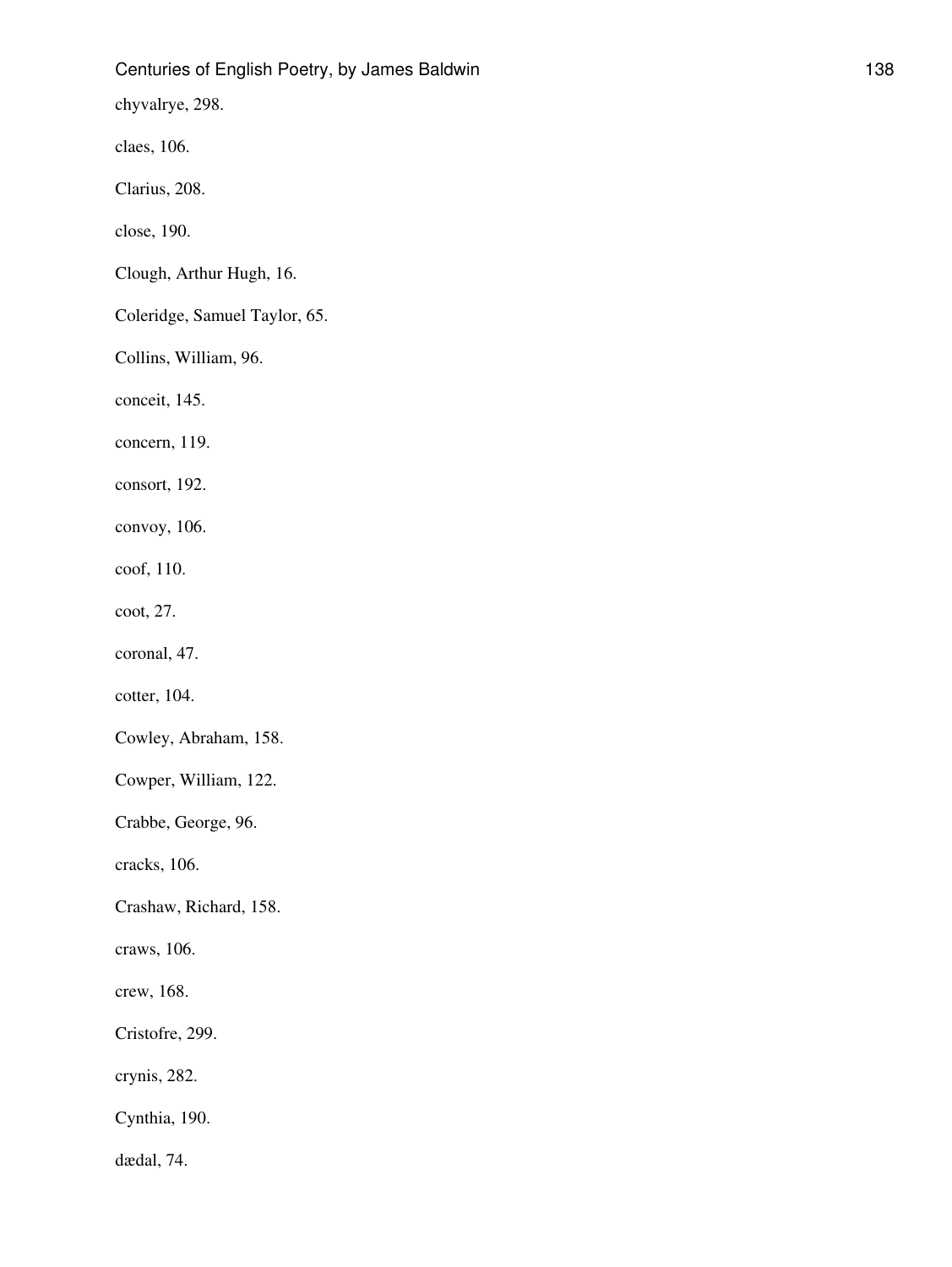Daniel, Samuel, 216.

Darius, 166.

darkling, 87.

Davenant, Sir William, 158.

Davies, Sir John, 216.

deid, 282.

Delphos, 193.

demi-gods, 154.

Denham, Sir John, 158.

denty, 281.

deposit, 105.

dicht, 282.

docht, 282.

Donne, John, 216.

Douglas, Gawain, 284.

dragon, 193.

Drayton, Michael, 216.

Drummond, William, 158.

dryad, 86.

Dryden, John, 175.

Dunbar, William, 283.

dusk, 24.

Dyer, John, 96.

dyght, 275.

effeires, 281.

Elysian, 79.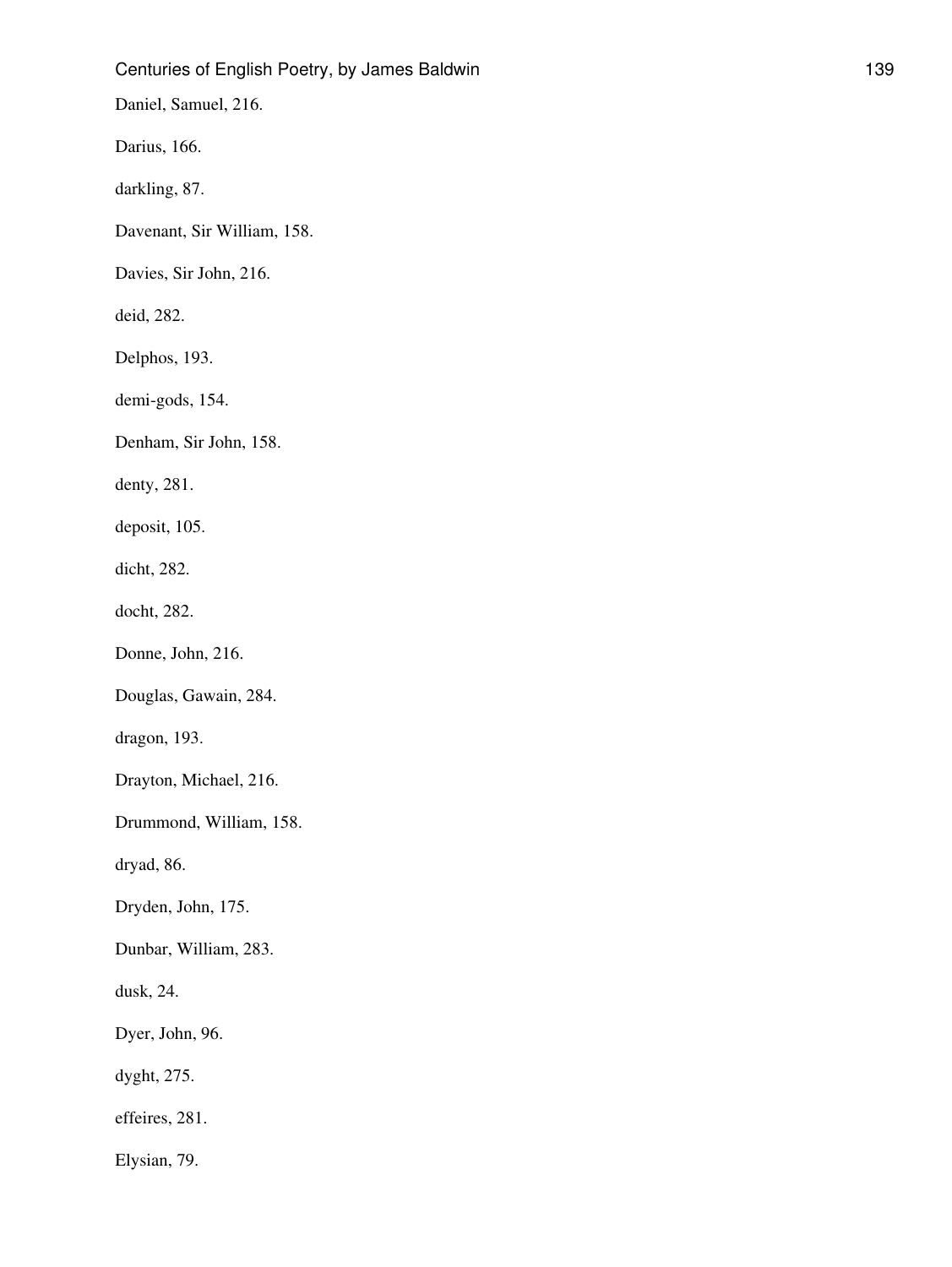ene, 281.

Epipsychidion, 79.

ere, 189.

esperance, 278.

eydent, 106.

eyn, 195.

fallow, 281.

fassoun, 278.

Fates, 137.

Fauns, 73.

feid, 282.

fell, 106.

Fergusson, Robert, 96.

fit, 145.

Flamins, 194.

Fletcher, Giles, 158.

flichterin, 106.

floytynge, 299.

fois, 282.

fond, 139.

foreland, 27.

forgit, 281.

forgoes, 194.

frankeleyns, 300.

Fungoso, 146.

Furies, 167.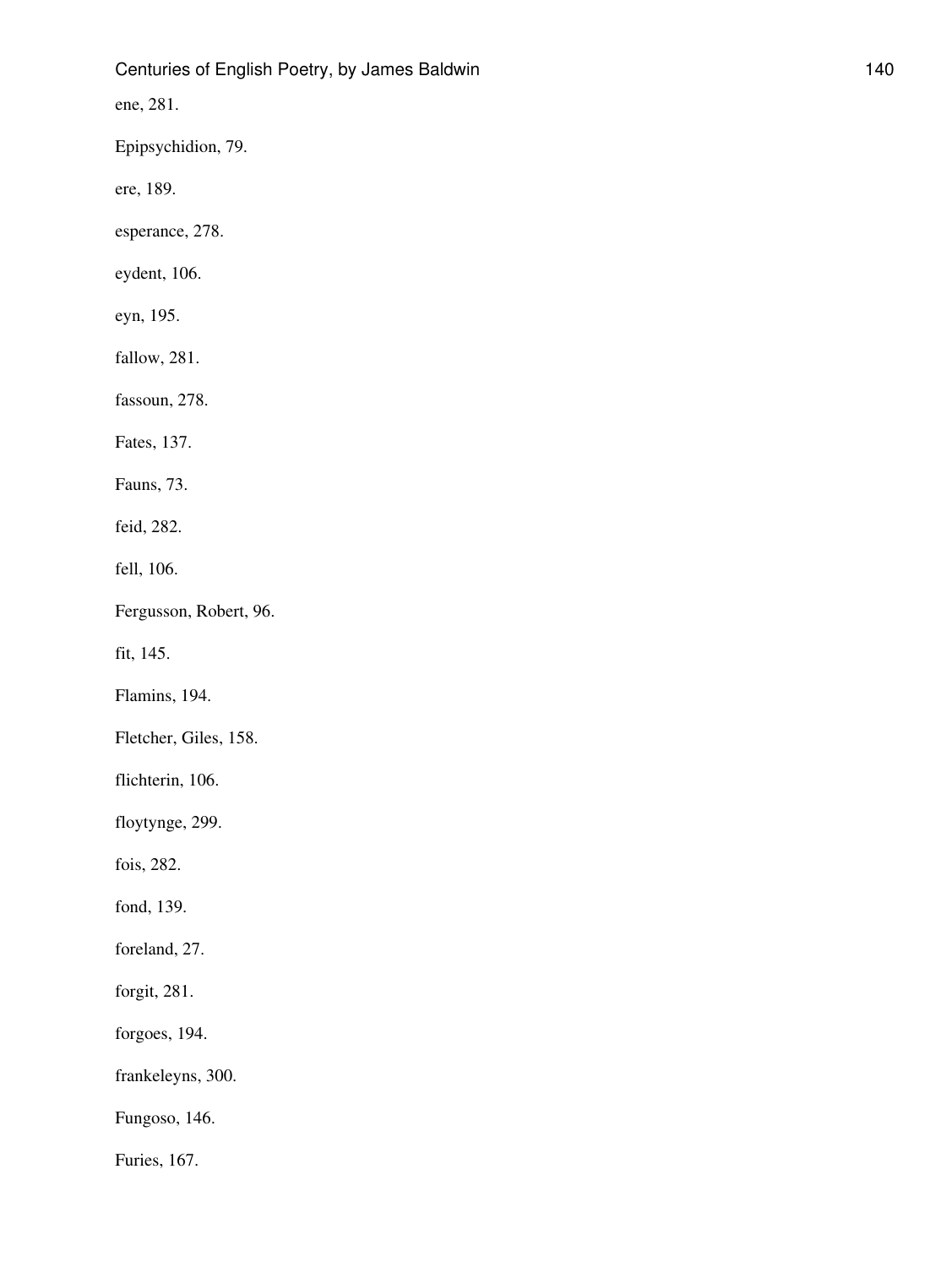galaxy, 25.

garmond, 278.

gars, 106.

Garth, Samuel, 120.

Gascoigne, George, 216.

gauge, 127.

Gay, John, 96.

genius, 193.

gere, 275.

Gernadé, 299.

gife, 281.

glaiding, 282.

glinted, 109.

gloir, 282.

Gloster, 136.

Glover, Richard, 96.

Goldsmith, Oliver, 128.

governance, 278.

gowd, 110.

Gower, John, 286.

grant, 282.

Gray, Thomas, 139.

gree, 110, 282.

Green, Matthew, 96.

Greene, Robert, 216.

greete, 275.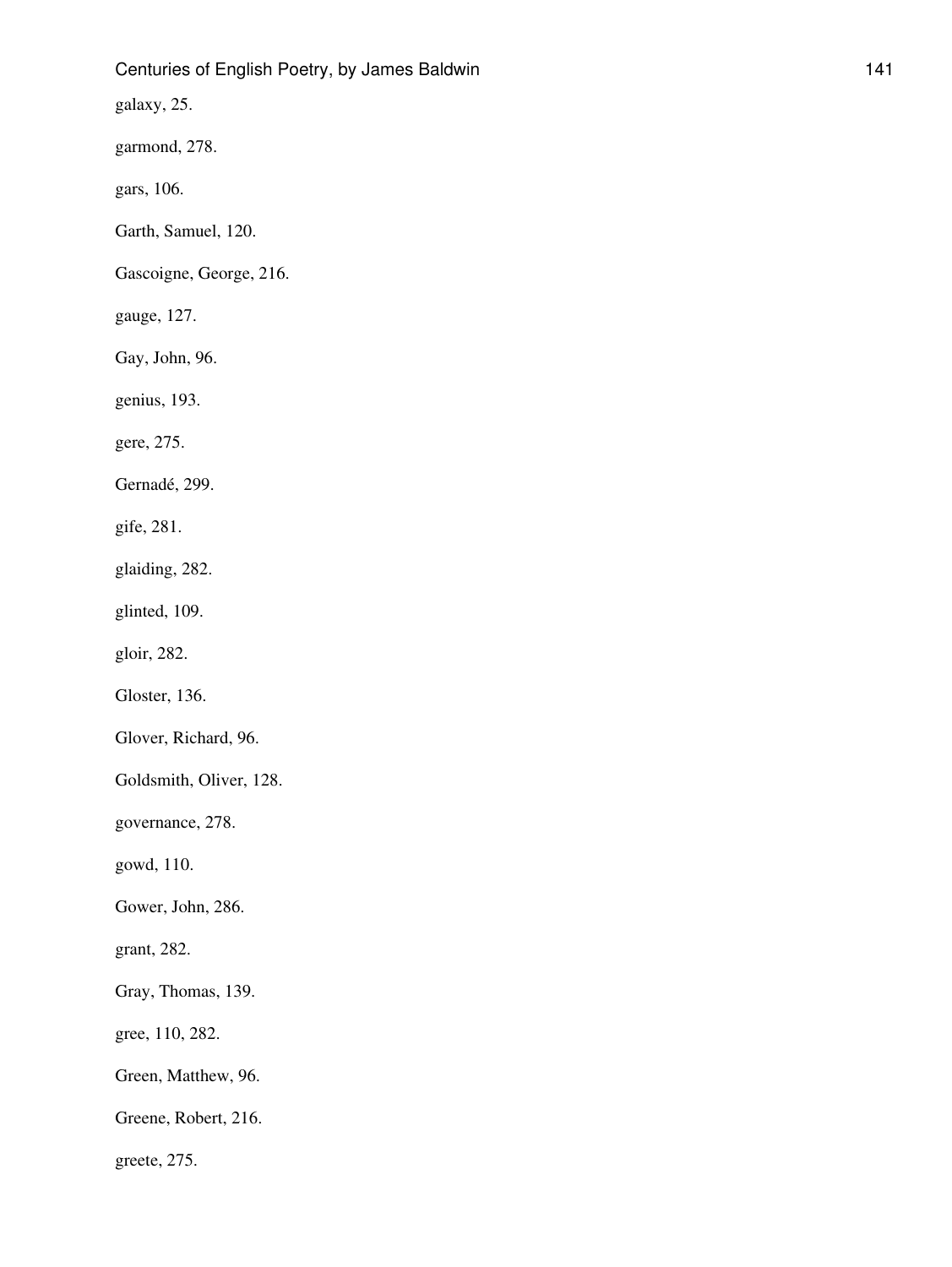griesly, 137.

grisly, 194.

gross, 174.

guerdoun, 282.

ha'-bible, 105.

haffets, 106.

hafflins, 106.

halcyons, 79.

Hall, Joseph, 216.

hals-ribbane, 278.

halsit, 281.

Hammon, 194.

harbinger, 188.

hauberk, 135.

haut-boys, 166.

Hawes, Stephen, 268.

hawkie, 105.

Henryson, Robert, 283.

Herbert, George, 158.

Herbert, Lord, of Cherbury, 158.

hern, 27.

Herrick, Robert, 202.

Hesperus, 80.

hethenesse, 298.

hinges, 191.

Hippocrene, 86.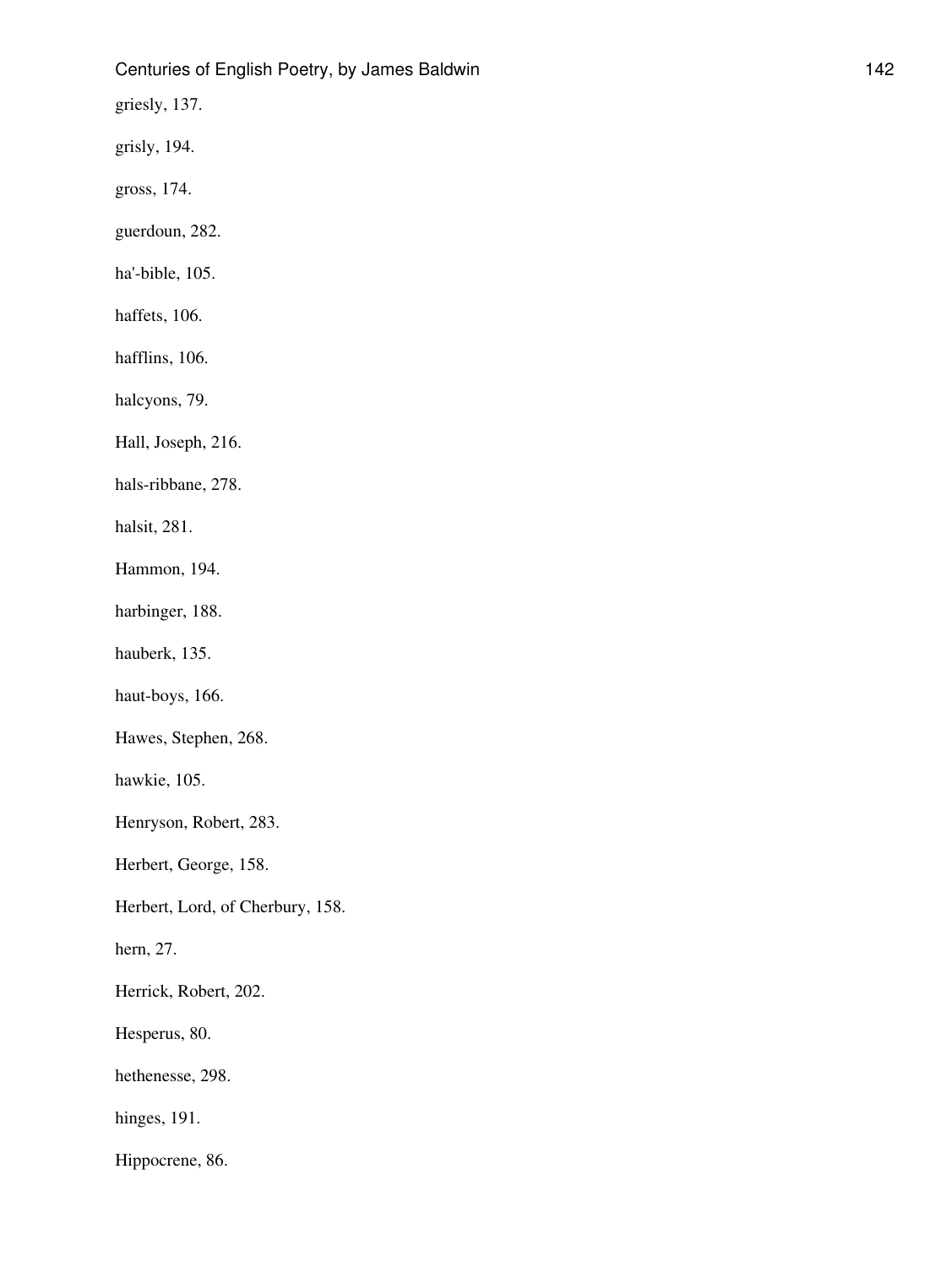histie, 109.

Hoel, 136.

hoiss, 278.

Hood, Thomas, 16.

Howard, Henry, 252.

hud, 278.

Hunt, Leigh, 16.

hyed, 275.

hymeneal, 71.

ilk, 282.

influence, 189.

ingle, 106.

Ionian, 79.

ipocras, 271.

i-ronne, 298.

Isis, 194.

its, 190.

Ixion, 154.

Japhet, 209.

Johnson, Samuel, 96.

jollity, 46.

Jonson, Ben, 213.

Keats, John, 93.

kebbuck, 106.

key, 174.

Kingsley, Charles, 16.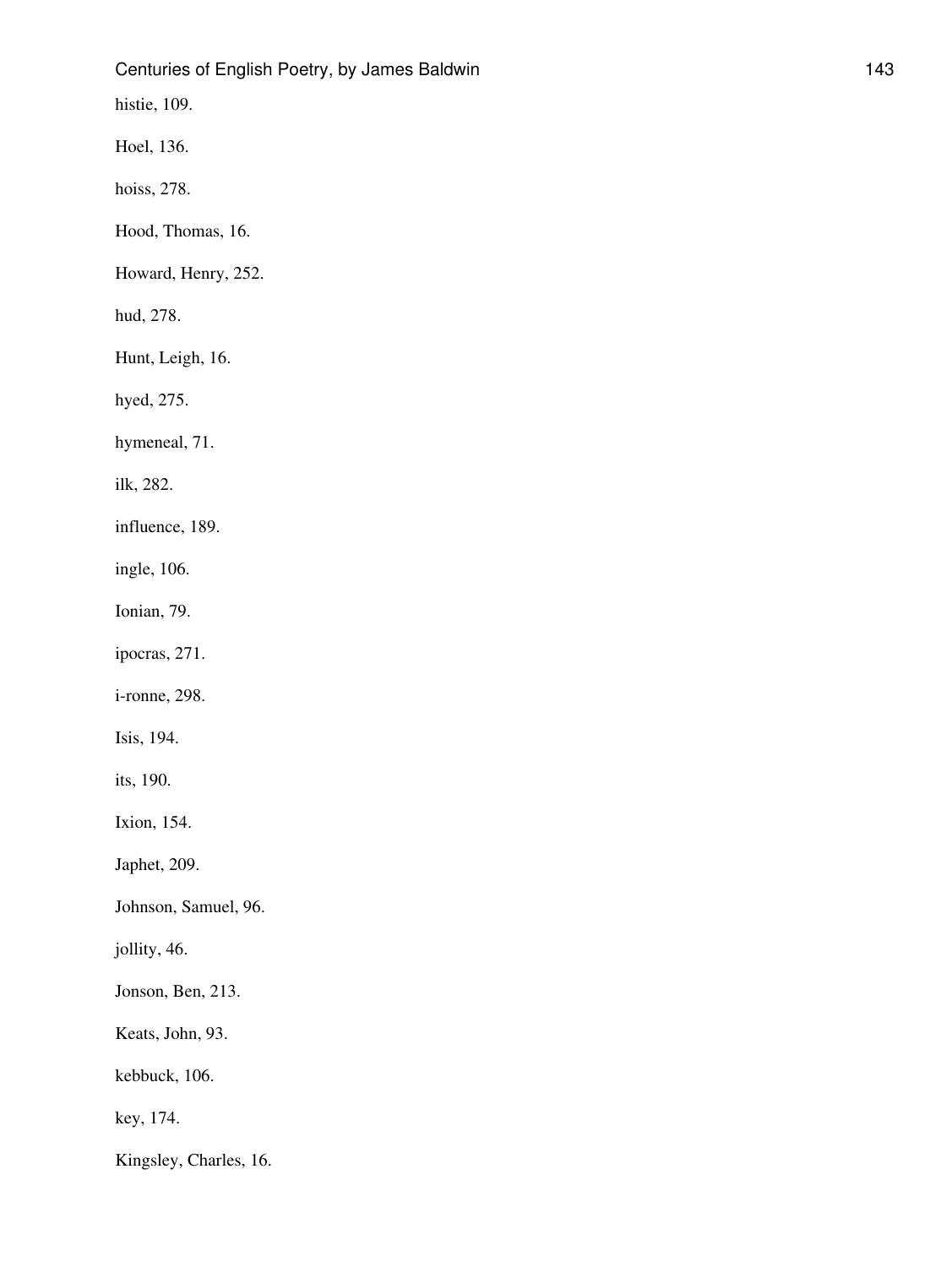kirtill, 278.

kye, 105.

laif, 281.

Lamb, Charles, 16.

Landor, Walter Savage, 16.

Langland, William, 286.

lasit, 278.

lathefu', 106.

lave, 106.

lawn, 189.

lays, 104.

lemys, 281.

lesum, 278.

Lethe, 86.

letted, 173.

licentiate, 300.

lichtlie, 254.

Lodge, Thomas, 216.

love-days, 300.

Lovelace, Richard, 158.

Lucifer, 80, 189.

lufe, 278.

lukit, 281.

lyart, 106.

Lydgate, John, 283.

Lydian, 167.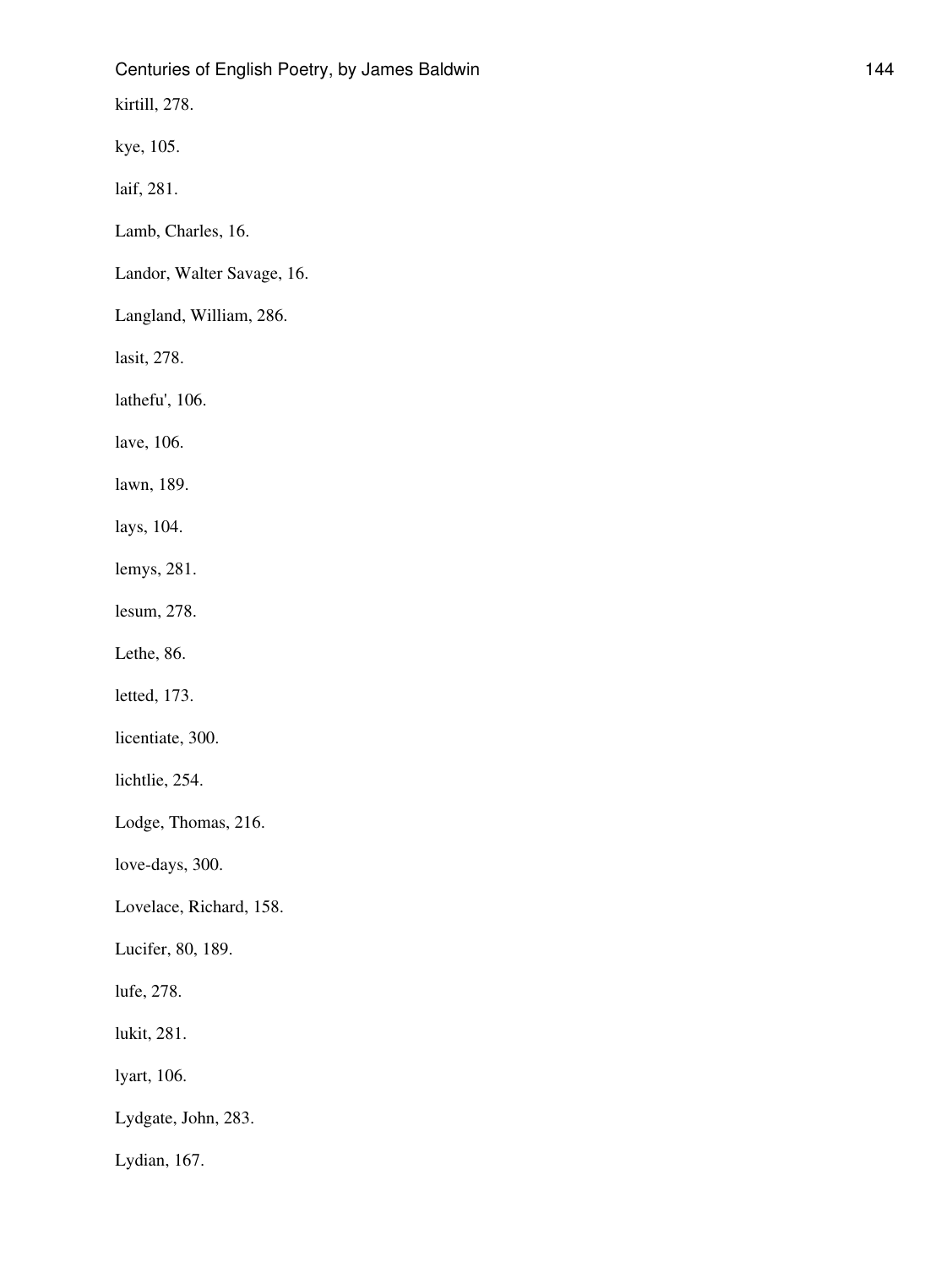Lyly, John, 216.

lymytour, 300.

lyst, 275.

Macaulay, Thomas B., 16.

Mænalus, 74.

maiden (*adj.*), 188.

mailyheis, 278.

mansuetude, 281.

Marlowe, Christopher, 216.

martir, 298.

Marvell, Andrew, 158.

May, 47.

mede, 275.

mekill, 282.

mend, 146.

"Meredith, Owen," 16.

Milnes, Richard Monckton, 16.

Milton, John, 195.

moil, 106.

Moore, Thomas, 16.

morrow, 281.

Mortimer, 136.

mould, 192.

muddir, 281.

Mulciber, 234.

Muses, 153.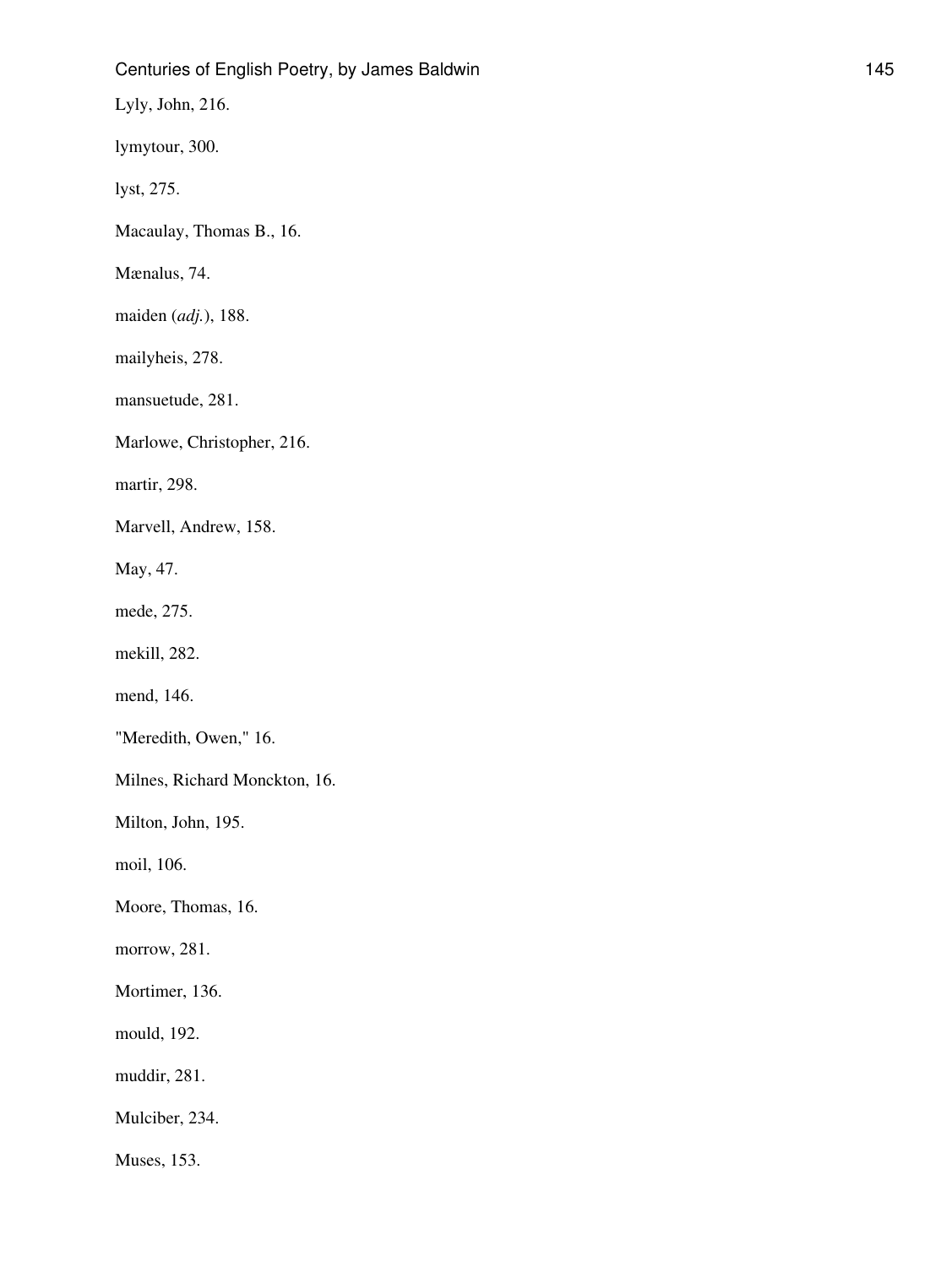neibor, 105.

noise, 190.

numbers, 147.

Occleve, Thomas, 268.

or, 189, 298.

oracles, 193.

organs, 168.

Orpheus, 154.

Orus, 194.

Oxenford, 300.

Osiris, 195.

pad, 24.

Palatye, 299.

Pan, 190.

pansy, 47.

pansing, 278.

paramour, 80, 188.

pards, 87.

Parnassus, 146.

Parnell, Thomas, 96.

passing, 126.

patelet, 278.

peir, 282.

Peneus, 73, 243.

penny-fee, 105.

Peor, 194.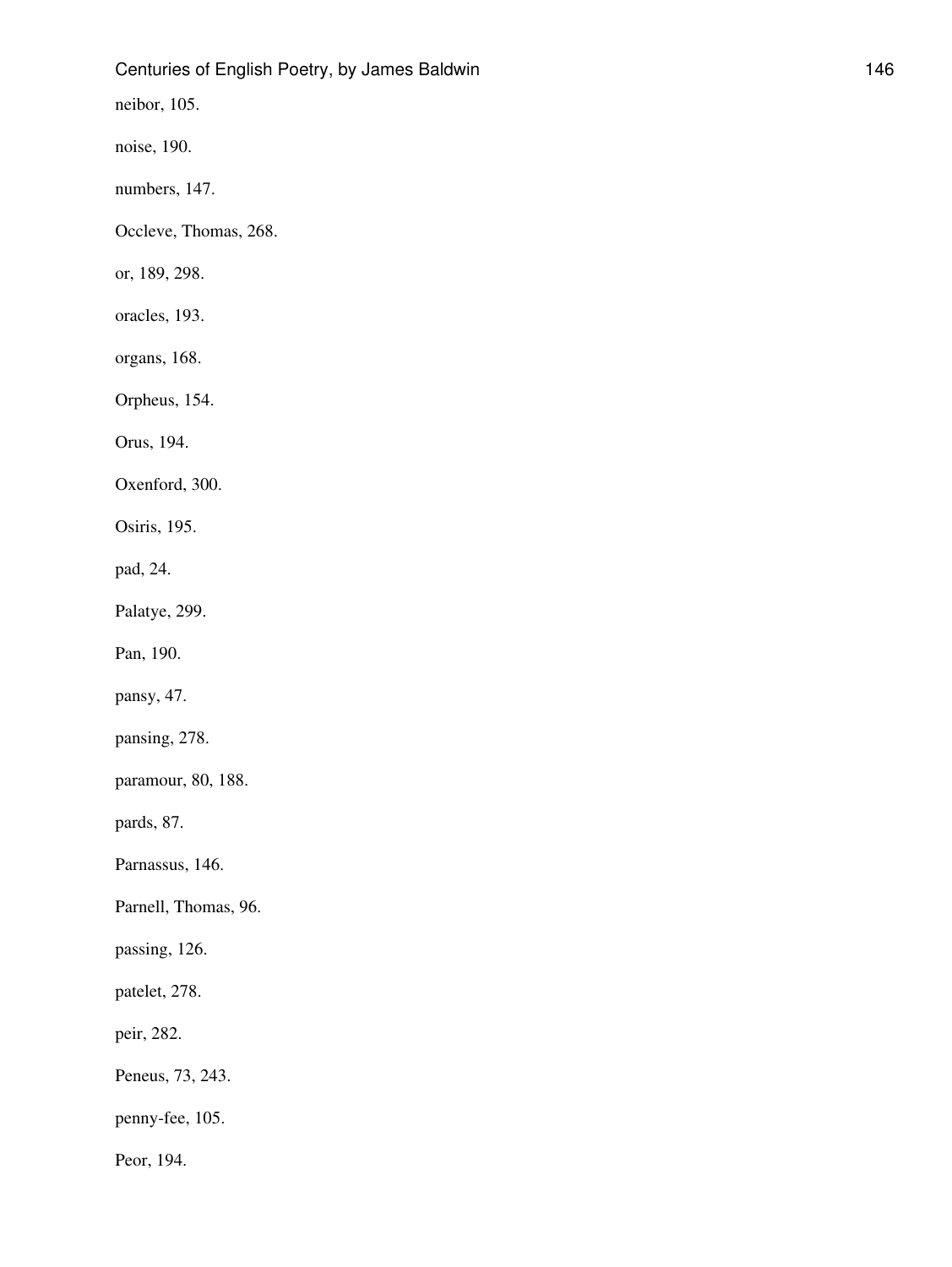pescodes, 275.

philargyria, 271.

Phlegethon, 154.

pies, 208.

pine (*v.*), 71.

Plinlimmon, 136.

plum, 120.

Pope, Alexander, 155.

pourall, 282.

prevent, 188.

Procter, Adelaide, 16.

Procter, Bryan Waller, 16.

profuse, 71.

Prothalamion, 241.

Provençal, 86.

Pruce, 299.

puissance, 282.

quality, 147.

quhen, 281.

quhois, 281.

quhome, 282.

quhyll, 281.

Raleigh, Sir Walter, 216.

Ramsay, Allan, 96.

reedes (*v.*), 233.

reid, 282.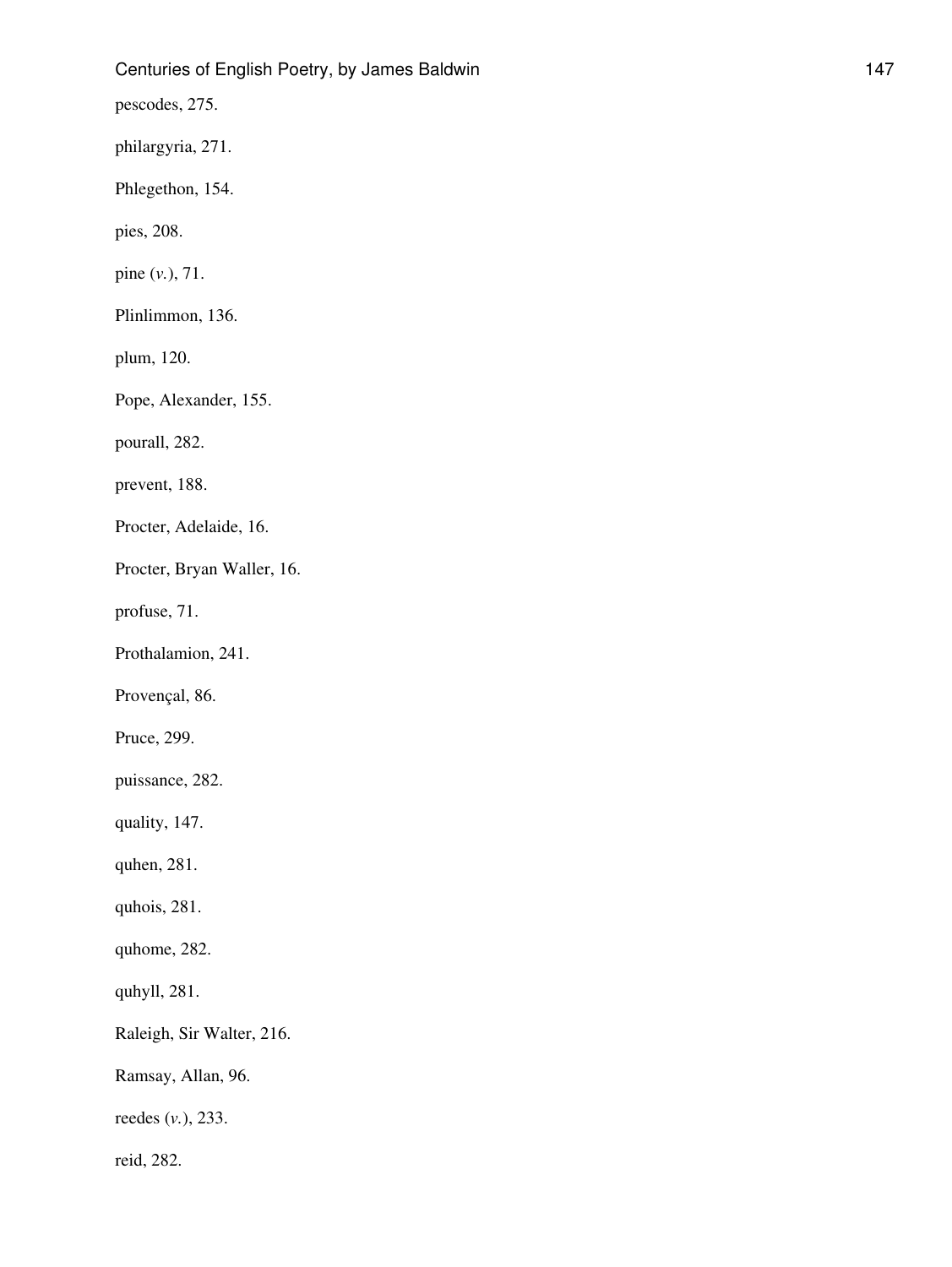requiem, 87.

rewth, 278.

Rhodope, 155.

Robin Hood, 265.

rois, 281, 282.

rutty, 242.

ryshes, 275.

sacerdotal, 106.

Sackville, Thomas, 216.

Saint Agnes, 93.

Saint Cecilia, 168.

salvage, 233.

sanct, 282.

Sandys, George, 158.

sark, 278.

sawtrye, 300.

scho, 278.

schone, 278.

Scott, Sir Walter, 16.

seeke, 298.

seeken, 298.

seeliest, 212.

seill, 278.

seraphim, 191.

session, 193.

set, 278.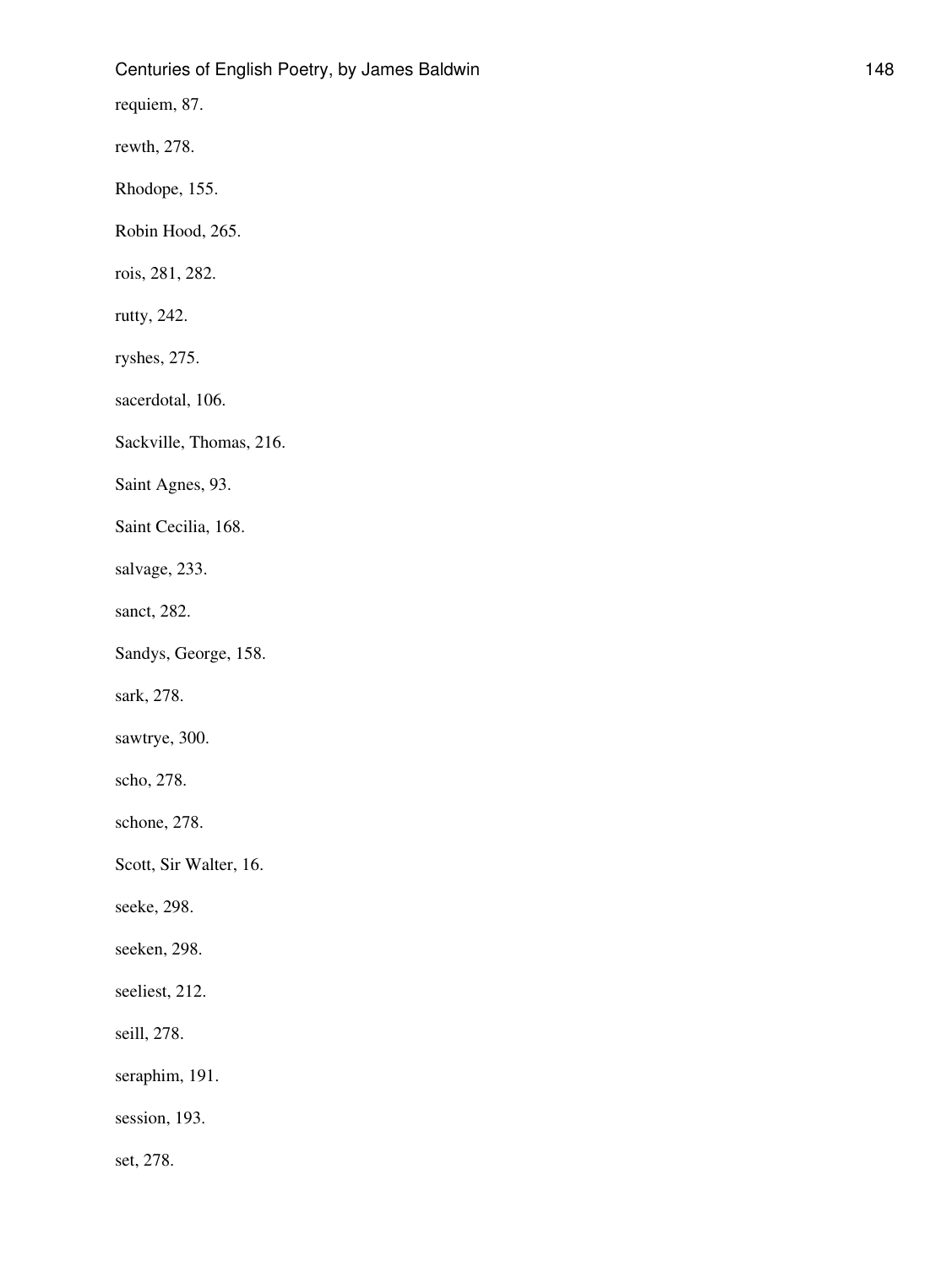Shakespeare, William, 221.

Shelley, Percy B., 81.

shend, 244.

Shenstone, William, 96.

sic, 281.

sickerness, 278.

Sidney, Philip, 216.

Sileni, 73.

silly, 190.

Simoïs, 174.

simonia, 271.

Sisyphus, 154.

site, 282.

Skelton, John, 272.

skylark, 71.

Snowdon, 135.

socks, 213.

sort, 146.

Southey, Robert, 16.

sovran, 189.

sowninge, 300.

sowpe, 106.

sparks, 146.

spede, 275.

speiris, 281.

Spenser, Edmund, 245.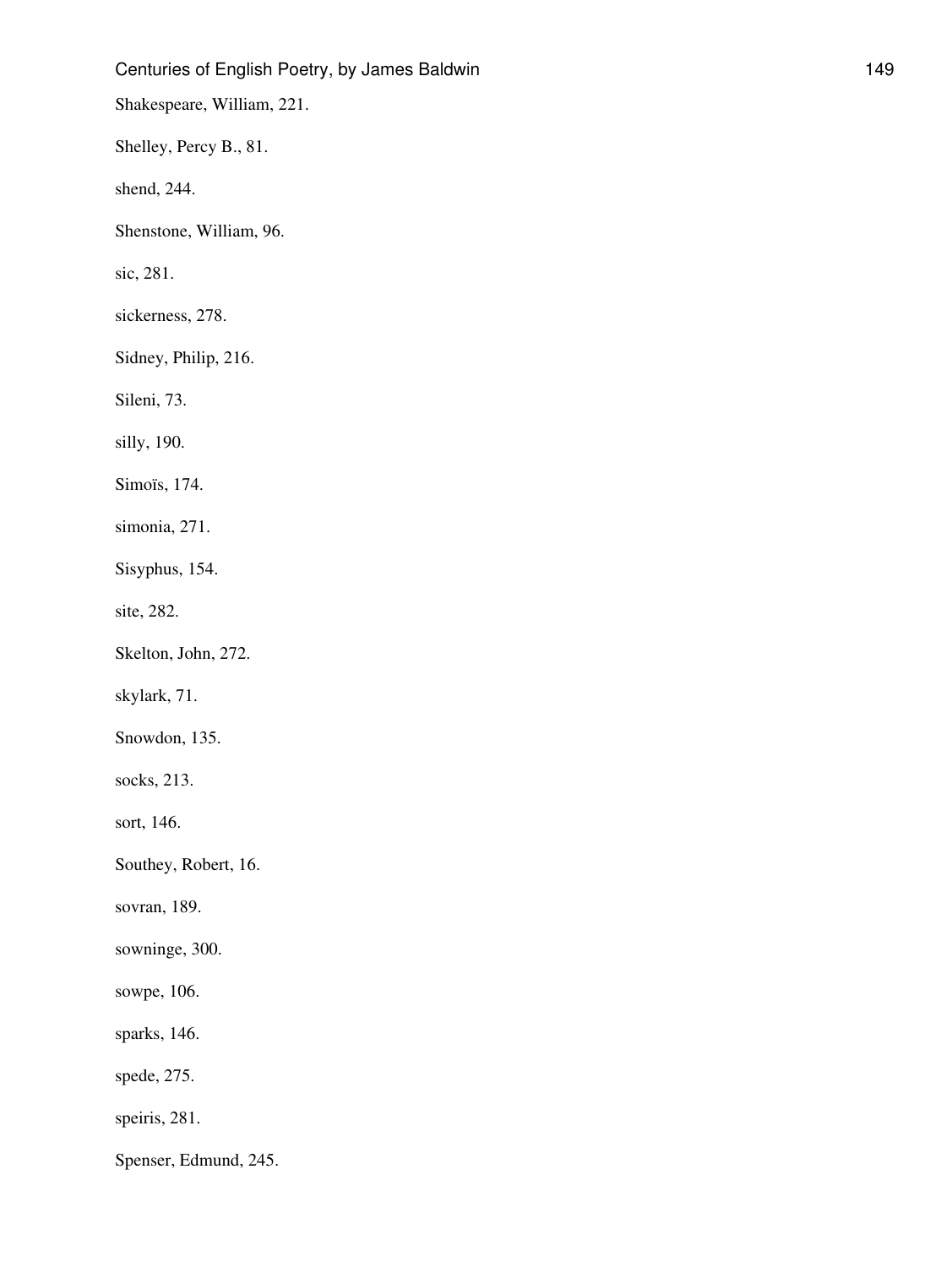sphear, 188.

spiers, 106.

splene, 281.

spread, 193.

sprite, 71.

stables, 298.

stacher, 106.

stage, 48.

Star Chamber, 271.

steep, 119.

store, 243.

stoure, 109.

strook, 190.

Styx, 154.

Suckling, Sir John, 158.

sugh, 104.

Surrey, Earl of, 252.

Swan of Avon, 213.

swindges, 193.

Sylvans, 73.

Syrinx, 74.

Tabard, 298.

tabor, 46.

Taliessin, 138.

Tennyson, Alfred, 35.

tentie, 106.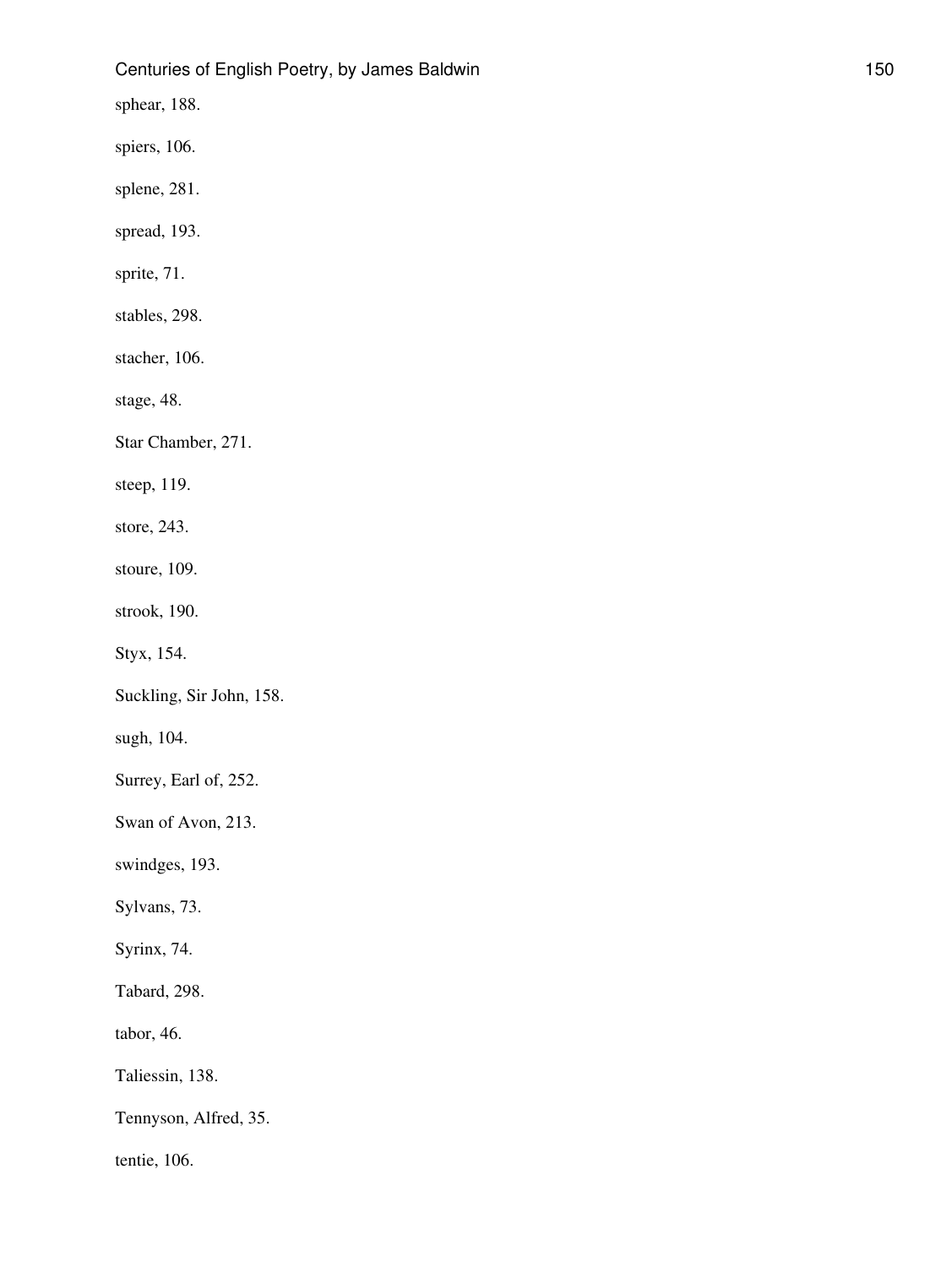tepat, 278.

terms, 127.

Thais, 166.

Thammuz, 194.

tholl, 278.

Thomson, James, 96.

thorps, 27.

thrissil, 281.

till, 282.

Timotheus, 147, 166.

"tirra lirra," 25.

Titans, 241.

Tmolus, 73.

toil, 104.

trailed, 24.

train, 104.

trump, 192.

turtle, 188.

tynis, 282.

Typhon, 195.

udir, 281.

uncos, 106.

undersong, 244.

unexpressive, 191.

Vaughan, Henry, 158.

vermeil, 243.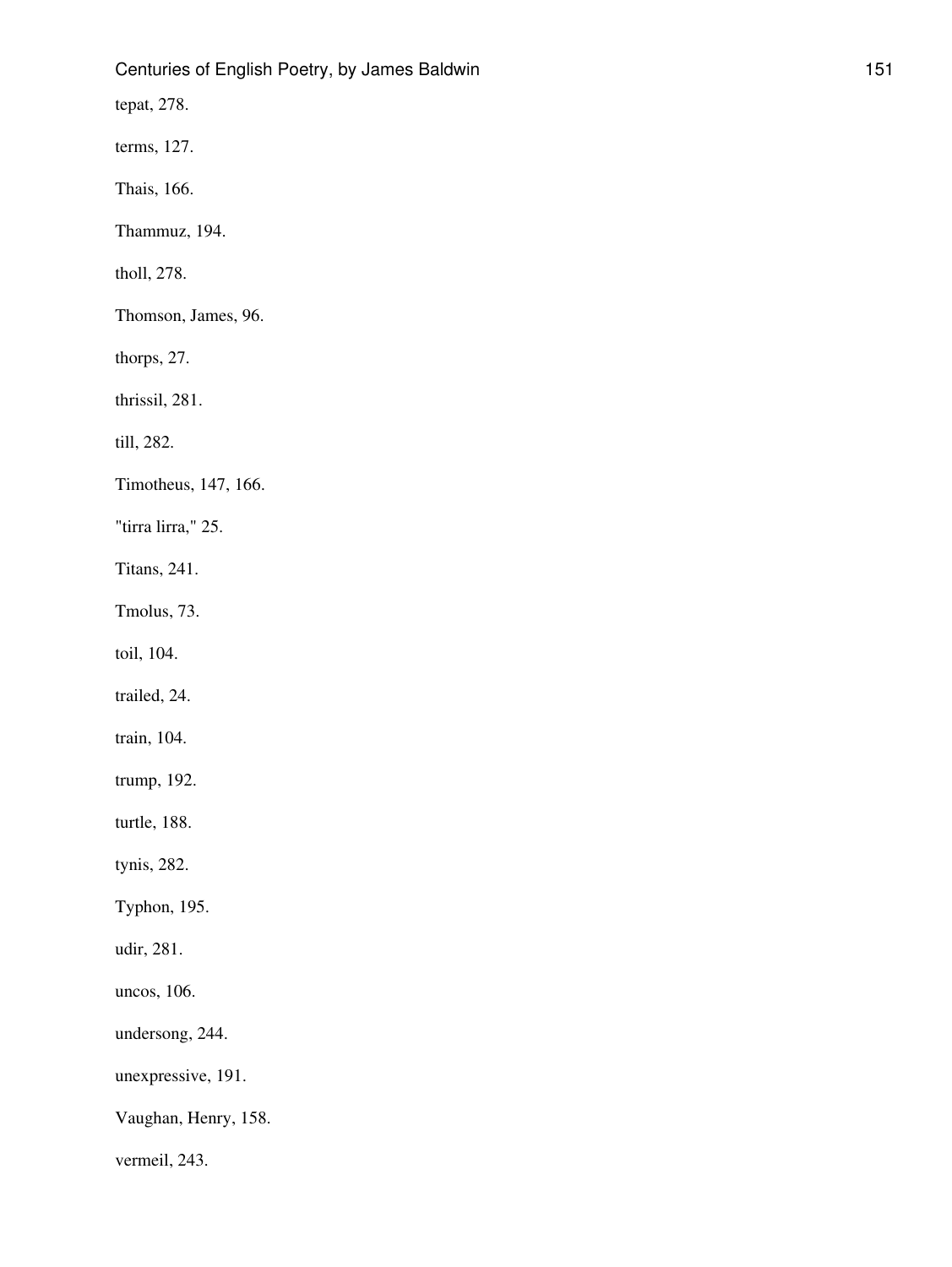wales, 106.

Waller, Edmund, 205.

Warner, William, 216.

warp, 137.

Warton, Thomas, 96.

Watson, Thomas, 216.

weet, 109.

weid, 281.

weiris, 281.

weit, 278.

weltering, 191.

which, 245.

whilome, 234.

whist, 189.

wicht, 282.

wight, 233.

wilding, 51.

wiles, 106.

wisards, 188.

wit, 145.

Wither, George, 158.

wold, 24.

wonne, 234.

wont, 187.

wood, 300.

Wordsworth, William, 52.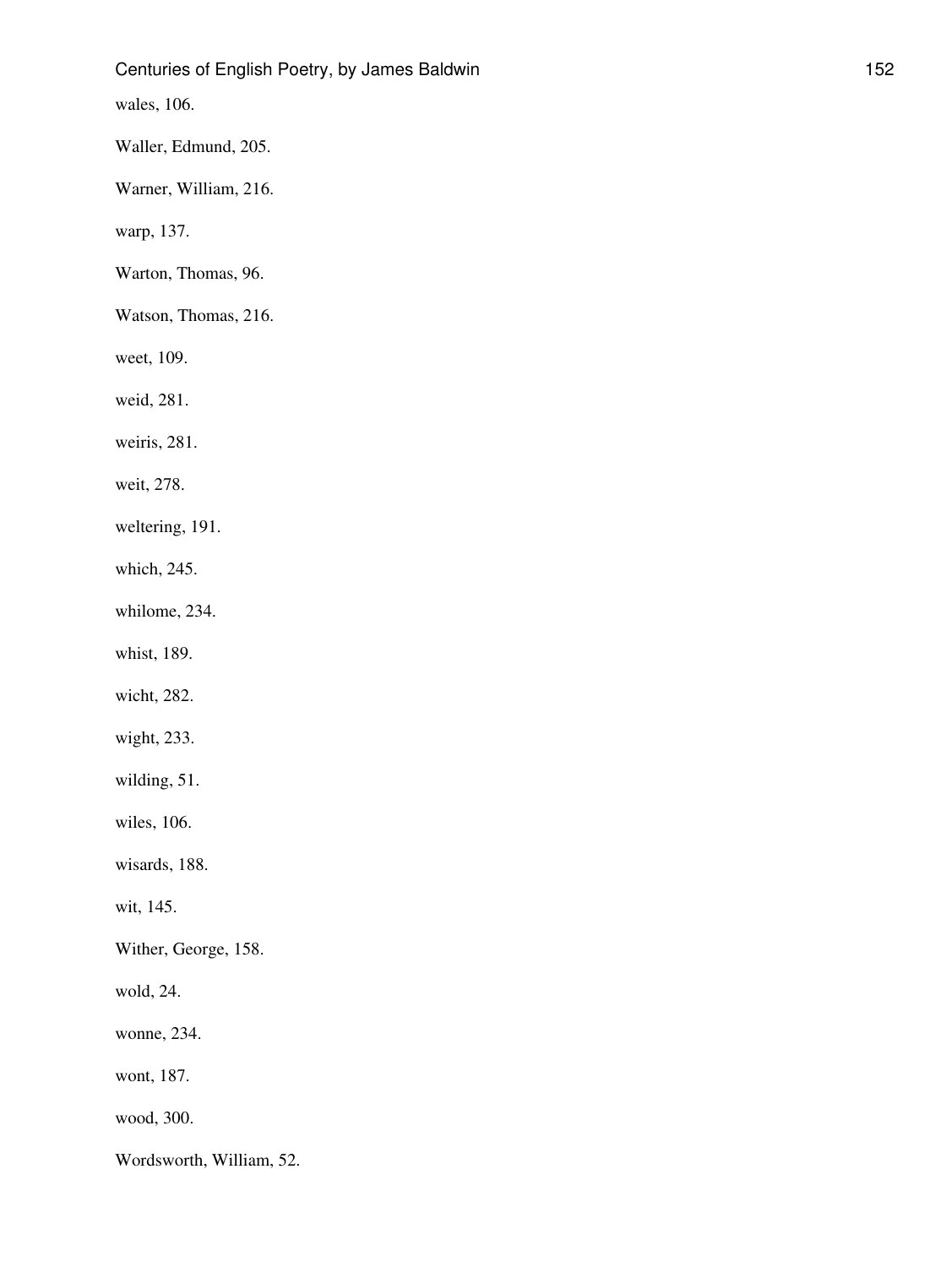wrought, 71.

Wyatt, Sir Thomas, 252.

ychain'd, 192.

yede, 275.

yode, 233.

Young, Edward, 96.

youngling, 106.

'yont, 106.

#### TRANSCRIBER'S NOTES

Ellipses match the original.

Variations in spelling and hyphenation have been left as in the orginal.

The following words use an oe ligature in the original:

Boeotia Phoenicia Meliboeus Phoenicians Oeagrus

The following corrections have been made to the text:

Page 79: Dante's *Vita Nuova*.[original has extraneous quotation mark]

Page 81: full age of man, he might not[original has extraneous comma] improbably

Page 124: Near yonder copse, where once the garden smiled,[original has superscripted 1 at the end of the line]

Page 146: *Shakespeare*, *King Lear*, Act i[original has ii] sc. i.

Page 146: versification of the "Faerie Queene," page 232[original has 234]

Page 303: chyvalrye[original has chyvalyre], 298.

End of Project Gutenberg's Six Centuries of English Poetry, by James Baldwin

\*\*\* END OF THIS PROJECT GUTENBERG EBOOK SIX CENTURIES OF ENGLISH POETRY \*\*\*

\*\*\*\*\* This file should be named 30235-8.txt or 30235-8.zip \*\*\*\*\* This and all associated files of various formats will be found in: http://www.gutenberg.org/3/0/2/3/30235/

Produced by Charles Aldarondo, Lisa Reigel, and the Online Distributed Proofreading Team at http://www.pgdp.net

Updated editions will replace the previous one--the old editions will be renamed.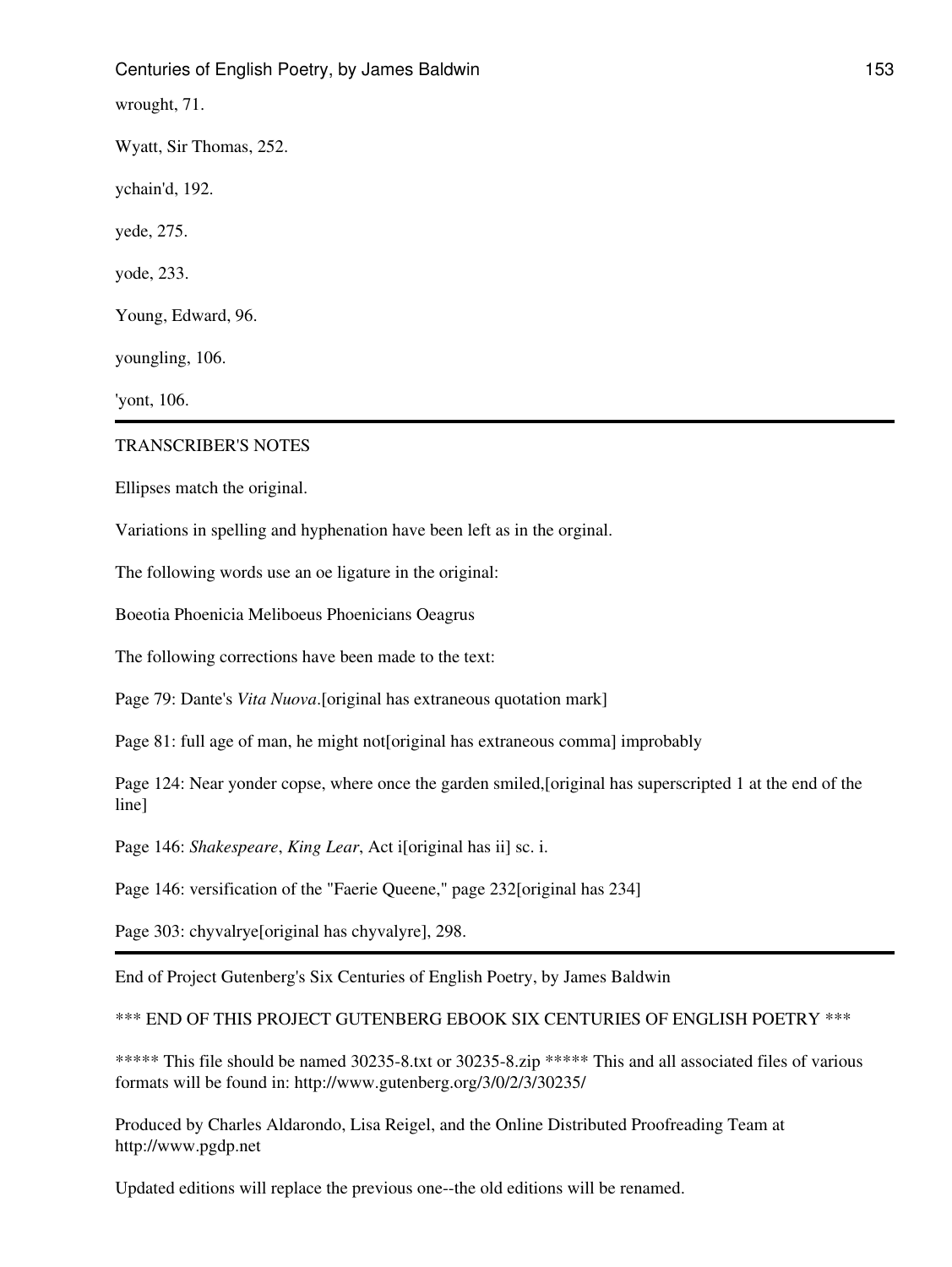Creating the works from public domain print editions means that no one owns a United States copyright in these works, so the Foundation (and you!) can copy and distribute it in the United States without permission and without paying copyright royalties. Special rules, set forth in the General Terms of Use part of this license, apply to copying and distributing Project Gutenberg-tm electronic works to protect the PROJECT GUTENBERG-tm concept and trademark. Project Gutenberg is a registered trademark, and may not be used if you charge for the eBooks, unless you receive specific permission. If you do not charge anything for copies of this eBook, complying with the rules is very easy. You may use this eBook for nearly any purpose such as creation of derivative works, reports, performances and research. They may be modified and printed and given away--you may do practically ANYTHING with public domain eBooks. Redistribution is subject to the trademark license, especially commercial redistribution.

### \*\*\* START: FULL LICENSE \*\*\*

## THE FULL PROJECT GUTENBERG LICENSE PLEASE READ THIS BEFORE YOU DISTRIBUTE OR USE THIS WORK

To protect the Project Gutenberg-tm mission of promoting the free distribution of electronic works, by using or distributing this work (or any other work associated in any way with the phrase "Project Gutenberg"), you agree to comply with all the terms of the Full Project Gutenberg-tm License (available with this file or online at <http://gutenberg.net>/license).

Section 1. General Terms of Use and Redistributing Project Gutenberg-tm electronic works

1.A. By reading or using any part of this Project Gutenberg-tm electronic work, you indicate that you have read, understand, agree to and accept all the terms of this license and intellectual property (trademark/copyright) agreement. If you do not agree to abide by all the terms of this agreement, you must cease using and return or destroy all copies of Project Gutenberg-tm electronic works in your possession. If you paid a fee for obtaining a copy of or access to a Project Gutenberg-tm electronic work and you do not agree to be bound by the terms of this agreement, you may obtain a refund from the person or entity to whom you paid the fee as set forth in paragraph 1.E.8.

1.B. "Project Gutenberg" is a registered trademark. It may only be used on or associated in any way with an electronic work by people who agree to be bound by the terms of this agreement. There are a few things that you can do with most Project Gutenberg-tm electronic works even without complying with the full terms of this agreement. See paragraph 1.C below. There are a lot of things you can do with Project Gutenberg-tm electronic works if you follow the terms of this agreement and help preserve free future access to Project Gutenberg-tm electronic works. See paragraph 1.E below.

1.C. The Project Gutenberg Literary Archive Foundation ("the Foundation" or PGLAF), owns a compilation copyright in the collection of Project Gutenberg-tm electronic works. Nearly all the individual works in the collection are in the public domain in the United States. If an individual work is in the public domain in the United States and you are located in the United States, we do not claim a right to prevent you from copying, distributing, performing, displaying or creating derivative works based on the work as long as all references to Project Gutenberg are removed. Of course, we hope that you will support the Project Gutenberg-tm mission of promoting free access to electronic works by freely sharing Project Gutenberg-tm works in compliance with the terms of this agreement for keeping the Project Gutenberg-tm name associated with the work. You can easily comply with the terms of this agreement by keeping this work in the same format with its attached full Project Gutenberg-tm License when you share it without charge with others.

1.D. The copyright laws of the place where you are located also govern what you can do with this work. Copyright laws in most countries are in a constant state of change. If you are outside the United States, check the laws of your country in addition to the terms of this agreement before downloading, copying, displaying,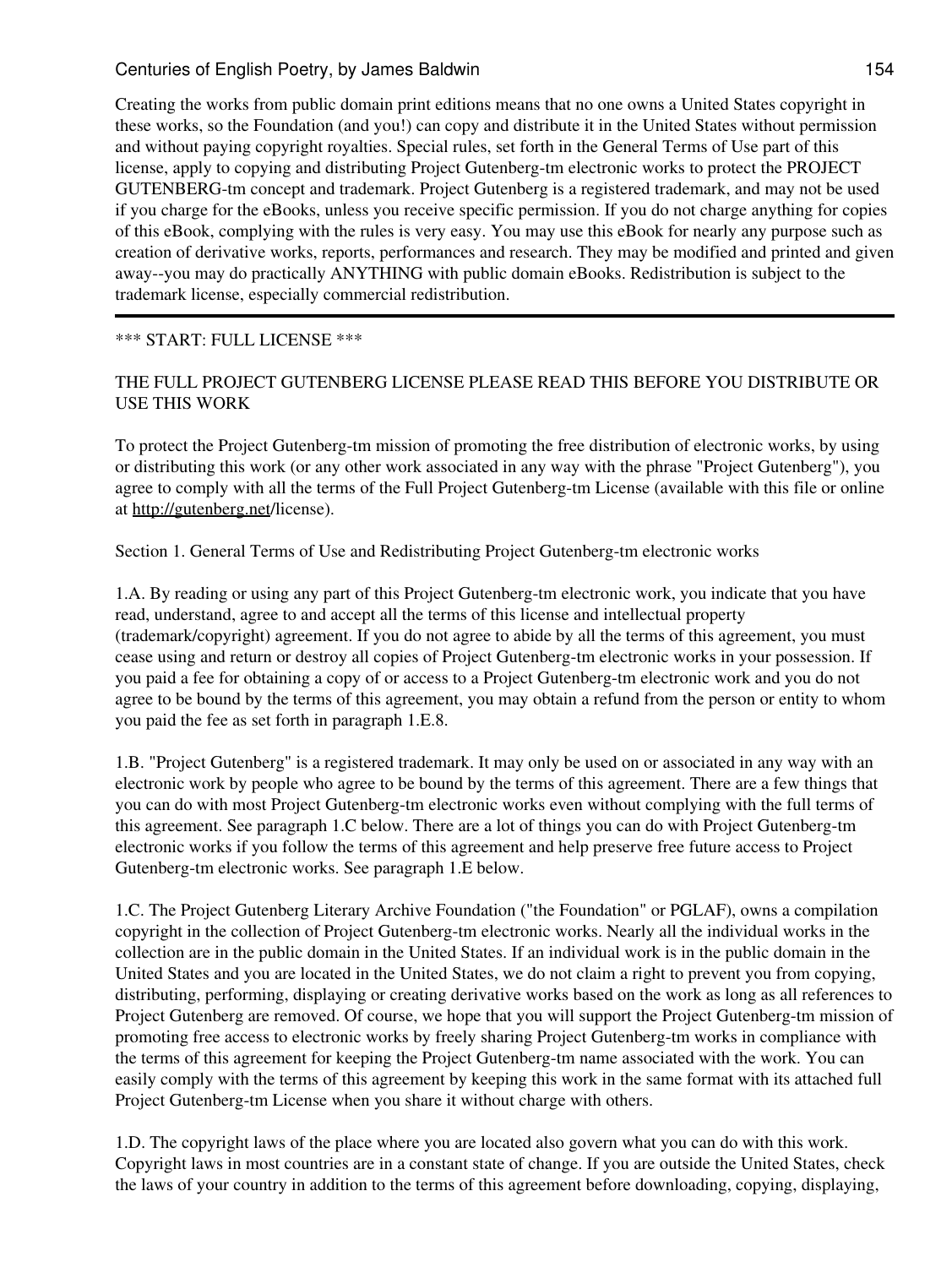performing, distributing or creating derivative works based on this work or any other Project Gutenberg-tm work. The Foundation makes no representations concerning the copyright status of any work in any country outside the United States.

1.E. Unless you have removed all references to Project Gutenberg:

1.E.1. The following sentence, with active links to, or other immediate access to, the full Project Gutenberg-tm License must appear prominently whenever any copy of a Project Gutenberg-tm work (any work on which the phrase "Project Gutenberg" appears, or with which the phrase "Project Gutenberg" is associated) is accessed, displayed, performed, viewed, copied or distributed:

This eBook is for the use of anyone anywhere at no cost and with almost no restrictions whatsoever. You may copy it, give it away or re-use it under the terms of the Project Gutenberg License included with this eBook or online at www.gutenberg.net

1.E.2. If an individual Project Gutenberg-tm electronic work is derived from the public domain (does not contain a notice indicating that it is posted with permission of the copyright holder), the work can be copied and distributed to anyone in the United States without paying any fees or charges. If you are redistributing or providing access to a work with the phrase "Project Gutenberg" associated with or appearing on the work, you must comply either with the requirements of paragraphs 1.E.1 through 1.E.7 or obtain permission for the use of the work and the Project Gutenberg-tm trademark as set forth in paragraphs 1.E.8 or 1.E.9.

1.E.3. If an individual Project Gutenberg-tm electronic work is posted with the permission of the copyright holder, your use and distribution must comply with both paragraphs 1.E.1 through 1.E.7 and any additional terms imposed by the copyright holder. Additional terms will be linked to the Project Gutenberg-tm License for all works posted with the permission of the copyright holder found at the beginning of this work.

1.E.4. Do not unlink or detach or remove the full Project Gutenberg-tm License terms from this work, or any files containing a part of this work or any other work associated with Project Gutenberg-tm.

1.E.5. Do not copy, display, perform, distribute or redistribute this electronic work, or any part of this electronic work, without prominently displaying the sentence set forth in paragraph 1.E.1 with active links or immediate access to the full terms of the Project Gutenberg-tm License.

1.E.6. You may convert to and distribute this work in any binary, compressed, marked up, nonproprietary or proprietary form, including any word processing or hypertext form. However, if you provide access to or distribute copies of a Project Gutenberg-tm work in a format other than "Plain Vanilla ASCII" or other format used in the official version posted on the official Project Gutenberg-tm web site (www.gutenberg.net), you must, at no additional cost, fee or expense to the user, provide a copy, a means of exporting a copy, or a means of obtaining a copy upon request, of the work in its original "Plain Vanilla ASCII" or other form. Any alternate format must include the full Project Gutenberg-tm License as specified in paragraph 1.E.1.

1.E.7. Do not charge a fee for access to, viewing, displaying, performing, copying or distributing any Project Gutenberg-tm works unless you comply with paragraph 1.E.8 or 1.E.9.

1.E.8. You may charge a reasonable fee for copies of or providing access to or distributing Project Gutenberg-tm electronic works provided that

- You pay a royalty fee of 20% of the gross profits you derive from the use of Project Gutenberg-tm works calculated using the method you already use to calculate your applicable taxes. The fee is owed to the owner of the Project Gutenberg-tm trademark, but he has agreed to donate royalties under this paragraph to the Project Gutenberg Literary Archive Foundation. Royalty payments must be paid within 60 days following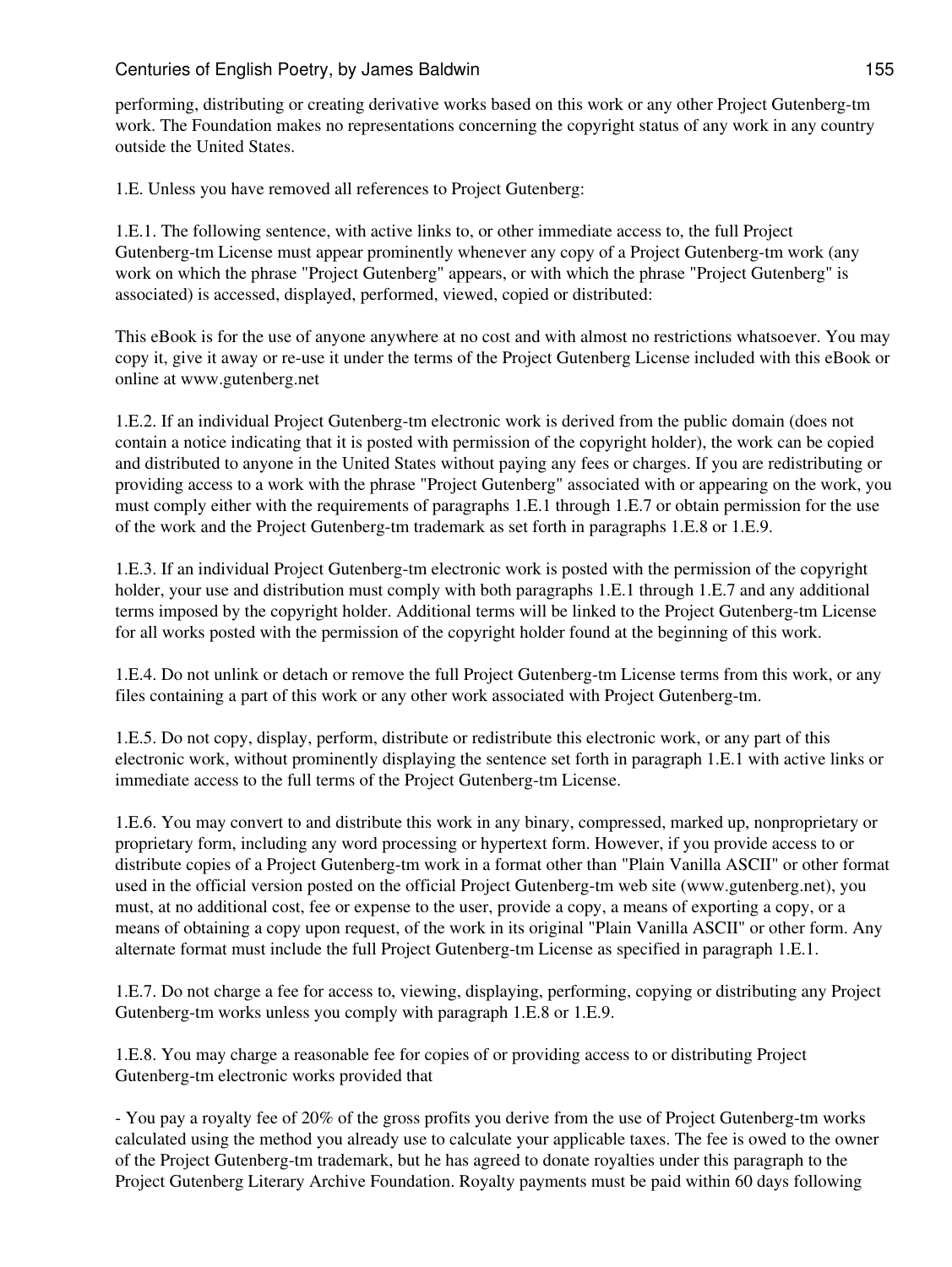each date on which you prepare (or are legally required to prepare) your periodic tax returns. Royalty payments should be clearly marked as such and sent to the Project Gutenberg Literary Archive Foundation at the address specified in Section 4, "Information about donations to the Project Gutenberg Literary Archive Foundation."

- You provide a full refund of any money paid by a user who notifies you in writing (or by e-mail) within 30 days of receipt that s/he does not agree to the terms of the full Project Gutenberg-tm License. You must require such a user to return or destroy all copies of the works possessed in a physical medium and discontinue all use of and all access to other copies of Project Gutenberg-tm works.

- You provide, in accordance with paragraph 1.F.3, a full refund of any money paid for a work or a replacement copy, if a defect in the electronic work is discovered and reported to you within 90 days of receipt of the work.

- You comply with all other terms of this agreement for free distribution of Project Gutenberg-tm works.

1.E.9. If you wish to charge a fee or distribute a Project Gutenberg-tm electronic work or group of works on different terms than are set forth in this agreement, you must obtain permission in writing from both the Project Gutenberg Literary Archive Foundation and Michael Hart, the owner of the Project Gutenberg-tm trademark. Contact the Foundation as set forth in Section 3 below.

#### 1.F.

1.F.1. Project Gutenberg volunteers and employees expend considerable effort to identify, do copyright research on, transcribe and proofread public domain works in creating the Project Gutenberg-tm collection. Despite these efforts, Project Gutenberg-tm electronic works, and the medium on which they may be stored, may contain "Defects," such as, but not limited to, incomplete, inaccurate or corrupt data, transcription errors, a copyright or other intellectual property infringement, a defective or damaged disk or other medium, a computer virus, or computer codes that damage or cannot be read by your equipment.

1.F.2. LIMITED WARRANTY, DISCLAIMER OF DAMAGES - Except for the "Right of Replacement or Refund" described in paragraph 1.F.3, the Project Gutenberg Literary Archive Foundation, the owner of the Project Gutenberg-tm trademark, and any other party distributing a Project Gutenberg-tm electronic work under this agreement, disclaim all liability to you for damages, costs and expenses, including legal fees. YOU AGREE THAT YOU HAVE NO REMEDIES FOR NEGLIGENCE, STRICT LIABILITY, BREACH OF WARRANTY OR BREACH OF CONTRACT EXCEPT THOSE PROVIDED IN PARAGRAPH F3. YOU AGREE THAT THE FOUNDATION, THE TRADEMARK OWNER, AND ANY DISTRIBUTOR UNDER THIS AGREEMENT WILL NOT BE LIABLE TO YOU FOR ACTUAL, DIRECT, INDIRECT, CONSEQUENTIAL, PUNITIVE OR INCIDENTAL DAMAGES EVEN IF YOU GIVE NOTICE OF THE POSSIBILITY OF SUCH DAMAGE.

1.F.3. LIMITED RIGHT OF REPLACEMENT OR REFUND - If you discover a defect in this electronic work within 90 days of receiving it, you can receive a refund of the money (if any) you paid for it by sending a written explanation to the person you received the work from. If you received the work on a physical medium, you must return the medium with your written explanation. The person or entity that provided you with the defective work may elect to provide a replacement copy in lieu of a refund. If you received the work electronically, the person or entity providing it to you may choose to give you a second opportunity to receive the work electronically in lieu of a refund. If the second copy is also defective, you may demand a refund in writing without further opportunities to fix the problem.

1.F.4. Except for the limited right of replacement or refund set forth in paragraph 1.F.3, this work is provided to you 'AS-IS' WITH NO OTHER WARRANTIES OF ANY KIND, EXPRESS OR IMPLIED, INCLUDING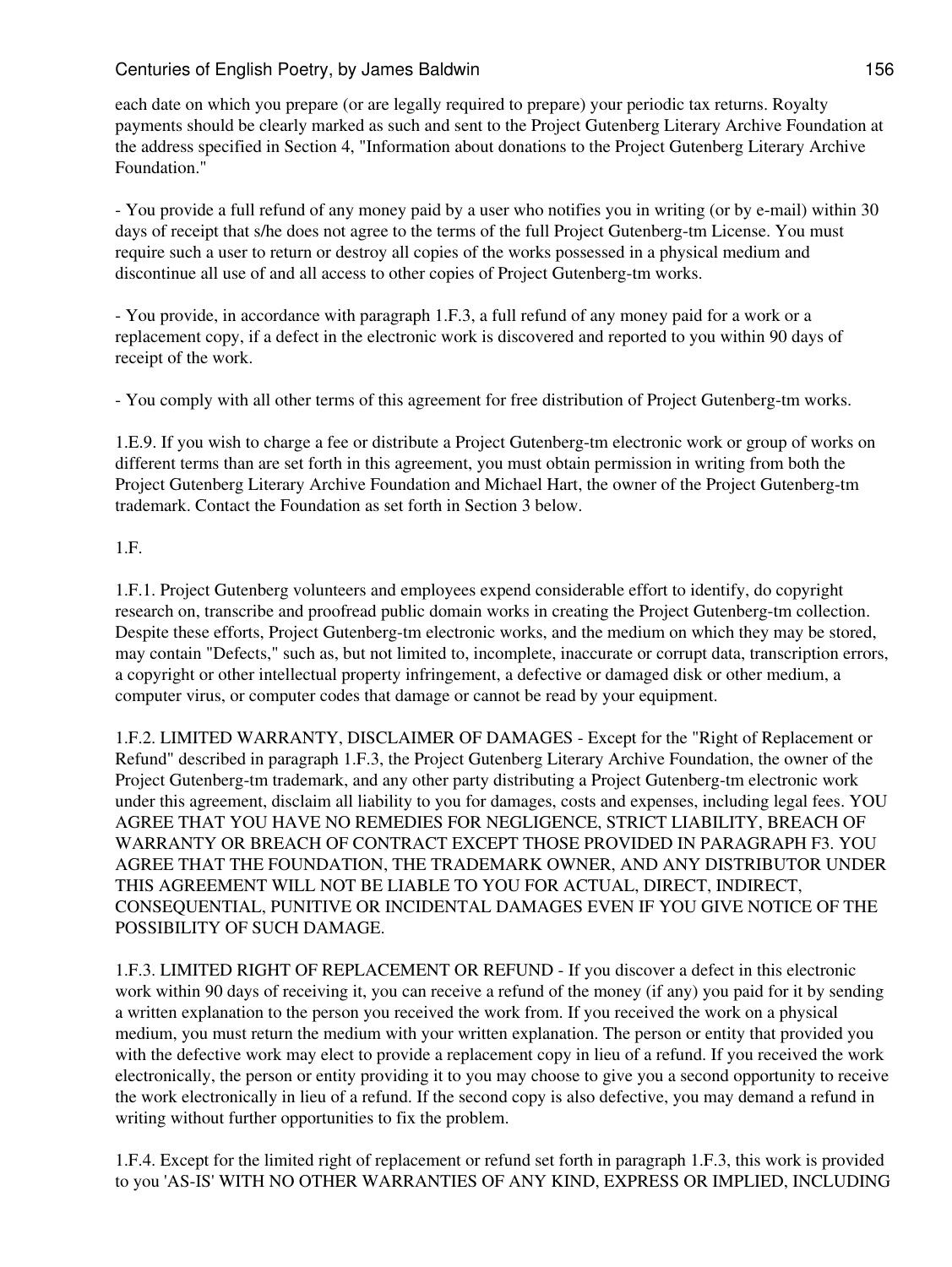#### BUT NOT LIMITED TO WARRANTIES OF MERCHANTIBILITY OR FITNESS FOR ANY PURPOSE.

1.F.5. Some states do not allow disclaimers of certain implied warranties or the exclusion or limitation of certain types of damages. If any disclaimer or limitation set forth in this agreement violates the law of the state applicable to this agreement, the agreement shall be interpreted to make the maximum disclaimer or limitation permitted by the applicable state law. The invalidity or unenforceability of any provision of this agreement shall not void the remaining provisions.

#### 1.F.6. **INDEMNITY**

- You agree to indemnify and hold the Foundation, the trademark owner, any agent or employee of the Foundation, anyone providing copies of Project Gutenberg-tm electronic works in accordance with this agreement, and any volunteers associated with the production, promotion and distribution of Project Gutenberg-tm electronic works, harmless from all liability, costs and expenses, including legal fees, that arise directly or indirectly from any of the following which you do or cause to occur: (a) distribution of this or any Project Gutenberg-tm work, (b) alteration, modification, or additions or deletions to any Project Gutenberg-tm work, and (c) any Defect you cause.

Section 2. Information about the Mission of Project Gutenberg-tm

Project Gutenberg-tm is synonymous with the free distribution of electronic works in formats readable by the widest variety of computers including obsolete, old, middle-aged and new computers. It exists because of the efforts of hundreds of volunteers and donations from people in all walks of life.

Volunteers and financial support to provide volunteers with the assistance they need are critical to reaching Project Gutenberg-tm's goals and ensuring that the Project Gutenberg-tm collection will remain freely available for generations to come. In 2001, the Project Gutenberg Literary Archive Foundation was created to provide a secure and permanent future for Project Gutenberg-tm and future generations. To learn more about the Project Gutenberg Literary Archive Foundation and how your efforts and donations can help, see Sections 3 and 4 and the Foundation web page at http://www.pglaf.org.

Section 3. Information about the Project Gutenberg Literary Archive Foundation

The Project Gutenberg Literary Archive Foundation is a non profit  $501(c)(3)$  educational corporation organized under the laws of the state of Mississippi and granted tax exempt status by the Internal Revenue Service. The Foundation's EIN or federal tax identification number is  $64-6221541$ . Its  $501(c)(3)$  letter is posted at http://pglaf.org/fundraising. Contributions to the Project Gutenberg Literary Archive Foundation are tax deductible to the full extent permitted by U.S. federal laws and your state's laws.

The Foundation's principal office is located at 4557 Melan Dr. S. Fairbanks, AK, 99712., but its volunteers and employees are scattered throughout numerous locations. Its business office is located at 809 North 1500 West, Salt Lake City, UT 84116, (801) 596-1887, email business@pglaf.org. Email contact links and up to date contact information can be found at the Foundation's web site and official page at http://pglaf.org

For additional contact information: Dr. Gregory B. Newby Chief Executive and Director gbnewby@pglaf.org

Section 4. Information about Donations to the Project Gutenberg Literary Archive Foundation

Project Gutenberg-tm depends upon and cannot survive without wide spread public support and donations to carry out its mission of increasing the number of public domain and licensed works that can be freely distributed in machine readable form accessible by the widest array of equipment including outdated equipment. Many small donations (\$1 to \$5,000) are particularly important to maintaining tax exempt status